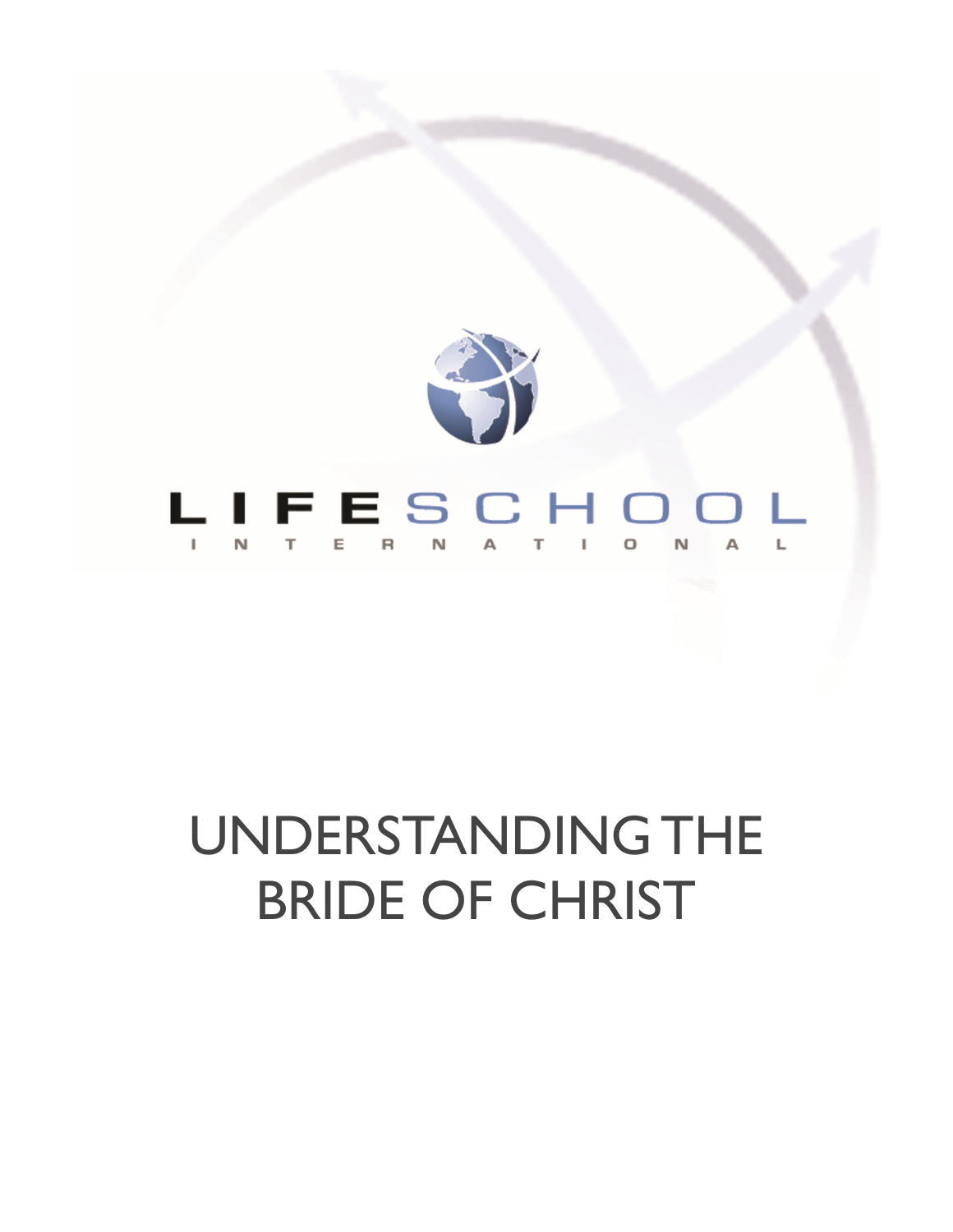Understanding the Bride of Christ. Copyright © 2010 by Ken Kessler. Printed and bound in the United States of America. All rights reserved. Written permission must be secured from the publisher to use or reproduce any part of this book, except for brief quotations in critical reviews or articles.

Published by:

Lifeschool International P.O. Box 671063 Marietta, GA 30066-0136 (770) 509-1481 http://www.LifeschoolInternational.org info@Lifeschoolinternational.org

Italics in biblical quotes indicate emphasis added.

Unless otherwise noted, Scripture quotations are from the New American Standard Updated (NASU) Edition. Copyright © 1960, 1962, 1963, 1968, 1971, 1972, 1973, 1975, 1977, 1995 by the Lockman Foundation. Used by permission.

Scripture marked NKJV is taken from the New King James Version. Copyright © 1979, 1980, 1982 by Thomas Nelson, Inc. Used by permission. All rights reserved.

Scripture marked TLB is taken from The Living Bible. Copyright © 1971. Used by permission of Tyndale House Publishers, Inc., Wheaton, IL 60189. All rights reserved.

Scripture marked ASV is taken from The American Standard Version. Copyright © 1988 by Biblesoft. All rights reserved.

Scripture marked KJV is taken from The King James Version. Copyright © 1988 by Biblesoft. All rights reserved.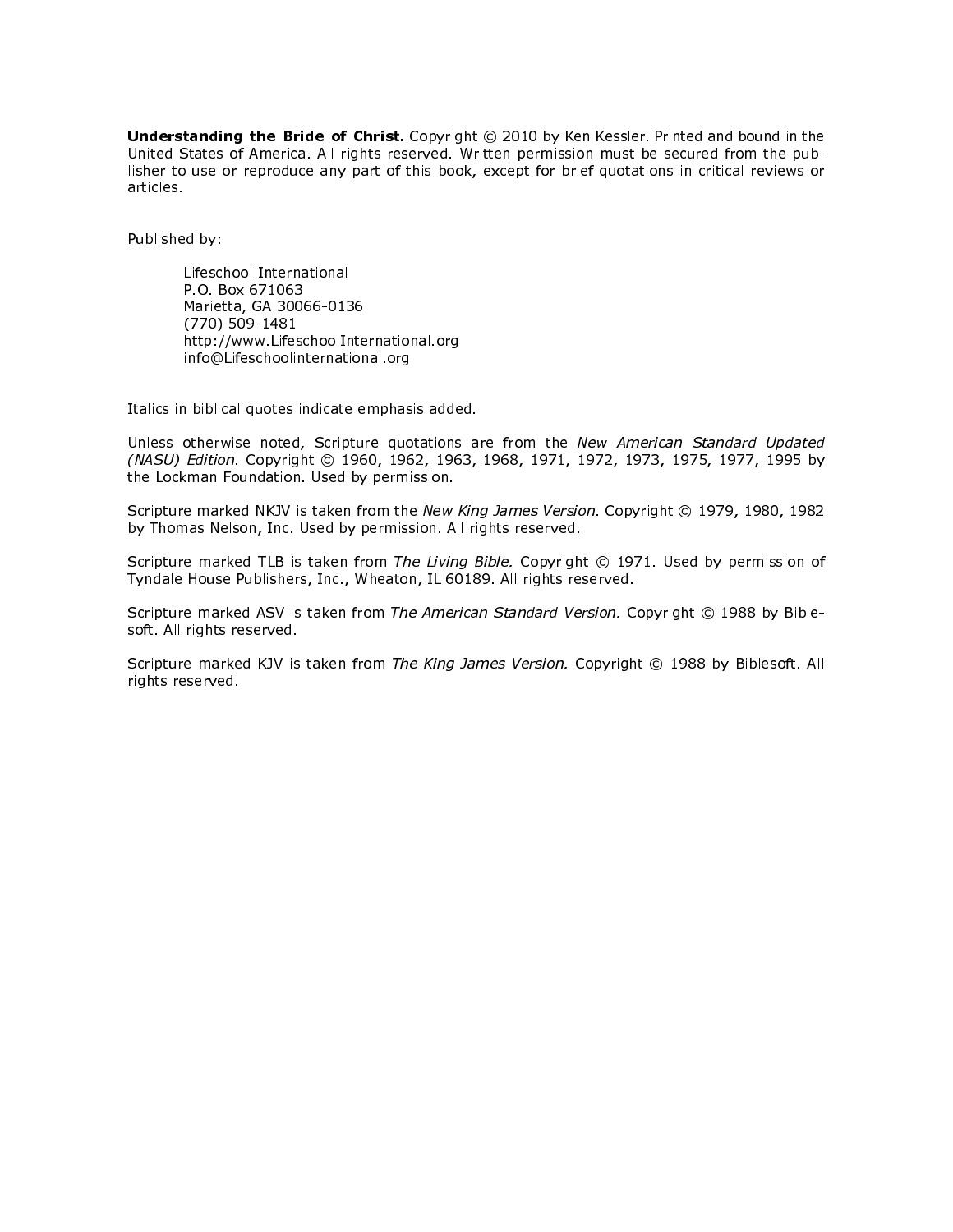# Table of Contents

| 1                    | THE KINGDOM IS LIKE A WEDDING                      | 5               |
|----------------------|----------------------------------------------------|-----------------|
| $\overline{2}$       | THE JEWISH WEDDING SYSTEM AND THE BRIDE OF CHRIST  | 17 <sub>2</sub> |
| 3                    | <b>UNRELENTING LOVE</b>                            | 29              |
| 4                    | <b>ESTHER AND THE BRIDE OF CHRIST</b>              | 43              |
| 5                    | <b>FIVE CHARACTERISTICS OF THE BRIDE OF CHRIST</b> | 53              |
| 6                    | THE BRIDE MAKES HERSELF READY                      | 67              |
| 7                    | <b>ESTABLISHED IN LOVE</b>                         | 81              |
| 8                    | <b>MATURE IN LOVE</b>                              | 93              |
| 9                    | <b>TOTAL DEVOTION</b>                              | 109             |
| 10                   | THE PARABLE OF THE TEN VIRGINS                     | 125             |
| 11                   | <b>OVERCOMING JEZEBEL</b>                          | 139             |
| 12                   | <b>SO DOING</b>                                    | 157             |
| <b>ANSWER SHEETS</b> |                                                    | 169             |
| <b>FINAL EXAM</b>    |                                                    | 171             |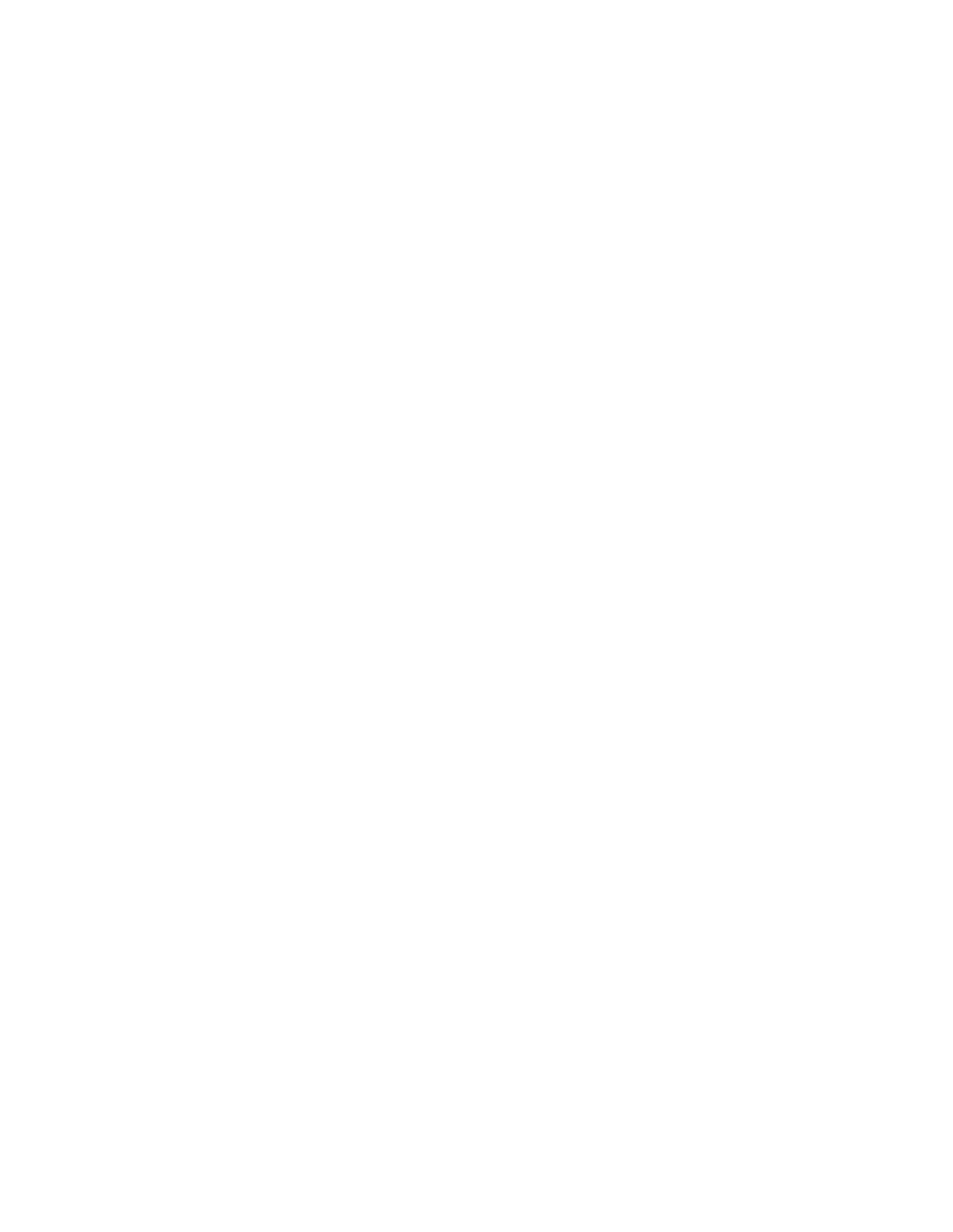Session 1

# The Kingdom Is Like a Wedding

#### This session covers:

- Pursuing Jesus as a Bridegroom
- The bridal paradigm in Scripture
- The eternal purpose in creation
- Living in bridal identity

#### This session corresponds to:

• Session 1 of Understanding the Bride of Christ CDs

# Pursuing Jesus as a Bridegroom

- 1. The Christian life is all about loving God with our entire being.
	- Wanting to test Jesus, a certain lawyer asked Him what the greatest commandment was in the Law. Jesus' answer was simple. He said to love the Lord with all your heart, mind, soul, and strength (Matt. 22:34-40). These simple yet profound words have motivated the church ever since.
	- The gospel is so much more than a pre-paid ticket to heaven. It is a love relationship with God.
	- The first commandment is about pursuing Jesus as a Bridegroom and loving Him as a bride.

#### 2. Pursuing Jesus as a Bridegroom is all about love.

In studying the bride, many become enamored with the theological issues surrounding this bridal relationship. They want to know: Is every believer the wife of Jesus? How will this bridal relationship impact my life? And how will this affect me in eternity?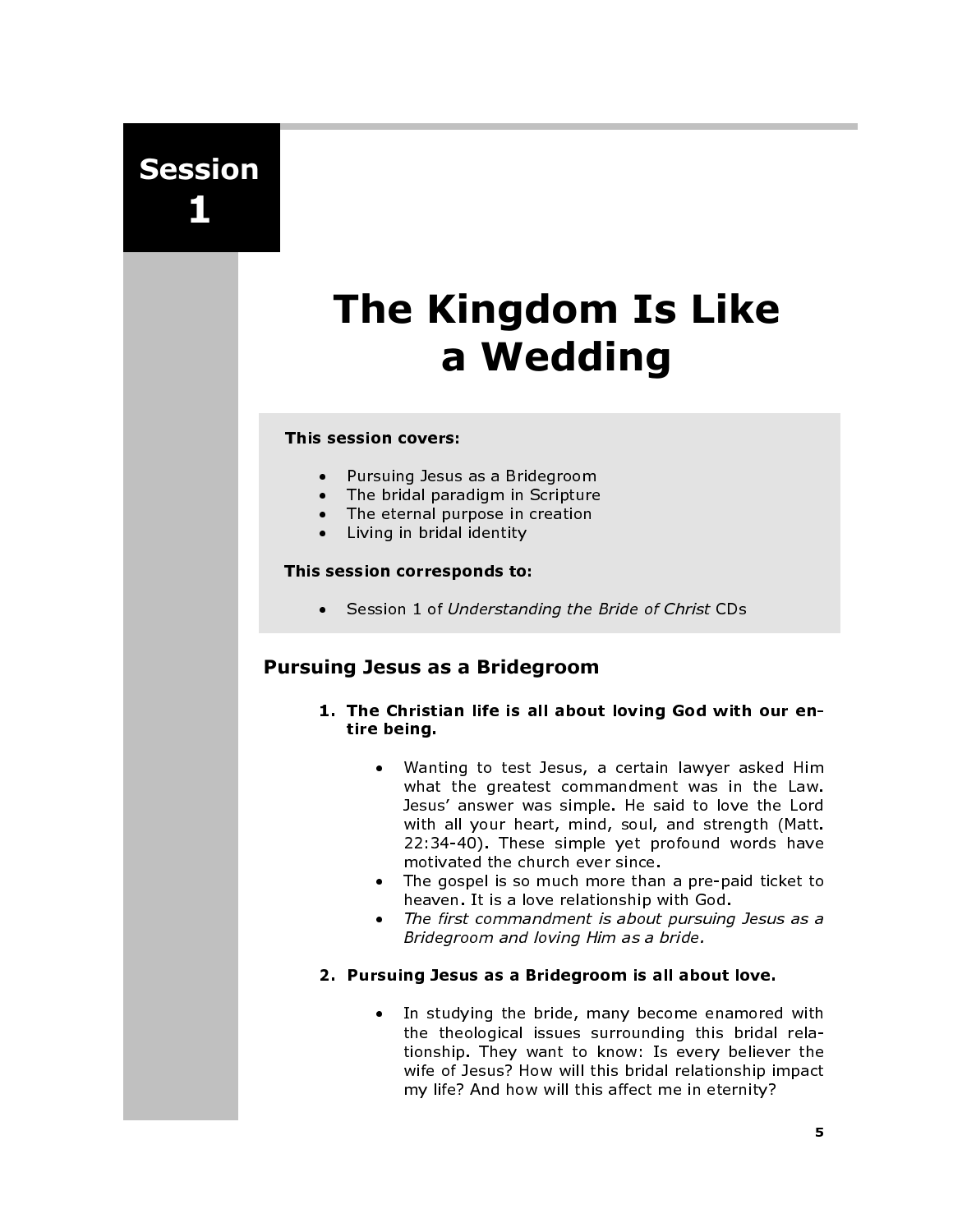- While all of these are very important questions, we must be careful not to overlook the most important point of all—our bridal relationship with Jesus is all about love.
- It is about much more than our preparation, an eternal reward, and an interesting theological truth. It is about a lovesick God who burns with great affection for His bride. It is about a romance between weak and broken human beings and their Maker. It is about Jesus, our Bridegroom God, longing to be one with us and waiting with great anticipation as we make ourselves ready.
- The Great Lover of the universe is in love with us and He is gently wooing us to Himself, that we might be His for all eternity.
- The Bible says that we love Jesus because He first loved us (1 John 4:19). This is the key to living in a bridal relationship with Him. As we understand the passionate affection that Jesus has for us, we are empowered to love Him in response, and we are motivated to make ourselves ready (Rev. 19:7).
- The journey of becoming a worthy bride for Jesus begins as we experience God's steadfast affection, passionate love, and fervent desire for us (Eph. 3:18-19). As this revelation penetrates every part of our being, love for God begins to grow within us and leads us to respond with love and obedience.
- Our bridal relationship with Jesus is all about love—His love for us and our love for Him.

#### 3. Our heavenly Father is preparing a worthy Bride for His Son.

• In our study of the bride of Christ, two verses stand out:

Let us rejoice and be glad and give the glory to Him, for the marriage of the Lamb has come and His bride has made herself ready (Rev. 19:7).

And while they were going away to make the purchase, the bridegroom came, and those who were ready went in with him to the wedding feast; and the door was shut (Matt 25:10).

- The revelation is clear: Jesus is a Bridegroom, we are His cherished bride, the kingdom of God is like a wedding, and we must make ourselves ready for Him.
- Currently, few believers in the church are actively and purposefully making themselves ready as the bride of Christ.
- The Bible is clear: The eternal wife of Jesus will make herself ready. This is not something that God does for us in His sovereignty. It is something that we do in cooperation with the Holy Spirit and reliance upon His grace.
- The purpose of this class is to inspire believers to make a *personal de*cision to actively make themselves ready as a worthy bride for Jesus.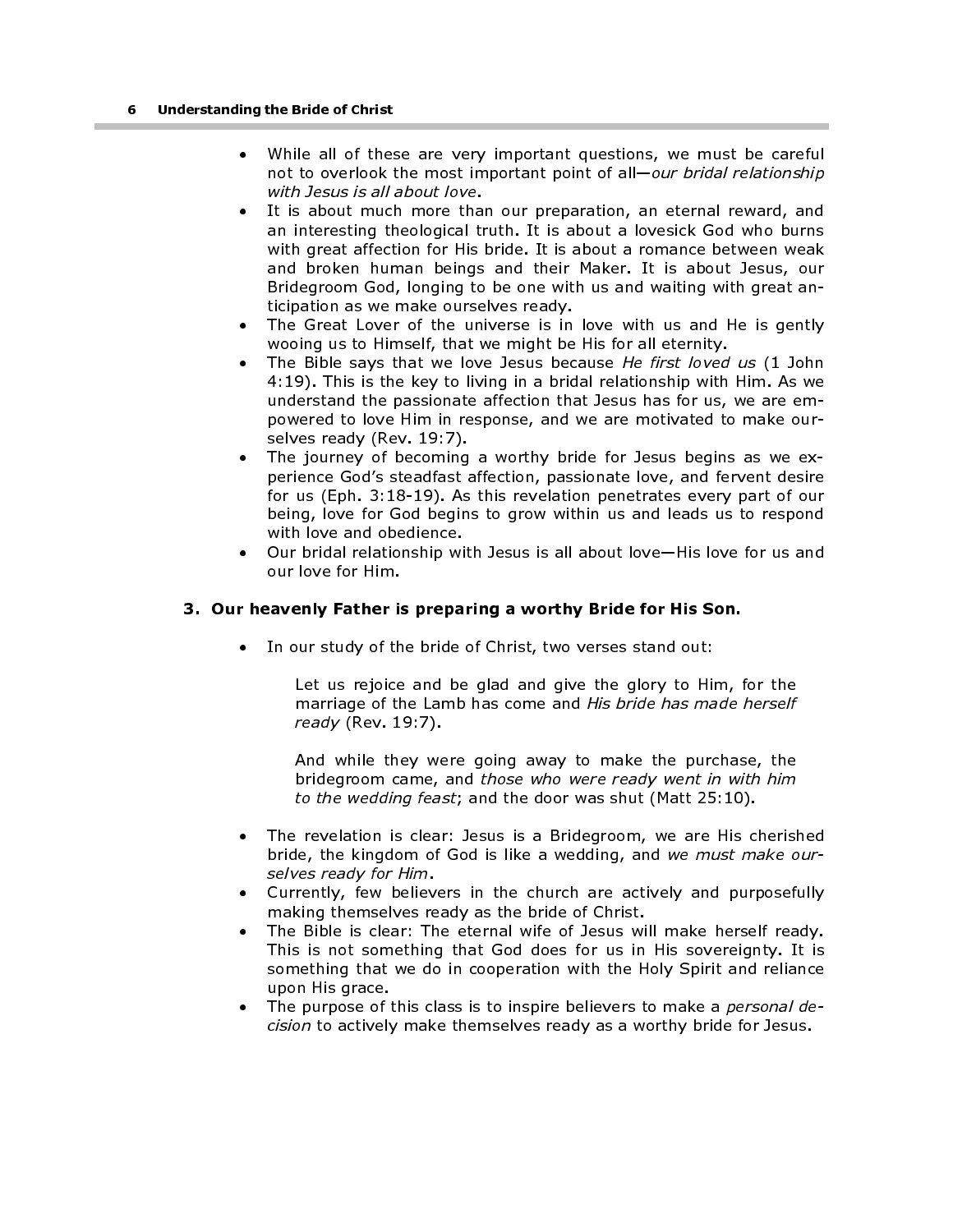### The Bridal Paradigm in Scripture

- 1. The bridal paradigm views the kingdom of God as a romance between Jesus the Bridegroom and us as His cherished bride.
	- A paradigm is an example or model that helps explain a complex concept.
	- In the gospels, the kingdom of God is compared to a seed sown in a field, leaven that spreads imperceptibly, hidden treasure that must be discovered, a pearl of great price that has been purchased, and a king who came to settle accounts.
	- Central to the theme of this class, Jesus also said that "the kingdom of heaven is like...a wedding" (Matt. 22:2, NIV). Among the many metaphors of the kingdom, we see that the kingdom of God is also like a marriage arranged by our heavenly Father for His Son.
	- Hosea said, "'In that day,' declares the LORD, 'you will call me "my husband"; you will no longer call me "my master"'" (Hos. 2:16, NIV).
	- The bride of Christ is much more than a picture defining certain traits of the church. The kingdom of God really is like a wedding. Jesus really is a Bridegroom and we really are His bride. We really are called to be married to Him forever.
	- Once you realize that you are the bride of Christ, an amazing thing happens when you read the Bible. You begin to see how frequently the Scriptures allude to weddings, brides, bridegrooms, wedding feasts, wedding attendants, and the bridal paradigm of the kingdom.
	- The Scriptures are filled with references to the marriage that will take place between Jesus and His church. Even the order of these references speaks of their importance.

#### 2. On many occasions, the bridal paradigm is presented as a first.

- In God's first interaction with man, He provided Adam with a wifewhich Paul said was a "reference to Christ and the church" (Gen. 2:18-25; Eph 5:32).
- Jesus' first miracle took place at a wedding in Cana when He turned water into wine (John 2:1-10). This miracle was much more than ensuring that there was enough wine for the celebration. Jesus was making a powerful prophetic statement about His wedding at the end of the age. Just as He did in Cana, Jesus has saved His best wine for last (John 2:10), and in these end times, the Holy Spirit is preparing a worthy bride for Jesus from every tribe, tongue, people, and nation.
- When Jesus was first introduced to the nation of Israel, John the Baptist presented Him as a Bridegroom (John 3:29).
- Jesus first revealed how his servants should minister when He referred to them as "friends of the bridegroom" (Matt. 9:15, NKJV).
- Jesus' first message to the seven churches of Asia Minor was a call to return to your first love (Rev. 2:1-7).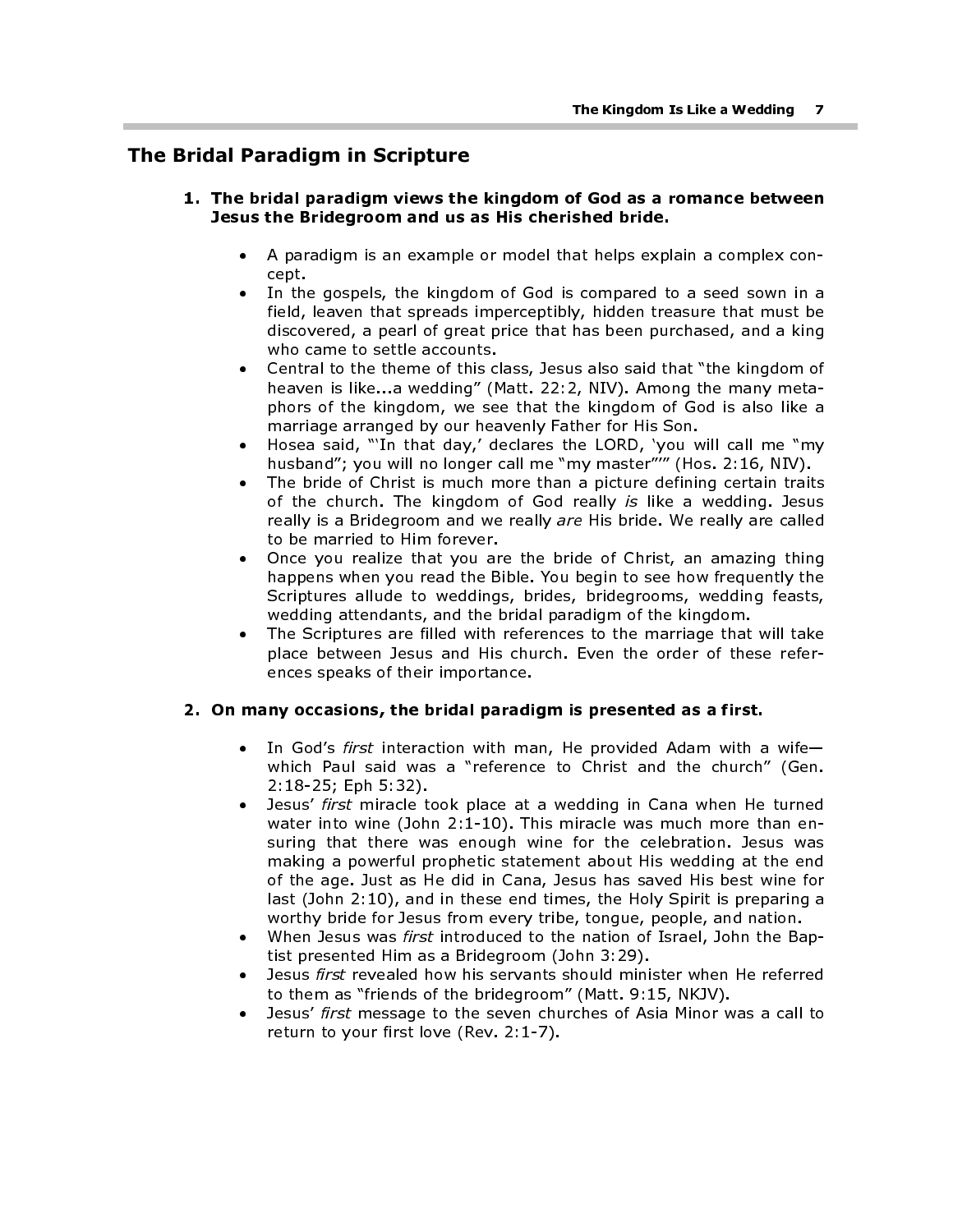#### 3. On many occasions, the bridal paradigm is also presented as a last.

- In Jesus' last public message, He told a parable about the Father's eternal plan to have a wedding for His Son (Matt. 22:1-14). Through this parable, we see that God's eternal purpose is to prepare a suitable wife for Jesus. God's last message to the world was critical-a wedding is coming and we must get ready.
- In one of Jesus' last messages to His followers, He said that "the kingdom of heaven will be like ten virgins who took their lamps and went out to meet the bridegroom" (Matt. 25:1, NIV).
- In one of Jesus' last prayers, He prayed that we would be with Him forever, see His glory, be one with Him, love Him with the same love that the Father has for Him, and that He would live inside of us (John 17:22-26). This is an up close and personal look at the burning desires in the heart of Jesus. He wants a bride who will see His beauty, be intimate with Him, and love Him with Spirit-empowered passion.
- In the last book of the Bible, the book of Revelation, John is shown the marriage supper of the Lamb and he sees the New Jerusalem "coming down out of heaven from God, made ready as a bride adorned for her husband" (Rev. 19:7-10, 21:2).
- In the *last* chapter of the *last* book of the Bible, we see how the bride will urge her beloved Bridegroom to return. At the end of the age, the Spirit-empowered church will cry, "Come" (Rev. 22:17).
- The *last* theme of the Bible is a lovesick bride—not a servant, a minister, a solider, or a son—crying out for her Bridegroom to return.
- The Bible starts and ends with a wedding! God reveals what is closest to His heart by what He does first and last.

#### 4. The bridal relationship between Jesus and His church is also woven throughout the Bible in types, shadows, allegories, prophecies, and eternal truths.

- Esther is a picture of how the bride of Christ will be prepared for the King and how we can partner with God through intercessory prayer to overthrow the antichrist kingdoms of this world.
- Ruth is a picture of how the bride of Christ will mature in bridal love as we transition from the ways of the world into the harvest fields of our Kinsmen-Redeemer.
- The Song of Solomon is more than a natural romance between Solomon and the Shulammite maiden. It is an allegory of the bride of Christ's journey into deep intimacy and partnership with Jesus, her beloved Bridegroom.
- In the book of Ephesians, Paul said that Jesus will present the church to Himself in all of her glory (Eph. 5:27). In the words of Paul, the bride of Christ will be without "spot or wrinkle or any such thing; but that she would be holy and blameless" (Eph. 5:27). Paul made this statement while teaching that the leaving and cleaving of marriage is a picture of the relationship between Christ and His church (5:28-32).
- In 2 Corinthians 11:2, Paul said, "For I am jealous for you with a godly jealousy; for I betrothed you to one husband, that to Christ I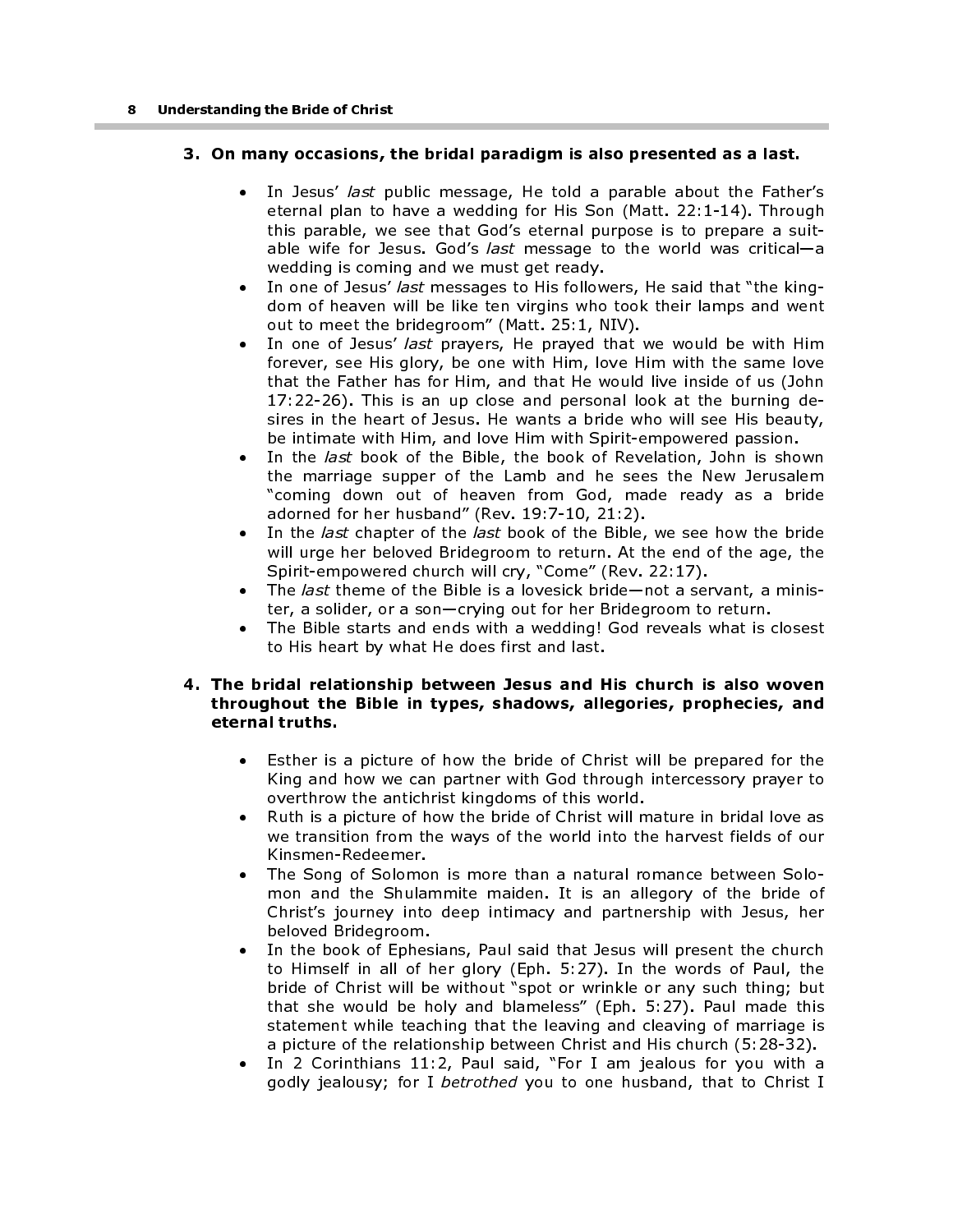might present you as a pure virgin." When we receive Jesus as Savior and are born again, we are betrothed to Him as His bride. A biblical betrothal was much deeper than engagements are today. Legally, betrothed parties were like a married couple and unfaithfulness was considered "adultery" (Deut 22:23; Matt 1:19). The Kingdom Is Like a Wedding<br>
might present you as a pure virgin." When we receive Jesus as Sav<br>
and are born again, we are betrothed to Him as His bride. A bibl<br>
betrothal was much deeper than engagements are today. Lega

From Genesis to Revelation, we see weddings, brides, bridegrooms, wedding feasts, and wedding attendants.

# The Eternal Purpose of Creation

equally-yoked bride that will partner with Him for all eternity.

#### 1. Adam and Eve's marriage foreshadows our bridal relationship with Jesus.

- The first two chapters of Genesis describe the creation account. Chapter one reveals what God did in creation: He created man and woman in His image. The last few verses of chapter one and chapter two reveals why He did it, which also explains why He created the world and its inhabitants.
- On the sixth day, God created Adam, put him in the garden, and gave him free access to the beauty and provision of Eden. God told him to freely enjoy all of His creation except for the forbidden fruit from the tree of knowledge. He then instructed Adam to watch over the garden, to keep it, to cultivate it, and to expand it. Adam was to take dominion over the entire earth.
- But one thing was missing. Adam needed a helpmate suitable for him. The Lord said, "It is not good for the man to be alone; I will make him a helper suitable for him" (Gen. 2:18). How would God do this? He put Adam into a deep sleep, took a rib from his side, and fashioned a woman from it. Eve—Adam's perfect companion who would help him take dominion over the earth—was created (Gen. 1:28). In the words of Adam, Eve was "bone of my bones, and flesh of my flesh" (Gen. 2:23).
- Paul said that Adam was a "type" or a foreshadowing of Christ (Rom. 5:14). He also said that Eve foreshadowed the church's relationship to Christ (Eph. 5:31-32). Just as Eve was made from Adam's side, the church was birthed out of Christ's death, burial, and resurrection. And just as it was with Eve, we are bone of His bone and flesh of His flesh through the Holy Spirit.
- We are Jesus' perfect helpmate. We are called to partner with Him as He takes dominion over the earth.
- When we understand that Adam foreshadows Christ and Eve foreshad-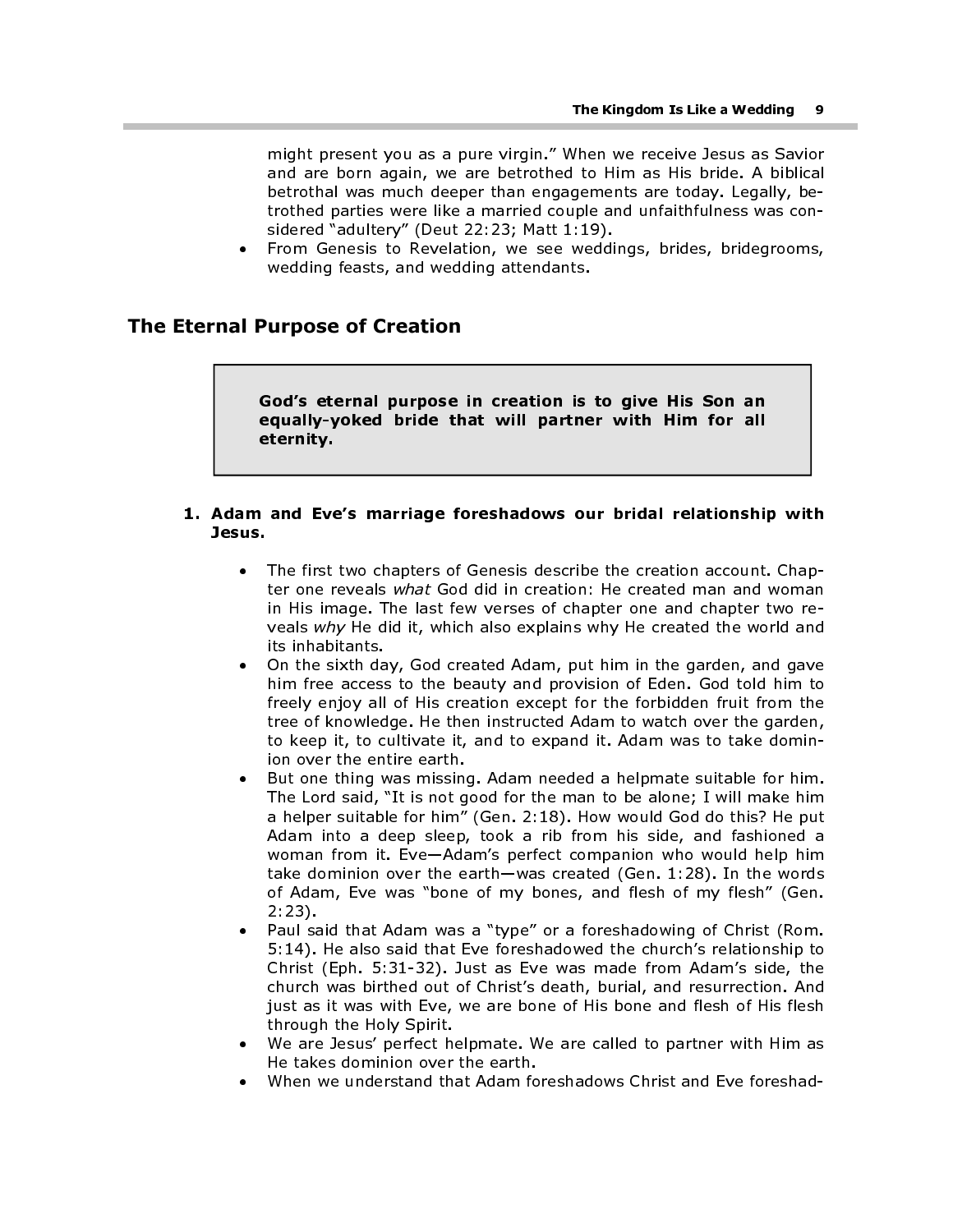ows His betrothed bride, we begin to see why the Father created the heavens and the earth.

• More than any other reason, it was to provide Jesus with a suitable helpmate—a wife and an eternal companion—with whom He could take dominion over the earth.

#### 2. Five key phrases found in the Genesis account reveal more about God's eternal purpose for creation.

• These phrases are contained in the following two passages:

Then the Lord God said, "It is not good for the man to be alone; I will make him a helper suitable for him" (Gen. 2:18).

For this reason a man shall leave his father and his mother, and be joined to his wife; and they shall become one flesh. And the man and his wife were both naked and were not ashamed (Gen. 2:24-25).

- First, God said, "It is not good for the man to be alone."
	- **Something was woefully missing in Adam's life. He was lonely** and lovesick for a wife.
	- <sup>o</sup> In the same way, as hard as it is for us to grasp, Jesus is lovesick for His bride. He burns with passionate love and affection for us.
	- He longs to be with us, to be one with us, and to partner with us to take dominion over the earth. He waits in anticipation for the Father to say, "Son, go and get your bride."
- Second, God said, "I will make him a helper suitable for him."
	- The Hebrew word for *helper* means one who assists another to reach complete fulfillment.<sup>1</sup>
	- The dictionary defines *suitable* as one who is of the right type or quality for a particular purpose or occasion. $2$
	- Though many find this hard to accept, we are that suitable helper. We are the ones who are of the right type and quality to help our Bridegroom reach complete fulfillment. Even in our weaknesses, we complete Jesus. The longing in His heart cannot be fulfilled without our love and obedience.
	- We are His suitable helper.
- Third, Adam was to be "joined to his wife."
	- In the same way, Jesus will leave His Father's house, return to earth for us, and we will be joined to Him forever.
	- **Even though we have a relationship with our Bridegroom now,** we will have a much greater intimacy and partnership with Him following His return.
	- Paul explained it this way: "Now we see but a poor reflection as in a mirror; then we shall see face to face" (1 Cor. 13:12a).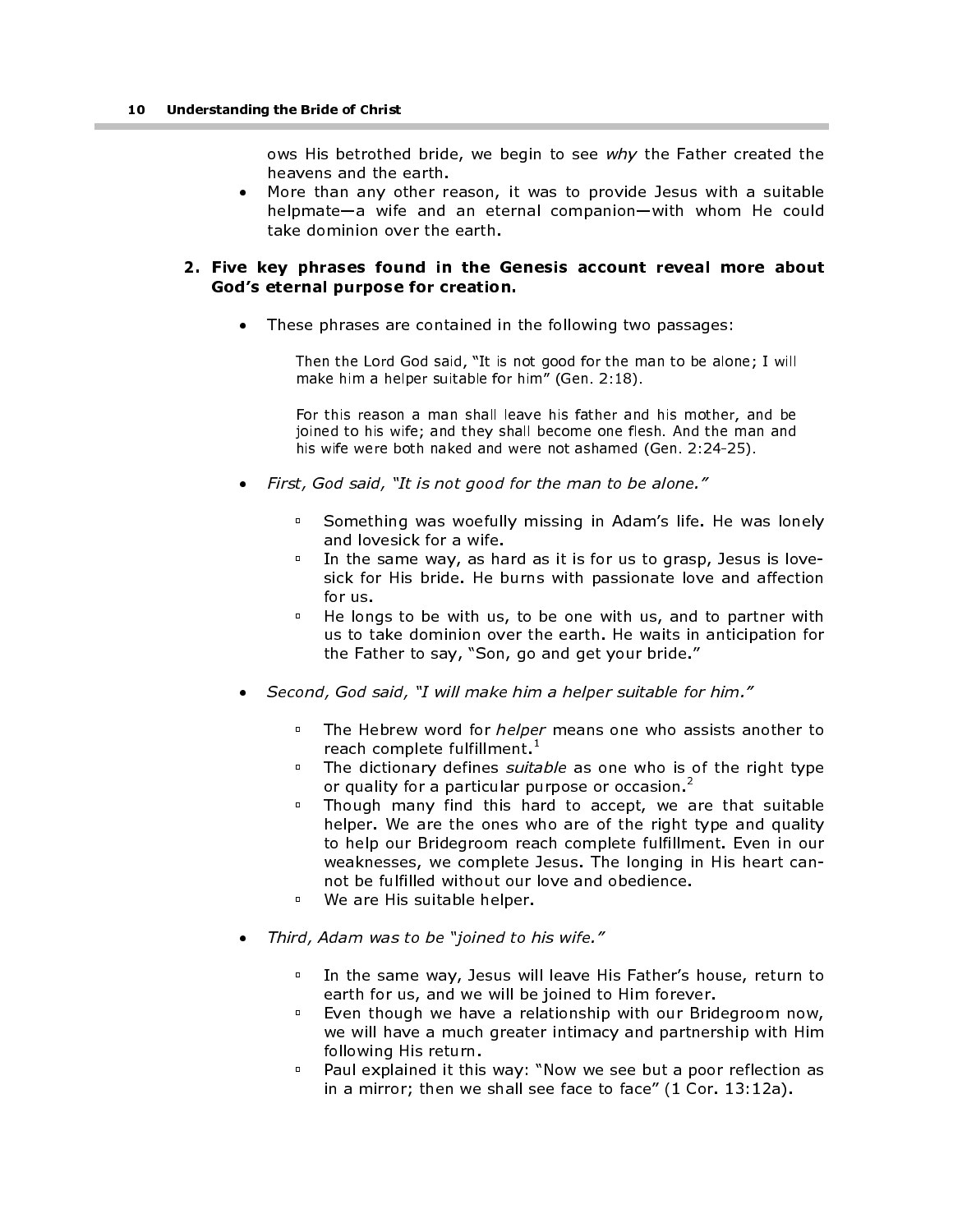- **Just as a husband and wife are to leave their father and** mother and cleave to one another, we are to leave all other loves and cleave to the Lord Jesus. As His bride, we are to be fully joined to Him.
- Fourth, Adam and Eve were to "become one flesh."
	- Likewise, we are to become one spirit with Jesus. Paul said, "The one who joins himself to the Lord is one spirit with Him" (1 Cor. 6:17). This means that we are to be intimate with Jesus and to take on His nature.
	- The bride that will be presented to Jesus will be without spot or wrinkle. She will have taken on the nature of the One she loves. She will become bone of His bone and flesh of His flesh.
	- **On that day we will be like Him.**
- Fifth, Adam and Eve were "naked and were not ashamed."
	- **Similarly, the Holy Spirit will produce transparency in the bride** that will lead to greater intimacy with Jesus.
	- We will feel so secure in His love that we will have confidence to share our hearts with Jesus, and we will learn to listen to what's on His heart. Paul says, "then I shall know fully, even as I am fully known" (1 Cor. 13:12b).
	- There will be nothing that is hidden between us. We will truly become one with our Bridegroom.

#### 3. God's eternal purpose for creation is to provide a worthy bride for His beloved Son.

- Jesus, who burns with affection for His beloved bride, longs to be with us because we are His perfect helpmate.
- We have been taken from His side and created in His image to be His eternal companion. We have been called to an intimate relationship with Jesus now that will only grow richer throughout eternity.
- Together with our beloved, we will take dominion over the earth.
- This is the eternal purpose of creation and the ultimate reason why the Father placed man in the garden. Paul Billheimer, in his classic book Destined for the Throne, writes:

It [the Bride of Christ] is one thing and one alone: the Eternal Companion of Jesus Christ, wholly God and wholly man. The final and ultimate outcome and goal of events from eternity to eternity, the finished product of all the ages, is the spotless Bride of Christ, united with Him in wedded bliss at the Marriage Supper of the Lamb and seated with her heavenly Bridegroom upon the throne of the universe—ruling and reigning with Him over an ever increasing and expanding Kingdom. He entered the stream of human history for this one purpose, to claim His Beloved....Creation has no other aim. History has no other goal. From before the foundation of the world until the dawn of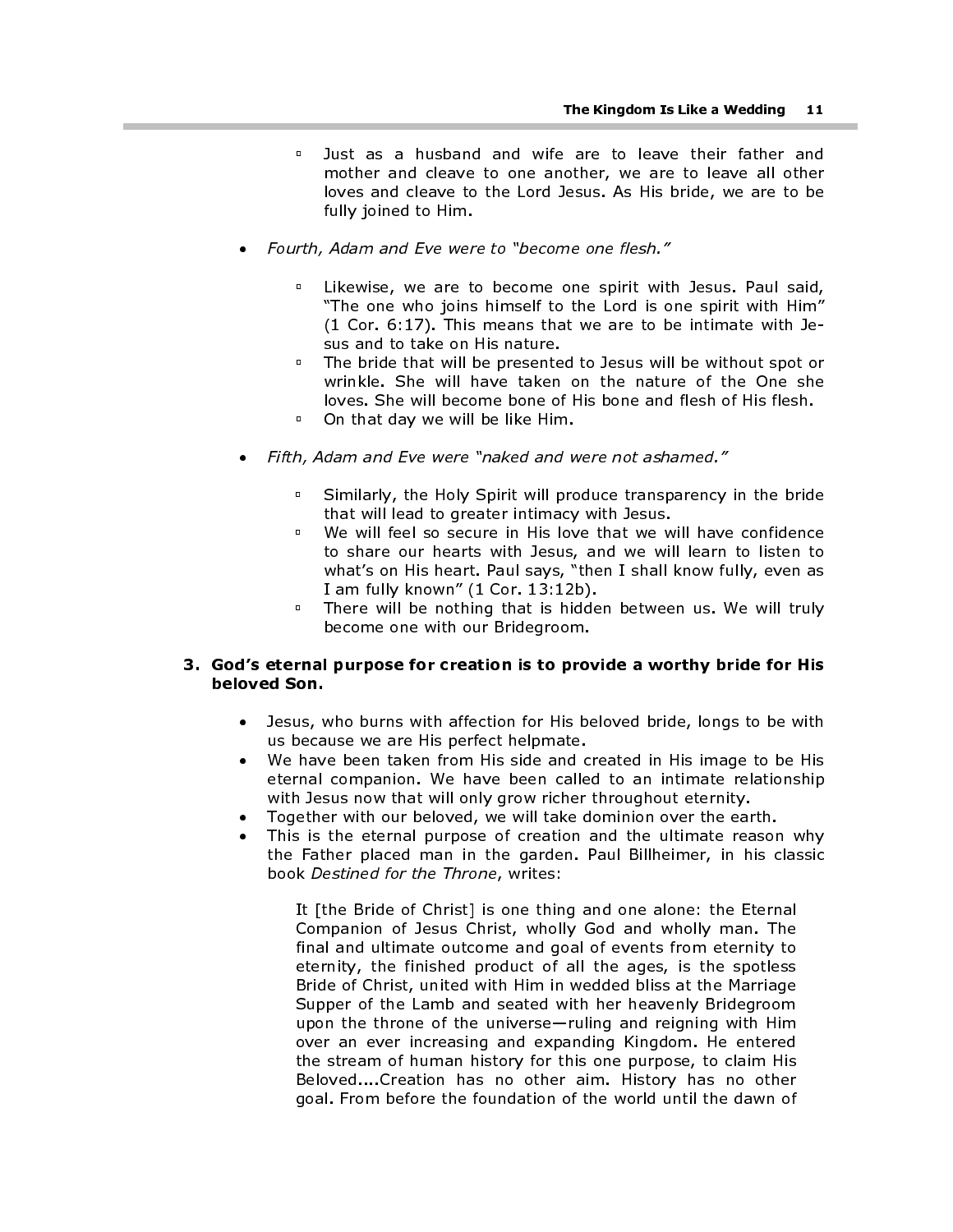eternal ages God has been working toward one grand event, one supreme end—the glorious wedding of His Son, the Marriage Supper of the Lamb.<sup>3</sup>

# Living in Bridal Identity

#### 1. As Jesus' betrothed bride, we are His inheritance.

This was revealed to John in Revelation when he saw the four living creatures and the 24 elders worshiping in the throne room. They were singing:

Worthy are You to take the book and to break its seals; for You were slain, and purchased for God with Your blood men from every tribe and tongue and people and nation. You have made them to be a kingdom and priests to our God; and they will reign upon the earth (Rev. 5:9-10).

- Simply put, Jesus has purchased a bride with His blood from every tribe, tongue, people, and nation, and she will reign with Him for all eternity.
- Through his death and resurrection, Jesus purchased us for His Father, that we might be God's special treasure and unique possession. God was so pleased that Jesus willingly left the glory of heaven, put on a coat of humility, and gave His life to redeem us that God, in turn, gave the church back to Jesus as His inheritance.
- In Ephesians 1:18, Paul prayed that the saints might comprehend "the riches of the glory of His inheritance in the saints." The "saints"—and more specifically the bride—is Christ's inheritance.
- As His betrothed bride, we are Jesus' inheritance and He takes great joy in us. This is our identity as born-again believers. We are no longer just a sinner who has been saved, a servant who attends to his master, or even a follower doing the works of his leader.

#### 2. Knowing that we are Jesus' sought-after, eternal companion should revolutionize our identities.

- We are Christ's beloved bride who is being prepared for our wedding day with the King of the universe. This is our *identity*.
- Embracing this identity inspires a fresh excitement in our relationship with Jesus and gives us the courage to allow the Holy Spirit to make us ready.
- We are a beloved bride who is being sought after and made ready for a wedding to our loving God.
- The following quote from Mike Bickle summarizes this idea:

One of the greatest foundational truths about God and His people is that Jesus Himself is the eternal Bridegroom and we, as the Bride of Christ, are the ones chosen by God to be His eter-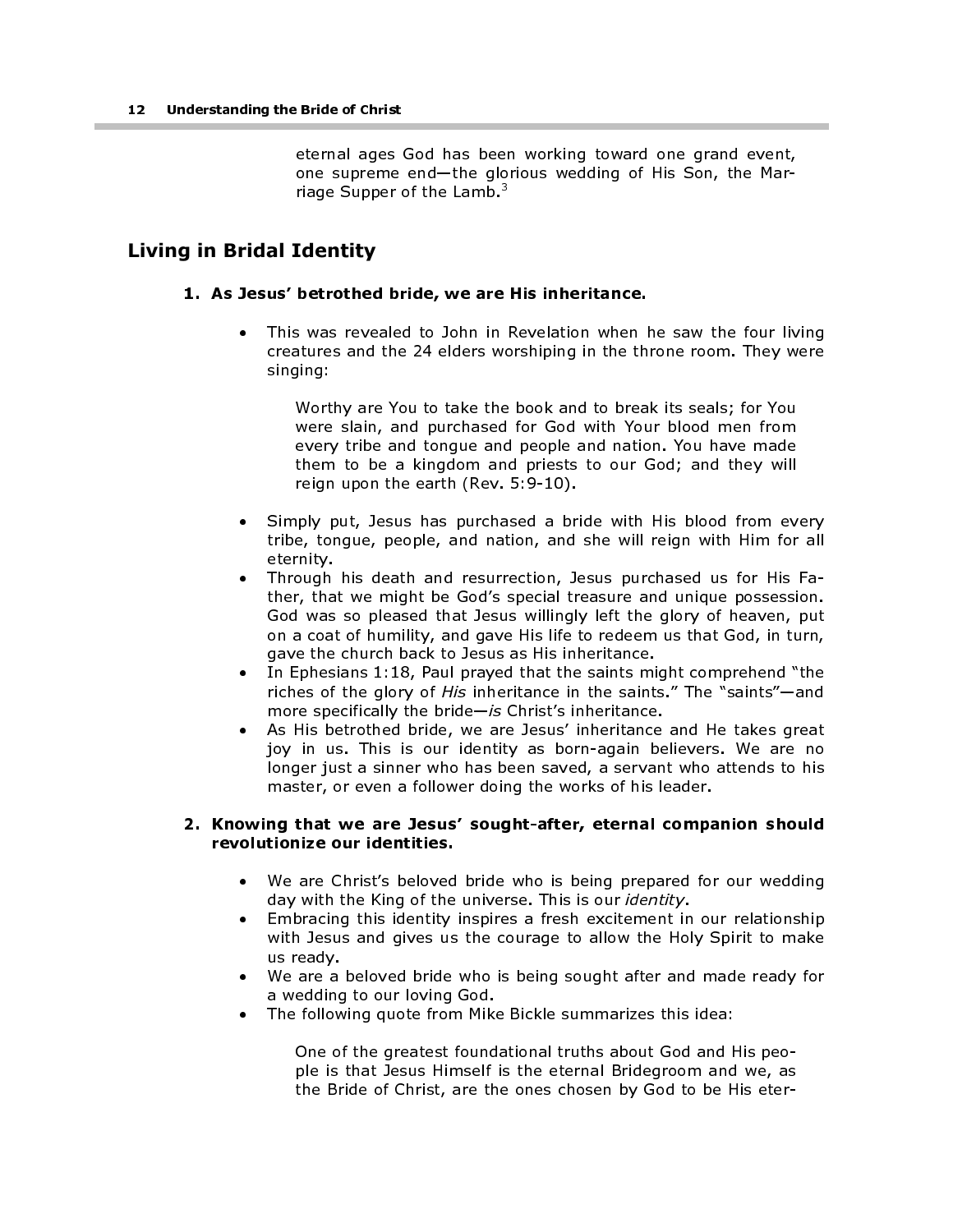nal partner. Understanding this gives us insight into how we were formed and our reason for existence. Before the creation of the world, the Father wanted His Son to have a Bride. All of history—from the fall of man to the cross of Christ and every instance of repeated sin and offered redemption—builds toward the great climatic event called the Marriage Supper of the Lamb (Revelation  $19:7-8$ ). $4$ The Kingdom Is Like a Wedding<br>nal partner. Understanding this gives us insight into how we<br>were formed and our reason for existence. Before the creation<br>of the world, the Father wanted His Son to have a Bride. All o<br>histor

- To be made ready as a worthy bride, we must live in our bridal identity.
- We must see ourselves as a betrothed bride who is greatly desired by our Bridegroom.
- We must imagine ourselves celebrating with Him as His eternal partner at the marriage supper of the Lamb.
- We must recognize that most of our life experiences have been perfectly designed by our loving Creator to prepare us for that day.
- Make no mistake about it-Christianity is much more than a set of facts and ordinances that keep us out of hell. The gospel is a romance between Jesus and broken humanity. Jesus is a Bridegroom God who has burning passion and wholehearted affection for us.

pleasure in His beloved Son with us. Our greatest purpose in life is to love Jesus with the same passion that has burned in the Father before the foundation of the world (John 17:26). We are on a journey to mature, bridal love. So let's begin that journey today!

#### Notes

- 1. Charles Swindoll, Strike The Original Match (Portland, OR: Multnomah Press, 1980), p. 19.
- 2. Suitable, Encarta Online Dictionary, Microsoft Word, 2003.
- 3. Paul E. Billheimer, Destined for the Throne (Fort Washington, PA: Christian Literature Crusade, 1975), pp. 25-26.
- 4. Mike Bickle, The Seven Longings of the Human Heart (Kansas City, MO: Forerunner Books, 2006), p. 11.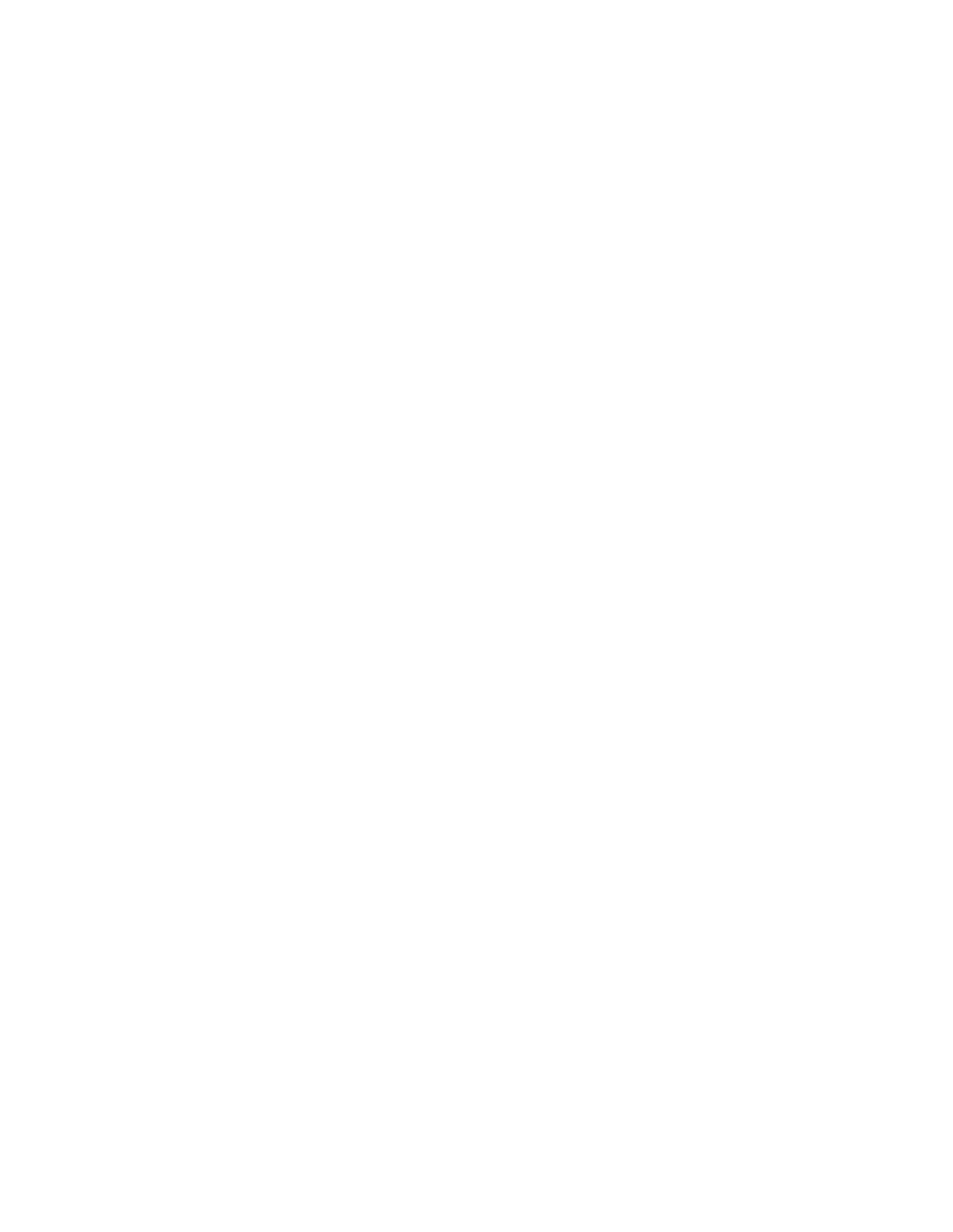# Review Questions

#### True or False

- 1. Pursuing Jesus as a Bridegroom is all about love.
- 2. The bridal paradigm views the kingdom of God as a romance between Jesus the Bridegroom and us as His cherished bride.
- 3. There are only a few scriptural references to the wedding that will take place between Jesus and His church..
- 4. Jesus is filled with affection for His bride and longs to be with her.
- 5. To be made ready as a worthy bride for Jesus, we must grow in our identity as ministers of the gospel.
- 6. When the Scriptures mention the marriage between Jesus and His bride, it is a metaphor that illustrates the Son's love for His church; it is not a reference to an actual wedding.
- 7. God's eternal purpose in creation is to give His Son an equally-yoked bride that will partner with Him for all eternity.
- 8. Our heavenly Father is actively preparing a worthy bride for His Son.
- 9. Because Jesus loves us so much, every believer is automatically ready for His coming the moment they are born again.
- 10. The bridal relationship between Jesus and believers illustrates one dimension of the first and foremost commandment.

#### Fill in the Blank

\_\_\_\_\_\_\_\_\_\_\_\_\_\_\_\_.

- 11. The journey of becoming a worthy bride for Jesus begins as we experience God's \_\_\_\_\_\_\_\_\_\_\_\_\_\_\_\_\_\_\_\_\_\_\_ for us.
- 12. In the Old Testament, the Prophet \_\_\_\_\_\_\_\_\_\_\_\_\_ said that God's people will call Him their Husband.
- 13. Two parables in the book of Matthew record great insights about the bride of Christ and the eternal wedding feast. These are found in chapters \_\_\_\_\_\_\_\_\_\_\_\_\_\_ and
- 14. Jesus first miracle took place at a \_\_\_\_\_\_\_\_\_\_\_\_\_\_\_\_\_\_\_\_.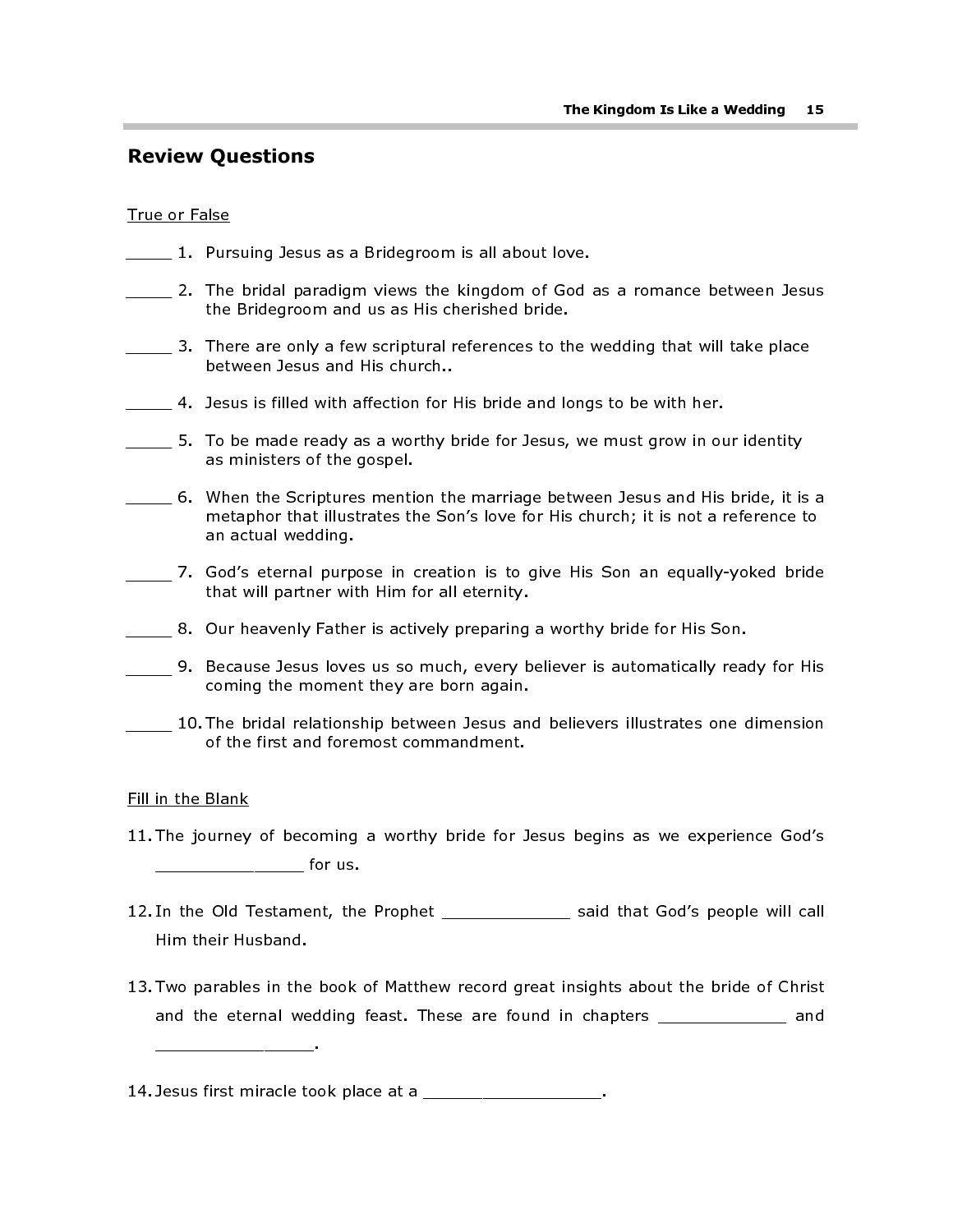#### 16 Understanding the Bride of Christ

15. When Jesus was first introduced to the nation of Israel, John the Baptist presented Him as a \_\_\_\_\_\_\_\_\_\_\_\_\_\_\_\_\_\_\_\_\_\_.

#### From the list to your right, choose the corresponding letter that best matches the phrase on the left.

- 16. The Parable of the Wedding Feast (Matt. 22)
- **17. Esther**
- 18. The Parable of the Ten Virgins (Matt. 25)
- 19. The wedding at Cana
- **20. The Spirit and bride say, "Come"**

Possible Matches for 16-20

- a. One of Jesus' last messages to His followers
- b. A picture of the end-time bride of Christ
- c. The last theme of the Bible
- d. Where Jesus performed His first miracle
- e. One of Jesus' last public messages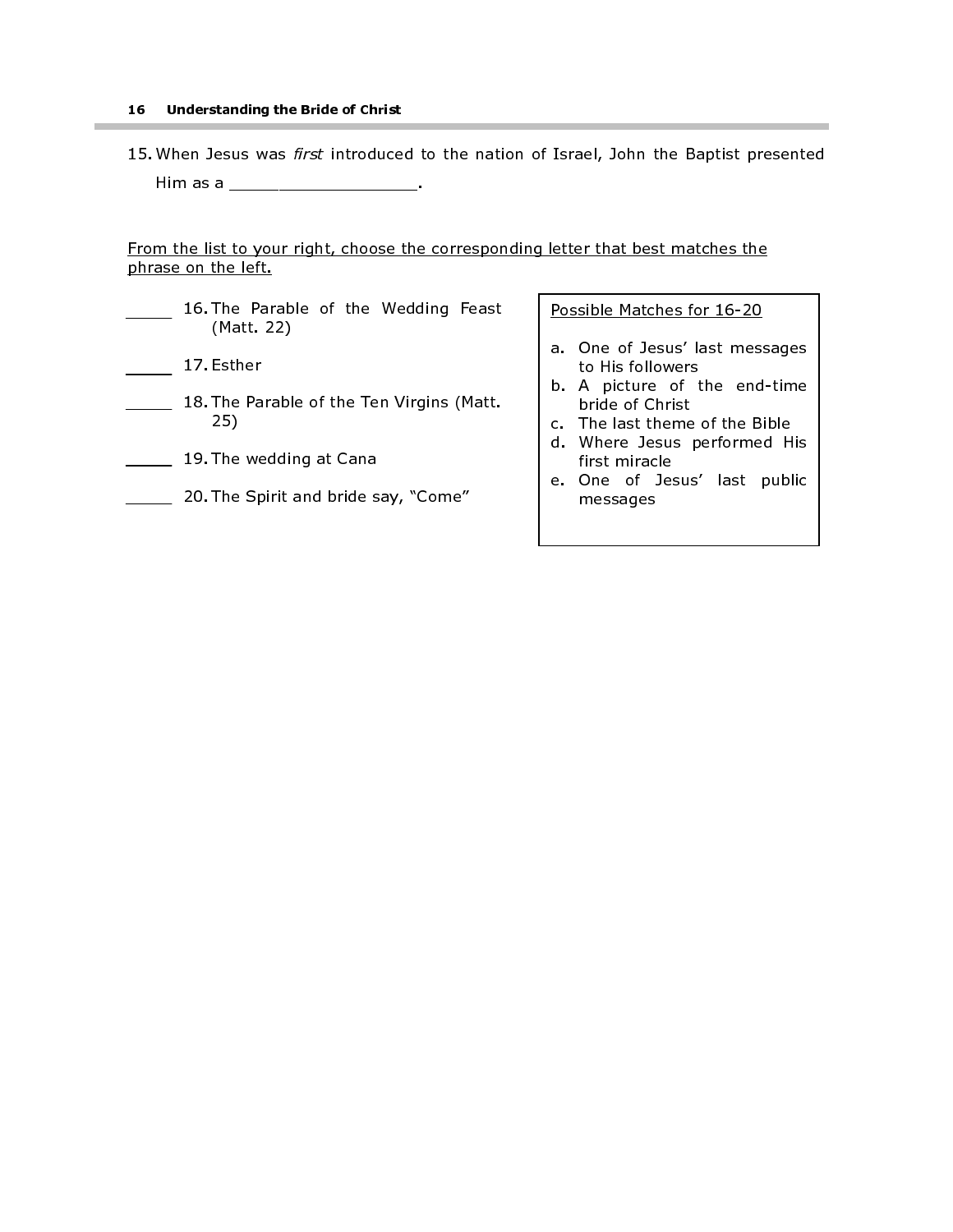Session 2

# The Jewish Wedding System and the Bride of Christ

#### This session covers:

- An overview of the ancient Jewish wedding system
- How the ancient Jewish wedding system relates to our call as the bride of Christ
- How the Holy Spirit is moving to prepare a bride for Jesus

#### This session corresponds to:

• Session 2 of Understanding the Bride of Christ CDs

# The Bridegroom Is Coming

- 1. Jesus is returning for His bride.
	- As the shout of the archangel and the sound of the trumpet fill the air, the Lord Jesus will descend from heaven. Graves will open up and the dead in Christ will rise from their tombs. Others who are alive at His coming will begin to defy gravity and head toward heaven.
	- We get a glimpse of this glorious scene in 1 Thessalonians 4:16-17:

For the Lord Himself will descend from heaven with a shout, with the voice of the archangel and with the trumpet of God, and the dead in Christ will rise first. Then we who are alive and remain will be caught up together with them in the clouds to meet the Lord in the air, and so we shall always be with the Lord.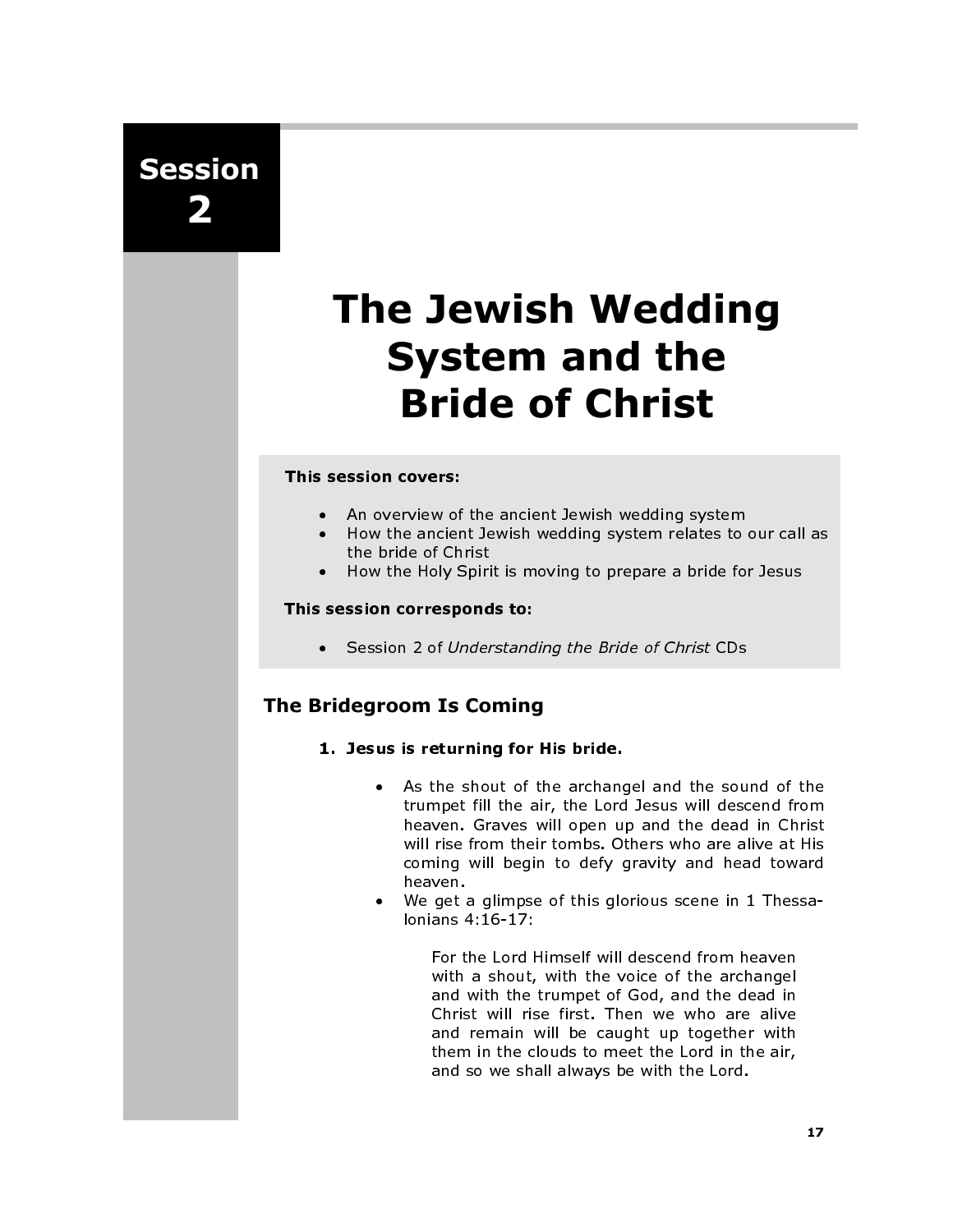- Most likely, the parable of the ten virgins reveals the meaning of this shout and accompanying trumpet blast. It reads: "But at midnight there was a shout, 'Behold, the bridegroom! Come out to meet him'" (Matt. 25:6).
- Jesus is coming back to judge the nations. He is returning to establish His kingdom and to rule the earth. But He is also coming back as a Bridegroom for a bride.

The Bible reveals that Jesus' second coming will be similar to ancient Jewish wedding customs.

# Ancient Jewish Wedding Customs

#### 1. The ancient Jewish wedding system paints a beautiful picture of the coming wedding between the Lord Jesus Christ and His bride.

- According to Jewish wedding customs at the time of Jesus' earthly ministry, the bridegroom came at a day and hour that his bride did not know. As he came, the friend of the bridegroom went before him and shouted, "Behold, the bridegroom comes."
- This shout would be accompanied by the blowing of a shofar—a trumpet made from a ram's horn. As the shout was heard, the bridegroom would get his bride and take her back to his father's house, where the ceremony and celebration would take place.
- These customs sound a lot like Jesus' description of His second coming from the parable of the ten virgins (Matt. 25:1-13).
- To really understand the Lord's second coming and our calling as the bride of Christ, let's look back in history to see the Jewish wedding customs during the time of Jesus' earthly ministry.
- Five customs comprise the traditional Jewish wedding system. These are:
	- 1. The arrangement of marriage
	- 2. The betrothal ceremony
	- 3. The preparation period between the betrothal and the wedding
	- 4. The wedding ceremony
	- 5. The wedding feast

#### 2. The arrangement of marriage was the first custom of the ancient Jewish wedding system.

The arrangement, called the Shiddukhin, was the first step in the process and refers to the arrangements that were made prior to the legal betrothal.<sup>1</sup>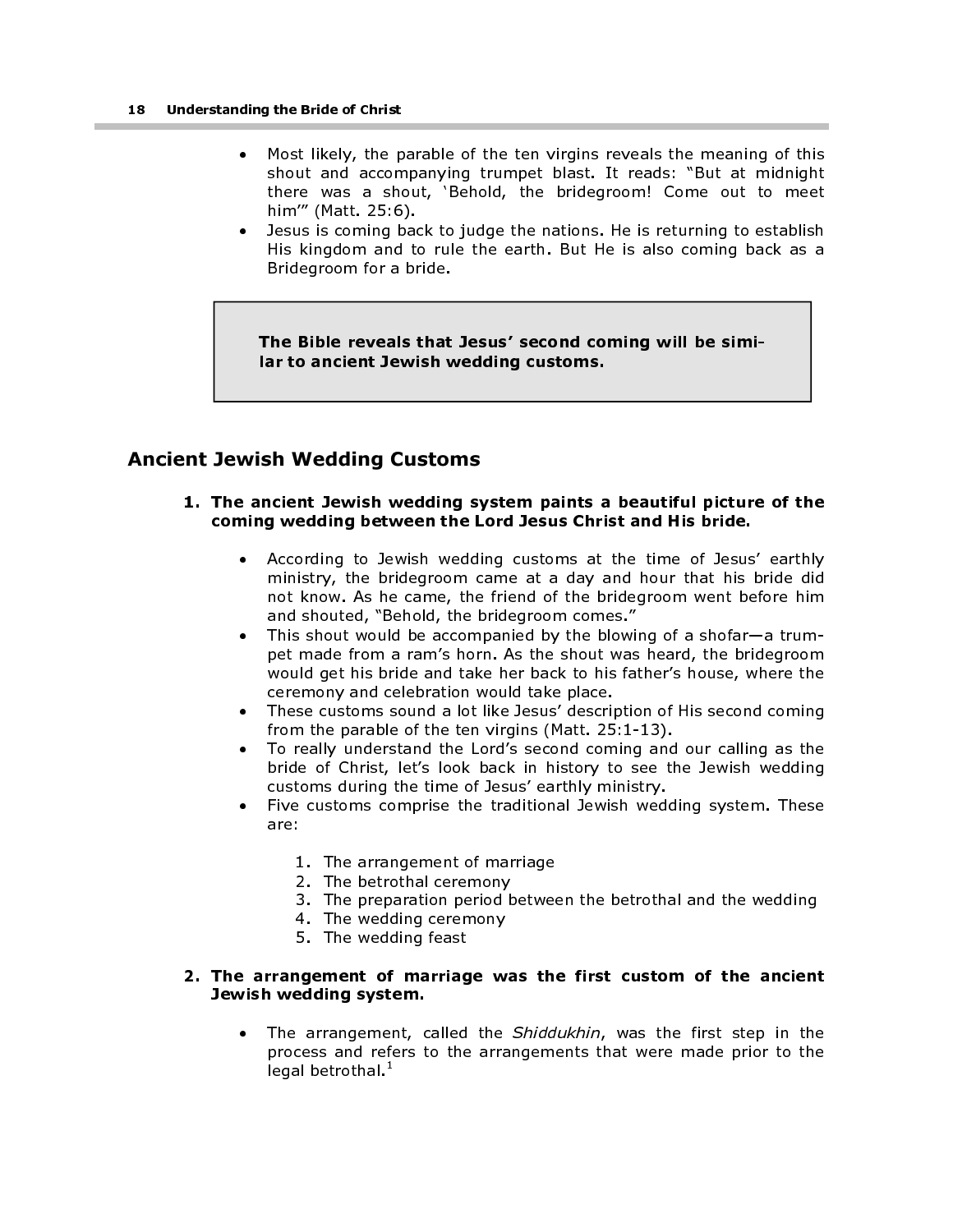- The arrangement was the time of matchmaking, often decided upon between the father of the groom and the father of the bride. Often, the couple did not know each other before the arrangement. In some cases, they would not have even seen each other before the betrothal ceremony.<sup>2</sup>
- Though this was the case, the bride-to-be was normally required to approve the marriage before the families agreed to a betrothal ceremony. $3$
- Once the selection had been made, the parents prepared the ketubah. The ketubah was normally a written contract that depicted the terms and conditions of the marriage arrangement, the price to be paid by the groom, the responsibilities and obligations of both parties, and the dowry to be offered by the bride.  $^4$

#### 3. The betrothal ceremony was the second custom of the ancient Jewish wedding system.

- Once the arrangement was made and the ketubah agreed to by both parties, the couple would move on to the betrothal (eyrusin) ceremony.
- To prepare for this, the bride and groom would take part separately in a ritual immersion in water, which symbolized a spiritual cleansing.<sup>5</sup> The ceremony would include vows promising to be married, the exchange of rings or something else of value, and the sealing of the agreement by sharing a cup of wine.<sup>6</sup>
- After this ceremony, the couple was legally married even though they did not live in the same house or have sexual relations.
- Instead, the groom and bride maintained separate dwelling places, both remaining under their fathers' roofs. $\prime$
- Because a betrothed couple was legally married, a separation or parting of ways for any reason would require a legal divorce.
- The Jews used to refer to the act of betrothal as "taking a wife" by using a form of a Hebrew word that meant "purchase." The betrothal ceremony was considered an act of purchasing or acquiring a wife for the purpose of marriage.<sup>8</sup>
- The betrothal ceremony would end with a feast to celebrate the occasion, and following the feast, each party would return to his or her parent's house.<sup>9</sup>

#### 4. The preparation period was the third custom of the ancient Jewish wedding system.

- During the betrothal period, the groom remained at his father's home and prepared a place for the two to live. This was normally done by adding a room to his father's house.
- While the groom was busy building, the bride was preparing herself for the upcoming wedding. This usually involved three things.
- First, the bride was observed for her purity. This custom required at least a full nine months to pass in order to ensure that the bride was not pregnant and to attempt to assure that she was a virgin.<sup>10</sup>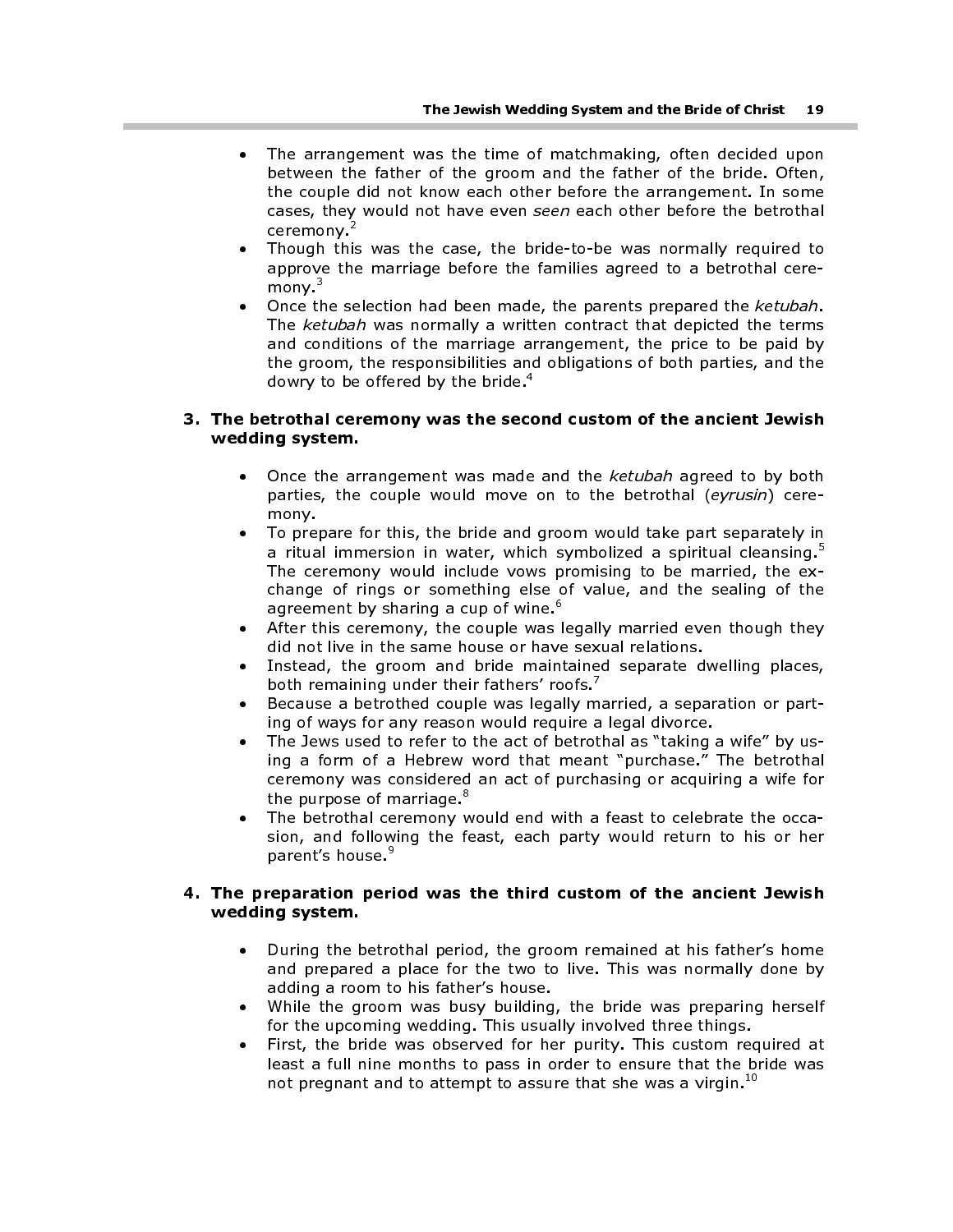- Second, the bride consecrated herself. She examined everything in her life and changed whatever was necessary in order to be ready for the holy covenant of marriage. $11$  In fact, Jewish leaders began to use the term mekadesh (consecrated) for the act of betrothal. During the betrothal ceremony, the groom would often say to his bride that you are mekudeshet (consecrated) unto me.<sup>12</sup> Therefore, the bride made sure that she was totally set apart from all other relationships and activities and that she was completely separated for her groom.
- Third, the bride made her own wedding garments. Ancient Jewish women did not have the luxury of going to the nearest bridal shop and purchasing a premade dress. They had to spend hours and hours making their wedding garments and adorning them with the special touches to make them beautiful. $^{13}$

#### 5. The wedding ceremony was the fourth custom of the ancient Jewish wedding system.

- Toward the end of the yearlong betrothal period, the bride waited with great expectancy for the groom to come and for the ceremony to take place. Even late in the evening, the bride and her wedding party would keep their oil lamps burning in case it was time for the wedding to take place.
- The day of the ceremony was a surprise to both the groom and the bride.<sup>14</sup> When the bridegroom was asked the date of the wedding, he could only say something like, "No man knows except my father."<sup>15</sup>
- When the time was right, the groom's father would issue the approval for the ceremony to begin. The groom and his wedding party would leave the groom's house to go get his bride. The friends of the bridegroom would shout, "Behold, the bridegroom comes!" and then they would blow the shofar. The groomsmen would lead the wedding party through the streets and bring the bride back to the groom's home where the wedding canopy or huppah awaited.
- The wedding ceremony, or the nissuin, was performed under the huppah. The vows made during the betrothal ceremony were completed in the marriage ceremony. The ceremony was once again sealed with a cup of wine to indicate the great joy that would accompany the festive celebration. After the ceremony, the couple consummated the marriage with sexual relations and lived together as husband and wife from that point forward.<sup>16</sup>

#### 6. The wedding feast was the fifth custom of the ancient Jewish wedding system.

- The wedding feast was the highlight of the wedding ceremony. It was much more extensive than what Westerners are accustomed to today. It consisted of seven full days of food, music, dance, and celebration. $17$
- The primary purpose of the wedding feast was to honor the groom. All of the guests were expected to compose poems or sing songs to the groom.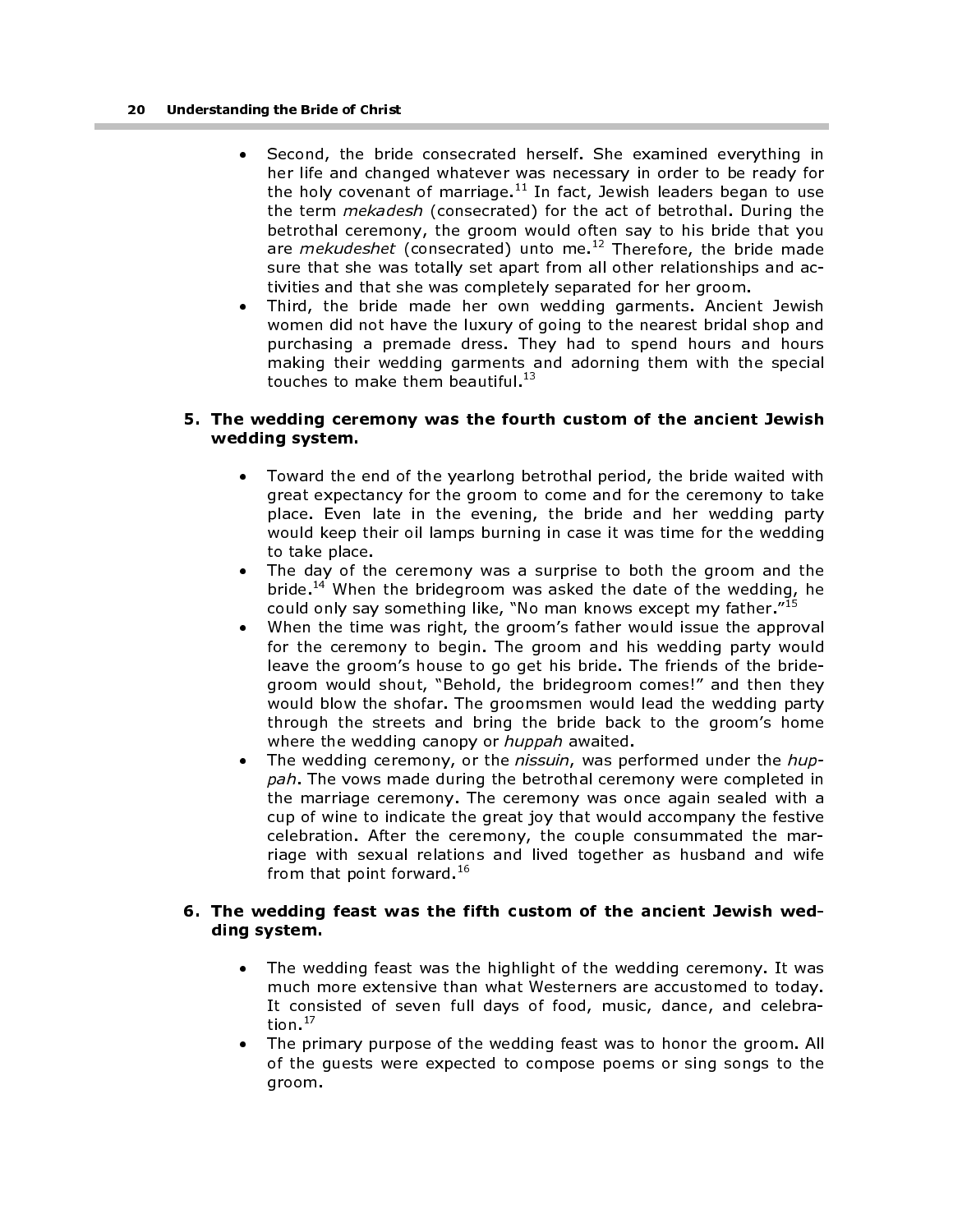- Now that the blessed bridegroom had received a wife, he was supposed to display her beauty and grace to all who were present.
- To honor the groom, the bride would put on her beautiful wedding garments that she made during her year of preparation and would display her beauty to the bridegroom's friends, and the attendees, in return, would show her respect and admiration. $^{18}$ The Jewish Wedding System and the Bride of Christ<br>
• Now that the blessed bridegroom had received a wife, he was<br>
posed to display her beauty and grace to all who were present.<br>
• To honor the groom, the bride would put on
- Following the wedding feast, the bridegroom and the bride would live together as husband and wife for the remainder of their lives.

# The Jewish Wedding System and the Bride of Christ

the wedding between Jesus and His bride are amazing.

#### 1. Jesus' first coming was like the arrangement of marriage in the Jewish wedding system.

- If you are a born-again believer, you are the recipient of an arranged marriage. Your heavenly Father so loved the world that He arranged a marriage between His Son and mankind.
- He sent Jesus to explain the terms and conditions of a life with Him. He offered a heavenly ketubah, or marriage contract, to describe what marriage to Him would include.
- Jesus, the Bridegroom, gave His life on the cross to purchase His bride.
- The heavenly Father also sent His matchmaker, the Holy Spirit, to invite us to become the bride of Christ by saying "yes" to His invitation.

#### 2. Every born-again believer is betrothed to Jesus as His bride.

- For all who have said "yes" to the Holy Spirit's invitation to be the bride of Christ, a betrothal ceremony has taken place. Paul said, "For I am jealous for you with a godly jealousy; for I betrothed you to one husband, so that to Christ I might present you as a pure virgin" (2 Cor. 11:2).
- As His betrothed bride, we have also partaken of a ritual bath similar to an ancient Jewish bride. Our baptism symbolizes our spiritual cleansing, our separation unto our Husband, and our vow to be prepared for our future wedding.
- When we entered the New Covenant with Jesus, we exchanged vows with Him as our Husband and we sealed the agreement with a cup of communion wine.<sup>19</sup> In fact, each time we partake of the bread and the wine, we look back with joy to our betrothal ceremony and, at the same time, look forward to our upcoming wedding.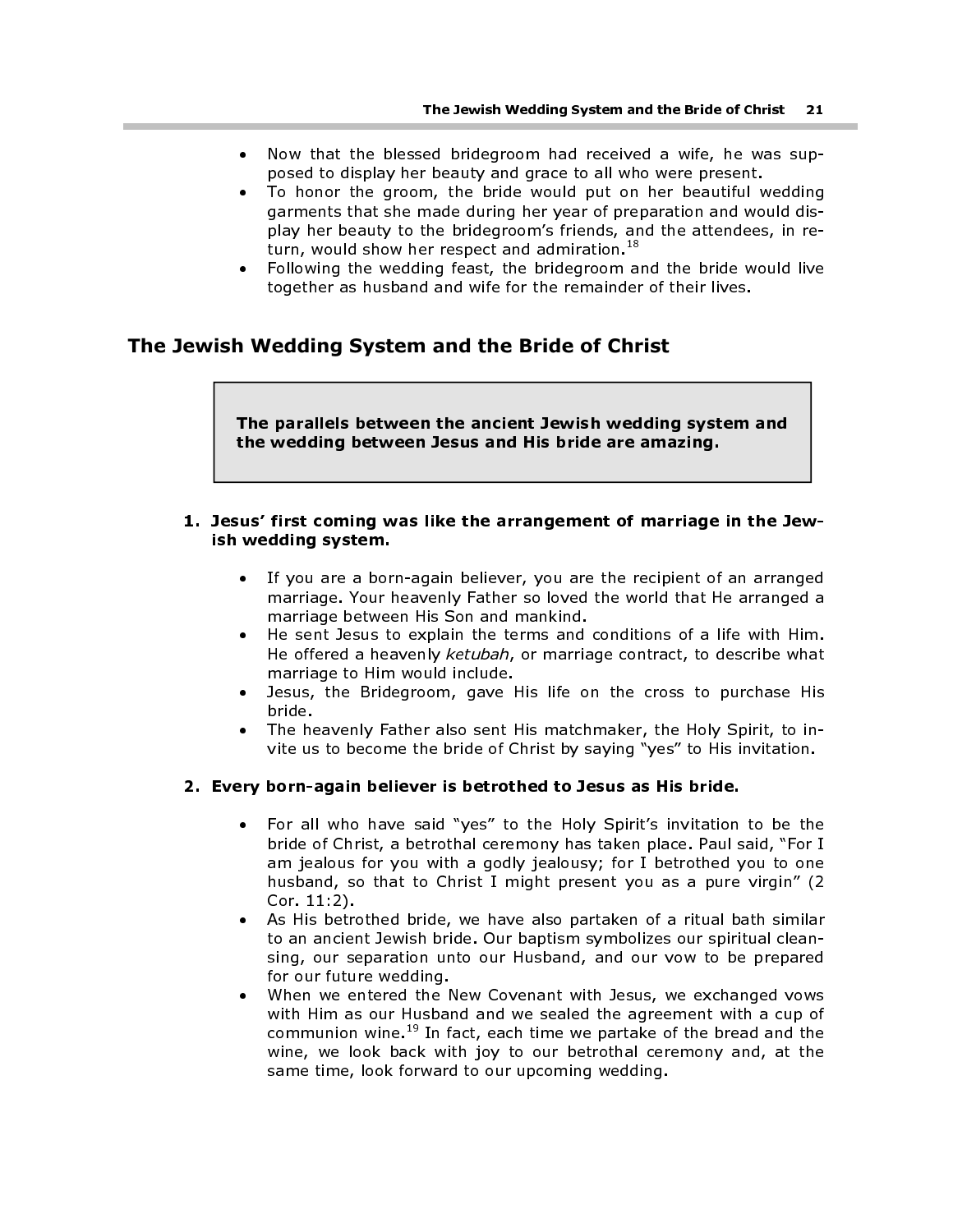#### 3. While we wait for the Bridegroom to return, we live in the period of preparation.

• Jesus has gone back to His Father's house to prepare a place for us. Jesus said:

Do not let your heart be troubled; believe in God, believe also in Me. In My Father's house are many dwelling places; if it were not so, I would have told you; for I go to prepare a place for you. If I go and prepare a place for you, I will come again and receive you to Myself, that where I am, there you may be also (John 14:3).

• We are called to wait expectantly for His return, to make ourselves ready, to prepare our wedding garments, and to be consecrated as we look forward to our life together with our Bridegroom, as seen in these Scriptures:

Husbands, love your wives, just as Christ also loved the church and gave Himself up for her, so that He might sanctify her, having cleansed her by the washing of water with the word, that He might present to Himself the church in all her glory, having no spot or wrinkle or any such thing; but that she would be holy and blameless (Eph. 5:25-27).

But when the king came in to look over the dinner guests, he saw a man there who was not dressed in wedding clothes, and he said to him, "Friend, how did you come in here without wedding clothes?" And the man was speechless (Matt. 22:11-12).

And while they were going away to make the purchase, the bridegroom came, and those who were ready went in with him to the wedding feast; and the door was shut (Matt. 25:10).

Let us rejoice and be glad and give the glory to Him, for the marriage of the Lamb has come and His bride has made herself ready. It was given to her to clothe herself in fine linen, bright and clean; for the fine linen is the righteous acts of the saints. Then he said to me, "Write, 'Blessed are those who are invited to the marriage supper of the Lamb.'" And he said to me, "These are true words of God" (Rev 19:7-9).

#### 4. The preparation period is coming to an end and the wedding celebration will take place soon.

- Sometime in the near future, we expect the Father to say to His Son, "Go and get Your bride. Consummate your marriage."
- At that time, the friends of the Bridegroom will be shouting, "Behold, the Bridegroom comes," the shofar will sound, and the bride will be caught up in the air to be with Him.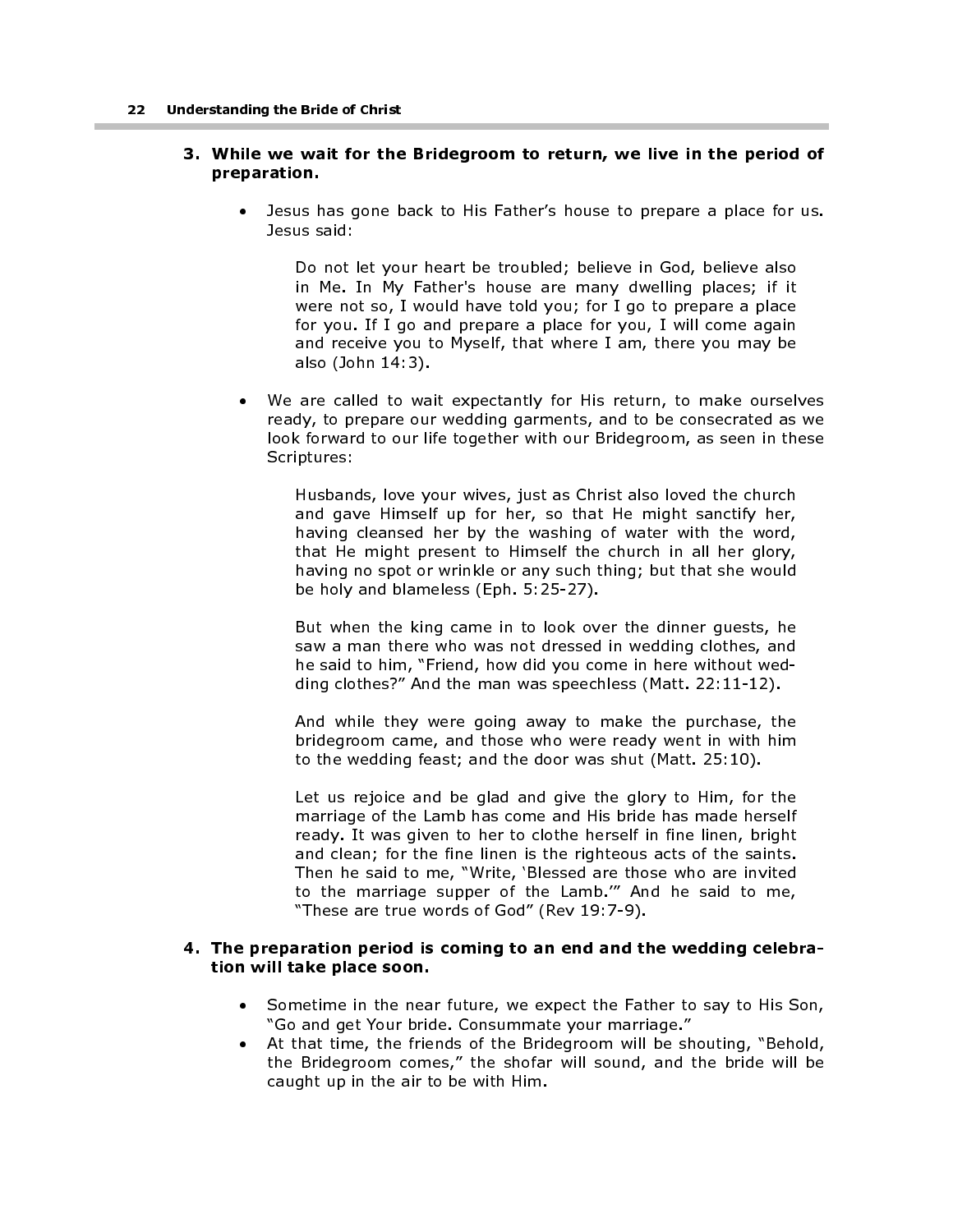• The Bible says:

For the Lord Himself will descend from heaven with a shout, with the voice of the archangel and with the trumpet of God, and the dead in Christ will rise first. Then we who are alive and remain will be caught up together with them in the clouds to meet the Lord in the air, and so we shall always be with the Lord (1 Thess. 4:16-17).

The wedding ceremony will be held under the *huppah* and the marriage supper of the Lamb will commence. Look at these Scriptures:

> In that day [in the Millennial Kingdom] the Branch of the LORD [Jesus] will be beautiful and glorious....then the LORD will create over the whole area of Mount Zion [in Jerusalem] and over her assemblies a cloud by day, even smoke, and the brightness of a flaming fire by night; for over all the glory will be a canopy  $[chuppah]$  (Isa. 4:2-5).

> Then he said to me, "Write, 'Blessed are those who are invited to the marriage supper of the Lamb.'" And he said to me, "These are true words of God" (Rev. 19:9).

# The Days of Elijah

- 1. The question that naturally arises is, "Will we be ready when He comes?"
	- Soon the midnight shout will come and the trumpet of God will sound, calling the bride who has made herself ready to go with her Bridegroom.
	- When this happens, will we be living in expectancy with sufficient oil in our lamps (Matt. 25:8-10)?
	- Will we have made our wedding garments (Rev. 19:8)? Will we have made ourselves ready (Rev. 19:7)?
	- Will we be a worthy bride for Jesus (Rev. 3:4)?

#### 2. The good news is that the Holy Spirit is moving throughout the earth to prepare a worthy bride for Jesus.

- The book of Malachi asks the question, "Who can endure the day of His coming?" (Mal. 3:2). Malachi is referring to Jesus' second coming. Because Jesus will come as a refiner's fire and a fuller's soap, Malachi wants to know who can survive this intense period of history.
- As troubling as this sounds, Malachi offers us some good news. He tells us that God will send a messenger who will prepare the way for the Lord's return (Mal. 3:1-5).
- Later in the book, Malachi reveals that this messenger is Elijah. He will come before the great and terrible Day of the Lord to turn people back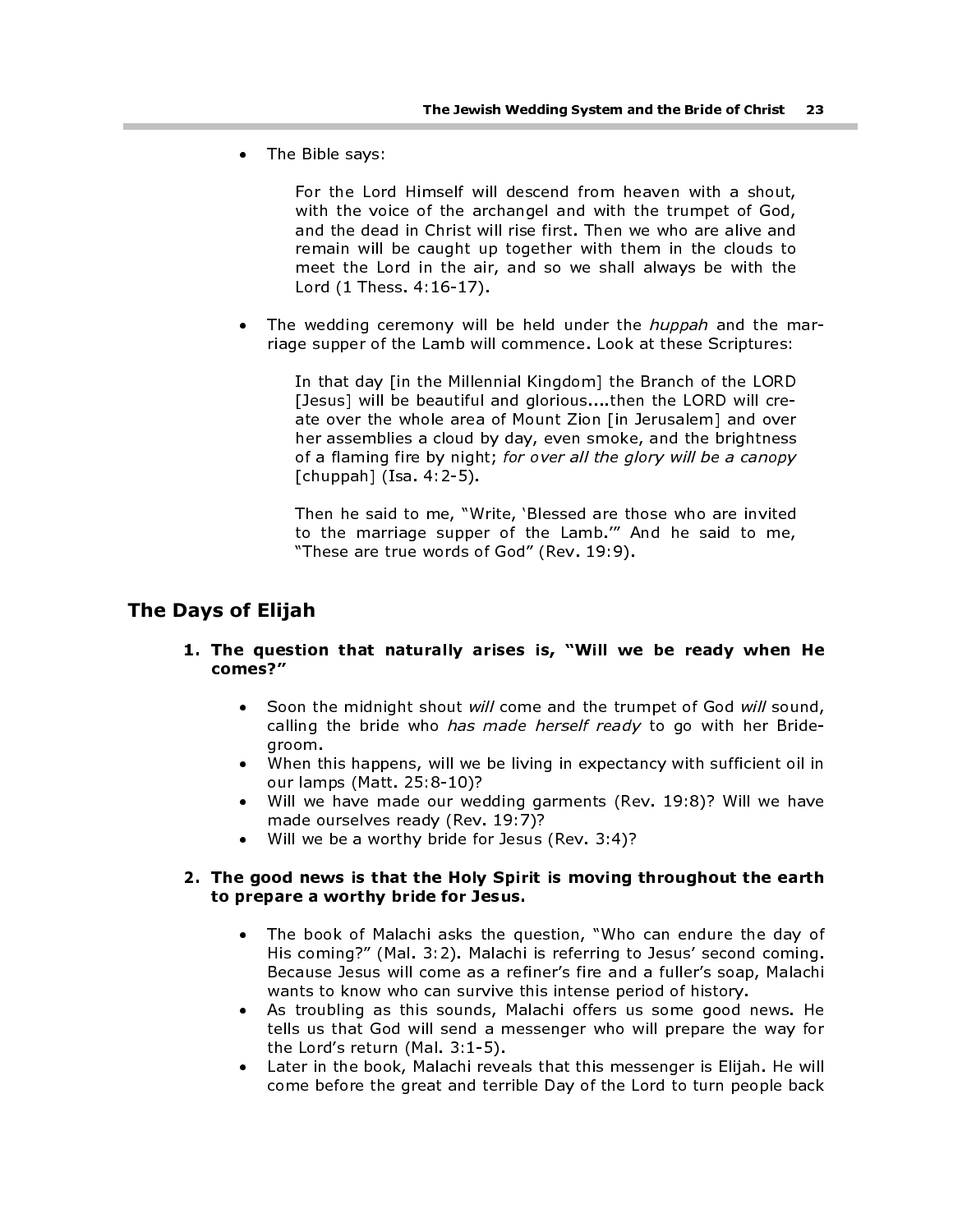to God—much like Elijah did in his confrontation with the prophets of Baal (Mal. 4:4-6; 1 Kings 18).

• At Jesus' first coming, John the Baptist partially fulfilled Malachi's prophecy (Matt. 17:10-13). John, operating in the spirit and power of Elijah, functioned as a friend of the Bridegroom and was a forerunner who prepared the way for Jesus' earthly ministry. The Bible says about John:

It is he who will go as a forerunner before Him in the spirit and power of Elijah, TO TURN THE HEARTS OF THE FATHERS BACK TO THE CHILDREN, and the disobedient to the attitude of the righteous, so as to make ready a people prepared for the Lord (Luke 1:17).

#### 3. We live in the days of Elijah when God is raising up forerunners to prepare the bride of Christ for the Lord's return.

- Like Elisha and John the Baptist, who were anointed with the spirit of Elijah (2 Kings 2:9), these forerunners will also be anointed with the "spirit and power of Elijah" to "make ready a people prepared for the Lord."
- In the days preceding the second coming, the Holy Spirit is unlocking ancient mysteries of the bride of Christ and revealing these secrets to forerunners who will be used to prepare the bride of Christ.
- These modern-day John the Baptists will function as "friends of the bridegroom" (John 3:29; Matt. 9:15) to prepare a worthy bride for Jesus.

By God's grace, our willing cooperation, and receiving from ministries who function as friends of the Bridegroom, we can be made ready as a worthy bride for Jesus. Just as an ancient Jewish bride had to make herself ready for her wedding, the Holy Spirit is calling us to make ourselves ready for our Bridegroom.

#### Notes

- 1. Barney Kasdan, God's Appointed Customs (Baltimore, MD: Messianic Jewish Publications, 1996), pp.48.
- 2. Mendell Lewittes, Jewish Marriage, Rabbinic Law, Legend, and Custom (Northvale, New Jersey: Jason Aronson, Inc., 1994), pp. 41.
- 3. Kasdan, God's Appointed Customs, pp.49.
- 4. Ibid, pp. 49, 51-56.
- 5. Ibid. pp.49.
- 6. Ibid. pp. 50.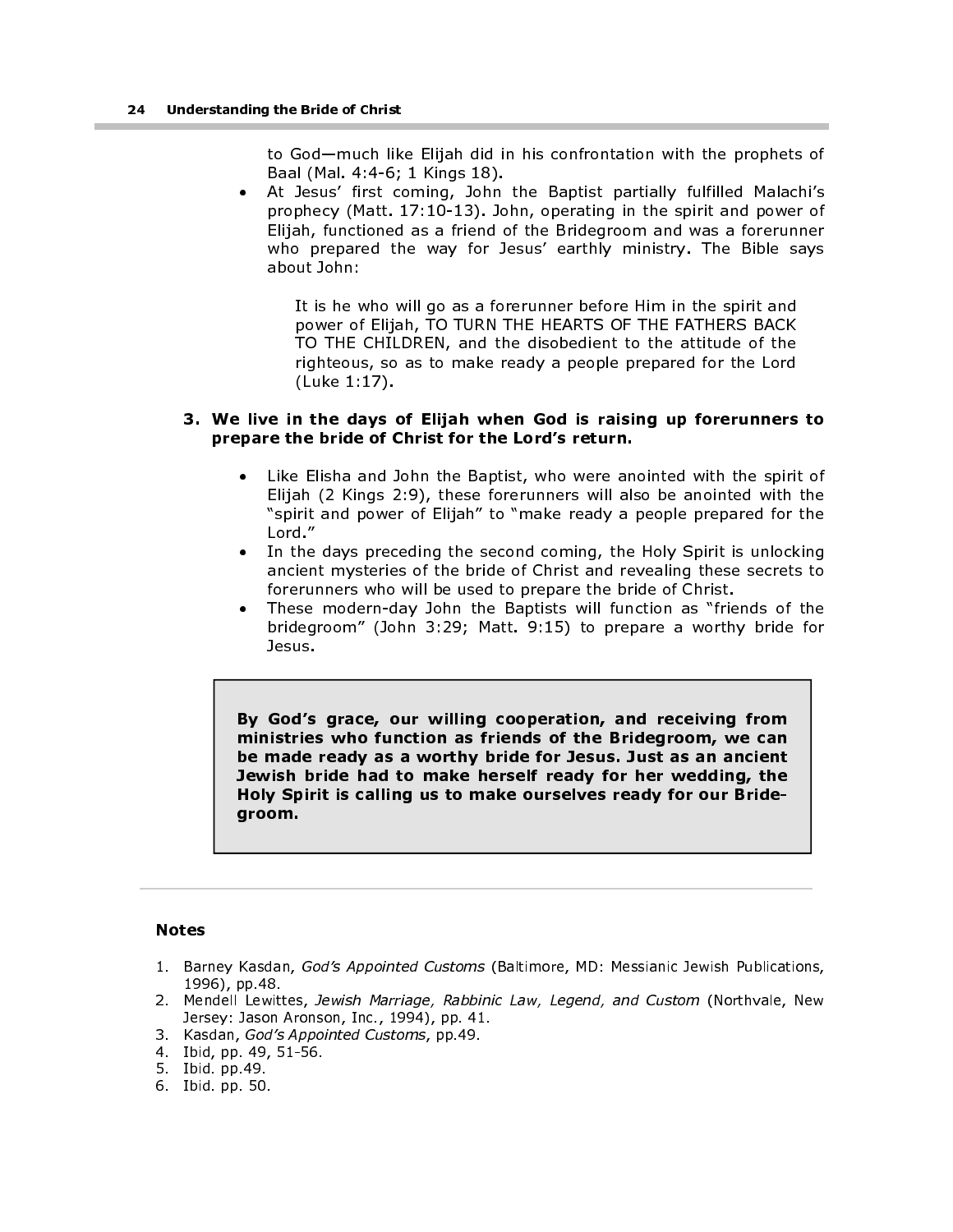- 7. Ibid. pp. 50.
- 8. Lewittes, Jewish Marriage, Rabbinic Law, Legend, and Custom, pp. 67.
- 9. Ibid. pp. 73.
- 10. Ariel Ministries, www.ariel.org/ffruit.htm#top, The Jewish Wedding System and the Bride of Christ, referenced May 12, 2009.
- 11. Kasdan, God's Appointed Customs, pp. 51.
- 12. Lewittes, Jewish Marriage, Rabbinic Law, Legend, and Custom, pp. 67
- 13. Lewittes, Jewish Marriage, Rabbinic Law, Legend, and Custom, pp. 83-84.
- 14. Kasdan, God's Appointed Customs, pp.51.
- 15. John Hagee, The Final Dawn Over Jerusalem (Nashville, TN: Thomas Nelson, Inc., 1998), pp.184.
- 16. Kasdan, God's Appointed Customs, pp.52.
- 17. Ibid, pp. 52.
- 18. Hagee, The Final Dawn Over Jerusalem, pp. 186.
- 19. See my book Understanding Your Inheritance in Christ for more details of our covenant relationship with Jesus.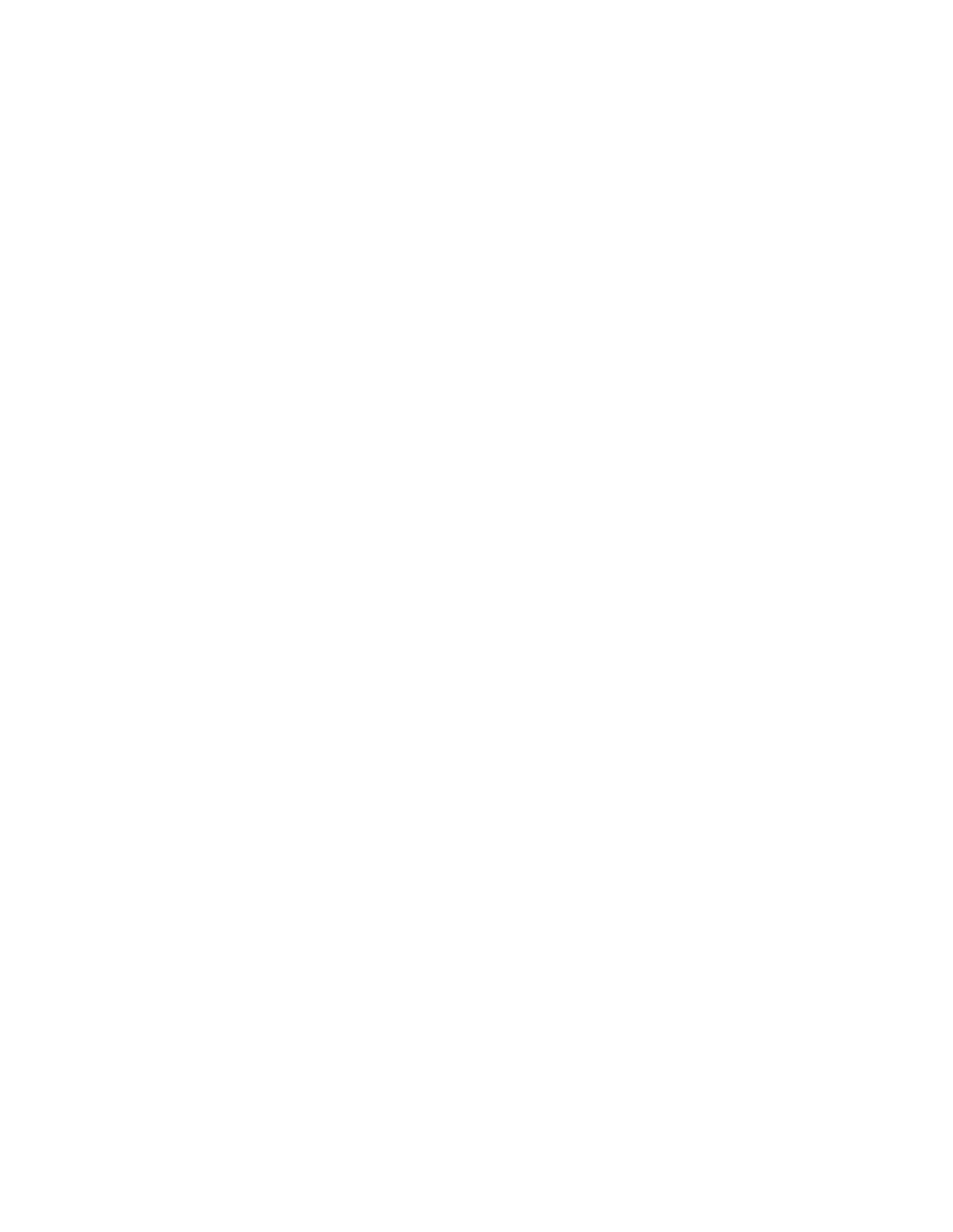# Review Questions

#### True or False

- 1. In many aspects, the Jewish wedding system is very similar to our relationship with Jesus and His second coming.
- 2. In the days that Jesus walked the earth, very few Jewish people entered into an arranged marriage.
- 3. There are two customs that comprise the Jewish wedding system.
- 4. Jesus' first coming was like the arrangement of marriage in the Jewish wedding system.
- 5. While we wait for the Bridegroom to return, we live in the period of preparation.
- 6. The betrothal ceremony closely parallels the events surrounding the Lord's second coming.
- 7. The betrothal ceremony is also called the time of matchmaking.
- 8. The ketubah was a written contract that depicted the terms and conditions of the marriage arrangement.
- 9. During the preparation period, the groom went to his father's house to prepare a place for the couple to live while the bride waited patiently for him with no real duties to perform.
- 10. Once a couple was betrothed, they were legally married and could consummate the marriage and live as husband and wife.

#### Fill in the Blank

\_\_\_\_\_\_\_\_\_\_\_\_\_\_\_\_\_\_.

- 11. The \_\_\_\_\_\_\_\_\_\_\_\_\_\_\_\_\_ \_\_\_\_\_\_\_\_\_\_\_\_\_\_\_\_\_\_ took place after the approximate year-long betrothal period.
- 12. When we are \_\_\_\_\_\_\_\_\_\_\_\_\_\_\_ \_\_\_\_\_\_\_\_\_\_\_\_\_\_\_, we are betrothed to Jesus as His bride.
- 13. While we wait for the Bridegroom to return, we live in the period of
- 14. The wedding ceremony was performed under a canopy called a \_\_\_\_\_\_\_\_\_\_\_\_\_\_\_\_.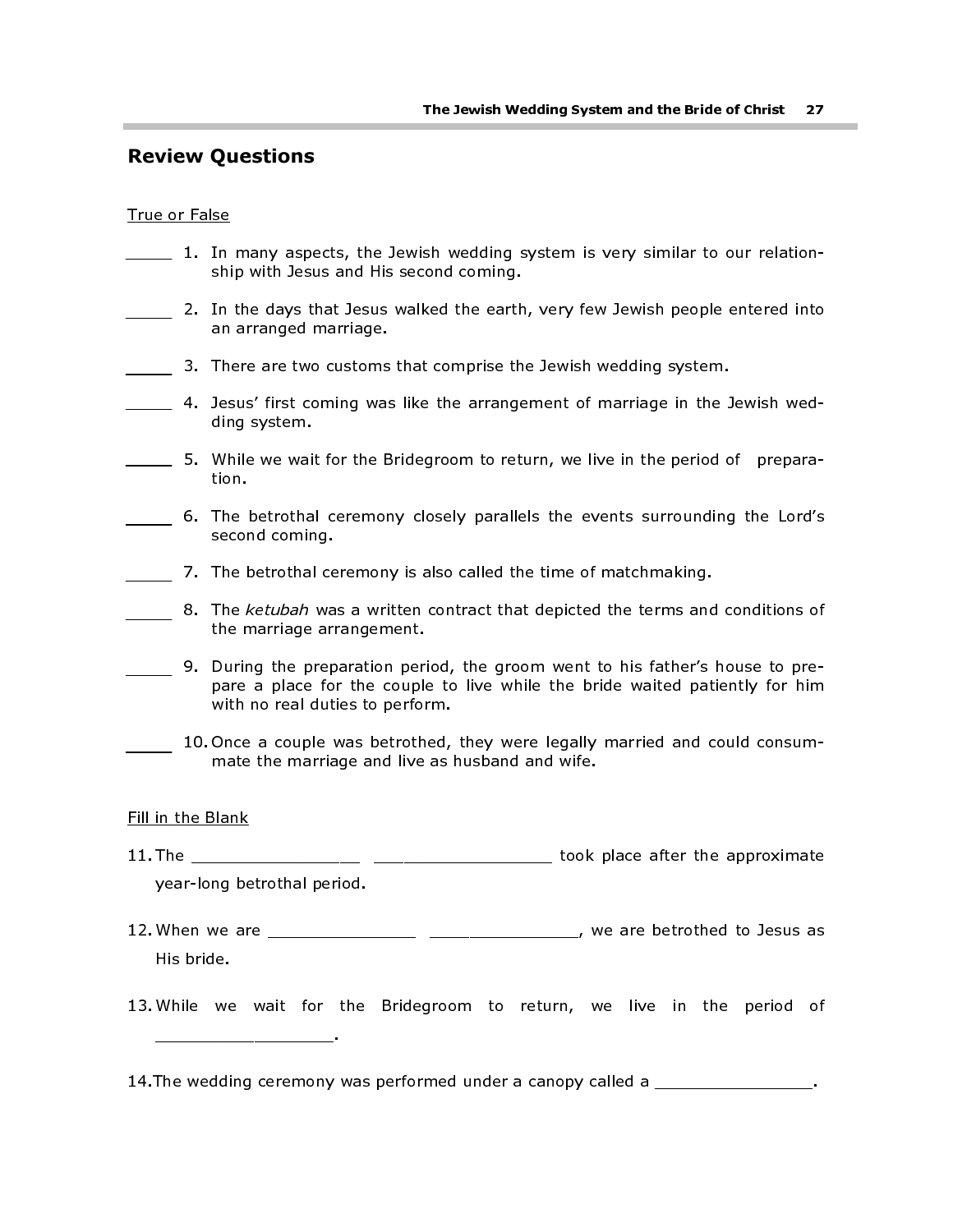15. As we compare the Jewish wedding system to the bride of Christ, the \_\_\_\_\_\_\_\_\_\_\_\_\_\_\_ \_\_\_\_\_\_\_\_\_\_\_\_\_\_\_\_\_ is the heavenly matchmaker.

From the list to your right, choose the corresponding letter that matches the Scripture reference on the left.

- 16. 2 Cor. 11:2
- 17. Matt. 22:1-14
- 18. Matt. 25:1-13
- 19. Rev. 19:7-9
- 20. Mal. 4:4-6

Possible Matches for 16-20

- a. Behold, the Bridegroom comes.
- b. I am going to send you Elijah.
- c. The bride will make herself ready.
- d. Believers are betrothed to Jesus.
- e. Wedding clothes are needed for the marriage supper.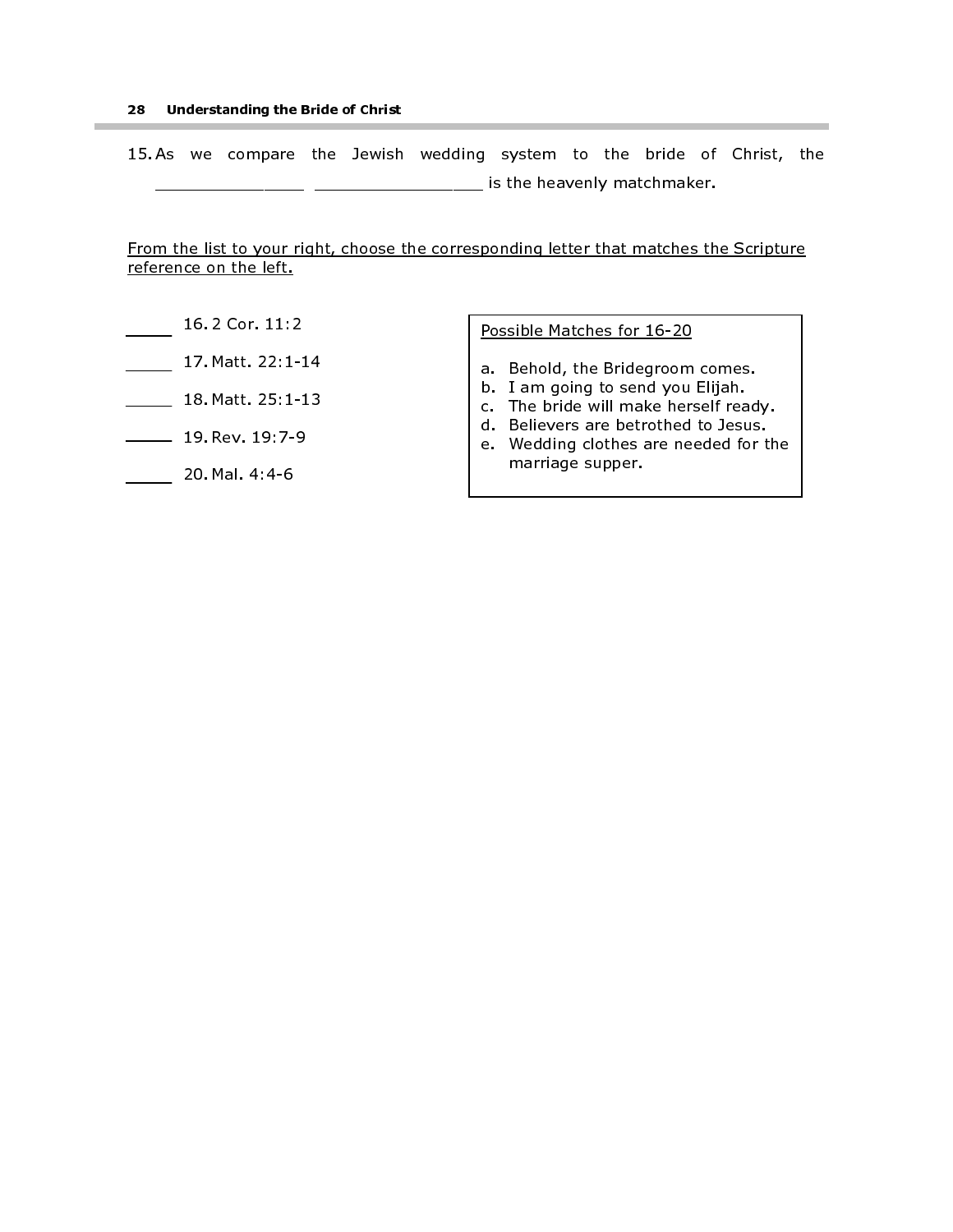Session 3

# Unrelenting Love

#### This session covers:

- The power of God's love
- The Father's love for the Son
- The Father's love for the bride
- The Bridegroom's love for His bride

#### This session corresponds to:

• Session 3 of Understanding the Bride of Christ CDs

# The Power of God's Love

- 1. We respond in love when we know and experience love from another.
	- The Scriptures describe a very powerful principle of unconditional love. This simple yet profound truth is found in 1 John 4:19: "We love, because He first loved us."
	- Love comes naturally when we know that we are loved.
	- This principle applies to our relationships with others, but especially to our relationship with God.

#### 2. The heavenly Father loves us greatly.

• God's great love for us is expressed in 1 John 4:16- 19. Read it in The Living Bible Translation:

> We know how much God loves us because we have felt his love and because we believe him when he tells us that he loves us dearly. God is love, and anyone who lives in love is living with God and God is living in him. And as we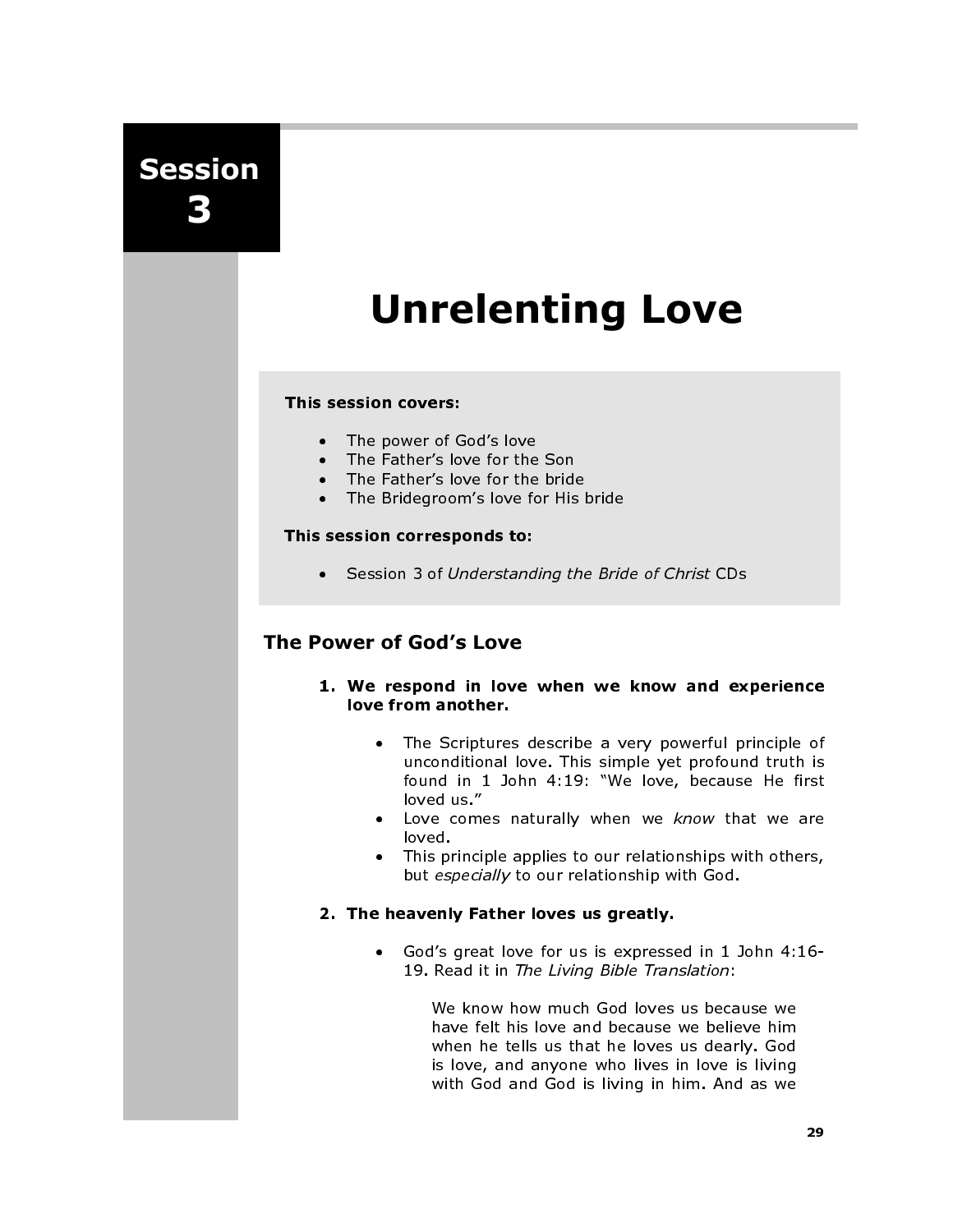live with Christ, our love grows more perfect and complete; so we will not be ashamed and embarrassed at the day of judgment, but can face him with confidence and joy because he loves us and we love him too. We need have no fear of someone who loves us perfectly; his perfect love for us eliminates all dread of what he might do to us. If we are afraid, it is for fear of what he might do to us and shows that we are not fully convinced that he really loves us. So you see, our love for him comes as a result of his loving us first (1 John 4:16-19, TLB).

- God's perfect love casts out all fear. God loves us so much that we don't have to fear the day of judgment.
- God is love, and the more we know and experience God's love for us, the more we love Him in return.
- When we think about the future, we can have joy and confidence because God loves us, wants the best for us, and desires an intimate relationship with us.

#### 3. Jesus also loves us with great passion.

- Jesus, our Bridegroom King, also loves us passionately, longs to be with us, and waits eagerly for our relationship with Him to be eternally consummated.
- Jesus is not waiting in heaven with anger, looking forward to judgment day so that he can punish us for every sin and shortcoming. Rather, He is longingly waiting in heaven to be united with us in much greater intimacy.
- Jesus enjoys and desires us, and His love is unrelenting and unchanging.
- When we experience Jesus' personal affection for us, our heart is awakened and we begin to love Him in return. When we are secure and confident in God's love for us, loving Jesus is our natural response.
- With this foundation of love in our hearts, our confidence grows, and we can willingly submit to His preparation process. Our love for Jesus matures until "many waters cannot quench it, nor will rivers overflow it" (Song. 8:7).

#### 4. To mature as a worthy bride, we must be rooted in God's love.

- For us to be transformed into a worthy bride, we will likely go through a preparation period that will require major changes in our hearts and lifestyles.
- Because some of these dealings of God will be intense, we need to be confident in God's unrelenting love for us.
- In fact, the most important key to making ourselves ready as a worthy bride is knowing God's love at a deep level (Rev. 19:7; Eph. 3:16- 19). Therefore, to grow in our love for Jesus as a Bridegroom, we must grow in the knowledge of God's love.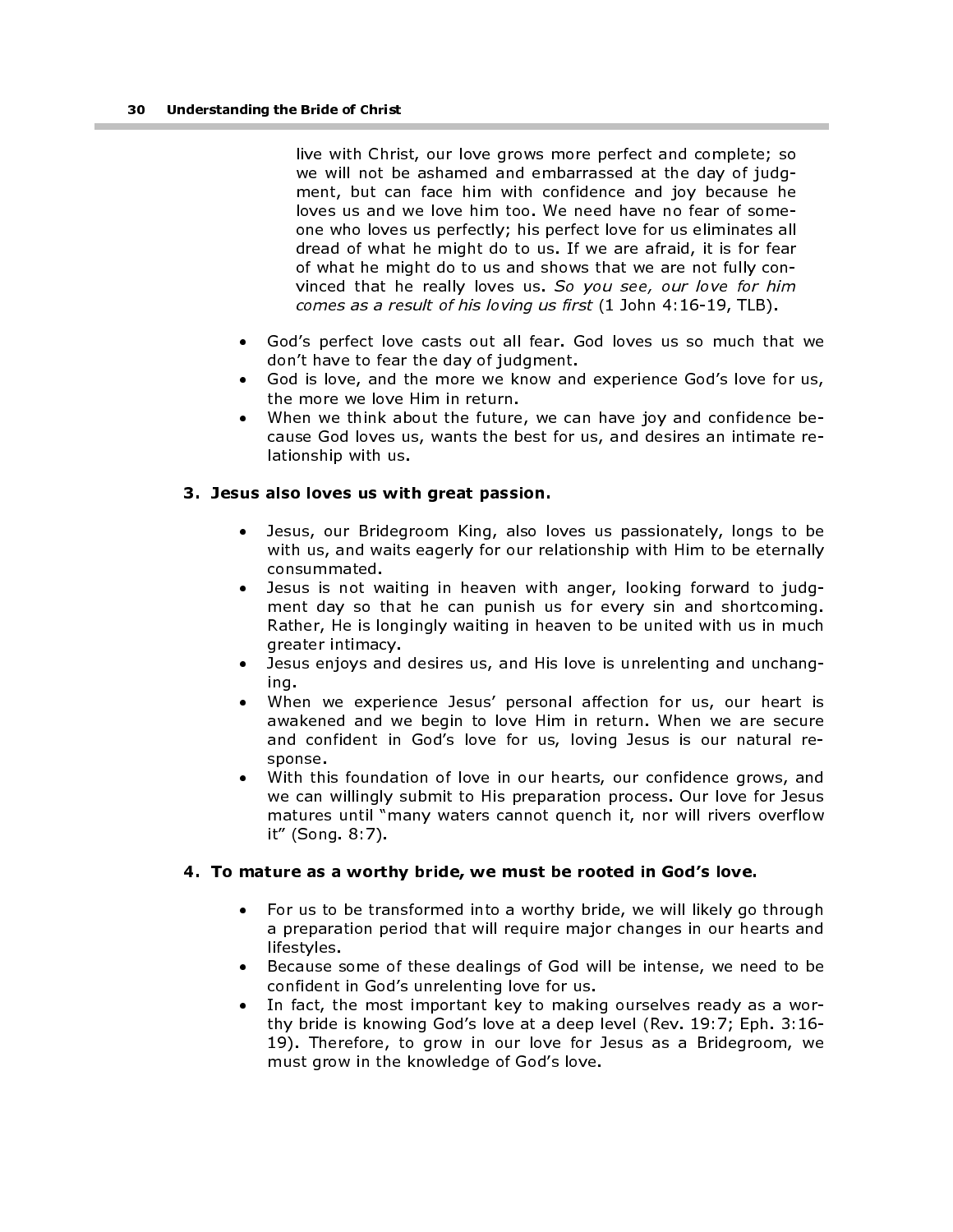- That is why, in this session, we will examine God's love from the following three perspectives:
	- 1. The Father's love for the Son
	- 2. The Father's love for the bride
	- 3. The Son's love for His bride

### The Father's Love for the Son

#### 1. The Father loves Jesus with burning passion and fervent pleasure.

- John the Baptist said, "The Father loves the Son, and has given all things into His hand" (John 3:35).
- The Father's love for the Son is not an obligatory, distant love with little emotion. Rather, the Father loves the Son with great fervency.
- He loves Him because Jesus did not regard equality with the Father as something to be grasped, but willingly emptied Himself, left the glory of heaven to become a bond-servant, and died on the cross for the sins of mankind (Phil. 2:5-11).
- The Father loves the Son because of His beauty, majesty, and glory. As Jesus was transfigured on the mountain before Peter, James, and John, His face shone like the sun and His garments became white as light. As the three men looked on in amazement, the Father spoke these words from heaven, "This is My beloved Son, with whom I am well pleased; listen to Him!" (Matt. 17:5). You can hear in His words the voice of a proud dad speaking over his cherished son. Jesus is the Father's dearly beloved.
- Speaking of His love for Jesus, the Father said, "Behold, My Servant, whom I uphold; My chosen one in whom My soul delights" (Isa. 42:1).
- The Father's love for the Son is much more than a disciplined decision or a cold obligation. Deep within His soul, the Father loves Jesus with burning passion and fervent pleasure.

#### 2. The Father's love for the Son stems from the unique intimacy they enjoy.

- The Father loves the Son because their partnership has existed in eternity past and will continue into eternity future. Jesus revealed this when He prayed, "For You loved Me before the foundation of the world" (John 17:24). While praying this, Jesus must have reflected on their co-existence as the eternal God, working together as they created the heavens and the earth.
- Jesus must have recalled their close friendship as they progressively redeemed mankind. He must have focused on their joint decision for the Son to leave heaven to become the Savior of the world.
- The only begotten Son and the eternal Father are closer than any two on earth.
- Their understanding of one another is unique.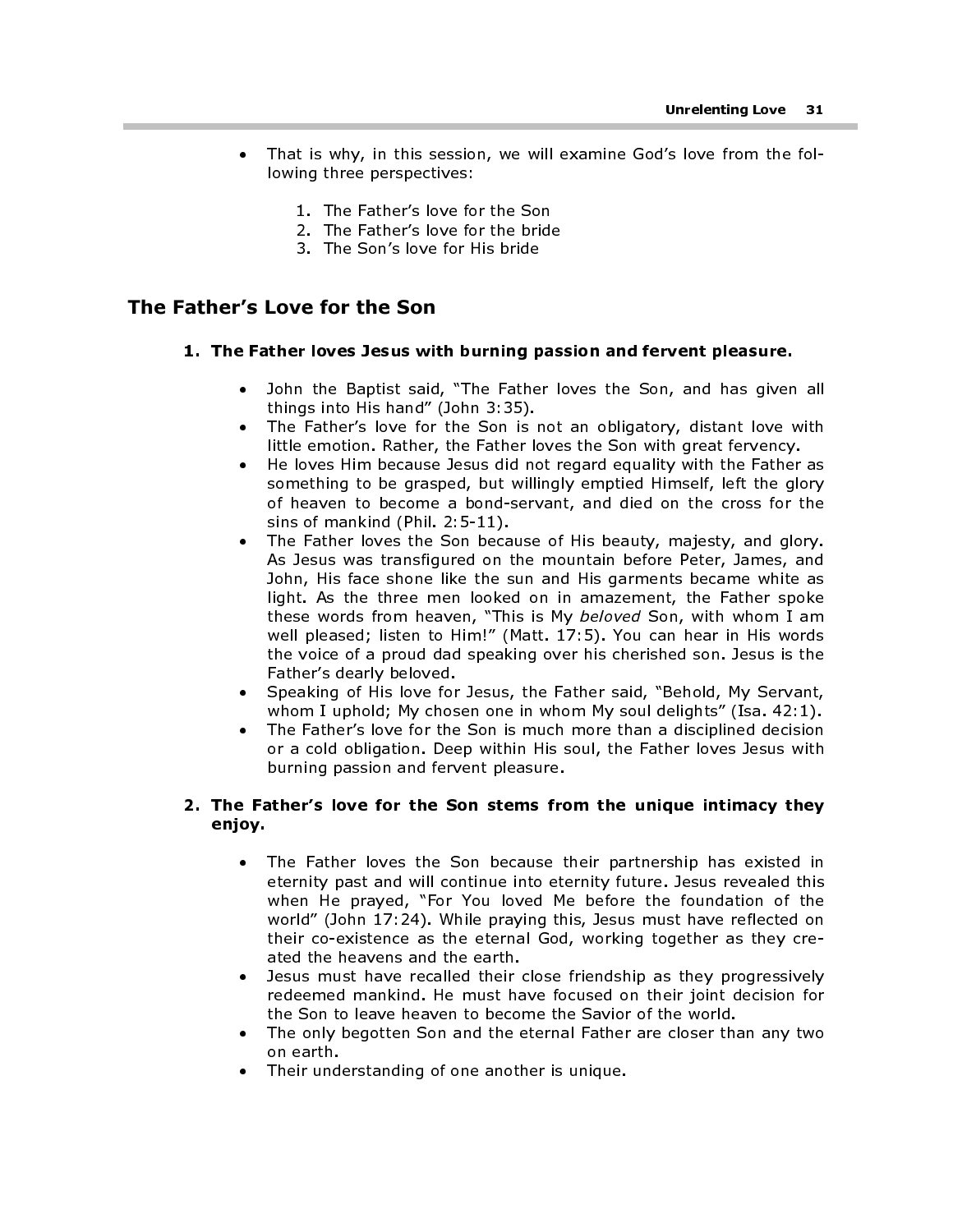- Their relationship is deeper than anything we can imagine. Notice how Jesus described their intimate relationship: "All things have been handed over to Me by My Father; and no one knows the Son except the Father; nor does anyone know the Father except the Son, and anyone to whom the Son wills to reveal Him" (Matt. 11:27).
- Their intimacy with one another is unprecedented—almost indescribable.

#### 3. Because of the Father's great love for the Son, He is committed to giving Jesus a worthy bride.

- The Father is committed to giving Jesus a bride who loves Him with the same love that the Father has for Him (John 17:26).
- Out of the Father's great love for His Son, He is determined to give Him a wife worthy of His majestic splendor and great sacrifice.
- Jesus paid the ultimate price to redeem mankind from sin and darkness. He voluntarily left the glory of heaven, wrapped Himself in human flesh, lived a sinless life, and died on a cross. Because of the price that Jesus paid, the Father will not relent until He can present Jesus with a bride who is worthy of His great love and sacrifice.
- We see this so clearly in the parable of the wedding feast (Matt. 22:1- 14). This parable describes a father of royal lineage giving a wedding feast for his son. The father, who loves his son dearly, was determined to have worthy participants at his son's wedding celebration.
- Only those who said "yes" to the invitation were allowed to enter the wedding hall. However, saying "yes" was not enough. Only those who put on wedding clothes were allowed to remain and enjoy the celebration as worthy participants in the marriage of his son.
- In the same way, out of love for His Son, the Father will only give Jesus the very best. He will only give Him a bride who is worthy of Him.

# The Father's Love for the Bride

### 1. The Father loves us just as much as He loves Jesus.

- The most familiar verse in the Bible, John 3:16, is just as true today as when we first learned it: "For God so loved the world, that He gave His only begotten Son, that whoever believes in Him shall not perish, but have eternal life."
- We just saw the depth of the Father's love for the Son. But Jesus said that the Father loves us just as much as He loves Jesus.
- Jesus prayed, "That the world may know that You sent Me, and loved them, even as You have loved Me" (John 17:23). Did you catch that? Jesus said that the Father loves us just as much as He loves Jesus. Amazing!

### 2. The Father loves us so much that it pleased Him to crush His Son.

• The Prophet Isaiah illustrates the magnitude of the Father's love for His people when he foretold Jesus' death on the cross. Isaiah stated,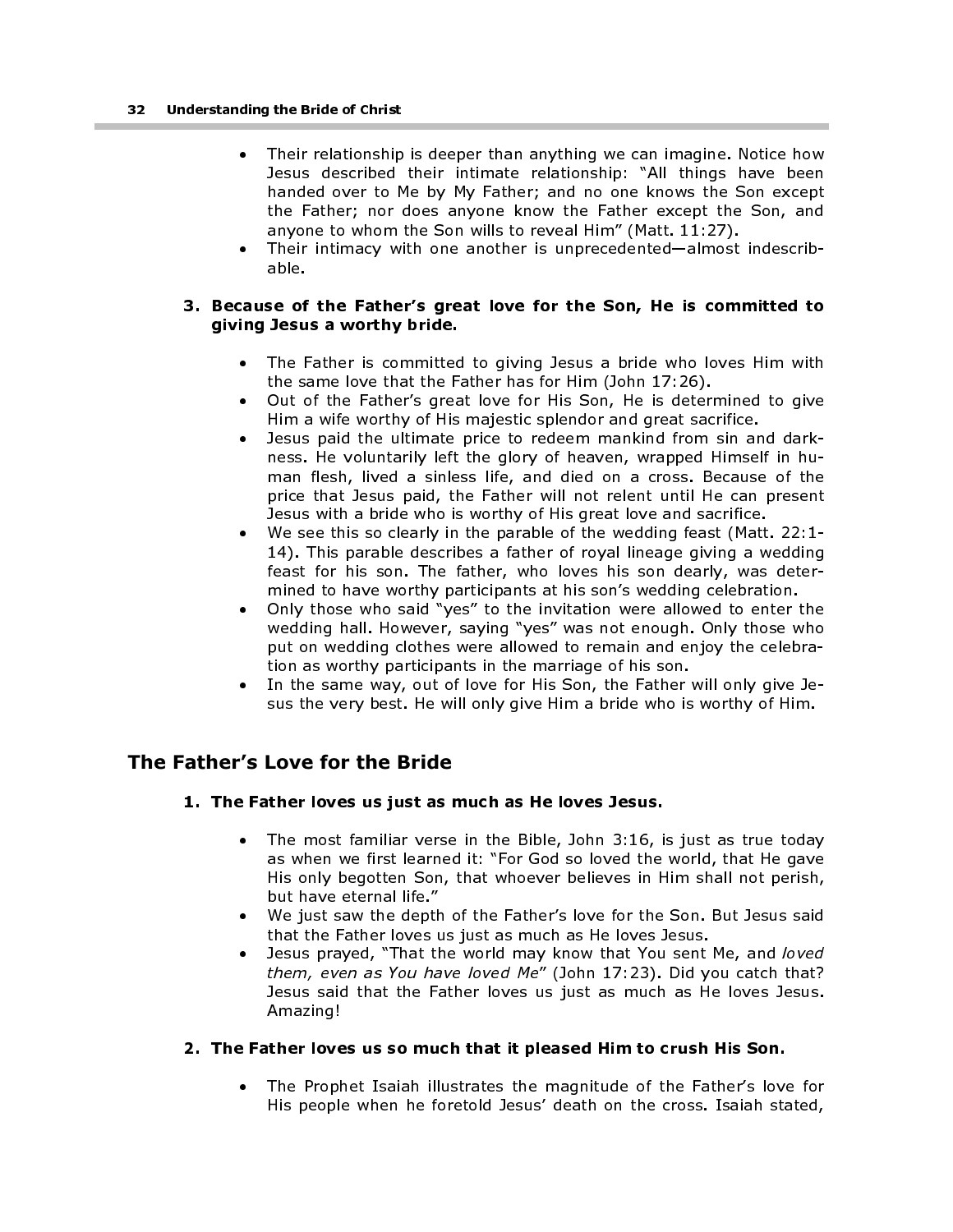"But the LORD [the heavenly Father] was pleased to crush Him [Jesus], putting Him to grief" (Isa. 53:10).

- It pleased the Father to crush His only begotten Son-the One He loves so dearly—because of His great love for us.
- It pleased the Father to allow Jesus to become a man of sorrows who was acquainted with grief (Isa. 53:3).
- It pleased the Father to allow Jesus to be despised by men (Isa. 53:3).
- It pleased the Father for His beloved Son to bear our grief, sorrow, pain, and sickness (Isa. 53:4-5).
- It pleased the Father for the Son to become a guilt offering for our sins (Isa. 53:10).
- Why? Because God loves us so much. It pleased the Father to allow these horrible things to happen to His beloved Son because of His deep love for us.

#### 3. The Father delights and rejoices in us.

• Isaiah said:

You will also be a crown of beauty in the hand of the LORD, and a royal diadem in the hand of your God. It will no longer be said to you, "forsaken," nor to your land will it any longer be said, "desolate"; but you will be called, "My delight is in her," and your land, "married"; for the LORD delights in you, and to Him your land will be married. For as a young man marries a virgin, so your sons will marry you; and as the bridegroom rejoices over the bride, so your God will rejoice over you (Isa. 62:3-5).

- Even though this passage was written to Israel, we know that the Father feels the same way about the Gentile Bride.
- God delights and rejoices in us as a bridegroom rejoices over his bride.
- In his book, The Seven Longings of the Human Heart, Mike Bickle expands upon this idea:

Our culture does not understand a God who enjoys people. God has been portrayed in a variety of ways, but usually as a grumpy old man who looks down stiffly on fun-loving humans. While the Bible gives us an accurate picture of God as righteous Judge of the Earth, most people have misinterpreted this and pictured God as being the God of Punishment. They've concentrated on the judgment while ignoring the righteousness that demands it. Many believers are not entirely sure that God ever even thinks of them, and figure if He does, He's probably disappointed, if not downright angry. Nothing could be further from the truth. What we must lay hold of is that God rejoices over us exactly like a bridegroom rejoices over his bride. $^\perp$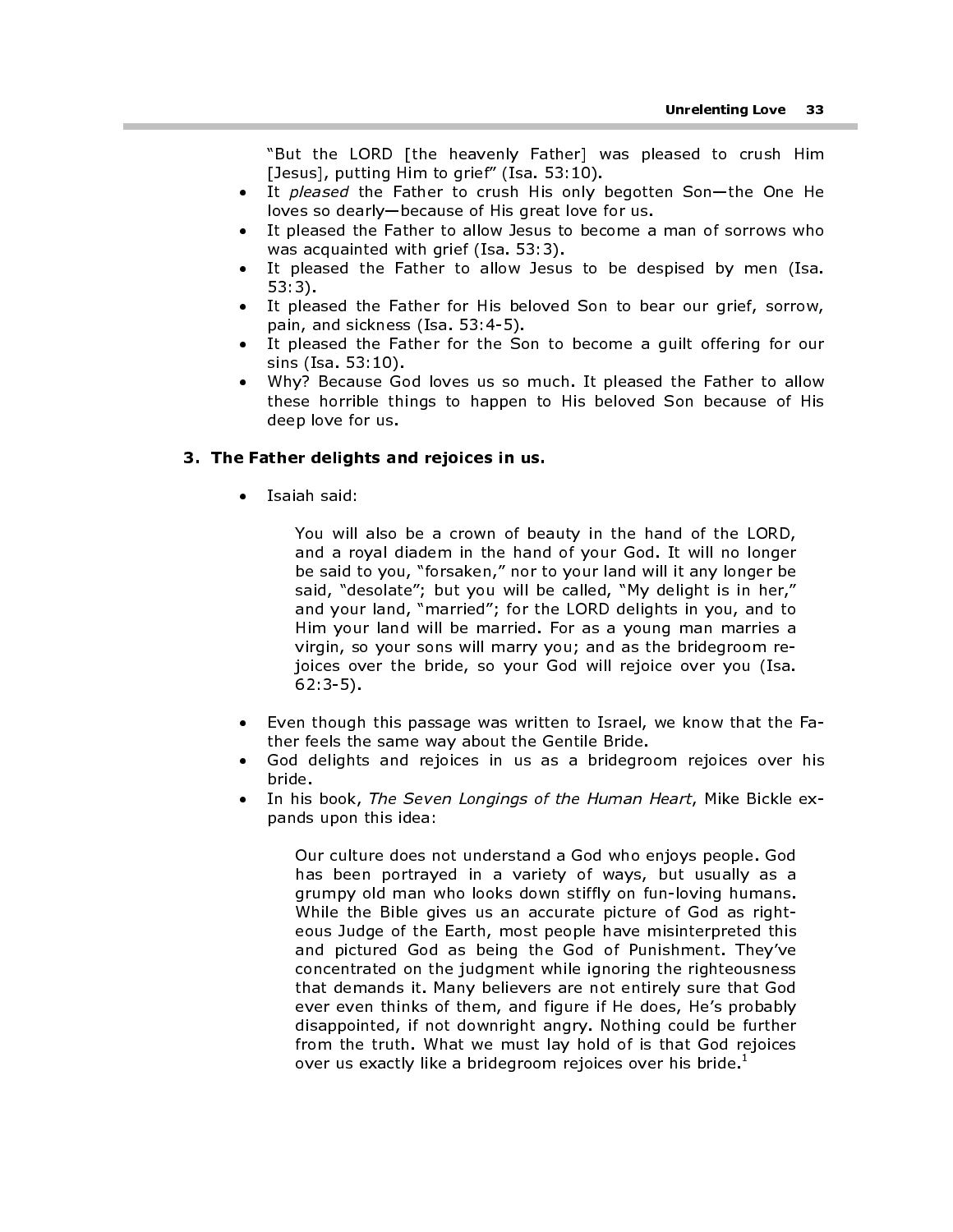• God enjoys us! He's not up in heaven waiting to catch us in a sin so He can zap us. God is love. Understanding the Father's love for us gives us great confidence to surrender to Him and make ourselves ready.

#### 4. Luke 15 presents three parables about the Father's unconditional love for us.

- The parable of the lost sheep shows that the Father is a good shepherd who leaves the ninety-nine sheep to go after the one who is wayward. When he finds it, he puts it on his shoulders, brings it home, and those around him rejoice and celebrate its return.
- The parable of the lost coin describes one who has lost a coin and searches until they find it (Luke 15:8-10).
- Neither parable suggests that the Father is mad or angry. Instead, both parables speak of the unrelenting love that God has for His people.
- The third parable describes the Father's love in greater detail (Luke 15:11-32). In this parable, a young man squanders his inheritance but finally comes to his senses and returns home. Not expecting the same privileges he had before, he is surprised when his father runs to him, embraces him, and kisses him. The father then gives him the best robe, puts a ring on his hand, sandals on his feet, and kills the fattened calf so the family can feast together with great joy.
- What a wonderful picture of our heavenly Father's attitude toward us! Our Father is not waiting to rebuke us. He is there to put His robe of righteousness around our shoulders and invite us back home.
- We might believe that our failures are too terrible to allow us to feast in His house. But the Father feels differently. He invites us to celebrate and feast with Him at His banquet.

#### 5. The Father is our greatest encourager.

- The Bible says, "For God [the Father] did not send the Son into the world to judge the world, but that the world might be saved through Him" (John 3:17). The Father loves us unconditionally. Jesus did not come to pour His wrath out on us—He came to save us.
- Father is compassionate, gracious, slow to anger, abounding in lovingkindness, and steadfast in His faithfulness (Ex. 34:5-6).
- In Isaiah 62:3-5, God does not call Israel forsaken but delighted in. He does not call them desolate but married. Even though their past had been characterized by apathy and compromise, He said that Israel will be a crown of beauty and a royal diadem in His hand.
- In the New Testament, Paul wrote, "Now may the God who gives perseverance and encouragement grant you to be of the same mind with one another according to Christ Jesus" (Rom. 15:5). The Father is the One who "gives...encouragement."
- No matter what trial you are encountering or what difficult place you find yourself in, know that your Father is encouraging you from heaven, reassuring you that you are His and that you can do it!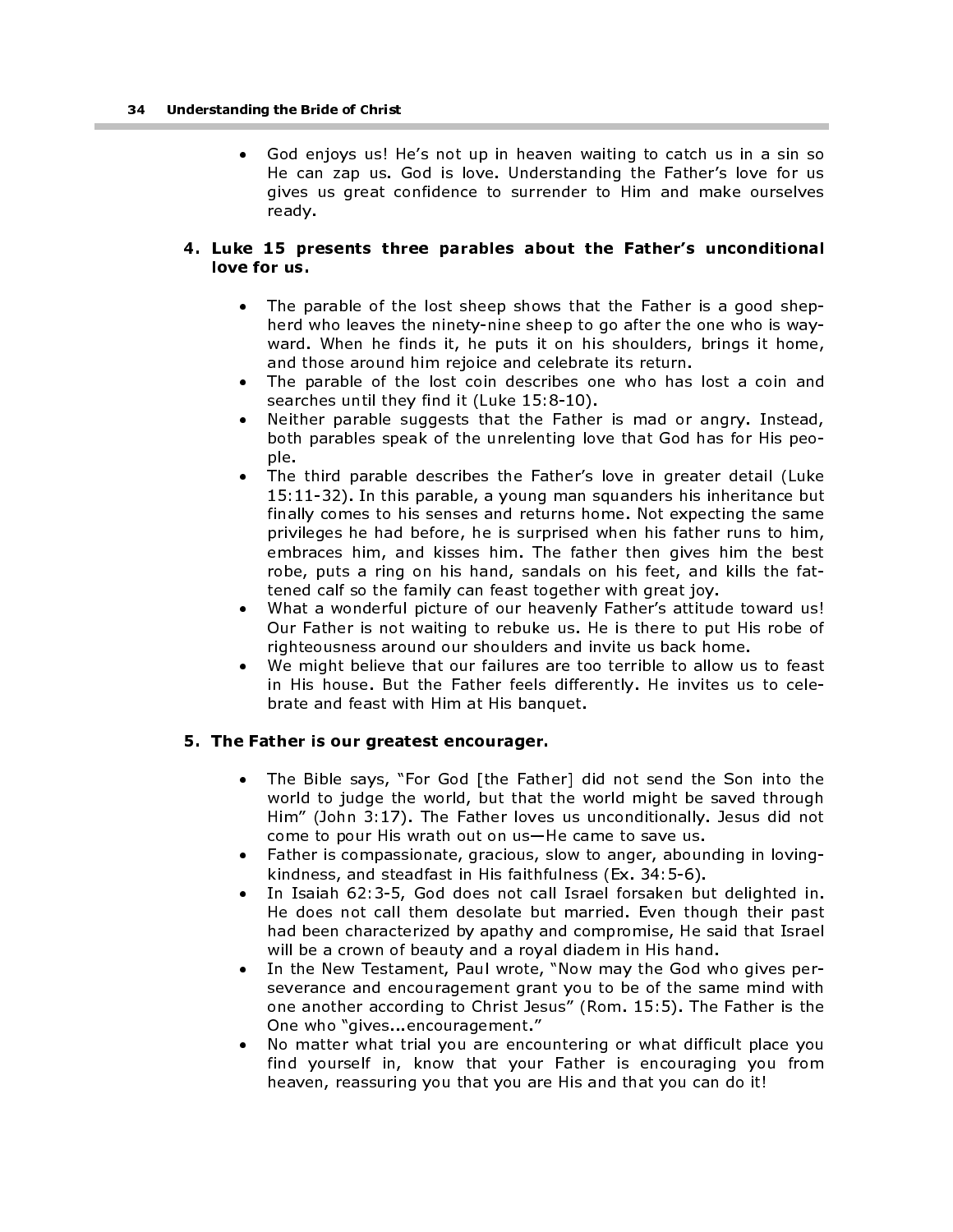#### 6. The Father loves to adorn us with spiritual beauty.

- Ezekiel 16 illustrates how the Father beautifies His children. When Jerusalem was abandoned at birth, the Lord took notice and spoke life into her. He caused her to multiply like the plants of the field.
- When it came time for love, He covered her nakedness and entered into a covenant with her that she might become His. He washed her, anointed her, and beautifully adorned her.
- He said to her, "So you were exceedingly beautiful and advanced to royalty. Then your fame went forth among the nations on account of your beauty, for it was perfect because of My splendor which I bestowed on you" (Ezek. 16:13-14).
- As the story goes, even though Israel turned away from God's love, the Lord promised to remember, forgive, and restore (Ezek. 16:60- 63). In the same way, our heavenly Father loves to adorn us with beauty.
- Remember the story of Eliezer searching for a bride for Isaac (Gen. 24)? Abraham sent Eliezer with gifts for Isaac's future wife. The Bible says that he took ten camels loaded with a "variety of good things," including a gold ring and bracelets, other articles of gold and silver, and clothing (Gen. 24:10). No doubt Rebekah came to Isaac wearing these gifts.
- An interesting observation revolves around the ten camels Abraham sent with his servant. Quite possibly, Eliezer rode one camel while the others carried the father's gifts. Perhaps this alludes to the nine gifts of the Spirit and the nine fruits of the Spirit that adorn us with spiritual beauty (Cor. 12:8-10; Gal. 5:22-23).
- In His love, our Father takes us in our immaturity, loves us, and adorns us with great beauty for our Bridegroom.

#### 7. The Father loves us enough to discipline us when we veer off track.

- Through Hosea, the Lord told Israel that in spite of their spiritual harlotry, they will come trembling to the Lord in the last days and will call the Lord their Husband (Hos. 2:16). In this powerful message to Israel, there is also an encouraging word to all who follow Jesus.
- When the Lord spoke this to Hosea, Israel was enjoying a time of prosperity and growth, but their hearts had been seduced into moral corruption and spiritual adultery. The people were enmeshed in the sinful culture of the land. They had embraced Baal worship, along with its cult prostitution and other sensual practices.
- Israel was "playing the harlot" and had forgotten the Lord. It was in this context that the Father told Hosea, whose name means "salvation"2 , to marry a prostitute named Gomer as a prophetic demonstration of Israel's unfaithfulness.
- Just as Hosea had to marry Gomer, Jesus is betrothed to us while we are a spiritual harlot, entangled in the world and in bondage to sin.
- Just like the message of Hosea, the Father will not allow us to remain in this condition. He loves us too much. As Hosea 2 describes, the Lord will hedge us in from other lovers who provide us with sustenance and pleasures (Hos. 2:2-7).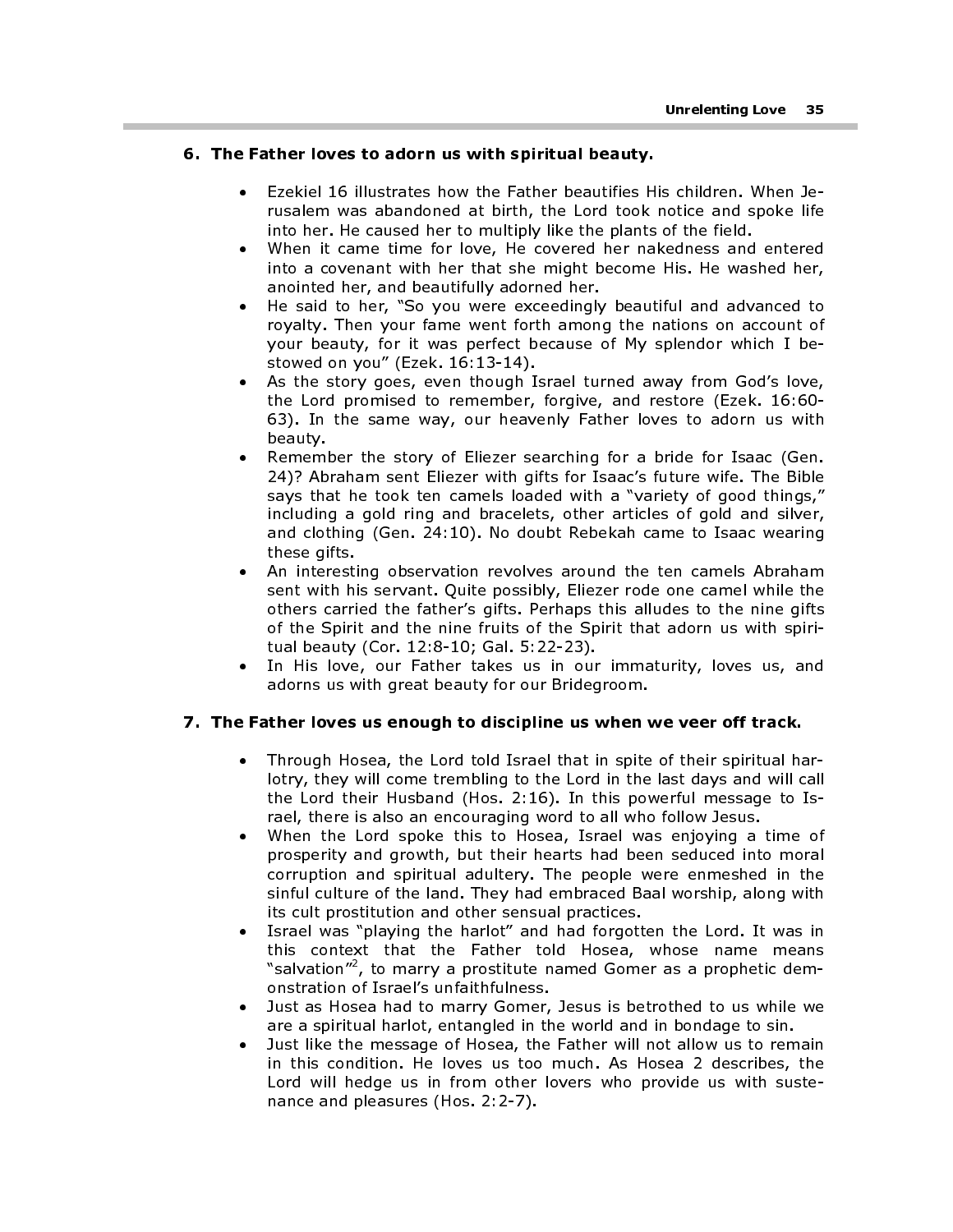- He will lead us to the wilderness where He will speak kindly to us (Hos. 2:11-14). There, we will begin to sing as in the days of our youth, separate from idolatry, and call Jesus our Husband (Hos. 2:15- 23).
- In this powerful message, we once again see the Father's determined love for His children. He will not leave us in our current condition. He will transform us through His loving discipline so that we can be a worthy bride for His beloved Son.

#### 8. In our journey of becoming a worthy bride, we must be confident in the Father's love for us.

- Why? Because we have to embrace our own cross to be transformed and made worthy. Jesus said, "He who does not take his cross and follow after Me is not worthy of Me" (Matt. 10:38).
- As we take up our cross, we will go through similar experiences as Jesus. We will go through seasons where we are despised and forsaken by men. At times, we will feel abandoned by God and encounter intense spiritual warfare.
- As we experience the fellowship of Jesus' sufferings, we will wonder if God loves us, cares for us, or even knows we exist.
- But, if we are rooted and grounded in the Father's love, we will know with certainty that He has not forgotten or abandoned us. Instead, we will know that in His great love, He is taking us through a season of preparation.

# The Bridegroom's Love for His Bride

#### 1. Whereas the Father has affection for us as His children, Jesus is passionate for us as His betrothed bride.

- The author of Hebrews wrote that Jesus endured the cross "for the joy set before Him" (Heb. 12:2). Certainly, the joy awaiting Him was multifaceted; however, much of His joy centered on purchasing a bride with His very own blood from every tribe, tongue, people, and nation.
- Jesus said, "Just as the Father has loved Me, I have also loved you" (John 15:9). Amazingly, Jesus loves us with the same love the Father has for Him.
- Now, as He waits for His bride to make herself ready, Jesus longs to have greater intimacy and partnership with us. He is lovesick for us.
- With great emotion and passion, He desires us. Jesus is not a stoic who waits passively in heaven, indifferent to His wedding day. He is a passionate Bridegroom who longs to be joined to His bride for all eternity.

#### 2. The Song of Solomon reveals Jesus' emotions for us in a unique way.

• More than a natural romance between Solomon and the Shulammite maiden, the Song of Solomon is an allegory of the bride of Christ's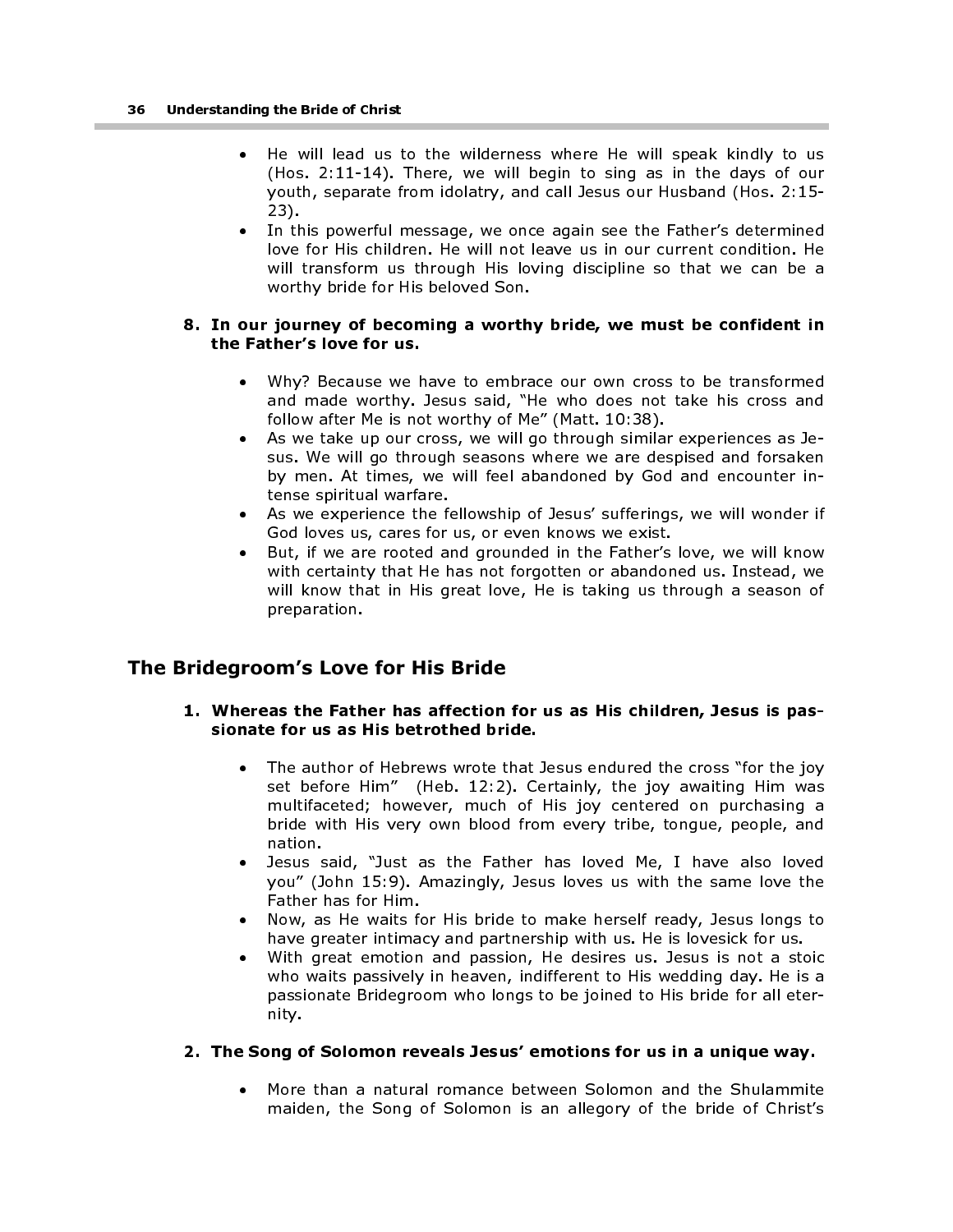journey into deep intimacy and partnership with Jesus, her beloved Bridegroom.

• As we read through this eight-chapter love song, we see the passionate love that Jesus has for us and how we are to respond to His love. Jesus says to His bride:

You are all fair, my love; there is no flaw in you....You have ravished my heart, my sister, my bride, you have ravished my heart with a glance of your eyes, with one jewel of your necklace. How sweet is your love, my sister, my bride! How much better is your love than wine, and the fragrance of your oils than any spice! (Song. 4:7-10, RSV).

- Seeing these verses, we can imagine how Jesus feels about us. When we express our love for Him, it touches Him deeply.
- Even a glance of our eyes toward Him ravishes His heart. The word "ravish" means to overwhelm with deep and pleasurable feelings or emotions. As a maturing bride, when we express our love for Jesus, He is moved deeply with almost overwhelming emotion. Jesus is passionately in love with us.
- As the bride matures, she says, "I am my beloved's, and his desire is for me" (Song. 7:10). In her maturity, she knows that her Bridegroom greatly desires her. It is not too hard imagining Jesus desiring His mature bride. What is much harder to comprehend is that He loves us deeply even in our immaturity.
- For example, at the beginning of her journey toward mature love, she says, "I am black but lovely" (Song. 1:5). She sees the darkness of her heart, but she knows that she was still lovely to her Bridegroom.
- The Bridegroom sees her differently than she even sees herself. He describes her as "most beautiful among women" and even compares her to Pharaoh's choice mares (Song. 1:8).
- In those days, Egypt had the best chariots pulled by the strongest and most beautiful horses. Pharaoh's horses were the top of the line. In this statement, the Bridegroom was saying that his bride was unique, like the best horse in the stable.
- He also calls her beautiful in multiple passages (Song. 1:15, 2:10, 2:13, 4:1, 4:7, 4:10,6:1, 7:1, 7:6).
- So, whether we are at the beginning of our journey or further along in the process, Jesus is passionately in love with us.

## 3. Jesus longs to be intimate with us.

- The bride says, "Draw me after you and let us run together! The king has brought me into his chambers" (Song. 1:4). In her request to have intimacy and partnership with the King, notice that he immediately brings her into his chambers—to the place of intimacy.
- Jesus wants to be intimate with us. Not like the physical intimacy that is shared between husband and wife. Spiritual intimacy. He wants us to be one with the Word and the Spirit.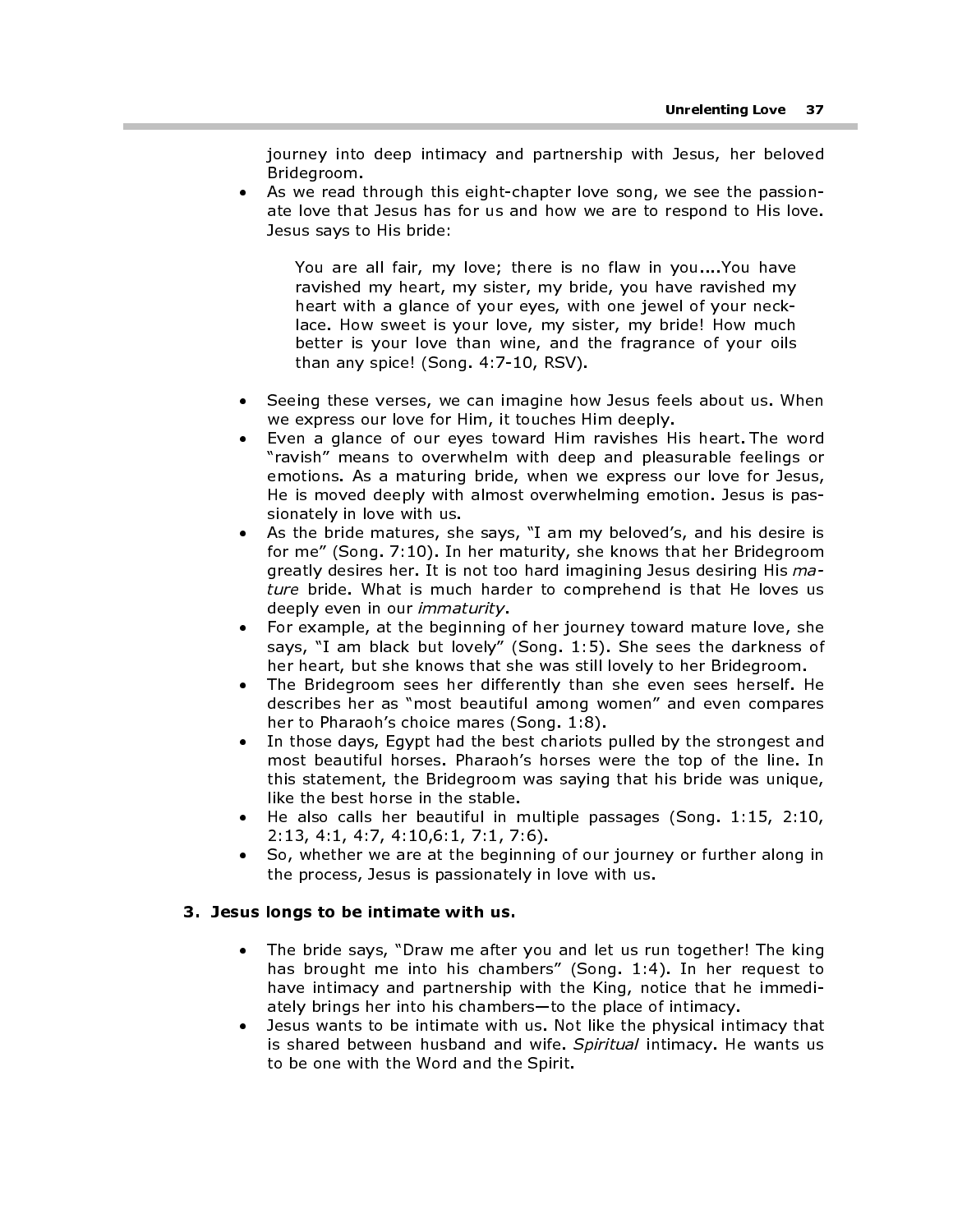- Later in the song, the King takes her to the place of intimacy again. He brings her to the banquet hall, where they feast together to satisfy their lovesickness (Song. 2:4-5).
- In the same fashion, Jesus desires intimacy with us. He is not put off by our immaturity. He longs for time with us. He wants to hear our voice. He yearns for us to draw close so that He can draw near to us.

## 4. Jesus yearns for His bride to mature in love.

- Though Jesus loves us fervently in our immaturity, He doesn't want us to remain immature. He wants an equally-yoked bride who loves Him like He loves her.
- As the bride matures in love, the Bridegroom once again expresses His love for her (Song. 4:1-15). But this time, He not only speaks of her beauty, He also speaks of how her love moves Him to love her more deeply (Song. 4:7-10).
- He tells her that she ravishes His heart, and He says, "How beautiful is your love, my sister, my bride!" (Song. 4:10). As we mature, both His love for us and our love for Him deepens.
- We see this cycle repeated as the journey toward maturity continues. The King initiates a new dimension of love, and the bride responds to His advance. With each season, His love for her deepens, and her love for Him matures.
- Finally, toward the end of the book, we see how her mature love is characterized: "Put me like a seal over your heart, like a seal on your arm. For love is as strong as death, jealousy is as severe as Sheol; its flashes are flashes of fire, the very flame of the LORD. Many waters cannot quench love, nor will rivers overflow it" (Song. 8:6-7).

We are in the hands of a Father who loves His only begotten Son so much that He is determined to prepare a worthy bride for Him. We are in the hands of a Father who loves us without condition. And we are in the hands of a Bridegroom God who is waiting on us, longing to be united face to face. As the Son waits for the Father to give the signal to come and take us to the marriage supper of the Lamb, we can rest in the fact that we are sought after, loved, and longed for by the Lord of the universe.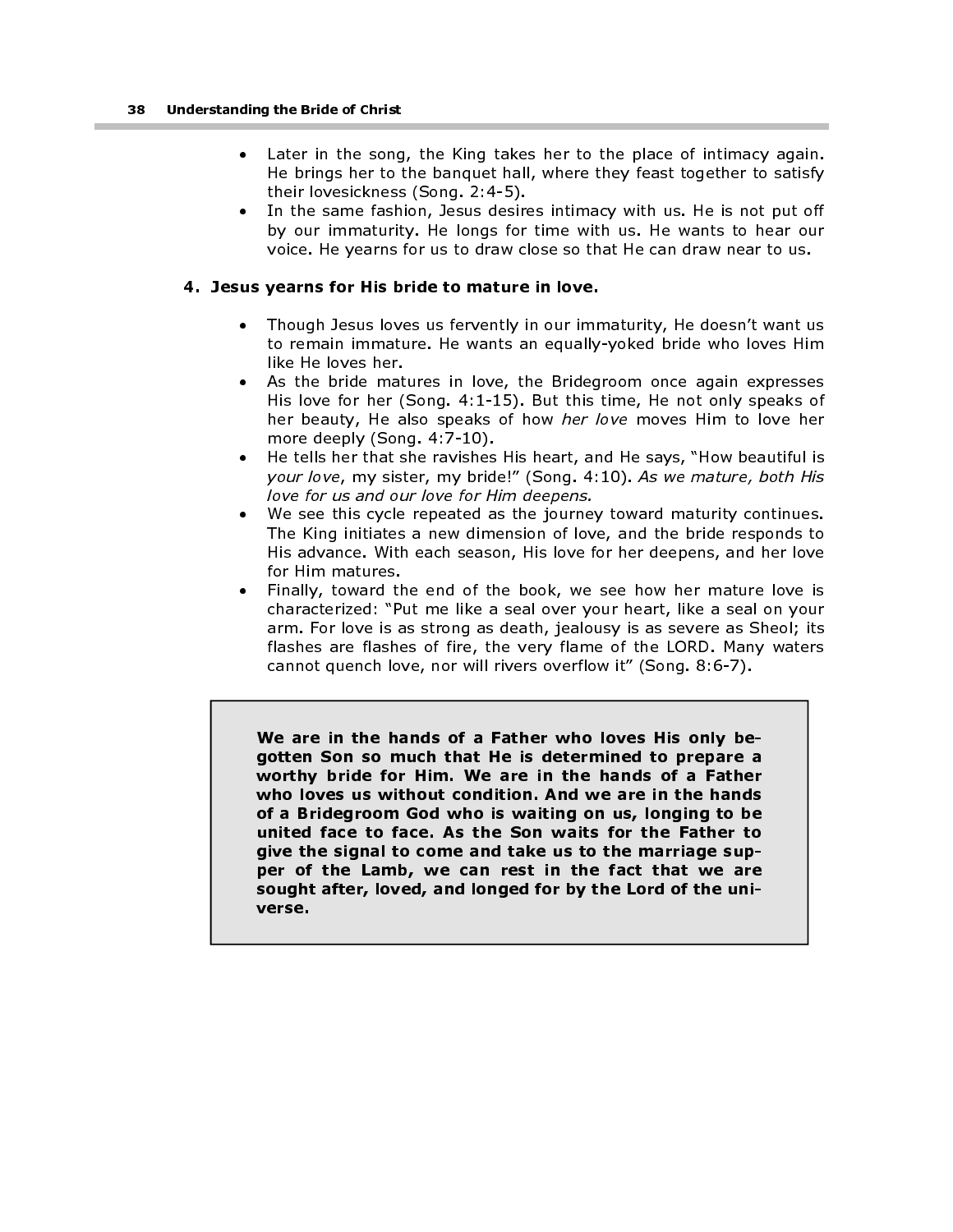## Notes

- 1. Mike Bickle, The Seven Longings of the Human Heart (Kansas City, MO: Forerunner Books, 2006), p. 28.
- 2. The Online Bible Thayer's Greek Lexicon and Brown Driver & Briggs Hebrew Lexicon (Ontario, Canada: Woodside Bible Fellowship and the Institute for Creation Research, 1993), s.v. "Howshea`," referenced from PC Study Bible v3.2 (Seattle, WA: Biblesoft, 2001).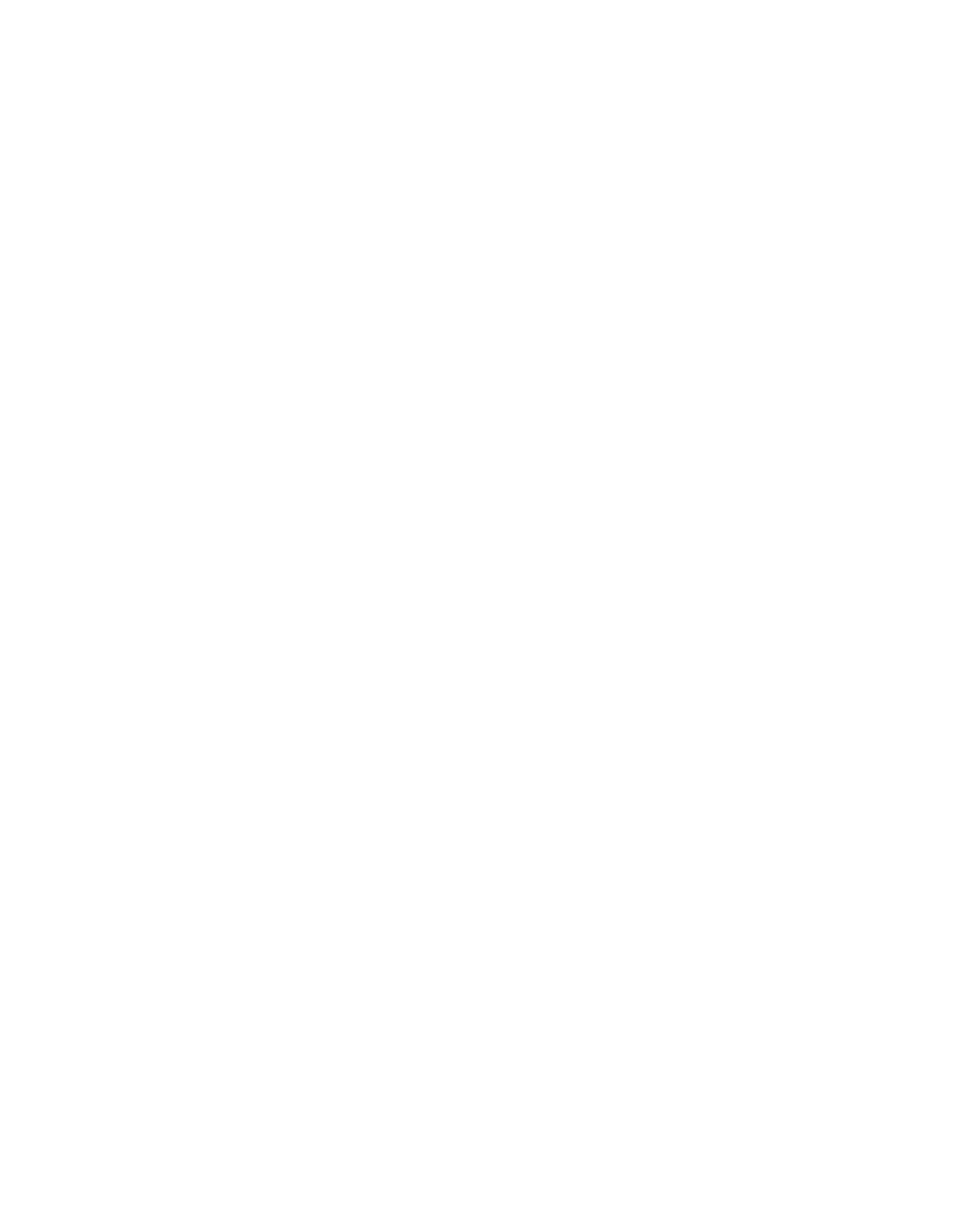## Review Questions

## True or False

- 1. We love Jesus because He first loved us.
- 2. Love comes naturally when we know that we are loved.
- 3. To mature as a worthy bride, we must be rooted in God's love.
- 4. The heavenly Father loves us almost as much as He loves Jesus.
- 5. The heavenly Father is our greatest encourager.
- 6. Even though the glorified Jesus does not love with great emotion, He is still committed to us as His betrothed bride.
- 7. Jesus longs to be intimate with His bride.

\_\_\_\_\_\_\_\_\_\_\_\_\_\_\_ \_\_\_\_\_\_\_\_\_\_\_\_\_\_\_\_\_\_\_.

- 8. Because the love between the Father and the Son is a great mystery and is difficult to comprehend, the Bible does not describe this relationship in great detail.
- 9. Because of His love, the Father is determined to give Jesus a worthy bride.
- 10. The Father loves us so much that it pleased Him to crush His Son.

#### Fill in the Blank

- 11. As we \_\_\_\_\_\_\_\_\_\_\_\_\_\_\_, Jesus' love for us and our love for Him deepens.
- 12. The Father loves us enough to \_\_\_\_\_\_\_\_\_\_\_\_\_\_\_ us when we veer off track.
- 13. Because of the Father's great love for the Son, He is committed to giving Jesus a
- 14. The Father is committed to giving Jesus a bride who \_\_\_\_\_\_\_\_\_\_\_ Him with the \_\_\_\_\_\_\_\_\_\_\_\_\_\_\_\_ love that the Father has for Him (John 17:26).

15. God's love for us never ceases, for it is \_\_\_\_\_\_\_\_\_\_\_\_\_\_\_\_\_\_\_\_\_\_\_\_\_\_.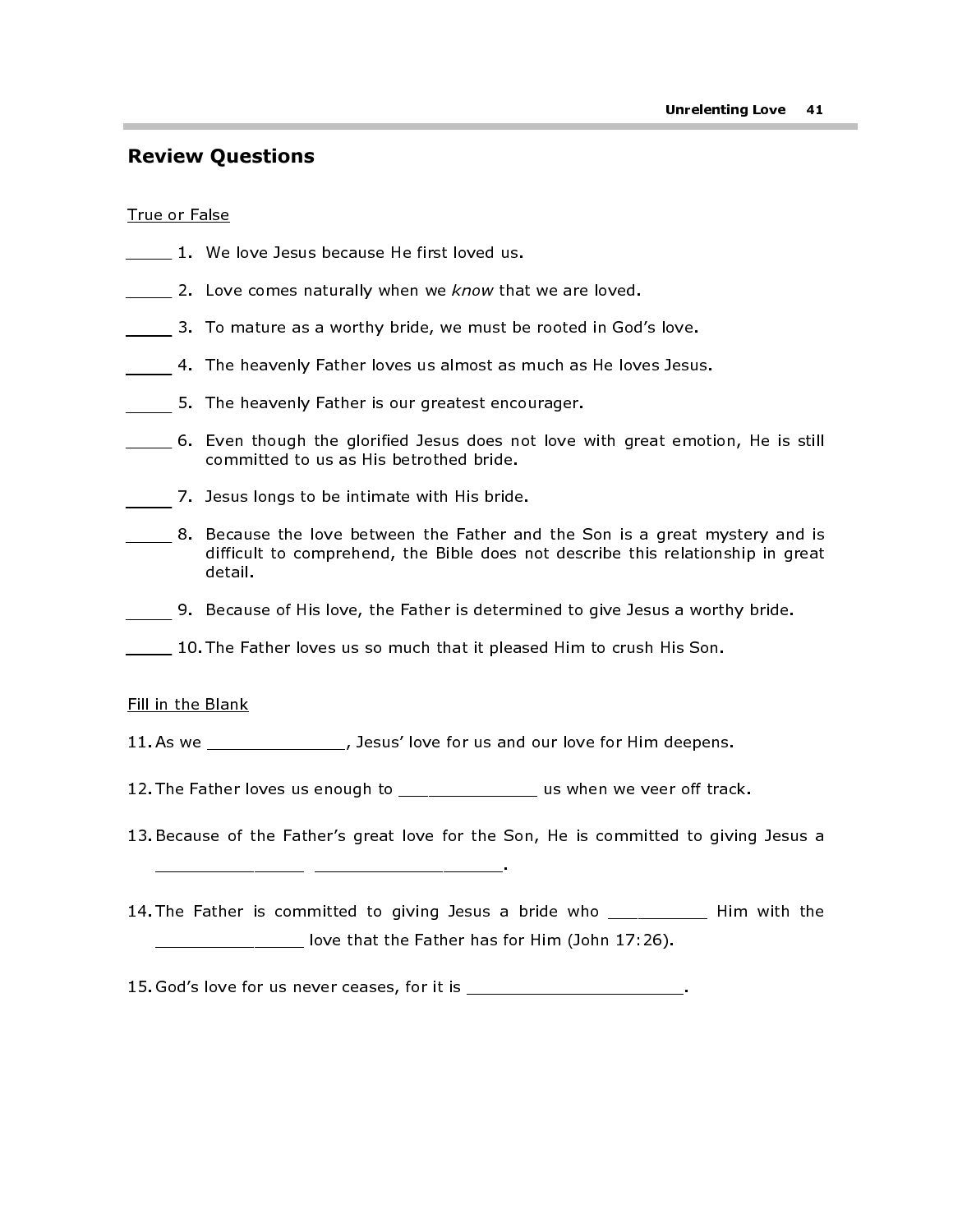#### 42 Understanding the Bride of Christ

Each of the following phrases pertains to one of the three dimensions of God's unrelenting love. Place an "A" beside the ones that apply to the Father's love for the Son, a "B" next to the ones that apply to Father's love for the bride, and a "C" next to the ones that apply to the Son's love for the bride.

- 16. Loves us as much as He loves Jesus
- 17. Is committed to giving Jesus a worthy bride
- 18. Was pleased to crush Jesus on the cross
- 19. Longs to be with us as His bride
- **20. Loves to adorn us with spiritual beauty**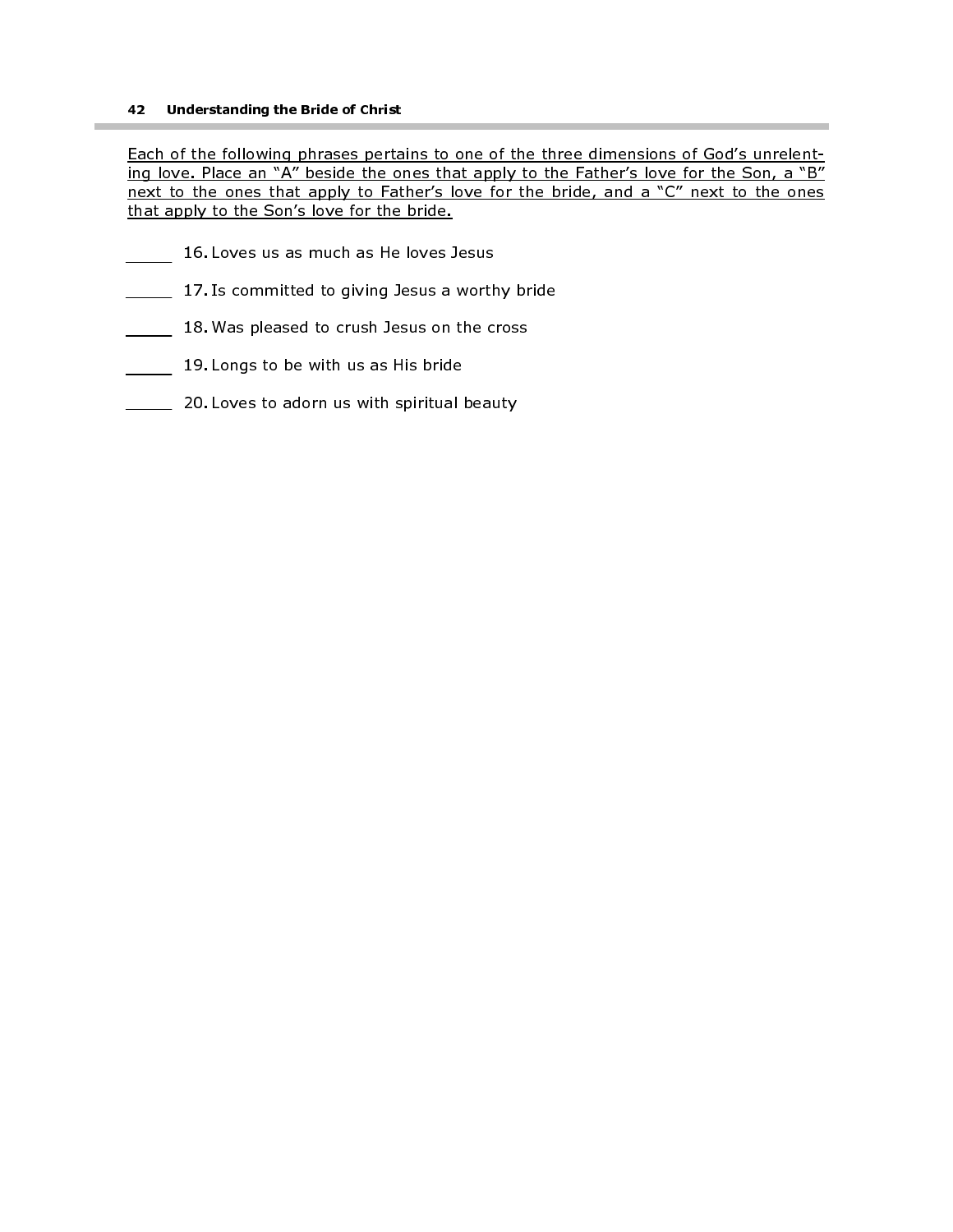Session 4

# Esther and the Bride of Christ

## This session covers:

- Esther as a picture of the end-time bride<br>• The story of Esther
- The story of Esther<br>• The tynes and shad
- The types and shadows in the book of Esther<br>• The bride of Christ in the end times
- The bride of Christ in the end times

## This session corresponds to:

• Session 4 of Understanding the Bride of Christ CDs

# A Picture of the End-Time Bride

- 1. The book of Esther is a magnificent allegory that describes the end-time bride of Christ.
	- Esther is more than an amazing story of a young Jewish girl who saved her people. This book reveals the mighty call that the Lord has granted to His endtime bride, the rewards of pursuing this glorious relationship, and the preparation that is required to partner with Jesus in the end times.
	- In this session and the next, we will use the book of Esther as the lens through which to view the call, purpose, preparation, position, and role of the endtime bride of Christ.

## 2. Before we begin, we need to understand a few important truths about allegorical interpretations.

• An allegory is a story in which people, things, and events have a hidden or symbolic meaning. Allego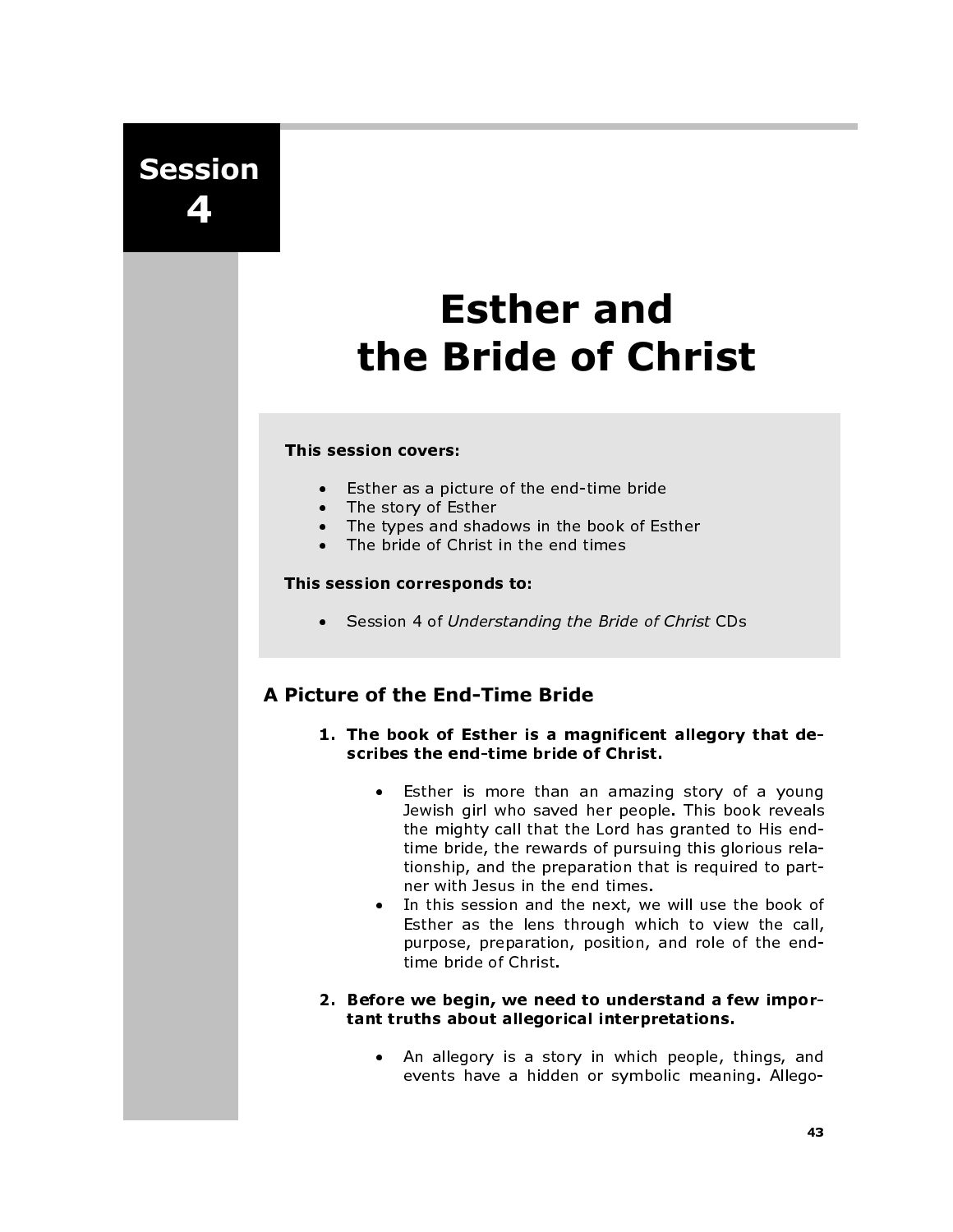ries are often used for teaching or explaining moral principles and spiritual truths.

- The word *allegory* is used only once in the Bible: when Paul says that Hagar and Sarah "are an allegory" of the old covenant and the new covenant (Gal. 4:23-24, KJV).
- Despite only being mentioned by name once, allegories abound in Scripture. Paul, for example, showed that the marriage relationship was a picture of Christ and the church (Eph. 5:22-32). And most scholars believe that the Song of Solomon is an allegory of Jesus and His bride.
- The primary way to interpret the Bible is through the historical grammatical approach that takes Scripture at face value. Even so, allegories can be very helpful in interpreting the Scriptures as they make complex truths simpler to understand, but you need to be cautious when interpreting them, lest you add meaning to God's Word that was never intended.
- Whenever we interpret a passage allegorically, however, we must make sure that the truth we are establishing is clearly revealed elsewhere in the Bible.
- Because characters in an allegory are often filled with flaws and sinful behavior, they are never a perfect representation of spiritual truths or of the Lord Himself.
- For example, in the book of Esther, King Ahasuerus is an unrestrained, self-indulgent, immoral world ruler who sought pleasure at any cost. He is a poor moral representation of King Jesus.
- However, when you disregard King Ahasuerus' character flaws and instead view him simply as a king who is searching for a bride, he becomes a symbol of Jesus' quest to find a worthy bride.

# The Story of Esther

## 1. The book of Esther begins with King Ahasuerus hosting two banquets.

- In 483 B.C., after Persia overthrew Babylon and before many of the deported Jews had returned to the land of Judah, King Ahasuerus, the king of Persia, gave a banquet lasting 180 days—a full six months—for the leaders of the 127 provinces of his kingdom.
- The king used this lengthy feast with his leaders to plan an upcoming invasion of Greece.
- At the end of the 180 day banquet, Ahasuerus gave another banquet for all of the people who lived in the capital city of Susa.
- On he seventh and last day of this banquet, Ahasuerus called his bride, Queen Vashti, to come before the princes and all the people to display her beauty.
- She refused and the king was enraged. Because of her rebellion, Ahasuerus issued an unbreakable edict that prohibited Vashti from ever coming into his presence again, stipulating that her royal position be given to another "more worthy than she" (Est. 1:19).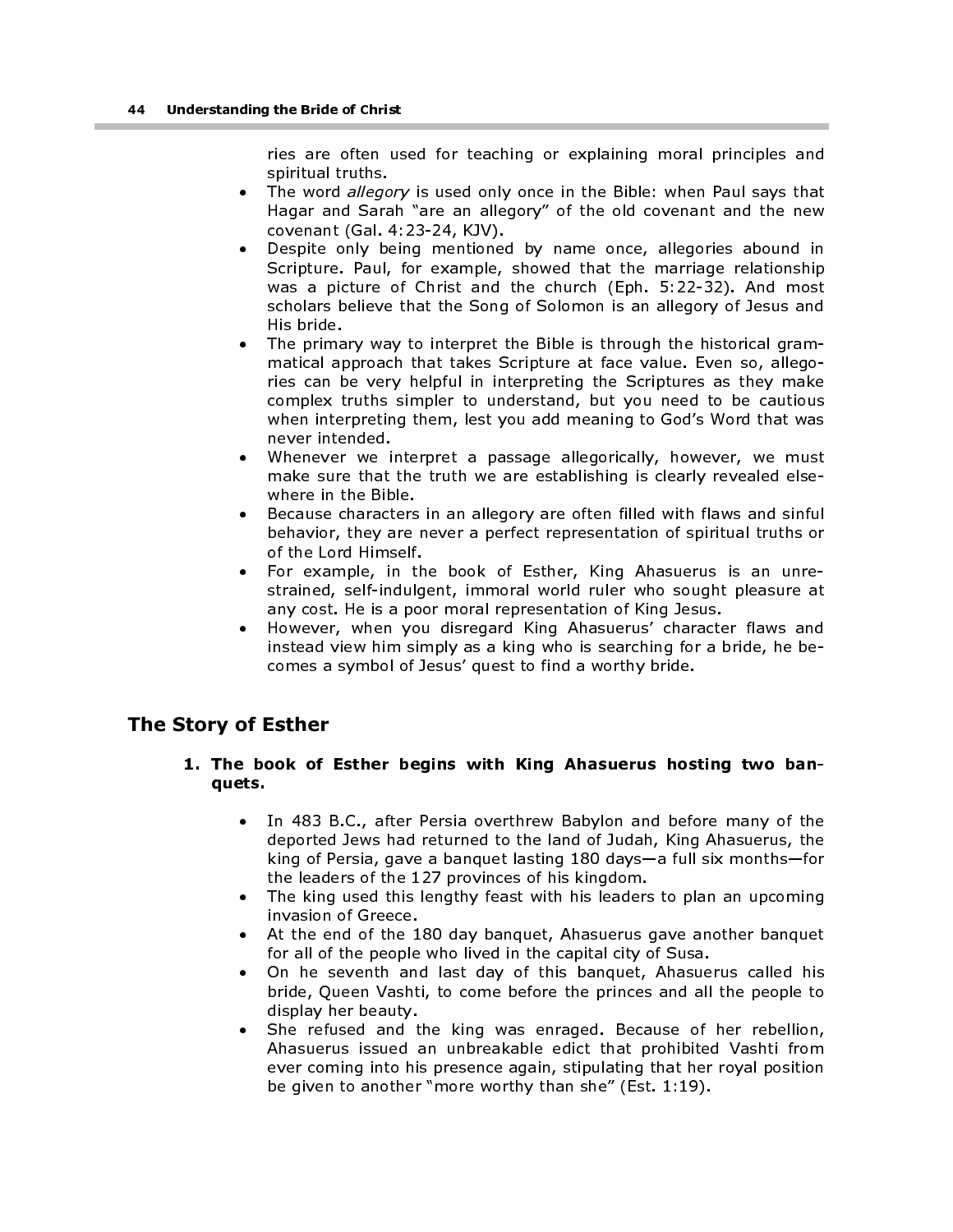## 2. King Ahasuerus searched for a bride more worthy than Vashti.

- After some time passes and his anger subsides, Ahasuerus began searching for a new bride—one more worthy than Vashti.
- His attendants looked throughout the land for beautiful young virgins to bring to Susa so that the next queen might be selected from among them.
- As the king's law dictated, each of the candidates was required to go through 12 months of preparation: six months of myrrh baths and six months of spices and cosmetics.
- When the preparation was complete, each young girl would be evaluated by the king, and the one who pleased him the most would be chosen as his queen.
- Esther, a Jew, was one of the candidates. Mordecai, her uncle who raised her after her parents died, carefully watched over Esther during the preparation process.
- In the king's harem, Esther had great favor with Hegai, the king's eunuch, and he gave her the best that the palace had to offer.
- After completing the 12 month preparation process, Esther, along with the other virgins, went in for her night with the king.
- After this evaluation, each young lady was sent to a second harem to wait and see if she had pleased the king. She would not appear before the king again unless he took pleasure in her and requested her by name.
- As the storyline goes, Esther pleased the king so much that he chose her as his queen.

## 3. Esther rescued the Jews from certain annihilation.

- Some time later, Ahasuerus promoted Haman—who was from the royal family of the Amalekites, Israel's ancient enemy—to second in command.
- To honor Haman, the king required that everyone in the kingdom bow before Haman and pay homage to him.
- Mordecai, an observant Jew, would not bow down to him. Thus, Haman detested Mordecai and initiated a plot to kill him—and all of his people, the Jews.
- Haman sent a letter to all the provinces authorizing the people to kill all of the Jews in the land.
- As you would expect, the Jews were terrified and began to cry out for deliverance.
- Mordecai asked Esther to intercede to the king for the Jews' deliverance.
- Though she did not recognize the threat at first, Esther finally realized what was at stake. If she did not act, her people would be annihilated. Perhaps she had "attained royalty for such a time as this" (Est. 4:14).
- Determined to act, yet knowing the consequences of not receiving the king's favor, Esther uttered her now-famous words, "If I perish, I perish" (Est. 4:16).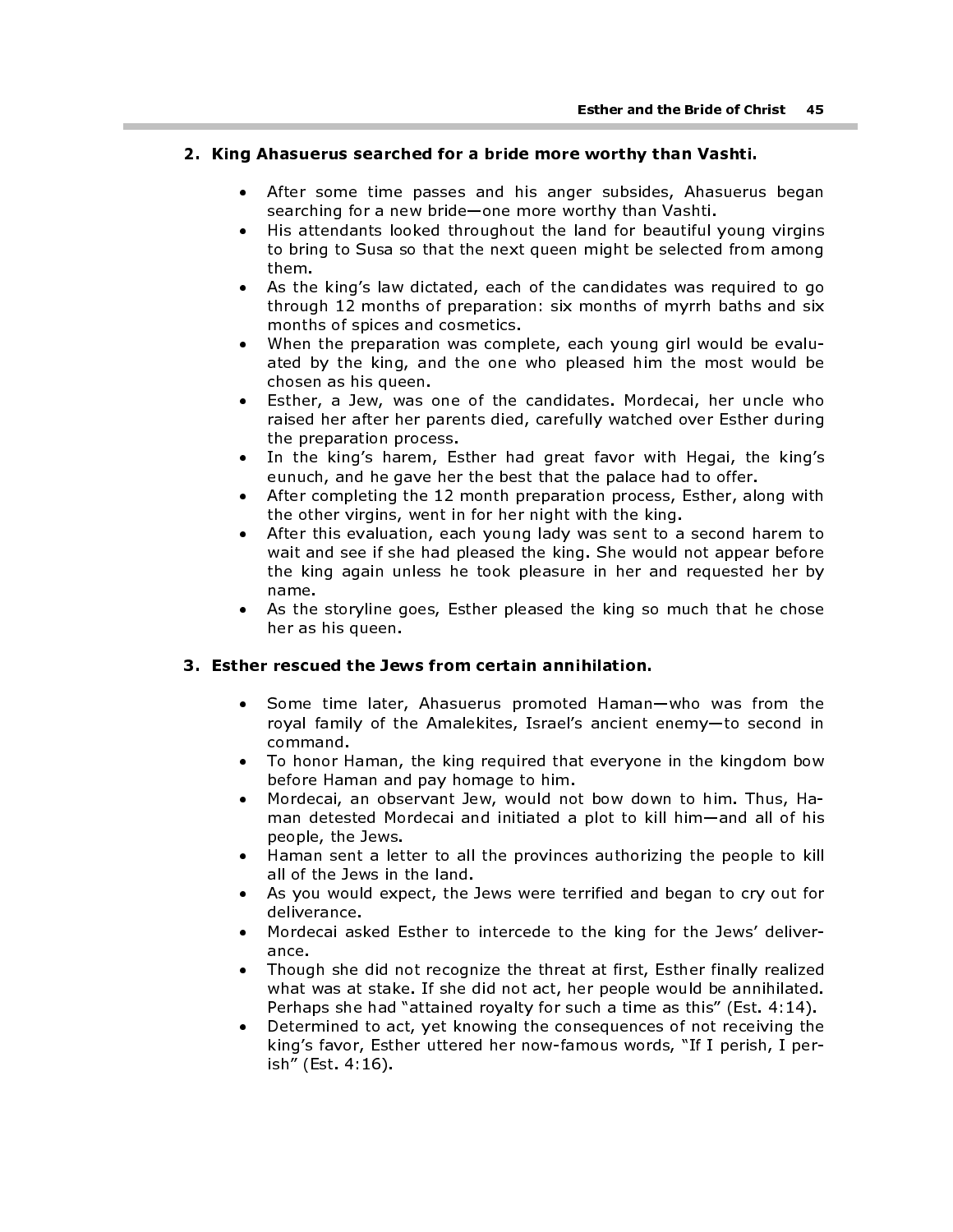- After a three-day fast, Esther approached the king to request that he spare the Jews. To her great relief, Ahasuerus extended his golden scepter, asked what was troubling Esther, and granted her up to half his kingdom.
- Esther's intercession ultimately led to deliverance for the Jews and death for Haman and his 10 sons.

## 4. The Jews celebrated their deliverance and were exalted in the land.

- Following Haman's and his 10 sons' death, Mordecai was placed over Haman's house, many of the Persians converted to Judaism, and dread of the Jews fell upon the leaders of the kingdom.
- Filled with joy and gladness, the Jews feasted and celebrated their great victory. Because of Esther, the Jews escaped certain annihilation and were exalted in the land.
- The book ends with this enlightening verse:

For Mordecai the Jew was second only to King Ahasuerus, and great among the Jews and in favor with his many kinsmen, one who sought the good of his people and one who spoke for the welfare of his whole nation (Est. 10:3).

• God used Esther in unprecedented ways to deliver the Jews from the wicked schemes of the enemy.

## The Types and Shadows in the Book of Esther

A type or shadow is a person, thing, or event that symbolizes something else, especially something that is expected to take place in the future. The following is a brief description of the six main characters in the book of Esther and how they foreshadow the end-time Bride of Christ.

#### 1. King Ahasuerus represents Jesus.

- Though Ahasuerus is far from a perfect type of Him, Jesus, like Ahasuerus, is a King, and He will rule a worldwide kingdom.
- Jesus will also search for a worthy bride to be His queen and He will display her beauty to the world.

## 2. Vashti represents that part in all of us that is independent, selfwilled, rebellious, and unwilling to submit to authority.

• Vashti means beautiful woman or one who is desired.<sup>1</sup> Vashti was so<br>beautiful that King Abasuerus wanted to display her beauty to every. beautiful that King Ahasuerus wanted to display her beauty to everyone in his worldwide empire.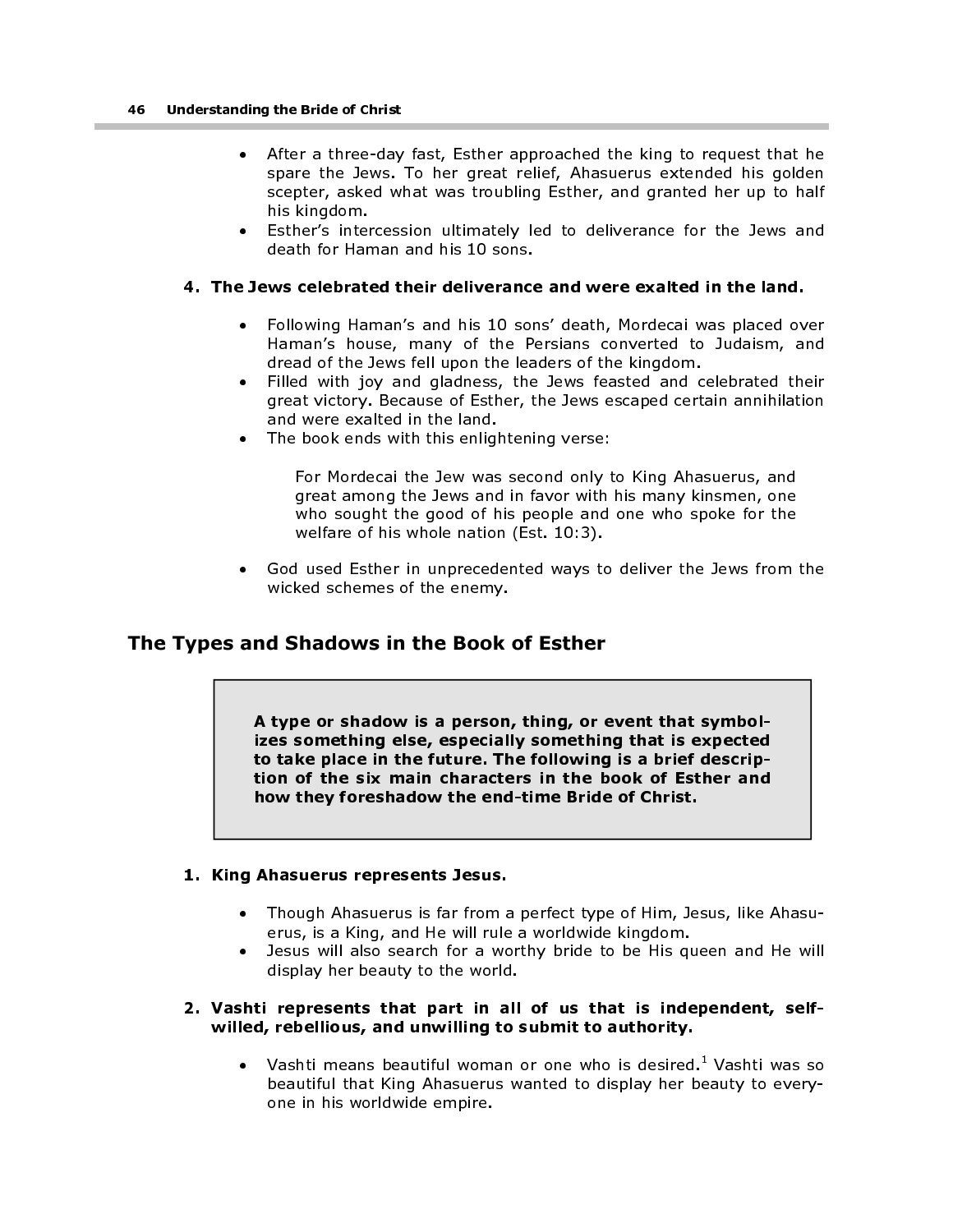- Vashti was of royal blood. She was a Persian princess by birth, identified by some as the daughter of King Alyattes of Lydia. $^2$
- Vashti held all of the right credentials to be queen; she came from a royal line and was very beautiful. But she was also independent, selfwilled, rebellious, and refused to submit to authority.
- When we are born again, all of us are like Vashti. We are betrothed to Christ as His bride and are partakers of a royal bloodline, but we have an independent, self-willed nature that has not been broken by the power of the Holy Spirit (2 Cor. 11:2; 1 Peter 2:9).
- For those who want to be a worthy bride like Esther, we must be willing to change. We must submit to the Holy Spirit's work in our life, and we must overcome the traits of independence and rebellion that plagued Vashti.

## 3. Mordecai represents the Holy Spirit.

- Like the Holy Spirit, Mordecai was Esther's guide and counselor (John 14:26). He oversaw her preparation to be the wife of the king, and he told her to intercede for the Jews' deliverance (Est. 2:11, 4:13-14).
- Mordecai was Esther's adopted father (Est. 2:7). The Bible says that we have received "a spirit of adoption [the Holy Spirit]...by which we cry out, 'Abba! Father!'" (Rom. 8:15-16).

## 4. Haman and his 10 sons symbolize the Antichrist coming to power in the end times.

- In Haman, we see the demonic power that will motivate the Antichrist and his kingdom in the end times.
- Haman was an Agagite from the line of the Amalekites. From the beginning, the Amalekites hated Israel and pursued them with unrelenting spite (Ex. 17:16; Deut. 25:17-19). Consequently, Israel came close to exterminating them on several occasions (1 Sam. 15:8, 30:17; 2 Sam 8:12; 1 Chron. 4:43).<sup>3</sup>
- A survivor of this family line would instinctively hate Israel and every Jew, just as Haman did. In fact, the Lord told Moses that He would war against Amalek from generation to generation (Ex. 17:16).
- Haman planned to destroy Mordecai and all of the Jews in Persia because Mordecai refused to bow down and worship him (Est. 3:5-6). Though this plot was established in the first month of the year, it was not scheduled to take place until the end of the year (Est. 3:12-13).
- Likewise, we know that Satan's strategy to destroy mankindespecially the Jews—has been planned from the beginning but will not be fully released until the end times.
- Just as Haman had 10 sons, the Antichrist will partner with 10 kings to conquer the world and annihilate God's people—both Jews and Christians (Rev. 17:12-14).

## 5. Esther is a beautiful picture of the worthy bride of Christ.

Esther is a Persian name whose root aster means "a star." By implication, it was a star of good fortune, a star of hope, a star of joy, or a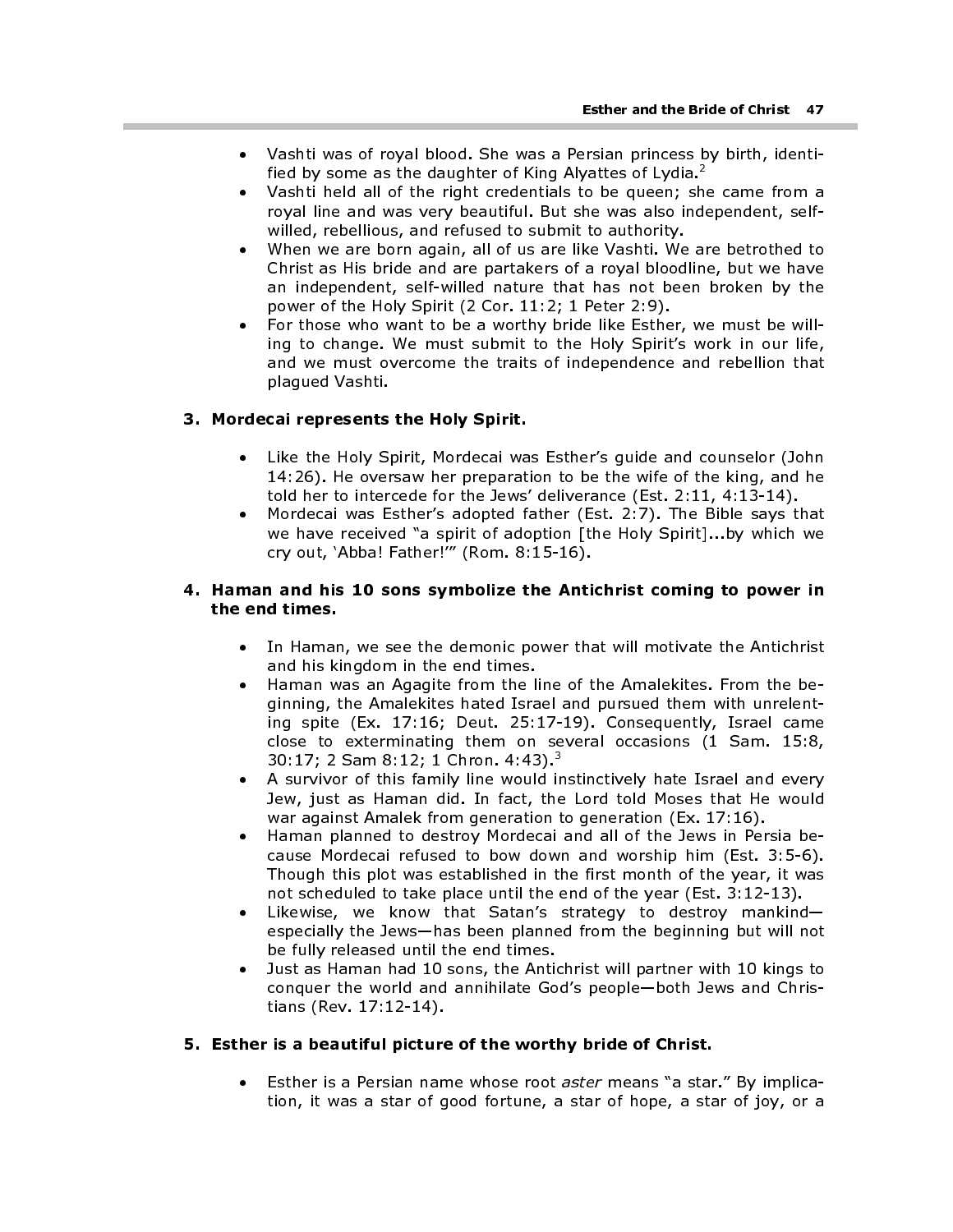star of superiority.<sup>4</sup> Furthermore, Jewish rabbis believe that Esther means "to hide."

- Esther's original Hebrew name was Hadassah, meaning "myrtle."<sup>5</sup> The<br>myrtle has dark green, scented leaves, delicate starry white flowers myrtle has dark green, scented leaves, delicate starry white flowers, and dark-colored berries. The myrtle was one of the choice plants of the land. Isaiah wrote, "Instead of the thorn shall come up the firtree; and instead of the brier shall come up the myrtle-tree" (Isa 55:13). The myrtle tree is a prophetic picture of God's promised blessings.<sup>6</sup>
- Thus, Esther portrays one who is hidden in obscurity and arises to prominence and power, much like a beautiful myrtle tree rising from the thorns, or as a star rising in the night sky.
- Esther pictures the bride of Christ who consents to being made ready, who pleases the King in the secret place, and who is given authority to rule and reign with Jesus to destroy the Antichrist and his kingdom.
- The Holy Spirit wants to transform all of us from the proud, rebellious nature of Vashti into people who are humble, meek, and selfless like Esther. Esther represents those who willingly submit to the Holy Spirit's preparation process to become a bride worthy to partner with Jesus in the end times and for all eternity.

## 6. Hegai the eunuch, along with the other overseers, add significant meaning to this end-time allegory.

- The overseers in all the provinces who gather the virgins to the capital city symbolize pastors in the nations who are going to the highways and byways to invite people "to the wedding feast" (Matt. 22:9).
- Hegai, the king's eunuch responsible for the preparation of the virgins, symbolizes several things. First, he is a picture of the Holy Spirit's assignment to prepare a worthy bride for Jesus.
- Second, he is a picture of God's work of grace that is released on all who say "yes" to be made ready. Just as Esther found favor with Hegai and he quickly provided her with all that she needed, the Holy Spirit provides us with all that we need to please our King.
- Third, Hegai can also represent those are called as a friend of the Bridegroom like John the Baptist. Hegai symbolizes those who operate in the spirit and power of Elijah—whose ministry is to make ready a worthy bride for Jesus (Luke 1:17).

# The Bride of Christ in the End Times

## 1. In the book of Esther, we see a glimpse of the preparation required to make the bride ready for the end times and eternity.

• Just as Ahasuerus held an extensive and elaborate banquet to display the beauty of his bride, the Father's eternal purpose, even before the foundation of the world, was to have a worthy bride for His Son and to display her beauty to all of the world, as well as to every angel, demonic ruler, and principality in the heavenly realm.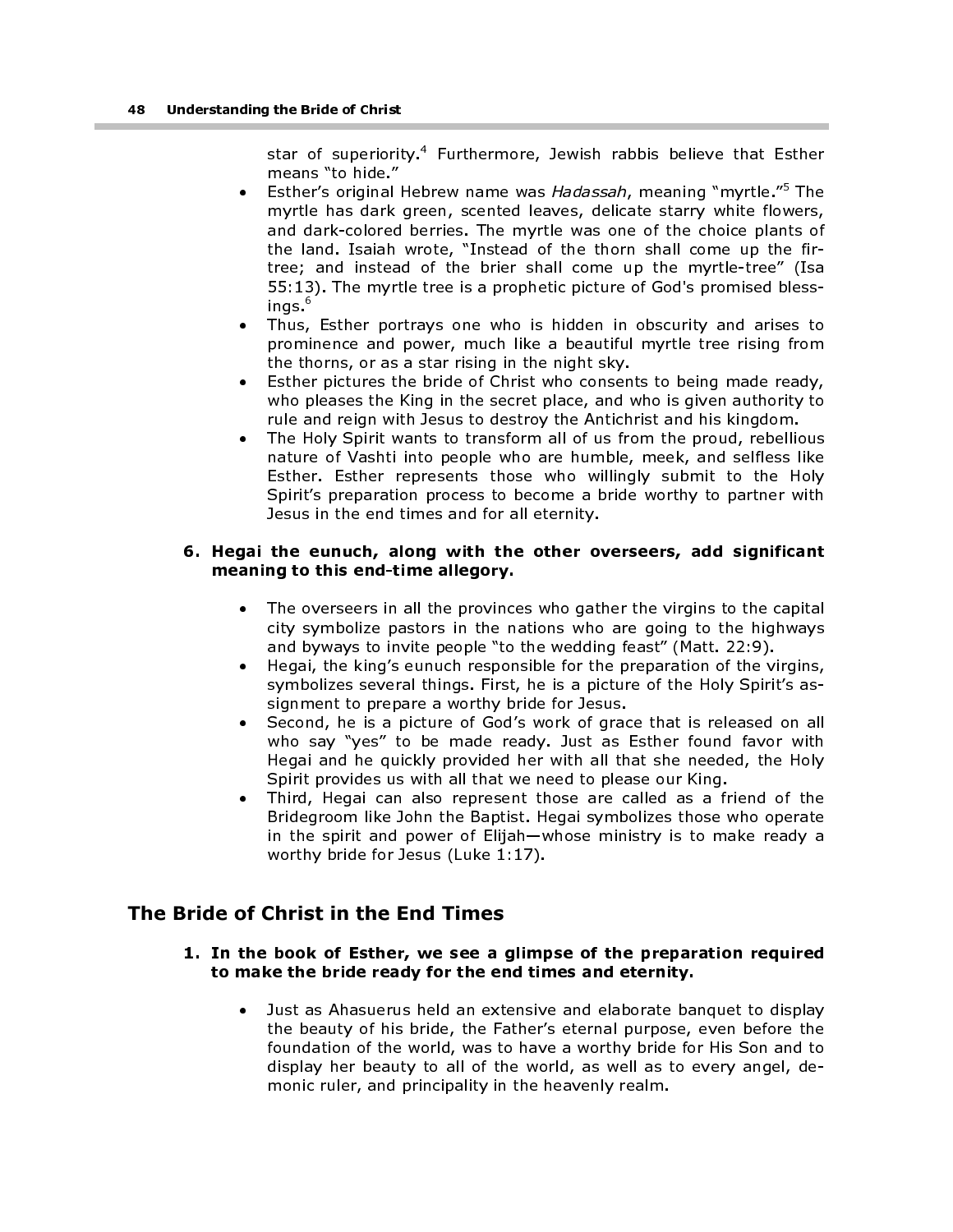- For this to happen, an unprecedented work of the Holy Spirit is required—a work that will prepare the bride to be worthy of this great honor and to train her to reign with Jesus now and for all of eternity.
- The Holy Spirit, our Mordecai, along with the king's eunuchs and helpers, must remove the "Vashti" from our hearts. Our pride, independence, rebellion, and stubbornness must be replaced by humility, brokenness, meekness, and love.
- In our day, God is sending His leaders out to gather believers, known as young virgins in the book of Esther, to the harem so that they can be prepared as a worthy bride for Jesus.
- The Father is looking for those who will eagerly say "yes" with their whole hearts to be made ready. For those who surrender to this call, unprecedented grace and favor will be extended to make them ready.
- Like Esther, they will be given myrrh baths of embalming oil that is bitter to the taste but releases a beautiful fragrance. This work of the cross will crucify the Vashti-like nature. Then, after the cross has broken their independent natures, they will be beautified by the internal work of the Holy Spirit as He produces love, joy, peace, patience, faithfulness, kindness, gentleness, and self-control within them.
- Through this long and extended preparation process, the Holy Spirit will heal the wounds of rejection, break demonic strongholds, and liberate the bride to enjoy Jesus like never before.
- Even in the difficult times of preparation, these "Esthers" will know that their Mordecai will direct and protect them. When their season of preparation is over and they are presented to the King, they will be selected as a bride more worthy than Vashti.

## 2. In the book of Esther, we see a glimpse of how the bride will partner with Jesus in the end times and for all eternity.

- After overcoming every test in their wilderness of preparation (Est. 2), these "Esthers" will be ready to partner with Jesus in end-time events.
- As the modern-day Haman is promoted in the land and the world moves toward a one-world government, religion, and economy (Rev. 17-18), the prepared bride will be ready to take action.
- She will not sit idly by waiting for the rapture; instead, she will be poised to act.
- Realizing that she was born "for such a time as this," she will go before the King and intercede for her people—both Jews and Christians.
- Because she has pleased the King in the secret place and knows Him deeply, she will be granted the golden scepter—the rod of authority. She will use this authority in spiritual warfare to liberate her people from the forces of evil that are increasing their attacks in the land.
- As she partners with Jesus, she will release judgments against the Antichrist and his kingdom (Rev. 5:8, 8:1-6).
- She will be a prime reason why sin is judged, the devil is bound, and the end-time harvest breaks out in the land.
- After engaging in intense spiritual warfare at the end of the age, the bride of Christ will feast and celebrate at the marriage supper of the Lamb and will partner with Jesus for all eternity.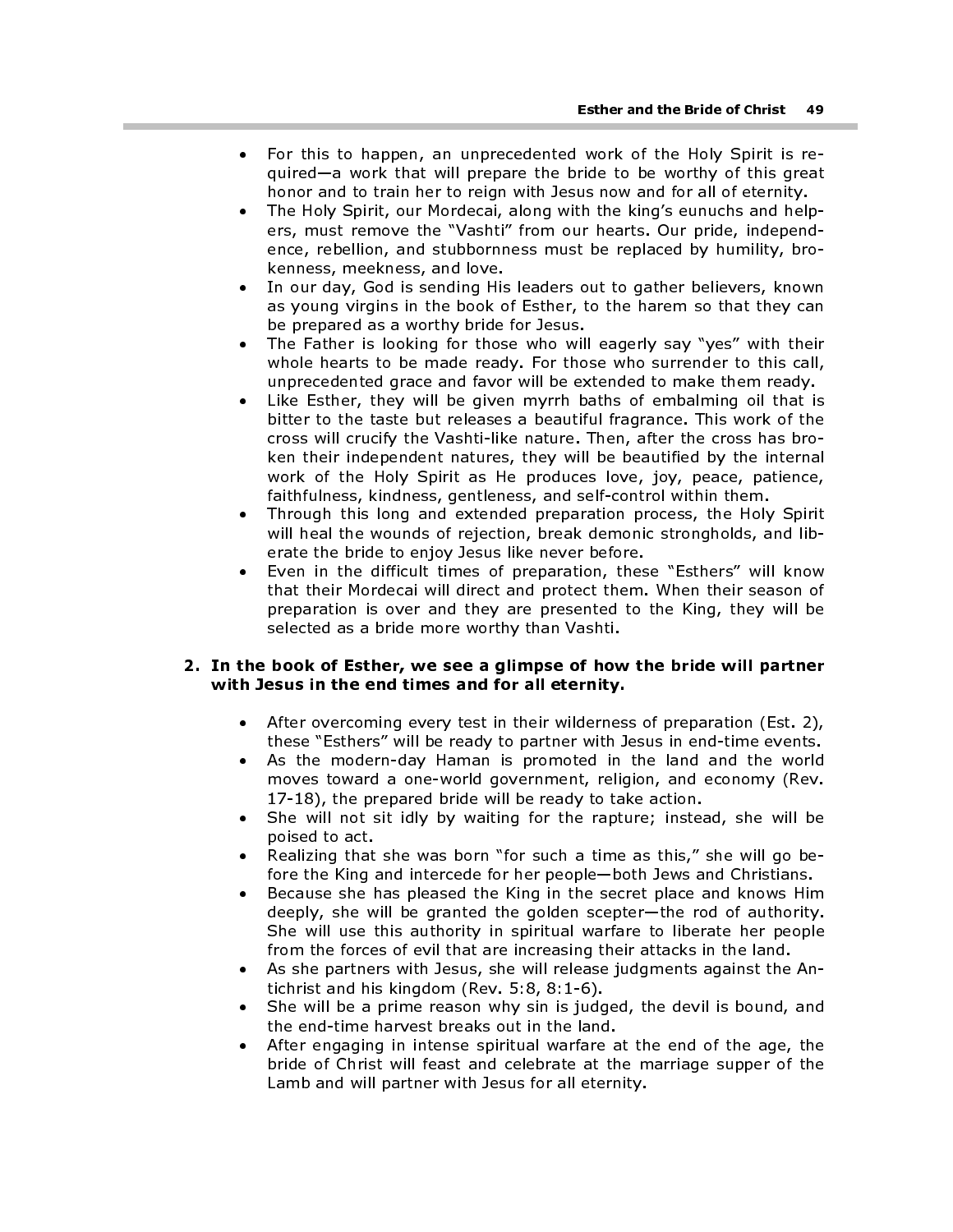After seeing these types and shadows of the end-time bride of Christ, let's embrace the rigorous preparation process so that, like Esther, we can be transformed into a bride who is worthy of the King.

#### Notes

- 1. International Standard Bible Encyclopedia (Seattle, WA: Biblesoft, 1995-1996), s.v. "Vashti," referenced from PC Study Bible v3.2 (Seattle, WA: Biblesoft, 2001) and Nelson's Illustrated Bible Dictionary (Nashville, TN: Thomas Nelson Publishers, 1986), s.v. "Vashti," referenced from PC Study Bible v3.2 (Seattle, WA: Biblesoft, 2001).
- 2. Herbert Lockyer, All the Women of the Bible (Grand Rapids, MI: Zondervan Publishing House, 1996), p.165.
- 3. Andrew Robert Fausset, Fausset's Bible Dictionary (Seattle, WA: Biblesoft, 1998), s.v. "Haman," referenced from PC Study Bible v3.2 (Seattle, WA: Biblesoft, 2001).
- 4. Lockyer, All the Women of the Bible, pp. 52.
- 5. Ibid, pp. 52-54.

l

6. International Standard Bible Encyclopedia (Seattle, WA: Biblesoft, 1995-1996), s.v. "Myrtle," referenced from PC Study Bible v3.2 (Seattle, WA: Biblesoft, 2001).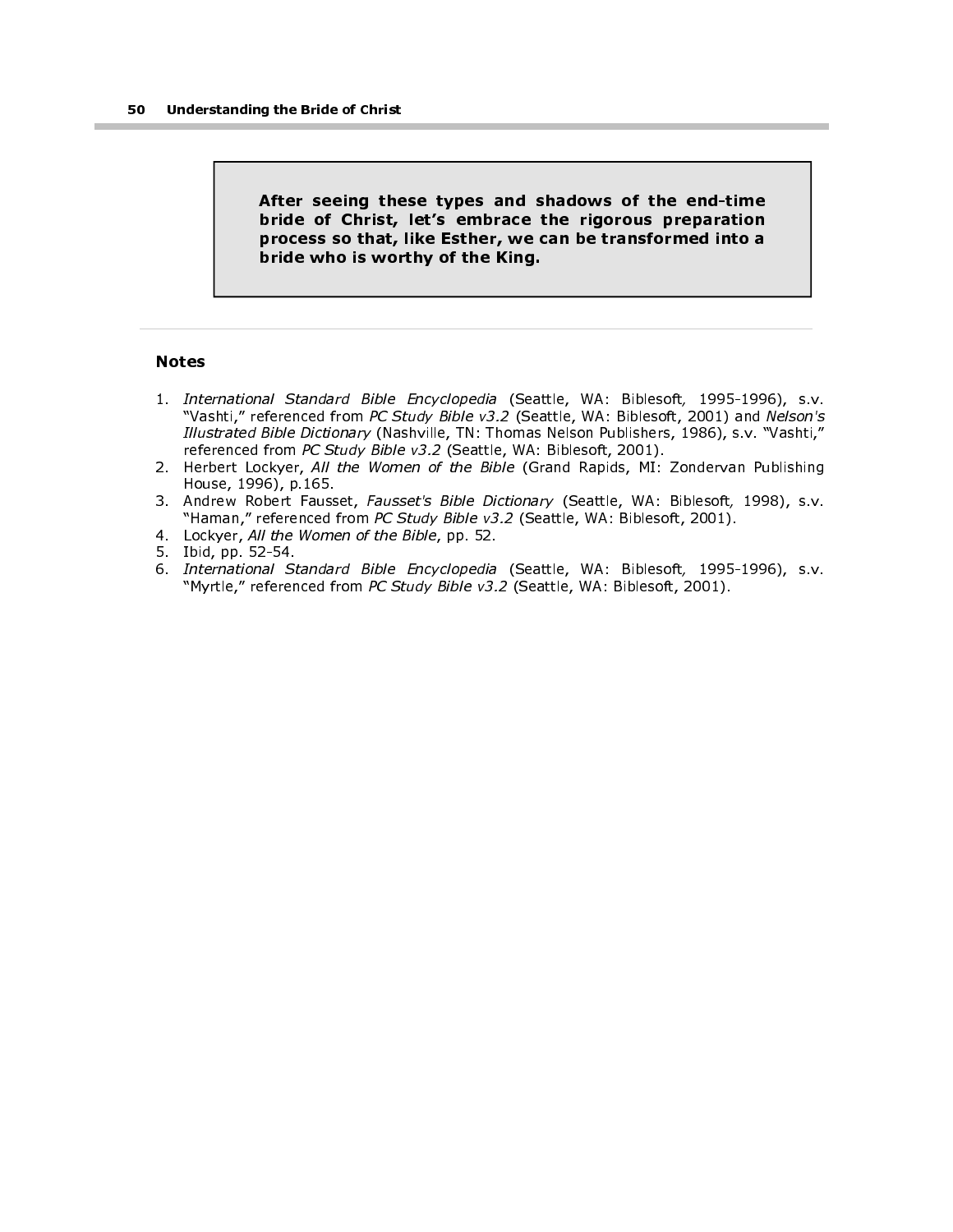## Review Questions

## True or False

- 1. The book of Esther is a magnificent allegory that describes the end-time bride of Christ.
- 2. Esther is a beautiful picture of the worthy bride of Christ.
- **3.** In this allegory, Haman represents the Holy Spirit.
- 4. Esther portrays one who is hidden in obscurity and arises to prominence and power, much like a beautiful myrtle tree rising from the thorns, or as a star rising in the night sky.
- 5. Vashti is a picture of the bride who has been granted authority to reign with the King.
- 6. Mordecai and the eunuchs represent those who are given the responsibility to prepare the bride for the King.
- 7. Like Esther, the bride will be granted great authority in the end times because she is intimate with the King.
- 8. Because he lacks character, integrity, and morality, King Ahasuerus cannot be used to represent King Jesus.
- **9.** Myrrh baths represent a work of the Holy Spirit that is bitter to endure but releases a beautiful fragrance.
- 10. Esther is a picture of how the bride of Christ will partner with Jesus to release judgments against the Antichrist and his kingdom.

#### Fill in the Blank

- 11. The book of Esther is a magnificent allegory that describes the \_\_\_\_\_\_\_\_\_\_\_ end and bride of Christ.
- 12. In the allegory of Esther, Mordecai represents the \_\_\_\_\_\_\_\_\_\_\_\_ \_\_\_\_\_\_\_\_\_\_\_\_.
- 13. King Ahasuerus represents \_\_\_\_\_\_\_\_\_\_\_\_\_\_\_\_\_.
- 14. \_\_\_\_\_\_\_\_\_\_\_\_\_ represents that part in all of us that is independent, self-willed, rebellious, and unwilling to submit to authority.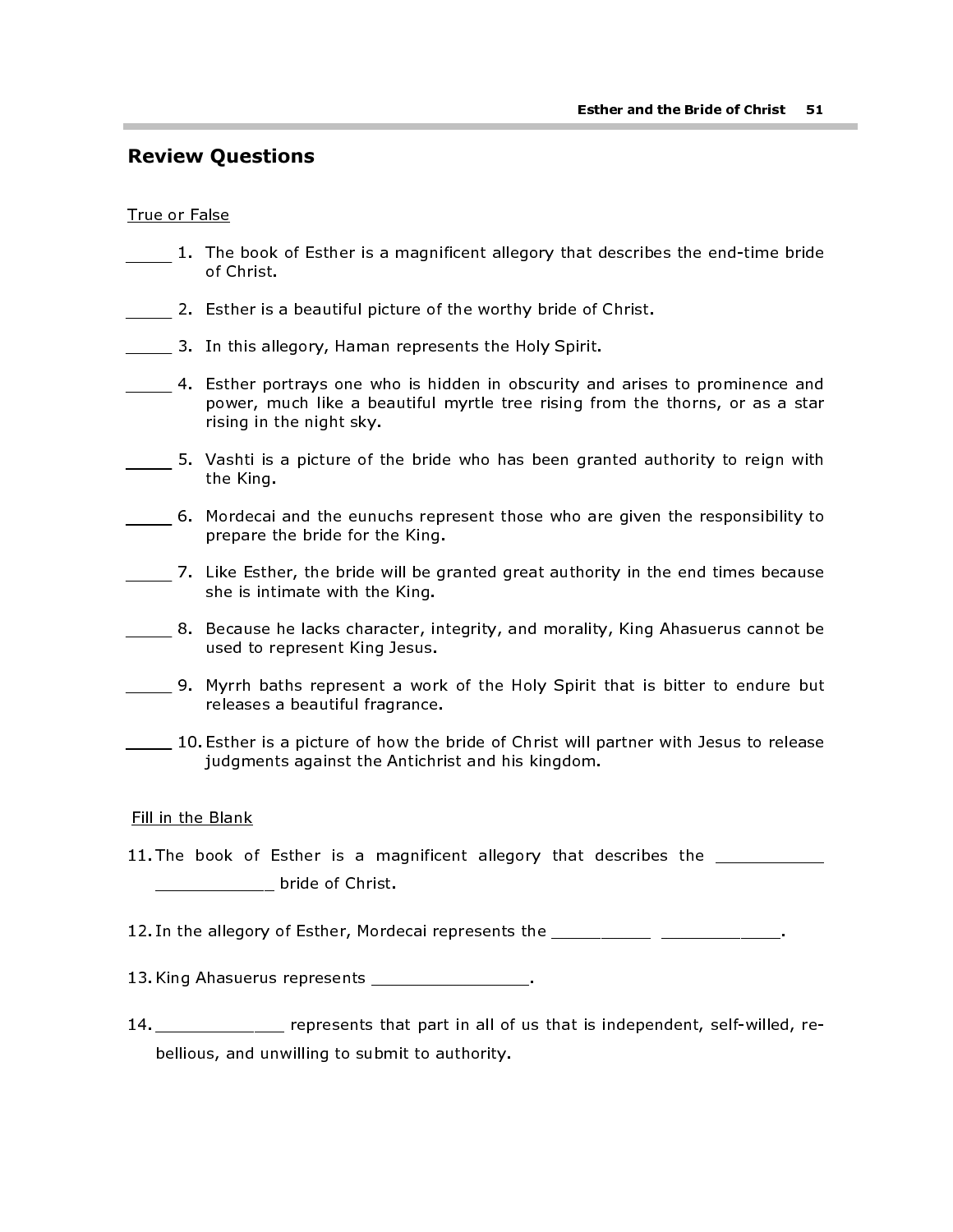15. Haman and his 10 sons symbolize the \_\_\_\_\_\_\_\_\_\_\_\_\_ coming to power in the end times.

#### Match the picture from Esther on the left with the corresponding truth on the right.

16. Myrrh baths

- 17. Vashti removed from the king's presence
- 18. Mordecai and the eunuchs prepared Esther for the king
- 19. Esther received the scepter from the king
- **20. Esther pleased the king in his** chambers

Matches for 16-20

- a. The Holy Spirit and those called as forerunners preparing the Bride to be used in the end times.
- b. The worthy bride being granted authority to battle the spirit of antichrist in the end times.
- c. The preparation process of the worthy bride.
- d. Intimacy with Jesus as a necessary component to being used in power in the end times.
- e. Going free from all traits of rebellion, independence, and self will.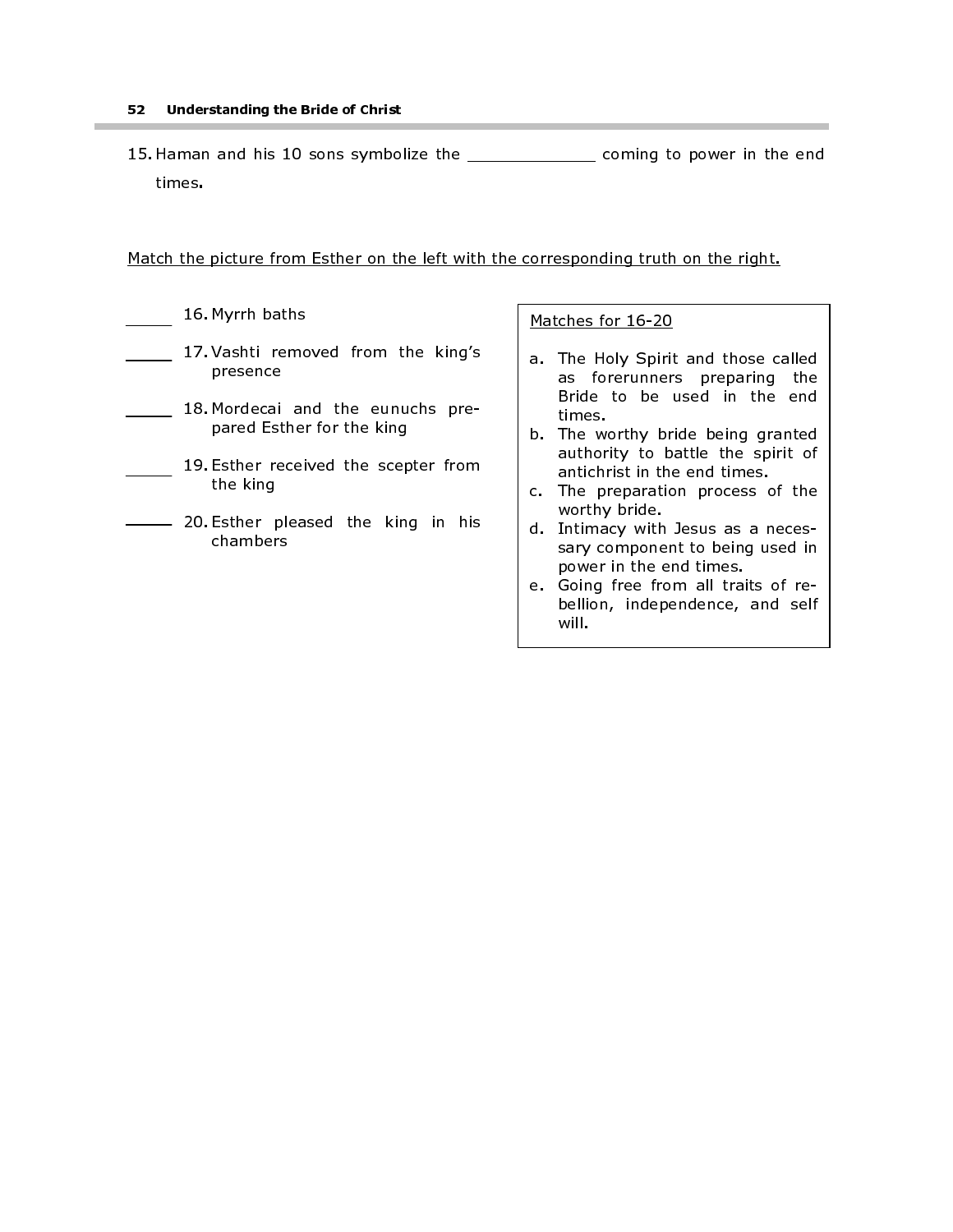Session 5

# Five Characteristics of the Bride of Christ

## This session covers:

- How the end-time church will be glorious and prepared<br>• How the end-time church will have intimacy with Jesu
- How the end-time church will have intimacy with Jesus and exercise great authority
- How the end-time church will receive eternal rewards

## This session corresponds to:

• Session 5 of Understanding the Bride of Christ CDs

# 1. The End-Time Church Will Be Glorious.

- 1. King Ahasuerus' two banquets picture God inviting His creation to enjoy His glory in eternity past and throughout human history.
	- Esther 1:3-4 states that King Ahasuerus held a banquet and displayed the glory of his kingdom for 180 days.
	- This feast pictures eternity past, when God displayed the fullness of His glory to every angel and to every created being—even to the angelic beings who would eventually rebel against Him.
	- The king's second banquet is a picture of God revealing His glory throughout human history. Esther 1:5-8 states:

When these days were completed [the 180 day banquet], the king gave a banquet lasting seven days for all the people who were present at the citadel in Susa, from the greatest to the least, in the court of the garden of the king's palace. There were hangings of fine white and violet linen held by cords of fine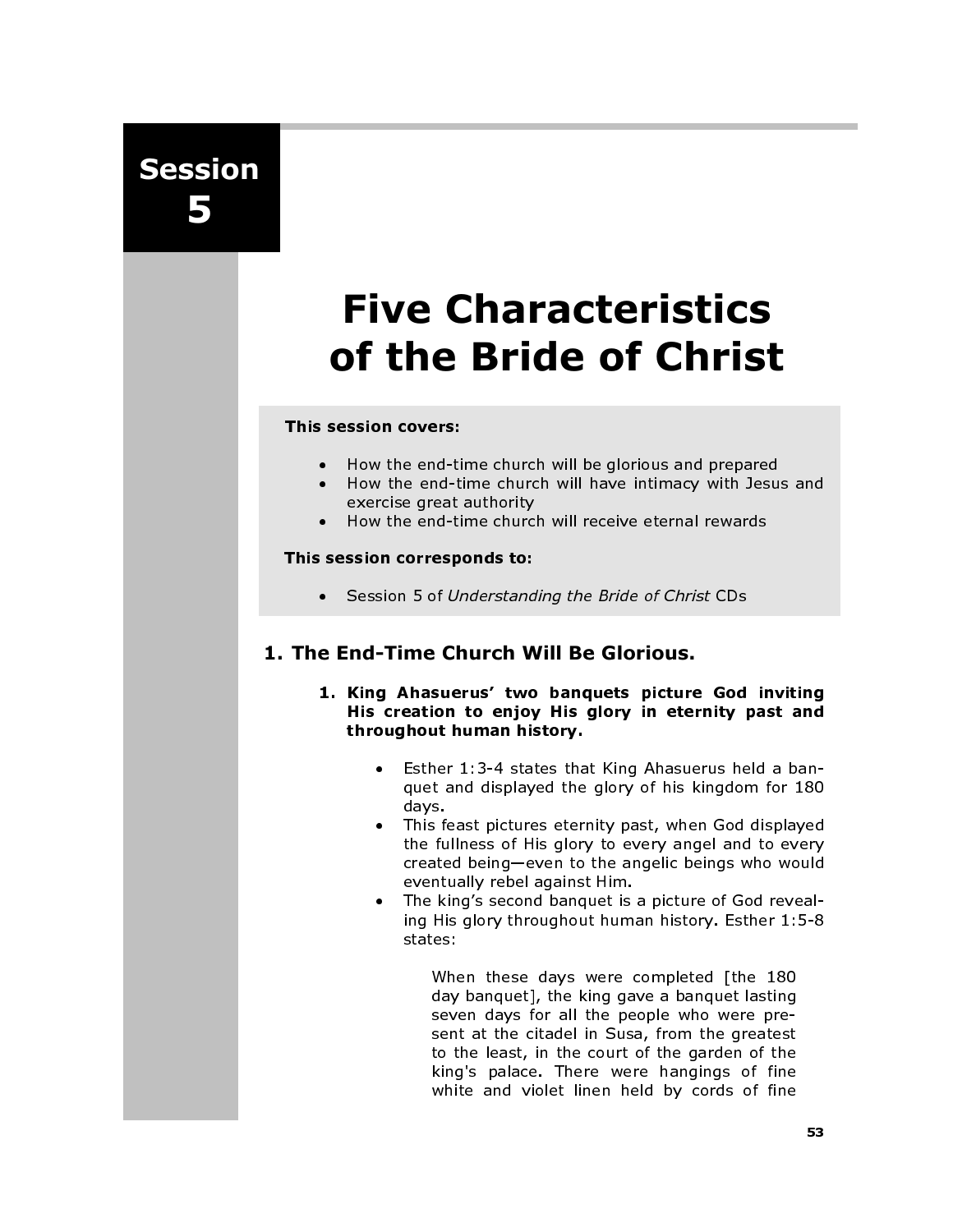purple linen on silver rings and marble columns, and couches of gold and silver on a mosaic pavement of porphyry, marble, mother-of-pearl and precious stones. Drinks were served in golden vessels of various kinds, and the royal wine was plentiful according to the king's bounty. The drinking was done according to the law, there was no compulsion, for so the king had given orders to each official of his household that he should do according to the desires of each person (Est. 1:5-8).

- The king's second banquet, given at the end of the first, lasted seven days and was for everyone.
- All the people in the kingdom were invited to experience the riches of his palace and garden and to drink freely from the king's bounty. "There was no compulsion," for the king allowed everyone to "do according to [their] desires."
- This seven-day feast symbolizes human history from Adam until now. As Peter wrote, a day to God is like a thousand years to man (2 Peter 3:8). Most prophecy scholars believe that there will be 6,000 years from creation to the second coming of Jesus.<sup>1</sup> Thus, six days of the banquet, or 6,000 years, refers to the time of Adam to Jesus and from Jesus through the entire Church Age. The last day of the banquet, therefore, relates to the Millennial Kingdom, the 1,000-year period when Jesus will rule the world from Jerusalem (Rev. 20:6).
- During this banquet, the king honored the free will of his people. He valued their right to choose or reject the bountiful provisions of his kingdom.
- The picture here is inescapable. Throughout history, God has invited everyone to come to Him, to fully partake of the divine pleasures of His kingdom, and to enjoy the pleasures of heaven for eternity. But there is no compulsion. People are free to enjoy all of God that they desire or to reject His kindness and grace.

## 2. In the end times, Jesus will display His glorious bride to the entire world.

It is interesting to note that the seventh day of the banquet was different than the first six. Esther 1:10-11 states:

On the seventh day, when the heart of the king was merry with wine, he commanded Mehuman, Biztha, Harbona, Bigtha, Abagtha, Zethar and Carkas, the seven eunuchs who served in the presence of King Ahasuerus, to bring Queen Vashti before the king with her royal crown in order to display her beauty to the people and the princes, for she was beautiful (Est. 1:10- 11).

• Even though Vashti rebelled against the king's request, this event still depicts the Lord's desire to display His bride's beauty during the Millennial Kingdom.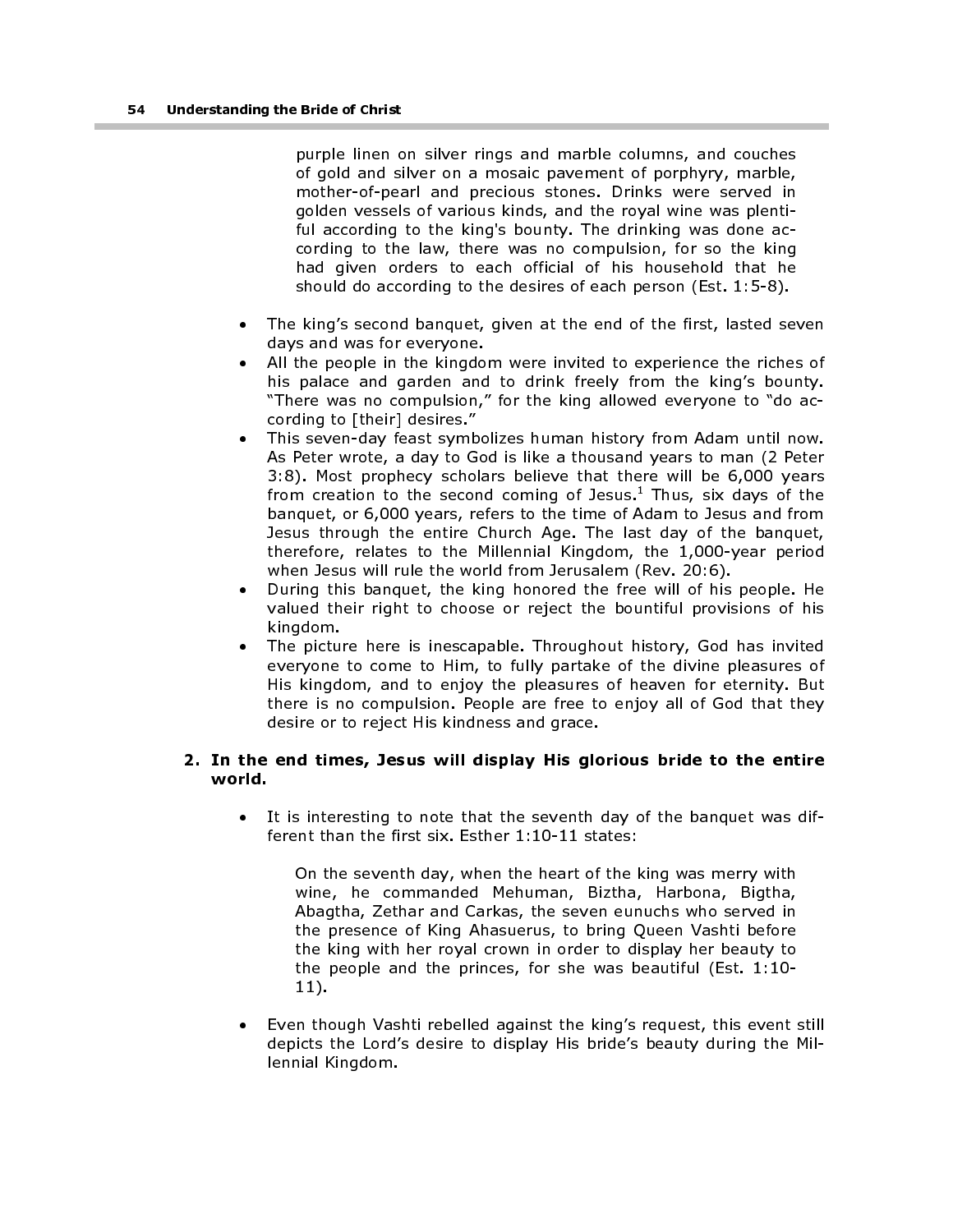- The heavenly Father is calling the bride He has chosen for His Son to come forth in glory in the end times. As we transition from the Church Age to the Kingdom Age, Jesus will display His beautiful bride to the entire world so that all creation might see her glory. Five Characteristics of the Bride of Christ<br>The heavenly Father is calling the bride He has chosen for His Sc<br>come forth in glory in the end times. As we transition from the Ch<br>Age to the Kingdom Age, Jesus will display Hi
- Before the Lord returns, the Holy Spirit will prepare a glorious bride in the earth that He will present to Jesus at His second coming (Eph. 5:27).
- Even now, the Holy Spirit, through His servants, is inviting all nations to become a worthy bride and to join the wedding feast. Those that reject this invitation will be without excuse when Jesus returns as Judge.
- Jesus' great desire is to display His bride's beauty during the seventh day of the feast so that all creation will give glory, honor, and praise to God.
- Every angel and demon, ruler, principality, and power in heavenly places will see the beauty of Jesus' bride in the end times.

## 2. The End-Time Church Will Be Prepared.

preparation process before partnering with Jesus in the end times, partaking in the marriage supper of the Lamb, and ruling and reigning with Jesus for all eternity.

## 1. Those who willingly and eagerly cooperate in the preparation process will be granted great favor to be made ready.

• For Esther, it all started with her saying "yes" to the preparation process. Esther 2:2-3 states:

Then the king's attendants, who served him, said, "Let beautiful young virgins be sought for the king. Let the king appoint overseers in all the provinces of his kingdom that they may gather every beautiful young virgin to the citadel of Susa, to the harem, into the custody of Hegai, the king's eunuch, who is in charge of the women; and let their cosmetics be given them" (Est. 2:2-3).

- As King Ahasuerus searched for a worthy wife, many beautiful young ladies were brought to the king's palace to be *prepared* for this privilege.
- We can only guess at what was going through their minds as they approached the palace. Some were probably filled with hope at the idea of a new life. Others may have been taken against their will; perhaps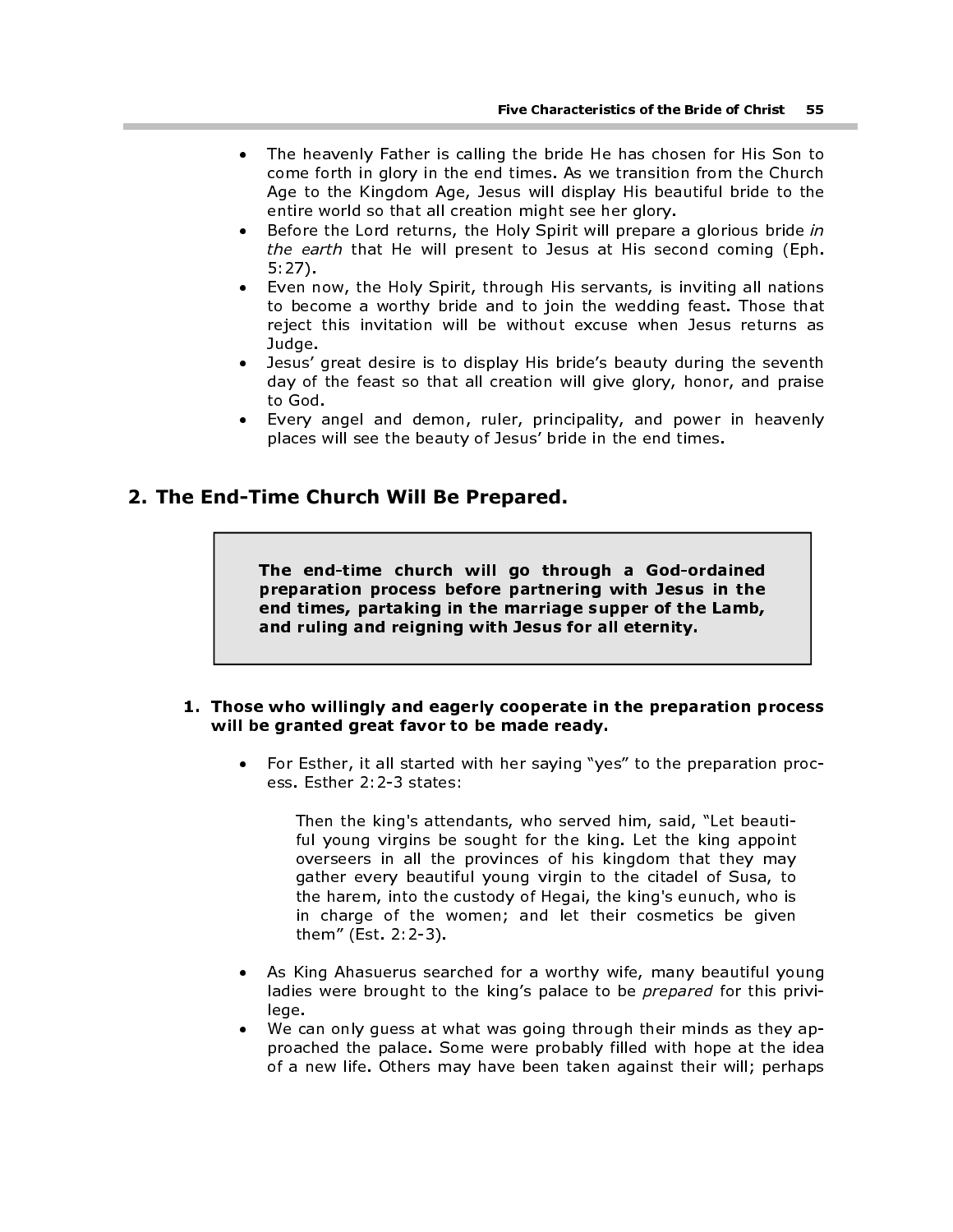they were already betrothed to someone else—someone they loved deeply.

- We can imagine that many of these young ladies were eager to exchange a life of poverty for life in the palace, where they could wear the finest clothes and eat the king's delicacies.
- But Esther was different. She wanted to please the king. And she was willing to do whatever was necessary to be prepared for him.
- The Bible says that Esther pleased Hegai, the king's eunuch, and found favor with him (Est. 2:9). In other words, Esther was in hearty agreement with the preparation process.
- Because Esther wanted to please the king and be prepared for him, Hegai quickly provided her with cosmetics, provisions, and seven choice maids to assist her. Then, he moved her to the best place in the harem.
- In the same way, we must say "yes" to the Holy Spirit's preparation process.
- Knowing that our "yes" will lead to many uncomfortable myrrh baths as our self-centered nature is crucified, we must yield to the Holy Spirit and allow Him to make us ready.
- It was not until Esther pleased Hegai—that is, until she said "yes" to the preparation process—that favor was granted to make her ready. Likewise, we must give the Holy Spirit permission to make us ready.
- As many Bible teachers have rightly said, the Holy Spirit is a gentleman and will not force Himself on us. Giving the Holy Spirit permission to work is an absolutely necessary part of the preparation process.
- Saying "yes" is not a one-time decision. We must say "yes" in every season.
- In these critical days, God is looking for people who are determined to allow the Lord to work in their lives—both in the good and difficult times.

## 2. The preparation process involves "myrrh baths" that produce meekness in our lives.

- Like all of the young maidens who were auditioning to be the king's wife, Esther went through a full year of preparation.
- For the first six months, Esther had to bathe in myrrh (Est. 2:12).
- Myrrh comes from a tree in the Middle East and it had many uses in ancient times. It was used as a burial spice; it was an ingredient in the anointing oil used by the priests; it was an ingredient in the drink offered to Jesus on the cross; and it was a perfume used by Middle Eastern women.
- In addition, myrrh was commonly used to heal many ailments and as a purifying agent to remove impurities and to soften the skin.<sup>2</sup> Myrrh is bitter to the taste but gives a sweet aroma.
- For six months, the young ladies were given myrrh baths to cleanse them from their past life. The myrrh would penetrate deep into the pores of their skin, removing the grime of a rural, agricultural life.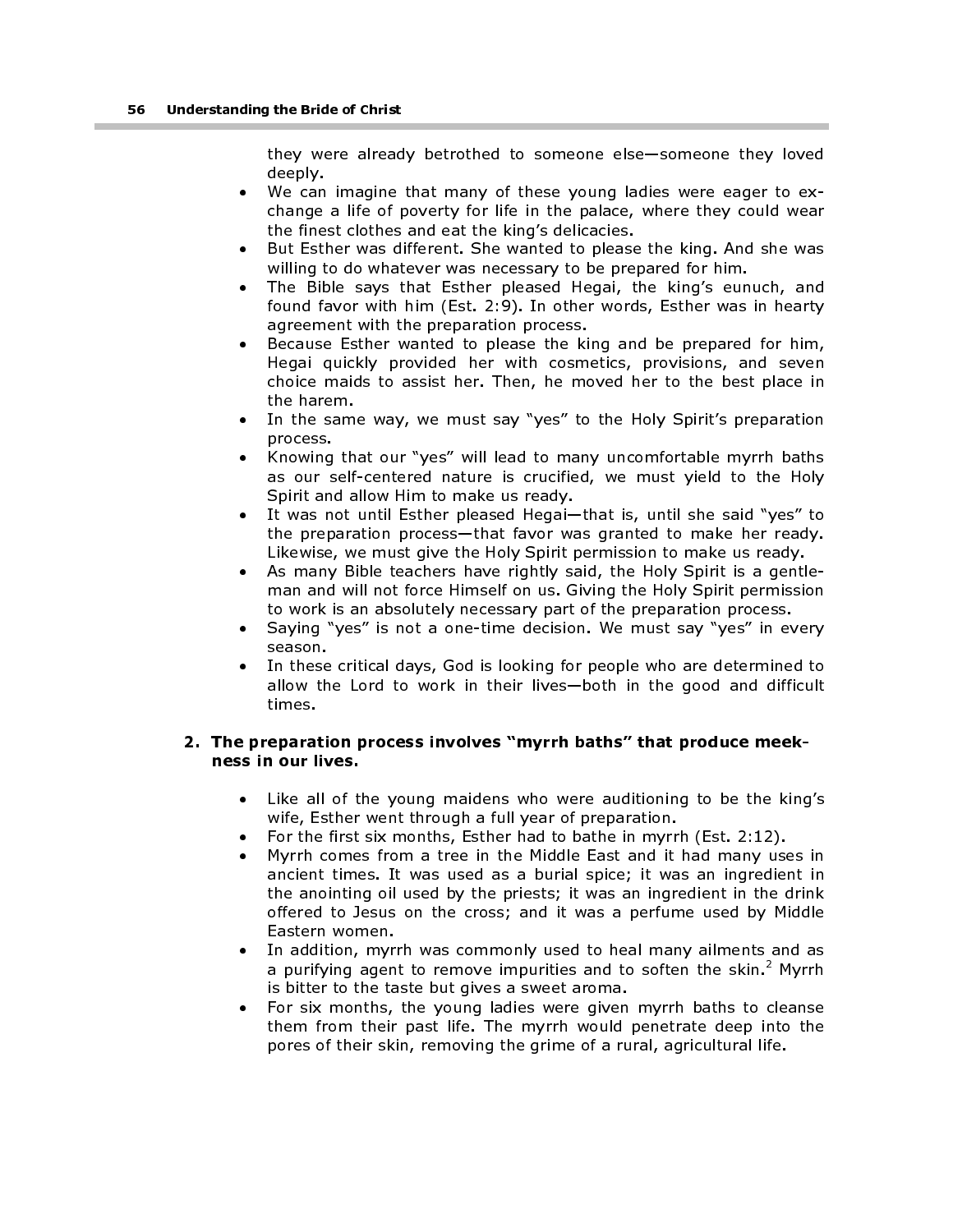- The myrrh baths would leave the young women with clean, soft skin that left no trace of their poverty-stricken life in the fields. After these myrrh baths, their skin was fit for a king.
- Symbolically speaking, myrrh baths represent the purification process that is required to be a worthy bride for Jesus. It symbolizes dying to self by embracing the cross.
- Jesus said, "Anyone who does not take his cross and follow me is not worthy of me" (Matt. 10:38). To become a bride who is "worthy" of Jesus, we must take up our own unique cross and die to ourselves so that we can be delivered from every sin and stronghold.
- Myrrh, as a healing agent, refers to God's healing power in our lives. All of us need God to heal us from any abuse, rejection, or trauma that we have encountered in this fallen world. Until we have dealt with our fears and the pains of our past, we are trapped inside—unable to receive love or to give love.
- God's healing power softens our hearts and helps us to receive His love at a deeper level. Just as it is with myrrh, this process often tastes bitter, but in the end, it yields a sweet aroma.
- Myrrh baths produce meekness in our lives. Meekness is a temperament of spirit in which we accept God's dealings with us as good, and therefore, do not dispute or resist them.
- When Esther was given the choice of taking whatever she wanted in to the king, she "did not request anything except what Hegai, the king's eunuch who was in charge of the women, advised" (Est. 2:15).
- Through the preparation process, Esther had been broken of self-will, independence, and striving against authority. In the same way, our myrrh bath treatments cleanse us from the independence of Vashti while producing the meekness of Esther.

## 3. The preparation process will adorn the bride with great beauty.

- During the second six months, the young ladies were provided with "spices and the cosmetics for women" (Est. 2:12). Whereas the myrrh penetrated deep within the skin to purify, the spices and cosmetics the "preparations for beautifying women"—produced an external beauty and a sweet aroma (Est. 2:12, NKJV).
- The rubbing with spices symbolizes the anointing of the Holy Spirit. In fact, the Hebrew word for anoint means to rub or smear.<sup>3</sup> The oil that God used to anoint the priests and the tabernacle consisted of oil mixed with sweet smelling spices.
- After we go through our myrrh baths, we are beautified by the anointing of the Holy Spirit. He produces love, joy, peace, patience, kindness, goodness, faithfulness, gentleness, and self-control within us (Gal. 5:22).
- He empowers us to prophecy, to operate in great faith, to release healing and miracles, to have supernatural wisdom, and to know the secrets of men's hearts (1 Cor. 12:8-9).
- The Holy Spirit enables us to walk in the fruit of the Spirit and to minister in the power of the Spirit.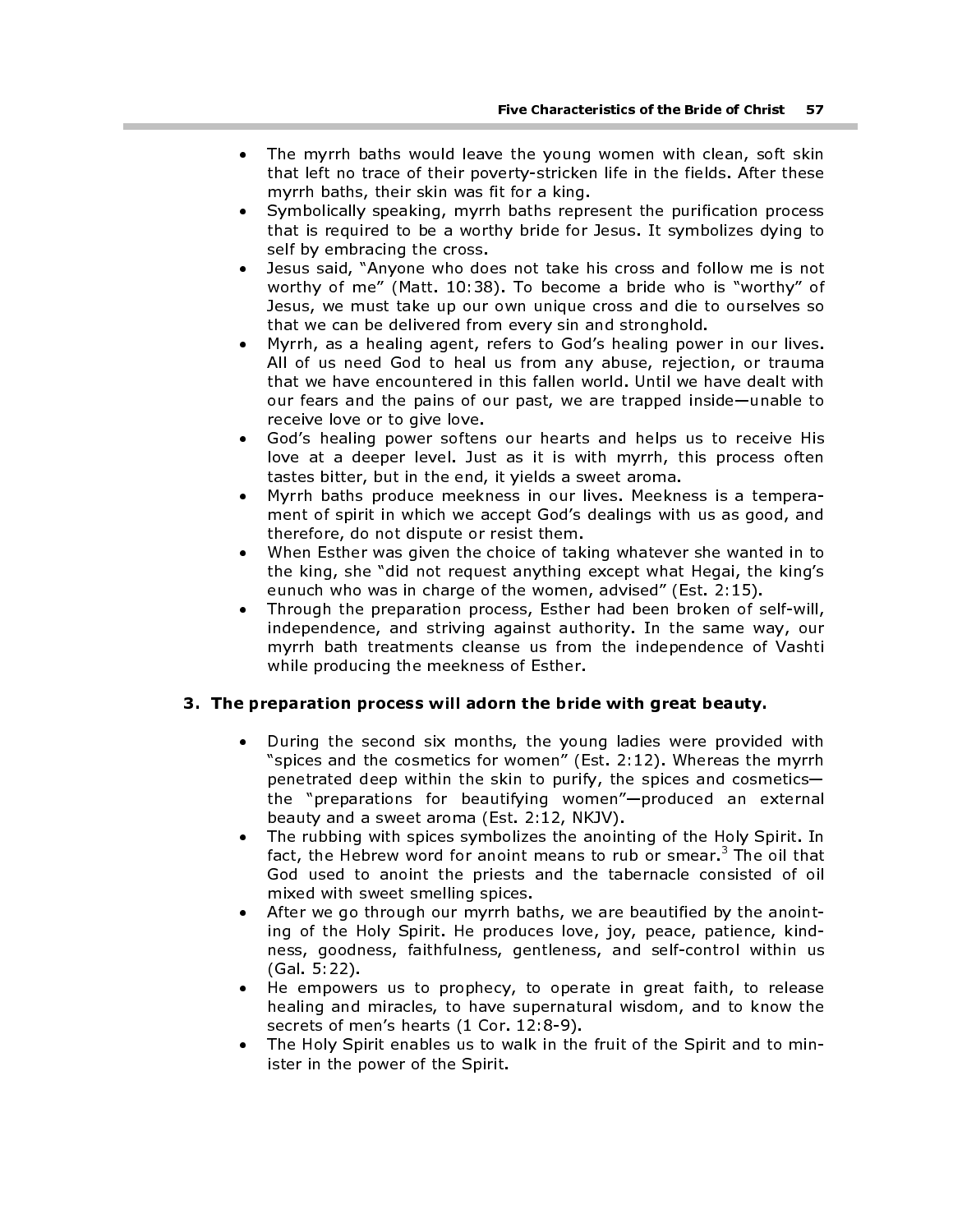- As we are led by the Spirit in all things, we are God's sons who release the aroma of Christ to the Father (Rom. 8:14; 2 Cor. 2:15).
- Just as Esther and the other young ladies were rubbed with oil mixed with spices, we are beautified by the anointing of the Holy Spirit.

## 4. The preparation process is a prolonged time under the governmental hand of God.

- The entire preparation process took 12 months, which ensured that the ladies were not pregnant and gave the eunuchs enough time to make them ready for the king.
- The number 12 is also biblically significant. Twelve refers to God's governmental rule. For example, there were 12 leaders of the tribes of Israel and 12 apostles. There are also 24 elders before the throne of God (24 is a multiple of 12; see Rev. 4:4).
- Thus, our preparation process does not last for a literal 12 months; instead, our preparation is a prolonged season under the governmental hand of God.
- In summary, to be prepared for the king, Esther went through six months of myrrh baths and six months of being beautified with spices and cosmetics. In a similar way, when we say "yes" to be the Lord's wife, we will go through our own preparation process under the governmental hand of God.
- During this season, our wounds are healed, the defilement of sin is cleansed, and strongholds that have kept us in bondage are broken. The Lord trains us to walk in the fruit of the Spirit, to minister in the gifts of the Spirit, and to rely on the Holy Spirit for everything.
- We are broken of pride and rebellion. Meekness and love reign in our hearts. We go into the process seeking our own agenda, and we leave wanting God and God alone.
- This preparation process makes us beautiful to the Lord and produces within us the sweet fragrance of Christ. Like the maiden in the Song of Solomon, we come out of our wilderness of preparation "leaning on [our] beloved" (Song. 8:5).

# 3. The End-Time Church Will Be Intimate with Jesus.

## 1. Looking at Esther's life, we see two qualities that help us develop an intimate relationship with Jesus.

- Esther 2:16 states, "So Esther was taken to King Ahasuerus to his royal palace in the tenth month which is the month Tebeth, in the seventh year of his reign" (Est. 2:16).
- Like Esther, all of the bridal candidates went into the king in the evening and then returned to the second harem the next morning to wait for the king to call her back.
- From the story, we know that the king loved Esther more than the others and chose her as queen (Est. 2:17). Why? There were two reasons.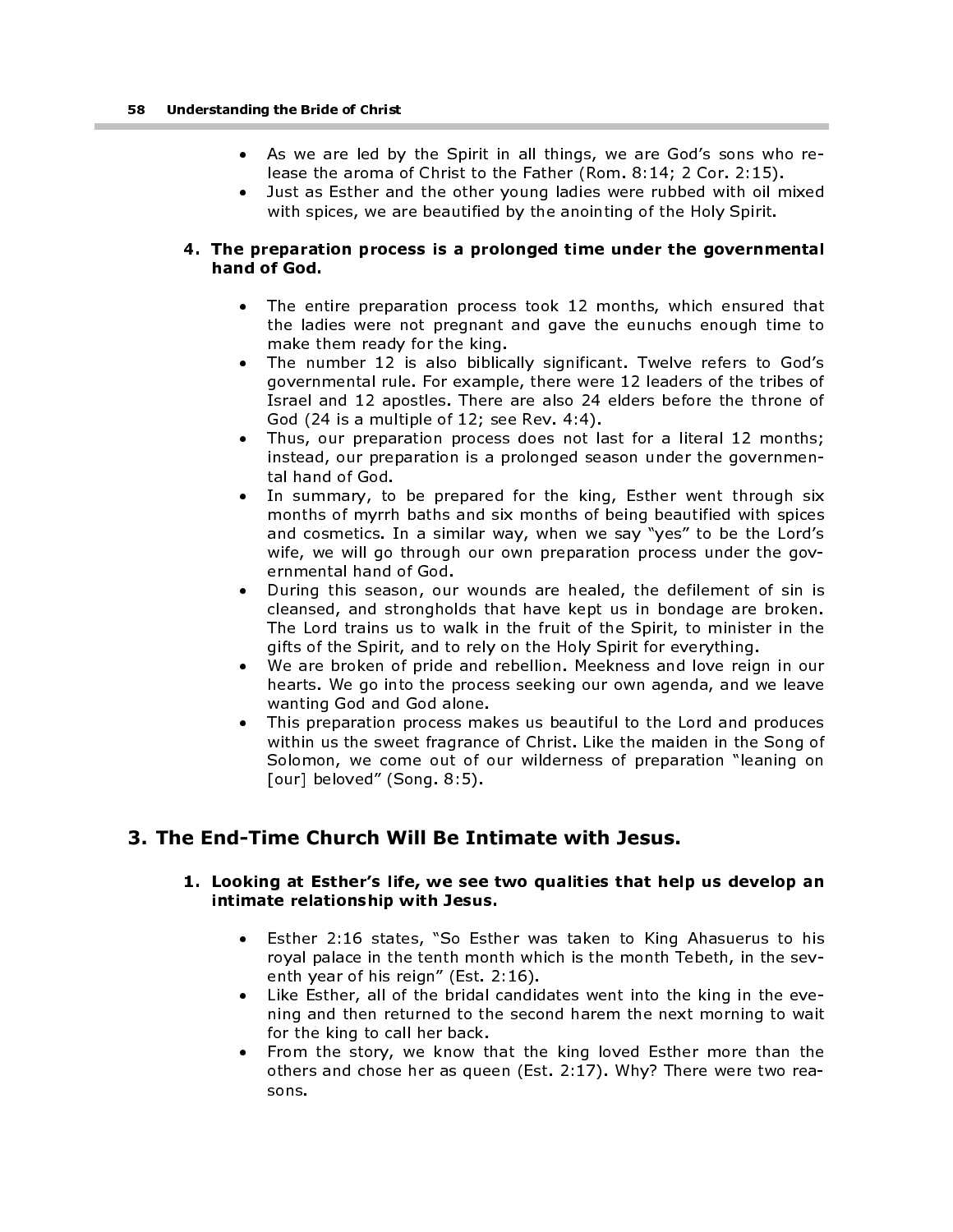- First, Esther had willingly submitted to the preparation process and was thus transformed by it.
- The Bible says that Vashti was beautiful, but Esther was both "lovely and beautiful" (Est. 2:7, NKJV). Vashti was beautiful on the outside, but Esther was beautiful on the outside and lovely on the inside. In other words, she was loving, caring, peaceful, humble, and meek.
- When we are born again, we are beautiful to God. Loveliness, however, is developed through brokenness. Because Esther willingly submitted to the preparation process, every form of independence was broken and loveliness was developed within her.
- The second reason Esther was chosen as queen is because she wanted to please the king more than she wanted to please herself.
- When Esther went in before the king, she only took what the king's advisors suggested; she was not there to please herself. Because she pleased him in the secret place more than the other virgins, the king called her by name and chose her as queen. First, Esther had Willingy submitted to the Bride of Christ<br>
was thus transformed by it. which was beautiful, but Esther was both "lc<br>
and beautiful" (Est. 2.?, NKV). Veshtil was beautiful on the outside<br>
but Esther was b

## 2. The end-time church will be intimate with Jesus.

- Like Esther, as we willingly submit to the preparation process, seeking only to please the King, we will be transformed into a worthy bride and we will have an intimate relationship with Jesus.
- As it says in Esther, Jesus calls us by name into His presence (Est. 2:14). For too many years, the church has known Jesus from a distance. We have attempted to serve Him rather than partner with Him. But this way of relating to Jesus is changing.
- Knowing Jesus intimately and pleasing Him in the secret place is critical in the end times.
- We please Jesus in the secret place by going regularly and eagerly into His presence in worship, prayer, and to listen to His voice. We please Him as we put aside distractions and other good things to seek Him in intimacy.
- The end-time church will press in to know the Lord like no other time in history.

## 4. The End-Time Church Will Have Great Authority.

events. She will be a participator. She will be given great authority and will partner with Jesus to bring His kingdom from heaven to earth.

- 1. The bride of Christ will be given great power to exercise kingdom authority in the end times.
	- Beyond being prepared for the king and bringing him pleasure, Esther was called to intercede for the deliverance of her people. As the story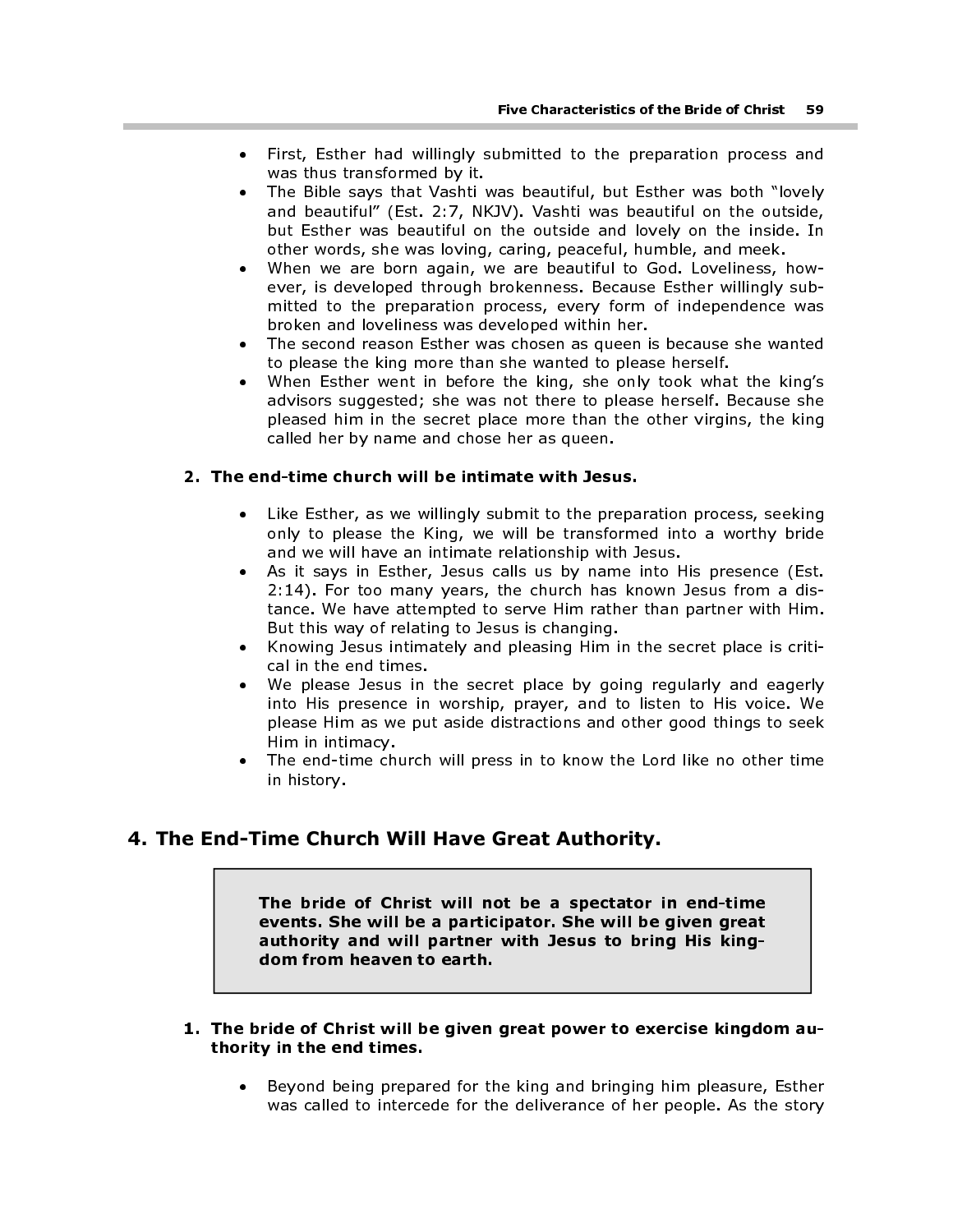goes, a crisis arose in the land and Mordecai called Esther to intervene on behalf of the Jews.

• When Esther realized the urgency of the times, she risked her life and asked the king to have favor upon the Jews. Read what happened:

Now it came about on the third day that Esther put on her royal robes and stood in the inner court of the king's palace in front of the king's rooms, and the king was sitting on his royal throne in the throne room, opposite the entrance to the palace. When the king saw Esther the queen standing in the court, she obtained favor in his sight; and the king extended to Esther the golden scepter which was in his hand. So Esther came near and touched the top of the scepter. Then the king said to her, "What is troubling you, Queen Esther? And what is your request? Even to half of the kingdom it shall be given to you." Esther said, "If it pleases the king, may the king and Haman come this day to the banquet that I have prepared for him" (Est. 5:1-4).

- On the third day, Esther stood before the king in her royal robes, and he extended the golden scepter to her. The "third day" foreshadows Christ's resurrection, and Esther's royal robes symbolize the authority of the kingdom.
- Donning royal robes on the third day portrays the bride of Christ being clothed in resurrection power to exercise the authority of the kingdom.
- The golden scepter represents the authority of the king. When the king extended the scepter to her and offered her up to half his kingdom, the king was granting Esther the authority she requested (Est. 5:3). With this gesture, the king signified his willingness to grant her authority to act on his behalf.

## 2. Knowing Jesus in the secret place is the key to operating in kingdom authority.

- Why did the king grant Esther such authority—up to half of one of the largest kingdoms in world history? Because he "saw [her] standing in the court" (Est. 5:2).
- Esther confidently approached the king and thus gained his favor. And, more importantly, she was able to stand with confidence in the inner court because she had been there before.
- The inner court symbolizes the Holy of Holies—the secret place where we meet with God. Esther stood with confidence before the king, even at the risk of her life, because she had a history with the king. She had a history of submission to his will and a history of pleasing him in the secret place of his chambers. Because of this, she was able to go before the king, expecting him to answer her request.
- Esther came to the "door" of the throne room. When the king saw her, he granted her favor because he knew her in the secret place.
- The same is true in our relationship with Christ. As we grow closer to Him in intimacy, He entrusts us with greater authority.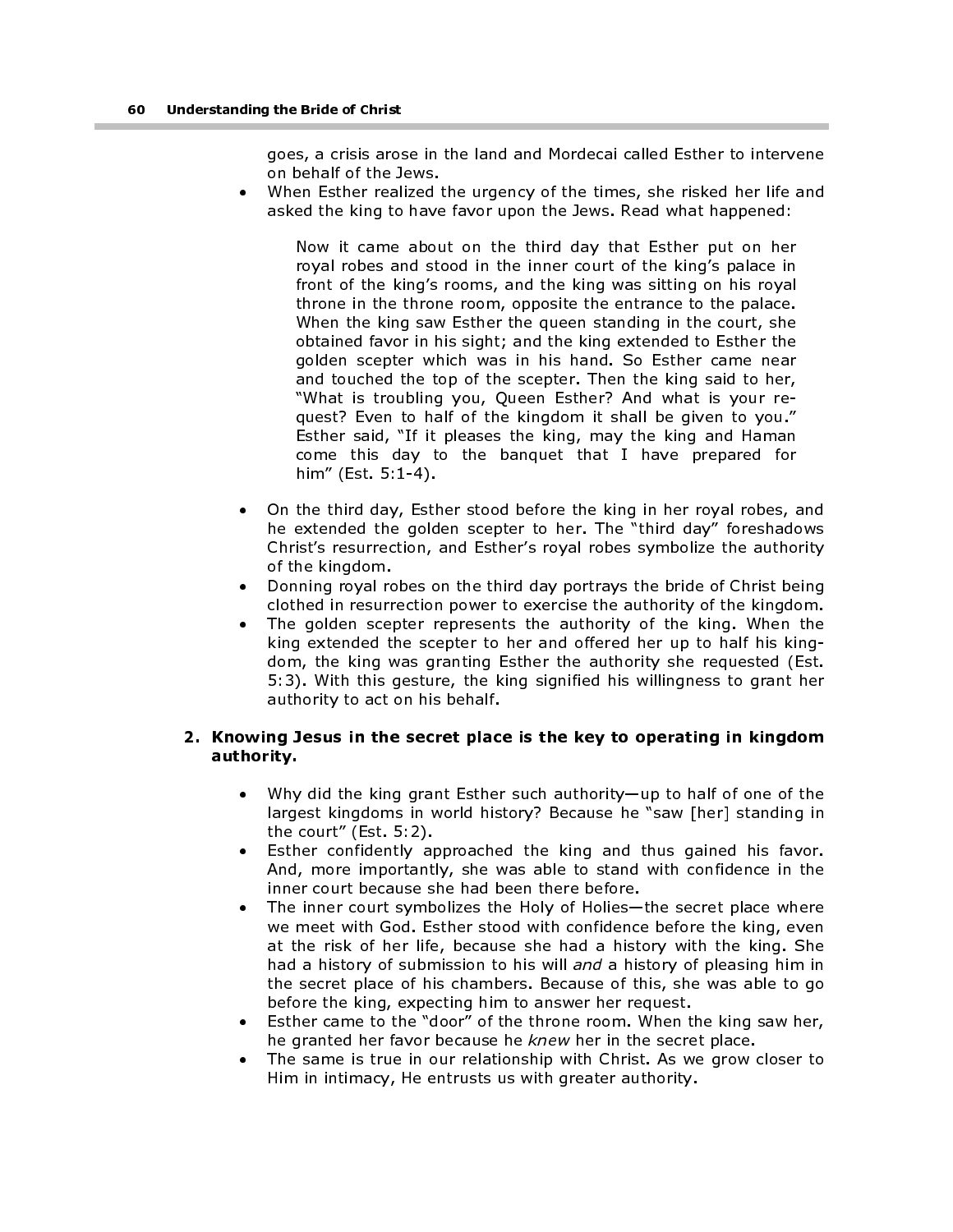#### 3. With great authority, the bride of Christ will engage in spiritual warfare and intercede for God's end-time purposes to be established.

• Esther used her newly granted authority to intercede for her people. Think for a moment about what she did. She asked the king for favor on behalf of her people. That is, Esther interceded. Notice this passage:

Then Queen Esther replied, "If I have found favor in your sight, O king, and if it pleases the king, let my life be given me as my petition, and my people as my request; for we have been sold, I and my people, to be destroyed, to be killed and to be annihilated. Now if we had only been sold as slaves, men and women, I would have remained silent, for the trouble would not be commensurate with the annoyance to the king." Then King Ahasuerus asked Queen Esther, "Who is he, and where is he, who would presume to do thus?" Esther said, "A foe and an enemy is this wicked Haman!" Then Haman became terrified before the king and queen (Est. 7:3-6).

- Esther's intercession quickly expanded from simple requests for favor and provision to asking for the destruction of her "enemy...[the] wicked Haman" (Est. 7:6). Her intercession transitioned from prayers for her people to asking for the defeat of her enemy.
- In response, the king had Haman's face covered and he was hanged. Immediately following this, Mordecai was given Haman's signet ring, signifying that he had been exalted to the position of power and authority that Haman once held (Est. 8:2).
- Esther's intercession continued as she implored the king to reverse Haman's evil scheme against the Jews (Est. 8:3-6). Once again, the scepter was extended to her, and the Jews were saved from destruction. In fact, the king gave the Jews the right to defend themselves against any enemy who might attack them in the future. As a byproduct of Esther's intercession, reverential fear came upon the nation, and many converted to Judaism (Est. 8:17).
- In a similar fashion, the bride of Christ will come before King Jesus and intercede on behalf of the church, Israel, and unbelievers as a one -world government, a rapidly deteriorating society, a universal religion, and a demonically controlled global economy begins to emerge (Rev. 17-18).
- In the end times, the bride of Christ will not sit idly by as the spirit of antichrist arises in the earth, our religious freedoms are taken away, and persecution intensifies against the State of Israel, Jews, and Christians.
- Just as Esther's intercession moved from petitions for deliverance to requests that her enemy be destroyed, the end-time church will engage in spiritual warfare like never before in history. She will take authority over, bind, and resist the demonic forces at work in the end times.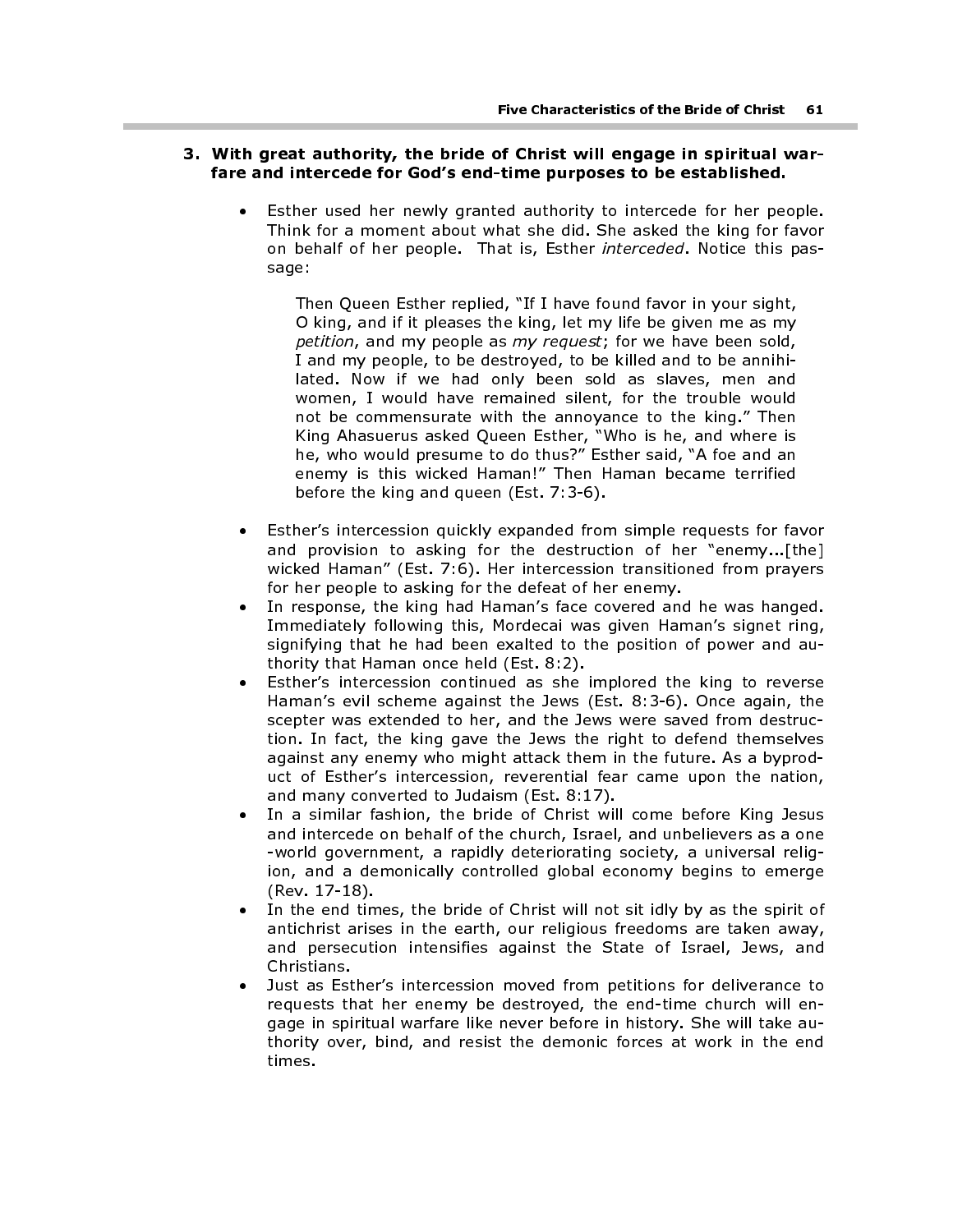- Just as Esther's prayers resulted in the destruction of Haman and his 10 sons, the overcoming bride will partner with Jesus to release judgments against the Antichrist and his worldwide kingdom (Rev. 5:8, 8:1-6; Luke 18:1-8).
- Through prayer, she will partner with Jesus until "the kingdom of the world has become the kingdom of our Lord and of His Christ" (Rev. 11:15). How exciting that the bride of Christ will be granted such great authority!
- The bride will also operate in great power, even doing greater works than Jesus (John 14:12).
- As Esther's intercession inspired many to convert to Judaism, the endtime church's prayers will lead to the greatest harvest in history, including the salvation of Israel (Rev. 7:9-17; Zech. 12:10).

# 5. The End-Time Church Will Receive Eternal Rewards.

## 1. The bride of Christ will celebrate at the marriage supper of the Lamb and rule the nations with Jesus in the Millennial Kingdom.

- After Haman and his 10 sons were defeated and the Jews were allowed to defend themselves, the Jews established the annual Feast of Purim to memorialize their great victory. They feasted and celebrated, rejoiced, and sent gifts of food to one another (Est. 9:17-19). They celebrated because their mourning and sorrow had been turned to gladness.
- In addition, King Ahasuerus elevated Mordecai to second in command, making him great among the Jews and giving him unprecedented favor in the nation (Est. 10:3).
- In a similar way, Jesus, along with His armies in heaven-the worthy bride included—will return, defeat the Antichrist, deliver Israel, and save the worldwide community of saints (Rev. 17:14, 19:11-21; Zech. 14).
- The marriage supper of the Lamb-the great feast celebrating the marriage between Jesus and His wife—will be held (Rev. 19:7).
- The Millennial Kingdom will be established, and Jesus will rule the earth from Jerusalem along with His triumphant bride.
- In that day, the bride will be glorious, honored, and feared throughout the earth. What a reward this will be!

Like Esther, let's embrace the preparation process and pursue intimacy with the King so that we will be transformed into a worthy bride for Jesus. Then we will be given great power to exercise kingdom authority in the end times and receive our fullest eternal reward.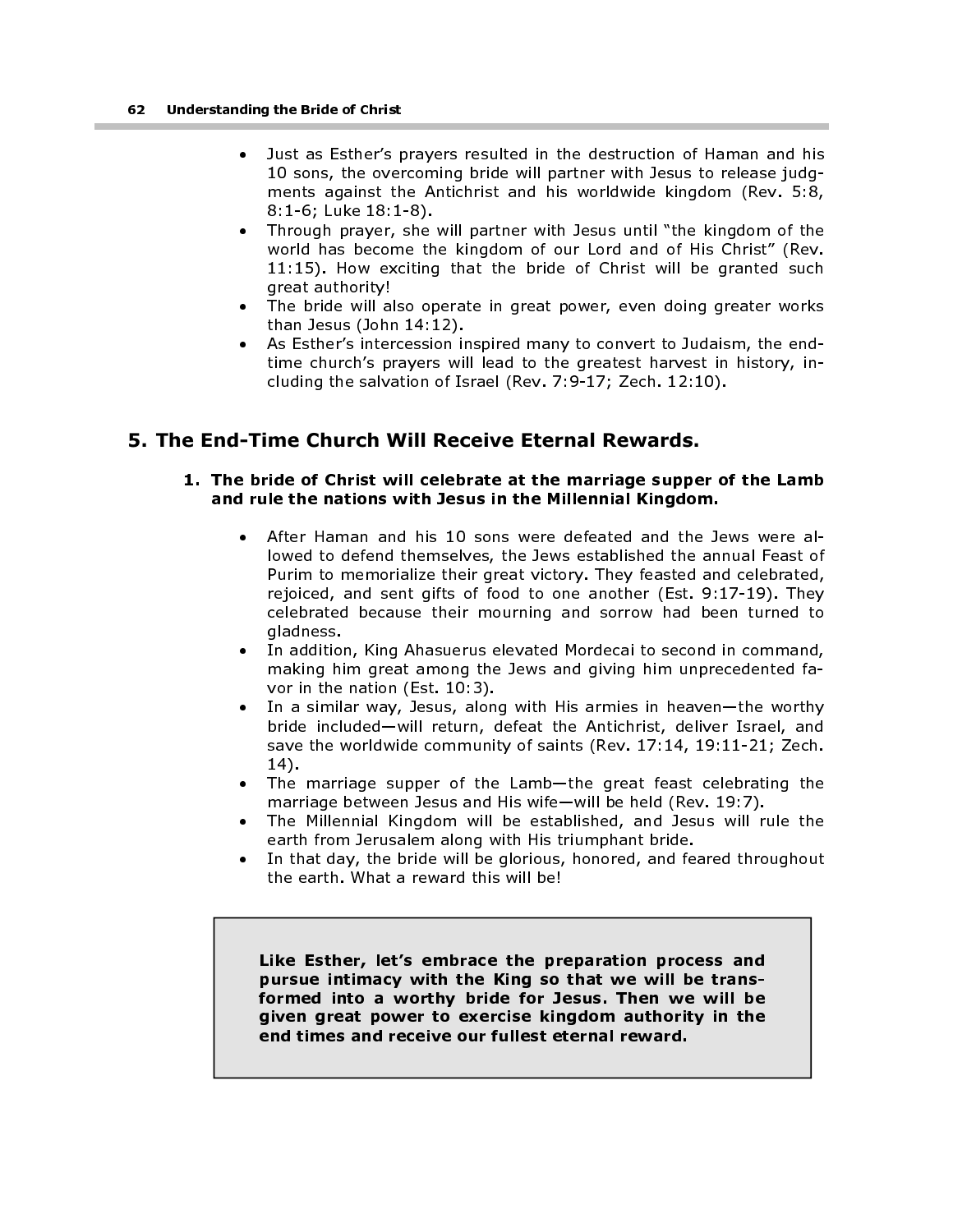## Notes

- 1. http://www.raptureready.com/featured/schaefer/seven.html, referenced on March 11, 2009.
- 2. Nelson's Illustrated Bible Dictionary (Nashville, TN: Thomas Nelson Publishers, 1986), s.v. "Myrrh," referenced from PC Study Bible v3.2 (Seattle, WA: Biblesoft, 2001).
- 3. New Exhaustive Strong's Numbers and Concordance with Expanded Greek-Hebrew Dictionary, (1994, Biblesoft and International Bible Translators, Inc.), "anoint", referenced from PC Study Bible v3.2 (Seattle, WA: Biblesoft, 2001).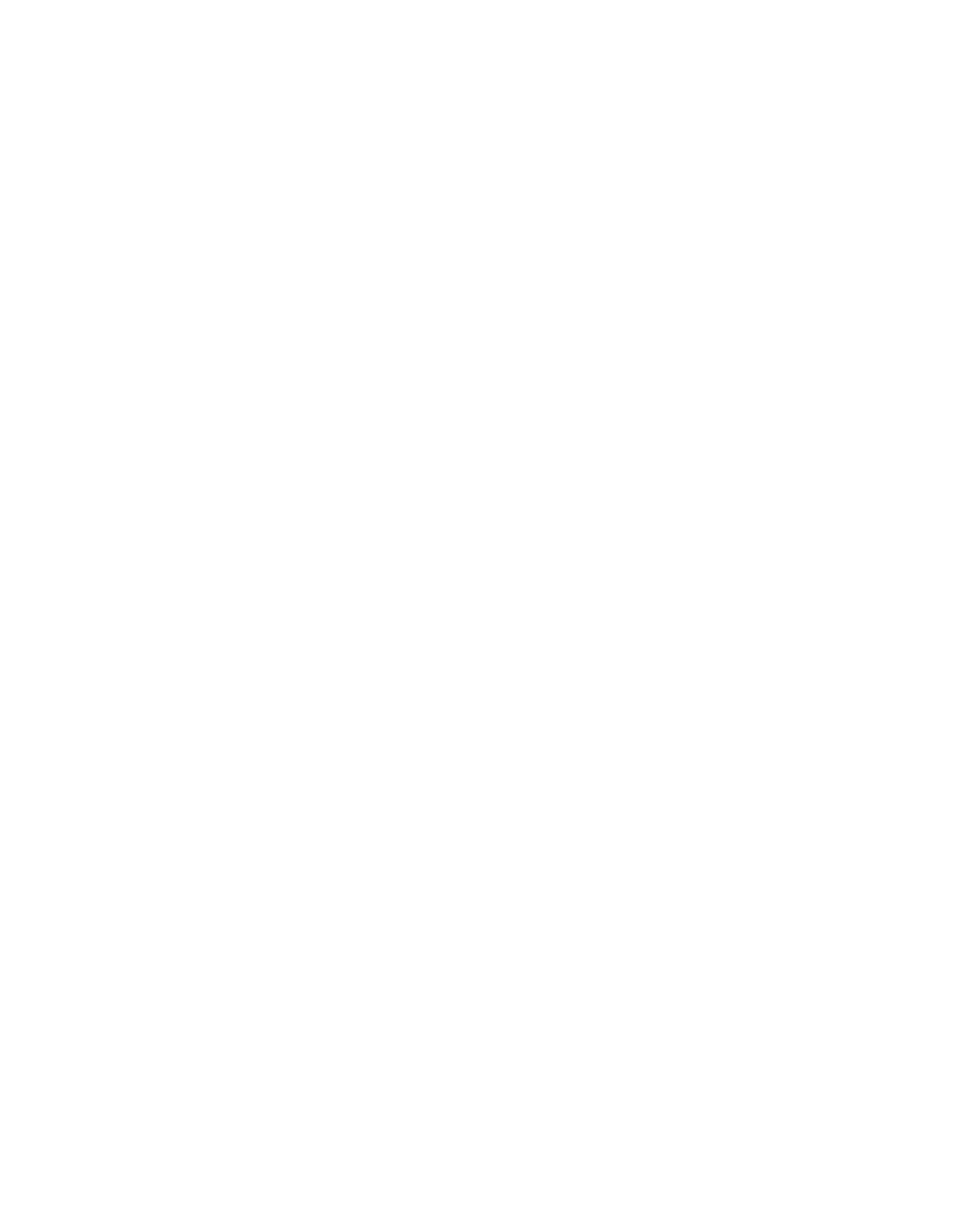## Review Questions

True or False

- 1. The end-time church will be utterly destroyed by the Antichrist but will triumph in the Millennial Kingdom.
- 2. All believers, when they are born again, are automatically prepared for the end times.
- 3. In order to be ready for the end times, the church must develop true intimacy with Jesus.
- 4. Knowing Jesus in the secret place is a major key to operating in kingdom authority.
- 5. Because of God's sovereignty, Jesus will defeat the Antichrist and his kingdom without any involvement from the end-time church.
- 6. After the Lord returns, the bride of Christ will rule the nations with Jesus in the Millennial Kingdom.
- 7. The bride of Christ will receive great eternal rewards after she has made herself ready.
- 8. Being prepared for Jesus, although extremely important, does not affect our degree of intimacy with Him.
- 9. Intercession is one of the main ways that the church will operate in great authority in the end times.
- 10. During the season of preparation, our wounds are healed, the defilement of sin is cleansed, and strongholds that have kept us in bondage are broken.

## Fill in the Blank

- 11. One reason Esther was chosen as queen is because she wanted to \_\_\_\_\_\_\_\_\_\_\_\_\_ the king more than she wanted to please herself.
- 12. The bride of Christ will not be a \_\_\_\_\_\_\_\_\_\_\_\_\_\_\_\_\_\_\_\_\_\_ in end-time events. She will be a  $\qquad \qquad \ldots \qquad \qquad \ldots$
- 13. The bride of Christ will be given great authority and will \_\_\_\_\_\_\_\_\_\_\_\_\_\_\_\_ with Jesus to bring His kingdom from heaven to earth.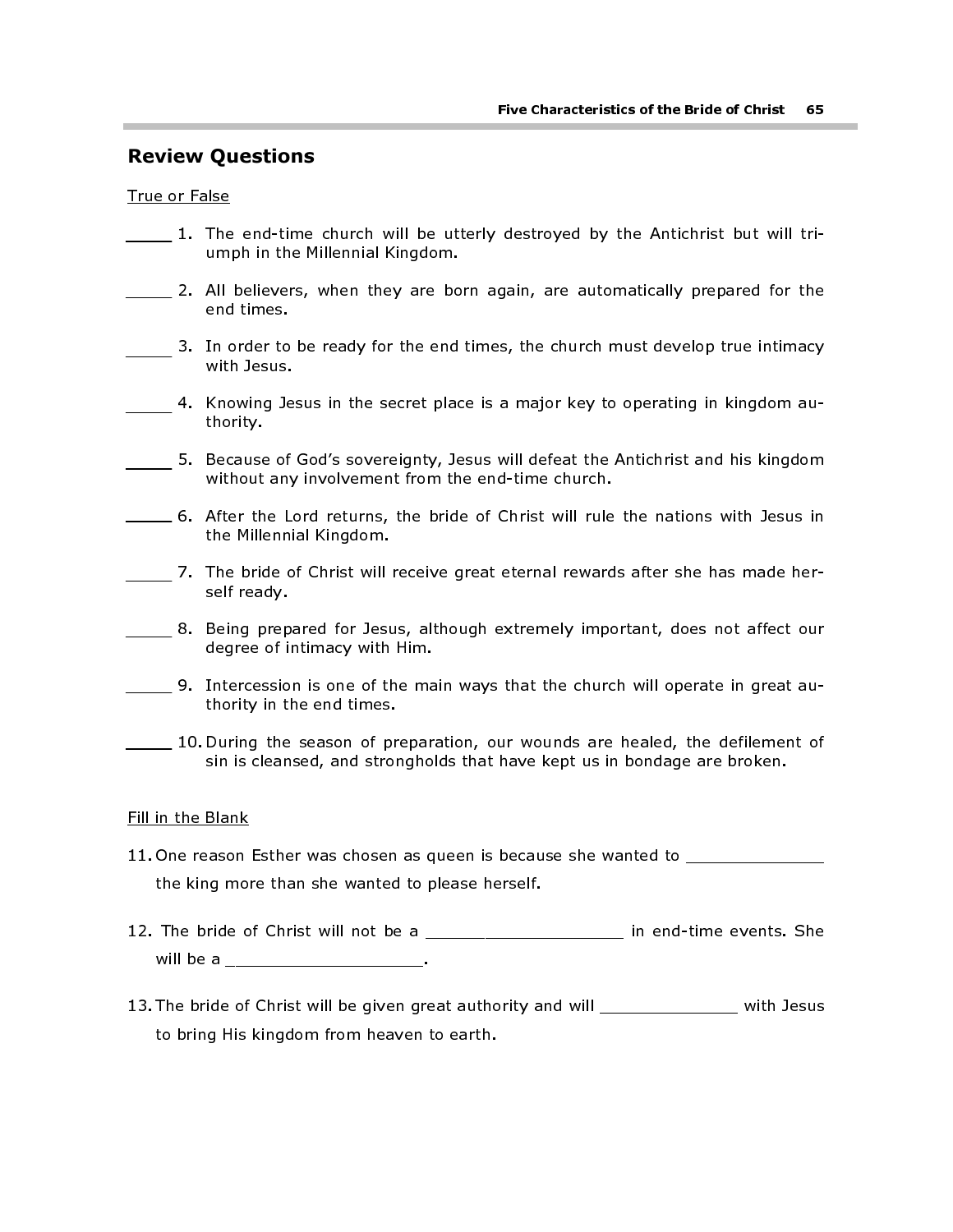#### 66 Understanding the Bride of Christ

- 14. Knowing Jesus in the \_\_\_\_\_\_\_\_\_\_\_\_\_\_ \_\_\_\_\_\_\_\_\_\_\_\_\_\_\_\_ is a major key to operating in kingdom authority.
- 15. In the end times, Jesus will display His bride in all her \_\_\_\_\_\_\_\_\_\_\_\_\_\_ to the entire world.

Match the statement on the left with the appropriate characteristic of the end-time church on the right (You can use an answer more than once).

- 16. We must say "yes" to the Holy Spirit and willingly cooperate with His work in our lives.
- 17. Jesus' great desire is to display His bride's beauty to the entire world.
- 18. All of us need God to heal us from any abuse, rejection, or trauma that we have encountered in this fallen world.
- 19. The end-time church will desire to please Jesus more than she wants to please herself.
- 20. The overcoming bride will partner with Jesus to release judgments against the Antichrist and his worldwide kingdom.

## Matches for 16-20

- a. The end-time church will be glorious.
- b. The end-time church will be prepared.
- c. The end-time church will be intimate with Jesus.
- d. The end-time church will have great authority.
- e. The end-time church will receive eternal rewards.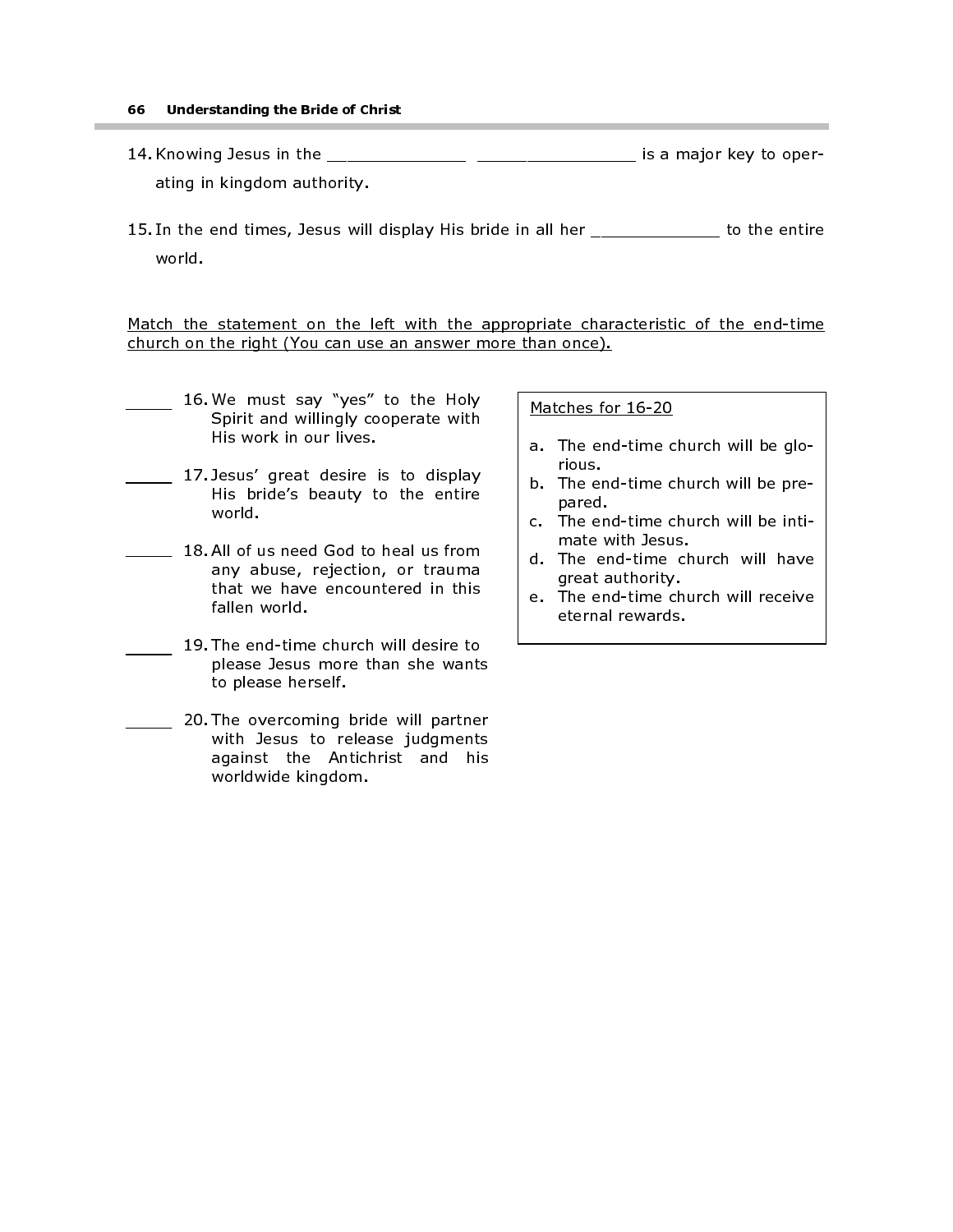Session 6

# The Bride Makes Herself Ready

## This session covers:

- The call to make ourselves ready
- The distinction between the betrothed bride of Christ and the eternal wife of the Lamb
- Three ways that we make ourselves ready

## This session corresponds to:

• Session 6 of Understanding the Bride of Christ CDs

# Called to Make Ourselves Ready

- 1. Out of the Father's great love for His Son, He is determined to give Jesus a wife worthy of His majestic splendor and great sacrifice.
	- If you were searching for a wife for your son, you would not want him to marry a woman who was unfaithful to him—a woman who flirted with other men, who was captivated by other lovers, or who was deeply enmeshed in the world.
	- You would only give him a wife who was totally devoted to your son, who loved him faithfully, and who severed all ties from every compromising relationship. The same is true with our heavenly Father.
	- The Father will only give Jesus the very best.
- 2. The Scriptures tell us that every believer who wants to be the eternal wife of Jesus must make themselves ready.
	- Many believers mistakenly think that they have already made themselves ready just because they are "Christians." Many believe that since they made a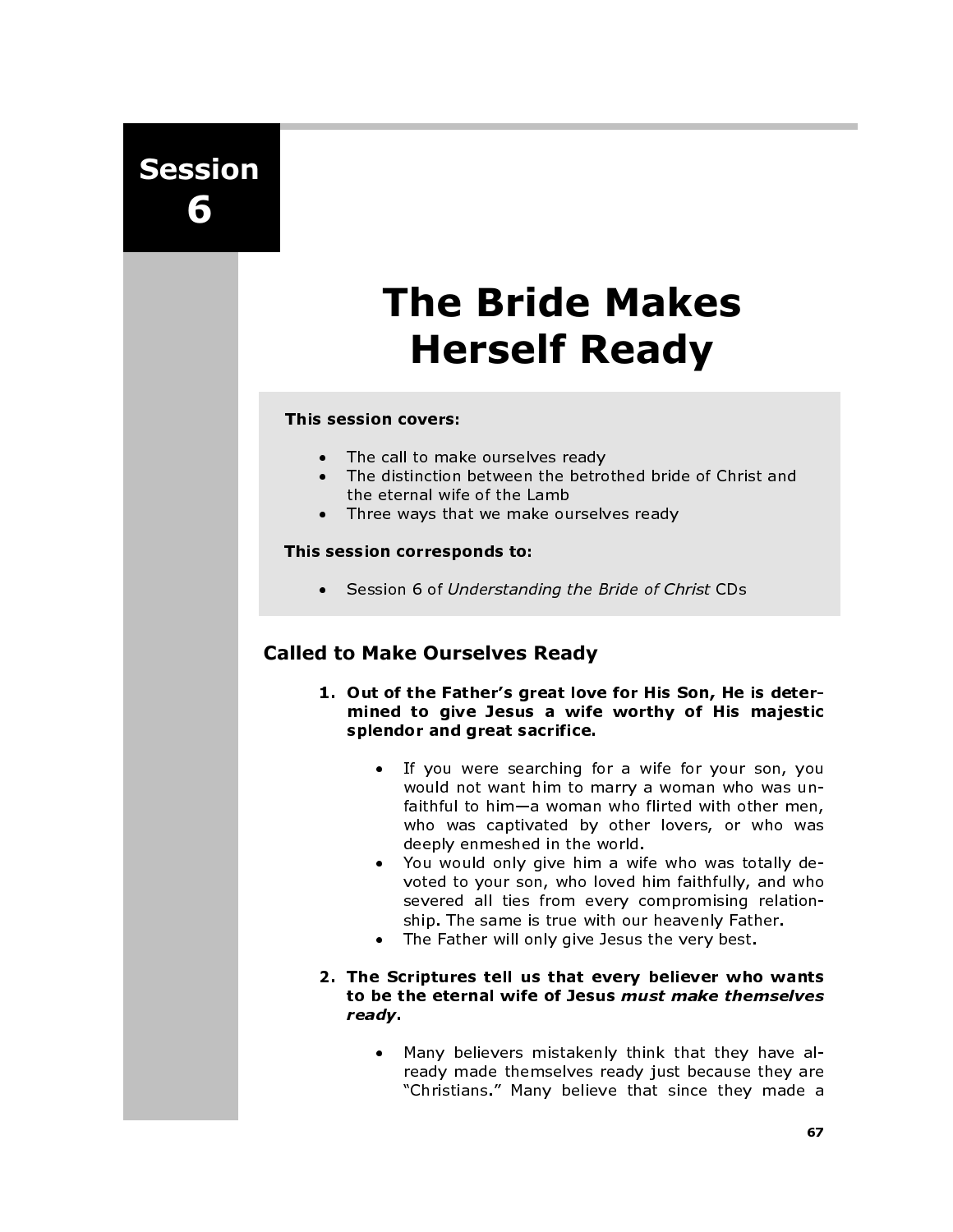decision to follow Christ, said the sinners' prayer at the church altar, attend church every Sunday, sing worship songs, say "amen" to the pastor's message, and are relatively good people, they have already made themselves ready.

- As important as these things are, they do not automatically make you ready as a worthy bride.
- Several scriptures confirm the need to make ourselves ready. A very important one is:

Let us rejoice and be glad and give the glory to Him, for the marriage of the Lamb has come and His bride has made herself ready. It was given to her to clothe herself in fine linen, bright and clean; for the fine linen is the righteous acts of the saints. Then he said to me, "Write, 'Blessed are those who are invited to the marriage supper of the Lamb.'" And he said to me, "These are true words of God" (Rev. 19:7-9).

- Another of these scriptures is the parable of the wedding feast (Matt. 22:1-14). Jesus begins this parable by saying that the kingdom of heaven can be compared to a king who gave a wedding feast for his son. As the story goes, the king sent out his slaves to bring people to the feast. First, he sent them to those who had already been invited but were unwilling to come. He sent other slaves to tell the people that everything was ready, but this group paid no attention to the invitation. The third group who was invited persecuted and even killed the slaves. Finally, the slaves went to the highways to invite all they could find. As a result, the wedding hall was filled with those who accepted the invitation.
- But an interesting observation follows. The king came in to look over the dinner guests and found one man who was not dressed in wedding clothes. The improperly dressed man was immediately removed from the marriage feast. Why? He had accepted the invitation, but he had not clothed himself in wedding garments. That is, he had not made himself ready.
- Matthew 24 records Jesus' words to His disciples about the events surrounding His second coming. He tells them many things, but one statement stands out. Even though not specifically about His bride, He tells His followers in the end times:

Be on the alert, for you do not know which day your Lord is coming. But be sure of this, that if the head of the house had known at what time of the night the thief was coming, he would have been on the alert and would not have allowed his house to be broken into. For this reason you also must be ready; for the Son of Man is coming at an hour when you do not think He will (Matt. 24:42-44).

- Again, the familiar end-time theme emerges: be ready!
- One chapter later, but still a continuation of His message from Matthew 24, Jesus tells the parable of the 10 virgins. As the parable goes,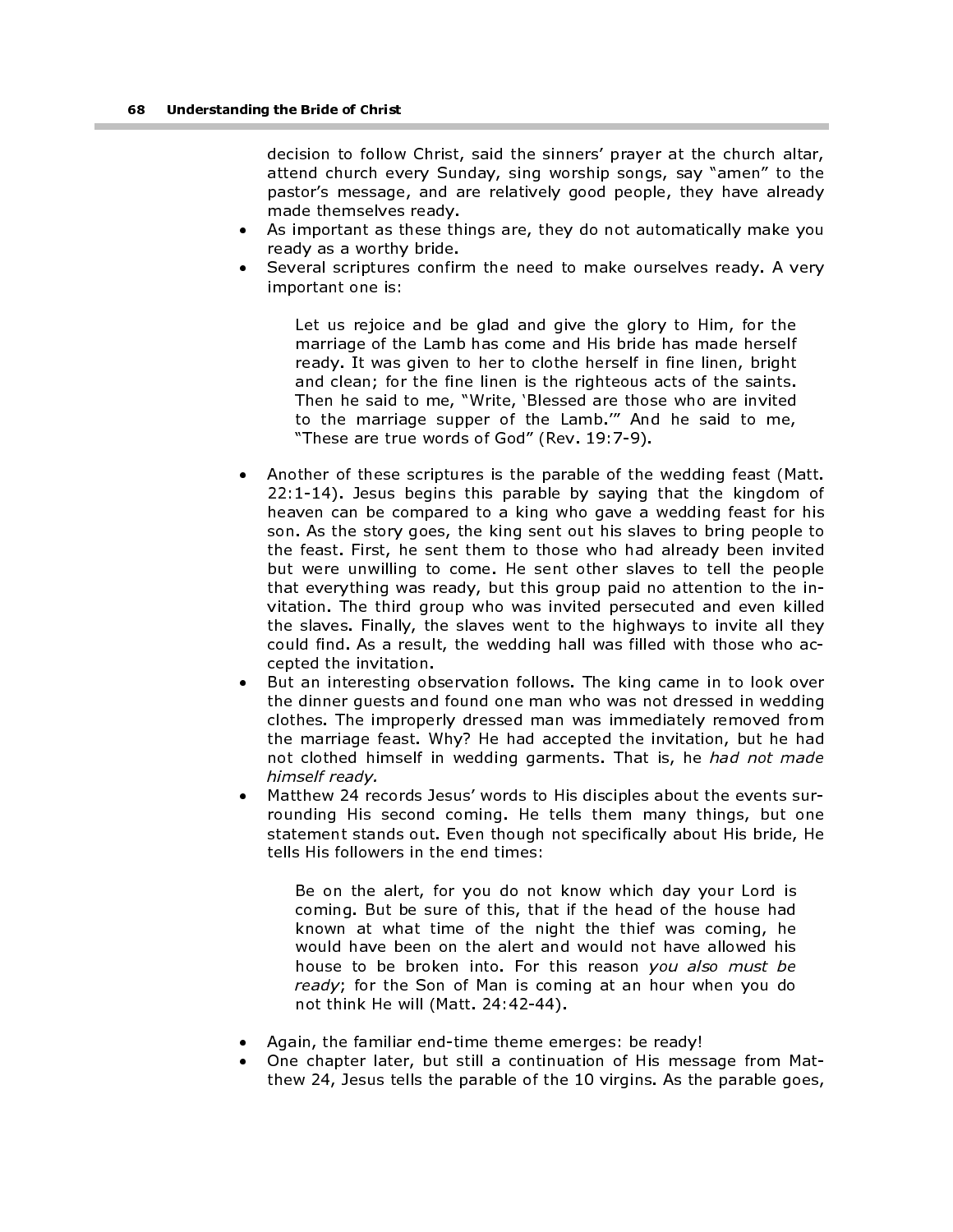10 virgins were waiting for the Bridegroom to come for the wedding feast. Five were ready and five were not. Only those who were ready went in. Notice what Jesus says:

And while they were going away to make the purchase, the bridegroom came, and those who were ready went in with him to the wedding feast; and the door was shut (Matt. 25:10).

• Once again, we see that only those who make themselves ready will be the eternal wife of the Lamb.

## 3. In addition, there are a number of other Scriptures that allude to the bride making herself ready by clothing herself in white garments, fine linen, or wedding clothes.

- In Revelation, the messages to the churches at Sardis, Philadelphia, and Laodicea all refer to similar concepts, suggesting that only those who overcome will be prepared as a worthy bride for Jesus (Rev. 3:4-5, 3:12, and 3:18-21).
- In the Old Testament, several allegorical pictures from other books make the same point. The bride of Christ must make herself ready.
- Just like a bride in an ancient Jewish wedding made her own dress, we are called to make ourselves ready and "put on our wedding clothes" by living in obedience to the Holy Spirit.
- Revelation 19:8 states, "It was given to her to clothe herself in fine linen, bright and clean; for the fine linen is the righteous acts of the saints." In other words, the material of our wedding dress is the Spirit -led works that we do out of passionate love for God. Just like an ancient Jewish bride, we have to make our own wedding dress through our "righteous acts."

## 4. Understanding the distinction between the betrothed bride of Christ and the eternal wife of the Lamb helps us understand the need to make ourselves ready.

- 2 Corinthians 11:2 tells us that we are betrothed as a pure virgin to Christ.
- From Session 2, we know that a young Jewish woman who was betrothed to her husband was referred to as his bride.
- Putting these two concepts together, we see that every born-again believer has been betrothed to Jesus and is considered His bride. If you have accepted Jesus as your Lord and Savior, you are Christ's betrothed bride.
- Nevertheless, Revelation 19:7 states that "the bride has made herself ready" by clothing herself in fine linen.

## 5. Examining the two Greek words used to describe a "bride" and a "wife" helps us understand this difference even more.

The Greek word commonly used for a betrothed bride is numphe (noom-fay').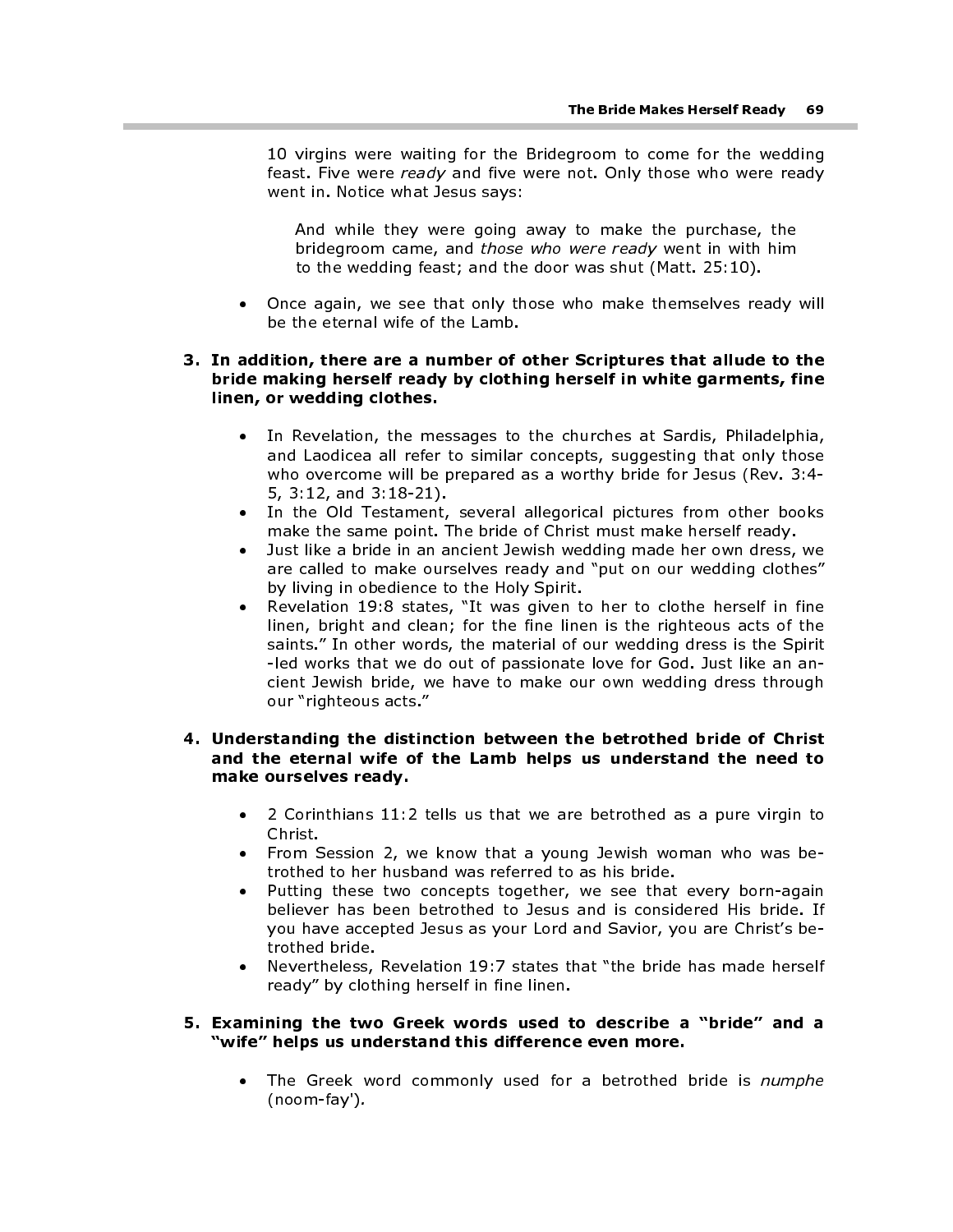- Numphe is used to describe a bride or a young wife and is probably connected with the Latin nubo, which means "to veil" since the bride was often led veiled from her home to meet her bridegroom. $^\mathfrak{t}$
- Thayer's Greek Lexicon defines this word as "a betrothed bride or a young wife."<sup>2</sup>
- John uses this word to describe the bride in John 3:29 when he writes, "He who has the bride is the bridegroom."
- The Greek word translated as "bride" in Revelation 19:7 is not numphe; it is the word gune (goo-nay'). This word is used for a woman of any age, married or unmarried.
- Moreover, it is normally used to denote a woman who lives in a consummated marriage relationship with her husband (1 Cor. 7:3-4; 1 Tim. 3:11). $^3$
- Whereas *numphe* is used in some instances to indicate a woman in a consummated relationship, *qune* is never used in the New Testament to refer to a betrothed woman who has not consummated the marriage bond.
- For example, when the Angel of the Lord appears to Joseph in a dream, he tells him, "Do not be afraid to take Mary as your wife (gune)" (Matt. 1:20). That is, he tells Joseph not to be afraid to consummate the marriage with Mary, his betrothed bride (even though there were no sexual relations until after Jesus was born).
- Notice that the Greek word used for wife is gune-the word that is never used for a betrothed bride who had not consummated the marriage relationship. Also, keep in mind that Joseph was already betrothed to Mary. Therefore, from this example, we see that gune, not numphe, was the Greek word chosen to refer to a betrothed bride who will consummate the marriage relationship and live as the life partner of her husband.
- That is why, when translating Revelation 19:7, several translations use wife rather than bride to describe the one who has made herself ready; others add a footnote to make the distinction.<sup>4</sup>
- When we accept Jesus as Savior and are born again, we are immediately betrothed to Him as His bride, his numphe.
- However, the ones who will be the eternal wife, the *qune*, of the Lamb—the ones who will consummate the marriage with Jesus at His second coming and rule the nations with Him—are the ones who have made themselves ready.
- To summarize, Jesus' betrothed bride must make herself ready to be His eternal wife.<sup>5</sup>
- Most of us will be given 70 to 80 years to make ourselves ready for eternity and ready to be the eternal wife of the Lamb (Ps. 90:10). What an awesome privilege and responsibility!

# Rising above the Multitudes

- 1. Those who want to be a worthy bride must rise above the lukewarm church and abandon themselves to Jesus.
	- Esther had to leave her home to be selected as the queen.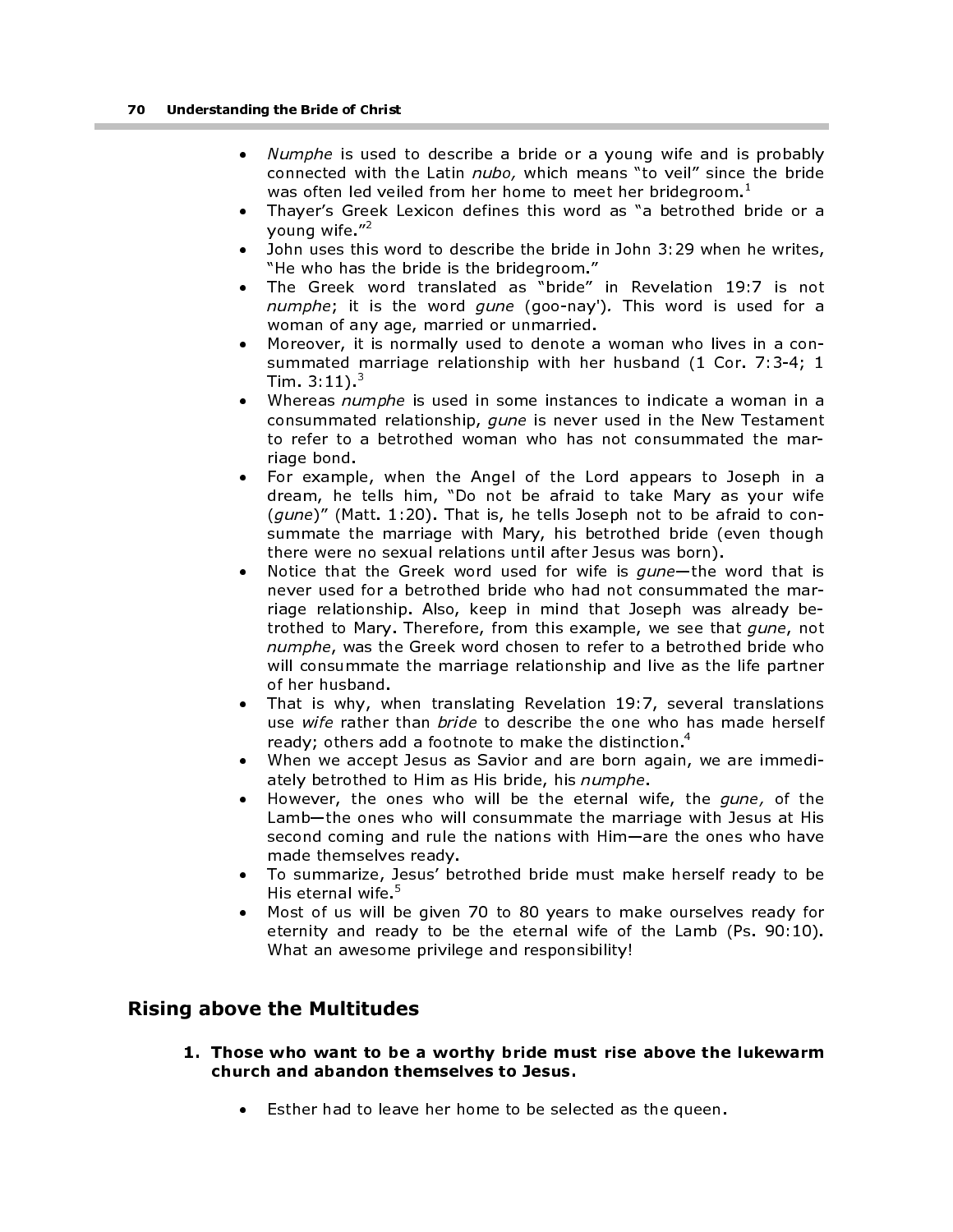- Ruth had to leave Moab to marry her kinsman-redeemer.<br>• The maiden in the Song of Solomon had to leave her
- The maiden in the Song of Solomon had to leave her comfort zone and follow the leading of her beloved as he cried out, "Arise, my darling, my beautiful one, and come along" (Song. 2:10).
- Likewise, we must arise from the compromising church and follow our Bridegroom down the path of preparation.
- In the Song of Solomon, the beautiful allegory of Jesus and His bride, King Solomon tells his beloved, "Like a lily among thorns, so is my love among the daughters" (Song. 2:2, NKJV). Throughout this book, Solomon contrasts his bride to the daughters of Jerusalem, who were the rest of the young ladies in the land. In comparison with them, his bride is like a beautiful lily among thorns: sweet, lovely, kind, and soft—not hard, prickly, and independent.
- Similarly, when we awaken to our bridal identity and begin to make ourselves ready, Jesus views us differently than He does nominal Christians who are content with a free ticket to heaven.
- Those who want to be a worthy bride must rise above the compromising church and make themselves ready.

#### 2. Abraham's quest to find a wife for Isaac is a picture of how we become the wife of Jesus.

- As Abraham grew older, he sent Eliezer, his servant, back to his homeland to find a wife for Isaac (Gen. 24). He warned Eliezer not to take a wife from the land of Canaan, but from among his own people.
- Eliezer questioned, "Suppose the woman is not willing to follow me to this land; should I take your son back to the land from where you came?" (Gen. 24:5). Abraham's answer was a resounding no—"Do not take my son back there" (Gen. 24:6).
- With those directions, Eliezer departed to Mesopotamia, to the city of Nahor, where Abraham's extended family lived. The city of Nahor was a pagan city where the people worshiped the moon god. $^\circ$
- Eliezer took ten camels filled with gifts for Isaac's future wife. When Eliezer reached Nahor, he went to the well where all of the young ladies gathered to draw water.
- Immediately, Rebekah stood out among the young virgins. She was beautiful and she was submissive. She willingly cooperated with Eliezer's requests for water and even offered him a place to stay.
- In faith, Eliezer bowed low, worshiped the Lord, and said, "The God of my master Abraham...guided me in the right way to take the daughter of my master's kinsman for his son" (Gen. 24:48).
- Eliezer then went to Rebekah's home and asked that she become Isaac's wife. She willingly agreed, and they departed for Canaan the next morning.
- This story paints a beautiful picture of how we become the wife of Jesus. Allegorically, Abraham is a picture of the Father, Eliezer the servant is a picture of the Holy Spirit, Rebekah is a picture of the willing bride of Christ, Isaac is a picture of Jesus, and Abraham's family dwelling amidst a pagan society is a picture of the compromising church.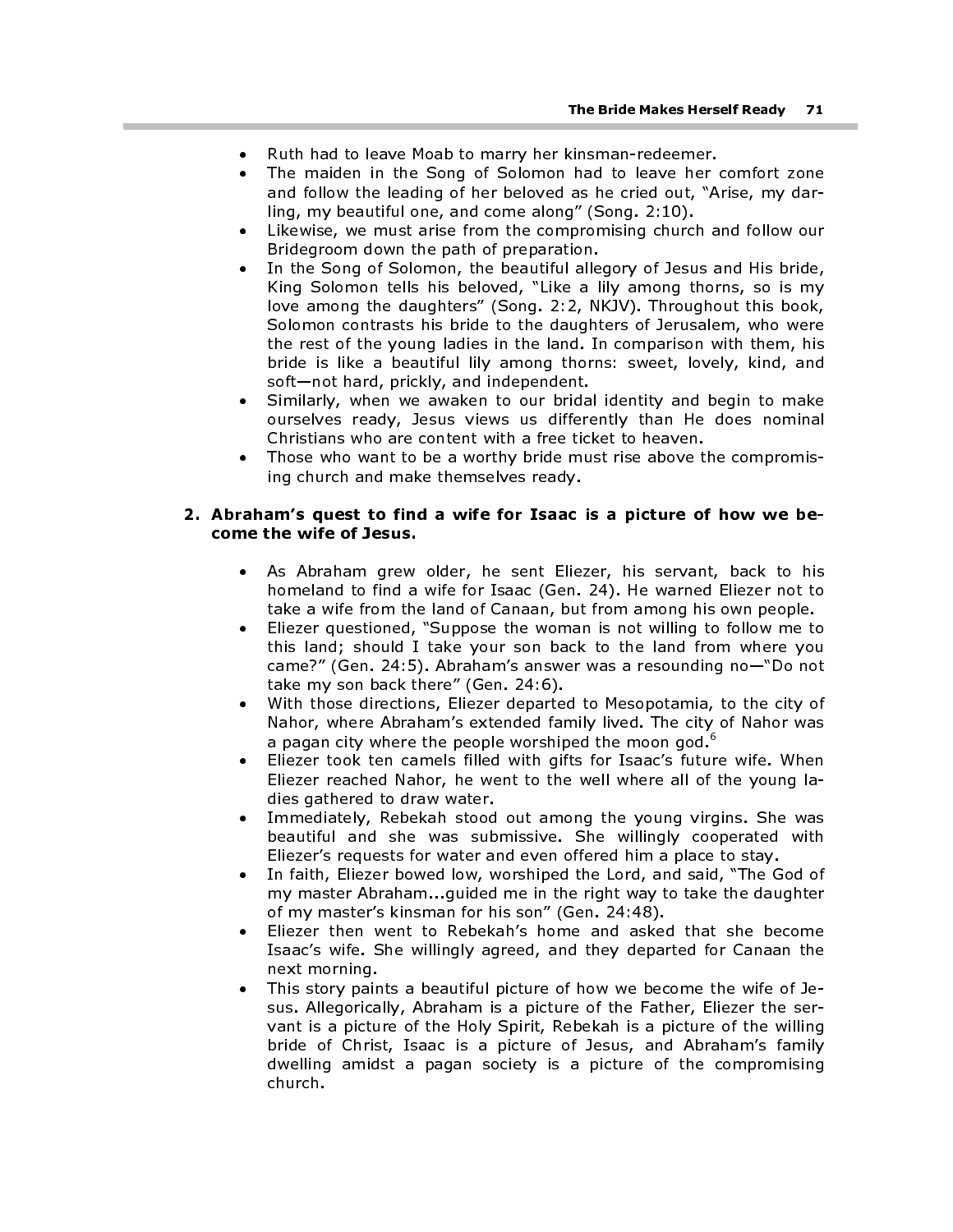- The Father has sent the Holy Spirit to invite the compromising church to separate from our godless culture and become the wife of the Lamb. However, saying "yes" to the invitation is not enough. Like Rebekah, we must leave our ungodly environment, our friends and relatives immersed in cultural Christianity, and even the comfort of our own compromises to follow the Holy Spirit fully.
- As we obey the Spirit's leading, He will prepare us for our amazing eternal destiny.

# How We Make Ourselves Ready

## 1. What must we do to prepare ourselves?

- After awakening to the call to make yourself ready, the question naturally arises: "What must I do to prepare?"
- To answer this question, let's first look at what it is not. It is not doing more work for the Lord. Most of us know believers who wear themselves out serving the Lord and the church they attend. They are present at every work day. They volunteer for every activity. They try to do it all.
- Don't misunderstand. These people with a servant's heart are a great gift to the Body of Christ because they help keep the church functioning.
- Sometimes, however, people work like this to show the Lord they love Him and hopefully to be rewarded in heaven. But being made ready has very little to do with this type of activity.
- The parable of the talents gives us some insight into being made ready. In this parable, which is set in the context of the end times, Jesus says, "Well done good and faithful servant" (Matt. 25:21).
- Observe that He says "well done" and not "much done."
- Jesus tells the faithful servant "well done" because he was a trustworthy steward. He was faithful with what had been entrusted to him.

# Three Ways We Make Ourselves Ready

Instead of doing more works, we are called to do "righteous acts" (Rev. 19:8), which are the accumulation of daily choices and decisions to love Jesus and obey Him.

## 1. Pursue an intimate love relationship with Jesus.

• If you are married, think back to the time when you were dating your spouse. You wanted to be close to each other, and you were lovesick when you were apart. You desired intimacy with one another. In the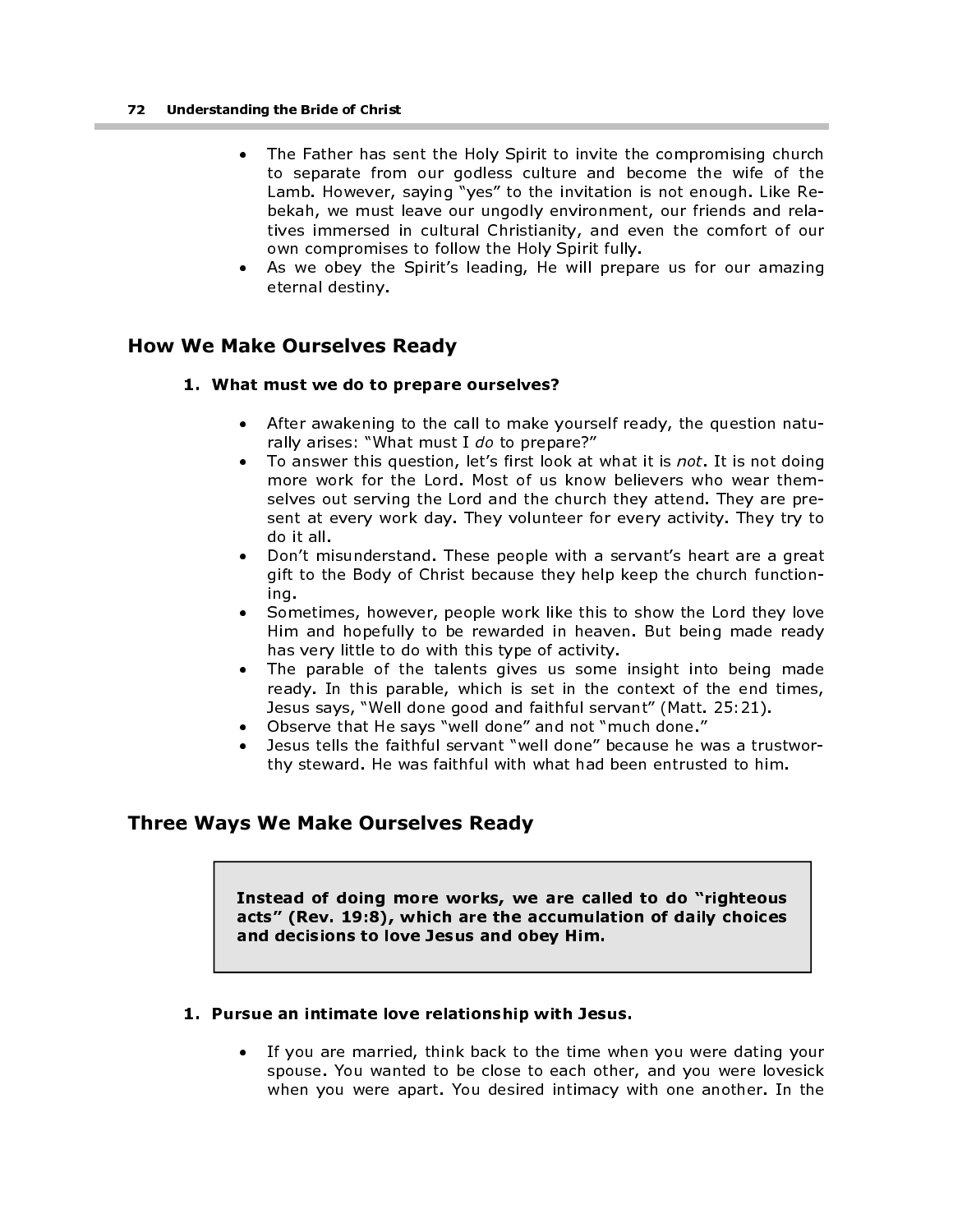same way, as we pursue a bridal relationship with Jesus, we desire to hear His voice and enjoy His presence.

- The importance of an intimate relationship with Jesus is suggested in several of the Old Testament pictures of the bride.
- Esther was selected to be the wife of the king because she pleased him in the secret place.
- The Song of Solomon shows the maiden going into the king's chambers, feasting with him at the banquet hall, enjoying his presence, and longing for his kiss.
- Hosea 2:14-21, a prophecy to Israel and a picture to us, shows how the Lord will allure us to the wilderness and "speak kindly" to us during intimate conversations (Hos. 2:14).
- The passage that most clearly reveals the importance of intimacy with Jesus is the parable of the 10 virgins (Matt. 25:1-13). In this parable, all 10 virgins received an initial supply of oil to keep their lamps burning. However, only the wise virgins who bought more oil during the Bridegroom's delay were allowed to enter the wedding feast. The oil, hidden in the internal parts of the lamp, symbolizes a hidden, intimate relationship with Jesus through the Holy Spirit.
- How do we know that the oil symbolizes intimacy with the Holy Spirit?
- First, oil is frequently used as a symbol of the Holy Spirit in Scripture (1 John 2:20).

Second, Jesus tells the foolish virgins, who did not have sufficient oil, "I do not know you" (Matt. 25:12). Throughout Scripture, knowing is connected to intimacy—both physical intimacy between a man and his wife and spiritual intimacy between Jesus and His followers. So, Jesus was informing those who wanted to enter the wedding feast and become His wife that intimacy with Him in this life is an essential ingredient to being ready.

- Other Scriptures also suggest that intimacy is a critical part of being ready. In Revelation 3:20, Jesus connects dining with Him in deep fellowship and intimate communion as the key to overcoming lukewarm apathy and to receiving the reward of sitting down with Him on His throne (Rev. 3:21).
- Another part of overcoming and being ready is returning to our first love (Rev. 2:1-7).
- All of these Scriptures drive home the truth that developing an intimate relationship with Jesus is a critical part of making ourselves ready.

#### 2. Overcome the world, the flesh, and the devil.

- Overcoming every entanglement is another major part of making ourselves ready.
- Esther submitted to a twelve-month preparation process, which removed the impurities of her past, in order to be made ready for the king.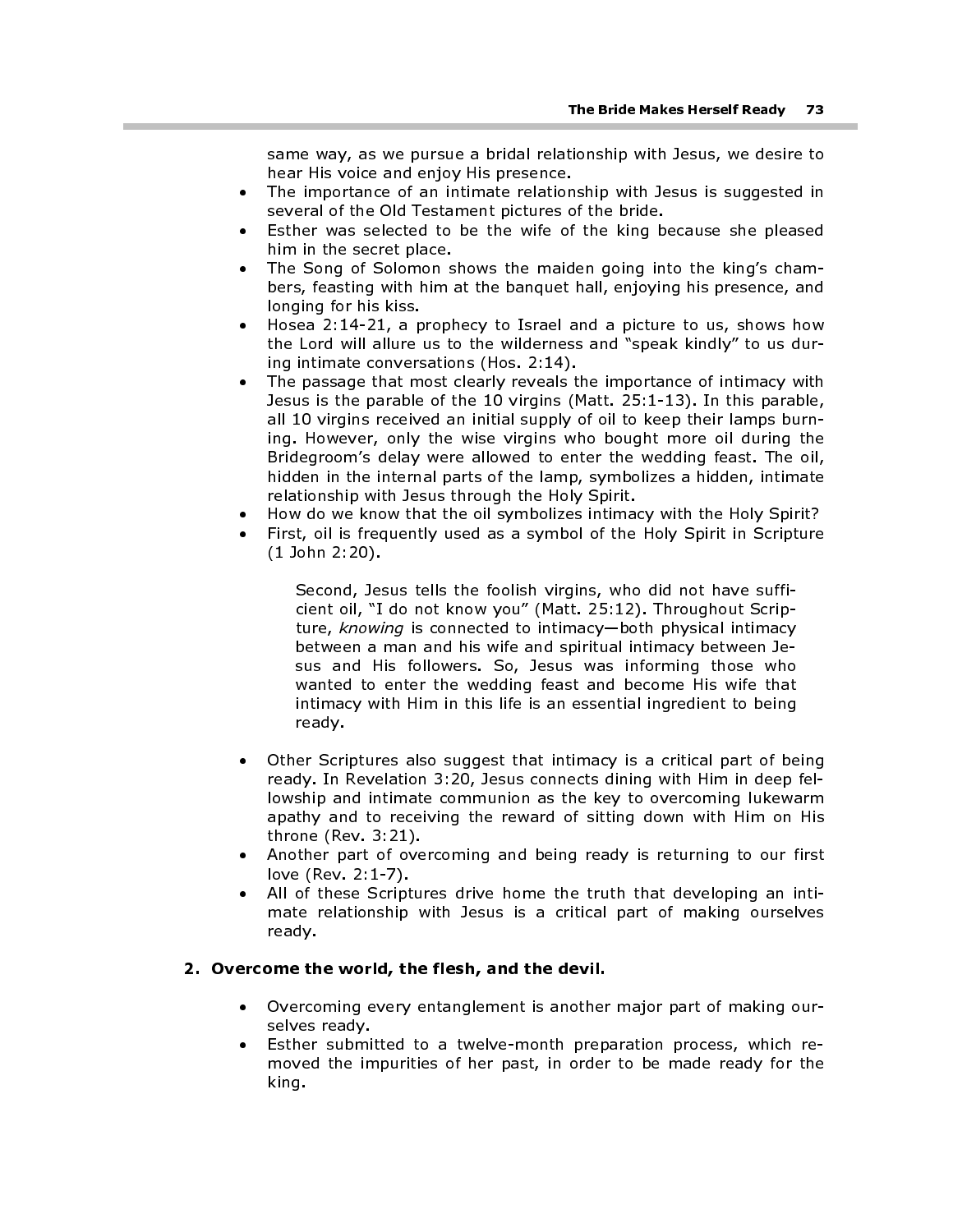- In the Song of Solomon, the bride had to go into the wilderness of preparation in order to mature in love for her Bridegroom King.
- In Hosea, the Lord will send Israel into the wilderness to make her ready as a bride in the end times.
- All of these examples suggest the need for the betrothed bride to overcome.
- We see the need to overcome even more clearly in the book of Revelation. As we have already seen, Revelation 19:7 calls the bride of Christ to make herself ready,
- But in the immediate context of this verse, it does not say how to make ourselves ready. Why? Because Jesus has already shown us in Revelation 2-3. In these two chapters, Jesus calls the end-time church to overcome six different things.
- These are: 1) the loss of our first love, 2) trials and tribulations, 3) compromise with the world, 4) the influence of Jezebel, 5) spiritual slumber and apathy, and 6) pride, self-satisfaction, and indifference. To be ready, we must confront and defeat these six obstacles.
- Twice in this book, John promises great blessings to those who "keep...the prophecy" (Rev. 1:3, 22:7), meaning that we need to do as Jesus instructs and overcome the obstacles He mentions.
- Without a doubt, the greatest blessing that we will receive for keeping the prophecy is the honor of marrying Jesus!
- In addition, there is a call from heaven for the bride to come out of Babylon. John wrote, "I heard another voice from heaven, saying, 'Come out of her, my people, so that you will not participate in her sins and receive of her plagues; for her sins have piled up as high as heaven, and God has remembered her iniquities'" (Rev. 18:4-5).
- Later in this chapter, he said, "And the light of a lamp will not shine in you [Babylon] any longer; and the voice of the bridegroom and bride will not be heard in you any longer; for your merchants were the great men of the earth, because all the nations were deceived by your sorcery" (Rev. 18:23).
- To be made ready as a worthy bride, we must come out of Babylon. We must separate from the ungodly influences of our culture and overcome everything that would defile or entangle us.

#### 3. Grow in authority and power.

- Growing in authority and power is another aspect of making ourselves ready.
- Once again, we see references to this throughout the Old and New Testaments.
- Esther was granted the golden scepter—a picture of authority—to defeat Haman and his 10 sons.
- Eve partnered with Adam in their God-given authority to take dominion over the earth.
- Jesus said that the church will do even greater works than He did (John 14:12).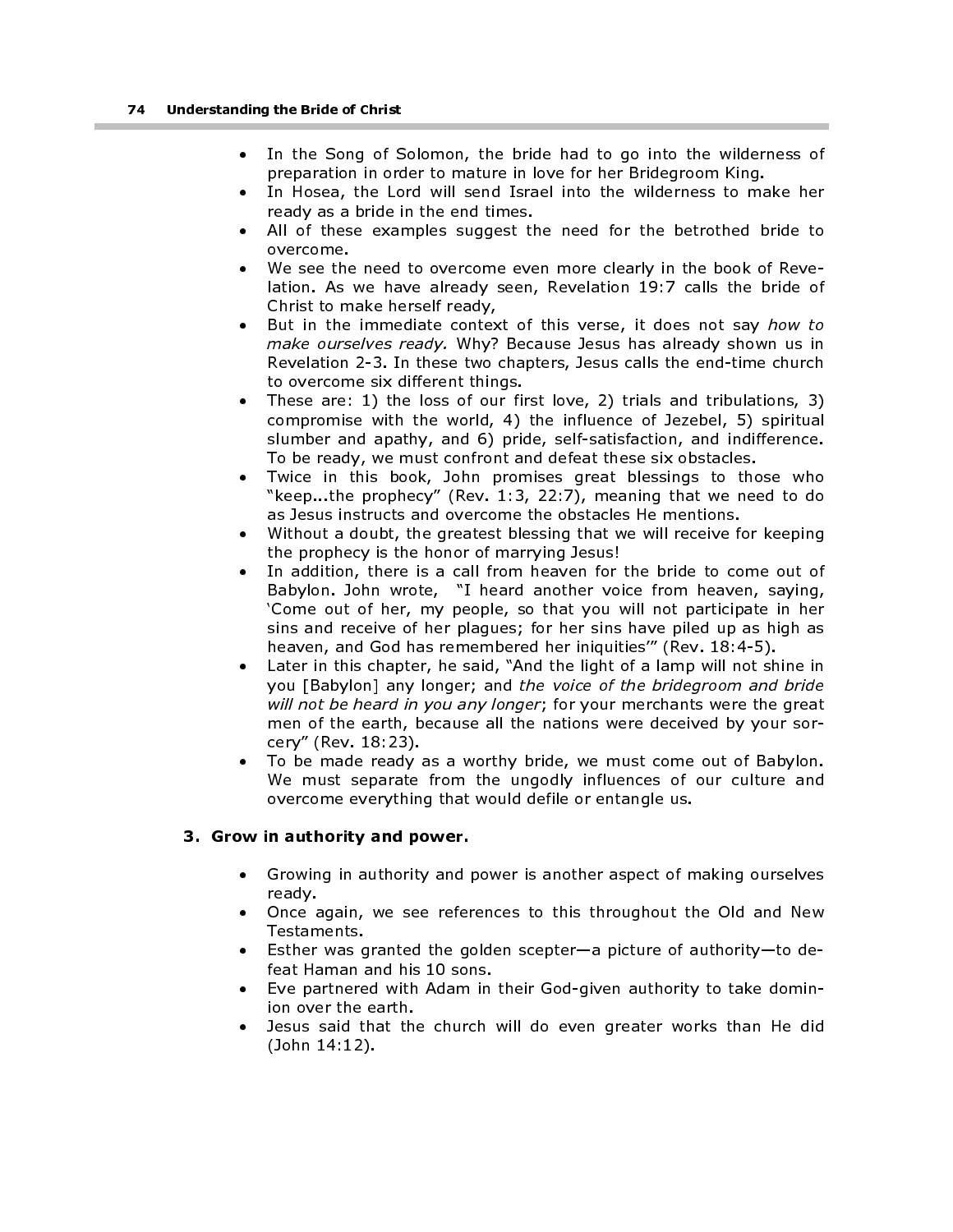- However, more than any other place in Scripture, the book of Revelation reveals the power and authority that will be given to the bride in the end times.
- As the end-time Tribulation unfolds, Satan and all his demons will be cast to the earth and he will give his throne to the Antichrist (Rev. 12:9, 13:2). Multitudes of demons will also be released from the bottomless pit and much of the world will worship Satan (Rev. 9:3, 16).
- The saints will overcome Satan, however, by the blood of the Lamb, the word of their testimony, and because they will be willing to die rather than compromise their beliefs (Rev. 12:10-11).
- At that time, the praying church will defeat Satan and his antichrist system through the great power and authority that God will grant to His end-time bride (Rev. 5:8; Rev. 8:1-6). Talking about this concept, Mike Bickle states:

The Praying Church will overcome Satan and the Antichrist (Rev. 12:11; 15:2; 2:7, 11, 17, 26; 3:5, 12, 21; 21:7). The miracles of Exodus and Acts will be combined and multiplied on a global level. Fear need NOT dominate our spirit and extinguish our faith. We need not fear the Tribulation as powerless victims seeking to escape it. Jesus wrote, "The works that I do he will do also; and *greater works than these* he will do" (Jn. 14:12). End-time believers will engage in the prayer of faith to bind and loose according to God's will. This passage [John 14:12] is fulfilled on earth in the Tribulation with a victorious Church operating in power. $'$ The Bride Makes Herself Ready<br>
in Bride Makes Herself Ready<br>
to reveals the power and authority that will be given to the brid<br>
the end times.<br>
As the end times.<br>
As the end times.<br>
As the end times<br>
cast to the extrin an

growing in power and authority are essential dimensions of being made ready as a worthy bride for Jesus.

## Beginning the Process

#### 1. We must say "yes" to being made ready.

- Looking at the church today, especially in America, most believers are not actively and purposefully making themselves ready as a worthy bride. So how do we get started?
- First, we must say "yes" to being made ready.
- Wade Taylor in his book, Unlocking the Mysteries of the Kingdom, writes in a simple yet comprehensive manner what it means to accept this invitation:

Those who are making themselves unconditionally available to the Lord in every aspect of their being and life experience are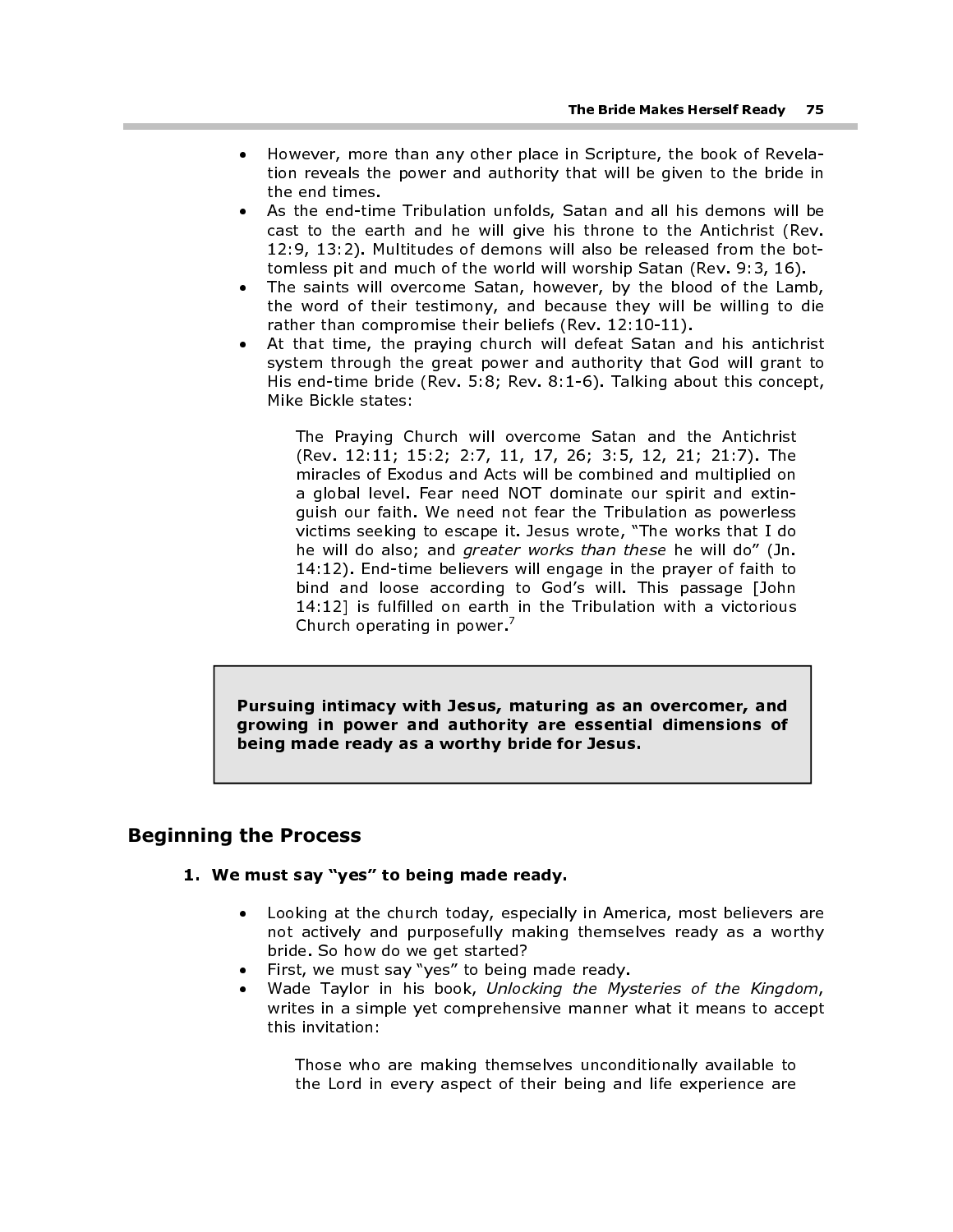being made ready to participate with the Lord in the outworking of His end-time purposes. This requires our having a single eye in order to hear and respond to His work of preparation, and our spirit set toward the Lord, so we can obey all that is required of us. Only then will we be ready in that day to be lifted into a cooperative relationship with our Lord....This process will begin when we acknowledge our unconditional dependence upon the Lord, giving total, unqualified permission to Him to do with us all that may be necessary, so we will not only be able to sing this song [the song of victory recorded in Psalm 149:5-9], but also actively participate with the Lord in its full outworking.<sup>8</sup>

#### 2. To be made ready as a worthy bride, we must pursue God's grace aggressively.

- Every work of God in our lives is accomplished by God's grace.
- Simply defined, grace is God's power released into our lives to accomplish His purposes in and through us (2 Cor. 12:9).
- However, a false view of grace has crept into the church. The thinking goes something like this: God is in control; therefore, He will work out everything He wants to do in my life. I will just sit by passively and let Him do whatever He desires.
- This type of passive attitude does not activate God's grace in our lives. When we are passive, things rarely change. This attitude toward the grace of God is unbiblical. Instead, we should pursue God's grace aggressively.
- We must aggressively desire change, aggressively pray for change, and aggressively make changes in our lifestyle.
- Realizing that we are helpless to change on our own, we aggressively cry out for God's grace, and the changes we need will occur.

#### 3. The Holy Spirit is calling the end-time church to "eat the book" and to "keep the prophecy."

- Revelation 10:9 states, "So I went to the angel, telling him to give me the little book. And he said to me, 'Take it and eat it; it will make your stomach bitter, but in your mouth it will be sweet as honey.'"
- In Revelation 22:7, Jesus says, "Behold, I am coming quickly! Blessed is he who keeps the words of the prophecy of this book" (NKJV).
- When Jesus returns, He will reward us for studying His end-time plan (eating the book) and for overcoming whatever entangles us (keeping the prophecy) (Rev. 22:12).
- As we dig into the book of Revelation, along with other end-time Scriptures, and as we obey what is written, we will grow in intimacy with Jesus, we will mature as an overcomer, and we will have greater power and authority in ministry. In other words, we will begin our journey of making ourselves ready.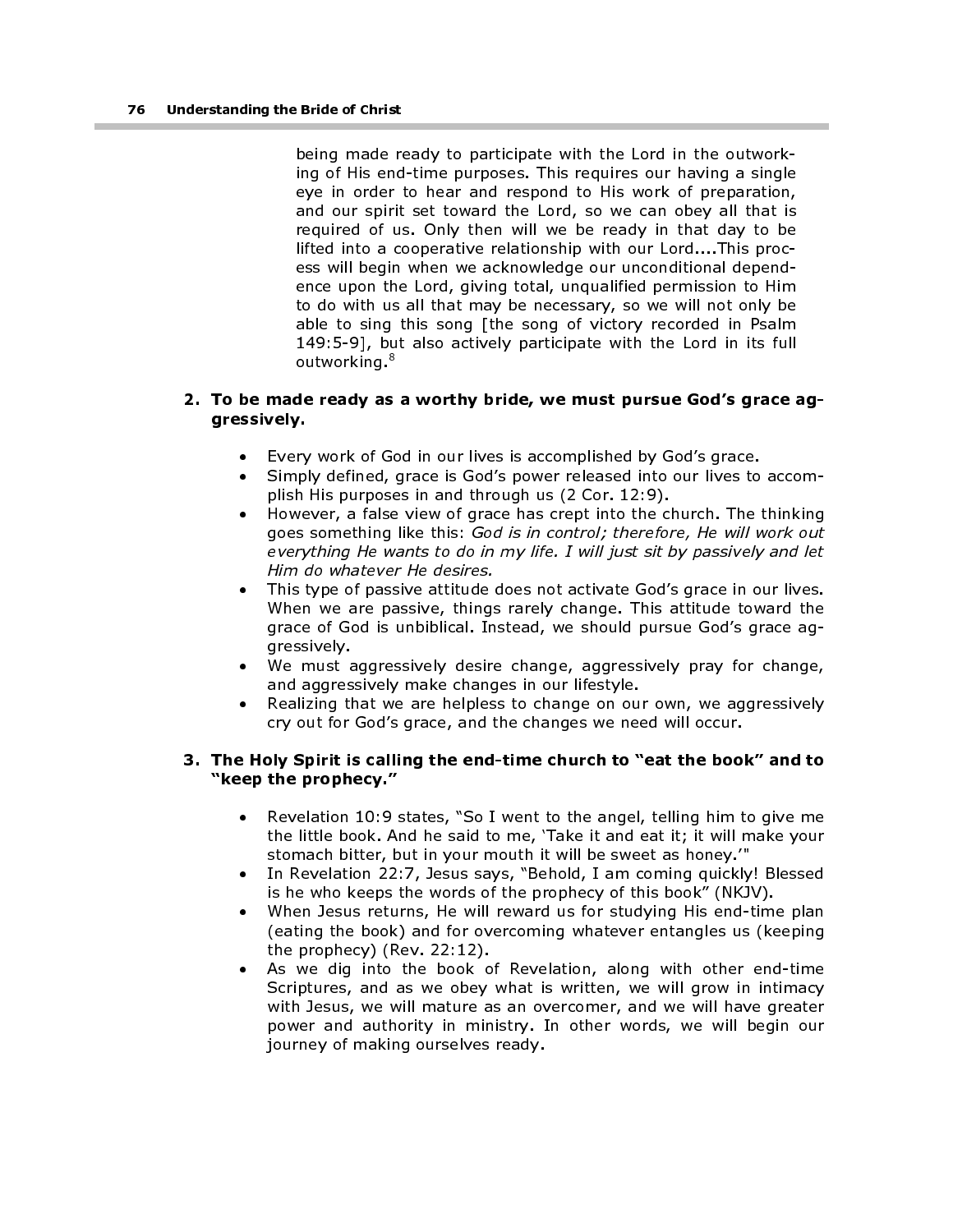#### Let's begin this journey today by aggressively pursuing the grace we need to be transformed into a bride who is worthy of the Son of God.

#### Notes

- 1. Vine's Expository Dictionary of Biblical Words (Nashville, TN: Thomas Nelson Publishers, 1985), s.v. "Bride, Bridechamber, Bridegroom," referenced from PC Study Bible v3.2 (Seattle, WA: Biblesoft, 2001).
- 2. The Online Bible Thayer's Greek Lexicon and Brown Driver & Briggs Hebrew Lexicon (Ontario, Canada: Woodside Bible Fellowship and the Institute for Creation Research, 1993), s.v. "Numphe," referenced from PC Study Bible v3.2 (Seattle, WA: Biblesoft, 2001).
- 3. Vine's Expository Dictionary of Biblical Words (Nashville, TN: Thomas Nelson Publishers, 1985), s.v. "Wife, wives," referenced from PC Study Bible v3.2 (Seattle, WA: Biblesoft, 2001).
- 4. The King James Version, American Standard Version, and New King James Version all use the word "wife." The Open Bible adds a footnote describing bride as wife.
- 5. There is some disagreement on the idea that *gune*, as used in Revelation 19:7, should be cited to make the point that the one who would be consummated in their marriage relationship has made herself ready. The argument is based on the fact that the words *qune* and *numphe* are used interchangeably. Let me explain why I believe that *qune* refers to the wife who would consummate the relationship. The Greek word *qune* (Strong's number 1135) is used in 223 verses of Scripture in the New Testament. In the King James Version, it is translated slightly more often as woman or women than wife or wives. In the approximately 100 times it is translated wife or wives, it is always used to refer to a woman living in a consummated marriage relationship and is never used for a woman in a betrothed relationship. On the other hand, numphe is used in 9 verses in the New Testament. In these nine uses, it is used 7 times to refer to a young woman in a consummated marriage relationship (Matt. 10:35; 3 times in Luke 12:53; Rev. 21:2, 21:9) and 3 times in a betrothed relationship (John 3:29; Rev. 18:23; 22:17). So whereas numphe is used to refer to a consummated relationship, gune (the word used in Rev. 19:7 to describe the one who has made herself ready) is never used of a betrothed bride. Also, the verse of Scripture where a betrothed bride and consummated wife are used together, gune was the word chosen for the one to be in a consummated relationship (Matt. 1:20). Therefore, it is my belief that in Revelation 19:7, John purposefully used *gune* instead of *numphe* to make a distinction between the betrothed bride and the eternal wife who has made herself ready.
- 6. International Standard Bible Encyclopedia (Seattle, WA: Biblesoft, 1995-1996), s.v. "Haran," referenced from PC Study Bible v3.2 (Seattle, WA: Biblesoft, 2001).
- 7. Mike Bickle, Prophetic Dream: Victorious Church in the End-times (Rev 12:7-12). Section II, E-G, p. 3.
- 8. Wade E. Taylor, Unlocking the Mysteries of the Kingdom (Capitol Heights, MD: Wade Taylor Publications, 2007), pp. 22-23.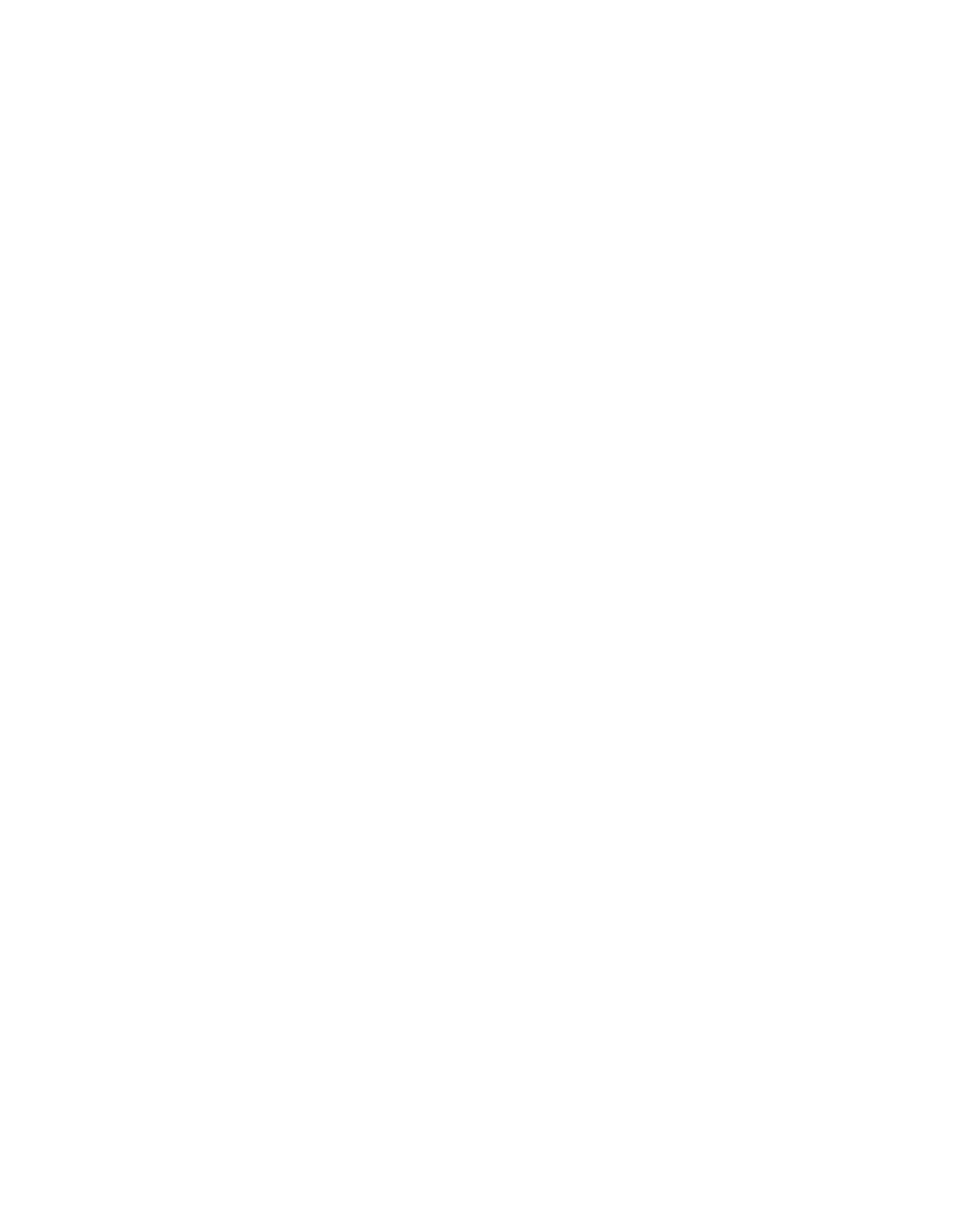## Review Questions

#### True or False

- 1. The Scriptures tell us that every believer who wants to be the eternal wife of Jesus must make themselves ready.
- 2. We make ourselves ready by believing that Jesus is our Lord and Savior.
- $\frac{1}{2}$ 3. The parable of the wedding feast teaches that we must make ourselves ready by putting on wedding garments.
- 4. Knowing God intimately is one way that we make ourselves ready.
- 5. The parable of the 10 virgins teaches that the wise virgins made themselves ready for the Bridegroom by pursing an intimate relationship with Him.
- 6. Obeying the Lord's words in the book of Revelation helps us to overcome the influence of the devil, but it does not make us ready as a bride.
- 7. In Revelation, the messages to the churches at Sardis, Philadelphia, and Laodicea suggest that only those who overcome will be prepared as a worthy bride for Jesus.
- 8. Second Corinthians 11:2 teaches that every born-again believer is betrothed to Jesus as His bride.
	- 9. The use of two Greek words, *qune* and *numphe*, help us understand the distinction between being betrothed to Jesus as a bride and being made ready as His eternal wife.
- 10. According to Jesus, believers who do not pursue intimacy with Him are foolish and they will not be ready when He returns.

#### Fill in the Blanks

\_\_\_\_\_\_\_\_\_\_\_\_\_\_\_\_\_\_\_\_.

11. The Greek word commonly used for a betrothed bride is  $\qquad \qquad$ 

12. The Greek word used for a woman of any age, married or unmarried, is

13. The Greek word used for "bride" in Revelation 19:7 is  $\qquad \qquad$ .

14. \_\_\_\_\_\_\_\_\_\_\_\_\_\_\_\_\_\_ is the Greek word normally used to denote a woman who lives in a consummated marriage relationship with her husband.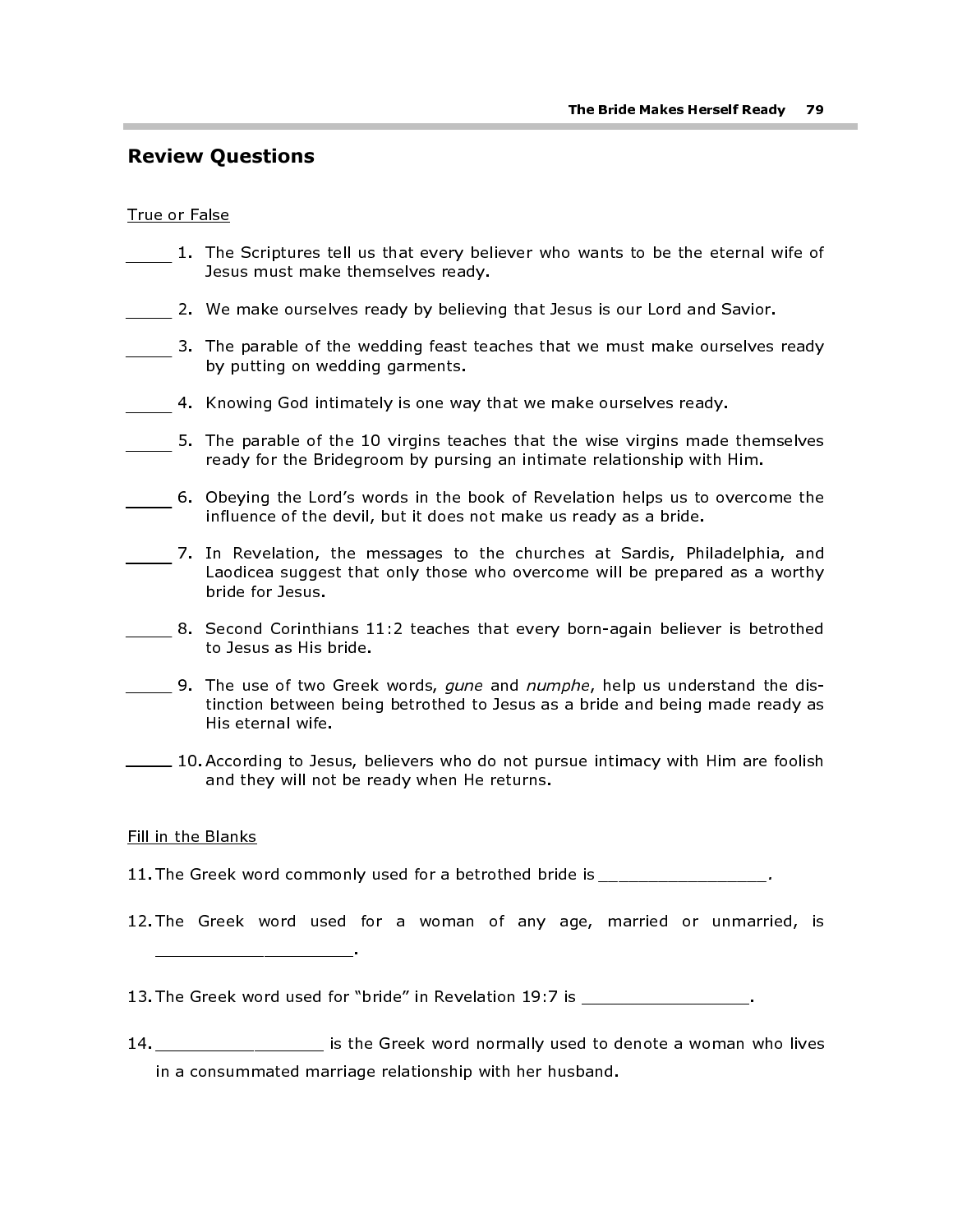#### 80 Understanding the Bride of Christ

15. Whereas \_\_\_\_\_\_\_\_\_\_\_\_\_\_\_\_ is used in some instances to indicate a woman in a consummated relationship, \_\_\_\_\_\_\_\_\_\_\_\_\_\_ is never used in the New Testament to refer to a betrothed woman who has not consummated the marriage bond.

Match the statement on the left with the appropriate way to make ourselves ready on the right (You can use an answer more than once).

- 16. John promises great blessings to those who "keep...the prophecy" (Rev. 1:3, 22:7).
	- 17. There is a call from heaven for the bride to come out of Babylon.
	- 18. The praying church will defeat Satan and his antichrist system.
- 19. Jesus said that the church will do even greater works than He did (John 14:12).
- 20. Only the wise virgins who bought more oil during the Bridegroom's delay were allowed to enter the wedding feast.

#### Possible Matches for 16-20

- a. Pursue an intimate love relationship with Jesus
- b. Overcome the world, the flesh, and the devil
- c. Grow in authority and power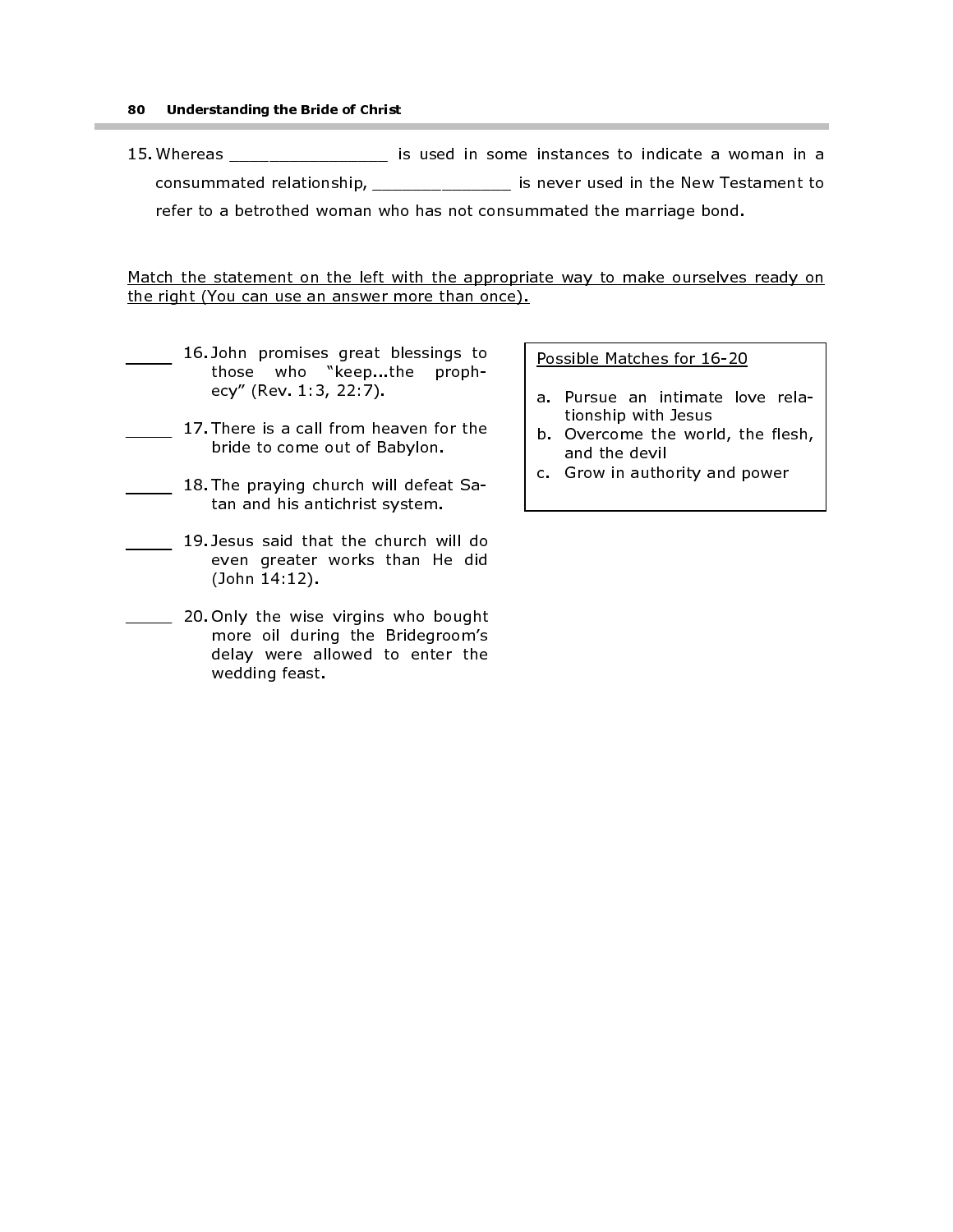## Session 7

# Established In Love

#### This session covers:

- A look at how the bride of Christ matures in holy passion for **Jesus**
- Two different seasons in the Song of Solomon that awaken the bride to love and that establish her in love

#### This session corresponds to:

• Session 7 of Understanding the Bride of Christ CDs

## The Song of All Songs

- 1. In this session and the next, we will explore the Song of Solomon to better understand how to mature in holy passion.
	- The Song of Solomon is a love song written by King Solomon about his pursuit of a humble shepherdess who has captured his affections.
	- Though Solomon composed 1,005 songs, the Song of Solomon is called the "song of songs" because it expresses Solomon's greatest pleasure in life (1 Kings 4-32-33; Song. 1:1).
	- In eight short chapters, Solomon depicts his romantic journey from wooing to wedding the Shulammite.
	- Though certainly a real romance, the Song of Solomon has been regarded as much more than that by rabbis and church fathers throughout history. This love song is actually an allegory that vividly illustrates God's love for His people. And, if studied in such a light, the Song of Solomon inspires us to develop holy passion for Jesus.
	- Hidden among the pages of this book are the processes that God employs, the seasons the bride must go through, and the lessons that Jesus wants to teach His bride on her journey toward mature love.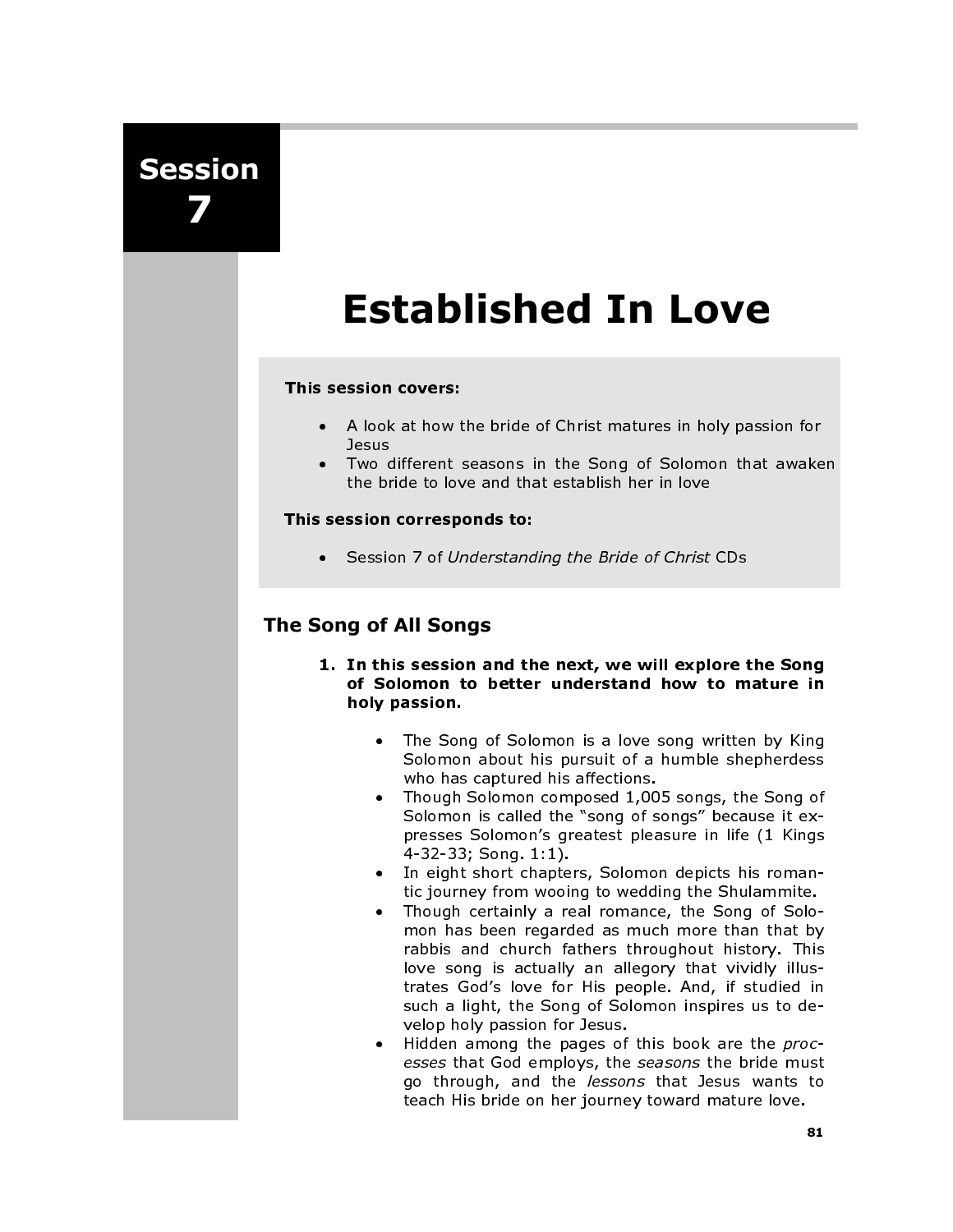Before we begin, we need to keep in mind that Solomon represents Jesus, our Bridegroom King, and the Shulammite portrays the individual believer as the bride of Christ.

## Seasons that Produce Passion

#### 1. From the beginning, God has ordained seasons.

- In Genesis, the Lord said, "While the earth remains, seedtime and harvest, and cold and heat, and summer and winter, and day and night shall not cease" (Gen. 8:22).
- A season is a division of the year that is characterized by differences in temperature, precipitation, amount of daylight, and plant growth.
- In many places of the world, a year consists of four distinct seasons spring, summer, fall, and winter. In other places, there is the rainy season and the dry season. Whether there are two or four seasons where you live, each season has certain characteristics.
- When a season is over, a new season comes with unique traits.
- In the same way, God works in seasons to develop mature love in our hearts. In each season, the Holy Spirit wants to teach us unique lessons that will equip us in our journey toward holy passion.
- Once we have learned these vital lessons, the Holy Spirit moves us into a new season.

#### 2. The Song of Solomon depicts several distinct seasons that we must go through to mature in love and obedience.

- The three major seasons that we will look at are: 1) The initial awakening to love, 2) The period of being established in love, and 3) The wilderness of preparation.
- Full cooperation with the Holy Spirit in these seasons will result in mature love, complete obedience, and a fiery seal of love in our hearts that cannot be quenched.

## The Initial Awakening to Love

#### 1. The bride's initial awakening to love sets the stage for her ascent toward intimacy and partnership with Jesus.

- In Chapter 1 of the Song, we see the bride crying out, "May he kiss me with the kisses of his mouth" (Song. 1:2).
- Let's pause for just a moment here. Please don't envision a Jewish man with a beard giving you a kiss. Remember that we are interpreting this allegorically.
- This verse shows us that the bride has awakened to love and wants to experience more of God's affection. She wants to feel God's love in a real and tangible way.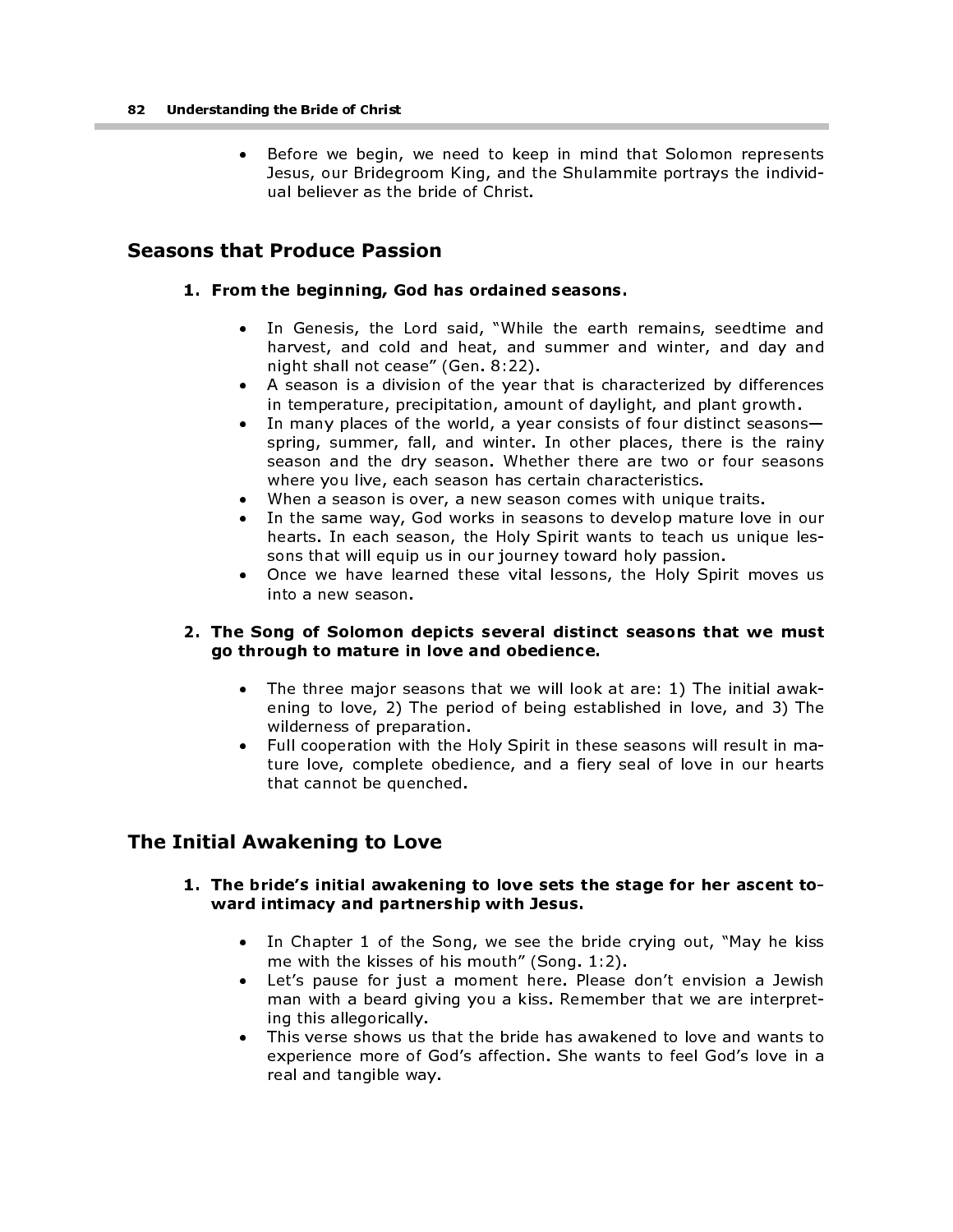She longs for spiritual intimacy with Jesus through the Holy Spirit. She wants to feel His presence, hear His voice, and be close to Him.

#### 2. The bride has experienced God's love and knows that it is better than any pleasure this world can offer.

- The bride goes on to say, "For your love is better than wine" (Song. 1:2). This statement reveals why she wants to be kissed by the King.
- To her, the Bridegroom's love is intoxicating and deeply satisfying. Though she is still immature, the bride knows that Jesus provides more pleasure than anything the world can offer.
- She says next, "Pleasing is the fragrance of your perfumes; your name is like perfume poured out" (Song. 1:3, NIV). In other words, His presence and His name fill her with great pleasure.
- For the first time, she discovers the superior pleasures and the majestic beauty of her Bridegroom King.

#### 3. The bride's life-vision is to have deeper intimacy and a more mature partnership with Jesus.

- In response to experiencing the superior pleasures of God, the bride makes a two-fold request: "Draw me after you and let us run together!" (Song. 1:4). This request represents a major change in her life-vision.
- More than being successful in business, anointed for ministry, or famous in the eyes of man, the bride desires a much closer intimacy with her Bridegroom, and she wants to live in partnership with Him.
- Because she has been awakened to God in a new way, she knows that nothing compares. She is addicted to His presence.
- This two-fold prayer reveals the two major themes of Song of Solomon: deeper intimacy and a mature partnership with Jesus.

#### 4. At this early point in her journey, the bride knows that she is really loved by the King, yet the darkness of her heart is before her.

- The bride says about herself, "I am black but lovely" (Song. 1:5).
- The bride is well aware that there are many dark areas of sin in her life; yet she knows something even more important. In spite of her condition, she is confident in God's love.
- The bride knows that she is lovely to her Bridegroom—even in her weakness and frailty.
- Why? Because the Bridegroom sees her *desire* for more and her potential for total devotion.
- Knowing her struggles, the Bridegroom tells her how lovely she is without mentioning her sin. He says that she is "like a mare among the chariots of Pharaoh" (Song. 1:9-10), affirming that she is choice and special.
- He says to her, "Your eyes are like doves" (Song. 1:15). Interestingly, doves do not have peripheral vision; they can only focus on the object that is directly in their line of sight.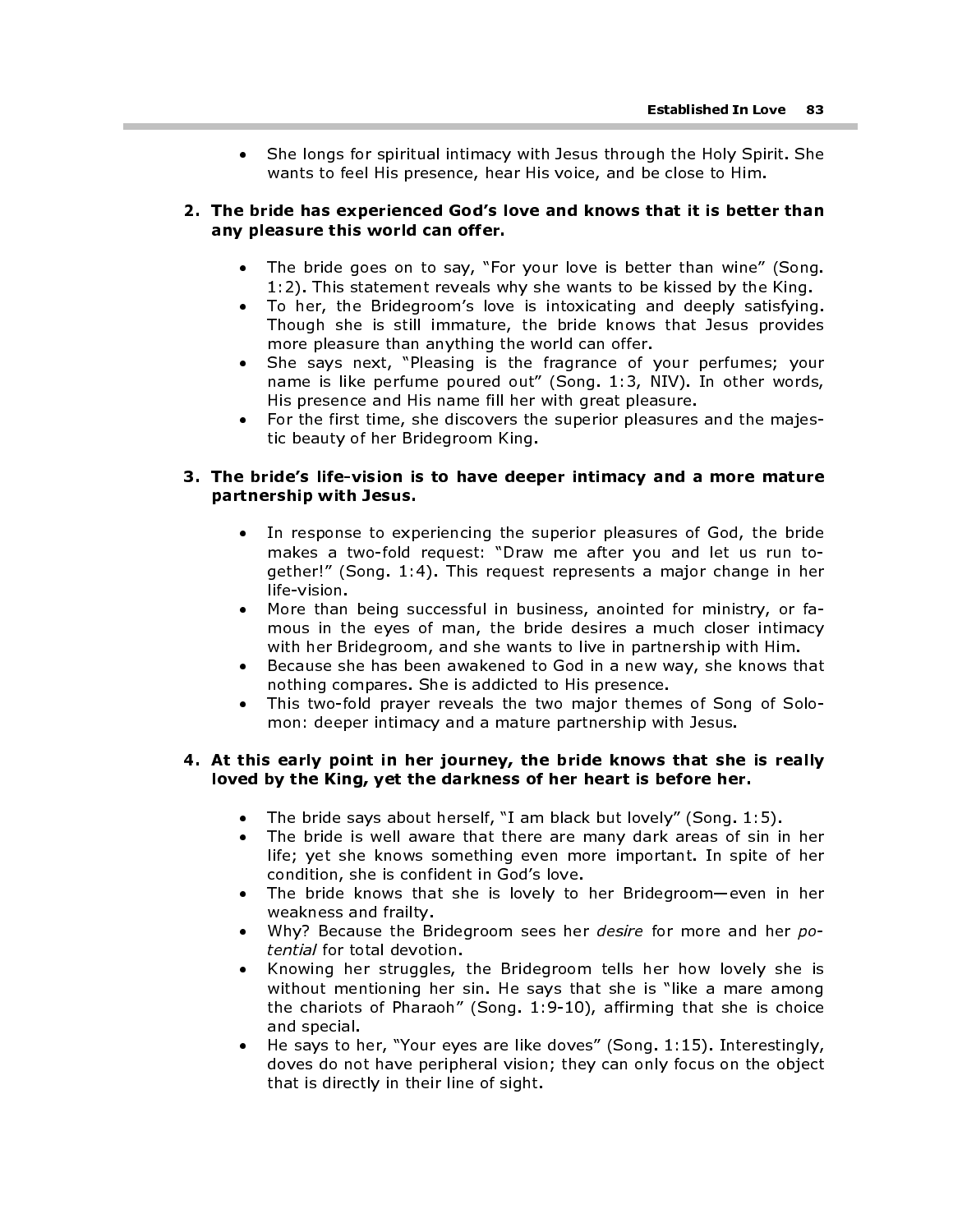• Hence, the Bridegroom is saying to His bride, "I see a new focus in you. You are focused on Me. I see your desire for more. I see your willingness to be totally devoted to Me, even in your weakness."

#### 5. As this season unfolds, the bride experiences burnout because she has neglected her own heart.

- The bride says, "They have made me caretaker of the vineyards, but I have not taken care of my own vineyard [heart]" (Song. 1:6).
- In this song, wine is symbolic of pleasure, and a vineyard, which produces wine, symbolizes the heart.
- Notice that the King did not make her a caretaker—the people did.
- When she expresses burnout, the King tells her to go to the tents of the shepherds (Song. 1:8). In other words, He tells her to care for her own heart by receiving from ministers in the body of Christ.
- She was not to serve at the expense of her own spiritual life; she needed to be built up by the mature shepherds in the church. Through their teaching, ministry, and seasoned wisdom, her spiritual life would be nourished, whereas before she had neglected it to serve others.
- As she camped near the shepherds, she was refreshed by the Holy Spirit, nourished by the Word, and healed from the pain of her past and the shame of her sin.

## Three Lessons from the "Initial Awakening to Love" Season

#### 1. God's love is satisfying.

- Recall that the bride said, "Your love is better than wine" (Song. 1:2).
- God's love is more satisfying than any pleasure in this world. David said, "Because your love is better than life, my lips will glorify you" (Ps. 63:3, NIV).
- Experiencing God's love is the greatest feeling in life. There is no pleasure or experience that compares to feeling God's personal affection.
- This is not about having head knowledge that Jesus loves you. This is about experiencing God's love. This is about the Holy Spirit revealing the love of Jesus in such a way that you are changed forever.
- Paul said, "That you, being rooted and grounded in love, may be able to comprehend with all the saints what is the breadth and length and height and depth, and to know the love of Christ which surpasses knowledge, that you may be filled up to all the fullness of God" (Eph. 3:17-19).
- God's love is something that must be experienced, for it "surpasses" knowledge." You can't explain God's love with words, sermons, books, or songs. It must be communicated to us by the Holy Spirit.
- When we experience it, we will echo the bride and say, "Your love is better than any pleasure that I have ever experienced."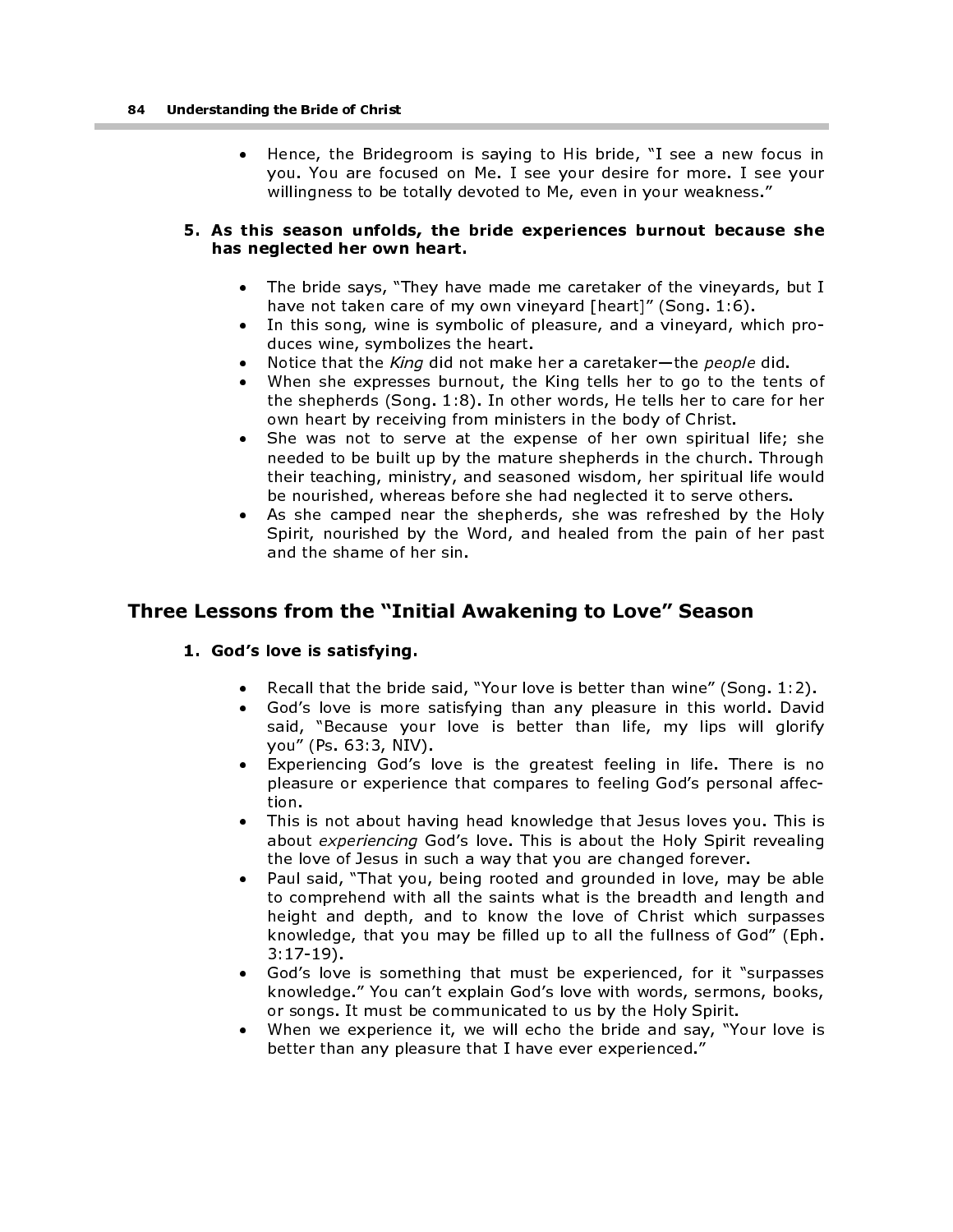Our journey toward holy passion can't really begin in fullness until we know that God's love is more satisfying than anything in this world. If you have never experienced God's love in this way, then take a moment and ask Him to reveal His love to you in a real and tangible way.

#### 2. God enjoys us in our immaturity.

- The bride says, "I am black but lovely" (Song. 1:5). Even though she is black with sin, she is confident in God's love for her.
- God knows our hearts much better than we do. God sees our sincere desire to obey Him even though we struggle. He knows our true intentions to be completely yielded to Him even though we stumble.
- Jesus told the disciples, including Peter and Judas who would both betray Him, "Just as the Father has loved Me, I have also loved you" (John 15:9).
- Jesus enjoys us in our immaturity. He likes us even when we make major mistakes or commit grievous sins. His love for us is steady, unchanging, and sure.
- This is not an invitation to sin. Jesus will discipline us for  $sin$ sometimes severely. But we have to be confident that He loves us at the beginning of the journey—not just when we are mature.
- John said, "We love, because He first loved us" (1 John 4:19). This means that we can't love Jesus as His bride until we experience His love for us. It takes God to love God.
- This first season in the bride's journey, when her heart is awakened in love, is by far the most important. Until we know Jesus' personal affections for us, we are restrained from loving Him as a passionate bride.
- We need to meditate frequently on how much God loves us, no matter where we are on the journey. We need to know that He thinks about us often, sings over us with great delight, rejoices over us with dancing, and likes us during every step toward maturity (Zeph. 3:17; Ps. 40:5).
- We also need to know that there is no condemnation, quilt, or shame for those who are in Christ Jesus (Rom. 8:1). We need to get into the habit of running to God when we sin rather than running from God in shame.
- God's love and presence is what will set us free, restore us, and empower us to love Jesus as a worthy bride.
- We need to see ourselves as Jesus sees us. We are dearly loved by Him despite our sins and shortcomings. Understanding this truth is essential to going deeper with God.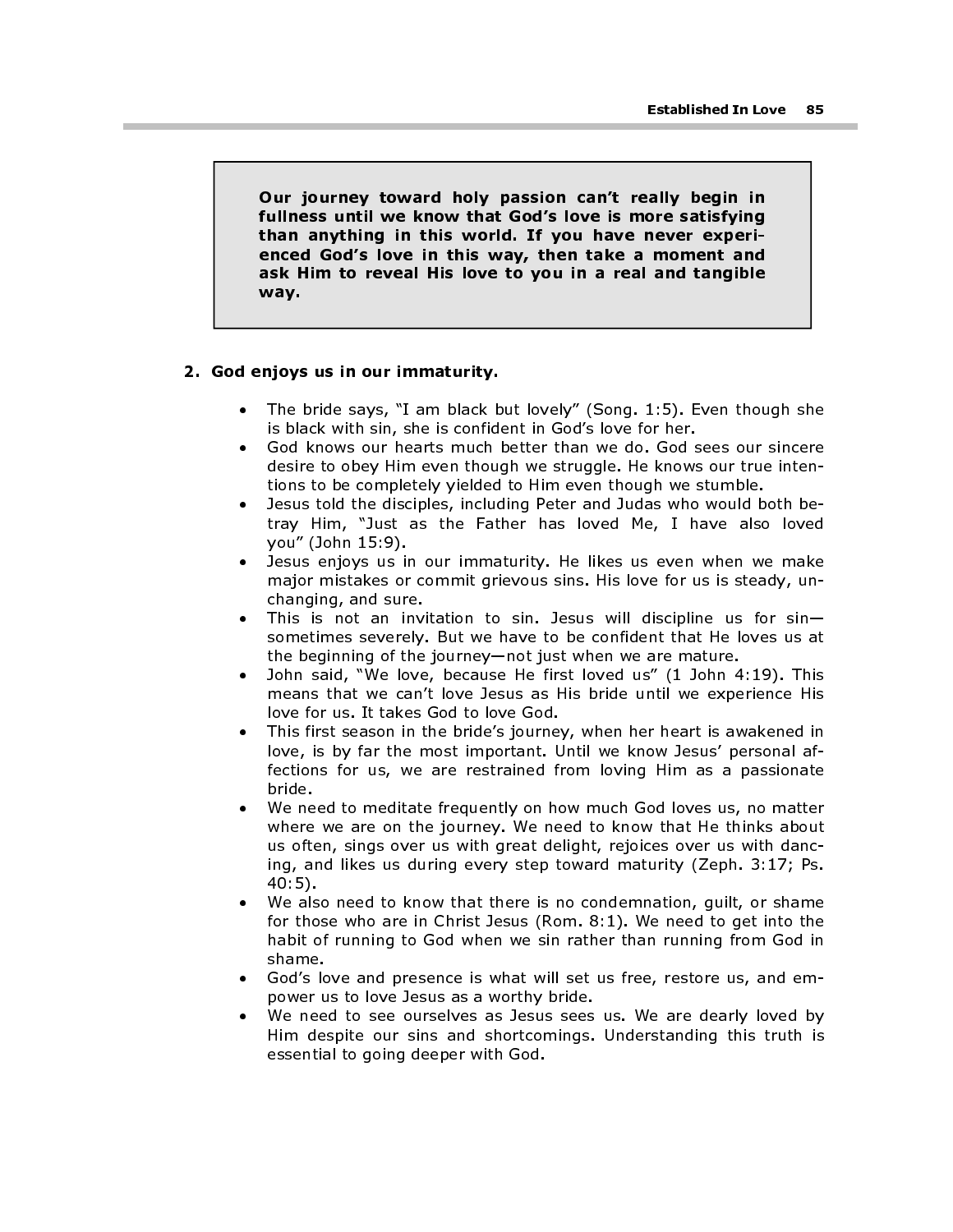#### 3. We need to care for our own hearts first.

- The bride says, "They made me caretaker of the vineyards, but I have not taken care of my own vineyard" (Song 1:6).
- Taking care of your own heart is more important than serving—even than serving the body of Christ. We can only give out what we have received. We can only minister what God has poured into us.
- Many want to serve the body of Christ, but their own hearts are a mess. Take care of your own heart first, and then serve out of the overflow of what God has put into you.
- The Bible says, "Watch over your heart with all diligence, for from it flow the springs of life" (Prov. 4:23).
- If you are always busy doing ministry—serving and working for God like the church at Ephesus—you will lose your first love (Rev. 2:1-7).
- Our external service should always be an overflow of our hidden life in God. The Lord's bride will make loving Jesus her first priority, more important than ministering to others.

## Established in Love

#### 1. Before the King leads His bride into the wilderness of preparation, He wants to establish her deeply in His love.

- The Bridegroom says to His bride, "Let me see your form, let me hear your voice" in "the secret place of the steep pathway" (Song. 2:14).
- On the bride's journey toward mature love, there are steep hills that she must climb, deep valleys that she must endure, and narrow pathways that she must walk.
- That is why the King wants her to be "rooted and grounded" in God's love (Eph. 3:17).
- Though the bride was awakened to love in the first season, she is not yet firmly grounded in love. In her present condition, she is not ready for the wilderness of preparation where her faith will be tested.
- So the Bridegroom brings her into a season where He reveals His love for her at a deeper level, teaches her how to delight and rest in Him, and lets her experience the joy of sitting at His feet and listening to His words.

#### 2. To establish His bride in love, the King takes her to the banquet hall.

• In Song of Solomon 2:3-5, the bride says:

Like an apple tree among the trees of the forest, so is my beloved among the young men. In his shade I took great delight and sat down, and his fruit was sweet to my taste. He has brought me to his banquet hall, and his banner over me is love. Sustain me with raisin cakes, refresh me with apples, because I am lovesick.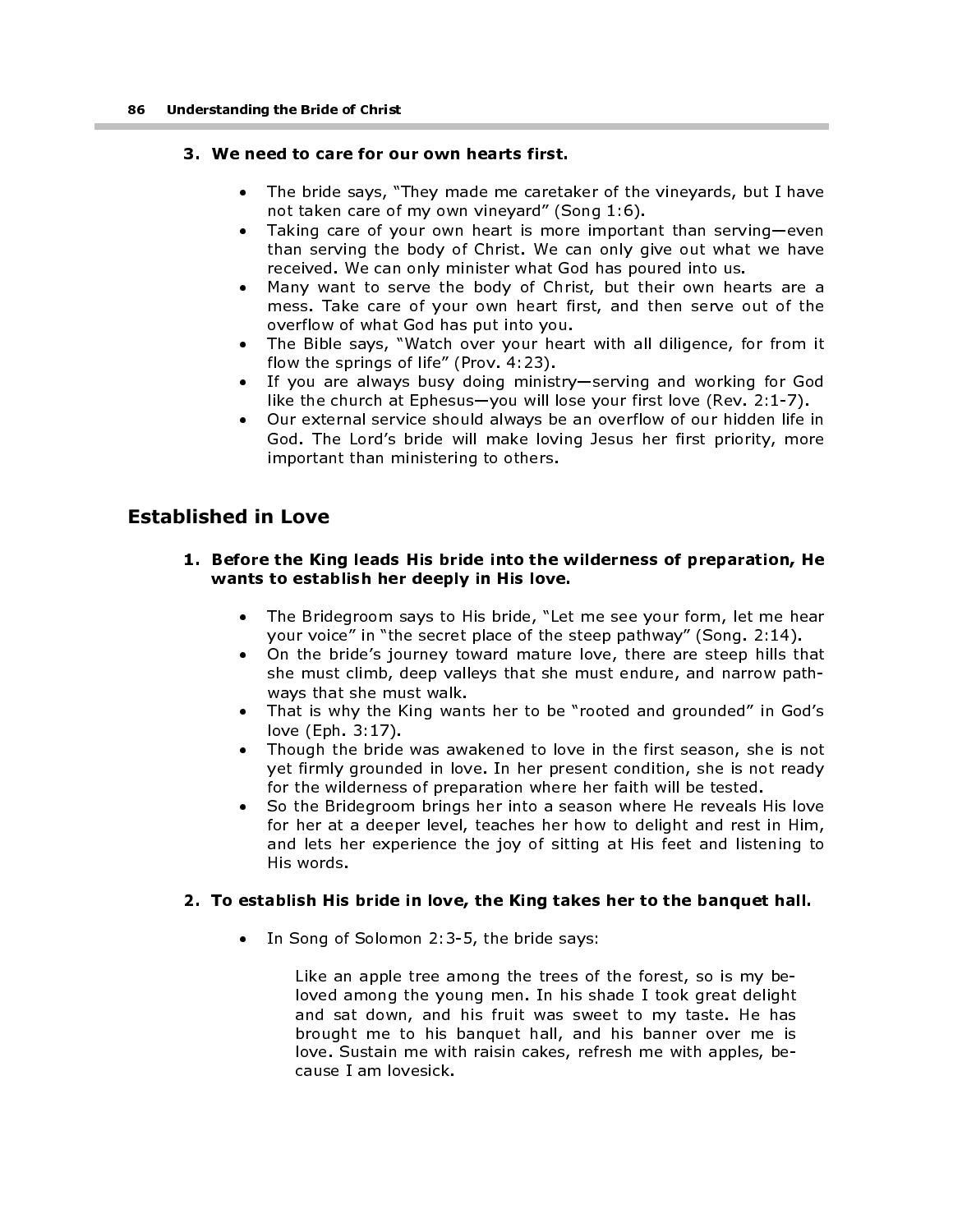- The second season takes place at the banquet hall, which, when translated, literally means "wine house." Here, at the wine house, the Bridegroom allows His bride to drink her fill of His love and feast from the abundance of His pleasures.
- At the banquet hall, the bride falls so in love with Jesus that she becomes "lovesick."
- In this season, the bride does not yet see the King in His majesty and splendor, for she calls Him "an apple tree among the trees of the forest." An apple tree is not a beautiful tree, but it yields a fragrant, tasty fruit.
- In her immaturity, the bride still sees the King as one who is there to meet her needs and fulfill her desires. At this stage, the King accepts her perception of Him because His goal is to establish her in His love. He knows that later she will become completely His and live solely for His purposes.

#### 3. At the banquet hall, the bride finds "great delight" in the Bridegroom.

- At the banquet hall, the bride enjoys the shade and protection the Bridegroom provides. She realizes that she can sit down in His presence and rest. There is no striving to please Him or working to gain His approval. She learns to relax, let go of her worries, and listen to His voice.
- Being with Jesus refreshes the bride and gives her new strength and joy.
- At the banquet hall, Jesus raises His banner of love over her. In the Bible, banners helped rally an army or a nation. Banners also uniquely identified an army or a tribe, much like a flag identifies a nation today.
- When the King raises His banner of love over His bride, He is rallying her in His love and causing her identity to be rooted in Him. Under His banner, the bride knows that her identity is not in her accomplishments or failures. The only thing that really matters is that God loves her dearly.
- The bride is experiencing so much pleasure that she would be content to remain at the banquet hall for the remainder of her life.
- The King also wants His bride to stay in this season until she is fully secure in His love for her. He solemnly commands that no one should attempt to move her to the next season until she is ready—until she is motivated within her heart to desire more (Song. 2:7).

## Three Lessons from the "Established in Love" Season

#### 1. God wants us to delight in Him.

- At the banquet hall, the bride says, "In his shade I took great delight and sat down, and his fruit was sweet to my taste" (Song. 2:3).
- In this second season of being established in love, the Holy Spirit wants to train us how to delight in God. David said: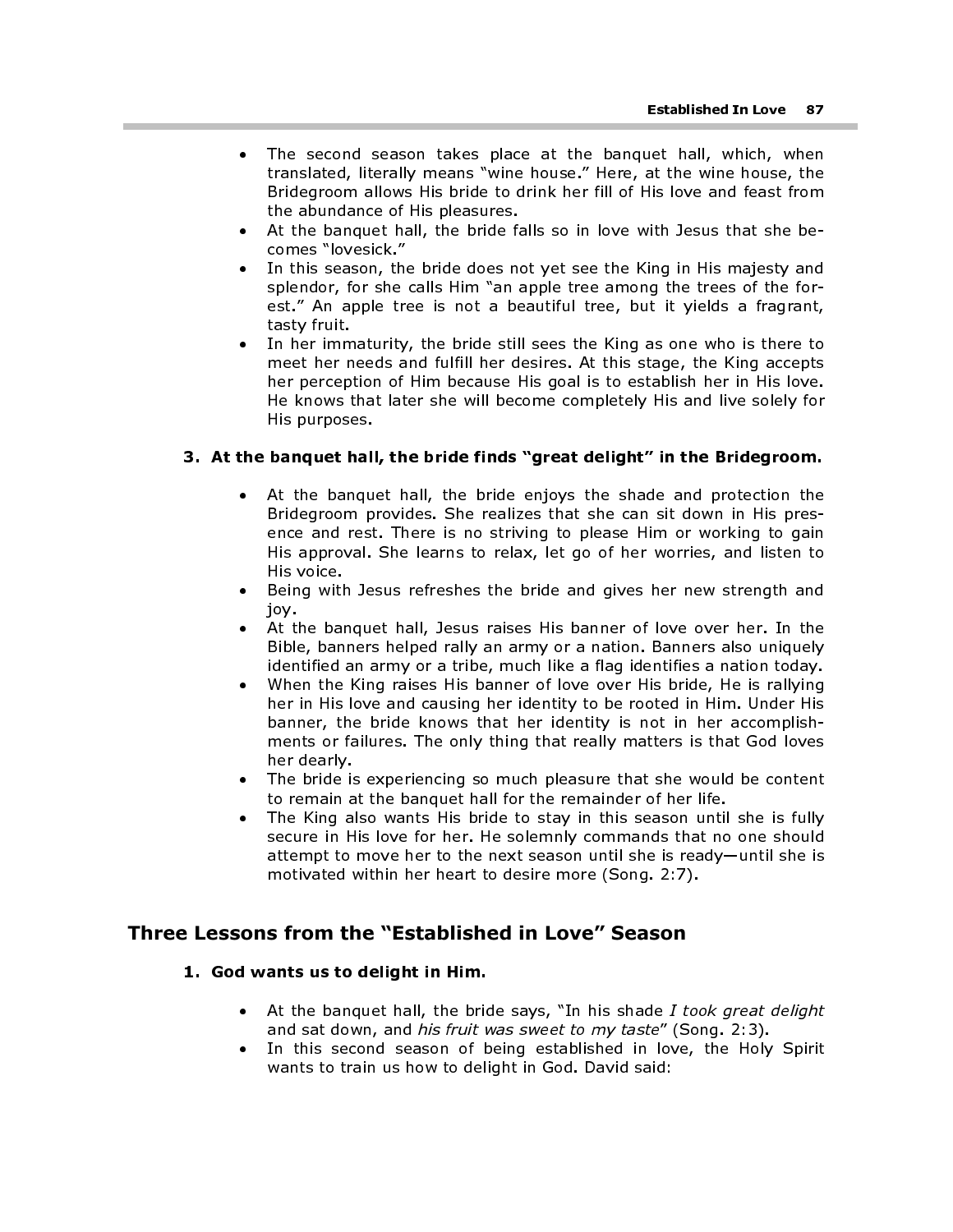You will make known to me the path of life; in Your presence is fullness of joy; in Your right hand there are pleasures forever" (Ps. 16:11).

They drink their fill of the abundance of Your house; and You give them to drink of the river of Your delights (Ps. 36:8).

Delight yourself in the LORD; and He will give you the desires of your heart (Ps. 37:4).

- Many believers are so busy trying to work for God, grow their ministries, or achieve success that they do not know how to *delight* in God.
- Others are so weighted down with guilt, shame, and condemnation that they don't even realize that they can delight in God. They believe that God is mostly angry, boring, sad, or mad.
- Still others—those who are trying to find pleasure and satisfaction in succeeding at their careers, pursuing recreation, or amassing more toys—are too busy to delight in God.
- However, this lesson is so important that God will not let us move on in our journey until we learn to delight in Him.
- Have you ever delighted yourself in the Lord? When is the last time you came into God's presence and just soaked in His radiant love, experienced the overflow of His happy heart, and felt His all-accepting smile?
- Our God is filled with joy, delight, and happiness. We have been created by God to pursue pleasure. We have been created to enjoy, to delight, and to be satisfied. But only by delighting in the Lord can we find the deep and lasting satisfaction that our hearts crave.
- Before we go further in our journey of being made ready as a worthy bride, the Holy Spirit will make sure that we know how to delight in God and how to drink from the river of His pleasures.

#### 2. God wants us to rest in His presence.

- The bride says, "In his shade I took great delight and sat down, and his fruit was sweet to my taste" (Song. 2:3).
- God wants us to rest in Him. Jesus said, "Come to Me....and YOU WILL FIND REST FOR YOUR SOULS" (Matt. 11:28-30).
- When we come to Jesus with no agenda, no lengthy prayer list, and nothing to gain but Him, He will reveal Himself to us, speak to us, and give us rest for our souls.
- True rest is found as we come to the restful God—the Prince of Peace, the Lord of the Sabbath. As we come to Him—seeking His face, worshiping Him, and quieting ourselves to hear His voice—we will be refreshed and restored. We will find rest for our souls.
- Just as the bride sat down in her beloved's presence, the Holy Spirit says to us, "Be still, and know that I am God" (Ps. 46:10, NKJV). In the NASU version of the Bible, the footnote for this phrase translates it as "let go, relax."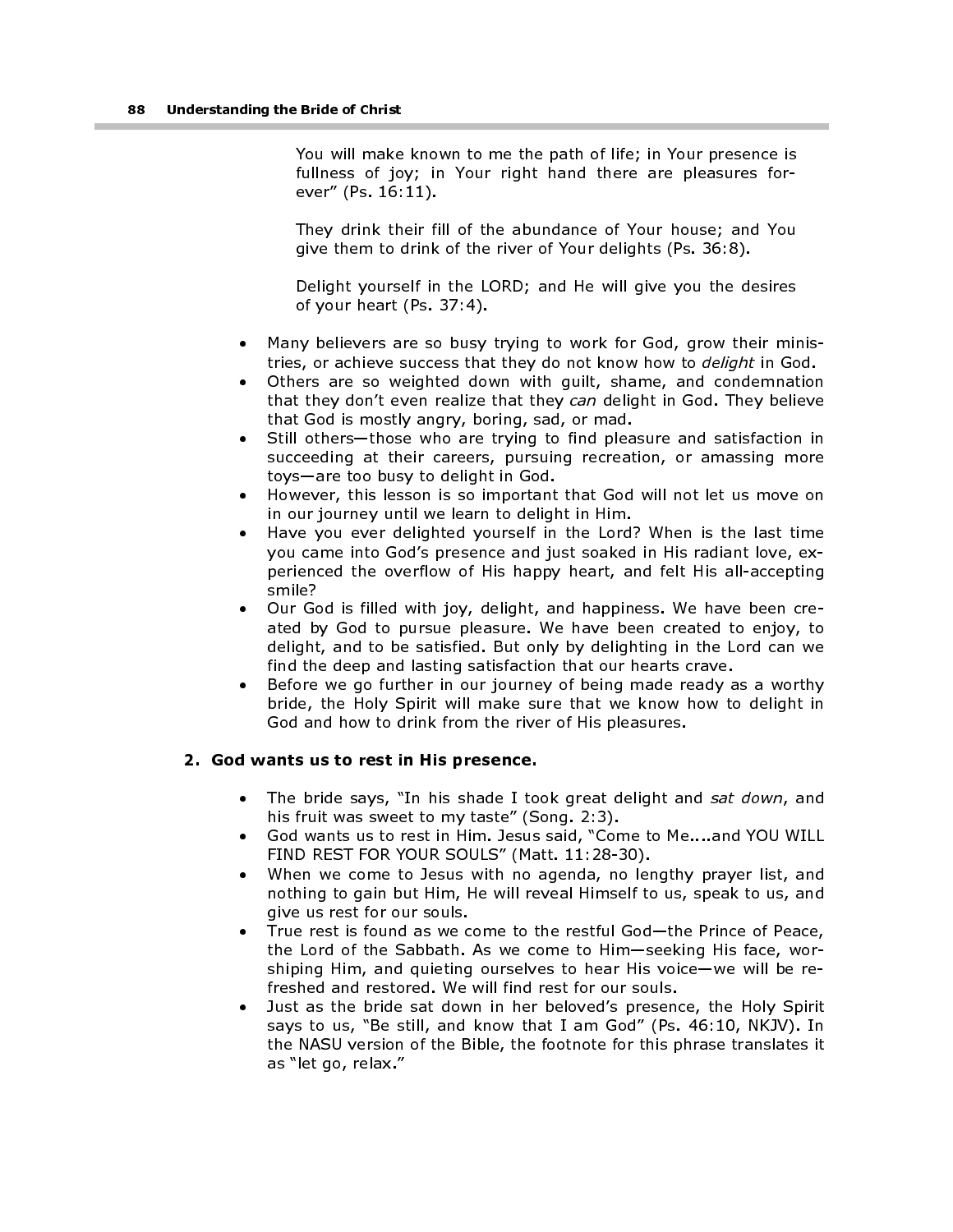- In this season of being established in God's love, the Holy Spirit wants us to learn how to "let go" of everything that creates stress, anxiety, and pressure, relax in God's presence, and trust Him to move on our behalf.
- Instead of trying to rush through our prayer time so that we can start our day, slow down, get quiet, rest in God's presence, and listen to His voice.

#### 3. God wants us our identity rooted in His love.

- At the banquet hall, the bride declares, "His banner over me is love" (Song. 2:4). As we saw earlier, a banner signifies the identity of an army or a tribe.
- As the bride of Christ, Jesus wants our identity completely rooted in His love. When we are born again, Paul said that we are betrothed as pure virgins to Christ (2 Cor. 11:2).
- In a world where so many people struggle to know who they are, we can rest in our identity as the betrothed bride of Christ. Jesus loves us deeply and dearly—enough to die for us; therefore, we are successful and have great value and worth.
- So many people in the world and in the church are struggling to find their identities. They want to be great and feel important. Ironically, God has created us for greatness and significance, but most people try to fulfill this desire in the wrong way and thus never achieve it.
- Some try to find greatness and importance in sports, politics, fame, entertainment, or business. Many in the body of Christ try to feel important or become great by being a successful pastor with a large church, a famous author with best-selling books, a power evangelist who leads thousands to Christ, or an anointed worship leader with global influence.
- In the eyes of God, success and importance are not determined by any of this. We are great because Jesus loves us, cares for us, and died for us.
- We are important because we are His cherished bride. His love is what makes us significant. His love is the banner that identifies who we are.

## Do Not Awaken Love until It's Time

- 1. For most believers, this season of being established in God's love takes time.
	- Often, we are so wounded and scarred that we need to soak in God's love for years.
	- Most of us have such distorted views of what God is like that we need to be completely rewired and reprogrammed.
	- It usually takes a while before our Bridegroom can raise His banner of love over us, indicating that we have finally been rooted and grounded in His love (Eph. 3:17).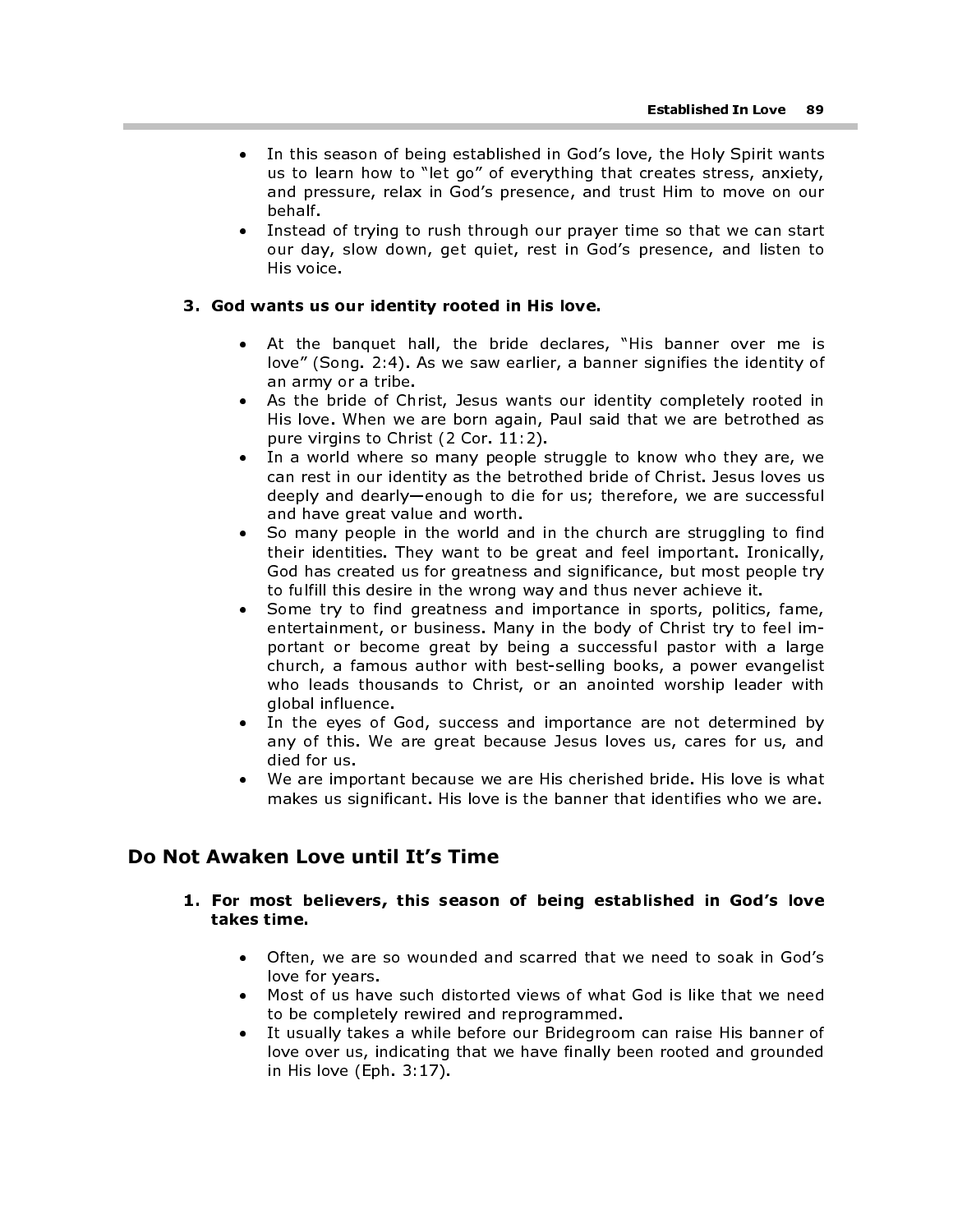- Establishing the bride in His love is so important, the Bridegroom says, "I adjure you, O daughters of Jerusalem, by the gazelles or by the hinds of the field, that you do not arouse or awaken my love until she pleases" (Song. 2:7).
- In other words, Jesus does not want us to leave this season until we are ready. It is that important to our development as a worthy bride.

#### 2. When we have been fully established in love, the Holy Spirit will lead us into a new season.

- To ensure that we will not be offended at God when He takes us into the wilderness of preparation, the Holy Spirit patiently establishes us in God's love, enjoying every moment as we discover the endless depths of God's passion for us.
- Even so, we can't remain at the banquet hall forever. We must obey the Bridegroom's voice and journey with Him up the steep hills, down into the deep valleys, and through the narrow pathways.
- As much as we like this season of healing, revelation, impartation, love, joy, and rest, we can't remain here forever. We must listen for His voice and be ready to obey when He calls.

 There will come a time when our Bridegroom will come to take us to the next season (Song. 2:8). And we must be ready to follow Him, even if the journey leads into the wilderness of preparation.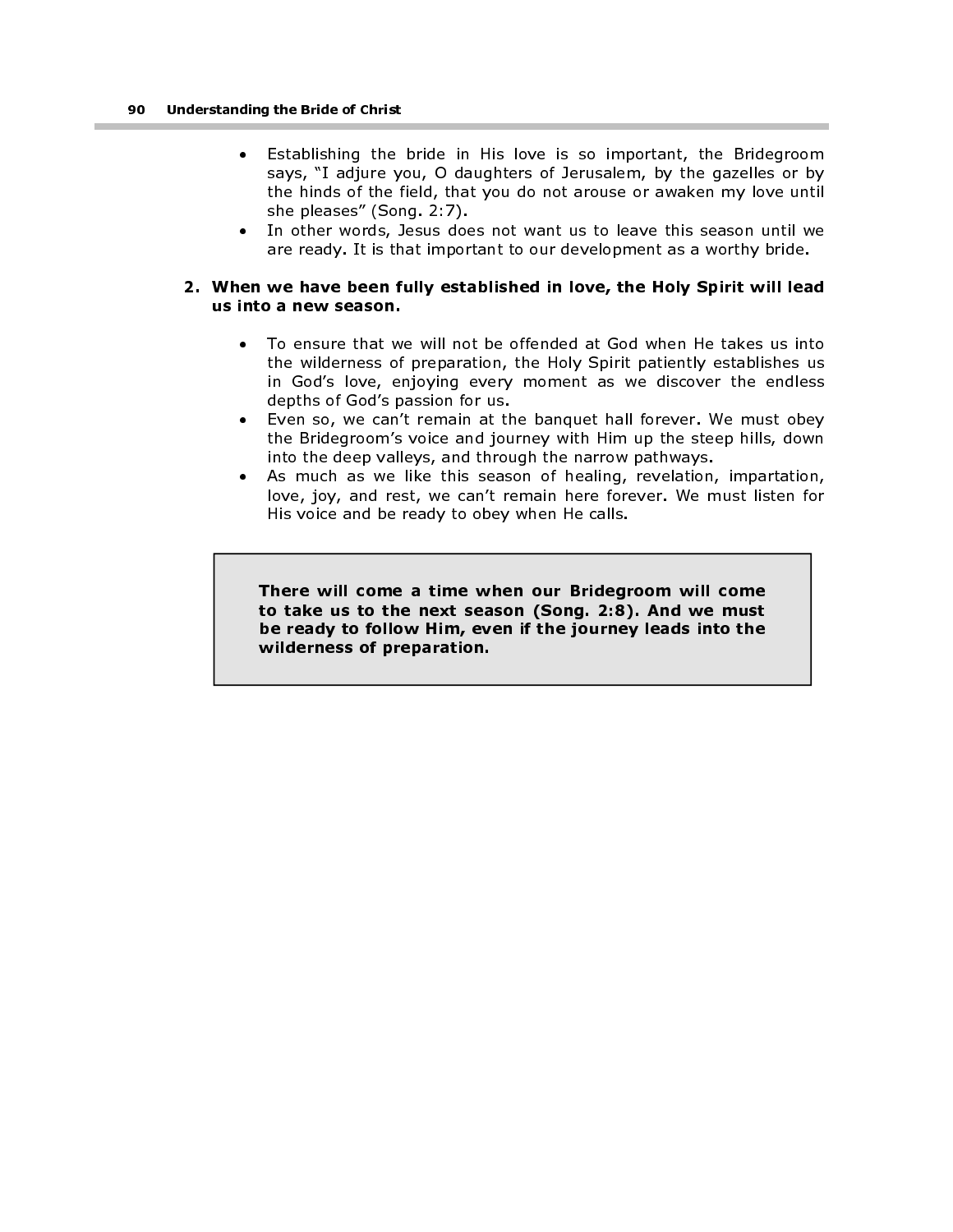#### Review Questions

#### True or False

- 1. Hidden among the pages of Song of Solomon are the lessons that Jesus wants to teach His bride on her journey toward mature love.
- 2. Because of God's holiness, He does not enjoy us in our immaturity until we repent and overcome whatever ensnares us.
- 3. The bride's initial awakening to love sets the stage for her ascent toward intimacy and partnership with Jesus.
- 4. The primary reason that the bride's love is awakened is that she has experienced His love and thus becomes aware that His love is more satisfying than any other pleasure.
- 5. At the beginning of her journey, the bride is unaware of the darkness in her soul, and as a result, her sin hinders the Bridegroom from loving her fully.
- 6. The Bridegroom takes the bride to the banquet house to establish her in His love before He brings her into the wilderness.
- 7. Even though the banquet hall is a place where the bride finds great delight and full enjoyment, she is ready to move on when the Bridegroom calls her.
- 8. In the season of awakened love, the bride learns to take great delight in her beloved.
- 9. In the season of awakened love, the bride discovers the importance of having her identity rooted and grounded in the Bridegroom's love.
- 10. If we experience burnout from ministering to others, the best thing that we can do is to persevere and continue serving.

#### Fill in the Blanks

- 11. Before the wilderness of preparation, the Bridegroom wants to the bride in His love for her.
- 12. The Holy Spirit wants us to know how to \_\_\_\_\_\_\_\_\_\_\_\_\_\_\_\_\_\_ in God and how to drink from the river of His **Exercise 19**
- 13. At the beginning of her journey, the bride discovers that the Bridegroom \_\_\_\_\_\_\_\_\_\_\_\_\_\_\_\_ us in our immaturity.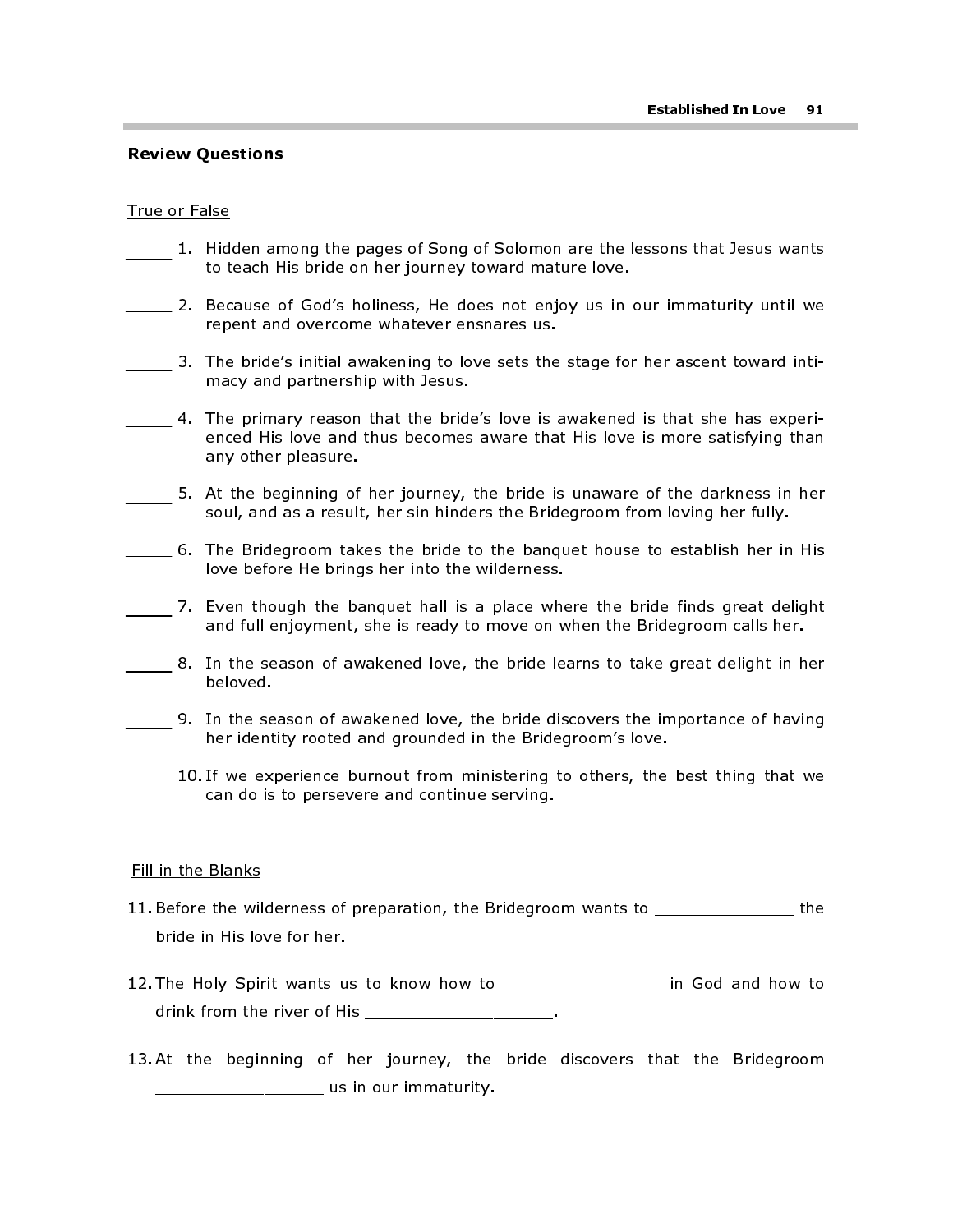#### 92 Understanding the Bride of Christ

| 14. Once the bride has been awakened to the superior pleasures in God, the bride's life-                                                                                                                                                                                                          |  |  |  |  |             |  |  |  |  |  |                         |                   |  |  |
|---------------------------------------------------------------------------------------------------------------------------------------------------------------------------------------------------------------------------------------------------------------------------------------------------|--|--|--|--|-------------|--|--|--|--|--|-------------------------|-------------------|--|--|
| vision is to have deeper $\frac{1}{2}$ = $\frac{1}{2}$ = $\frac{1}{2}$ = $\frac{1}{2}$ = $\frac{1}{2}$ = $\frac{1}{2}$ = $\frac{1}{2}$ = $\frac{1}{2}$ = $\frac{1}{2}$ = $\frac{1}{2}$ = $\frac{1}{2}$ = $\frac{1}{2}$ = $\frac{1}{2}$ = $\frac{1}{2}$ = $\frac{1}{2}$ = $\frac{1}{2}$ = $\frac{$ |  |  |  |  |             |  |  |  |  |  |                         | and a more mature |  |  |
|                                                                                                                                                                                                                                                                                                   |  |  |  |  | with Jesus. |  |  |  |  |  |                         |                   |  |  |
|                                                                                                                                                                                                                                                                                                   |  |  |  |  |             |  |  |  |  |  | me after you and let us |                   |  |  |
|                                                                                                                                                                                                                                                                                                   |  |  |  |  | together!"  |  |  |  |  |  |                         |                   |  |  |

#### Match the statement on the left with the appropriate season of the bride's journey on the right (You can use an answer more than once).

- 16. The bride experiences the banquet hall, where the Bridegroom's banner of love is raised over her.
- 17. God wants our identity to be rooted in His love.
- 18. We discover that God's love is better than any other pleasure.
- 19. A major change in the bride's lifevision takes place; she desires much deeper intimacy and a more mature partnership with her Bridegroom.
- **20. We understand that God enjoys us** in our immaturity.

Possible Matches for 16-20

- a. The initial awakening to love
- b. The period of being established in love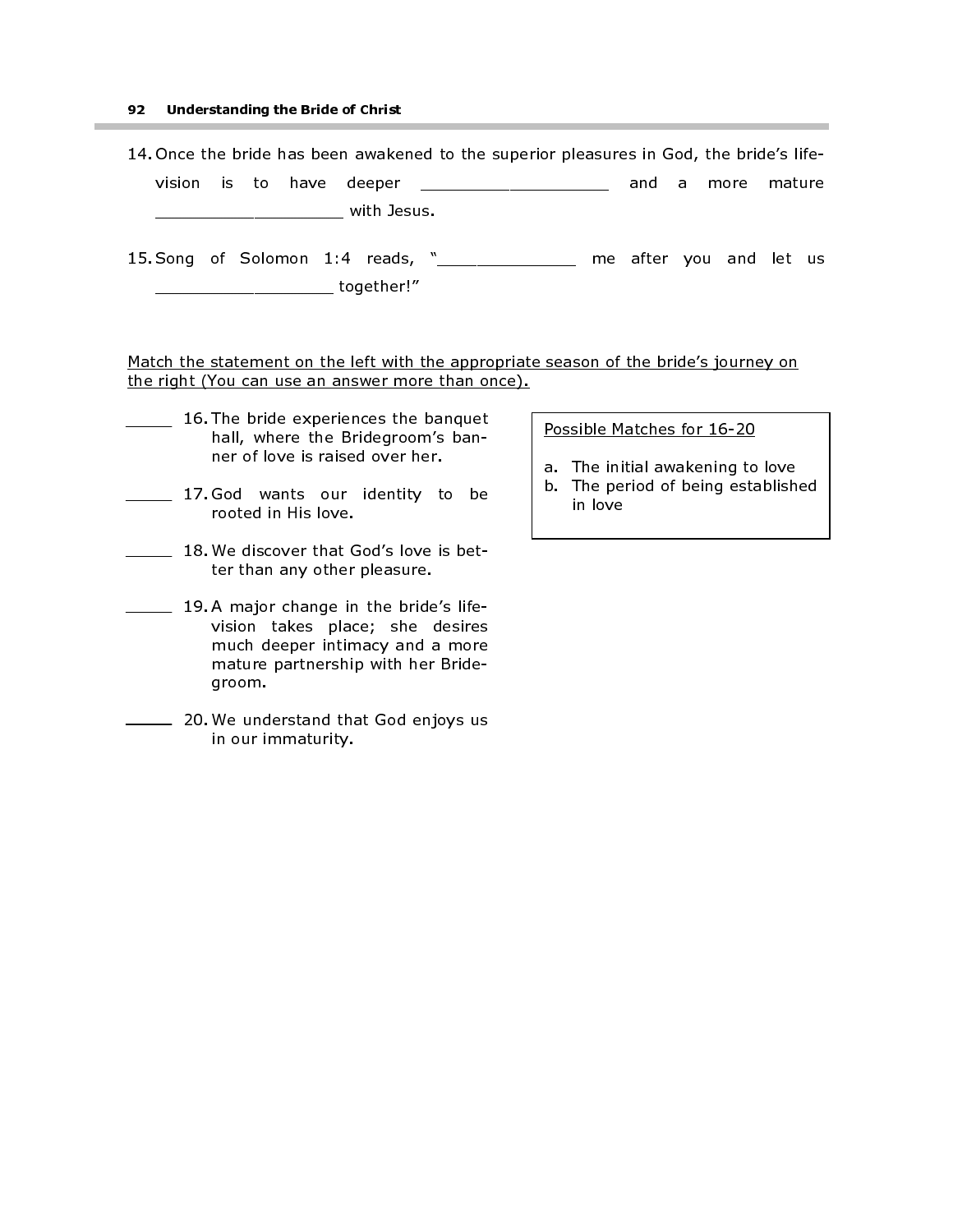Session 8

## Mature in Love

#### This session covers:

- How the wilderness prepares the bride for the Bridegroom<br>• How the wilderness exposes fear and disobedience
- How the wilderness exposes fear and disobedience
- Jesus' three-fold strategy to produce obedience within us<br>• How obedience and suffering produces mature love
- How obedience and suffering produces mature love

#### This session corresponds to:

• Session 8 of Understanding the Bride of Christ CDs

## The Wilderness of Preparation

- 1. While the bride is resting in God's pleasures and beauty, the Bridegroom wants to take His bride on a journey toward maturity.
	- Sitting in the wine house of passionate love and superior pleasures, the Bridegroom is about to reveal Himself in a new way and take His bride on the journey of a lifetime.
	- Up until this time, the bride has known her beloved as affectionate, enjoyable, and restful. Her primary interests have centered around getting her needs met, experiencing God's love, and delighting in Him.
	- Her life has been completely transformed by His love and she is content to remain at the banquet hall forever.
	- However, the Bridegroom comes to her "climbing on the mountains, leaping on the hills" (Song. 2:8). A new season has arrived, and He invites her to "come along" (Song. 2:8). The Bridegroom wants to take His bride on a journey.
	- The Bridegroom wants her to love Him like He loves her. But her love is still immature, and He can't let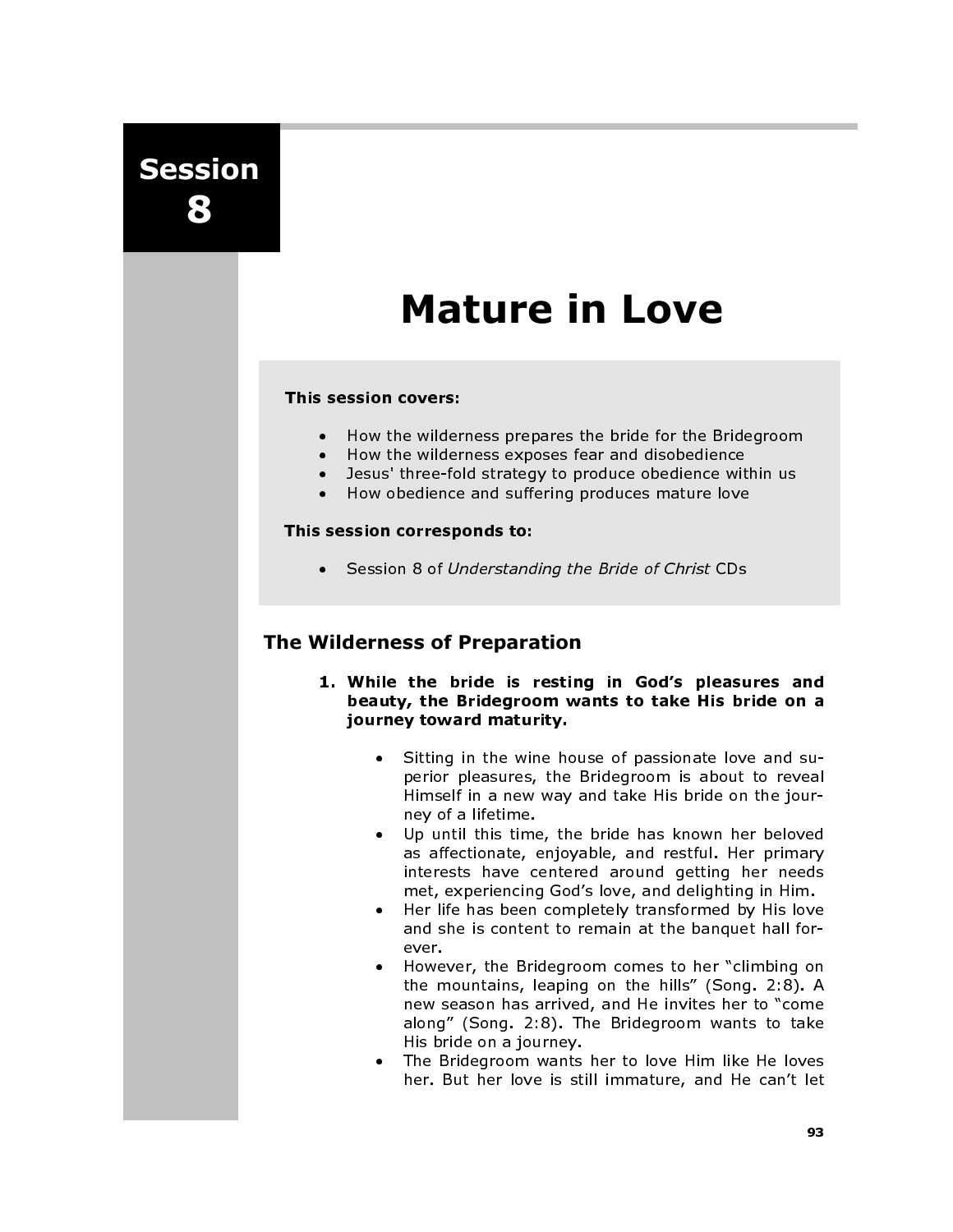her remain in her current condition. For her love to deepen, the Bridegroom must lead his bride into the wilderness of preparation.

#### 2. The wilderness is where the bride will be prepared for her Bridegroom.

- From Song of Solomon 2:8-8:5, we see that Bridegroom leads his bride into the wilderness, where He prepares the bride for her destiny.
- It is here that Jesus produces in her mature love, fire-tested faith, and complete obedience.
- It is here that Jesus transforms her into a worthy, overcoming bride.
- The wilderness of preparation is a season designed specifically for every believer who wants to be a worthy bride for Jesus.

#### 3. The wilderness of preparation breaks us of all forms of pride as bridal love is developed within us.

- Song of Solomon 8:5 states, "Who is this coming up from the wilderness leaning on her beloved?"
- The wilderness produces a "leaning" in our hearts as we are broken of disobedience, independence, pride, and self-will.
- The wilderness is where we learn to embrace the cross and the sufferings of Christ as necessary aspects of maturity.
- Though the wilderness is challenging, and, at times, difficult to endure, necessary change takes place here.
- Talking about the bride, Hosea prophesied:

Therefore, behold, I will allure her, bring her into the wilderness and speak kindly to her. Then I will give her her vineyards from there, and the valley of Achor as a door of hope. And she will sing there as in the days of her youth, as in the day when she came up from the land of Egypt. "It will come about in that day," declares the LORD, "that you will call Me Ishi [Husband] and will no longer call Me Baali [a variation of the name of the false god, Baal<sup>1</sup>]" (Hos. 2:14-16).

• It is in the wilderness of preparation that we really grow in bridal love for our King.

## The Wilderness Exposes Disobedience

#### 1. The wilderness reveals the bride's fear of trust and obedience.

- This new season begins as the Bridegroom says to His bride, "The time has arrived for pruning the vines" (Song. 2:12). The Bridegroom wants to prune her so that she can bear good and lasting fruit.
- As we soon discover, the bride is afraid to fully trust and obey her beloved (Song. 2:17).
- Even though He comes climbing on the mountains and leaping on the hills, indicating His sovereign power, the assignment seems daunting (Song. 2:8).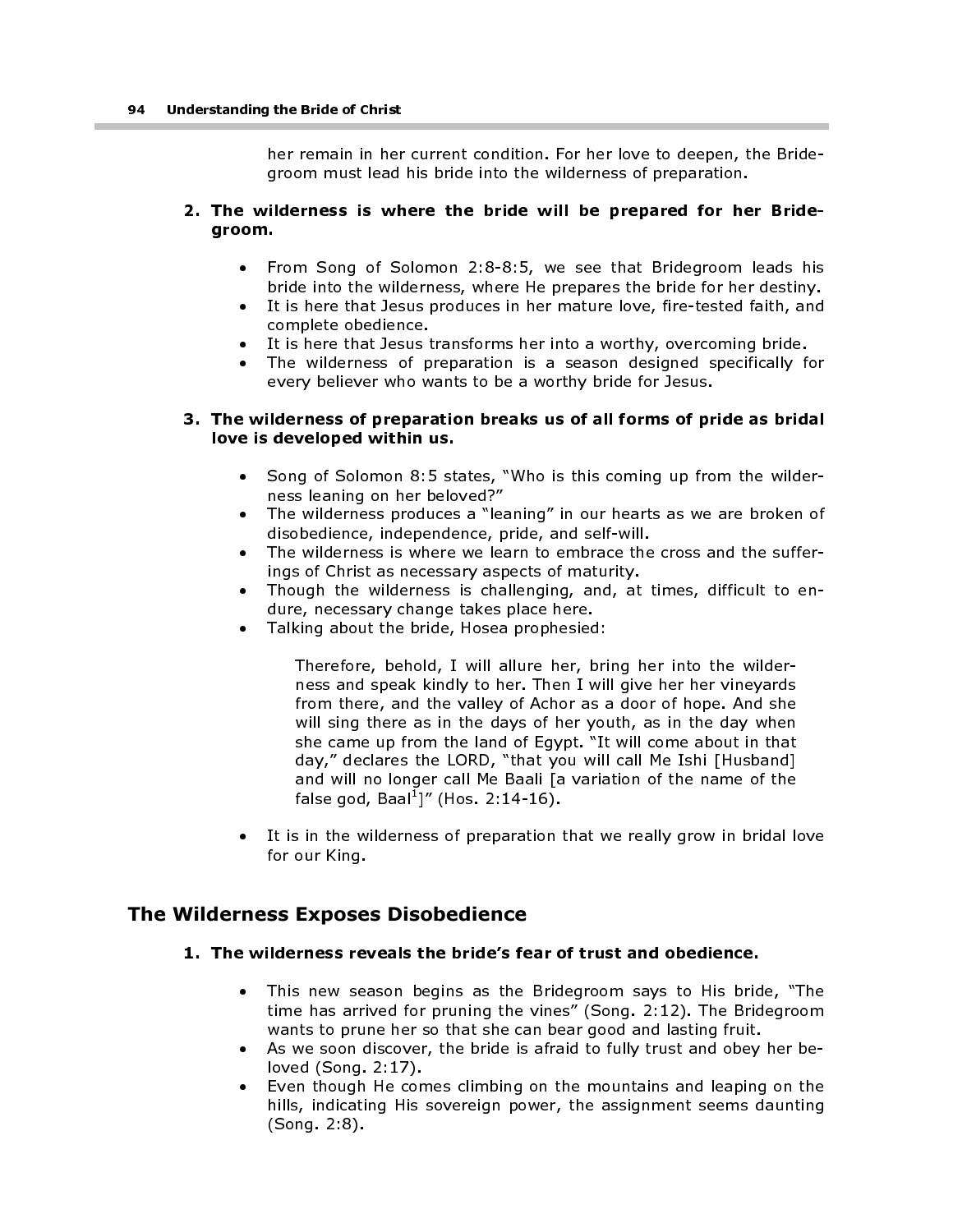- Despite His reassurance that He will hold her close in the cleft of the rock and in the secret place of the steep pathways, she refuses to come along (Song. 2:14).
- She responds, "Until the cool of the day when the shadows flee away, turn, my beloved, and be like a gazelle or a young stag on the mountains of Bether" (Song. 2:17).
- The Bridegroom has just exposed the bride's fear of trust and obedience, but He has a plan to help her overcome it.

#### 2. The Bridegroom temporarily withdraws His presence from His bride in order to develop trust and obedience within her.

- When the Bridegroom summons His bride to "arise...and come along" (Song. 2:10), she refuses and says instead, "Be like a gazelle or a young stag on the mountains of Bether" (Song. 2:17).
- Bether means "separation" and the bride's disobedience results in a<br>temporary separation from her beloved temporary separation from her beloved.
- The Bridegroom withdraws His presence from her, not because He is angry, but because He wants to produce obedience within her (Song. 3:1).
- Although the bride does not want to leave her comfort zone, she cannot live for long without His presence (Song. 3:1).
- This act of divine discipline inspires a longing so deep within the bride that she says, "I must arise now and go about the city; in the streets and in the squares I must seek him whom my soul loves" (Song. 3:2).
- Separation from her beloved has created a lovesick desire. When she is finally reunited with Him, she says, "When I found him whom my soul loves; I held on to him and would not let him go" (Song. 3:4).
- The bride has learned a valuable lesson from this act of divine discipline. In fact, none of her future crises originate from disobedience.
- Now that the bride has been disciplined, she knows that she must obey the Bridegroom's voice immediately. She must follow Him wholeheartedly as He leads her from season to season.

## Three Lessons from the Bride's Disobedience

#### 1. Mature love for God is expressed through obedience.

- The Bridegroom's objective in this season is to produce mature love in His bride.
- When she refuses to follow Him, it reveals that her love is still immature. Why? Because mature love for God is expressed through obedience.
- Jesus said, "If you love Me, you will keep My commandments....If anyone loves Me, he will keep My word....He who does not love Me does not keep My words" (John 14:15-24).
- We can have affection for Jesus, get goose bumps when we worship Him, and even pray to Him on a regular basis without having mature love.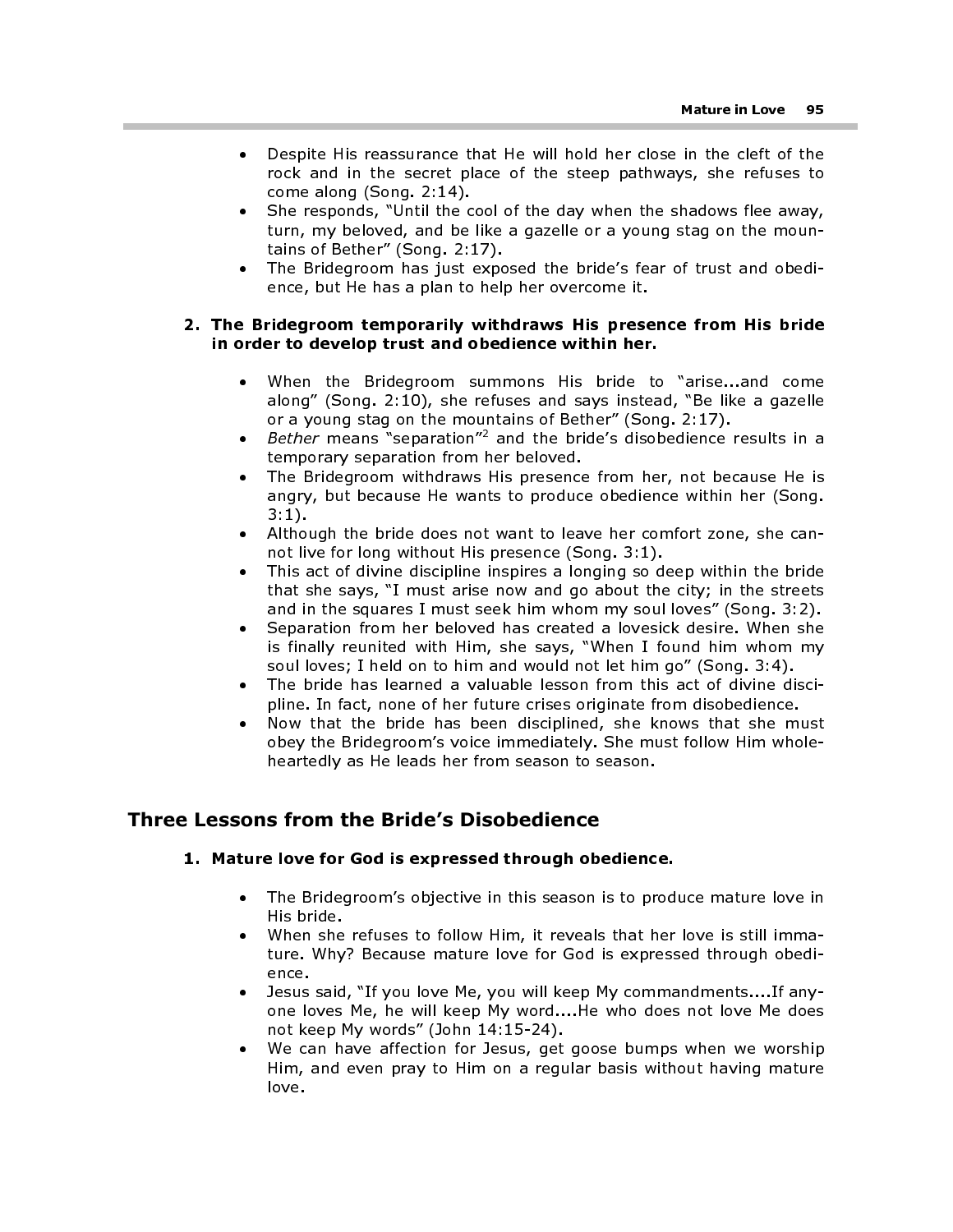- The Father's goal for our life is to produce His love for Jesus in our hearts (John 17:26).
- This kind of all-consuming passion is only expressed by wholehearted obedience. If we truly love Jesus we will fully obey His voice and His Word.

#### 2. We must embrace the cross to obey Jesus and follow Him.

- Jesus said bluntly, "He who does not take his cross and follow after Me is not worthy of Me" (Matt.  $10:38$ ). Put another way, we will only be worthy of Him if we embrace the cross to follow Him.
- That means that to become a worthy bride for Jesus we must embrace the cross.
- So, what does it mean to embrace the cross? The cross is the instrument that puts to death everything that stands in the way of our complete obedience to Jesus.
- Jesus said, "If anyone wishes to come after Me, he must deny himself, and take up his cross daily and follow Me" (Luke 9:23).
- Embracing the cross is about self-denial, surrender, brokenness, and humility.
- Notice that we are called to "take up [our] cross daily." Embracing the cross is a day-by-day activity where we yield our will, purposes, pleasures, and desires to Jesus and make a fresh commitment to obey Him, no matter what the cost.

#### 3. God corrects those He loves.

- Because the bride did not embrace the cross and fully obey her beloved, she went through a time of divine discipline. Jesus said, "Those whom I love, I reprove and discipline" (Rev. 3:19).
- If we are disobedient, wayward or entangled in sin, Jesus will discipline us—sometimes severely. In fact, the Bible says that if we are without discipline, then God is not really our Father (Heb. 12:8). The Lord "disciplines us for our good, so that we may share His holiness" (Heb. 12:10).
- God's discipline is designed to keep us on the straight and narrow path of obedience. It keeps us attuned to His voice and His Word.
- We must always remember that God's correction is not the same as His rejection. Some believers think that God dislikes them when He disciplines them, which is never true. God corrects you so that you can fully partake of your eternal inheritance as the bride of Christ.

## Letting the Lessons Sink In

- 1. Jesus wants His bride to always remember what she learned through this season of discipline.
	- We resume the story in Song of Solomon 3:5. The bride has learned a valuable lesson about obedience, the cross, and God's discipline. But she still has not obeyed Him.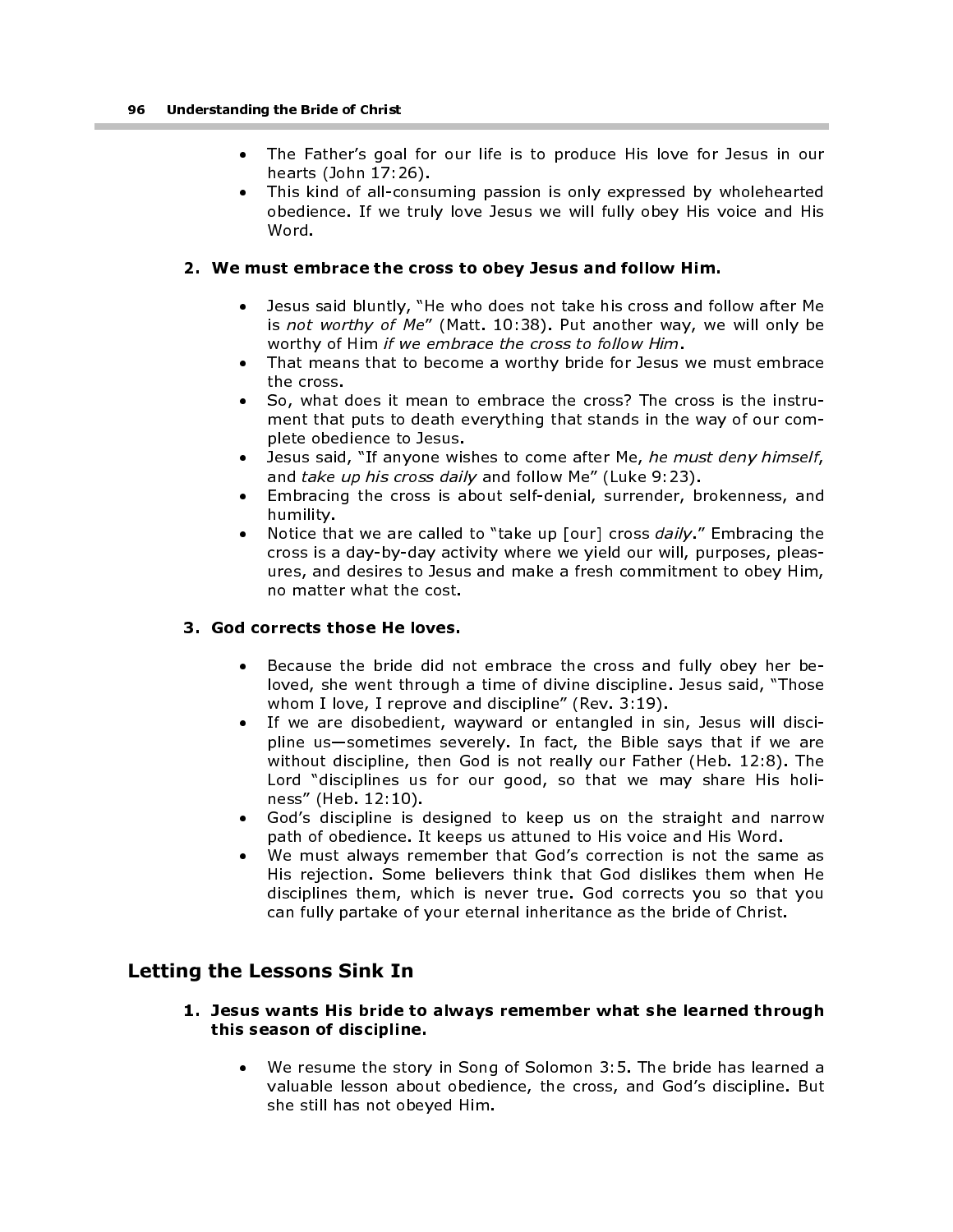- At this point in the song, the Bridegroom once again gives the bride some time for these important lessons to sink into her heart. He says, "I adjure you, O daughters of Jerusalem, by the gazelles or by the hinds of the field, that you will not arouse or awaken my love until she pleases" (Song. 3:5).
- Some lessons are too important to forget. When it comes to obedience, embracing the cross, and the Father's discipline, we should always remember how important these are to maturing in love.

## Jesus' Three-Fold Strategy for Obedience

Because the Bridegroom will not relent in training His bride in obedience, He employs a three-fold strategy that will give her the courage to follow Him fully (Song. 3:6-4:5).

#### 1. He reveals Himself as a Bridegroom King who is actively preparing a bride for a wedding.

- Song of Solomon 3:11 states, "Gaze on King Solomon with the crown with which his mother has crowned him on the day of his wedding, and on the day of his gladness of heart."
- Before this revelation, the bride has only known her beloved as an apple tree who nourished and refreshed her. Now she sees Him in His majesty and splendor as a royal King—a King who wants to marry her.
- The Bridegroom wants to deposit within His bride a vision of their wedding day so that she will have the courage to follow Him through the valleys and ravines and from the dens of lions and mountains of leopards (Song. 4:8).
- This new revelation of the Bridegroom King will help the bride embrace the cross and fully obey Him because now she realizes why she is in the wilderness in the first place—she is being prepared for her wedding day.

#### 2. He reveals that He is safe and trustworthy.

- Because the bride was afraid to trust and obey her Bridegroom, Jesus wants her to know that He is a safe God.
- Song of Solomon 3:7-8 states:

Behold, it is the traveling couch of Solomon; sixty mighty men around it, of the mighty men of Israel. All of them are wielders of the sword, expert in war; each man has his sword at his side, guarding against the terrors of the night.

• The bride is comforted by the fact that following her King is safe. He is surrounded by 60 of the mightiest men of Israel. These expert warriors know how to use their swords with precision and skill.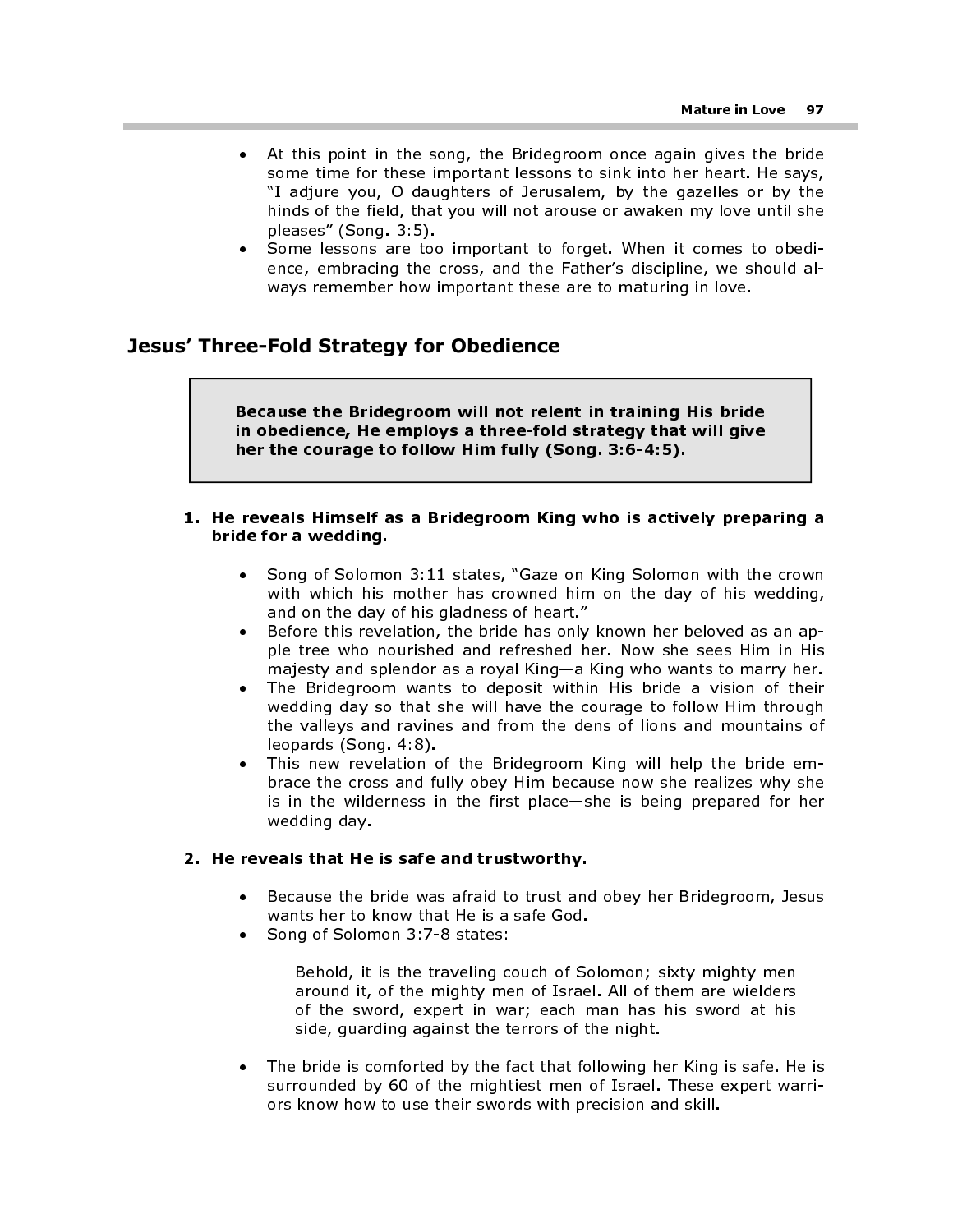The bride realizes that these warriors will protect her as she obeys. This vision gives her confidence that she can safely abandon herself to the Lord.

#### 3. He speaks words of affirmation that fill her with the courage to obey.

- To further inspire full obedience, the Lord praises the bride's "budding" virtues (Song. 4:1-5).
- To be sure, these qualities are only beginning to emerge, but the Lord sees her potential. He sees the end from the beginning and wants to give her courage and confidence to embrace the cross through full obedience.
- So He praises her single-minded devotion, her capacity to handle the meat of God's Word, her redemptive speech, and her determination to obey God <sup>3</sup>
- He does not speak to her like a dictator or use fear to coerce obedience. He gently and affectionately fills her heart with the courage to obey.

## The Bride's Sacred Vow

- 1. As a result of this three-fold strategy, the bride makes a sacred vow to embrace the cross and be devoted to prayer.
	- The bride responds to this three-fold strategy by saying, "Until the cool of the day when the shadows flee away, I will go my way to the mountain of myrrh and to the hill of frankincense" (Song. 4:6).
	- Previously, when she resisted the call to the cross, she said, "Until the cool of the day when the shadows flee away, turn, my beloved, and be like a gazelle or a young stag on the mountains of Bether" (Song. 2:17).
	- Now, after she receives a revelation of the Bridegroom King and her wedding day, after she is confident that following Jesus is safe, and after being filled with courage to obey, the bride makes a sacred vow to "go my way to the mountain of myrrh and to the hill of frankincense."
	- Myrrh, which is bitter tasting and used as a burial spice, symbolizes trials and death to self. Frankincense or incense represents prayer (Ps. 141:2; Rev. 5:8). The bride, in essence, is making a sacred vow to embrace the cross and be devoted to prayer.

## Three Lessons From Jesus' Three-Fold Strategy for Obedience

- 1. We need a vision of Jesus as a Bridegroom King and of our future wedding day.
	- Many believers only think of Jesus as their Lord and Savior. They are happy enough to have a ticket to heaven and assurance that they will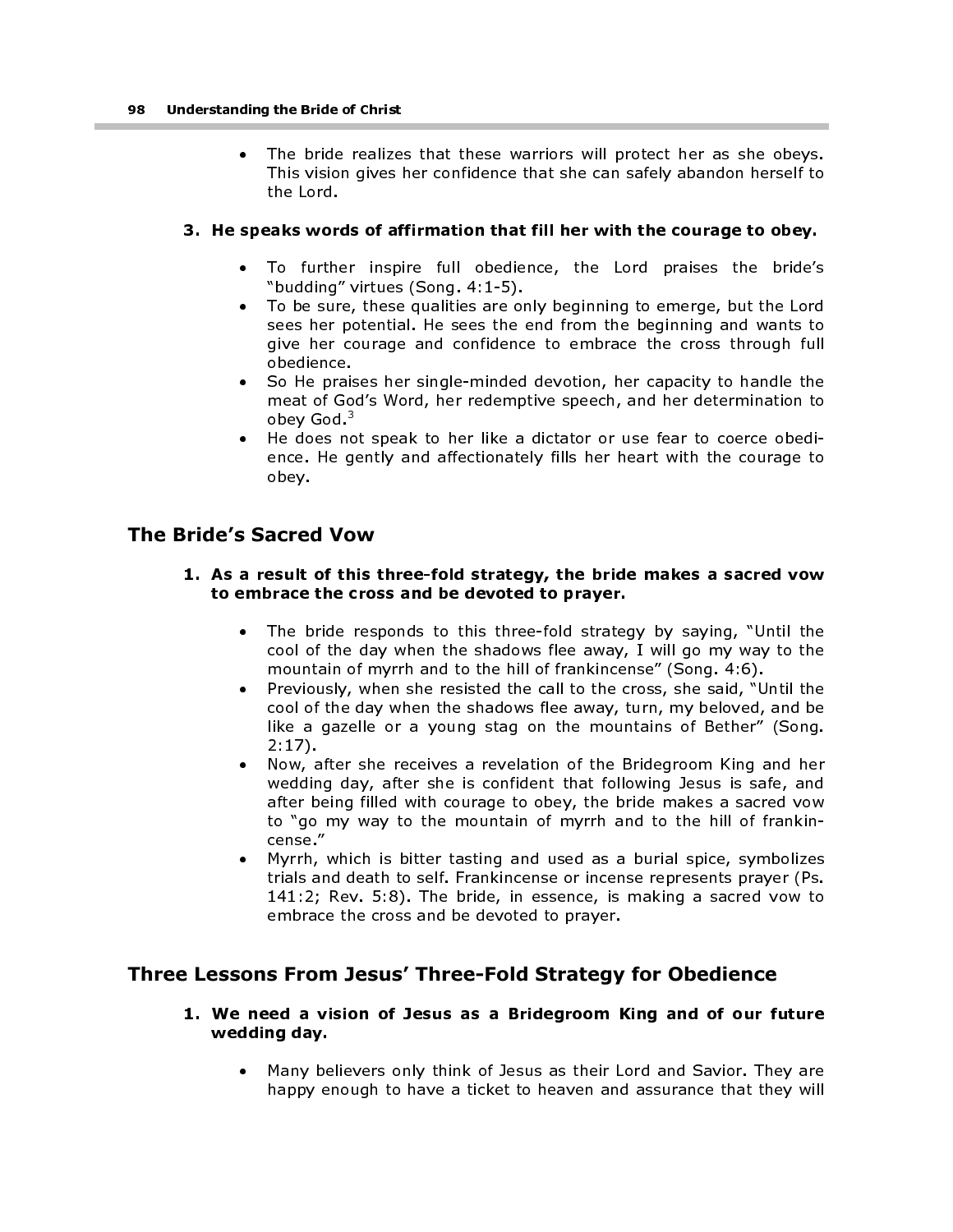be escaping hell. They are content to view Jesus in one role: as a Savior who bore their sins on the cross.

- Obviously, all of us are eternally thankful that Jesus is our Lord and Savior. But to be transformed into a worthy bride, we also need to know Jesus as a Bridegroom King.
- In the Song of Solomon, the bride was called to "gaze on King Solomon with the crown with which his mother has crowned him on the day of his wedding, and on the day of his gladness of heart" (Song. 3:11).
- As a Bridegroom, Jesus has deep affection, passionate love, and jealous desire for us as His blood-bought bride.
- As a King, Jesus is returning to the earth to remove every hindrance to His rule, establish His kingdom in Jerusalem, and rule the nations with a rod of iron.
- We are betrothed to the King of the universe. As the bride of Christ, we have an amazing invitation to marry Jesus and partner with Him forever (Rev. 19:7-8).
- Having a vision of our future destiny fills us with the perspective we need to make ourselves ready and embrace the cross.

## 2. We can trust Jesus' leadership.

- Most likely, fear keeps the bride from initially embracing the cross and following her Bridegroom. She knows He loves her, but she does not fully trust Him. That is, until she sees Him surrounded by 60 mighty experts in war.
- Trust is a firm belief or confidence in the honesty, integrity, reliability, and justice of another person. Trust is something that is earned over time.
- It is impossible to love Jesus with all of our hearts if we don't trust His leadership in our lives.
- When the psalmist describes how God protects us from the snare of the trapper, destruction, deadly pestilence, the terror by night, and the arrow by day, he declares, "I will say to the LORD, 'My refuge and my fortress, my God, in whom I trust!'" (Ps. 91:2).
- If you do a search on the word trust in a concordance, you will find that David, the author of most of the Psalms, wrote more about trust than any other person. Why? Because he learned to trust God in the wilderness while he was running from King Saul. David said, "But as for me, I trust in You, O LORD, I say, 'You are my God.' My times are in Your hand" (Ps. 31:14-15). David learned that he could trust God because His plans are "to prosper [us] and not to harm [us]...to give [us] hope and a future" (Jer. 29:11-12, NIV).
- In the wilderness of preparation, we learn that our Lord is powerful, reliable, and just. We learn to "lean" on Him and trust Him fully (Song. 8:5).

#### 3. God wants to fill us with the courage to obey Him fully.

• To fill the bride with courage to embrace the cross, the Bridegroom praises her eight budding virtues (Song. 4:1-5).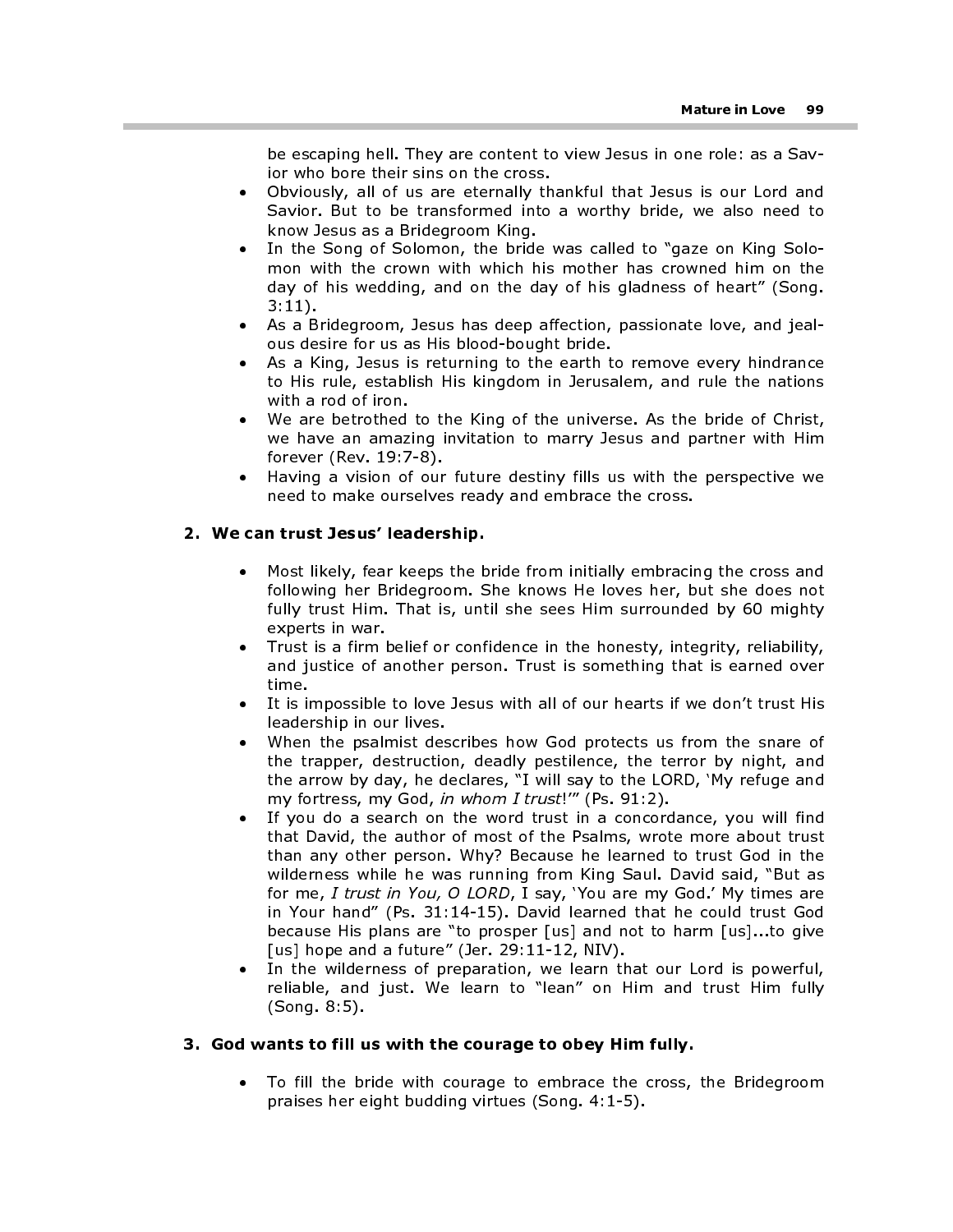- Likewise, God does not define us by our weaknesses. He sees the seeds of virtue in our hearts. He sees our willing spirits that long to love Him more (Matt. 26:41). He sees what we set our hearts to do, not just what we attain.
- God is the ultimate encourager (Rom. 15:5).
- In the Old Testament, when Israel was attacked by the Midianites, Gideon hid in fear in the winepress (Judges 6). An angel of the Lord appeared and, seemingly in contradiction to Gideon's cowering appearance, greeted him, "O valiant warrior" (Judg. 6:12). God looked past Gideon's timidity and cowardice and saw seeds of faith, courage, and strength. Gideon went on to become one of Israel's greatest military leaders and is even listed in the hall of faith in Hebrews (Heb. 11:32).
- In the same way, Jesus called His friend Peter "the rock," even though Peter would deny Him three times (Matt. 16:18). Again, the Lord saw past his pride and fearful compromises and identified Peter as the leader he would become.
- In faith, God "calls things that are not as though they were"including us (Rom. 4:17, NIV).
- He sees past our weak and fearful traits, and then He changes us into the strong, faithful believers He knows we truly are.
- How does this change come about? Primarily, God lets us know how cherished we are. By speaking encouraging words into our hearts, the stain of sin and shame is removed, and we are filled with the courage to obey Jesus and, consequently, to embrace the cross—the place of even greater transformation.

## Obedience Produces Mature Love

#### 1. Because of the bride's sacred vow, the Bridegroom's love for her deepens.

- After the bride makes a sacred vow to embrace the cross and devote herself to obeying Jesus fully, a subtle, but dramatic, shift takes place. For the first time, the Bridegroom uses the word bride to refer to His beloved (Song. 4:8). After that, He uses the word bride five times in the next nine verses (Song. 4:9-12, 5:1).
- Without careful observation, this profound transition could easily be missed. The bride's sacred vow of surrender, consecration, and devotion has deepened the Bridegroom's love for her.
- The bride is now worthy of Him because she is embracing the cross. The Bridegroom says to her:

You are altogether beautiful, my darling, and there is no blemish in you....You have made my heart beat faster, my sister, my bride; you have made my heart beat faster with a single glance of your eyes, with a single strand of your necklace. How beautiful is your love, my sister, my bride! How much better is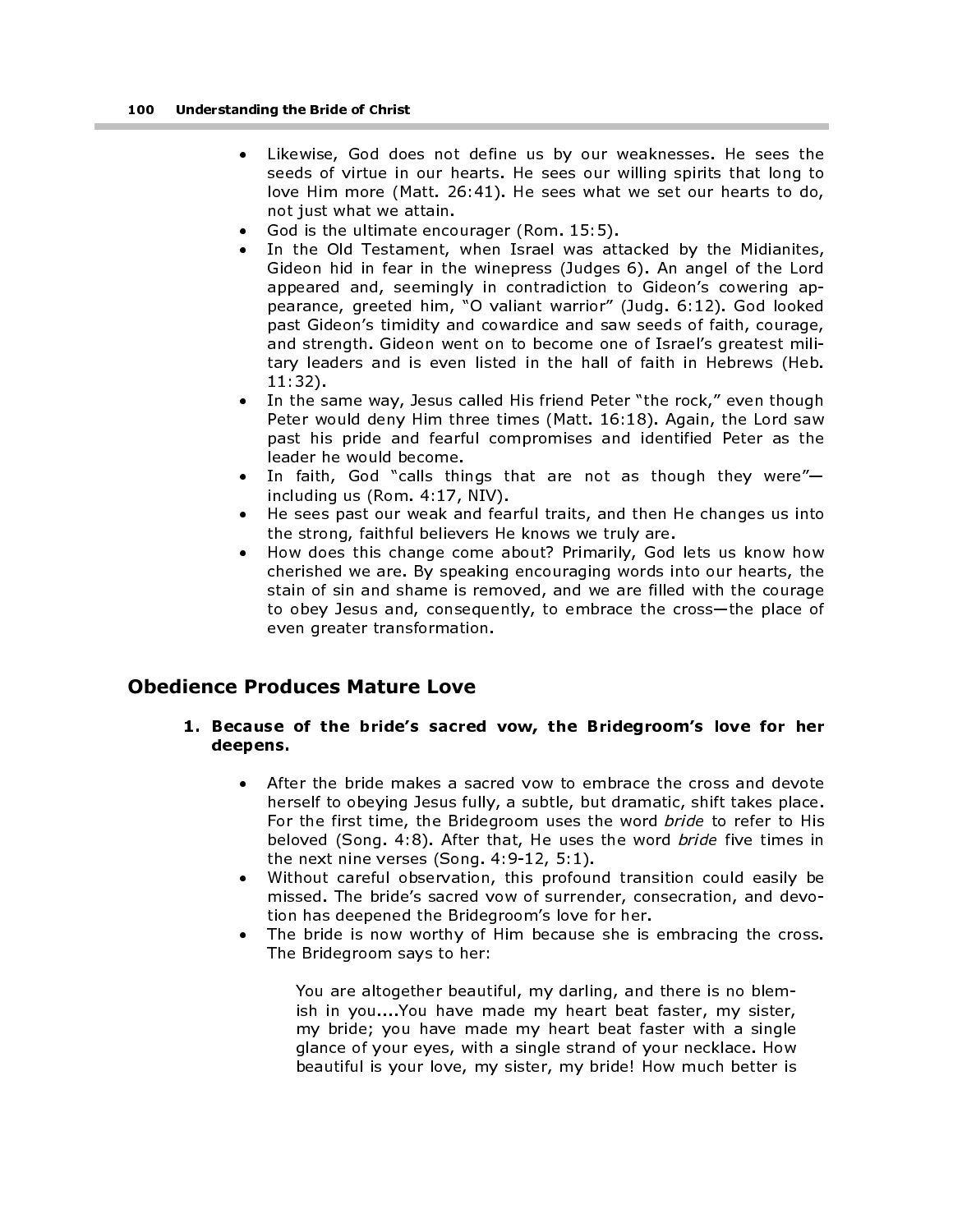your love than wine, and the fragrance of your oils than all kinds of spices! (Song. 4:7-10).

#### 2. The bride's obedience ravishes the heart of her Bridegroom.

- Because of her pledge to embrace the cross, the Bridegroom says, "There is no blemish in you."
- Whereas before, the bride was black but lovely, now the Bridegroom acknowledges the power of the cross to remove every blemish and bring about complete transformation.
- He goes on to say, "You have made my heart beat faster, my sister, my bride." The New King James Version translates this as, "You have ravished my heart."
- Ravish means "to overwhelm with joy, pleasure, or delight."
- The Bridegroom's heart is overwhelmed with pleasure because His bride has surrendered her life to Him. He knows that she will follow Him to the ends of the earth.
- She is no longer in the relationship for herself; she now exists to bring Him pleasure.
- Because of her sacred vow, the bride's love for the Bridegroom is now "better [to the Bridegroom]...than wine."
- At the beginning of her journey, she said that her beloved's love was better than wine and more satisfying than any pleasure she had ever experienced. However, her own love was immature; her vineyard was uncultivated and in danger of being ruined by foxes (Song. 1:6, 2:15). She was selfishly more concerned about getting her needs met than living to please Him.
- Now, however, the Bridegroom says that her love mirrors His love for her. Through the Lord's discipline and the work of the cross, the bride's love has matured. Their love is now mutual.

#### 3. The Bridegroom's expression of love leads the bride to become the inheritance of Christ.

• With confidence and security, the bride says:

Awake, O north wind, and come, wind of the south; make my garden breathe out fragrance, let its spices be wafted abroad. May my beloved come into his garden and eat its choice fruits! (Song. 4:16).

- In essence, the bride is saying, "Do whatever it takes to make me a sweet aroma to You and to the world. Come into my heart and have Your way. I want to be Yours completely."
- This prayer is a major transition in the book. The first four chapters have been mostly about the bride discovering her inheritance in Christ. This prayer, however, shifts the focus to the bride becoming the inheritance of Christ.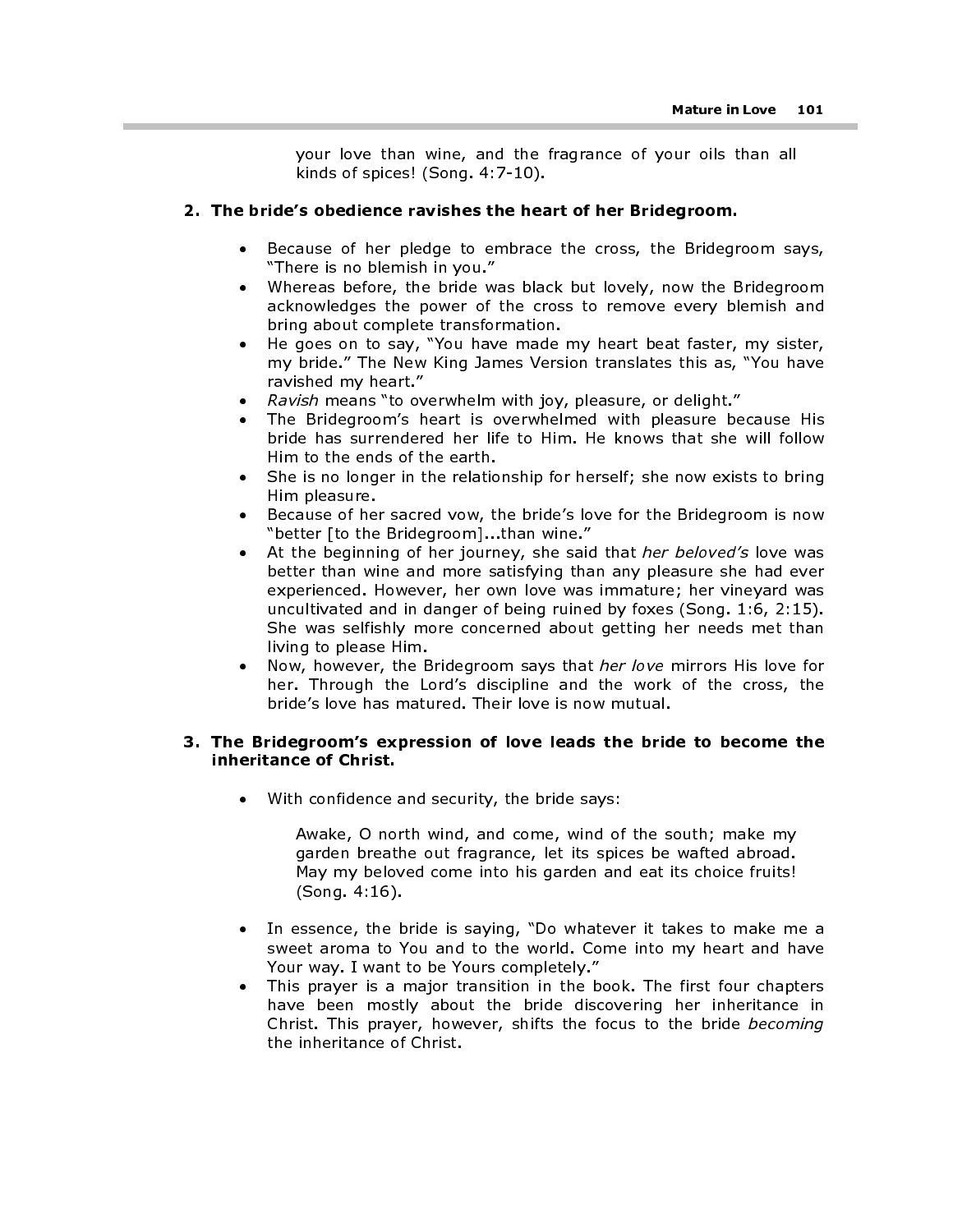- This request for the cold, harsh north winds of adversity and the pleasant, refreshing south winds of blessing will be instrumental in her preparation for the Bridegroom.
- Together, these two winds will break open her heart and release the fragrant aroma of Christ for His enjoyment. They will also release the knowledge of God through her to the nations.
- Immediately after her prayer, the Bridegroom says:

I have come into my garden, my sister, my bride; I have gathered my myrrh along with my balsam. I have eaten my honeycomb and my honey; I have drunk my wine and my milk. Eat, friends; drink and imbibe deeply, O lovers (Song. 5:1).

- In this one verse, the Bridegroom uses the word  $my$  nine times, indicating that His bride is now becoming His inheritance. She is becoming the fragrant aroma of Christ to God and to the nations.
- Paul said, "But thanks be to God, who always leads us in triumph in Christ, and manifests through us the sweet aroma of the knowledge of Him in every place. For we are a fragrance of Christ to God among those who are being saved and among those who are perishing; to the one an aroma from death to death, to the other an aroma from life to life" (2 Cor. 2:14-16).

## Two Lessons About Mature Love

#### 1. Our obedience ravishes God's heart.

- Immediately after the bride's vow to obey the Bridegroom and embrace the cross, He says, "You have ravished my heart, my sister, my spouse" (Song. 4:9, NKJV).
- Though the Lord has great affection and passionate love for us in our immaturity, we actually ravish His heart when we obey Him and embrace the cross.
- Our obedience causes God's affection for us to deepen. Denying ourselves for Jesus' sake overwhelms God with pleasure and joy.
- In the book of John, Jesus said:

He who has My commandments and keeps them is the one who loves Me; and he who loves Me will be loved by My Father, and I will love him and will disclose Myself to him....If anyone loves Me, he will keep My word; and My Father will love him, and We will come to him and make Our abode with him (John 14:21-23).

• God loves us deeply, even in our immaturity, sinfulness, and willful rebellion (John 3:16; Rom. 5:8). However, Jesus' statement shows that God's love for us increases when we obey Him and keep His Word.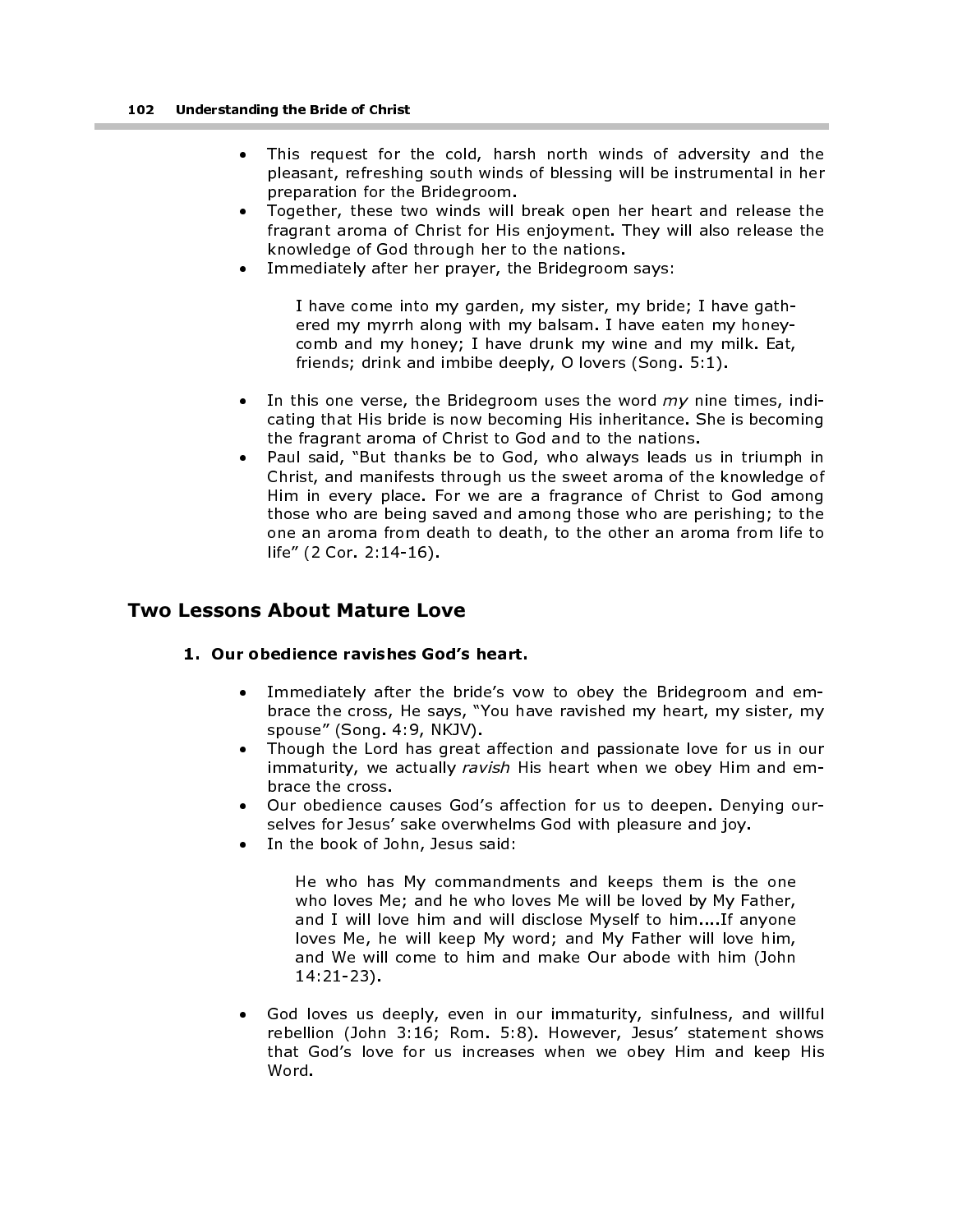- He specifically says that if we obey Him, He and the Father will love us, reveal Jesus to us, and make their dwelling place with us.
- Obedience attracts God like a magnet. In the language of the Song of Songs, our obedience ravishes God's heart.

#### 2. Our destiny is to love Jesus like the Father loves Him.

- The Bridegroom tells the bride, "How much better is your love than wine" (Song. 4:10). The wilderness has produced a mature love in the bride. In fact, the bride now loves the Bridegroom just like He loves her (Song. 1:2).
- In the same way, our destiny is to love Jesus like the Father loves Him. The night before His crucifixion, Jesus prayed that "the love with which You [Father] loved Me may be in them" (John 17:26, NKJV).
- Recall the way the Father feels about Jesus. We discussed earlier that His love for Jesus is indescribably deep, passionate, and consuming. Words cannot articulate the infinite love that He has for His beloved Son.
- Amazingly, the Father wants to put His love for Jesus within us, so that we will be set ablaze with holy passion for Christ.
- In the wilderness of preparation, we discover that our destiny is to love Jesus like the Father.

## Suffering Deepens Love

- 1. To mature the bride's faith and deepen her love, the Bridegroom leads her into a period of testing.
	- Returning to the bride in Song of Solomon, we find that her prayer for the north winds of adversity is answered almost immediately. The Bridegroom takes her into what some have called "the dark night of the soul"—a time of testing to mature her faith and deepen her love.
	- The Bridegroom allows her to be tested in two ways. First, He withdraws His presence from her (Song. 5:6). Previously in Chapters 2 and 3, the Bridegroom withdrew His presence because of her disobedience. This time it is because of her obedience.
	- In a small way, the bride is experiencing what Jesus encountered at the cross when He said, "My God, My God, why have you forsaken Me?" (Matt. 27:46).
	- Without her beloved's presence, the bride feels abandoned and alone.
	- At the same time, she is rejected by those in authority (Song. 5:7).
	- We don't know the length of this period, but we do know that the bride patiently endures this time of loneliness and rejection without wavering in love.

#### 2. This period of testing shifts the bride's focus from her inheritance in Christ to Christ's inheritance in her.

• At the beginning of her journey, the bride says, "My beloved is to me" (Song. 1:13-14).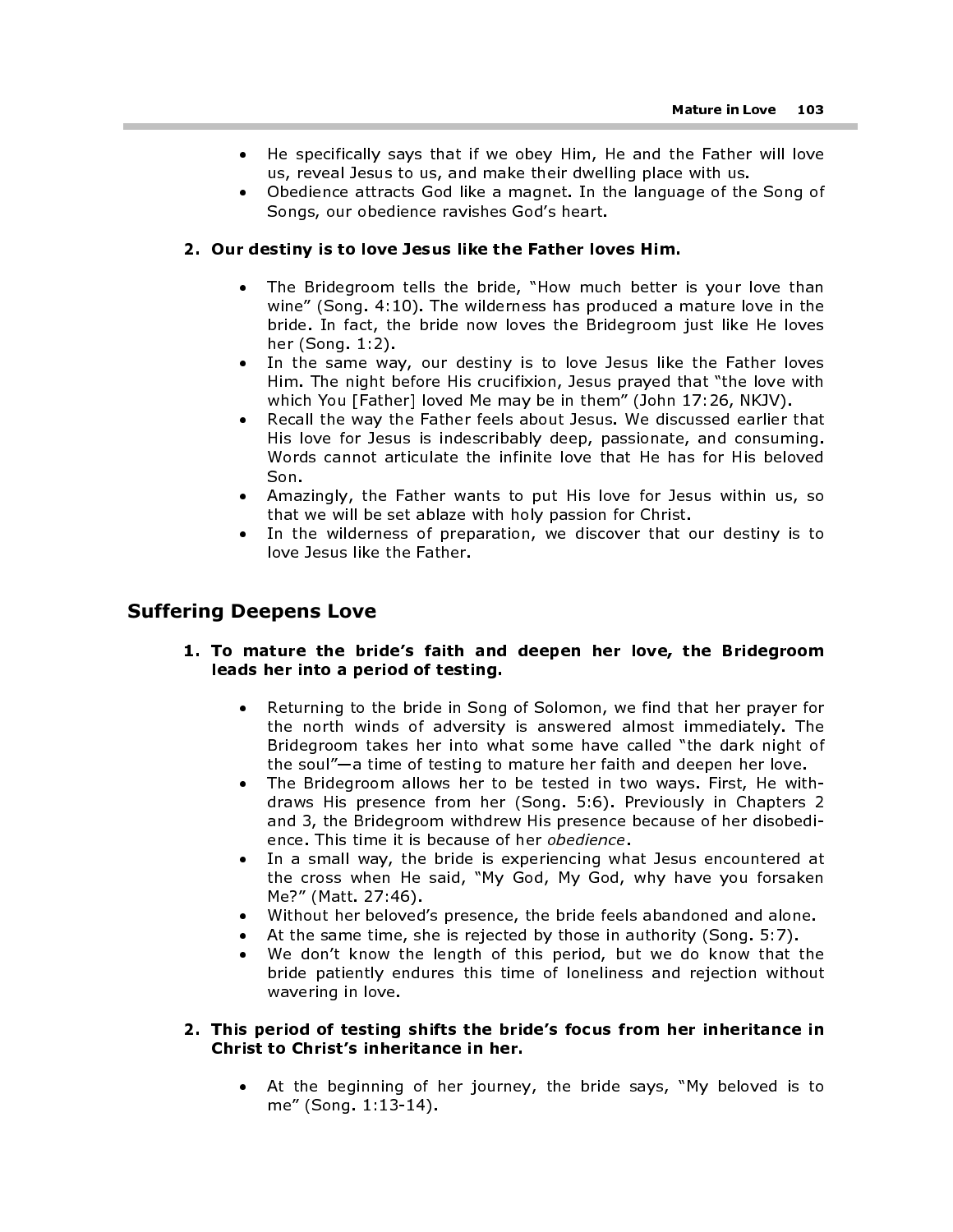- Consumed with getting her needs met, she is focused on her own satisfaction and fulfillment in the relationship. She is focused on receiving her inheritance, rather than on being an inheritance to her Bridegroom.
- A little later, she declares, "My beloved is mine, and I am his" (Song. 2:16). Notice she still puts herself first, emphasizing what is "mine" before what is "His."
- Though her love is maturing, the Bridegroom's inheritance in her is still an afterthought.
- Now, after the dark night of the soul, she declares, "I am my beloved's and my beloved is mine" (Song. 6:3).
- She now places her beloved's needs above her own. She says, "I am my beloved's, and his desire is for me" (Song. 7:10).
- Jesus is now the center of her thoughts and desires. She is now His inheritance. Her love has fully matured.

#### 3. Because the bride has embraced the sufferings of Christ, she is set apart in glory.

The dark night of the soul set the bride apart. It made her unique. The Bridegroom says about His beloved:

There are sixty queens and eighty concubines, and maidens without number; but my dove, my perfect one, is unique: she is her mother's only daughter; she is the pure child of the one who bore her. The maidens saw her and called her blessed, the queens and the concubines also, and they praised her, saying, "Who is this that grows like the dawn, as beautiful as the full moon, as pure as the sun, as awesome as an army with banners?" (Song. 6:8-10).

- The sufferings of Christ have perfected the bride's character and set her apart in glory.
- She emerges from the wilderness as a glorious, overcoming bride.
- She is "as awesome as an army with banners." Fully yielded to the Holy Spirit, she is now the Bridegroom's dove (Matt. 3:16).

## A Lesson About Suffering

#### 1. The cross transforms us into a glorious, overcoming bride.

- After the bride's time of loneliness and isolation, Solomon's queens, concubines, and maidens praise her, saying, "Who is this that grows like the dawn, as beautiful as the full moon, as pure as the sun, as awesome as an army with banners?" (Song. 6:10).
- The cross has produced the glory of the "pure...sun" and "full moon" within her.
- Speaking about the church at the time of Christ's return, Paul said, "That He might present to Himself the church in all her glory, having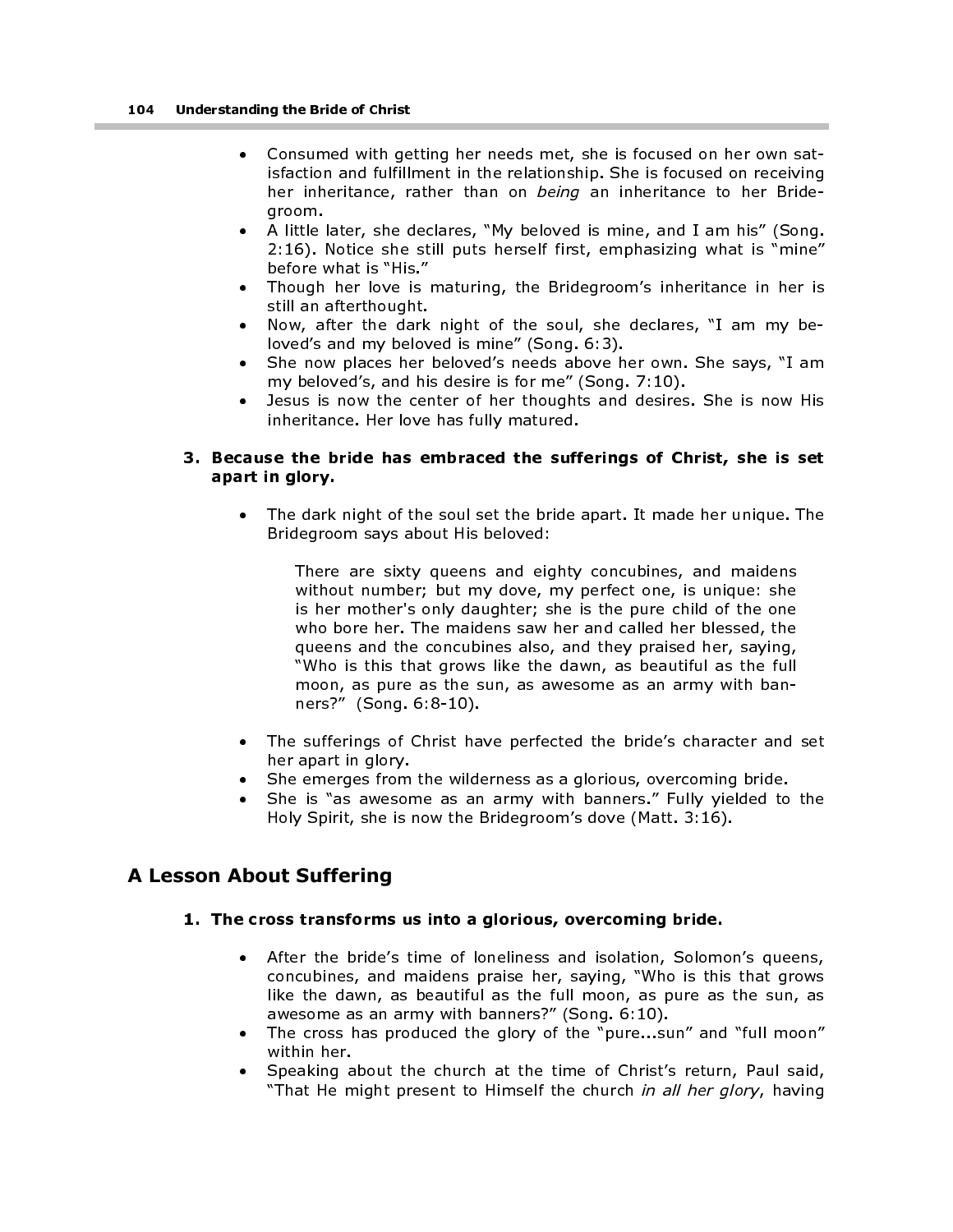no spot or wrinkle or any such thing; but that she would be holy and blameless" (Eph. 5:27).

- Before the Lord returns, the church will be glorious. However, this will not take place apart from the cross. Jesus said, "Was it not necessary for the Christ to suffer these things and to enter into His glory?" (Luke 24:26).
- Paul said that we are "heirs of God and fellow heirs with Christ, if indeed we suffer with Him so that we may also be glorified with Him" (Rom. 8:17).
- Without suffering there is no glory. Paul also said that "momentary, light affliction is producing for us an eternal weight of glory far beyond all comparison" (2 Cor. 4:17).
- In addition to producing glory within us, the cross transforms us into an overcoming bride.
- The bride was praised for being "as awesome as an army with banners." Here, banners symbolize victory over the enemy. When the Israelites fought the Amalekites at Rephidim, Moses held up his hands as a living banner, symbolizing God's victory over His enemies (Ex. 17:8-16). After the battle, Moses built an altar and called it "Jehovah-Nissi," meaning "the Lord is my banner" (Ex. 17:15).
- The cross makes us victorious overcomers.
- What, exactly, are we called to overcome?
- Recall that in Revelation 2-3, Jesus spoke to seven churches, encouraging them to overcome the loss of their first love, trials and tribulations, compromise with the world, the works of Jezebel, spiritual slumber, and lukewarm love. Overcoming these entanglements is vital to making ourselves ready as a worthy bride (Rev. 19:7; Rev. 22:7).
- In addition, we are called to overcome the devil. Revelation 12:11 states, "And they overcame him [the devil] because of the blood of the Lamb, and because of the word of their testimony; and they loved not their life even unto death." (Rev. 12:11, ASV).
- By embracing the cross and surrendering to the Lord, we will become a glorious, overcoming bride.

## Sealed in Fiery Love

#### 1. The bride comes out of the wilderness of preparation leaning on her beloved and mature in love.

• This song, which began with a kiss, ends with a fiery seal of love in the bride's heart. The Bridegroom says to her:

Put me like a seal over your heart, like a seal on your arm. For love is as strong as death, jealousy is as severe as Sheol; its flashes are flashes of fire, the very flame of the LORD. Many waters cannot quench love, nor will rivers overflow it (Song. 8:6-7).

As the song ends, the bride is sealed in mature love for her Bridegroom.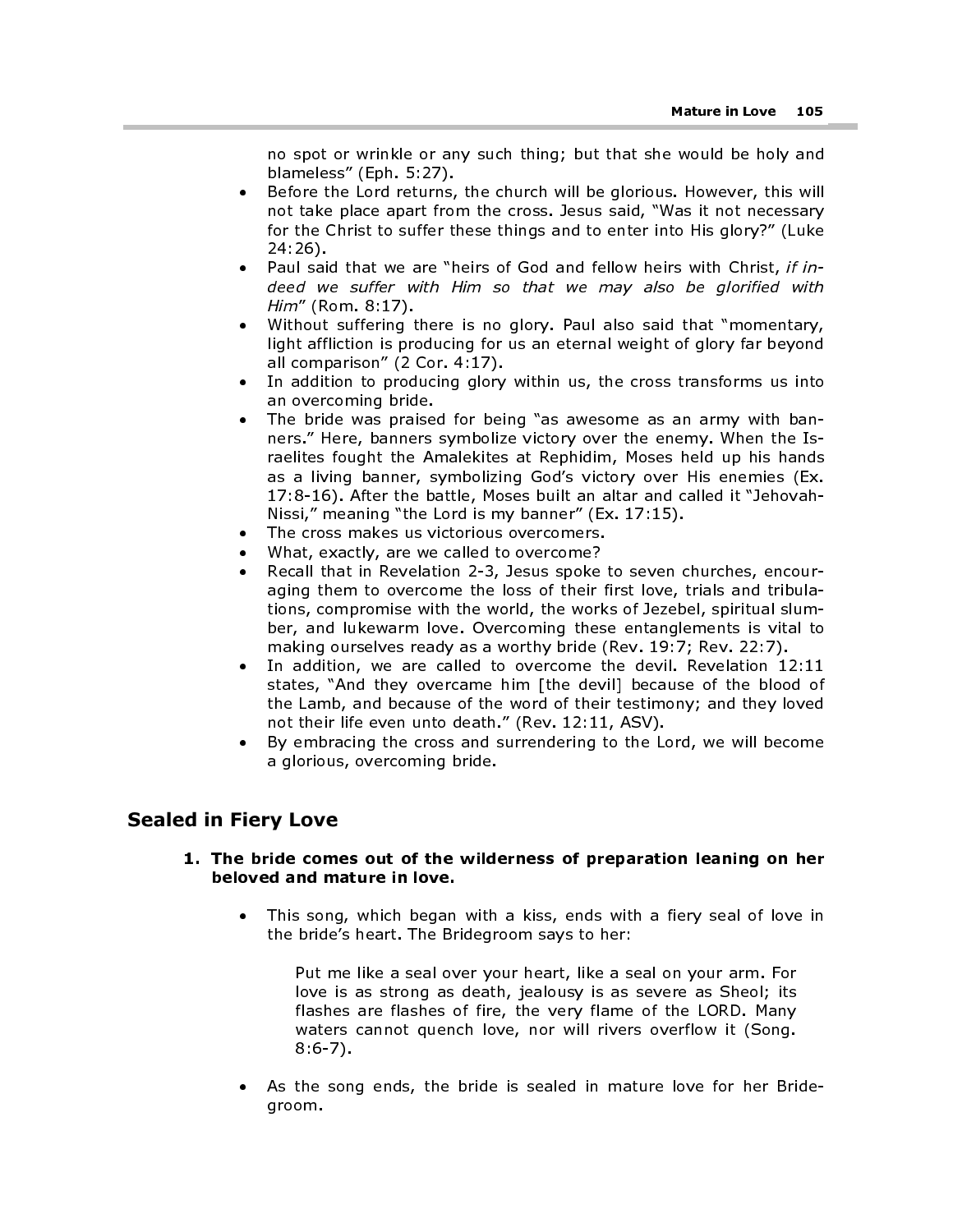- She loves Him with fiery zeal. The "very flame of the Lord" supernaturally empowers her with passionate love that many waters cannot quench or overflow.
- She is now secure in His love, broken of self-will and independence, and fully trusting His leadership. The bride loves Him with a burning passion that she did not possess at the beginning of her journey.

#### 2. The Holy Spirit invites each of us on a similar journey of holy passion.

- God wants to break us of our self-centeredness and self-sufficiency and develop within us a mature love characterized by humility, obedience, and a willingness to embrace the cross no matter the cost.
- The Holy Spirit wants us to experience the kiss of the King along with His burning fire in our hearts as He leads us to enjoy the superior pleasures of God, deep friendship with Jesus, unconditional surrender, and affection-based obedience.

To begin our journey of being awakened to love, established in love, and matured in love, let's pray, as the bride prayed to begin her journey, "Draw [us] after you and let us run together" (Song. 1:4).

#### Notes

- 1. Baali, Strong's number 1180, The Online Bible Thayer's Greek Lexicon and Brown Driver & Briggs Hebrew Lexicon, 1993, Woodside Bible Fellowship, Ontario, Canada. Licensed from the Institute for Creation Research.
- 2. BETHER, The New Unger's Bible Dictionary. Originally published by Moody Press of Chicago, Illinois, 1988.
- 3. Mike Bickle, The Song of Songs, God School with the Forerunner School of Ministry, Kansas City, 2007, p. 85.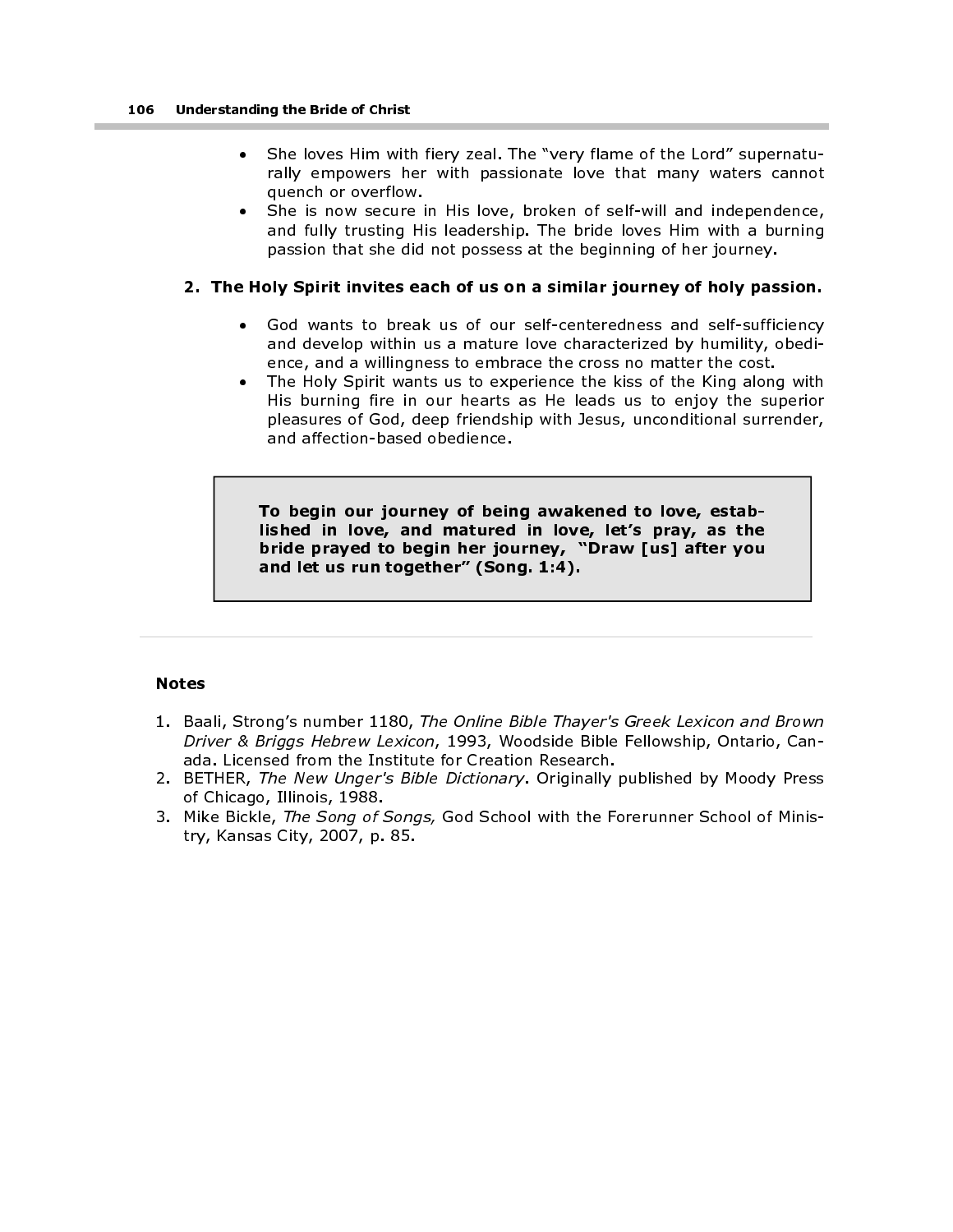## Review Questions

#### True or False

- 1. The wilderness of preparation is designed to awaken the bride's love.
- 2. Before going into the wilderness of preparation, the bride's primary interests have centered around getting her needs met, experiencing God's love, and delighting in Him.
- 13. In the wilderness of preparation, Jesus produces mature love, fire-tested faith, and complete obedience in His bride.
- 4. The wilderness of preparation is designed to make the bride strong and independent by weaning her from dependence upon the Bridegroom.
- 5. The wilderness of preparation exposes the bride's disobedience.
- 6. In the wilderness of preparation, the Bridegroom reveals Himself as a demanding King who is actively preparing a bride to be His servant.
- 7. In the wilderness of preparation, the Bridegroom reveals Himself as safe and trustworthy.
- 8. Before entering the wilderness, the bride had already embraced the cross.
- 9. To be fully prepared, we need to see ourselves as Christ's bride and we need a vision of our upcoming wedding day.
- 10. The bride's maturity has little effect on the Bridegroom's love for her.

#### Fill in the Blank

- 11. The first four chapters of the Song of Solomon are mostly about the bride discovering her inheritance in Christ whereas the last four focus on the bride becoming the  $\overline{\phantom{a}}$  of Christ.
- 12. Our obedience \_\_\_\_\_\_\_\_\_\_\_\_\_\_\_\_\_ God's heart.
- 13. To mature the bride's faith and deepen her love, the Bridegroom leads her into a pe- $\Box$  riod of  $\Box$  .
- 14. The sufferings of Christ have perfected the bride's \_\_\_\_\_\_\_\_\_\_\_\_\_\_\_\_ and set her apart in glory.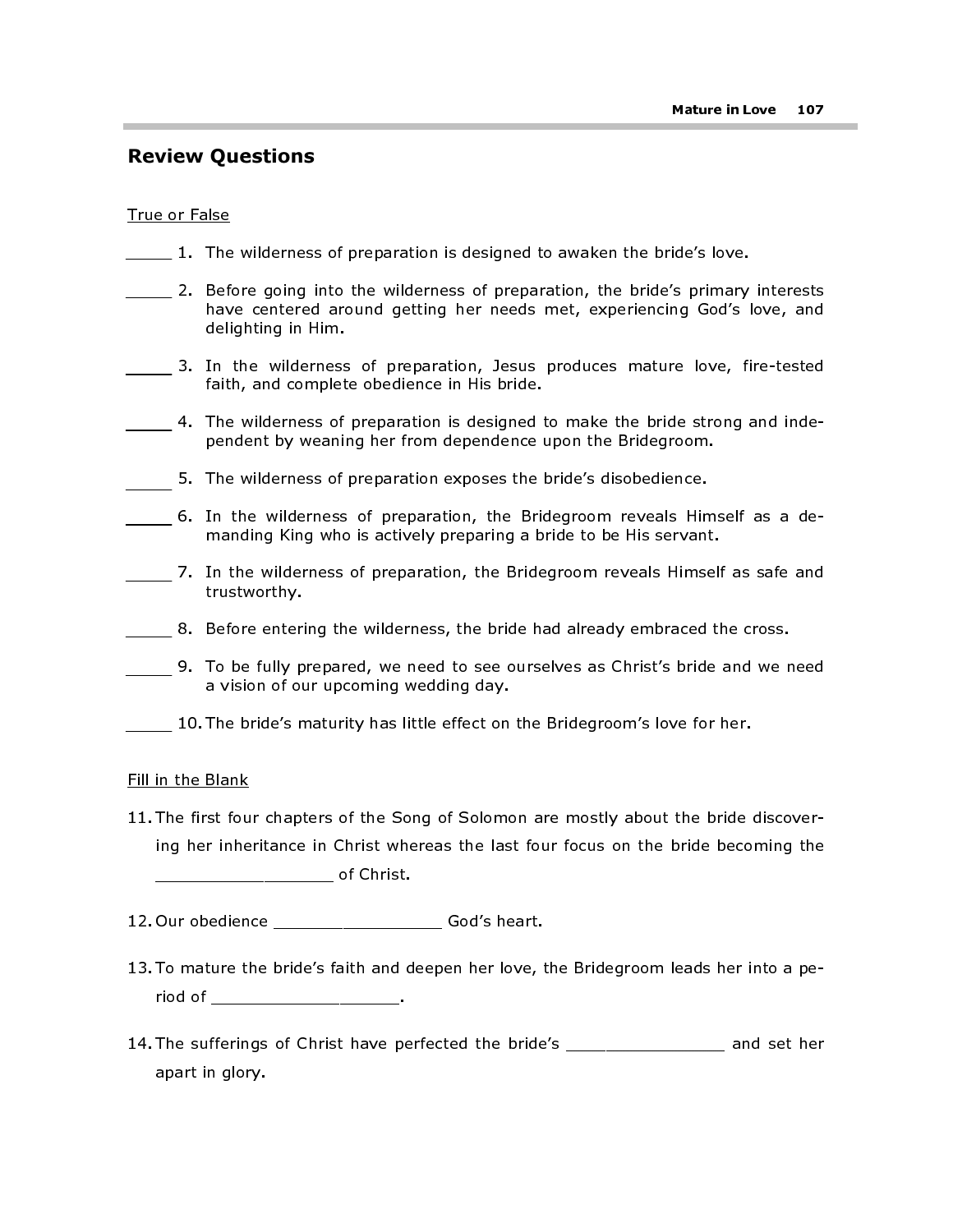15. Song of Solomon 8:6-7 reads, "Put me like a \_\_\_\_\_\_\_\_\_\_\_\_\_\_\_\_ over your heart, like a  $\frac{1}{2}$  and your arm. For  $\frac{1}{2}$  is as strong as death, jealousy is as severe as Sheol; its flashes are flashes of fire, the very \_\_\_\_\_\_\_\_\_\_\_\_\_ of the LORD. Many \_\_\_\_\_\_\_\_\_\_\_\_\_\_\_\_\_\_\_ cannot quench love, nor will rivers overflow it."

Match the phrase on the left with the appropriate phrase from the right.

- 16. To overwhelm with joy, pleasure, or delight
- 17. Deepens faith and matures love
- 18. The result of being prepared in the wilderness
- 19. Place where the bride embraces the sufferings of Christ
- **20. Transforms** us into a glorious, overcoming bride

Possible Matches for 16-20

- a. Testing
- b. Song 4:16
- c. Cross
- d. Ravish
- e. Sealed in love and faith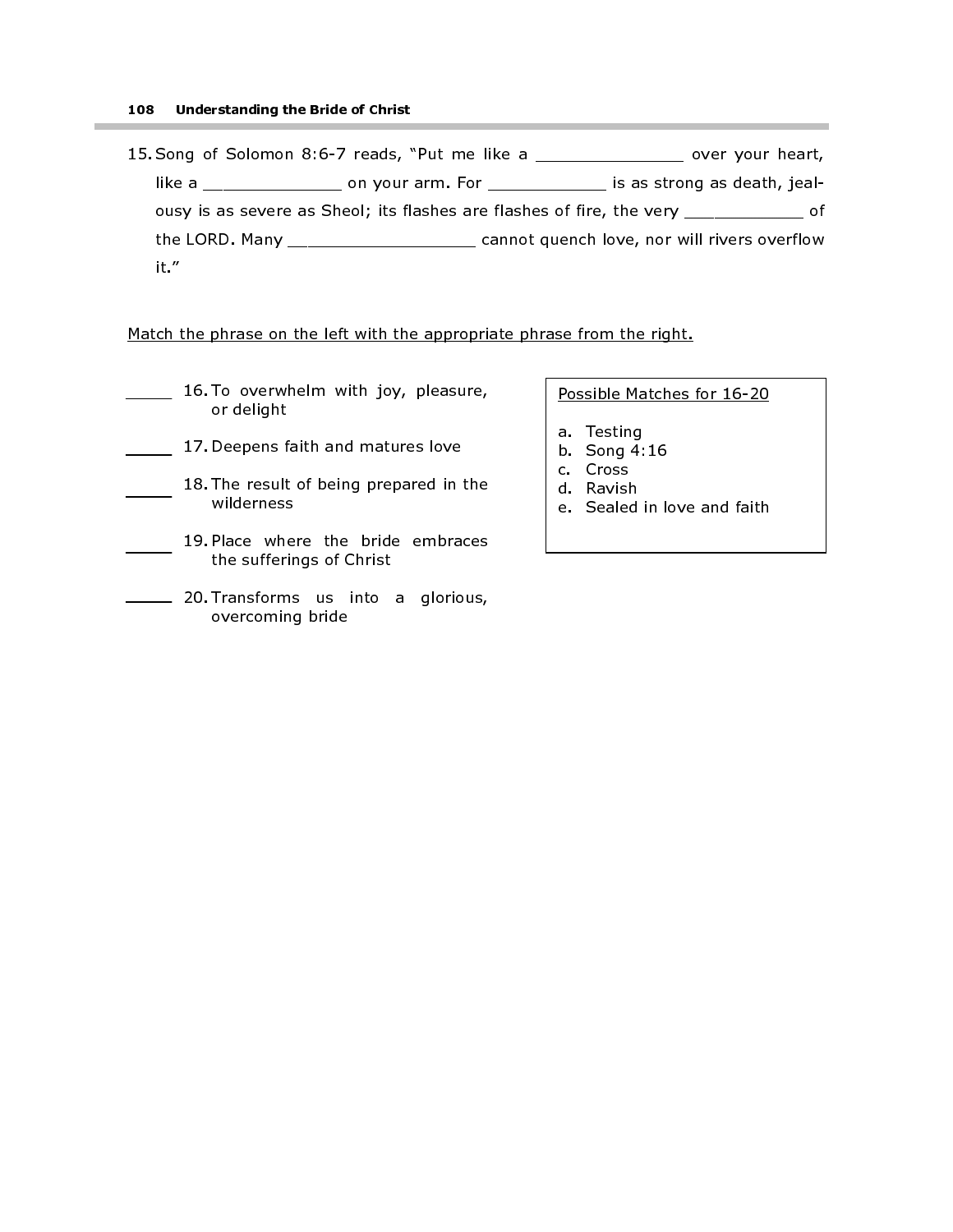Session 9

# Total Devotion

#### This session covers:

- How we become totally devoted to Jesus
- An overview of the book of Ruth
- Seven principles from the book of Ruth that help us become totally devoted to our Bridegroom

#### This session corresponds to:

• Session 9 of Understanding the Bride of Christ CDs

## The Journey toward Devotion

- 1. The bride of Christ will be totally devoted to Jesus.
	- When the Pharisees asked Jesus to describe the greatest commandment in the Law, He answered, "You shall love the Lord your God with all your heart, and with all your soul, and with all your mind. This is the great and foremost commandment" (Matt. 22:37 -38).
	- Known today as the first commandment, this statement clearly reveals that the most important thing in life is to love God fervently with all that is within us. In other words, we are to be totally devoted to Jesus.
	- Devotion is dedicating ourselves to someone with a serious and earnest vow. Then we keep our vow by making disciplined and determined decisions to yield ourselves completely to them.
	- Devotion, unlike passion, is usually not something we feel. Devotion, rather, is choosing to follow through with our commitments—whether we feel like it or not.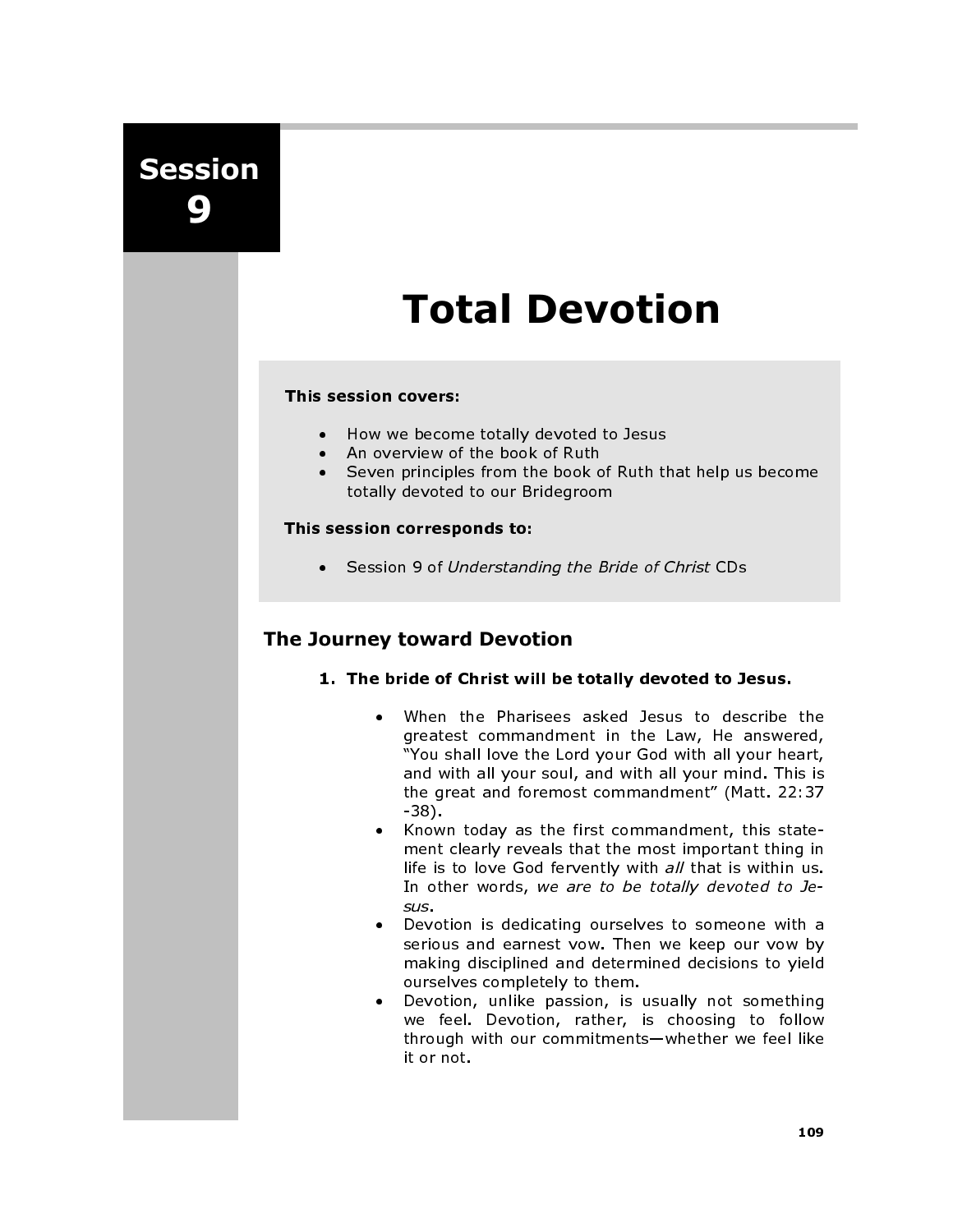- This is clearly illustrated in marriage, where the feelings of passion may come and go, but devotion is the glue that keeps a husband and wife together. Devotion is making the loving decisions to fulfill the covenant vows we voiced at our weddings.
- In the same way, Jesus will have a worthy bride who is totally devoted to Him. He will have a bride who loves Him with all of her heart, all of her soul, and all of her mind.
- Make no mistake about it—loving the Lord like this is a process.

#### 2. Peter is a great example of how we mature in our devotion to Jesus.

- Peter, perhaps the greatest leader in church history, had to mature in his devotion to Jesus.
- Following Jesus' resurrection and Peter's denial of Him, the Lord asked Peter three times if he loved Him (John 21:15-17). Twice in his questions, Jesus used the Greek word *agapao* (ag-ap-ah'-o), which means "deep and constant love" that inspires "implicit obedience to [God's] commandments."<sup>1</sup> In other words, agapao is a love that gives all, as Jesus had just illustrated by sacrificing His life on the cross. Jesus was therefore asking Peter if he was, in return, totally devoted to Him.
- Peter, however, answered, "You know that I love (phileo) You" (John 21:15-16). Peter answers with *phileo*, or "brotherly affection," because only a few days earlier, Peter had denied Jesus three times. He knew that could not say that he loved Jesus with complete and total devotion.
- The Lord then restored Peter, and he matured quickly in his devotion to became the leader of the early church. He gave a bold message on Pentecost that resulted in 3,000 salvations, wrote two books of the New Testament, and according to tradition, was crucified upside down because he did not consider himself worthy to die in the same manner as Jesus.
- Just as Peter matured in his devotion to Jesus, we also must mature in our devotion.

#### 3. The book of Ruth is an excellent picture of how we mature in our devotion to Jesus.

- Ruth's journey begins in the pagan land of Moab, where she has been widowed, and ends in Bethlehem, where she will marry Boaz, her kinsman-redeemer—the one in position to deliver her from poverty into life of destiny and prosperity.
- During her journey from Moab to marriage, Ruth's heart changes. She makes several important decisions along the way that result in total devotion to her future husband.
- Let's look at Ruth in more detail, so that we, too, can grow in devotion to our future Bridegroom, Jesus.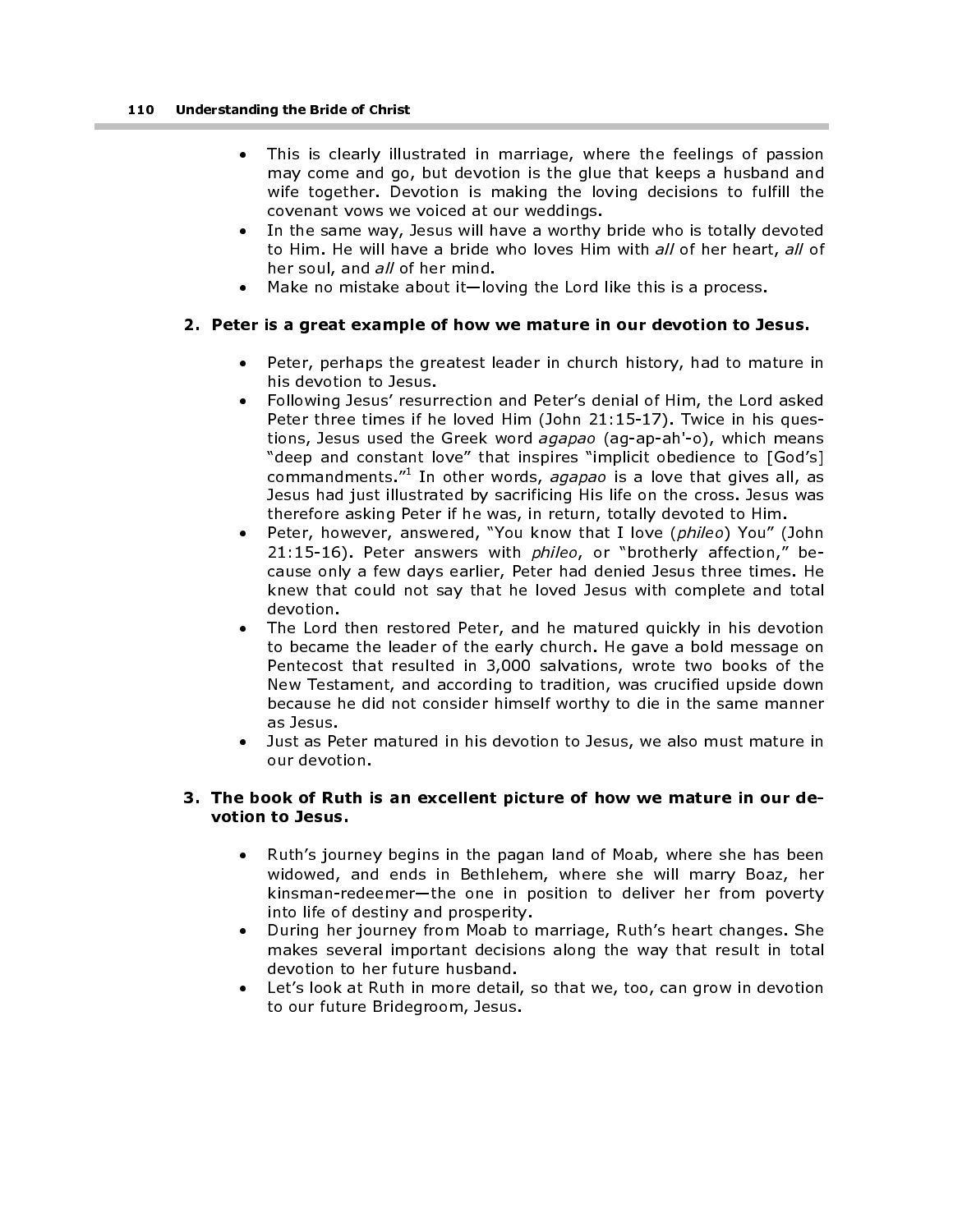## An Overview of Ruth

#### 1. In a time of famine, Elimelech and his family went to live in Moab.

- During the time in history when the judges governed Israel, a devastating famine hit the land. To provide for his family, Elimelech took his wife, Naomi, and their two sons, Mahlon and Chilion, from their home in Bethlehem to the neighboring land of Moab to wait out the famine.
- While living in Moab, both sons married Moabite women—Orpah and Ruth. During the 10 or so years they lived in Moab, Elimelech, Mahlon, and Chilion all died.

#### 2. When the famine ended, Naomi and Ruth decided to return to Bethlehem.

- Naomi, now a widow, heard that the famine had ended in Israel and prepared to return home to Bethlehem. Before leaving, she encouraged her two daughters-in-law to remain with their families in Moab, but Orpah and Ruth both wanted to go with her to Bethlehem.
- After some intense conversations, however, Orpah decided to remain in Moab, whereas Ruth was still adamant about returning with Naomi.

#### 3. In Bethlehem, Ruth worked in the grain fields of Boaz, who provided abundantly for her.

- When the two women arrived in Bethlehem, Ruth went almost immediately to the barley and wheat fields belonging to a man named Boaz, who was a kinsman of Elimelech.
- There, Ruth gleaned, or collected, the grain left by the reapers.
- Boaz took notice of her and treated her with great kindness. He not only allowed her to glean from the extra piles of grain, but he even gave her additional grain stalks from the bundled plants.
- Day after day, as Ruth would go to the grain fields to glean food, Boaz would provide abundantly for her.

#### 4. Eventually, Ruth marries Boaz, and through their lineage, a future king of Israel is born.

- Toward the end of the harvest season, Naomi wanted Ruth to rest from her labors and, quite possibly, to marry Boaz.
- So she told Ruth to wash herself, anoint herself with ointments, put on her best clothes, and go down to the threshing floor where Boaz was resting.
- Ruth obeyed. When she approached Boaz, she received his favor, and the two were later married.
- Some years later, Ruth and Boaz gave birth to Obed, the grandfather of King David.
- As you can see, the book of Ruth is a wonderful rags to riches story. A poor Moabite widow marries a wealthy Israelite, and through their lineage, a future king of Israel is born.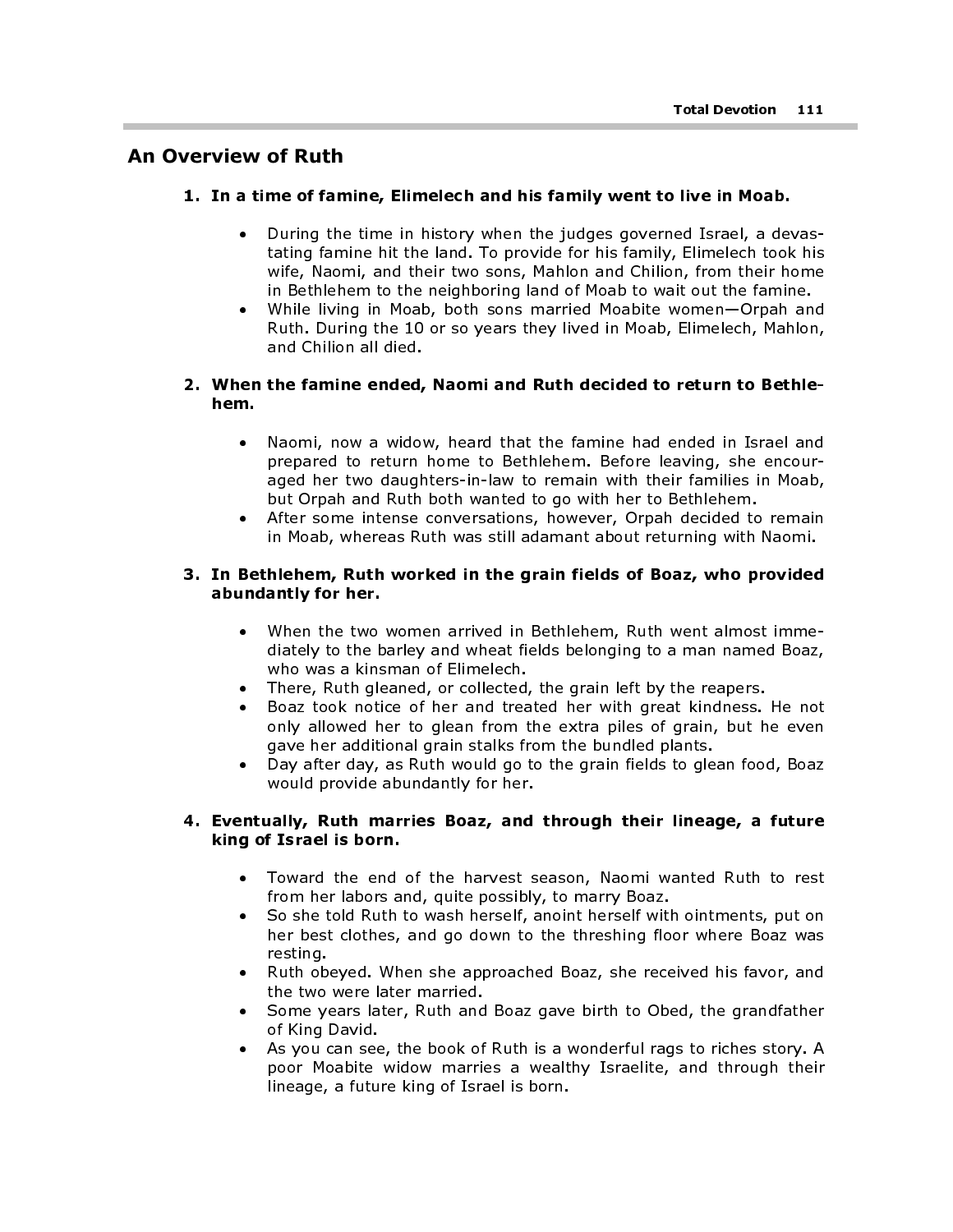• More astoundingly, if you read the genealogy of Jesus in the book of Matthew, guess whose names you will find? That's right, Boaz and Ruth (Matt. 1:5). What a beautiful story of redemption and grace!

The book of Ruth contains types and shadows of how we transition from living a worldly lifestyle to becoming a worthy bride for Jesus. Hidden in the pages of this book are seven principles that will help us become totally devoted to our Bridegroom King.

## Principle #1: Determine to Leave Moab.

- 1. When the time came to leave Moab, Orpah could not leave the familiarity of her family, friends, and culture.
	- When it was time for Naomi to return to Bethlehem, she urged her two daughters-in-law to remain in Moab where they were comfortable, had their own family ties, and were familiar with the customs of the land (Ruth 1:6-9).
	- Orpah and Ruth's response to her was clear: "No, but we will surely return with you to your people" (Ruth 1:10).
	- Initially, they both made a *decision* to leave Moab; however, Orpah could not resist the seduction of Moab, and she returned "back to her people and her gods" (Ruth 1:15).
	- As Jeremiah suggested, Moab was a place of "uncircumcised living" where the people practiced the rite of circumcision yet lived as though they had never been circumcised (Jer. 9:25-26).
	- The Moabite people participated in pagan worship, most likely with human sacrifices and cult prostitution. Moab was a place of many seductions, and Israel was not immune to its lure.
	- Orpah and Ruth were both comfortable in their culture. If they were like us, they were sentimental about life in Moab.
	- Ties to family and friends, along with their customs, heritage, and religion, made it difficult to leave the familiarity and comfort of their homeland.
	- Orpah weighed all of these factors and ultimately determined not to go to Bethlehem.

#### 2. Ruth, on the other hand, was determined to leave with Naomi.

- After counting the cost and weighing the consequences of her actions (Ruth 1:11-15), Ruth made a six-fold declaration of her commitment to leave Moab and go to Bethlehem.
- She said to Naomi:

Do not urge me to leave you or turn back from following you; for where you go, I will go, and where you lodge, I will lodge.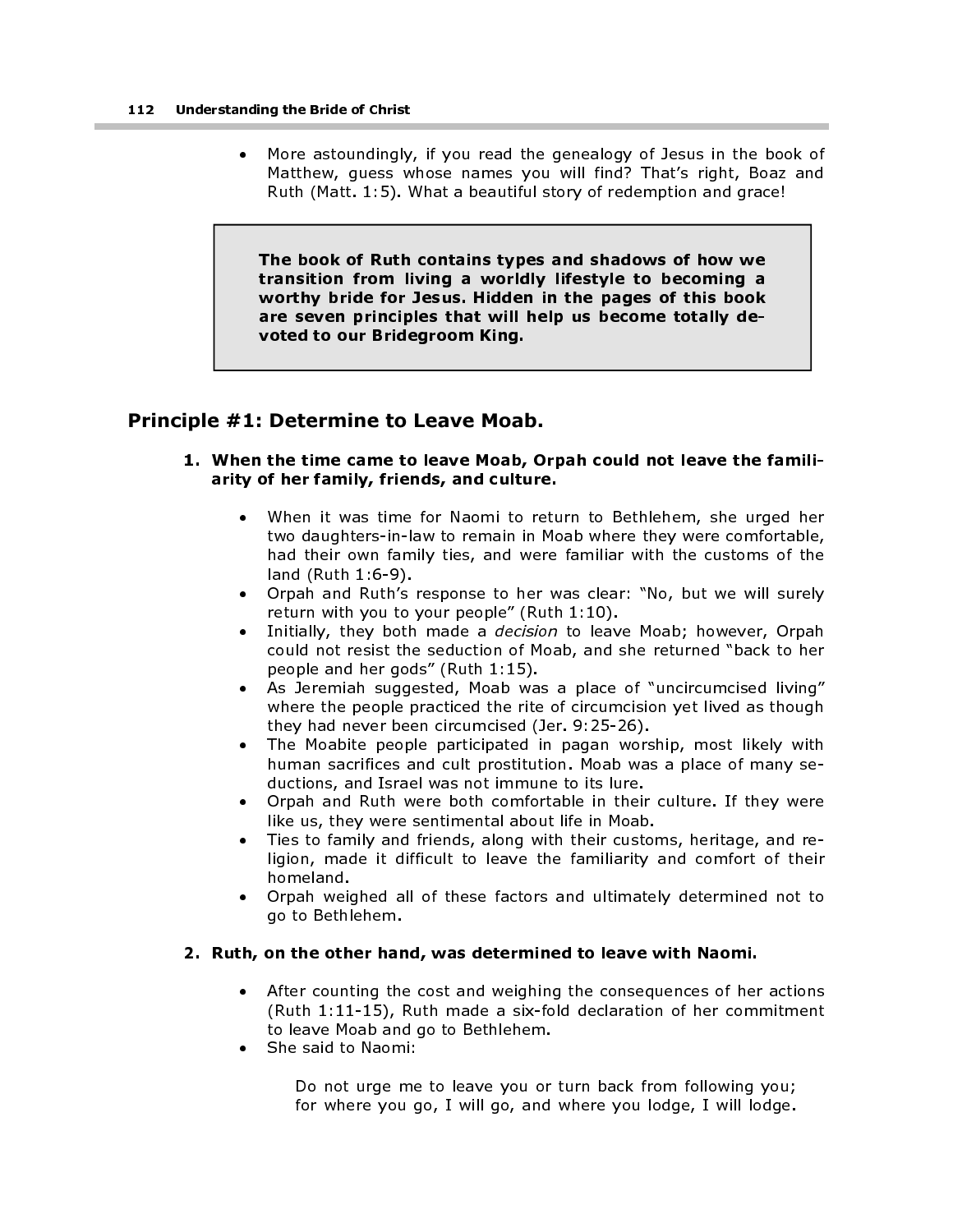Your people shall be my people, and your God, my God. Where you die, I will die, and there I will be buried. Thus may the LORD do to me, and worse, if anything but death parts you and me (Ruth 1:16-17).

• Ruth was determined to leave Moab in order to follow Naomi, but even more importantly, to pursue Naomi's God.

#### 3. In a similar way, if we want to grow in devotion to our Bridegroom, we must be determined to leave Moab.

- With sexual immorality, pornography, prostitution, homosexuality, secular humanism, materialism, pleasure seeking, abortion, and alcohol and drug abuse on the rise, most of our world is like Moab.
- For many, there is a powerful lure to this lifestyle. Many believers are like Orpah. They have made a decision for the Lord Jesus, and they sincerely meant it at the time. But when it comes time to leave their present-day Moab, they can't do it. The temptations are too entrenched, the seductions too strong, the old friendships too alluring. Total Devotion<br>
Your people shall be my people, and your God, my God. Where<br>
you die, I will die, and there I will be buried. Thus may the<br>
LORD do to me, and worse, if anything but death parts you and<br>
me (Ruth 1:16-17).<br>
- Jesus said, "For which one of you, when he wants to build a tower, does not first sit down and calculate the cost to see if he has enough to complete it? Otherwise, when he has laid a foundation and is not able to finish, all who observe it begin to ridicule him, saying, 'This man began to build and was not able to finish'" (Luke 14:28-30).
- For all who had made a decision to follow Him, Jesus called them to count the cost so that they would not start following Him if they were not able to finish the journey.

must count the cost and make the same six-fold declaration that Ruth made.

#### 4. Ruth's first declaration was "where you go, I will go."

- We must say to the Lord on a regular basis, "I will go where You tell me to go, and I will do what You tell me to do."
- In our lives, we will have to live out this declaration on many occasions. In some cases, the decisions will be easy, but others will require major acts of surrender.
- To pursue Jesus, we quite possibly might have to lay down a job, abandon a career path, and surrender many personal comforts and pleasures.

#### 5. Ruth's second declaration was "where you lodge, I will lodge."

• When we say this to God, we are vowing to accept a lifestyle of waiting on Him.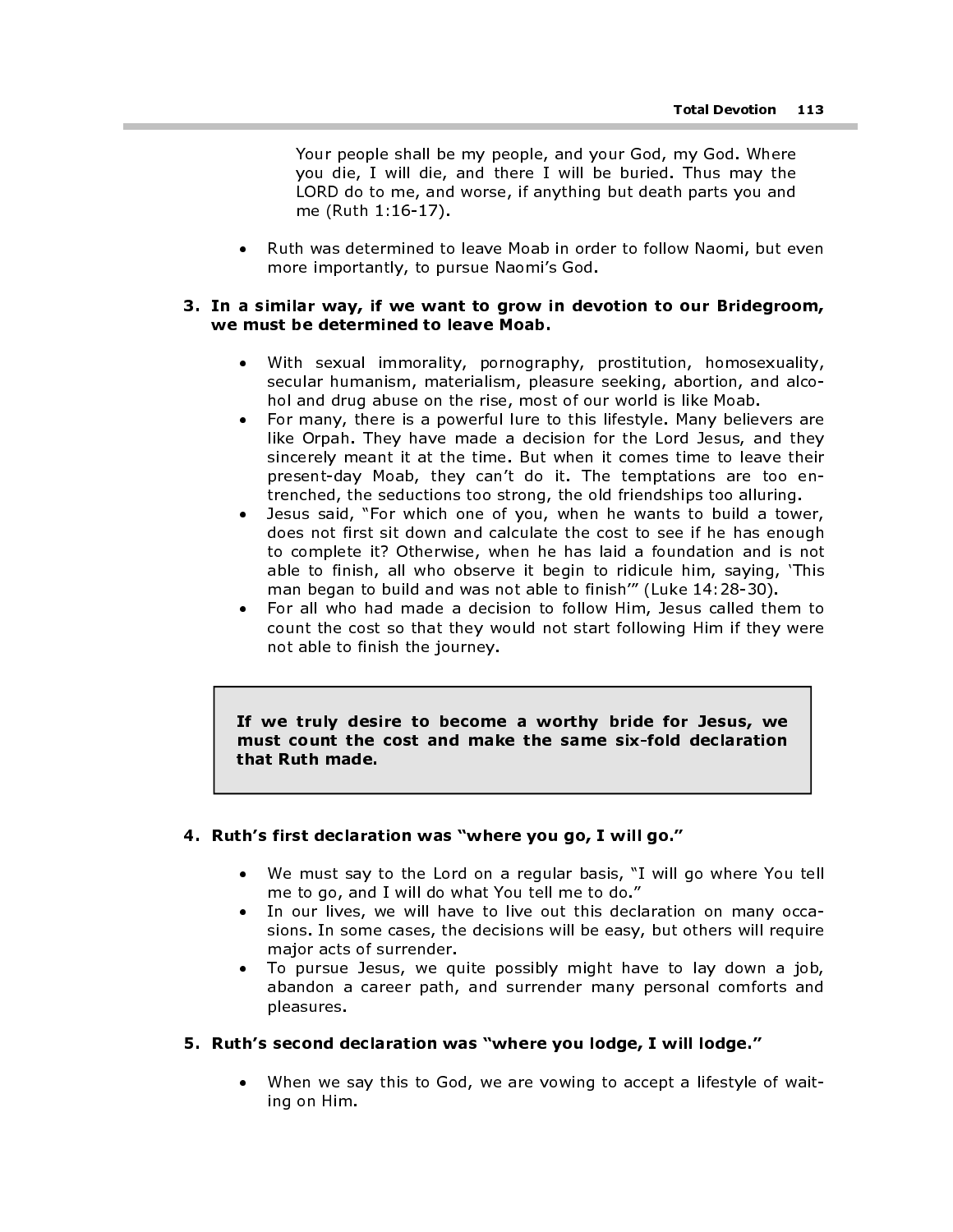- Even in seasons of silence when we can't hear His voice or in times of confusion when we don't know which direction to turn, we must wait.
- We decide that we are not going to do our own thing; we are going to wait on God until He speaks.

#### 6. Ruth's third declaration was "your people shall be my people."

- Quite possibly, Orpah did not follow Naomi because she did not want to leave her friends and family—even though they were involved in pagan activities.
- However, for us to develop a life of devotion to our Bridegroom, we can't emulate Orpah. We must leave behind any relationships that would ensnare us in a lifestyle of compromise and worldliness.
- Pursuing Jesus requires us to put Him ahead of all other relationships (Luke 14:26).

#### 7. Ruth's fourth declaration was "your God will be my God."

- To make this declaration real in our lives, we must forsake every god that leads us into idolatry.
- Most of us don't keep wooden idols on our mantle or burn incense to a statue, but we can make idols out of things like recreation, pleasure, jobs, and possessions.
- God wants us to enjoy many of these things (1 Tim. 6:17). But when any of these hinder us in our pursuit of God, we must lay them down.

#### 8. Ruth's fifth declaration was to die where Naomi died.

- For us, this means that once we make a radical decision to follow Christ, there is no turning back.
- We must burn every bridge that would take us back to Moab. We must make an irrevocable decision that no matter what happens—or doesn't happen—we are not turning back to our old ways and lifestyles.
- We must decide that we will die before we go back to Moab.

## 9. Ruth's sixth declaration was to be buried where Naomi was buried.

- Likewise, we must bury our life in surrender. Jesus said that a grain of wheat must fall into the earth and die—implying that it must be buried—in order to bear fruit (John 12:24).
- Explaining what He meant by this, the Lord said, "He who loves his life loses it, and he who hates his life in this world will keep it to life eternal" (John 12:25).
- If we want to be like Ruth and live totally devoted to our Bridegroom, we must surrender our life daily in order to follow Him fully.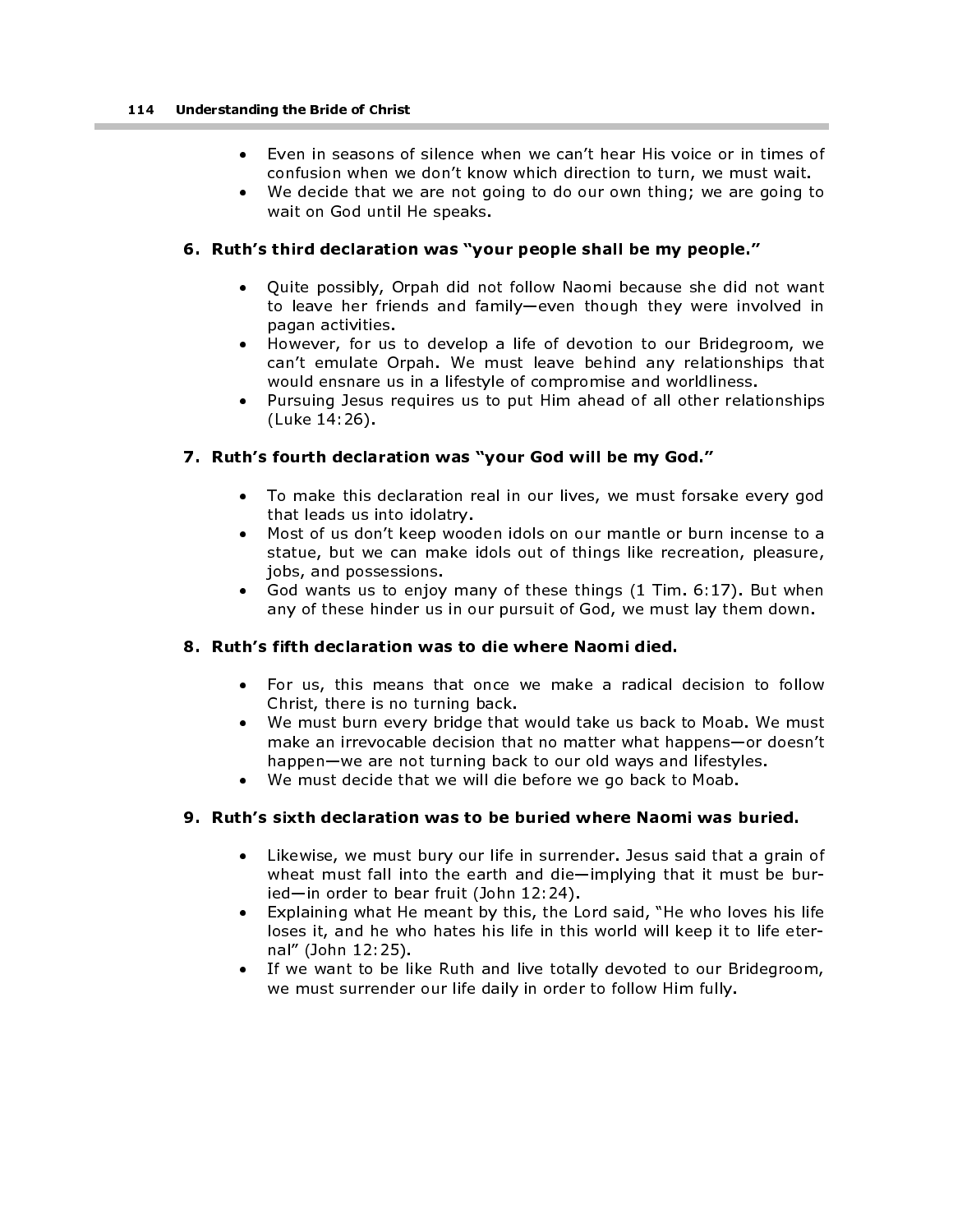To really leave our old "before Christ" lifestyle, we must make six lifetime commitments. We must decide to go where He goes, to wait on Him, to leave all ungodly relationships and temptations, to forsake all idols without looking back, to repeatedly choose to die to ourselves, and to surrender everything to God in order to be prepared as a worthy bride for Jesus and live in God's blessings.

## Principle #2: Release All Bitterness.

- 1. Naomi was bitter because she falsely believed that God was responsible for everything bad that happened to her in Moab.
	- When Naomi and Ruth arrived in Bethlehem, "all the city was stirred because of them, and the women said, 'Is this Naomi?'" (Ruth 1:19).
	- Immediately, Naomi responded, "Do not call me Naomi; call me Mara, for the Almighty has dealt very bitterly with me" (Ruth 1:20).
	- In Hebrew, Naomi means "pleasant"<sup>2</sup> while Mara means "bitter."<sup>3</sup><br>• Naomi went on to say "I went out full Ito Moahl, but the LORE
	- Naomi went on to say, "I went out full [to Moab], but the LORD has brought me back empty. Why do you call me Naomi, since the LORD has witnessed against me and the Almighty has afflicted me?" (Ruth 1:21).
	- The truth is, however, that God never sent her family to Moab. It was her husband's decision to go to Moab during the famine. The Lord never sent him there or even hinted at the idea of going.
	- God had wanted Naomi's family to remain in Bethlehem and trust Him for provision during the famine.
	- Because she wrongfully blamed God for her circumstances, which were really the result of her husband's presumption, she was fostering bitterness.

#### 2. We need to release all bitterness and receive healing because it is impossible to love Jesus and, at the same time, be bitter toward Him or others.

- Bitterness—an intense and prolonged animosity, resentment, or anger against someone that causes us to be distant, contemptuous, or spiteful—permeates the body of Christ.
- We can believe in God and even believe in Jesus for salvation while still having bitterness in our hearts. But it's nearly impossible to love God while remaining bitter.
- Bitterness can take root in people's hearts for many reasons. Young men may have been severely rejected by their fathers. Young women may have been physically, emotionally, and sexually abused. And sometimes, both men and women have made devastating lifestyle choices and are now suffering the consequences.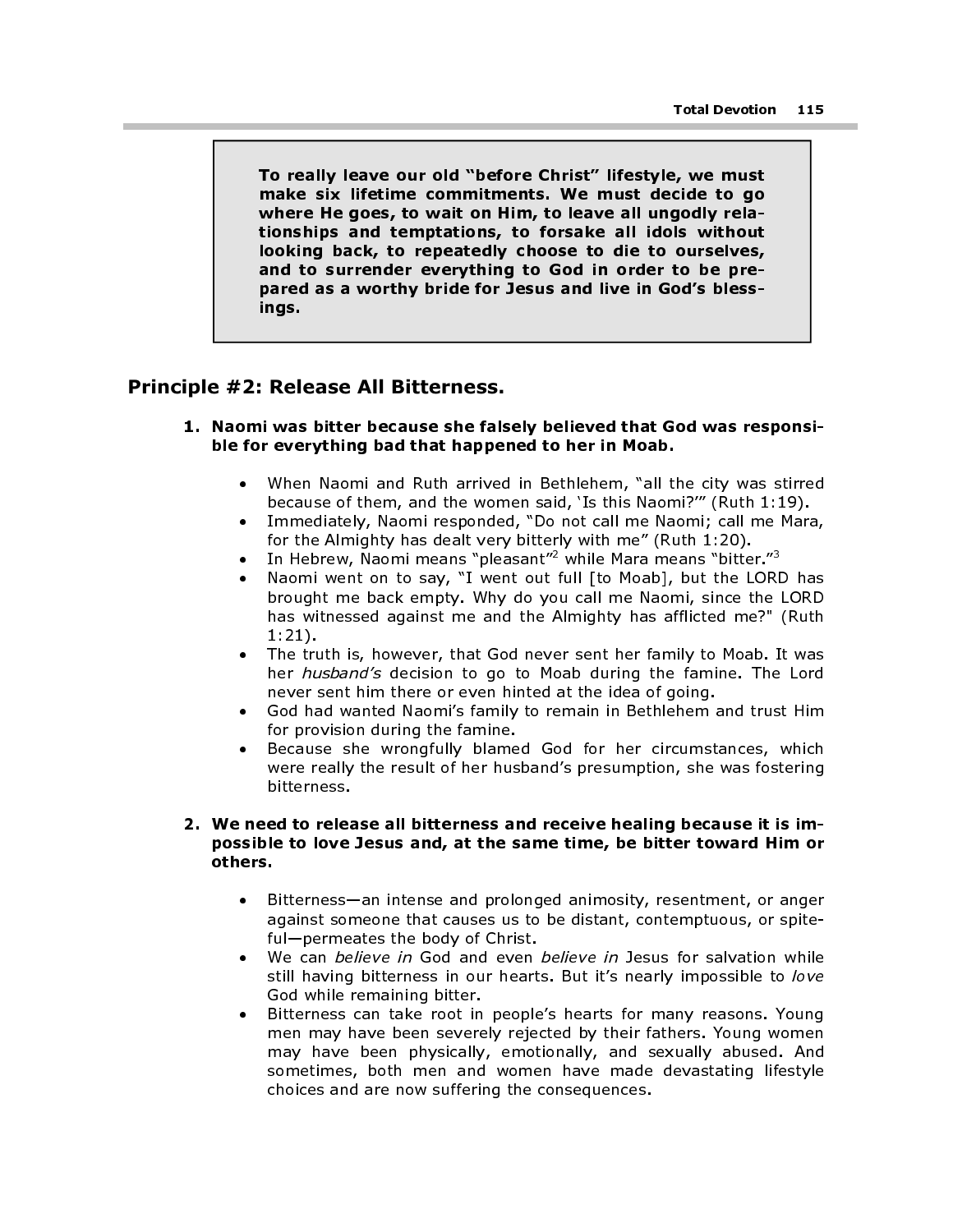- In this world, we all experience hurt and pain-sometimes from circumstances outside of our control and sometimes from choices we directly make. Either way, we have to deal with our rejections and disappointments without giving in to bitterness.
- Blaming God for allowing our circumstances or blaming the one who caused our pain keeps us entrenched in our hurts, entangled in the roots of bitterness.
- Bitterness makes it very difficult to receive God's amazing love and experience intimacy with Him. It is impossible to blame God for our circumstances while at the same time hungering for His presence.

#### 3. Like Ruth, we must make a decision to surrender all bitterness.

- Naomi and Ruth both went through difficult circumstances in Moab. Both lost their husbands and struggled to find provision. Both had the same opportunity to choose bitterness over meekness.
- However, Ruth made a decision not to be bitter toward God, and as a result, went on to fulfill her destiny. If we want to become a worthy bride, then, like Ruth, we must make a decision to surrender all bitterness.
- If you struggle with feelings of bitterness, ask the Lord to help you release the bitterness from your heart and allow the Holy Spirit to heal you of every emotional scar and pain.
- Your pain may be so deep that you wonder if this is even possible. However, the Bible tell us that God's grace is powerful enough to remove deep-seeded bitterness (Eph. 4:31; Heb. 12:15).
- If you are bitter, forgive God and the one who hurt you from the bottom of your heart. Then release those who harmed you from owing you anything in the future (Matt. 18:21-35).
- As you release bitterness from your heart, you will be liberated to love Jesus much more deeply.

## Principle #3: Appreciate Jesus As Your Kinsman-Redeemer.

## 1. The idea of a kinsman-redeemer originates in the Old Testament Law.

- After Ruth and Boaz were married, the women of Bethlehem told Naomi, "Praise be to the LORD, who this day has not left you without a kinsman-redeemer. May he become famous throughout Israel!" (Ruth 4:14, NIV).
- Seven times in the book of Ruth, the New International Version of the Bible translates the Hebrew word go'el as "kinsman-redeemer."
- This word means "to redeem, to avenge, to revenge, or to ransom"<sup>4</sup> and has the basic meaning of "coming to the help or rescue"<sup>5</sup> of one in need.
- The idea of  $qo'e$  originates in the Old Testament Law. The basic concept is that the nearest male relative was responsible for certain aspects of his family, such as avenging harm done to a family member or redeeming a relative in great need.<sup>6</sup>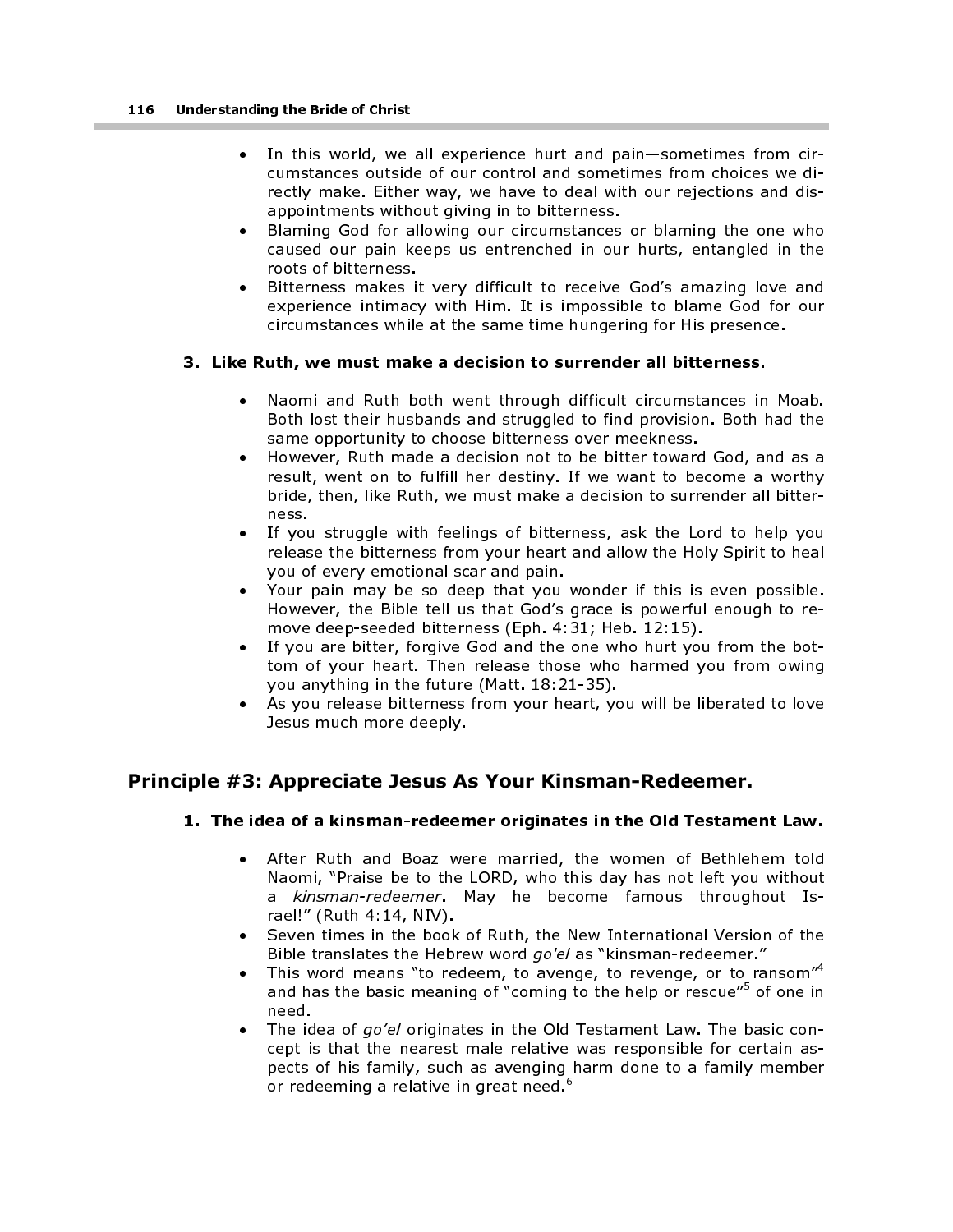- In addition, the kinsman-redeemer was responsible for marrying his relative's widow, but only if it was his brother who had died. Otherwise, he was under no obligation.
- The closest living male relative was the first one responsible to fulfill the duties of a redeemer. If for some reason he were unable, the responsibility would fall to the next closest living male relative who had the ability to redeem.
- There were three basic qualifications for being a kinsmen-redeemer. First, he had to be a close relative; second, he had to have the ability to redeem; and third, he had to be willing to pay the price of redemption.

#### 2. Boaz is a beautiful picture of Jesus, our Kinsman-Redeemer.

- As we examine Boaz's relationship with Ruth, we see that he met the three conditions of a kinsman-redeemer. He was a close relative to Elimelech's family (Ruth 3:12). He had the ability to redeem since he had great wealth (Ruth 2:1). And he was willing to pay the price of redemption and take Ruth as his wife, even though he was under no obligation since Elimelech was not his brother (Ruth 4:9).
- Interestingly, there was another relative of Elimelech who was actually closer in kinship to Ruth, but he, due to obligations and hindrances, was unable to do redeem Ruth. Therefore, Boaz took his place as Ruth's kinsman-redeemer (Ruth 4:1-6).
- What a beautiful image of our loving Bridegroom! As Boaz was a close relative to Ruth, Jesus is our close relative; in fact, He is our brother (Heb. 2:17-18).
- Just as one came in line before Boaz to redeem Ruth but did not have the means to complete the task, Adam attempted to take dominion over the earth but could not do it.
- However, just as Boaz was able to purchase Elimelech's land, redeem Naomi, and take Ruth as his wife (Ruth 4:9-13), Jesus is the only One who is able to redeem mankind and to complete what Adam could not do.
- And the great news for us is that Jesus was not only able to purchase us from the slave market; He was also willing to do it.
- Because of His great love for us, He willingly left the glory of heaven to purchase us from bondage and to take us as His eternal wife (Phil. 2:5-8).

#### 3. Seeing Jesus as our Kinsman-Redeemer fills us with appreciation and motivates us to become more devoted to Him.

- When we realize that only Jesus was able to redeem mankind and that He was also willing to do it, it makes us so appreciative of His great love.
- Seeing what Jesus has done as our Kinsmen-Redeemer inspires us to pursue Him wholeheartedly, to grow in devotion for Him, to demonstrate how much we love Him, to express our thankfulness for what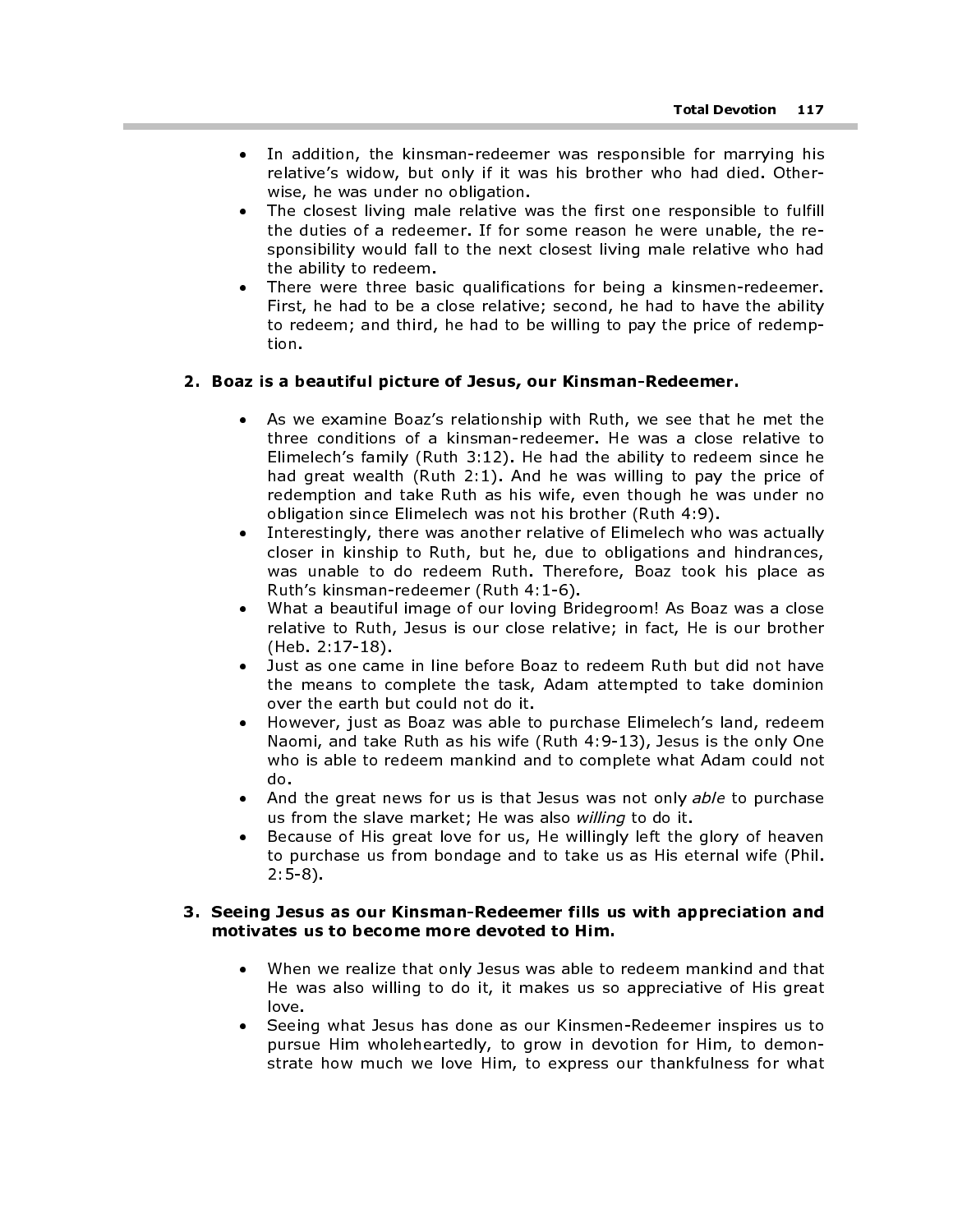He has done, and to look forward with great anticipation to our upcoming wedding day.

## Principle #4: Develop Spiritual Disciplines.

#### 1. Ruth gained favor with Boaz because of her discipline, work ethic, and perseverance.

- Naomi and Ruth returned to Bethlehem at the beginning of the harvest season (Ruth 1:22). Immediately after learning of Boaz, Ruth asked to go to the harvest fields and ended up gleaning from the fields of Boaz (Ruth 2:1-3).
- She stated very clearly that her intention was to gain "favor" from the owner of the fields (Ruth 2:2). Upon finding Boaz's field, she went regularly and remained there for long periods of time.
- Several interesting things happened to Ruth as she gleaned in the fields. Boaz saw her diligence and began to take notice of her (Ruth 2:5-6, 11).
- He wanted the Lord to bless Ruth for her work and sacrifice (Ruth 2:12).
- He fed her in abundance and allowed her to glean from the bundled grain, a much easier task than gleaning from the fields (Ruth 2:14- 15).
- In addition, he told his servants to give her some extra grain from among the bundles (Ruth 2:16).
- So, as we see, Ruth received great favor from Boaz. Because of her discipline, work ethic, and perseverance, Boaz took notice of her.
- Ruth's discipline had positioned her for blessings from her kinsmanredeemer.

#### 2. There are four spiritual disciplines that will produce favor in our lives and result in blessings from our Kinsman-Redeemer.

- The first discipline is to dig deep into the Word on a regular basis.
	- Ruth went daily to the fields to glean, and she "remained there" (Ruth 2:7).
	- <sup>o</sup> If we want God's favor in our lives, we must find a way to consistently glean from the Word of God.
	- We should not read the Word of God religiously in order to gain God's approval. Instead, we should dig into the Word in order to be "doers of the Word" so that we "will be blessed in what" we do (James 1:22-25).
	- **Deying God's Word is the pathway to receiving God's favor** and blessings.
- The second discipline is to commit yourself to a local church family (Ruth 2:8, 21-23).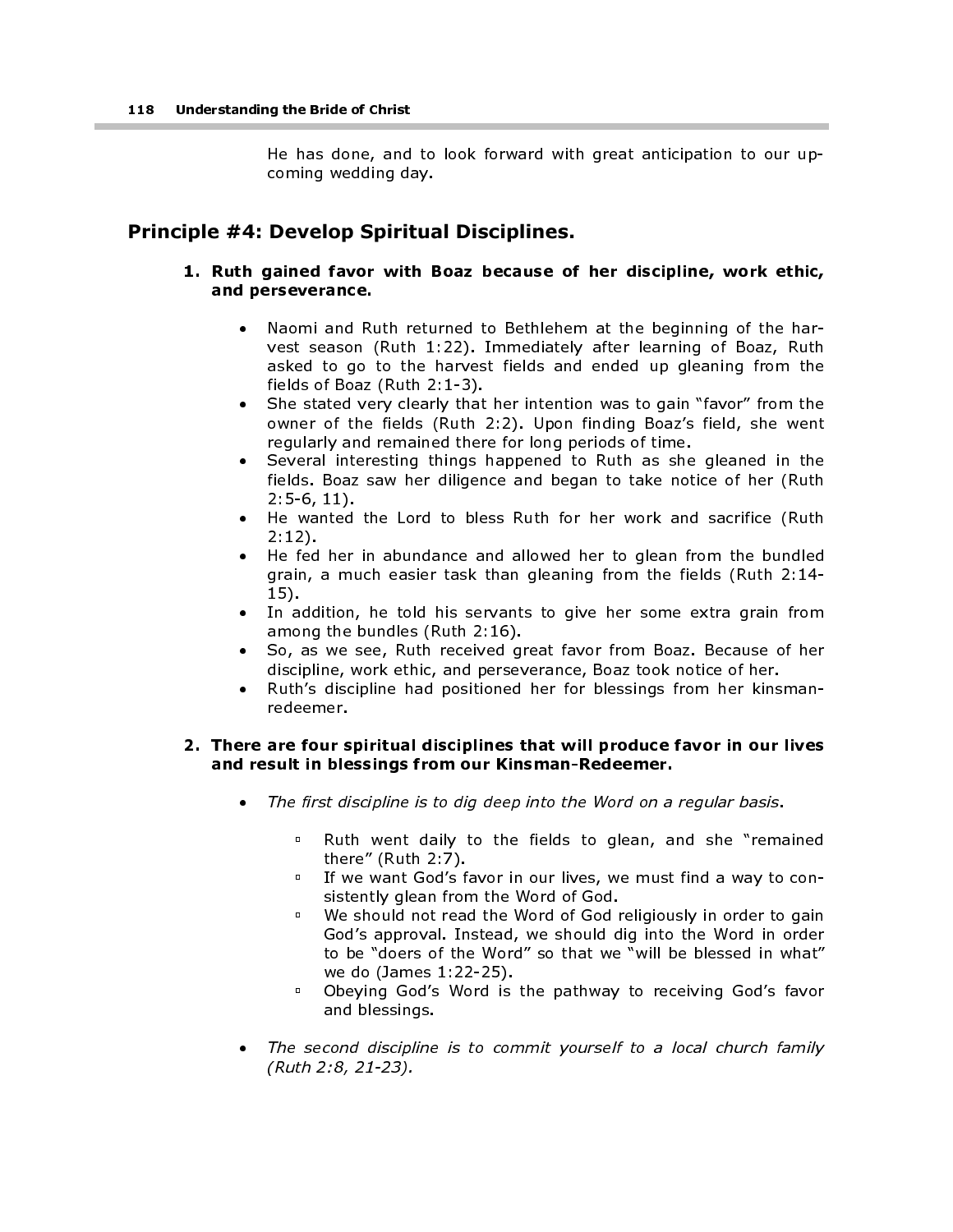- In His sovereignty, God has chosen for us to grow in favor, not only by our individual efforts, but also in community with other believers.
- The early church devoted themselves to the community of believers, and as a result, they gained favor with God and man (Acts 2:42-47).
- The third discipline is to serve the Lord through a local church.
	- **Boaz told Ruth that all she had** *done* **for Naomi had been "fully** reported to him" (Ruth 2:11). The Lord takes notice of us, as well, when we serve the vision of a local church.
	- Peter also exhorts us to use our gifting to serve one another (1 Peter 4:10).
- The fourth discipline is to drink from the corporate anointing that comes from the leaders of the church.
	- **Just as Ruth drank from the water drawn by Boaz's servants,** we should develop the habit of receiving the anointing from leaders in the church (Ruth 2:9).
	- Whether through a teaching, a prophetic word, or a ministry action, God uses the corporate worship service to do things that will not happen in other settings.

Discipline does not earn us God's favor or provision. We have His favor through grace alone. But discipline does position us to be able to receive God's provision, acceptance, favor, security, and protection. And as we experience God's blessings, our natural response is to devote ourselves more fully to our Bridegroom.

## Principle #5: Desire Jesus Above His Blessings.

#### 1. Like Ruth, the Lord's bride will desire Him more than His blessings.

- Though Ruth had enjoyed the favor of Boaz, she wanted more than his blessings. She desired a relationship with him (Ruth 3:1-2). She wanted Boaz to be her husband.
- In a similar way, there comes a time in our walk with the Lord when we transition from seeking the Lord's hand to seeking His face.
- Even though seeking the Lord's hand of blessing is a good thing, seeking the Lord's face is much more satisfying. The good news is that we don't have to choose one or the other. We can have both.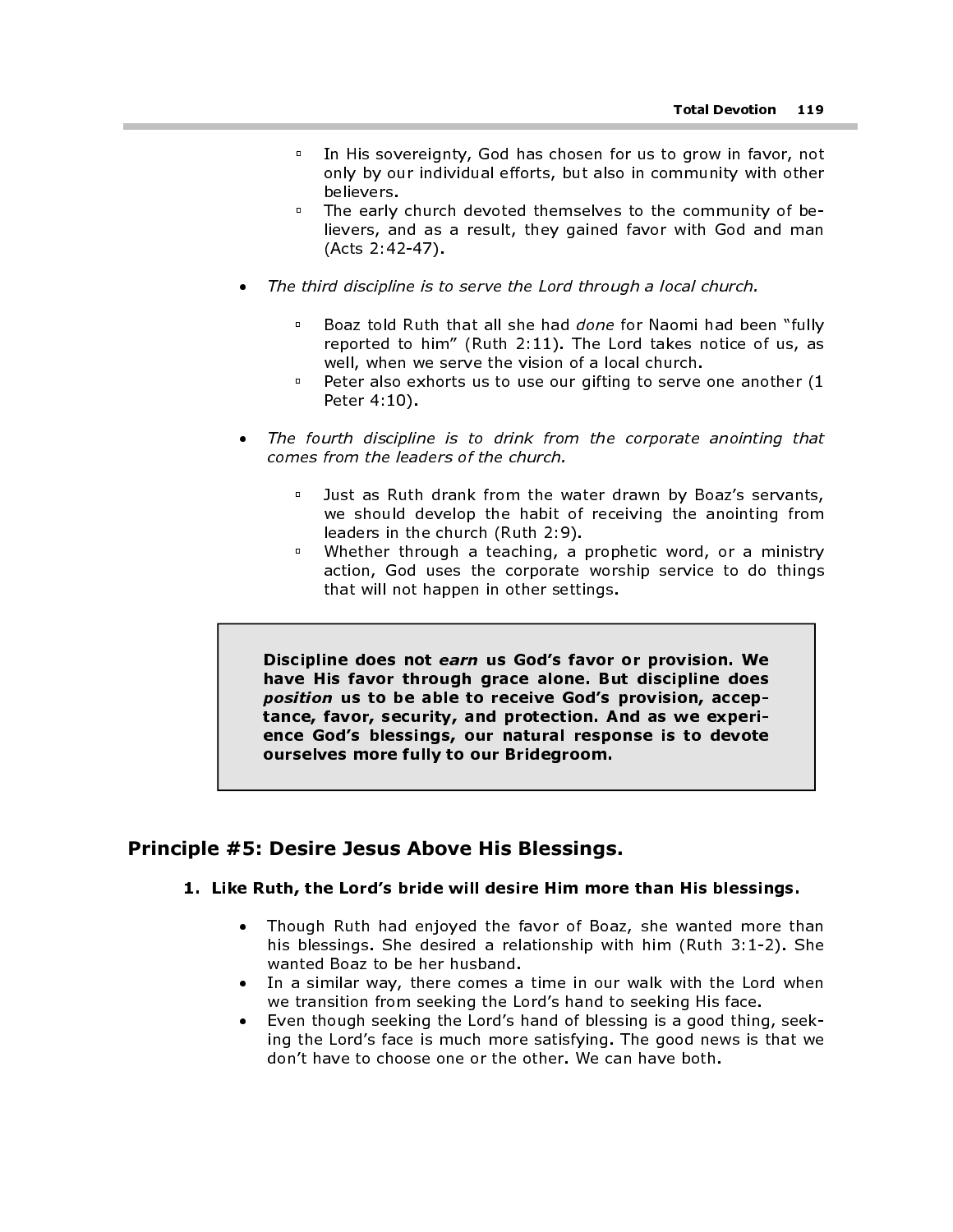• However, like Ruth, the Lord's bride will desire Him more than His blessings. Her love will compel her to be near Him, hear His voice, know Him more deeply, and encounter His presence in worship.

#### 2. Desiring Jesus more than His blessings is a work of the Holy Spirit that prepares our hearts as a worthy bride.

- Paul said, "The love of God has been poured out within our hearts through the Holy Spirit" (Rom. 5:5).
- It takes God to love God. The Holy Spirit is the One who empowers our hearts to love Jesus with passion.
- This is not something that we passively wait for God to do. We need to ask the Holy Spirit to produce this type of love for Jesus in our hearts.
- This type of longing and desire for more of Jesus prepares our hearts as a worthy bride and produces total devotion within us.

## Principle #6: Say "Yes" to Being Made Ready For Your Bridegroom.

- 1. Boaz married Ruth because she was a woman of excellence.
	- At the end of harvest season, Ruth came to Boaz at the threshing floor in the middle of the night. Resting after celebrating the end of the harvest, Boaz asked, "Who are you?" (Ruth 3:9).
	- Ruth answered, "I am Ruth your maid" (Ruth 3:9).
	- Because Boaz knew and respected Ruth, he responded, "May you be blessed of the Lord, my daughter....I will do for you whatever you ask, for all my people in the city know that you are a woman of excellence" (Ruth 3:10-11).
	- According to the Law, Boaz could have redeemed the property for Naomi without marrying Ruth. Instead, he decided to marry her because she had pursued him faithfully, prepared for their meeting at the threshing floor, and demonstrated excellent character (Ruth 3:10- 11).
	- Boaz knew Ruth and respected her integrity, discipline, and godly character.

#### 2. Ruth said "yes" to making herself ready for Boaz.

- Before the encounter at the threshing floor, Naomi told Ruth to make herself ready for Boaz.
- She told her to wash herself, anoint herself, put on her best clothes, meet Boaz at the threshing floor, keep herself hidden until she was ready, and lie at his feet (Ruth 3:3-4).
- Ruth's response to Naomi was simple but profound: "All that you say I will do" (Ruth 3:5).
- In other words, she said "yes" to being made ready for her future husband.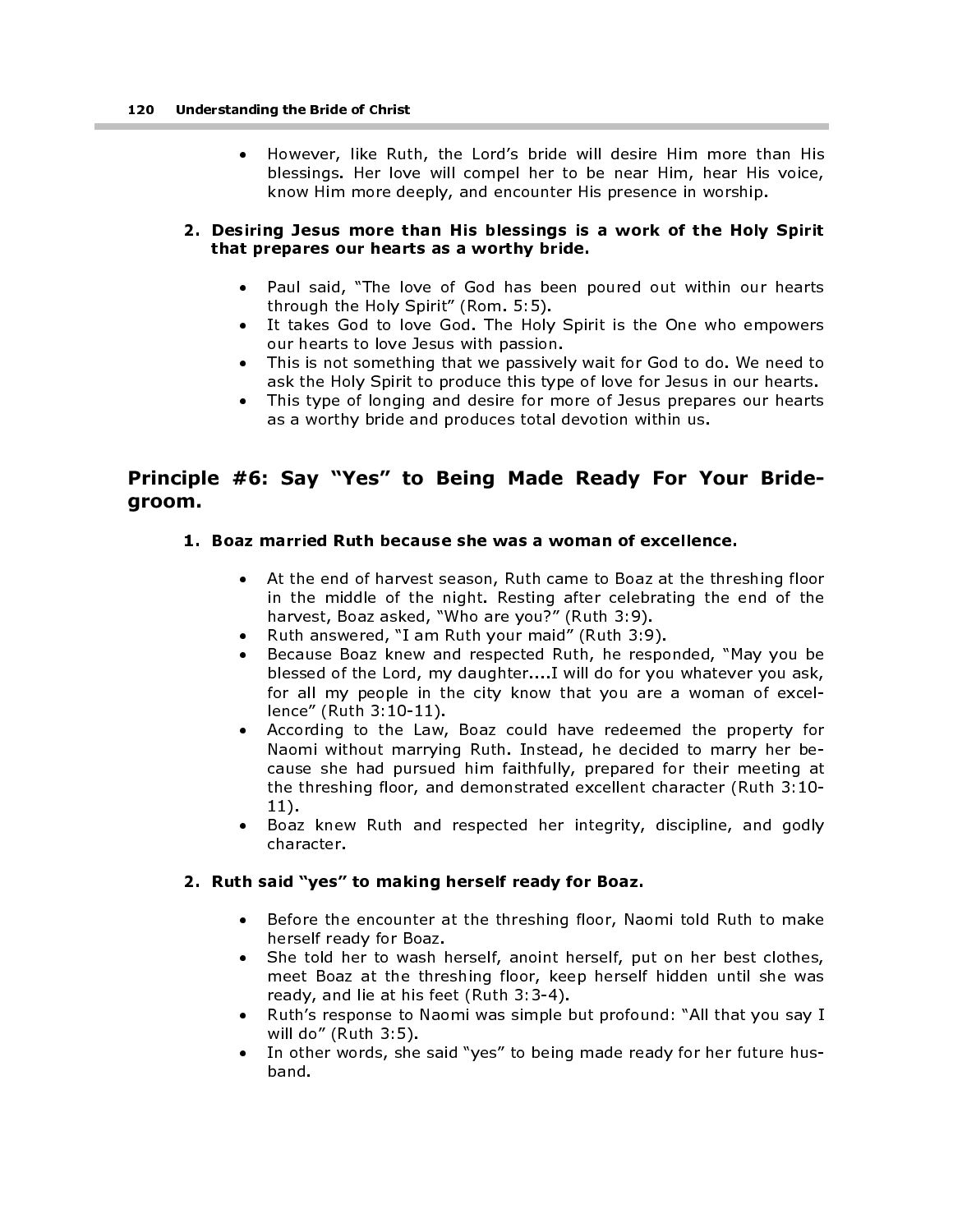#### 3. Like Ruth, we need to say "yes" to being made ready for our eternal Husband.

- Revelation 19:7 says, "Let us rejoice and be glad and give the glory to Him, for the marriage of the Lamb has come and His bride has made herself ready."
- Just as Ruth said "yes" to being made ready for her earthly husband, we need to say "yes" to being made ready for our eternal Husband.
- When called to make herself ready, Ruth said, "All that you say I will do."
- Have you ever made a similar response to the Holy Spirit's calling to make yourself ready? Have you ever said "yes" to this high calling? If not, do so right now.
- With deep sincerity, give the Holy Spirit full permission to do whatever is necessary to make you ready as a worthy bride for Jesus.

## Principle #7: Actively Prepare Yourself For Your Bridegroom.

#### 1. Like Ruth, we must actively prepare ourselves for our Bridegroom.

- To prepare for her future husband, Naomi told Ruth to:
	- □ Wash herself<br>□ Anoint berself
	- **Provint herself**<br>Put on her hes
	- **Put on her best clothes**
	- □ Go down to the threshing floor<br>□ Do not let herself he known
	- **Do not let herself be known**<br>a lie at his feet
	- Lie at his feet
- As previously stated, Ruth said "yes" to being made ready for her future husband, and then "she went down to the threshing floor and did according to all that her mother-in-law had commanded her" (Ruth 3:6).
- In a similar fashion, saying "yes" to being made ready is not enough. We must actively prepare ourselves for our Bridegroom King.
- We must cooperate with the Holy Spirit as He leads us from season to season.
- We must devote ourselves to an ongoing work of preparation.

#### 2. To be made ready for Jesus, we must do the same six things that Naomi instructed Ruth to do.

- Just as Ruth washed herself, the Holy Spirit wants to cleanse us with the blood of Jesus and wash us with the water of the Word (1 John 1:5-10; Eph. 5:26).
- Just as Ruth anointed herself with fragrant anointing oil, the Holy Spirit wants to anoint us with His power and presence.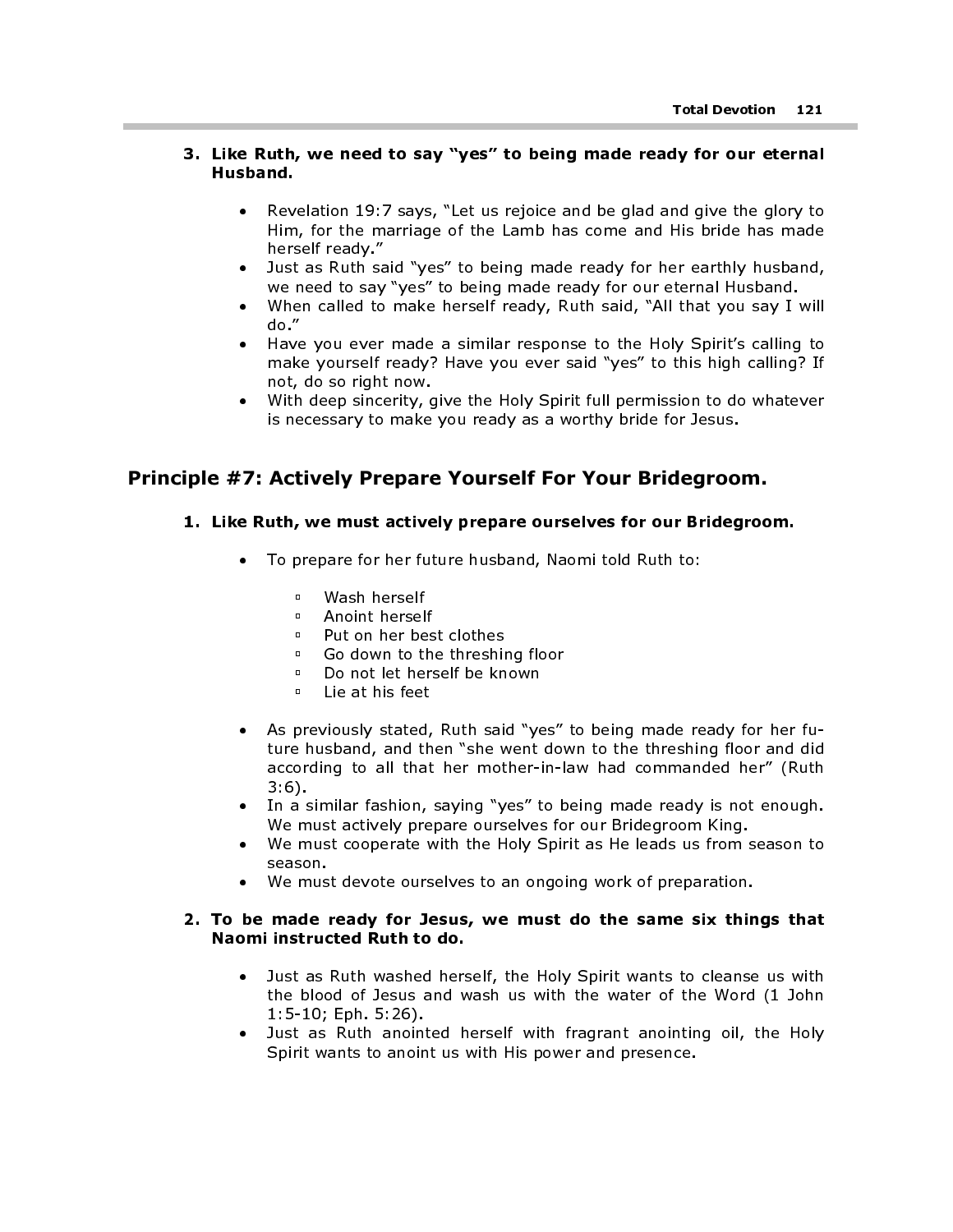- Just as Ruth put on her best clothes, we are called to cloth ourselves with wedding garments, which are righteous acts leading to an overcoming lifestyle (Matt. 22:12; Rev. 19:8).
- And, finally, just as Ruth went secretly to the threshing floor and lay at Boaz's feet, we are also called to lie at Jesus' feet at the threshing floor.
- In an agricultural society, the threshing floor was a place where the grain was separated from the chaff. The grain was separated by placing it on a hard surface and beating it.
- It is at the threshing floor, where we are sifted like wheat, that we meet Jesus as our Bridegroom (Luke 22:31-34). Laying at His feet in worship and bowed low before Him in humility, our selfish, chaff-like nature is separated from our Christ-like character.
- And like Ruth's encounter with Boaz, all of this is done in secret for an audience of One.
- After Ruth made herself ready and appeared to Boaz at the threshing floor, Boaz went before the city elders and asked them for permission to redeem Elimelech's land and take Ruth as his wife (Ruth 4:1-8).

Like Ruth, let's actively make ourselves ready for Jesus by yielding completely to the Holy Spirit and allowing Him to transform us into people of excellent character that capture the heart of our Kinsman-Redeemer. Like Ruth, let's become totally devoted to our Husband, the Lord Jesus Christ!

#### Notes

- 1. Vine's Expository Dictionary of Biblical Words (Nashville, TN: Thomas Nelson Publishers, 1985), s.v. "love," referenced from PC Study Bible v3.2 (Seattle, WA: Biblesoft, 2001).
- 2. International Standard Bible Encyclopedia (Seattle, WA: Biblesoft, 1995-1996), s.v. "Naomi," referenced from PC Study Bible v3.2 (Seattle, WA: Biblesoft, 2001).
- 3. Biblesoft's New Exhaustive Strong's Numbers and Concordance with Expanded Greek-Hebrew Dictionary (Seattle, WA: Biblesoft and International Bible Translators, Inc., 1994), s.v. "Mara," referenced from PC Study Bible v3.2 (Seattle, WA: Biblesoft, 2001).
- 4. The Online Bible Thayer's Greek Lexicon and Brown Driver & Briggs Hebrew Lexicon (Ontario, Canada: Woodside Bible Fellowship and the Institute for Creation Research, 1993), s.v. "go'el," referenced from PC Study Bible v3.2 (Seattle, WA: Biblesoft 2001).
- 5. The New Unger's Bible Dictionary, s.v. "Kinsman," referenced from PC Study Bible v3.2 (Seattle, WA: Biblesoft, 2001).
- 6. Ibid.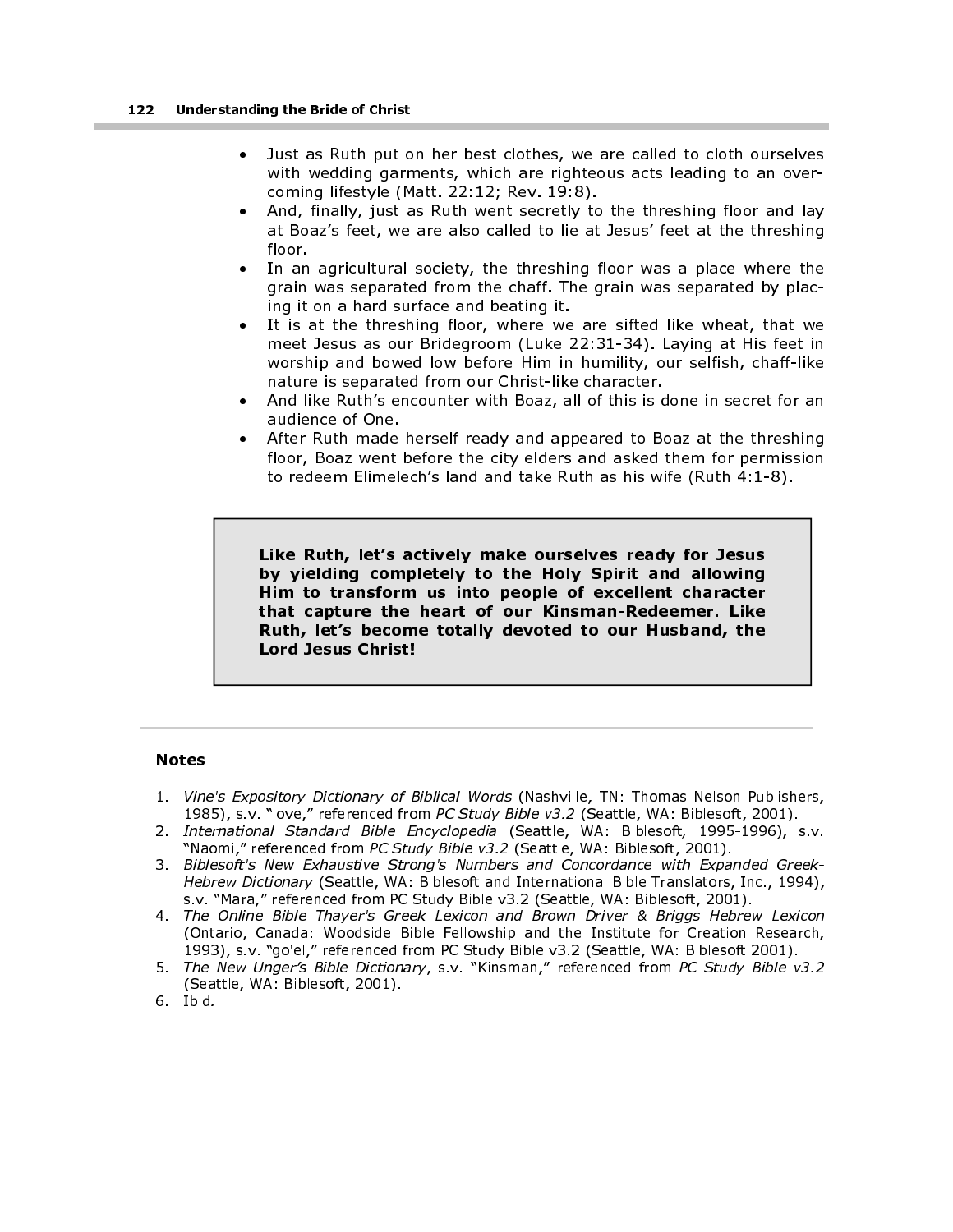#### Review Questions

#### True or False

- 1. The book of Ruth offers an excellent picture of how the bride must mature in devotion to her Bridegroom.
- 2. Orpah and Ruth began their journey of devotion by determining to leave Moab.
- 3. To leave Moab, we must make the decision to leave friends and worldly seductions that hinder our abandonment to Jesus.
- 4. Many in the body of Christ love the Lord with all their heart even though they are offended at Him.
- 5. Boaz is a beautiful picture of Jesus, our Kinsman-Redeemer.
- 6. Ruth gained favor with Boaz because of her discipline, work ethic, and perseverance.
- 7. As Ruth illustrates, it is not necessary to actively to say "yes" to the Holy Spirit to be made ready as a worthy bride.
- 8. Holding onto bitterness makes it very difficult to love Jesus as a Bridegroom.
- 9. It is at the threshing floor, where we are sifted like wheat, that we meet Jesus as our Bridegroom.
- 10. Boaz chose Ruth to be his wife because she was known as a woman of excellence.

#### Fill in the blanks

- 11. Just like Ruth, there are \_\_\_\_\_\_\_ things we must do to make ourselves ready to meet our Bridegroom.
- 12. Some of those are: 1) \_\_\_\_\_\_\_\_\_\_\_\_\_ and \_\_\_\_\_\_\_\_\_\_\_\_\_\_\_\_\_ ourselves; 2) Put on our best \_\_\_\_\_\_\_\_\_\_\_\_\_\_; 3) Go down to the \_\_\_\_\_\_\_\_\_\_\_\_\_\_\_\_\_\_\_\_\_ \_\_\_\_\_\_\_\_\_\_\_\_\_\_\_\_\_\_\_\_\_.
- 13. A spiritual discipline that we need is to be committed to a local \_\_\_\_\_\_\_\_\_\_\_\_\_\_\_\_.
- 14. Another discipline that we need is to dig deep into the \_\_\_\_\_\_\_\_\_\_\_\_\_\_\_\_\_\_\_\_\_ on a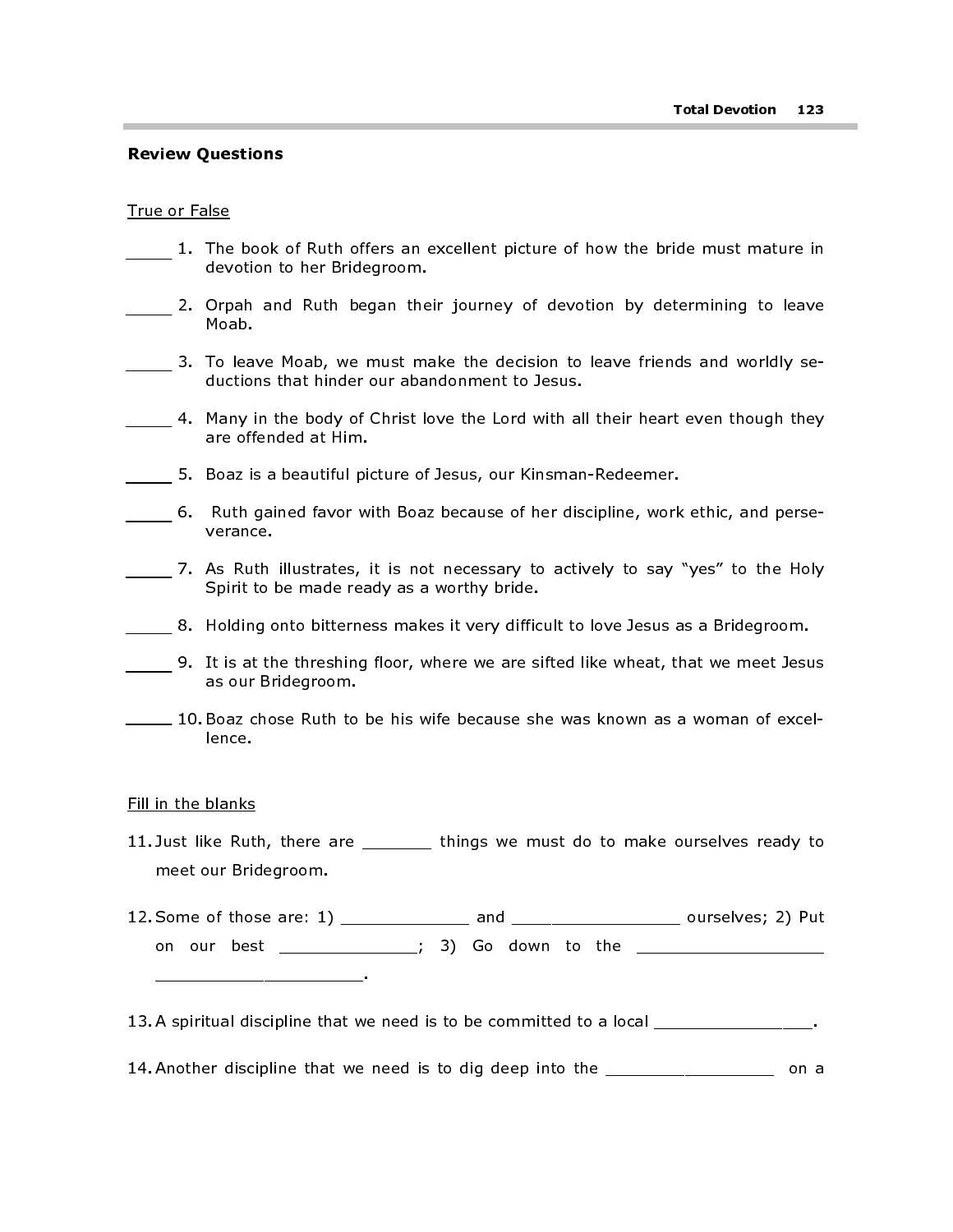regular basis.

15. Ruth 1:16-17 reads, "Do not urge me to leave you or turn back from following you; for where you  $\frac{1}{\frac{1}{2} + \frac{1}{2}}$ , I will  $\frac{1}{2}$ , and where you  $\frac{1}{2}$ ,  $\frac{1}{2}$  will \_\_\_\_\_\_\_\_\_\_\_\_\_\_\_. Your \_\_\_\_\_\_\_\_\_\_\_\_ shall be my \_\_\_\_\_\_\_\_\_\_\_\_\_\_, and your \_\_\_\_\_\_\_\_\_, my \_\_\_\_\_\_\_\_\_\_\_. Where you \_\_\_\_\_\_\_\_\_, I will \_\_\_\_\_\_\_\_, and there I will be buried. Thus may the LORD do to me, and worse, if anything but death parts you and me" (Ruth 1:16-17).

#### Match the phrase on the left with the appropriate principle from the right.

| 16. Call me Mara                                            |
|-------------------------------------------------------------|
| 17 Gained favor with Boaz                                   |
| 18 Desiring Boaz more than<br>the grain of his fields       |
| 19 Lie at his feet                                          |
| 20 Leave the familiarity of<br>family, friends, and culture |

Possible Matches for 16-20

- a. Principle 1: Determine to leave Moab.
- b. Principle 2: Release all bitterness.
- c. Principle 3: Appreciate Jesus as Your Kinsman-Redeemer.
- d. Principle 4: Develop spiritual disciplines.
- e. Principle 5: Desire Jesus above His blessings.
- f. Principle 6: Say "yes" to being made ready for your Bridegroom.
- g. Principle 7: Actively prepare yourself for your Bridegroom.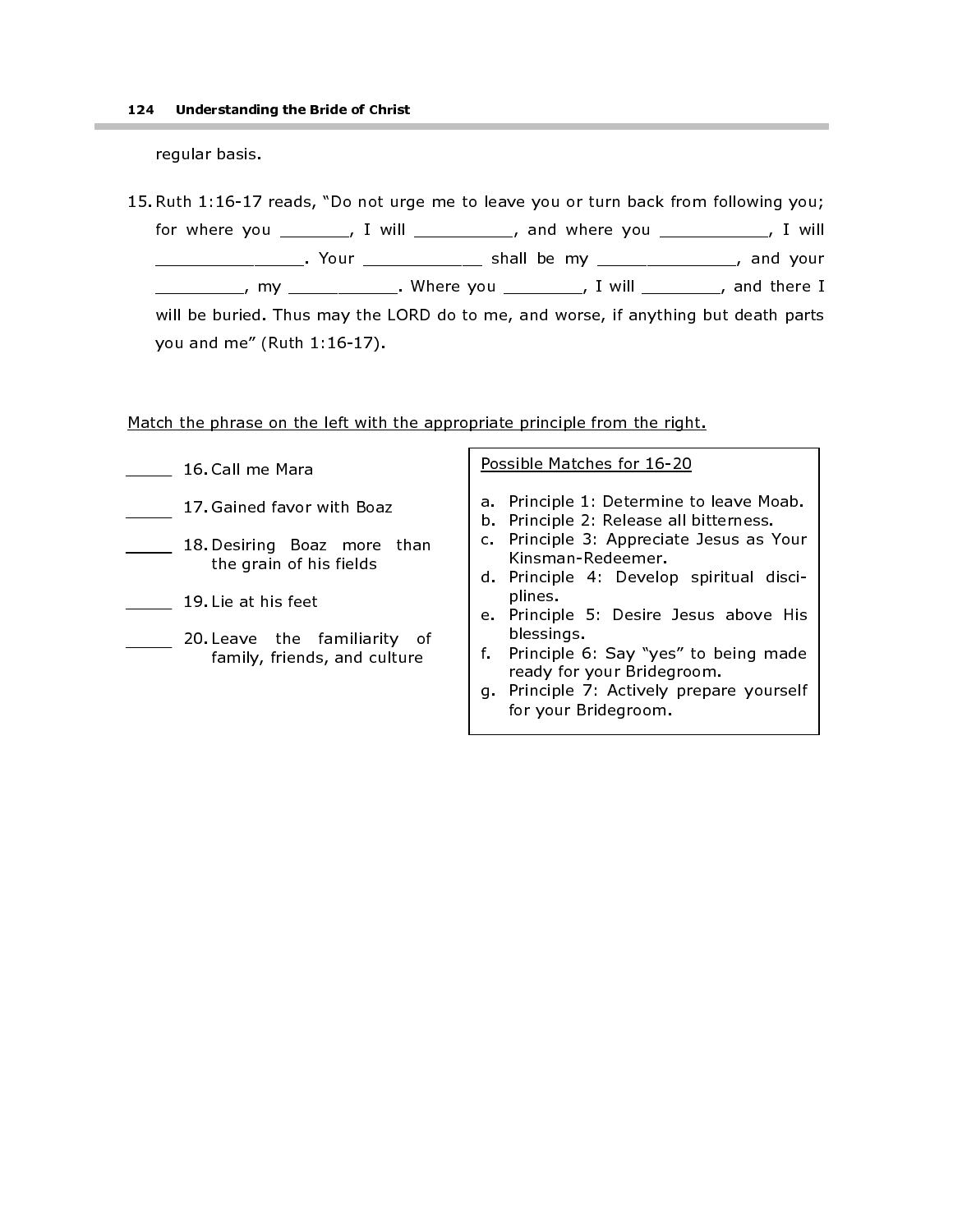## Session 10

# The Parable of the Ten Virgins

#### This session covers:

- An overview of the parable of the ten virgins
- The need to be on the alert and to purchase more oil for our lamps
- How to develop an intimate relationship with Jesus

#### This session corresponds to:

• Session 10 of Understanding the Bride of Christ CDs

## An Overview of the Parable

- 1. The parable of the 10 virgins compares the kingdom of heaven to 10 virgins who took their lamps and went to meet the Bridegroom.
	- As the story goes, five were wise and five were foolish.
	- All 10 had an initial supply of oil to fuel their lamps, but the foolish did not take any extra oil in their flasks.
	- While the Bridegroom delayed, they all got drowsy and began to sleep.
	- At midnight, when the shout came that the Bridegroom was coming, all 10 virgins rose up to meet him. But the foolish virgins did not have enough oil to keep their lamps burning.
	- So, when they asked the wise for some of their oil, the wise answered, "No, there will not be enough for us and you too; go instead to the dealers and buy some for yourselves" (Matt. 25:9).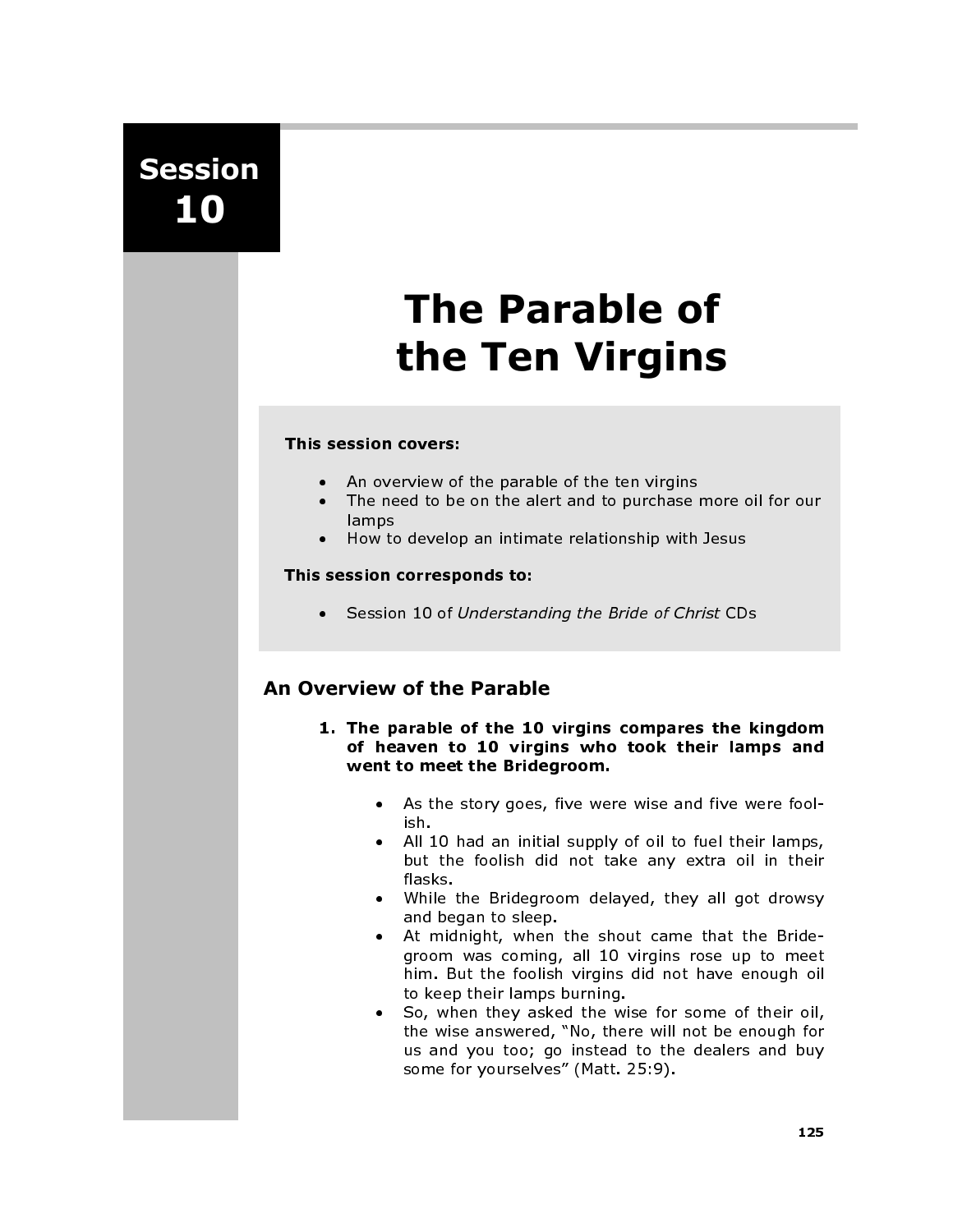- While the foolish virgins went to make the purchase, the Bridegroom came and those who were ready—that is, those who had enough oil for their lamps—went into the wedding feast and the door was shut.
- Later, when the foolish virgins wanted to come into the wedding feast, the Bridegroom said to them, "Truly I say to you, I do not know you" (Matt. 25:12).
- Jesus concludes the parable with this challenge: "Be on the alert then, for you do not know the day nor the hour" (Matt. 25:13).

#### 2. This parable is a prophecy of what the church will look like and how it will function in the end times.

- This parable is set in the context of a larger section of Scripture, which begins with Jesus' disciples asking Him, "What will be the sign of Your coming, and of the end of the age?" (Matt. 24:3).
- Jesus answered this question with a detailed description of end-time events, stating that there will be famines, earthquakes, wars, upheavals, offenses, apostasy, persecution, and even the worship of the Antichrist (Matt. 24).
- However, what many people don't notice is that Jesus' answer does not end with this list. He goes on in the next chapter to tell the parable of the 10 virgins (Matt. 25).
- Like the five wise virgins, we are to live with the same type of anticipation for our upcoming wedding day. Though we don't know the day or the hour, we do know that the Bridegroom will return soon.
- Like an ancient Jewish bride waiting with great anticipation for her wedding day, we need to be alert, watchful, and focused on getting ready for our marriage to Jesus.
- Before the Lord returns, the church will know her bridal identity, she will make herself ready, and she will be seeking to know Jesus as a Bridegroom God.

## Who Are the Five Foolish Virgins?

#### 1. The way people interpret this parable determines how much energy they put into making themselves ready.

- Those who apply this parable to someone other than themselves rarely take this call seriously. Many who think this way believe they are automatically wise virgins because they are born again.
- On the other hand, those who view both the wise and the foolish virgins as true believers usually see the urgent need to make themselves ready.
- So the question we must answer is: Who are the five foolish virgins?

#### 2. Some interpret the five foolish virgins as non-believers.

• A number of scholars interpret the five foolish virgins as individuals who profess Christ as their Savior but are not really converted to the faith. $1$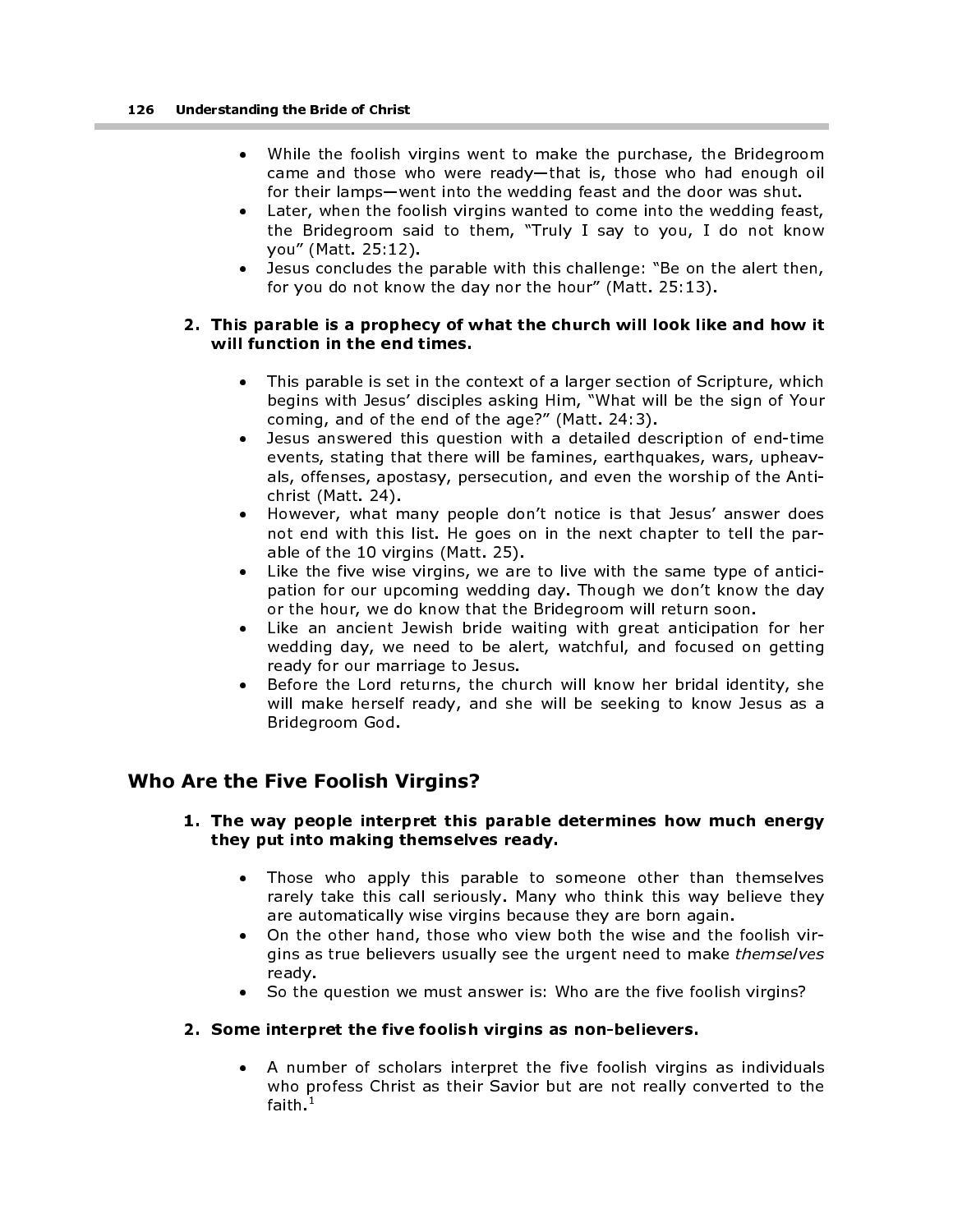- Others interpret the foolish virgins as the Jews who rejected Jesus at His first coming  $^2$
- Few scholars from earlier generations have viewed the foolish virgins as true believers.

#### 3. As the Holy Spirit unveils the mystery of the bride of Christ in our day, many leaders now view the foolish virgins as true believers.

- Mike Bickle of the International House of Prayer in Kansas City and Bob Sorge of Oasis House Ministries, for example, both concur that all 10 virgins are sincere believers. $3$
- Rick Joyner of Morningstar Ministries writes in his book, The Final Quest, that the foolish virgins are true believers who possess eternal life, but they occupy the lowest rank in heaven. $4$

#### 4. There is strong scriptural evidence that all 10 virgins are true believers who are waiting for the Bridegroom to return.

- First, Paul called believers "pure virgin[s]" betrothed to one Husband, Jesus Christ (2 Cor. 11:2).
- When we are born again, we become like a virgin in the site of God. The blood of Jesus justifies us, washes away our sins, and makes our spirit new (Rom. 5:1; Heb. 12:23). So, it would be biblically consistent for Jesus to use this same symbolism in His parable.
- In addition, consider that both the wise and the foolish had an initial supply of oil. Traditionally, some have reasoned that the foolish virgins did not have any oil; therefore, since the oil represents the Holy Spirit, they were never truly born again.
- However, notice what Matthew 25:8 says: "The foolish said to the prudent, 'Give us some of your oil, for our lamps are going out.'"
- The word for "going out" in the Greek means "to extinguish, quench, to put out."5 You can only extinguish a fire that is burning. You can't extinguish something that has never burned.
- Therefore, this Greek word shows us that the foolish virgins' lamps were being extinguished, meaning they once had light in them. And since you can't have light without oil, all 10 virgins must have had an initial supply of oil in their lamps.
- Another point is that all 10 virgins went out to meet the Bridegroom when He came (Matt. 25:6-7). Unbelievers, or those only superficially professing to believe in Jesus, would not be interested or eager to meet Him. Only born-again believers would be waiting for His coming.
- Finally, the number of virgins—10—supports the idea that the virgins represent all believers.
- In the ancient east, symbolism was often used to convey and emphasize a particular truth. Biblically speaking, 10 represents the totality of the issue or circumstance being discussed.<sup>6</sup>
- For example, the totality of God's Law was summarized with 10 commandments. The totality of God's judgments upon Egypt was released through 10 plagues. The totality of testing for some believers in the church of Smyrna was carried out in 10 days (Rev. 3:10).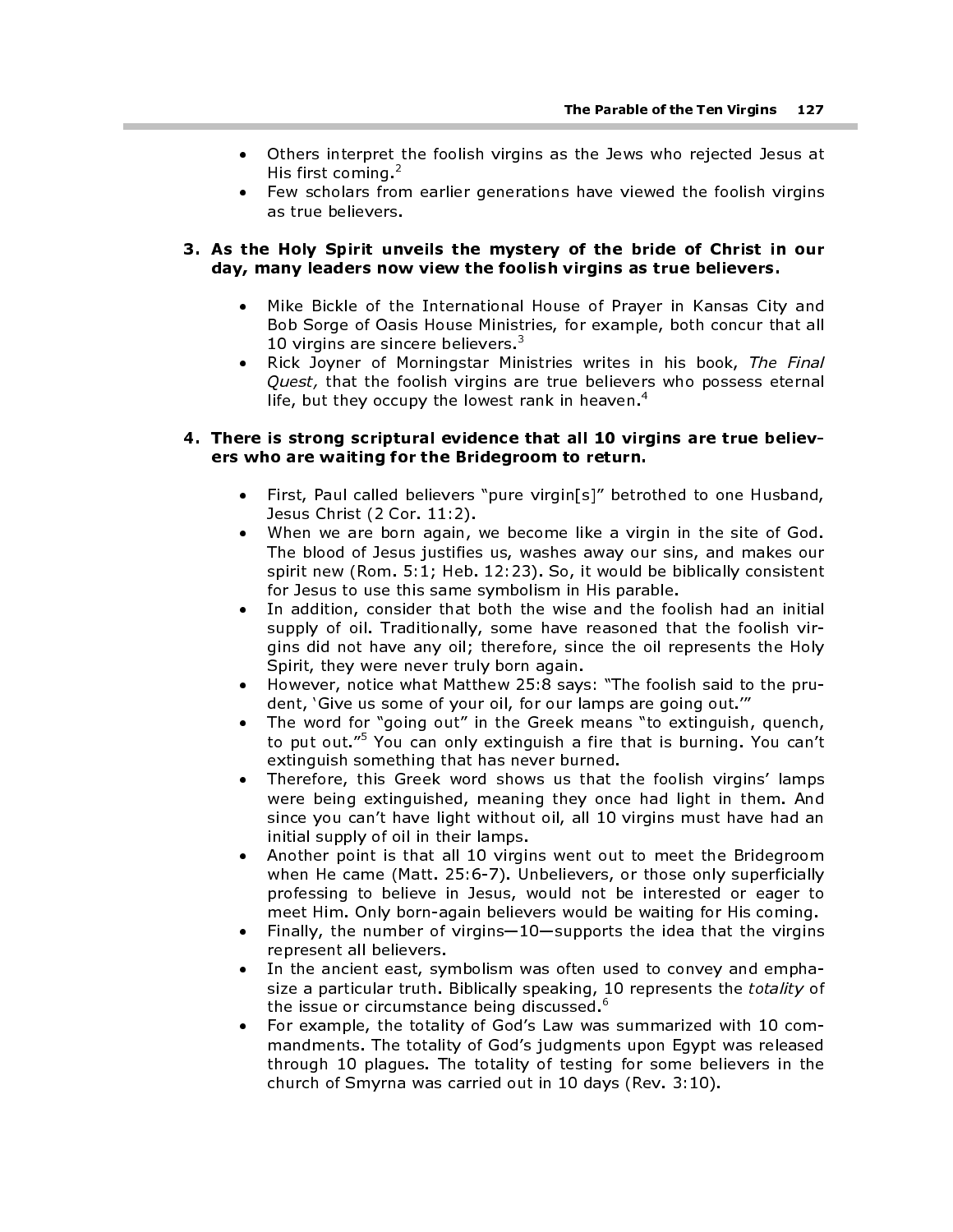- So, when Jesus said that 10 virgins went out to meet Him, He was saying that the totality of the church—that is, every born-again believer—will go out to meet Him when He returns.
- In summary, there is strong biblical evidence that all 10 virgins were true born-again believers. And as we will see in the next section, only half were wise!

## The Wise Virgins Contrasted with the Foolish Virgins

- 1. The wise virgins' lights shined brightly because they were empowered by their secret life in God.
	- In this parable, the lamps symbolize the virgins' external life in God, and it shined forth the light of their relationship with Jesus.
	- Observe what Jesus said:

You are the light of the world. A city set on a hill cannot be hidden; nor does anyone light a lamp and put it under a basket, but on the lampstand, and it gives light to all who are in the house. Let your light shine before men in such a way that they may see your good works, and glorify your Father who is in heaven (Matt. 5:14-16).

- The wise virgins' light was their godly character. It was the fire of their passion for Jesus and the brilliance of their ministry, service, and good works. It was the power of God working through them because they were fully yielded to the Holy Spirit.
- In summary, their light represented the external fruit of their personal walk with the Lord.
- The lamps described in this parable were actually torches that were fed by a small vessel containing oil.
- These vessels held a small amount of oil and had to be frequently replenished. Without the constant supply of oil, the light would go out quickly  $^\prime$
- The oil that fueled these lamps was hidden by the vessel that contained it.
- Just as oil was hidden in flasks, the wise virgins lamps burned brightly because of their hidden relationship with the Bridegroom.
- This oil of intimacy could only be purchased by each virgin individually, and it could only be purchased in the secret place of intimacy with Jesus (Matt. 25:9; Rev. 3:18).

#### 2. The wise virgins pursued intimacy with the Bridegroom whereas the foolish did not.

The Greek word for foolish is *moros*, which basically means being dull or sluggish.<sup>8</sup>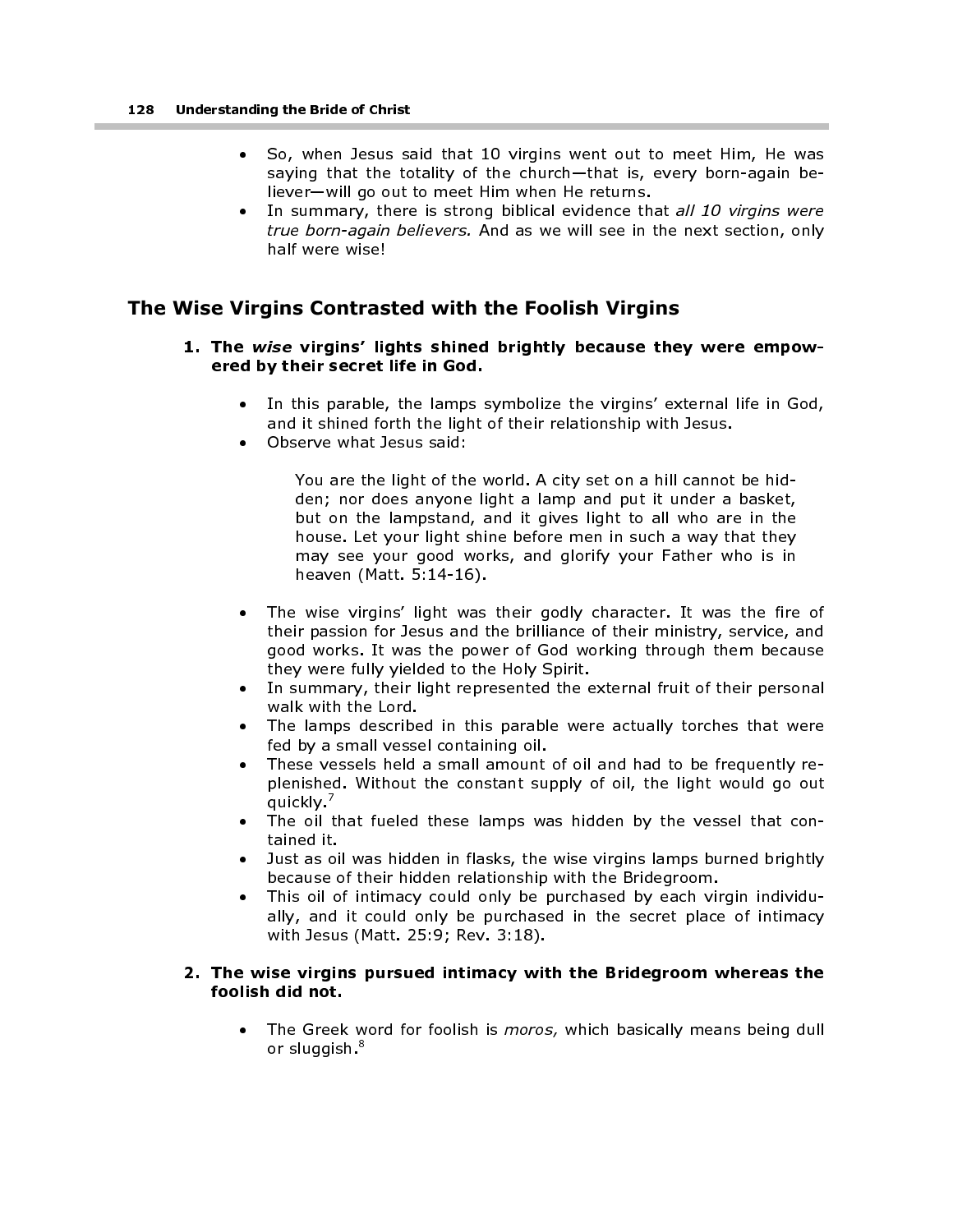- The foolish virgins were not evil; they were good people who were dull and sluggish in their walk with the Lord. Because they took their position as the bride of Christ for granted, they grew lukewarm.
- Rather than living in the Spirit, the foolish virgins lived by human reason, logic, and self-will (1 Cor. 2:12-16). Though they were born again, they were entangled in the busyness of life and were weighed down by the cares of the world.
- Because they did not make intimacy with Jesus their number one priority, Jesus spoke these sobering words to them: "Truly I say to you, I do not know you" (Matt. 25:12).
- Throughout the Bible, the word "know" often suggests knowing someone fully or intimately. In fact, the Hebrew word for "know" is sometimes used to describe physical intimacy between a husband and wife (Gen. 4:1, NKJV).
- The Greek word used for "know" in this parable is oida, which means "fullness of knowledge." This type of knowledge is fully developed, as opposed to knowledge that is still growing.  $9$
- Thus, Jesus was not saying He did not know who the foolish virgins were, for He is omniscient. He was saying that He did not know them intimately.
- In contrast, the wise virgins developed an intimate relationship with Jesus.
- The wise virgins lived differently than the foolish. They paid the price to purchase the oil that kept their lights burning brightly.
- They also remained awake and alert (Matt. 25:13).
- The wise virgins went to the secret place on a regular basis to meet with their Bridegroom, and as a result, developed an intimate relationship with Jesus.
- When the Bridegroom returned, therefore, the wise virgins had plenty of oil, their lamps burned brightly, and Jesus knew them intimately.
- Because the wise virgins took their personal relationship with God seriously, they were ready for the Bridegroom's coming and were welcomed at the wedding feast (Matt. 25:10).

## Alert at His Coming

#### 1. In this parable, Jesus challenged His disciples to be spiritually alert and to look for His coming.

- Jesus said, "Be on the alert...for you do not know the day nor the hour" (Matt. 25:13).
- Throughout the gospels, Jesus called His followers to remain alert in anticipation of His coming (Matt. 24:42-43, 25:13; Mark 13:33-37; Luke 12:37, 21:36).
- The interesting observation is that He did not give this admonition to the Pharisees, Sadducees, or any unbelievers. He was speaking directly to His disciples.
- In Matthew, Jesus said:

Therefore be on the alert, for you do not know which day your Lord is coming. But be sure of this, that if the head of the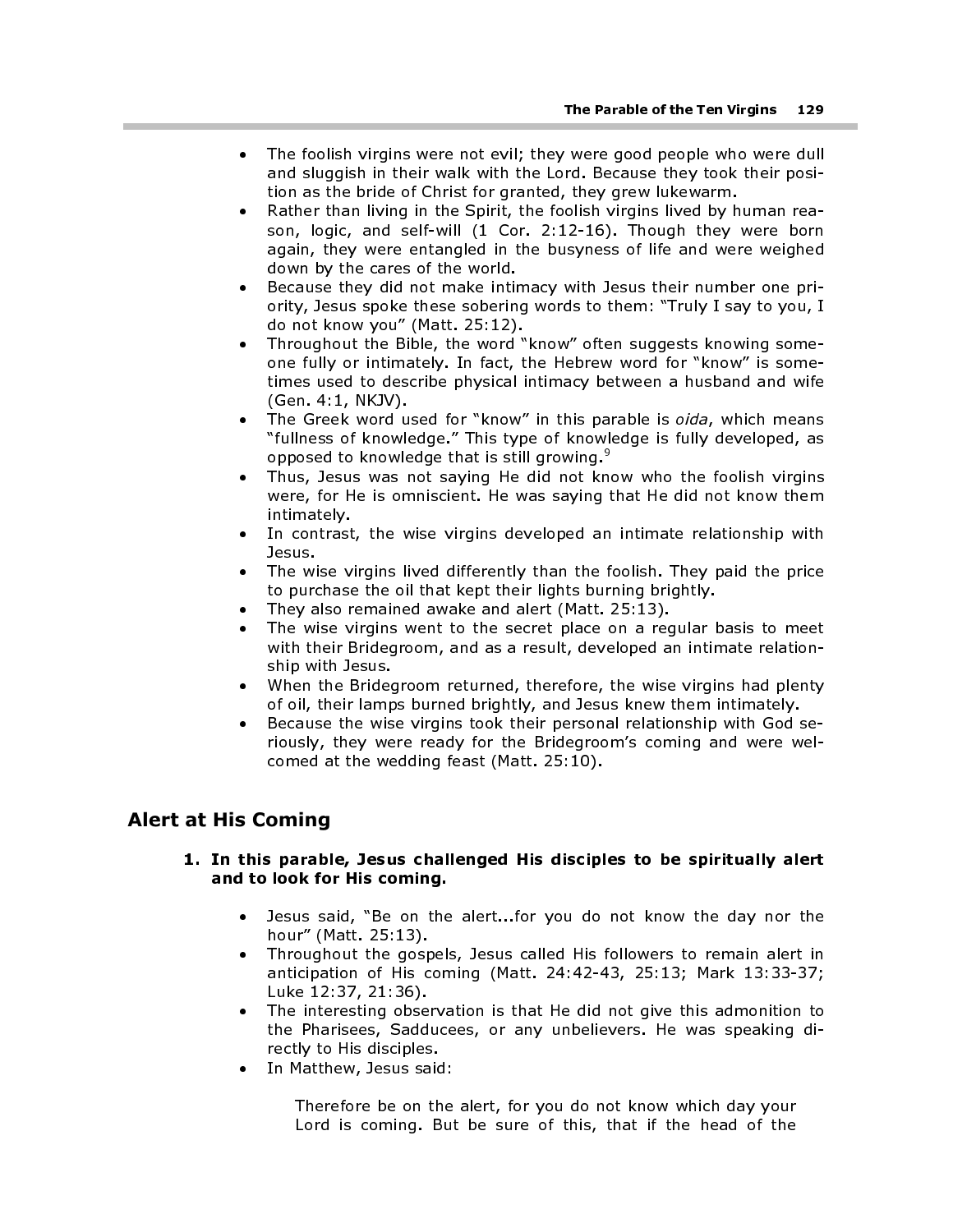house had known at what time of the night the thief was coming, he would have been on the alert and would not have allowed his house to be broken into. For this reason you also must be ready; for the Son of Man is coming at an hour when you do not think He will (Matt. 24:42-44).

#### 2. How do we stay spiritually alert?

- We must keep our attention focused on our relationship with Jesus. We can't just go to church on Sunday and forget about Him Monday through Saturday. We must think of Him daily.
- We must exercise discipline in order to be attentive to His voice, meditate on His Word, and pursue His presence.
- We must fight off passivity and defend ourselves against spiritual slumber.
- We must keep our spirits ready to receive from God as we rest in His presence.

## Getting Oil for our Lamps

- 1. Each of us needs a constant supply of oil to keep our lights burning brightly.
	- As previously stated, oil represents our private life in God that produces a bright light in a dark world.
	- This type of oil is produced or "purchased" as we meet with our Bridegroom in the secret place.
	- As we purchase more oil for our lamps, we will develop a passionate love relationship with the Lord that will result in deep intimacy and maturity.
	- Then, we will be known by our Bridegroom, experience the joy of the wedding feast, and partner with our Bridegroom King for all eternity (1 Cor. 8:3).

#### 2. Each of us must purchase our own supply of oil.

- As Jesus so clearly tells us in this parable, we cannot borrow oil from anyone else—we have to purchase it for ourselves.
- Just like we can't depend on another's faith for our salvation, we can't depend on anyone else for an intimate relationship with Jesus.
- We must go to the dealers ourselves (Matt. 25:9), and we must go often to keep our oil supplies replenished.

#### 3. Purchasing oil will cost us time, money, and even friends.

Though buying oil is expensive, the small price that we pay cannot even compare to the rewards we will experience at the marriage supper of the Lamb.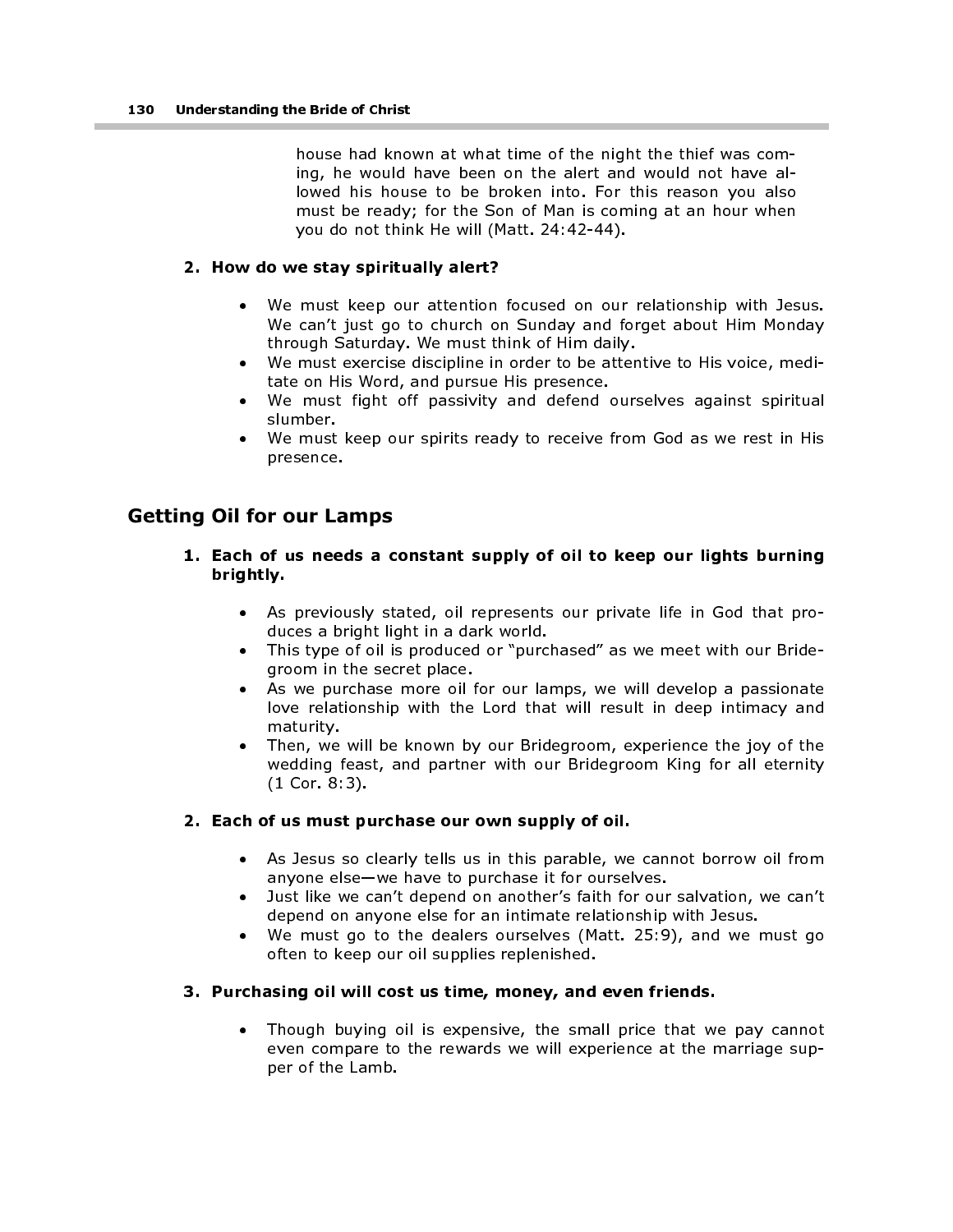- The wise virgins knew the expensive cost of oil, but they considered being eternally prepared for Jesus worth any price.
- It is not always easy to buy oil for our lamps. Bob Sorge in his book, Secrets of the Secret Place, explains some of the challenges that we will face:

I connect viscerally with the pain of countless believers who carry the conviction that the secret place is central to an overcoming life but who struggle on a regular basis to maintain the secret place as a daily lifestyle. I know what it's like to live below what the Christian walk could be and yet feel almost powerless to change anything. I've watched myself return persistently to the sources which are no source. For example, when wanting to get revitalized from a draining day, we will look to television, as though its distractions will renew us—only to be left empty for the umpteenth time. Or, we will attend a church service in the hope that the preacher's walk with God will infuse us with fresh energy for the journey. But deep down we know that sermons and teachings, although edifying, can never replace the carrying power we find when we sit at His feet and hear His word for ourselves. We don't need to add another condemning word to the berating voices we all know so well. What we need, rather, is for our eyes to be lifted to the glorious hope we already carry within. $10$ 

- For many believers, setting aside time and energy to meet with God on a regular basis is one of the most difficult disciplines of the Christian faith.
- It's much easier to go to church, attend a conference, serve in a ministry, or even to take part in a corporate fast than to regularly set time apart to seek God personally.
- Despite our good intentions, the cares of the world, busyness of life, careers, children, recreation, and so many other "good" things distract us from the secret place.
- Despite the challenges that we face in pursuing intimacy with God, our mandate is to stay alert, press through the opposition, and remain focused on our relationship with Jesus.
- We must overcome the oppositions and distractions in order to buy more oil in the secret place.
- As we do this, we will become wise virgins whom the Lord knows intimately, and we will be welcomed into the eternal wedding feast.
- Writing about the need to purchase more oil, Bob Sorge states:

The secret place is where we buy oil. As we come aside to commune with our Lord, we are renewed in the Holy Spirit, and our oil levels are replenished....Oil in the lamp represents having an inner reservoir of Holy Spirit reality....It doesn't cost much to get oil for ministry, but it will cost you a lot to get the oil of an intimate relationship with Jesus....The oil of authentic relationship is bought at the cost of investing time and energy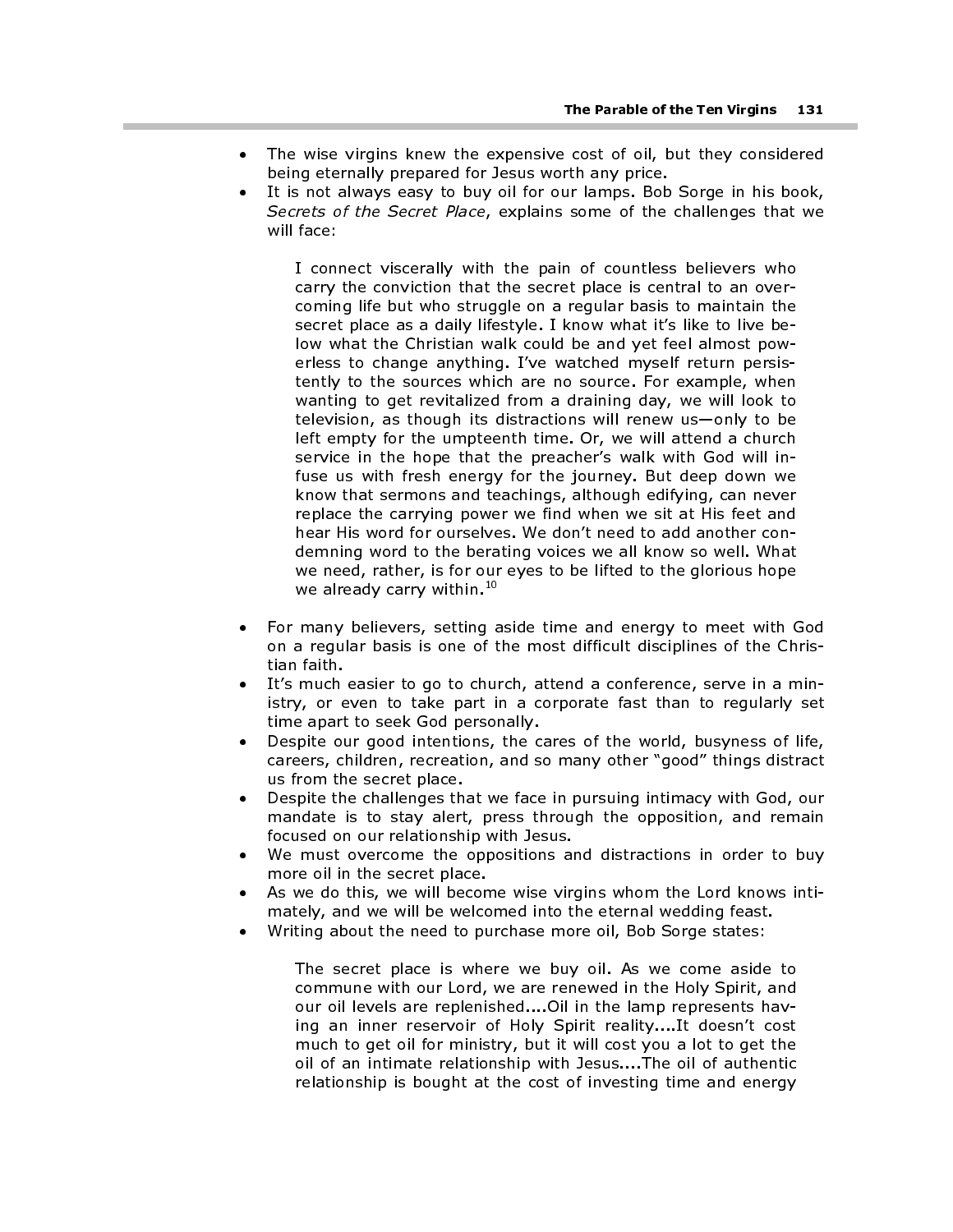in the secret place. The foolish will allow urgent matters of the moment to pull them away from the secret place after having a minimal filling. The wise will stay and continue to be filled with oil until their hearts are energized by their love relationship with Jesus....Devote yourself to the secret place until your heart is overflowing with love and zeal for your Beloved. Then, make it the first priority of your day to keep that oil replenished. The secret is right here....The secret place is the threshold for resourcing the replenishment you need to sustain through the dark night of Christ's delays. $11$ 

## Developing an Intimate Relationship with Jesus

#### 1. There is no secret formula for developing a relationship with God.

- Because everyone is different, there is no one-size-fits-all program that guarantees intimacy with the Bridegroom.
- We each have a unique makeup and personality. We learn differently and have varying levels of personal discipline. The different seasons of life further contribute to our individuality.
- When we are single or married with no children, there is more time than when we have small children.
- At times, our careers are overly demanding.
- And then, as we reach retirement age, we often have more time to devote to our personal relationship with the Lord.

While there is no secret formula for developing intimacy with Jesus, there are seven scriptural keys that regardless of personality or life stage—will help you along your journey.

## Seven Keys to an Intimate Relationship with Jesus

#### 1. Make time to sit at the Lord's feet and dine with Him in His presence.

- As Jesus relaxed at Martha's house, her sister Mary was "seated at His feet, listening to His word" (Luke 10:39).
- When Martha complained that Mary was not helping her with dinner preparations, Jesus told her, "Martha, Martha, you are worried and bothered about so many things; but only one thing is necessary, for Mary has chosen the good part, which shall not be taken away from her" (Luke 10:38-42).
- Jesus said that the one necessary thing is to push away the distractions in our busy lives and make time to sit at His feet.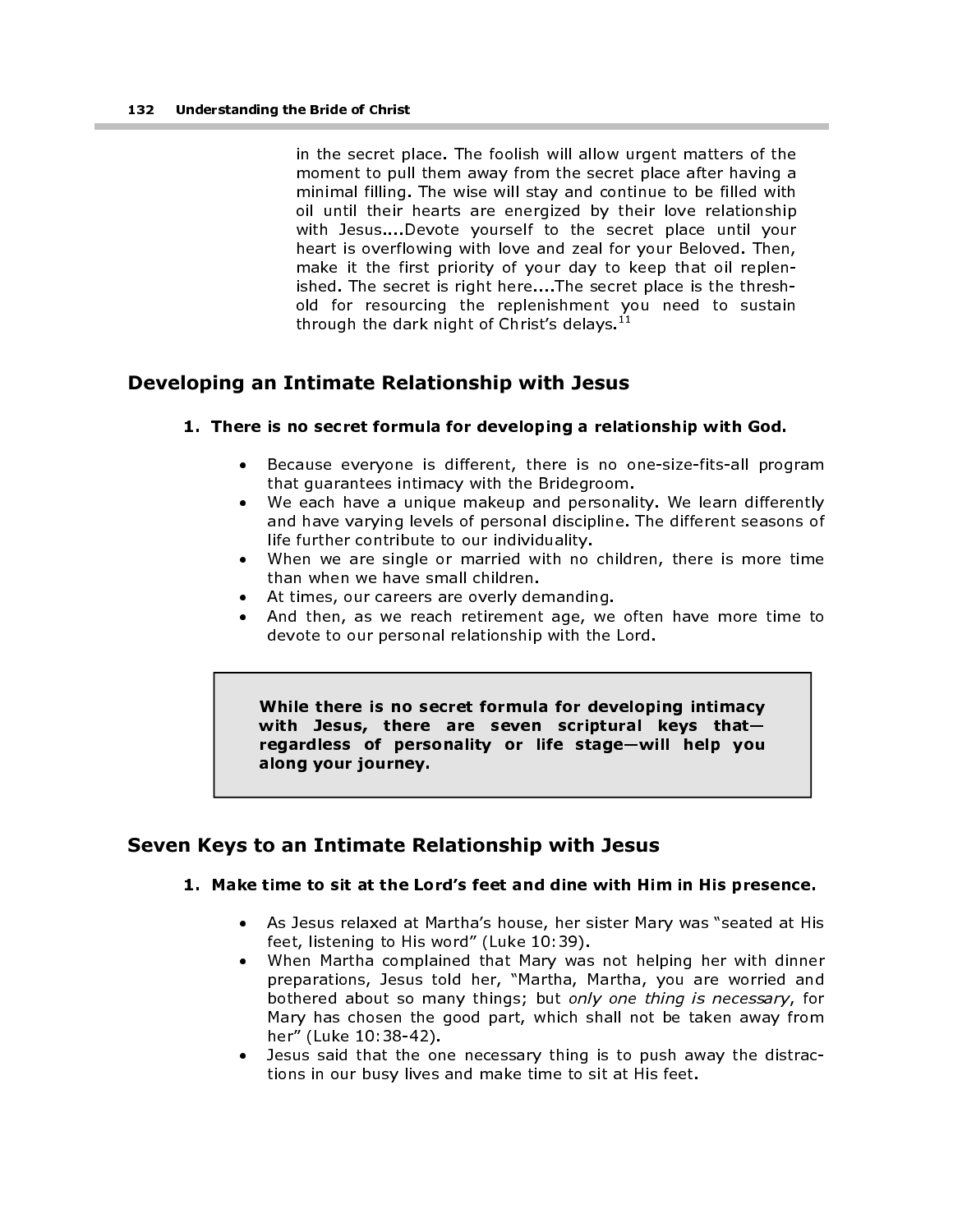#### 2. Develop a lifestyle of meditating upon the Word.

- The psalmist wrote, "I have hidden your word in my heart that I might not sin against you. Praise be to you, O LORD; teach me your decrees....I meditate on your precepts and consider your ways. I delight in your decrees; I will not neglect your word" (Psalm 119:11-16, NIV).
- As Jesus was teaching His disciples about the importance of intimacy, He said, "If you abide in Me, and My words abide in you, ask whatever you wish, and it shall be done for you" (John 15:7).
- Throughout the Scriptures, God stresses the importance of abiding in, studying, meditating, and hiding the Word in our heart.
- Knowing Jesus through the Word is a critical dimension to a life of intimacy.

#### 3. Meet with God in the secret place through prayer and fasting.

- In the Sermon on the Mount, Jesus said, "But you, when you pray, go into your room, and when you have shut your door, pray to your Father who is in the secret place; and your Father who sees in secret will reward you openly" (Matt 6:6, NKJV).
- He says the same thing about fasting (Matt. 6:18).
- In essence, the Lord is saying that we can meet with the heavenly Father in the secret place of intimacy through prayer and fasting.
- Jesus also said, "Can the friends of the bridegroom mourn as long as the bridegroom is with them? But the days will come when the bridegroom will be taken away from them, and then they will fast" (Matt. 9:15-16, NKJV).
- Fasting and prayer are important disciplines that help us develop a greater intimacy with our Bridegroom.

#### 4. Learn to hear God's voice.

- Throughout the Scriptures, as God's people heard His voice, they were drawn closer to Him.
- Jesus said, "My sheep hear My voice, and I know them, and they follow Me" (John 10:27).
- What a powerful verse! Not only does hearing His voice position us to follow Him, it also positions us to be known by Him. This is exactly what Jesus taught in the parable of the 10 virgins.
- As we learn to hear the Lord's voice, we are known by Jesus.

#### 5. Develop a lifestyle of obedience.

- Knowing His Word and hearing His voice won't automatically lead to intimacy, however, unless we also obey what we know and hear.
- Jesus told His disciples, "You are My friends if you do what I command you. No longer do I call you slaves, for the slave does not know what his master is doing; but I have called you friends, for all things that I have heard from My Father I have made known to you" (John 15:14- 15).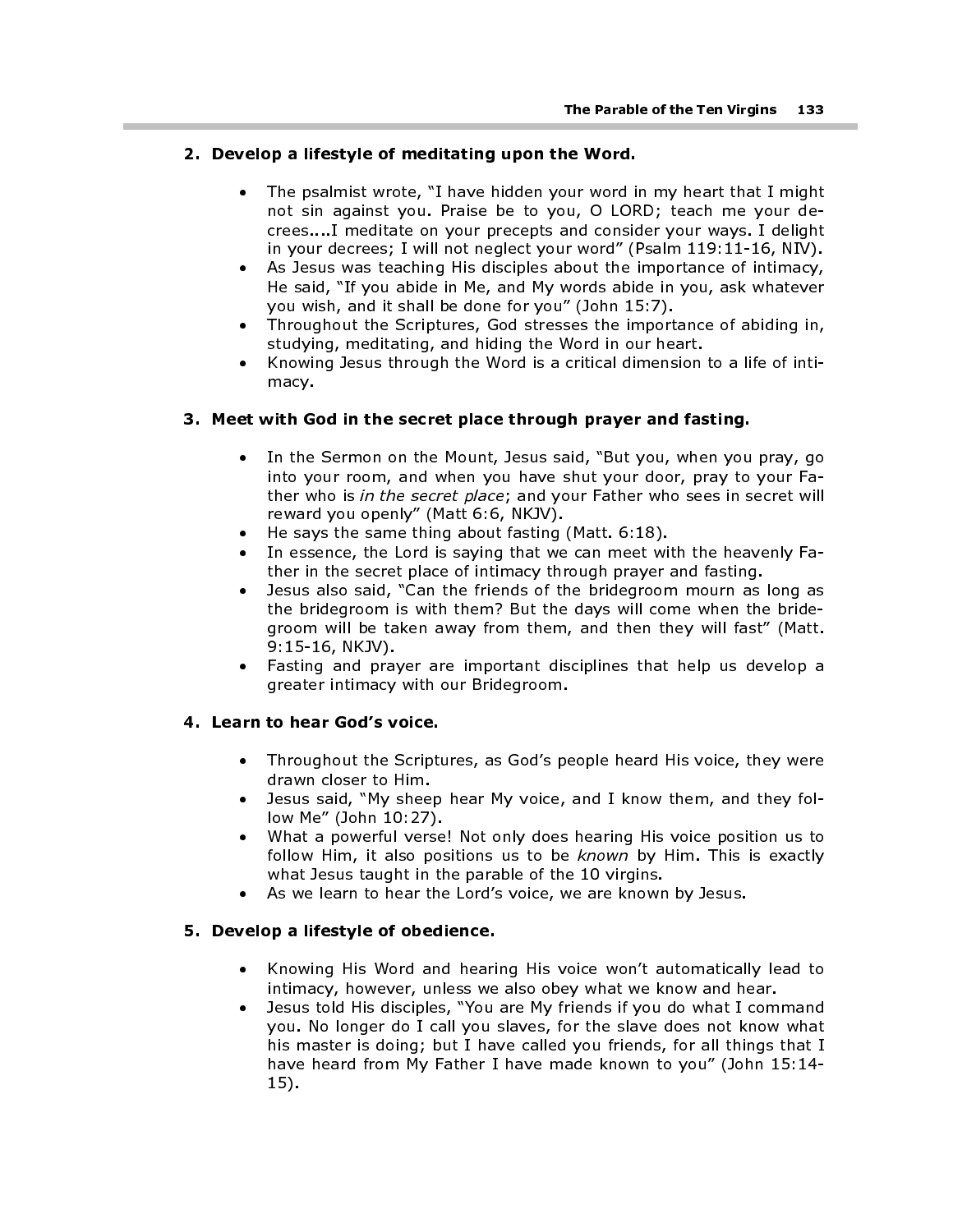- Notice that we are only Jesus' friends if we do what He commands us.<br>• lesus also said. "He who has My commandments and keens them is
- Jesus also said, "He who has My commandments and keeps them is the one who loves Me; and he who loves Me will be loved by My Father, and I will love him and will disclose Myself to him" (John 14:21).
- Obedience proves that we really love God, and it draws us closer to the Father.

#### 6. Develop a heart of worship.

- The Lord loves those who press in to His presence in worship.
- Revelation 4-5 offers us a glimpse of God's throne room, where we see that worship is the predominant activity of heaven. Those who are closest to the Lord's throne worship Him the most.
- As we worship the Lord, we draw close to Him. A lifestyle of worship helps us cultivate an intimate relationship with our Bridegroom.

#### 7. Walk in humility.

- God resists the proud, but He gives grace to the humble.
- Moses, who was the most humble man on the earth, communicated with God to face to face (Ex. 33:11; Num. 12:3).
- Those who walk in humility will have deep intimacy with the Bridegroom.

Let's strive to be wise virgins. Let's stay alert and make ourselves ready for the eternal wedding feast. Let's check our lamps often, and, if it's running dry, not delay in purchasing more oil.

#### Notes

- 1. J.C. Ryle, Matthew (Wheaton, Illinois: Crossway Books, 1993), pp. 238-239. Also, James M. Boice, The Parables of Jesus (Chicago: Moody Press, 1983), pp. 98-99.
- 2. William Barclay, The Gospel of Matthew (Philadelphia: Westminster Press, 1975), pp. 320-321.
- 3. Bob Sorge, Secrets of the Secret Place (Kansas City, Missouri: Oasis House, 2008), pp. 200.
- 4. Rick Joyner, The Final Quest (New Kensington, Pennsylvania: Whitaker House, 1996), pp. 89.
- 5. The Online Bible Thayer's Greek Lexicon and Brown Driver & Briggs Hebrew Lexicon (Ontario, Canada: Woodside Bible Fellowship and the Institute for Creation Research, 1993), s.v. "sbennumi" and "zbennumi," referenced from PC Study Bible v3.2 (Seattle, WA: Biblesoft 2001).
- 6. International Standard Bible Encyclopedia (Seattle, WA: Biblesoft, 1995-1996), s.v. "Number," referenced from PC Study Bible v3.2 (Seattle, WA: Biblesoft, 2001).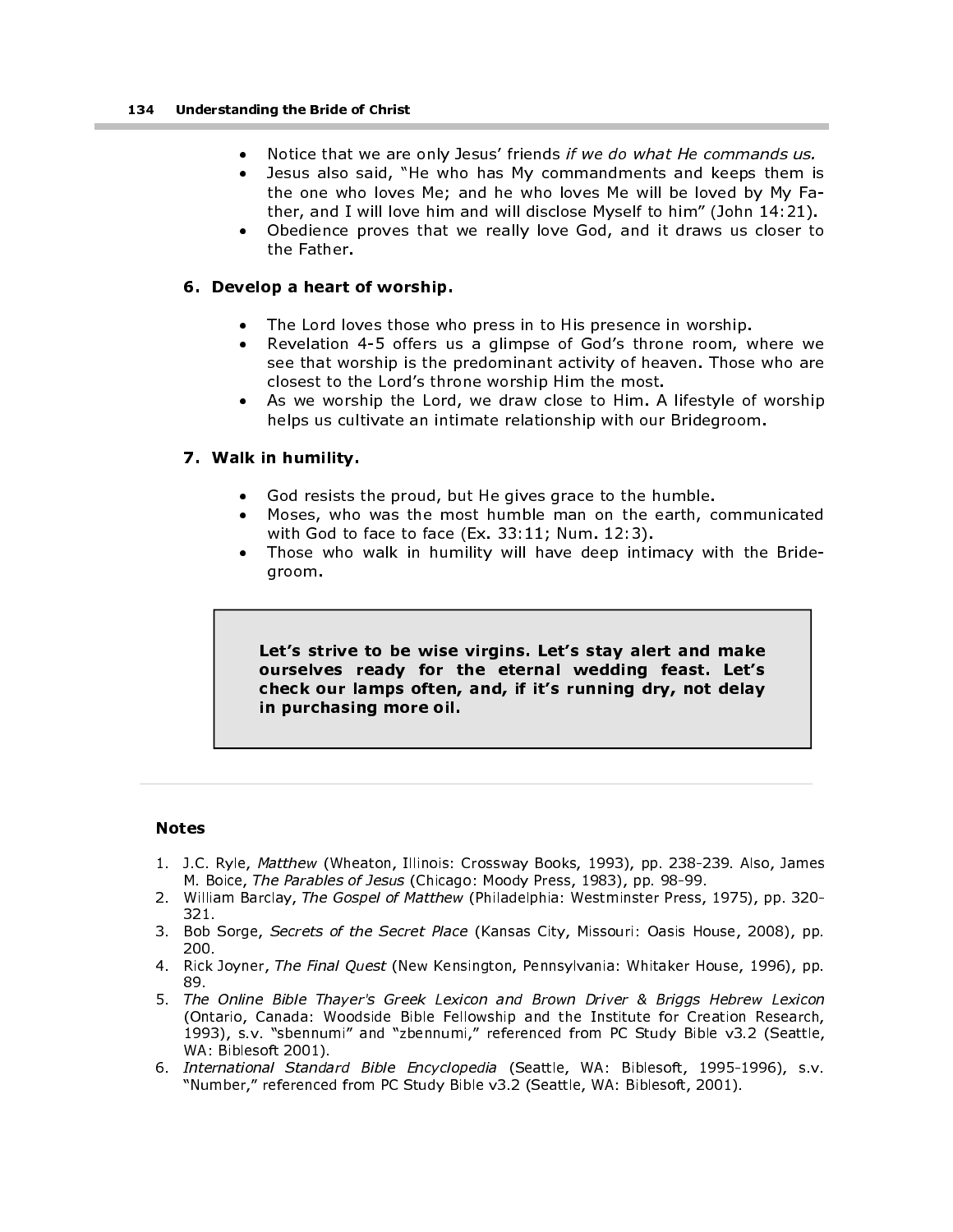- 7. Vines Expository Dictionary of Biblical Words (New York: Thomas Nelson Publishers, 1985), s.v. "lamp", referenced from PC Study Bible v3.2 (Seattle, WA: Biblesoft, 2001).
- 8. Vines Expository Dictionary of Biblical Words (New York: Thomas Nelson Publishers, 1985), s.v. "fool, foolish, foolishly, foolishness", referenced from PC Study Bible v3.2 (Seattle, WA: Biblesoft, 2001).
- 9. Vine's Expository Dictionary of Biblical Words (New York: Thomas Nelson Publishers, 1985), s.v. "know, knowledge, known, unknown", referenced from PC Study Bible v3.2 (Seattle, WA: Biblesoft, 2001).
- 10. Sorge, Secrets of the Secret Place, pp. 4-5.
- 11. Ibid, pp. 199-201.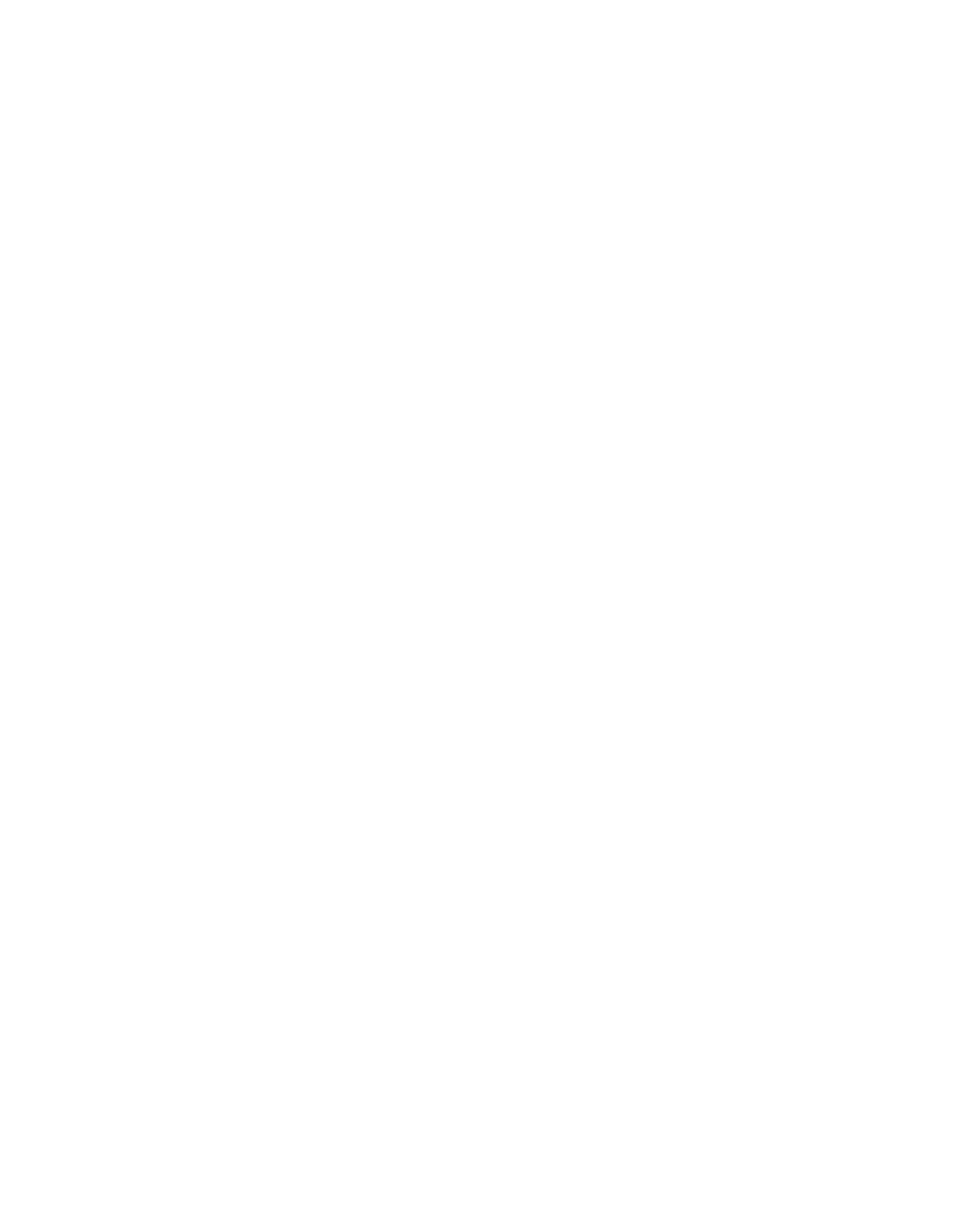## Review Questions

#### True or False

- $\frac{1}{\sqrt{1-\frac{1}{\sqrt{1-\frac{1}{\sqrt{1-\frac{1}{\sqrt{1-\frac{1}{\sqrt{1-\frac{1}{\sqrt{1-\frac{1}{\sqrt{1-\frac{1}{\sqrt{1-\frac{1}{\sqrt{1-\frac{1}{\sqrt{1-\frac{1}{\sqrt{1-\frac{1}{\sqrt{1-\frac{1}{\sqrt{1-\frac{1}{\sqrt{1-\frac{1}{\sqrt{1-\frac{1}{\sqrt{1-\frac{1}{\sqrt{1-\frac{1}{\sqrt{1-\frac{1}{\sqrt{1-\frac{1}{\sqrt{1-\frac{1}{\sqrt{1-\frac{1}{\sqrt{1-\frac{1}{\sqrt{1-\frac{1}{\sqrt{1-\frac{1$ sus and the foolish ones refer to non-believers.
- 2. The parable of the ten virgins is a prophecy of what the church will look like and how it will function in the end times.
- 3. As God unveils His last day plans, many leaders in the Body of Christ believe that all ten virgins refer to true believers.
- 4. Even though the Scriptures are silent on the issue, the primary reason that many leaders think all 10 virgins are true believers is that they have heard God speak to them concerning this issue.
- 5. The wise virgins' lights shined brightly because they were empowered by their secret life in God.
- 6. Believers buy oil by faithfully attending church services and by committing to the vision of a local church.
- 7. There are several scriptural keys that will help us develop intimacy with Jesus.
- 8. One key to developing an intimate relationship with Jesus is to develop a
- 9. As the parable of the ten virgins teaches, we are ready for the eternal wedding feast when we accept Jesus as Savior and get our initial supply of
- $\sim$  10. The two primary teachings of the parable of the ten virgins are to stay spiritually alert and to develop an intimate relationship with the Lord.

#### Fill in the blanks

\_\_\_\_\_\_\_\_\_\_\_\_\_\_\_.

- 11. Each of us needs a constant supply of \_\_\_\_\_\_\_\_\_\_\_\_ to keep our lights burning brightly.
- 12. Oil is produced or "purchased" as we meet with our Bridegroom in the \_\_\_\_\_\_\_\_\_\_\_\_ place.
- 13. Purchasing oil will cost us \_\_\_\_\_\_\_\_\_\_\_\_\_\_, \_\_\_\_\_\_\_\_\_\_\_\_\_\_, and even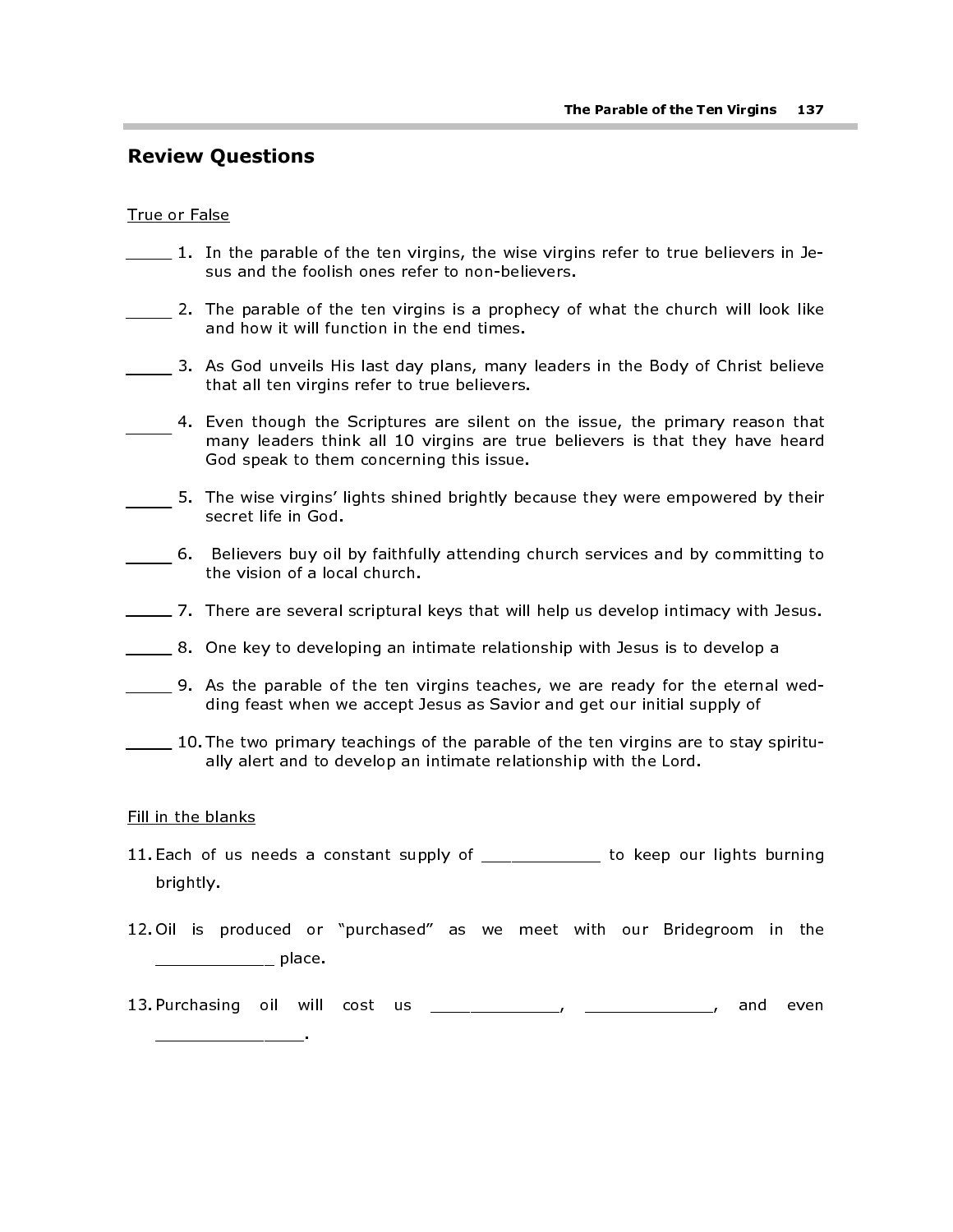#### 138 Understanding the Bride of Christ

- 14. To develop an intimate relationship with the Lord, we must make time to \_\_\_\_\_\_\_\_\_\_ at His feet and \_\_\_\_\_\_\_\_\_\_\_\_\_ with Him in His presence.
- 15. To develop an intimate relationship with the Lord, we must also develop a heart for deep \_\_\_\_\_\_\_\_\_\_\_\_\_\_\_\_.

Match the statement on the left with the appropriate theme from the parable of the ten virgins from the right (You can use an answer more than once).

- 16. Dine with Jesus.
- 17. Exercise discipline in order to be attentive.
- 18. You do not know the day nor the hour.
- 19. Resist passivity.
- **20. Learn to hear God's voice.**

Two main themes from the parable of the ten virgins:

- a. Develop an intimate relationship with Jesus.
- b. Stay spiritually alert.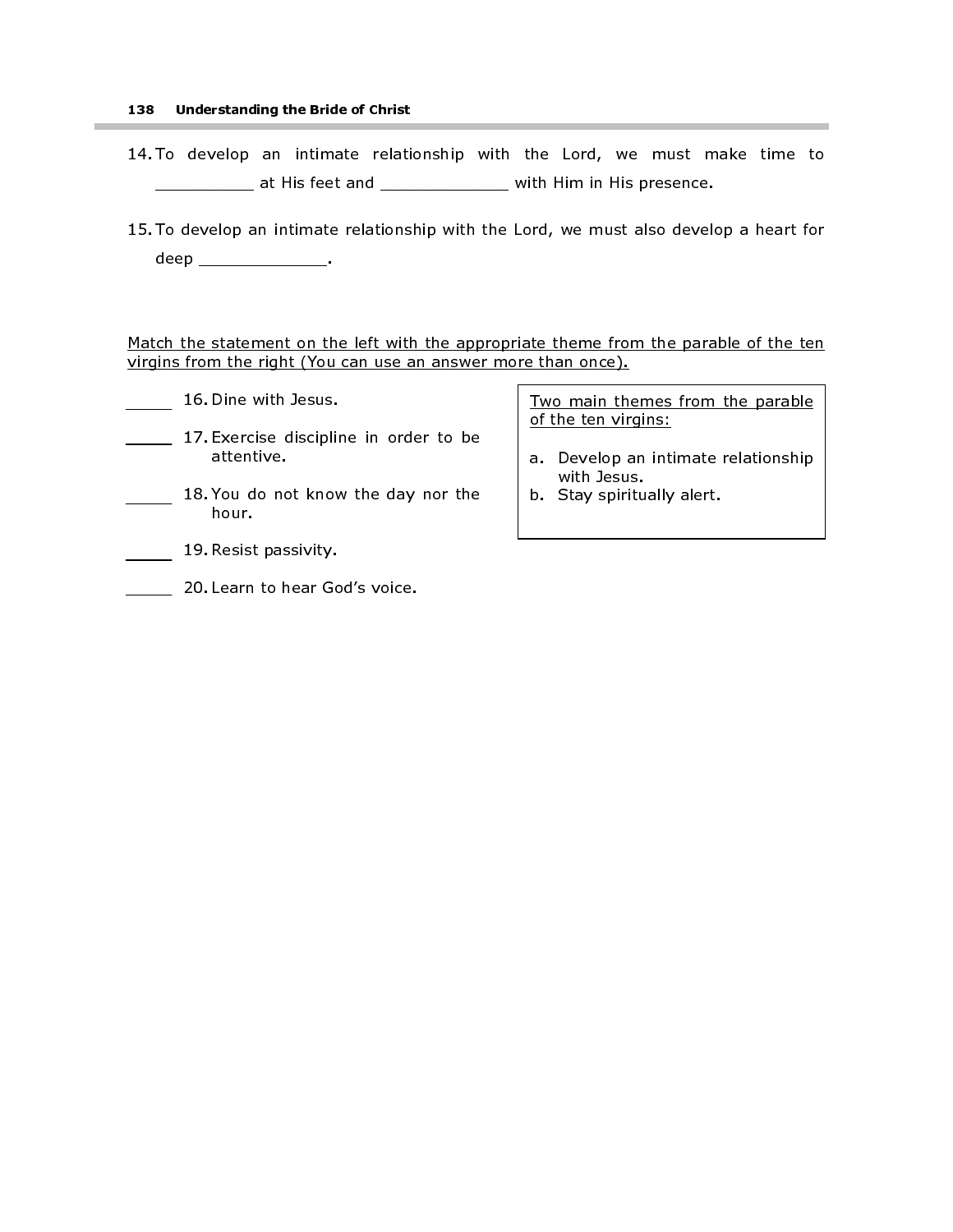## Session 11

# Overcoming Jezebel

#### This session covers:

- The counterfeit bride in the end times
- The call to overcome Jezebel
- The demonic spirit behind Jezebel called the queen of heaven<br>• Eight ways that we overcome Jezebel
- Eight ways that we overcome Jezebel

#### This session corresponds to:

• Session 11 of Understanding the Bride of Christ CDs

## The Counterfeit Bride in the End Times

- 1. At the end of the age, two movements will capture the attention of heaven and earth.
	- Following His return, Jesus will have a worthy bride who will sit on His throne and rule the nations with Him.
	- In direct opposition, Satan is preparing a counterfeit bride who will partner with the Antichrist and seduce the nations into idolatry, immorality, witchcraft, and blasphemy.
	- John described this counterfeit bride as a harlot who partners with the kings of the earth to intoxicate the nations with her immorality (Rev. 17:2).

#### 2. In the days preceding Jesus' return, the counterfeit bride will stand in stark contrast to the true bride.

The counterfeit bride, described as a harlot, will be clothed in purple and scarlet whereas the true bride will be clothed in fine linen, white and clean (Rev. 17:4, 19:7-8).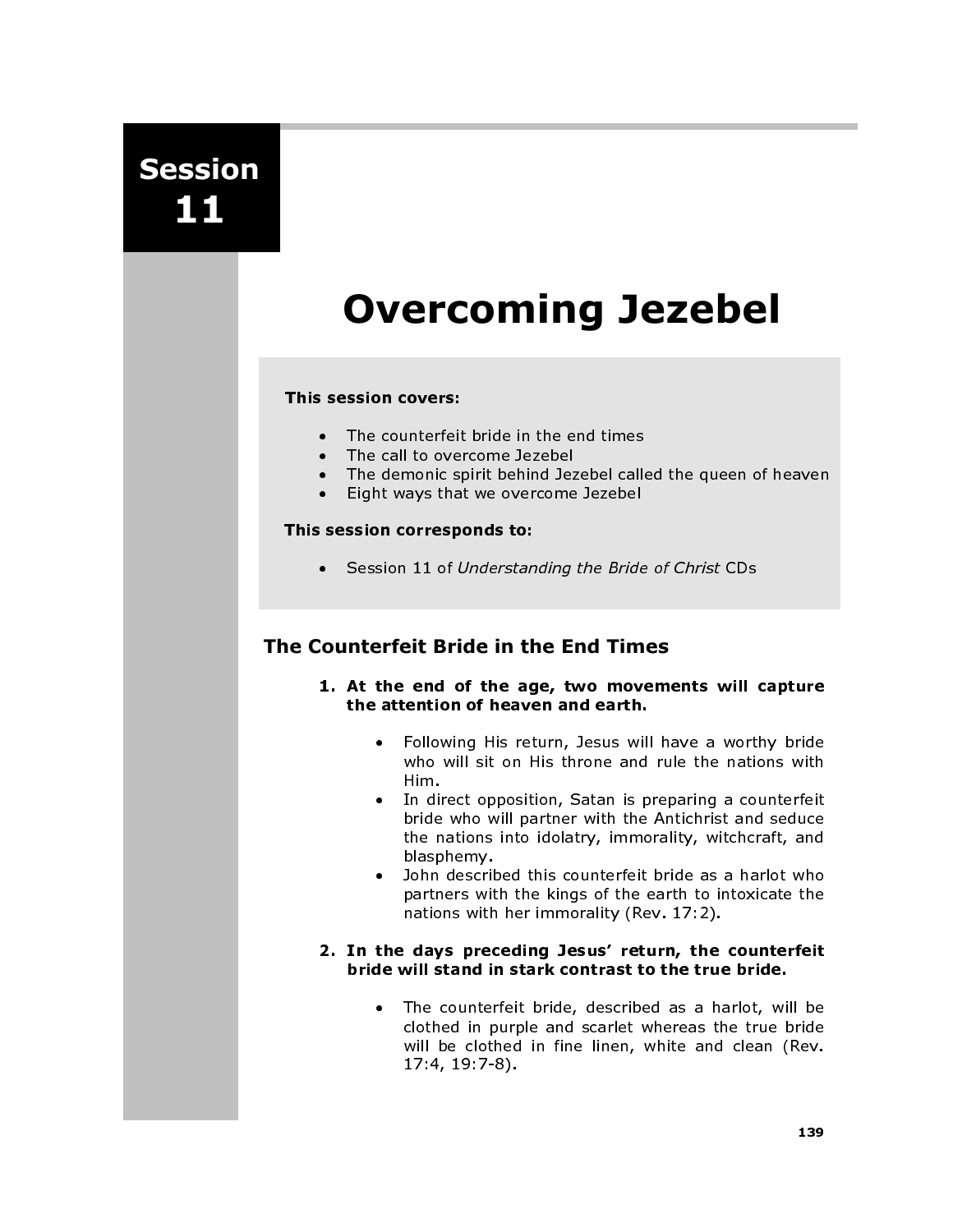- The true bride will be humble and meek whereas the harlot will be proud and pompous.
- The harlot will be rich, extravagant, and alluring. She will be adorned with gold, precious stones, and pearls.

#### 3. Through the harlot, Satan will deceive the nations and persecute the church.

- The harlot will cause many Christians to fall away from the faith in the end times (Matt. 24:10; 2 Thess. 2:3; 1 Tim. 4:1).
- In fact, John saw the harlot "drunk with the blood of the saints and with the blood of the witnesses of Jesus" (Rev. 17:6). The harlot will kill many believers who resist her immorality.
- Her beauty will also be a delusion to the nations, for "all the nations [will be] deceived by [her] sorcery" (Rev. 18:23).
- Ultimately, all who are seduced by her will bow their knee to the Antichrist and worship Satan (Rev. 13:3-4).

#### 4. The harlot refers to a future world-wide religious network that will deceive the nations and prepare them to worship the Antichrist.

- The harlot in Revelation 17-18 refers to a future world-wide religious network of idolatry and demon worship that will seduce the nations and cause them to depart from the living God.
- In the Old Testament, the prophets often referred to Israel as a harlot because they worshiped idols (Ezek. 16; Hos. 4).
- Hosea said, "My people consult their wooden idol, and their diviner's wand informs them; for a spirit of harlotry has led them astray, and they have played the harlot, departing from their God" (Hos. 4:12).
- In his commentary on Revelation, Mike Bickle writes that the harlot will manifest as a counterfeit justice movement that will unify multitudes from the largest religions on the earth. He goes on to say that this movement will offer great benefits, such as humanitarian aid, a unified religion that minimizes war and religious conflict, and a prosperous world economy.<sup>1</sup>
- The harlot will probably be some type of integrated religious system that combines parts of Christianity, Islam, Judaism, Buddhism, and Hinduism.
- This harlot religion will have great prominence and will be wellrespected by leaders in government, business, and even in the church.
- This movement will be attractive because it will be a religion of affirmation and toleration, it will appear to bring temporary peace, and there will be no moral absolutes.
- It will be a counterfeit justice movement that will feed the poor and be deeply involved in humanitarian projects while not requiring adherence to any set of moral standards.
- No matter how attractive it will appear, the harlot will be the very embodiment of hell on earth, as she will "become a dwelling place of de-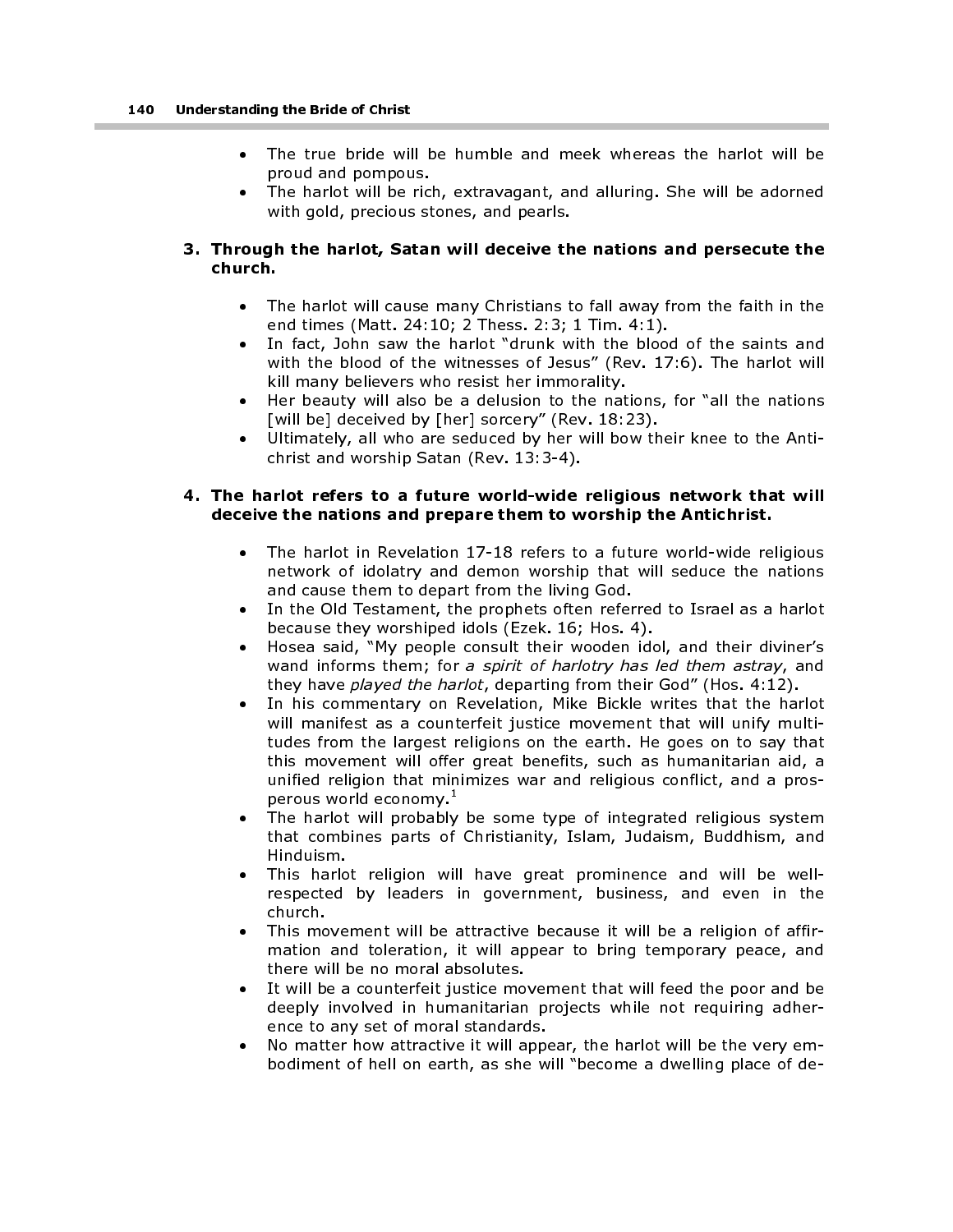mons and a prison of every unclean spirit, and a prison of every unclean and hateful bird" (Rev. 18:2).

Ultimately, Satan will use this harlot religion to weaken the conscience of the nations and prepare the earth to worship him through the Antichrist.

#### 5. The bride must separate from all aspects of the harlot.

- It is certainly no coincidence that before the bride has made herself ready (Rev. 19:7), "the voice of the bridegroom and bride will not be heard in you [the great harlot] any longer" (Rev. 18:23).
- Why? Because God will call His people to separate from her. John wrote:

I heard another voice from heaven, saying, "Come out of her, my people, so that you will not participate in her sins and receive of her plagues; for her sins have piled up as high as heaven, and God has remembered her iniquities (Rev. 18:4-5).

- In the original language, the verb form of "come out" expresses a deep urgency to separate from the harlot.<sup>2</sup> It is an urgent summons to leave the enticements of her idolatry, sensuality, compromise, and worldliness. **Overcoming Jezebel**<br>
mons and a prison of every unclean spirit, and a prison of ever<br>
Ultimately, Statan will use this harlot religion to weaken the conserved the nations and prepare the earth to worship him through the<br>
- Before the bride will be fully ready for Jesus, she will have first separated from the harlot and her seductive ways.

spirit behind her has been around throughout history. Most notably, in the woman Jezebel. In fact, Jesus specifically called the church at Thyatira to overcome Jezebel. Let's look at Jesus' message to the church of Thyatira (Rev. 2:18-29) to see how this relates to becoming a worthy bride for Jesus and separating from the emerging harlot.

## The Church at Thyatira

#### 1. The culture of Thyatira caused idol worship to thrive.

- Though Thyatira was the smallest of the seven cities mentioned in Revelation 2-3, the church in this city received the longest message.
- Thyatira was prosperous because of the city's famous craftsmen's guilds, which were unions of men in similar crafts or trades who upheld certain standards and protected the members of the union.
- There were guilds for wool workers, linen workers, manufactures of outer garments, dyers, leather workers, tanners, potters, bakers,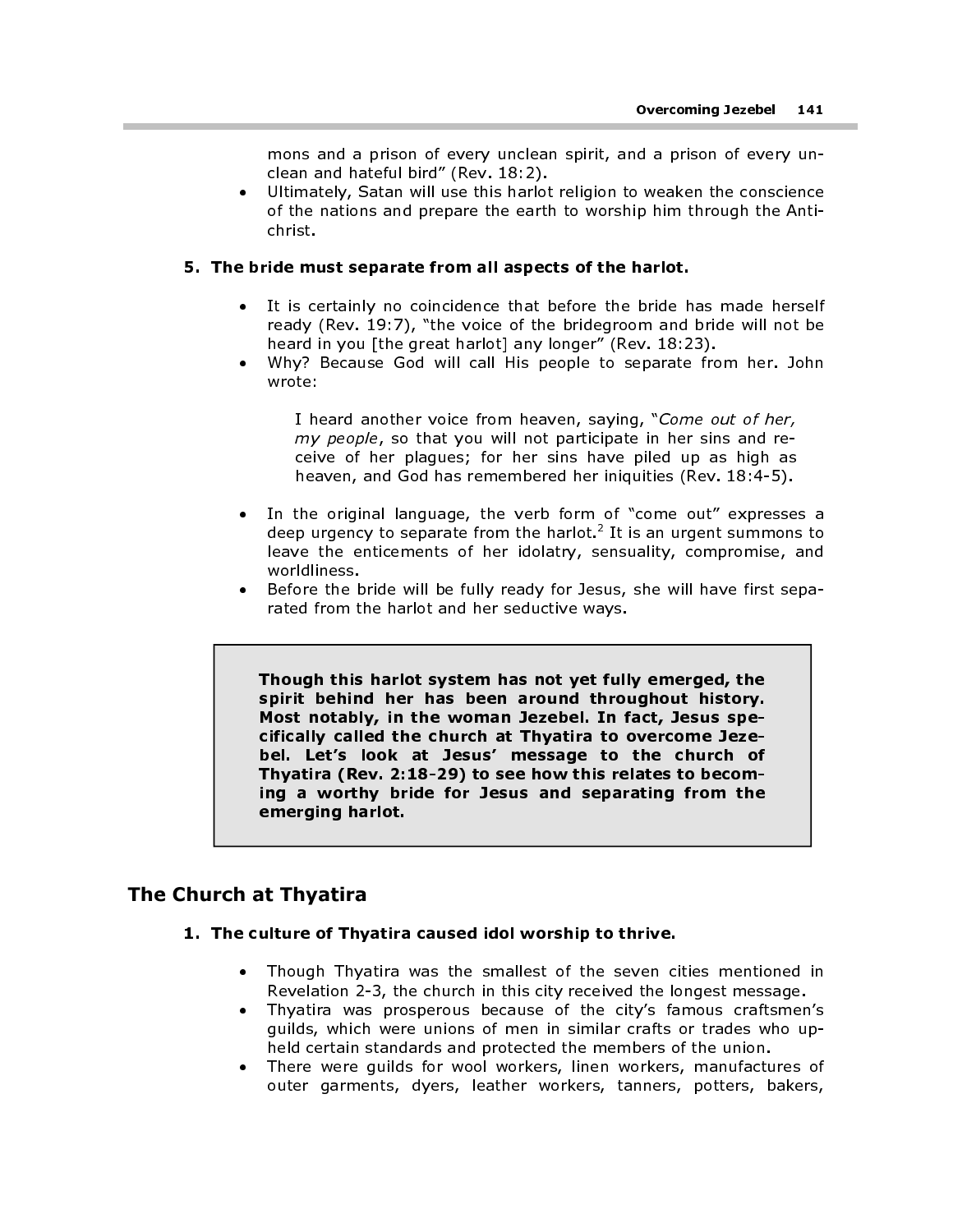slave dealers, and bronze smiths.

- Pagan worship thrived in Thyatira because each trade guild had its own guardian god, and every guild member was expected to attend the guild festivals and eat the food that had been offered to their god.
- After the feast, the people would pay homage to the guild's god by participating in immoral activities, including drunkenness and fornication.
- If someone left before this, they would experience ridicule, suffer persecution, and possibly lose prosperous business opportunities.

#### 2. While commending the church for its faith and love, Jesus rebuked them for tolerating Jezebel.

- In the midst of such an idolatrous and immoral culture, Jesus commended the church at Thyatira for its increase in ministry, vibrant faith, and love for Him (Rev. 2:19).
- The issue at Thyatira, however, was their lack of zeal for moral and doctrinal purity.
- Jesus rebuked them for tolerating idol worship and sexual immorality.
- Jesus told them, "I have this against you, that you tolerate the woman Jezebel, who calls herself a prophetess, and she teaches and leads My bond-servants astray so that they commit acts of immorality and eat things sacrificed to idols" (Rev. 2:20).

#### 3. There was a woman in the church who acted just like the Old Testament Jezebel.

- Jesus used the name Jezebel to identify a woman in the church who was a false teacher and prophetess.
- Most likely, Jezebel was not this woman's real name. Instead, Jesus used the name Jezebel to associate her actions with the Old Testament Jezebel, the Phoenician wife of King Ahab, who led the northern kingdom of Israel into idolatry, causing them to worship Baal and Ashteroth.
- Jezebel also lowered the nation's moral standard, leading to a significant increase in sexual immorality and witchcraft (1 Kings 18-2 Kings 9).
- Although Israel began worshiping Baal and Ashteroth during the reign of Solomon (1 Kings 11:1-7), Jezebel brought it to an entirely new level.
- Jezebel was so enmeshed in this cult that 450 prophets of Baal and 400 prophets of Asherah ate regularly at her table (1 Kings 18:19).
- As historical evidence testifies, pagan worship usually involved overt witchcraft, astrology, prophetic oracles from demonic spirits, gross sensuality and lasciviousness, drug use, lewd dancing, erotic music, ceremonial prostitution and sexual rites, human sacrifice, the emasculation of males, and homosexuality. $3$
- In short, Jezebel caused Israel to "play the harlot," seduced her into gross abominations, and led her away from the one true God.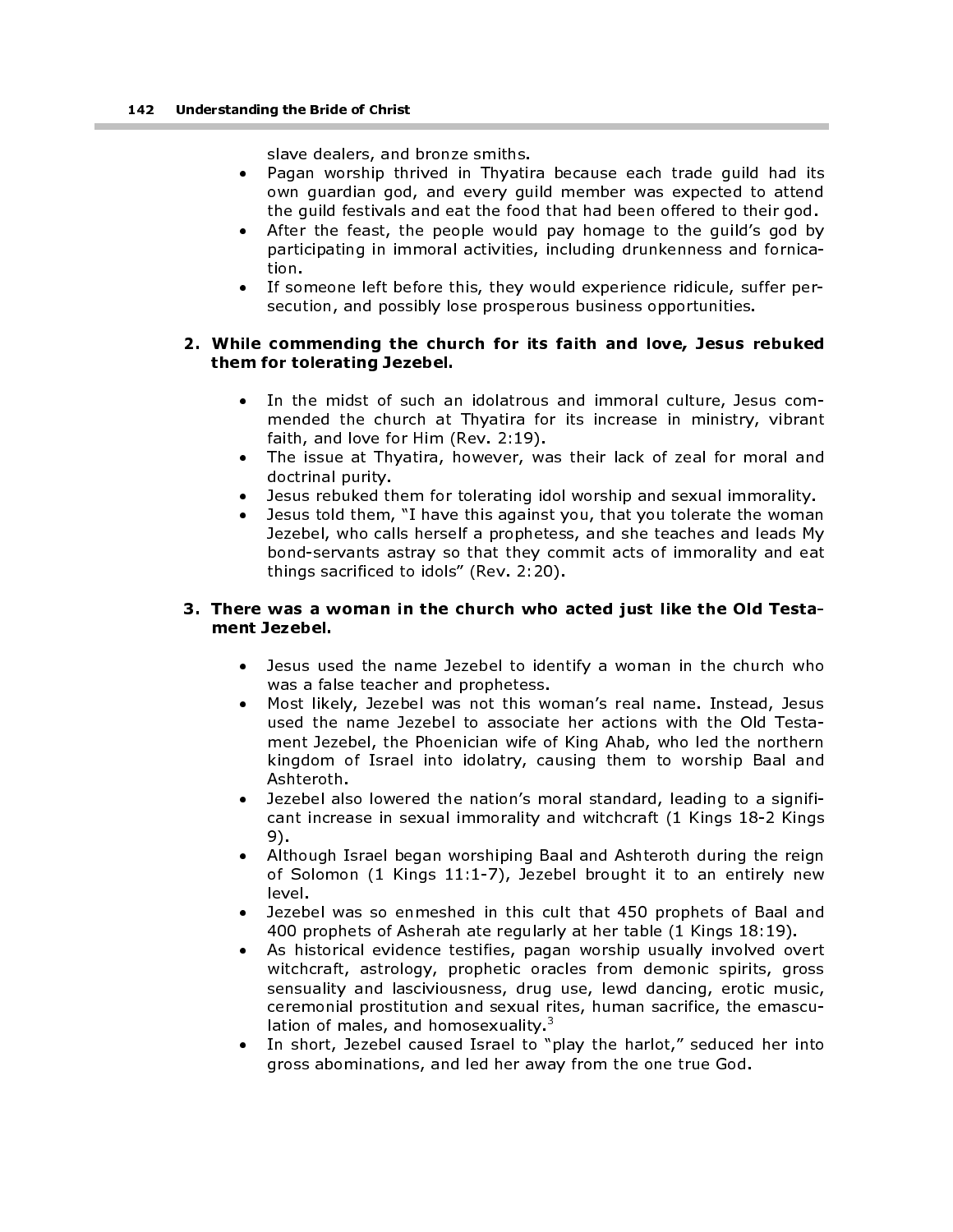#### 4. The Jezebel at Thyatira led the church into compromise.

- Like her Old Testament counterpart, the Jezebel at Thyatira seduced Jesus' servants to "commit sexual immorality and eat things sacrificed to idols" (Rev. 2:20, NKJV).
- Because the Jezebel at Thyatira claimed to have special revelations from God and even called herself a prophetess, the church leaders gave her authority to teach.
- As a result of her unbiblical teaching, many in the church believed that God's grace gave them the freedom to indulge the flesh and participate in the guild festivals, including paying homage to false gods and committing acts of sexual immorality.

#### 5. Jesus' message to Thyatira—and to us—is that we must overcome Jezebel's works, character, and influence in our sphere of authority.

- The church at Thyatira did not hate lawlessness and evil—they tolerated it. Instead of resisting the evil influence of Jezebel, they allowed her to seduce them into immorality and idolatry.
- To become a worthy bride for Jesus, we must overcome Jezebel's pride, rebellion, control, witchcraft, idolatry, sensuality, and sexual immorality. We must cleanse ourselves from all of her abominable defilements.
- As was promised to the church at Thyatira, those who overcome will be given authority to rule the nations with Jesus in the Millennial Kingdom (Rev. 2:26-27).

## The Spirit Behind Jezebel

#### 1. Before we discuss how to overcome Jezebel, we first need to understand that there was a demonic spirit that empowered her.

- The Jezebel at Thyatira called herself a prophetess, and she had many followers. Most likely, people followed her because she had a supernatural gift; she could possibly tell them unknown information about themselves or perhaps even predict certain future events.
- Though Jezebel was gifted prophetically, she was not empowered by the Holy Spirit. Her gift was demonic. It was very similar to the slave girl in Acts 16:16-18 who had a spirit of divination and brought her masters much profit by fortune-telling.
- The demonic spirit that empowered the Jezebel at Thyatira is the same spirit behind the Jezebel of the Old Testament<sup>4</sup>, the great harlot of Revelation 17-18, the goddess worship in ancient Babylon, and pagan worship throughout history.

#### 2. The demonic spirit behind Jezebel is a world ruler called the queen of heaven.

• To better understand this false queen's identity, we need to understand what Paul taught the Ephesians about spiritual warfare. He re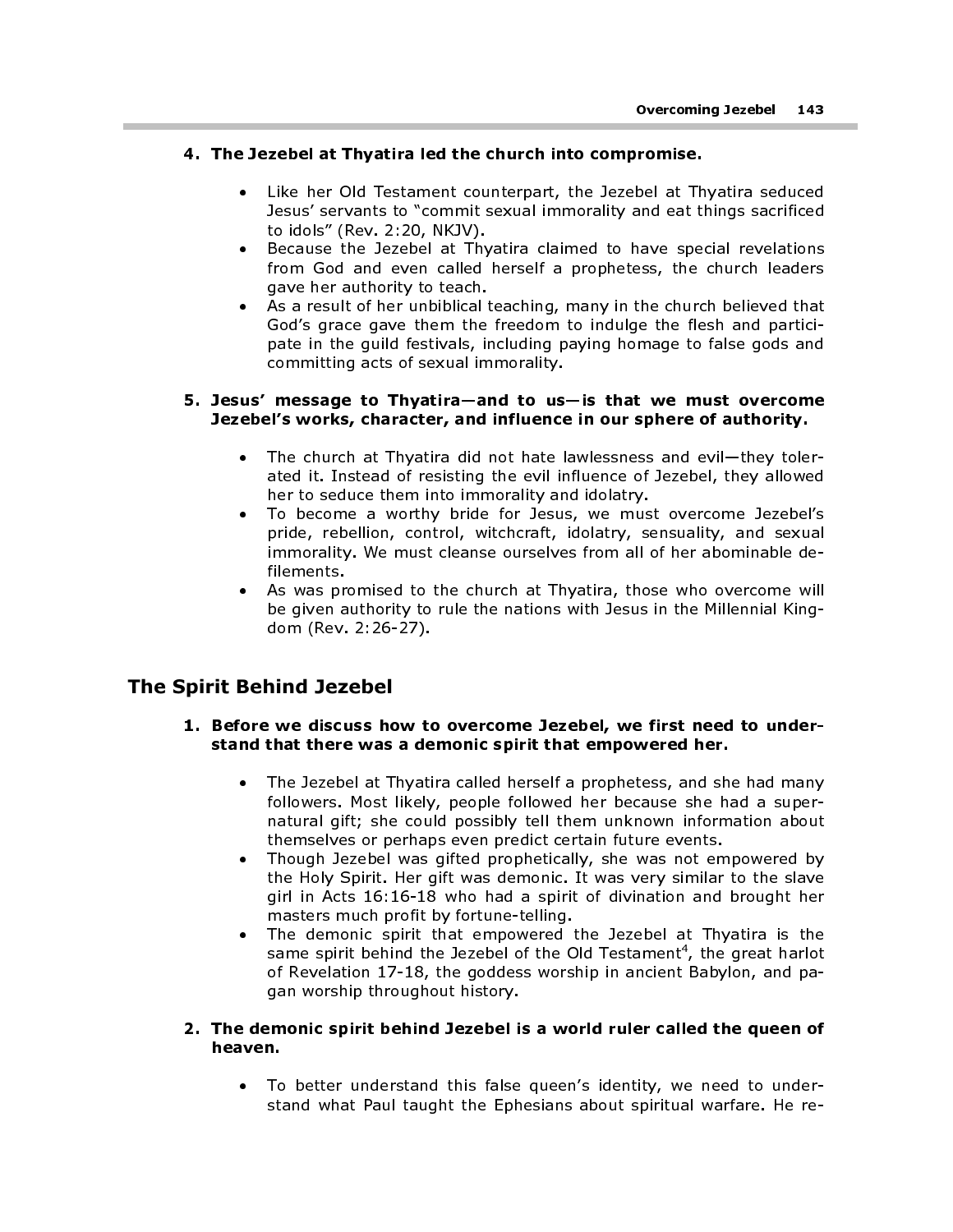vealed that hell has a hierarchy with different degrees of authority and power. Specifically, he identified "rulers of the darkness of this age" or "world forces of this darkness" (Eph. 6:12, NKJV, NASU).

- In other words, there are demonic world rulers who influence the nations.
- The queen of heaven is a world ruler who has influenced the world's religions, cultures, and morality throughout history.
- Talking about the judgment of the great harlot, a voice from heaven said, "To the degree that she glorified herself and lived sensuously, to the same degree give her torment and mourning; for she says in her heart, 'I sit as a queen and I am not a widow, and will never see mourning'" (Rev. 18:7).
- "I sit as a queen and I am not a widow, and will never see mourning" is a direct reference to Isaiah 47:5-9.
- 3. Isaiah 47 refers directly to the queen of heaven and reveals that she was the power behind the religion of ancient Babylon, which has influenced most of the world.
	- Many scholars assert that Isaiah 47 is a fulfilled prophecy of Babylon's fall in 539 B.C.
	- However, if you look closely at this prophecy, it is not about the fall of Babylon as an empire, but the demise of ancient Babylon's religious influence, which has affected most of the world.
	- And as Revelation 18:7 makes clear, this prophecy will not actually be fulfilled until the end times.
	- Writing about Babylon's religious heritage, John Walvoord states:

Babylon was important not only politically but also religiously. Nimrod, who founded Babylon (Gen. 10:8-12), had a wife known as Semiramis who founded the secret religious rites of the Babylonian mysteries, according to accounts outside the Bible. Semiramis has a son with an alleged miraculous conception who was given the name Tammuz and in effect was a false fulfillment of the promise of the seed of the woman given to Eve (Gen. 3:15).

Various religious practices were observed in connection with the false Babylonian religion, including the recognition of the mother and child as God and of creating an order of virgins who became religious prostitutes. Tammuz, according to the tradition, was killed by the wild animal and restored to life, a satanic anticipation and counterfeit of Christ's resurrection. $^{\circ}$ 

- According to tradition, Semiramis was a virgin, and she was worshiped in Babylon as the queen of heaven.<sup>6</sup>
- The mother-child worship that Semiramis created in Babylon was then exported to most of the world. Writing about this, Mark Hitchcock notes:

The legend of Semiramis and Tammuz spread around the world. Their names were changed in different places, but the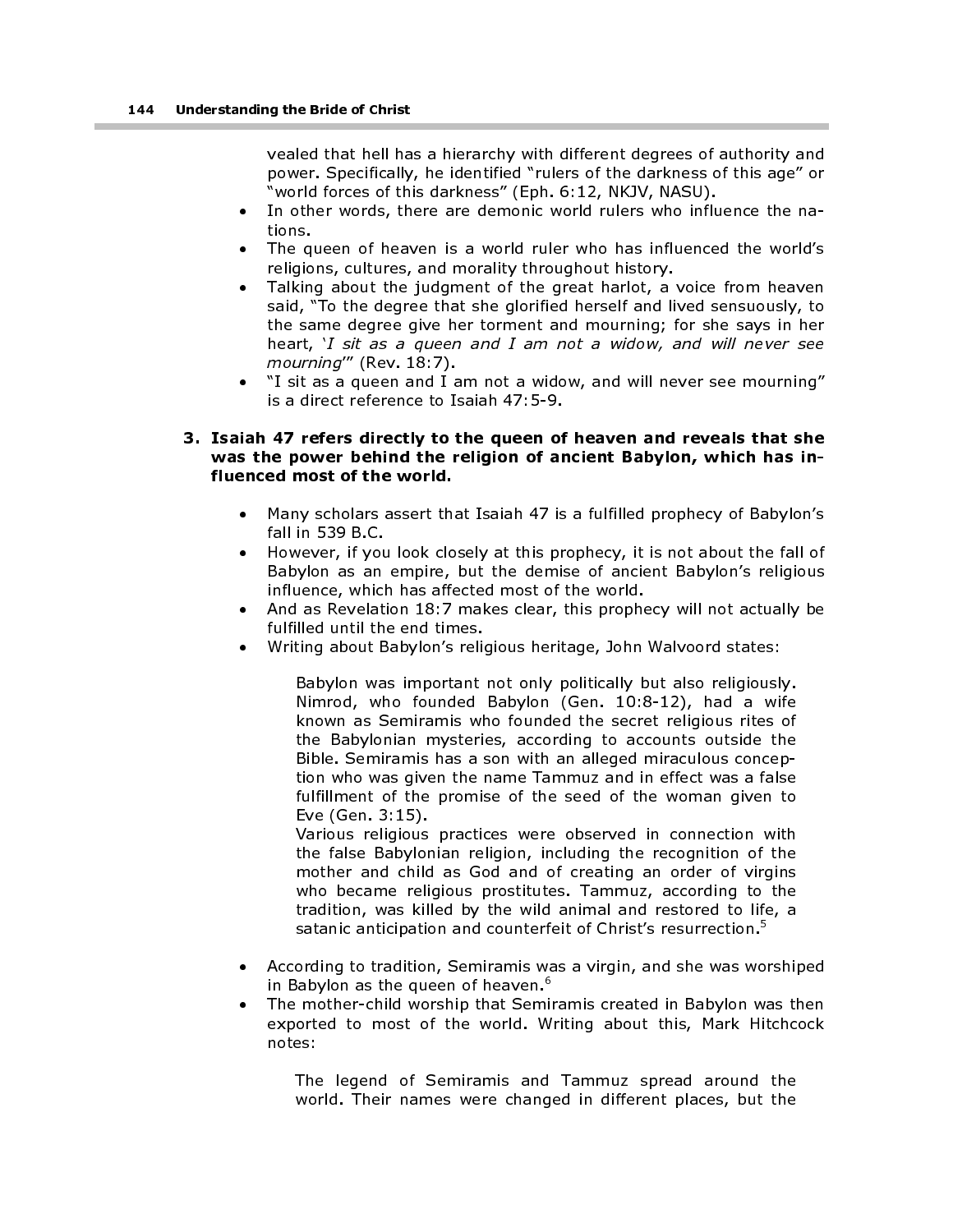basic story remained the same. In Assyria, the mother was Ishtar, the son was Tammuz. In Phoenicia, the mother was Astarte and the son was Baal. In Egypt, she was Isis and her son was Osiris, or Horus. In Greece, she was Aphrodite and her son was Eros. For the Romans, the mother was Venus and the son was Cupid. $^{\prime}$ 

- The reason why this is so important is that the harlot of Revelation 17 -18 has written on her forehead, "BABYLON THE GREAT, THE MOTHER OF HARLOTS AND OF THE ABOMINATIONS OF THE EARTH" (Rev. 17:5).
- Babylon, as the first city completely dedicated to a network of false gods and Satan worship, is the mother of all harlots, and she has influenced all the nations.
- With that background, we can better understand Isaiah 47. Isaiah begins this prophecy by stating, "Come down and sit in the dust, O virgin daughter of Babylon; sit on the ground without a throne, O daughter of the Chaldeans! For you shall no longer be called tender and delicate" (Isa. 47:1).
- Notice that Isaiah is not talking to Babylon. He is speaking directly to the "virgin daughter of Babylon"—queen Semiramis—the idol that the Babylonians worshiped as the virgin queen of heaven. He is telling this goddess that she will no longer have a throne.
- Here is where it gets interesting. Paul said, "What do I mean then? That a thing sacrificed to idols is anything, or that an idol is anything? No, but I say that the things which the Gentiles sacrifice, they sacrifice to demons and not to God; and I do not want you to become sharers in demons" (1 Cor. 10:19-20).
- In essence, Paul is telling us that behind every idol is a demon. And when people worship idols, they are really worshiping demons.
- Returning to Isaiah 47, we see that the demon behind Semiramis is the queen of heaven (Jer. 7:18, 44:17-25).
- This is not a lower-level demon, but a world ruler that has influenced most of the earth and will gain her greatest degree of power in the end times.
- God says to this demonic world ruler behind Semiramis, "Sit silently, and go into darkness, O daughter of the Chaldeans, for you will no longer be called the queen of kingdoms" (Isa. 47:5).

#### 4. The queen of heaven is the demonic spirit behind much of the defilement in the earth.

- The queen of heaven is the demonic spirit behind false religion, idolatry, sexual immorality, witchcraft, control, and compromise. It is the spirit behind sensuality and sexual perversion. It is the source of witchcraft and the occult.
- The queen of heaven seeks to emasculate men and is the driving force behind homosexuality. This spirit is also behind the feminist movement, abortion rights groups, and the New Age movement.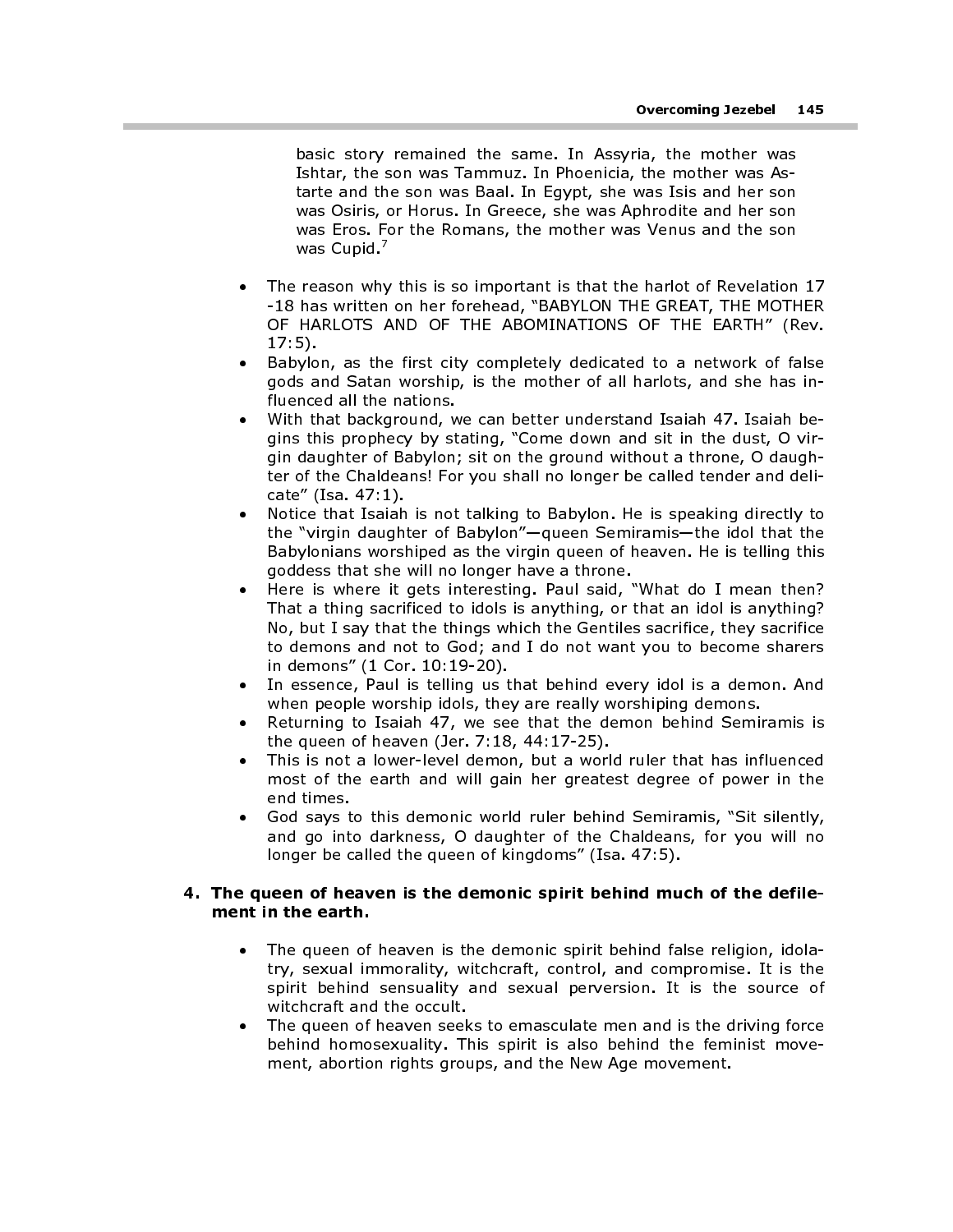- It is the power behind astrology and much of the music and entertainment industries.
- The queen of heaven is also violently opposed to godly families, especially to male leadership in the home.
- In addition, this world ruler is behind drunkenness, drug abuse, sensuous dancing, sexual immorality, and perversion.
- And as we have already seen, the queen of heaven is the world ruler behind false religion.

## 5. The queen of heaven has power to the degree that she remains hidden.

- Isaiah said that this queen feels "secure in [her] wickedness" because, in her own words, "No one sees me" (Isa. 47:10).
- As long as the truth about her is covered, as long as she is shrouded by darkness, she "dwells securely" and boasts in her heart, "I will be a queen forever....I am, and there is no on besides me. I will not sit as a widow, nor know loss of children" (Isa. 47:7-8).
- Yet God promises that her "nakedness will be uncovered" and her "shame also will be exposed" (Isa. 47:3).
- As God unveils the queen of heaven, those under her influence will be liberated. In the words of God, she will know "loss of children...in full measure" (Isa. 47:9).

#### 6. The queen of heaven wants to stop the bride of Christ from maturing.

- The background we have just discussed is crucially important because it highlights the war going on in the spirit realm regarding the bride of Christ.
- The queen of heaven wants to "be a queen forever" (Isa. 47:7), and she does not want to give up her authority to the bride of Christ—the true queen of heaven.
- So she is fighting against the bride of Christ with all of her might. She wants to defile the bride through idolatry, sexual immorality, and witchcraft so that she can maintain her position of authority and world -wide influence.
- It is interesting that the bride of Christ does not make herself fully ready until God destroys the harlot Babylon (Rev. 17-18, 19:7).

If we want to become a worthy bride for Jesus and become the true queen of heaven, we must overcome the false queen. Like Jesus said, we must overcome Jezebel.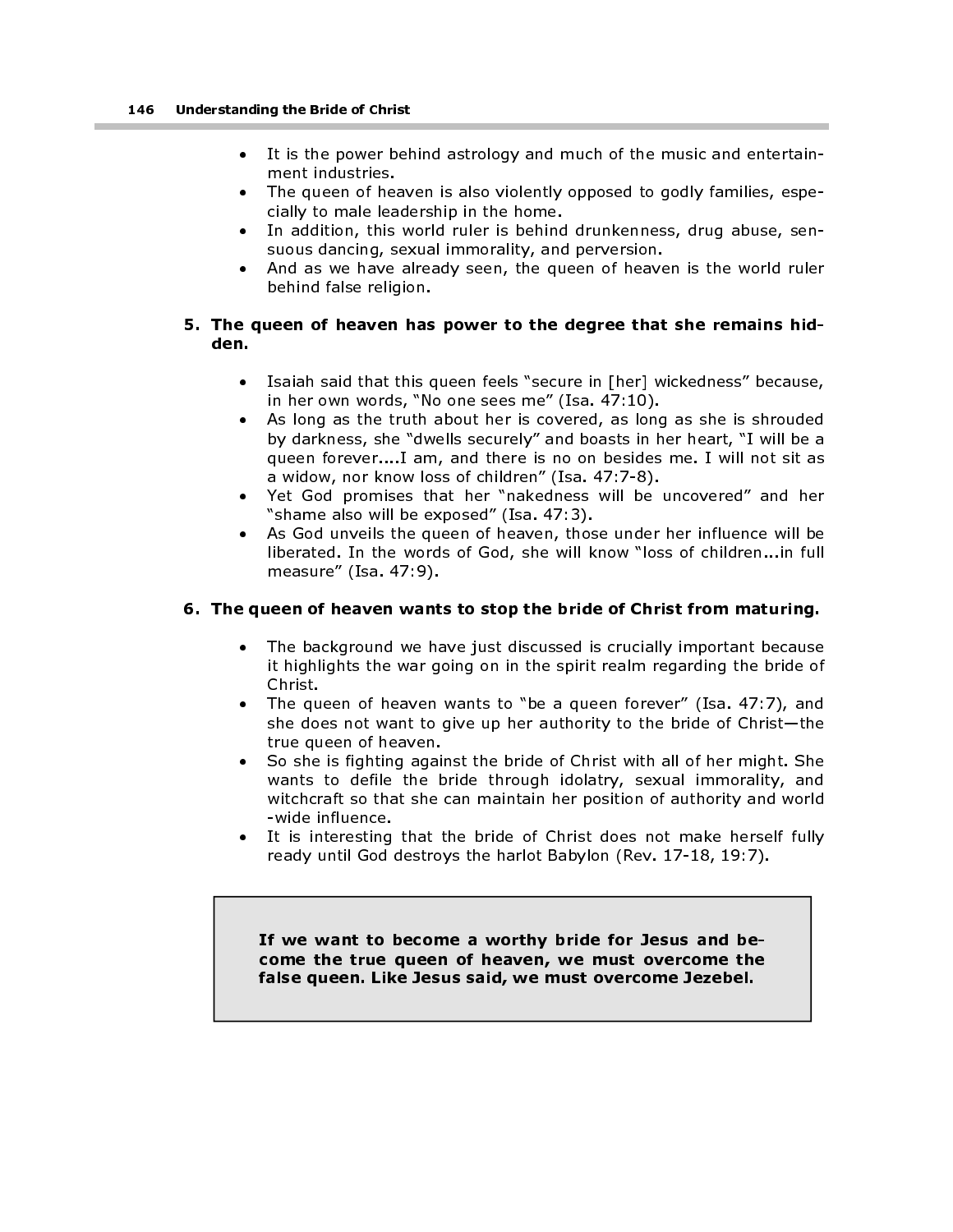As we examine Jezebel in the Old and New Testament and the queen of heaven in Isaiah 47, there are eight areas that we must overcome if we want to be a worthy bride and rule the nations with Jesus.

# Eight Areas That We Must Overcome

Overcoming Jezebel means that we must repent of the character and the works of the Old and New Testament Jezebel, and we must be liberated from the influence of the spirit behind Jezebel—the queen of heaven.

#### 1. We must overcome compromising religious beliefs.

- Just as 450 prophets of Baal and 400 prophets of Asherah ate at Jezebel's table and caused Israel to "play the harlot," false religious beliefs are leading many of God's people into compromise.
- Because of religious wars, a disdain for religious bigotry, and the desire not to discriminate on the basis of religion, there is mounting pressure to unite the world's religions and create "unity." Government leaders wrongly tell us that all religions worship the same god; they just call him by different names.
- Churches are mixing Christianity with Islam.
- We see both church and government leaders reaching out with peace initiatives toward leaders of false religions.
- Even within the Protestant Church, the foundational doctrines of the Christian faith are being weakened in order to reach seekers, appear more relevant to the world, and appeal to those who reject Christianity.
- These movements are using good things like justice, mercy, unity, and compassion inappropriately to appear less rigid and more tolerant of those from different religious backgrounds.
- These subtle compromises are setting the stage for the great harlot to emerge in the end times.
- A worldwide religious system of toleration and acceptance is beginning to emerge that will ultimately unite multitudes from the largest religions of the earth, facilitate economic prosperity, and foster world peace—at the expense of honoring the true God.
- By the time the Antichrist comes to power, those who refuse to compromise their religious beliefs will stand out from the one-world religion. This includes Christians who hold fast to the Word of God.
- Just imagine how the media will portray Christians who resist this oneworld religion. We will be viewed as old-fashioned, narrow-minded,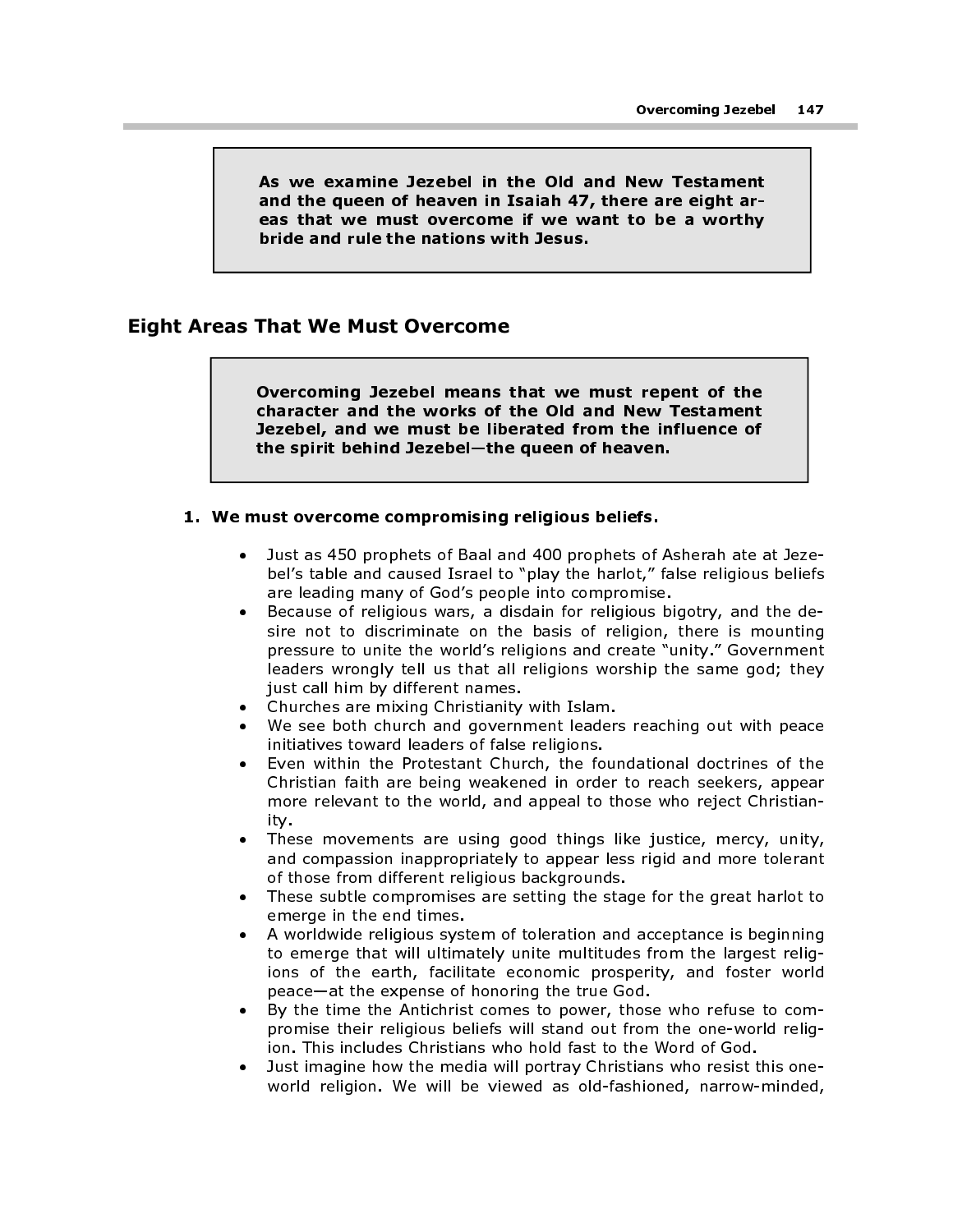intolerant bigots.

- In fact, Revelation says that many believers will be killed because they refuse to compromise their beliefs (Rev. 17:6).
- In this context, the Lord says to come out of the harlot—this worldwide religious movement—in order not to receive of her plagues (Rev. 18:4).
- The overcoming bride must separate from religious compromise—one of Jezebel's long-time webs of deceit—by holding fast to the Word and to the truth that Jesus is the only way to the Father (John 14:6).
- We separate by moving beyond religious rituals to a faith-walk with Jesus that is real and deep.
- In addition, we must cling to our doctrinal beliefs and refuse all forms of compromise that would make us more accepted by the world.

## 2. We must overcome sexual sin.

- Isaiah called the queen of heaven a "sensual one" (Isa. 47:8).<br>• In Hebrew, this word means "voluntuous "<sup>8</sup> or "full of produ
- In Hebrew, this word means "voluptuous," or "full of, producing, or<br>characterized by sensual delights and pleasures: sensual: arising from characterized by sensual delights and pleasures; sensual; arising from sensual gratification."<sup>9</sup>
- The queen of heaven is the demonic spirit behind sensuality, fornication, sexual perversion, pornography, and homosexuality.
- Jesus said that the Jezebel at Thyatira led His servants into "acts of immorality" (Rev. 2:20). Enmeshed in the trade guilds at Thyatira was the worship of false gods, sexual perversion, ceremonial prostitution, substance abuse, lewd dancing, and erotic music.
- We live in a culture where sexual immorality is the accepted norm and abortion is a form of birth control. We live in a day when Internet pornography is at an all-time high. The very definition of marriage is being threatened by gay activists who are pushing to legalize homosexual marriage. Those who believe that homosexuality is a sin are now viewed as narrow-minded and bigoted.
- Our culture of sensuality, immorality, and perversion has influenced the clothes we wear, the magazines we read, the television shows we watch, and the movies we pay money to see.
- Regularly, we hear of a Christian leader lured by Jezebel's seductions into an affair or a homosexual relationship. Often, there is very little difference between believers and unbelievers.
- If we want to be a worthy bride for Jesus, we must overcome every sexual sin. We must aggressively pursue God's grace and allow the Holy Spirit to remove all sexual immorality, sensuality, moral impurity, and perversion from our lives.
- We must strive to be cleansed in body, soul, and spirit from Jezebel's work of sexual immorality and perversion. Jesus' bride will be pure, spotless, and blameless.

## 3. We must overcome pride.

• The Old Testament Jezebel was arrogant and proud, the New Testament Jezebel called "herself a prophetess" (Rev. 2:20), and the queen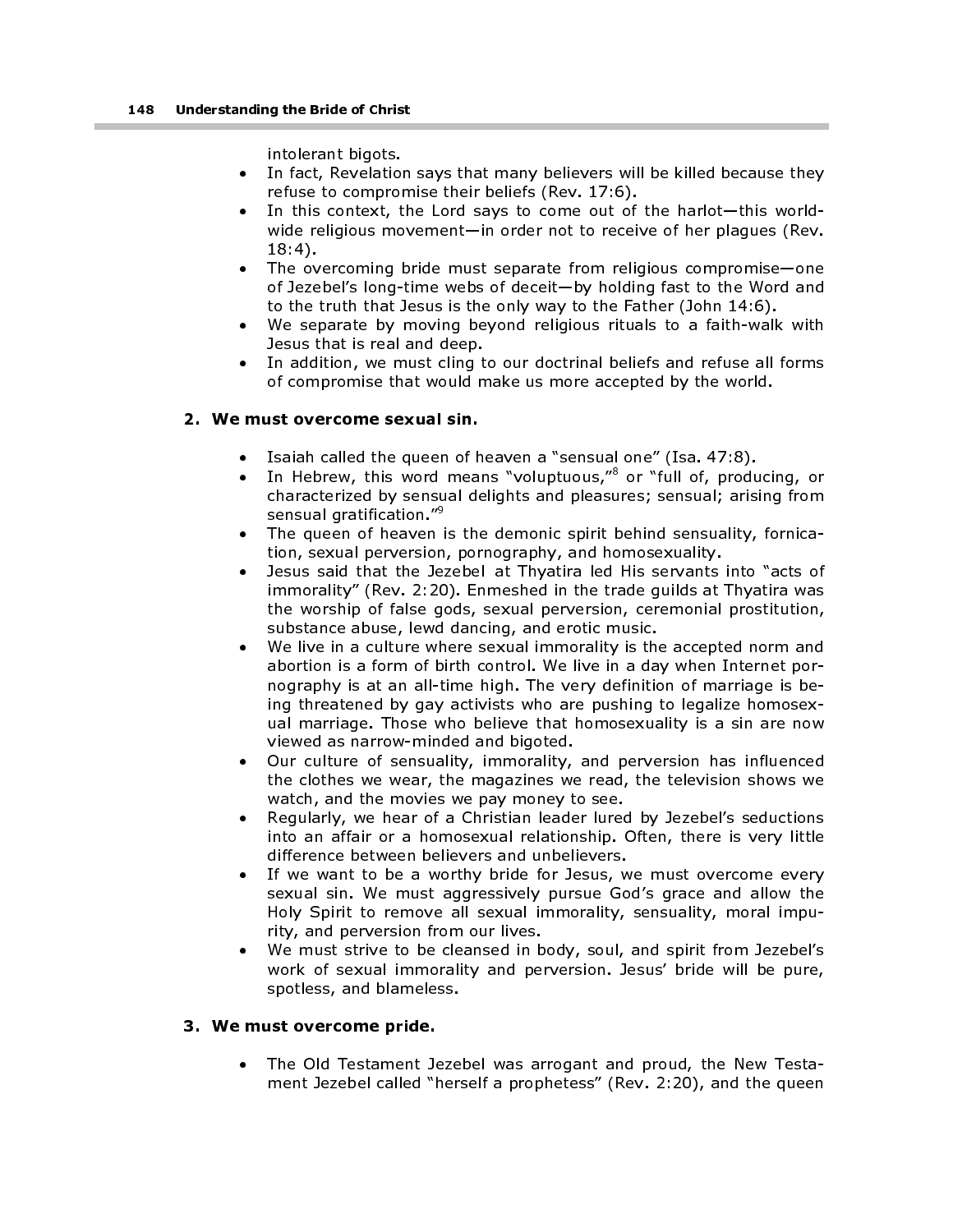of heaven says in her heart, "I am, and there is no one besides me" (Isa. 47:10).

- Those who are influenced by this spirit often think that they are the most important or the most spiritual. They feel as though God made a mistake by not making them the pastor.
- Their spiritual pride leads them to criticize, judge, or gossip about those in authority. In some cases, their burning desire to be in charge motivates them to manipulate or control.
- Jezebel is focused totally on herself, whereas the worthy bride is called to a Sermon-on-the-Mount lifestyle of surrender and humility.
- To become a worthy bride, we must resist pride and learn to walk in humility. We must repent of Jezebel's arrogance by choosing to be submitted to authority and Christ-exalting.

#### 4. We must overcome rebellion and independence.

- The name Jezebel literally means "non-cohabited or unhusbanded."<sup>10</sup> Essentially, Jezebel means "one who is without co-habitation."
- Recall that the queen of heaven boasts in her heart, "There is no one besides me" (Isa. 47:8).
- Those influenced by Jezebel are usually independent or rebellious. They often have a difficult time submitting to the vision of a local church, preferring to pursue their own vision.
- Everyone should pursue their God-given vision. However, many people's personal vision would better be fulfilled as they served the vision of a local church. God places more value on what we do corporately than on what we achieve individually.
- If those with an independent spirit would choose to fulfill their ministry calling by serving the vision of a local church, God would exalt them and give them a ministry of much greater influence.
- Often, those influenced by Jezebel refuse to cooperate with the pastor and church leadership. They even have a hard time becoming a committed member of the church. Instead, they float about from one fellowship to another as "church hoppers." They are like spiritual groupies who follow the prophet of the month around town.
- Some "church hoppers" under the influence of Jezebel claim that they are called to the "church of the city," rather than to a particular congregation. As a result, they are not planted in the house of God, they live with no accountability to spiritual leadership, and they never mature as a believer. This is a widespread and serious issue facing the end-time church.
- We live in a generation when God is raising up everyone in the body of Christ to minister. The day of the pastor or prophet doing all the ministry is over. However, this only happens as people are submitted to the corporate vision and to the God-ordained leadership of the church.
- To make ourselves ready as a worthy bride, we must repent of rebellion and independence, get connected to a local church, and serve the corporate vision with an attitude of meekness and humility.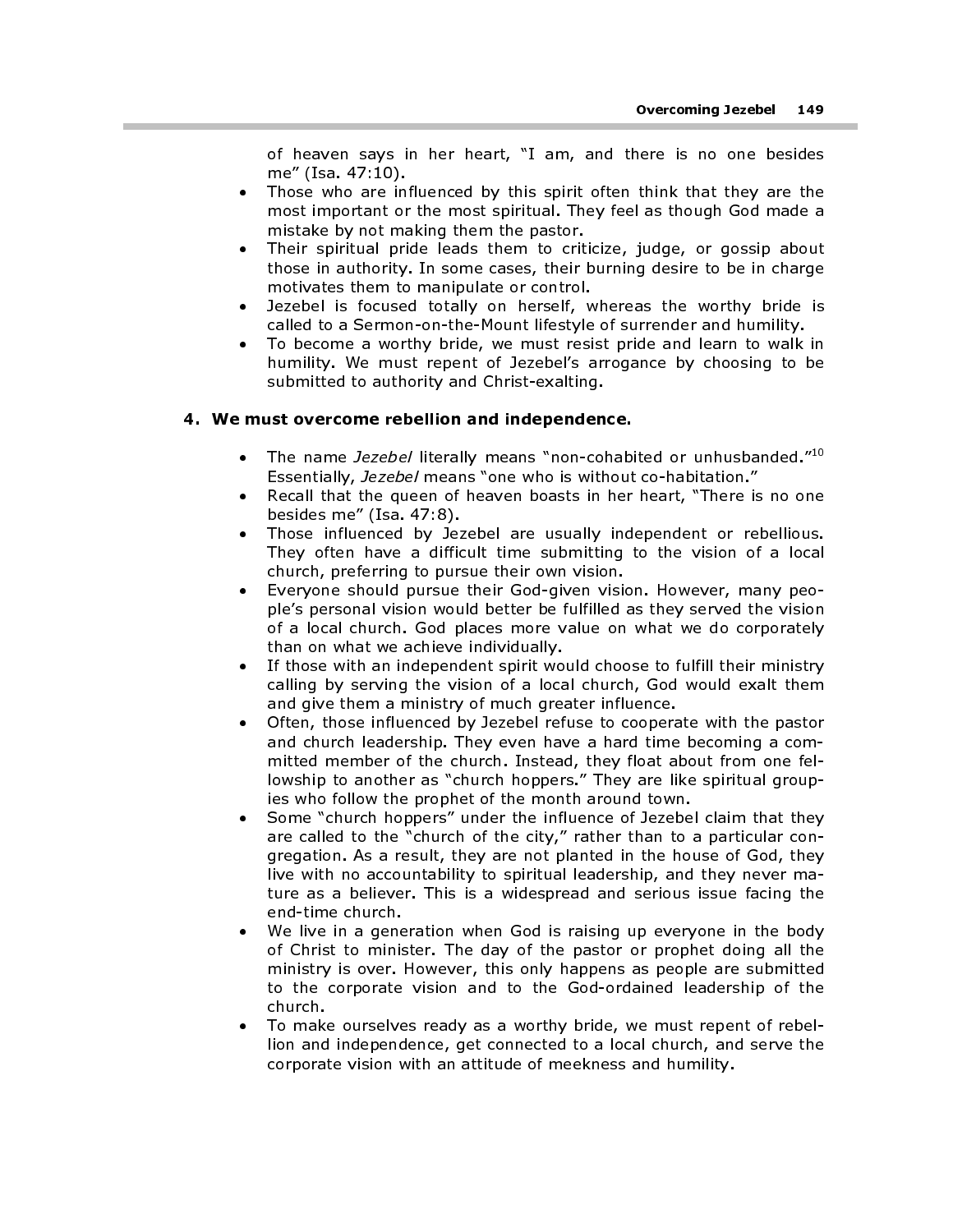## 5. We must overcome control and manipulation.

- Jezebel also wants to dominate, control, and manipulate.
- People influenced by this sprit will attempt to dominate their children, control their spouses, intimidate pastors, and even control entire churches.
- This spirit desires to control others beyond their God-given authority. Jezebel definitely lives up to her name. She will not co-habit with anyone unless she can dominate the relationship.
- A person influenced by Jezebel will put on a facade of submission in order to gain some advantage or to seize greater control. Usually, this is very subtle. They will often use flattery, sweetness, encouragement, or even prophetic words to manipulate people's emotions and control a situation.
- This spirit influences parents when they discipline their children. They quickly move from proper discipline to control and domination. More often than not, people who control, manipulate, and dominate their children eventually lose their relationship with them.
- Marriages are not exempt, either. Wives who attempt to control their husbands or husbands who attempt to dominate their wives usually end up with a troubled marriage. They are robbed of experiencing an intimate friendship or satisfying relationship.
- Controlling wives tend to produce passive husbands who are indifferent toward God. They may be very successful businessmen, but they do very little in the kingdom of God.
- Controlling husbands, on the other hand, produce intimidated and insecure wives who walk on eggshells. They are in bondage to their husband's fears, finances, and schedule, as if they live in prison.
- To become a worthy bride for Jesus, we must repent and overcome all forms of control and manipulation.

#### 6. We must overcome dead religion and super spirituality.

- Both Jezebels were very religious. As we mentioned, the Old Testament Jezebel invited over 800 demonically-empowered prophets to dine regularly at her table. The New Testament Jezebel at Thyatira had a demonic gift of prophecy and taught regularly in the church.
- Jezebel appears very religious, usually in one of two ways. First, some who are influenced by this spirit are very ritualistic. They perform all of the religious exercises. They attend church twice on Sunday and are there when the doors open every Wednesday. They light candles, burn incense, and say impressive-sounding prayers. But often their religious experience is superficial. They are more connected to the rituals and ceremonies than they are to Jesus.
- This is not an attack on mainline denominations who value these practices as a part of heart-felt worship. Rather, it is an admonition for us all—regardless of denomination—to be aware of superficially going through the motions of a ritual or tradition while remaining distant from God in our hearts.
- Jezebel wants to make sure that we remain an immature child with a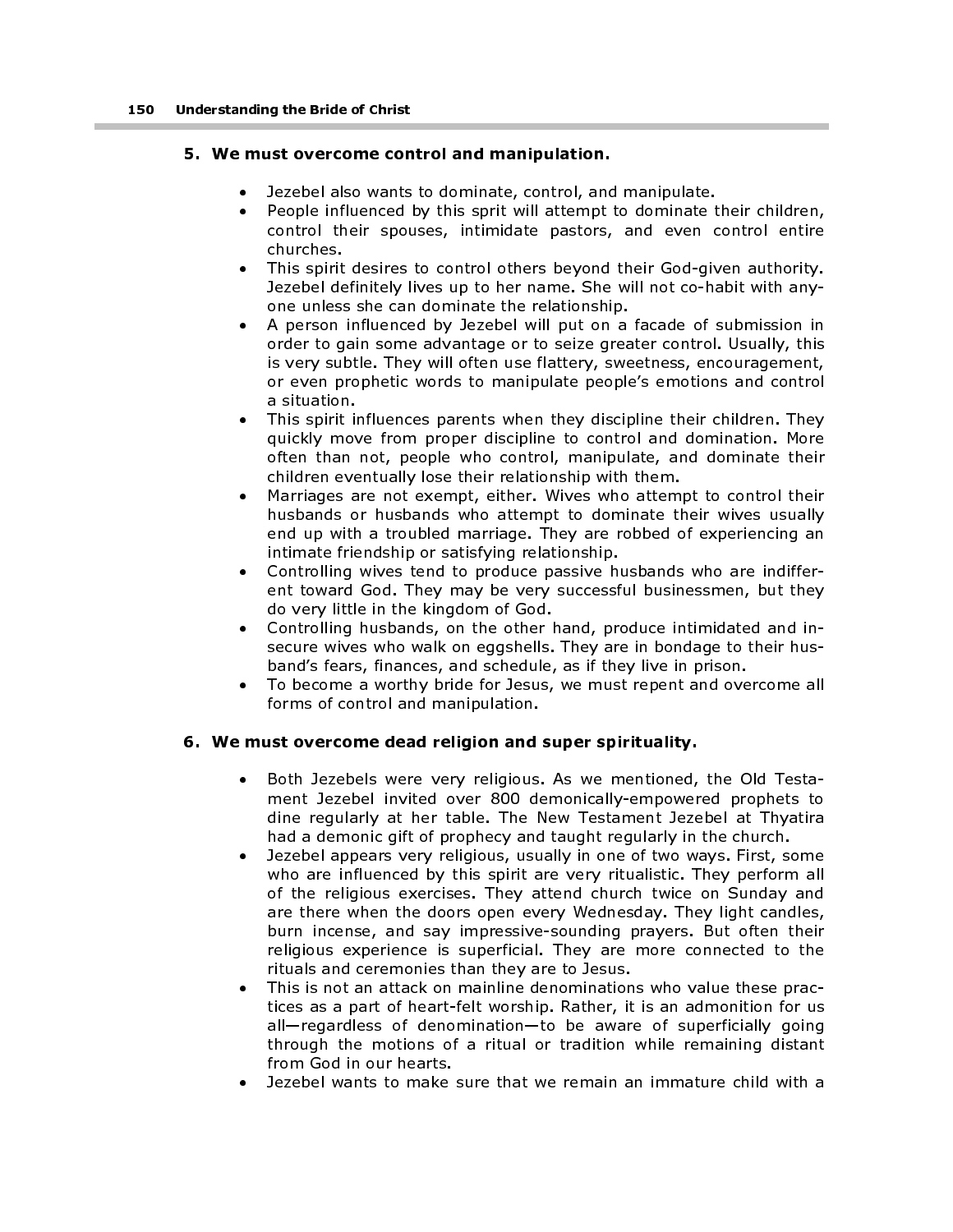form of godliness that lacks any real power or authority.

- Jezebel also tries to appear super spiritual. Individuals under this influence are always eager to boast about their latest word from the Lord, prophetic dream, or vision, without regard for what anyone else has to say.
- They display their spirituality with manifestations that do not seem motivated by the Holy Spirit. They act spiritual and can be excessively demonstrative and loud, sometimes disrupting the entire service.
- Jezebel manifests in a variety of religious ways, but the primary purpose is to appear spiritual.
- In contrast, the Lord's bride will be real—not religious or super spiritual.

#### 7. We must overcome intimidation.

- Jezebel wants to keep the bride of Christ from maturing. One way that she does this is through fear and intimidation.
- Isaiah said that the queen of heaven tries to cause trembling or terror (Isa. 47:12).
- The Old Testament Jezebel caused the mighty prophet Elijah to cower in fear and lose his ultimate calling (1 Kings 19:1-4). Even though Elijah called fire down from heaven and destroyed the prophets of Baal, Jezebel's intimidating threats motivated Elijah to run in fear to Beersheba and say, "It is enough; now, O LORD, take my life, for I am not better than my fathers" (1 Kings 19:4).
- Because of Jezebel's fear, discouragement, and intimidation, Elijah fell short of his calling and had to pass on his mantle to Elisha.
- The queen of heaven boasts, "I sit as a queen and I am not a widow, and will never see mourning" (Rev. 18:7). This spirit wants to be a queen forever, and she uses fear and intimidation to keep the bride of Christ from maturing (Isa. 47:7).
- To become a worthy bride for Jesus, we must overcome Jezebel's intimidation, fear, and discouragement.

#### 8. We must overcome witchcraft.

• Jezebel is also the power behind witchcraft. Talking about the queen of heaven, Isaiah stated:

Stand fast now in your spells and in your many sorceries with which you have labored from your youth; perhaps you will be able to profit, perhaps you may cause trembling. You are wearied with your many counsels; let now the astrologers, those who prophesy by the stars, those who predict by the new moons, stand up and save you from what will come upon you (Isa. 47:12-13).

The queen of heaven is the spirit behind overt witchcraft practiced in the remote villages of Africa, South and Central America, and even among some groups in the United States.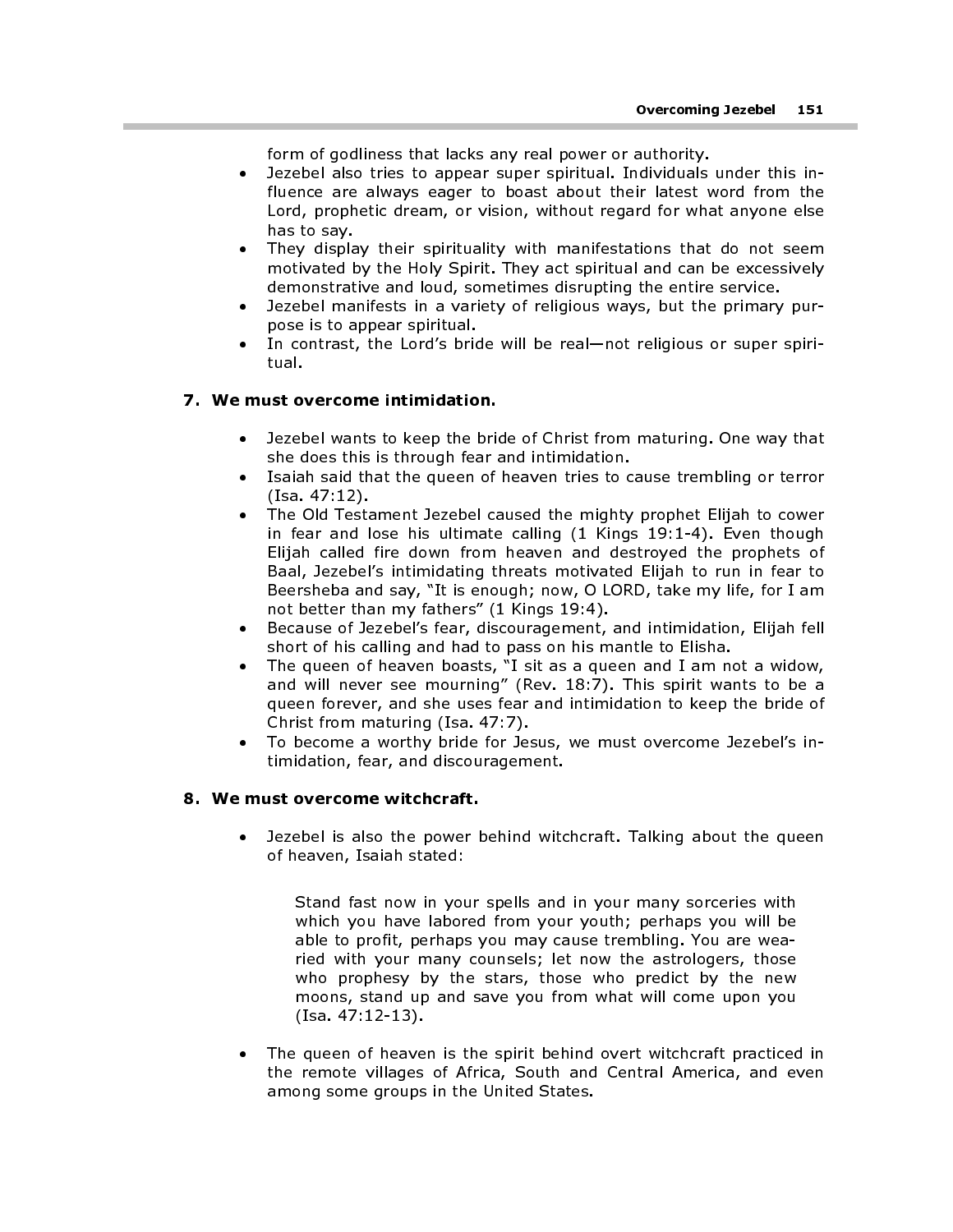- It is the force behind sorcery, astrology, the Ouija Board, séances, and the occult.
- It is the driving power behind Freemasonry, fortune tellers, palm readers, and tarot cards.
- To overcome Jezebel, we must repent of our involvement in all forms of witchcraft and separate from them.
- The church can no longer play around with these deep things of Satan. We must no longer look to our horoscopes to see how our days might go. We must not participate in Freemasonry or any other secret society. Nor should we watch movies like Harry Potter or read books that promote witchcraft.
- To become a worthy bride for Jesus, we must resist all forms of witchcraft.

Make it a high priority to overcome Jezebel's influence in your sphere of authority, including your heart, home, church, business, city, and nation. Don't give Jezebel an inch. Hate her works of witchcraft, sensuality, and idolatry. Separate from her influence and overcome her character so that you can be made ready as a worthy bride for Jesus. Do not "tolerate the woman Jezebel" any longer (Rev. 2:19).

#### Notes

- 1. Mike Bickle, Book of Revelation Study Guide (Kansas City, Missouri: Forerunner Books, 2009), pp. 68.
- 2. Robert L. Thomas, Revelation 8-22, An Exegetical Commentary (Chicago: Moody Press, 1995), pp. 320.
- 3. Stephen Benko, The Virgin Goddess (Leiden, The Netherland: E. J. Brill, 1993), pp. 76-78 and Jonas Clark, Jezebel, Seducing Goddess of War (Hallandale, Florida: Spirit of Life Ministries, 1998), pp. 65.
- 4. Paul said that when people worship idols, they become "sharers in demons" (1 Cor. 10:20). That is, they come under the influence of the demon that they worship. They become demonized. This is how we know that the Old Testament Jezebel was controlled by the queen of heaven, which was the demon behind Ashteroth—the goddess that Jezebel worshiped and made one of the preeminent gods in Israel.
- 5. John F. Walvoord, "Revelation" in Bible Knowledge Commentary, ed. John F. Walvoord and Roy B. Zuck (Wheaton, Ill: Victor Books, 1993), 2:970-71.
- 6. Alexander Hislop, The Two Babylons (Ontario, Canada: Chick Publications), pp. 141 and http://ldolphin.org/semir.html, referenced on July 3, 2009.
- 7. Mark Hitchcock, The Second Coming of Babylon (Sisters, Oregon: Multnomah Publishers, 2003), pp. 42.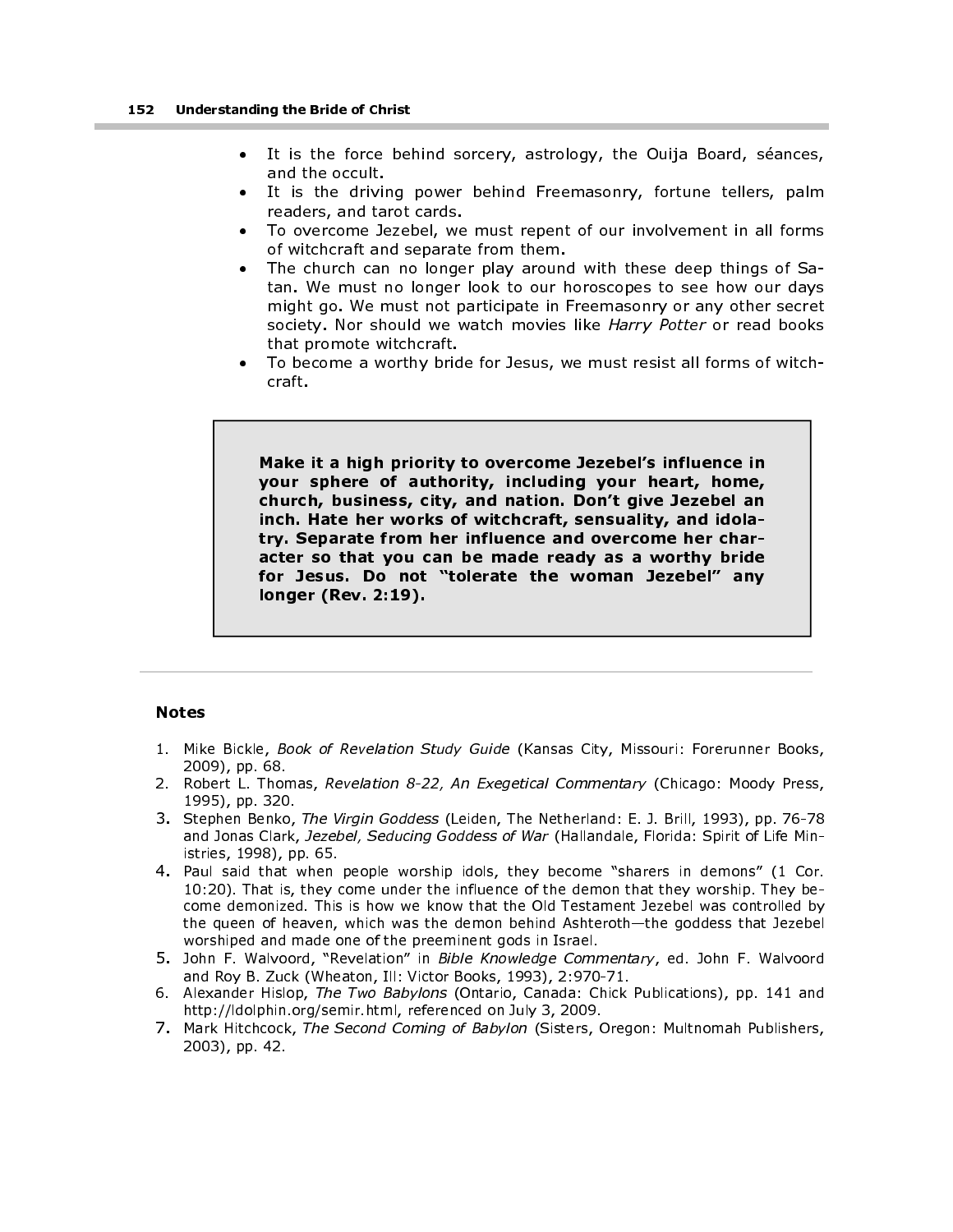- 8. The Online Bible Thayer's Greek Lexicon and Brown Driver & Briggs Hebrew Lexicon (Ontario, Canada: Woodside Bible Fellowship and the Institute for Creation Research, 1993), s.v. "`adiyn," referenced from PC Study Bible v3.2 (Seattle, WA: Biblesoft, 2001).
- 9. Webster's New World Dictionary & Thesaurus, s.v. "voluptuous."
- 10. The New Unger's Bible Dictionary (Chicago: Moody Press, 1988) s.v. "Jezebel," referenced from PC Study Bible v3.2 (Seattle, WA: Biblesoft, 2001).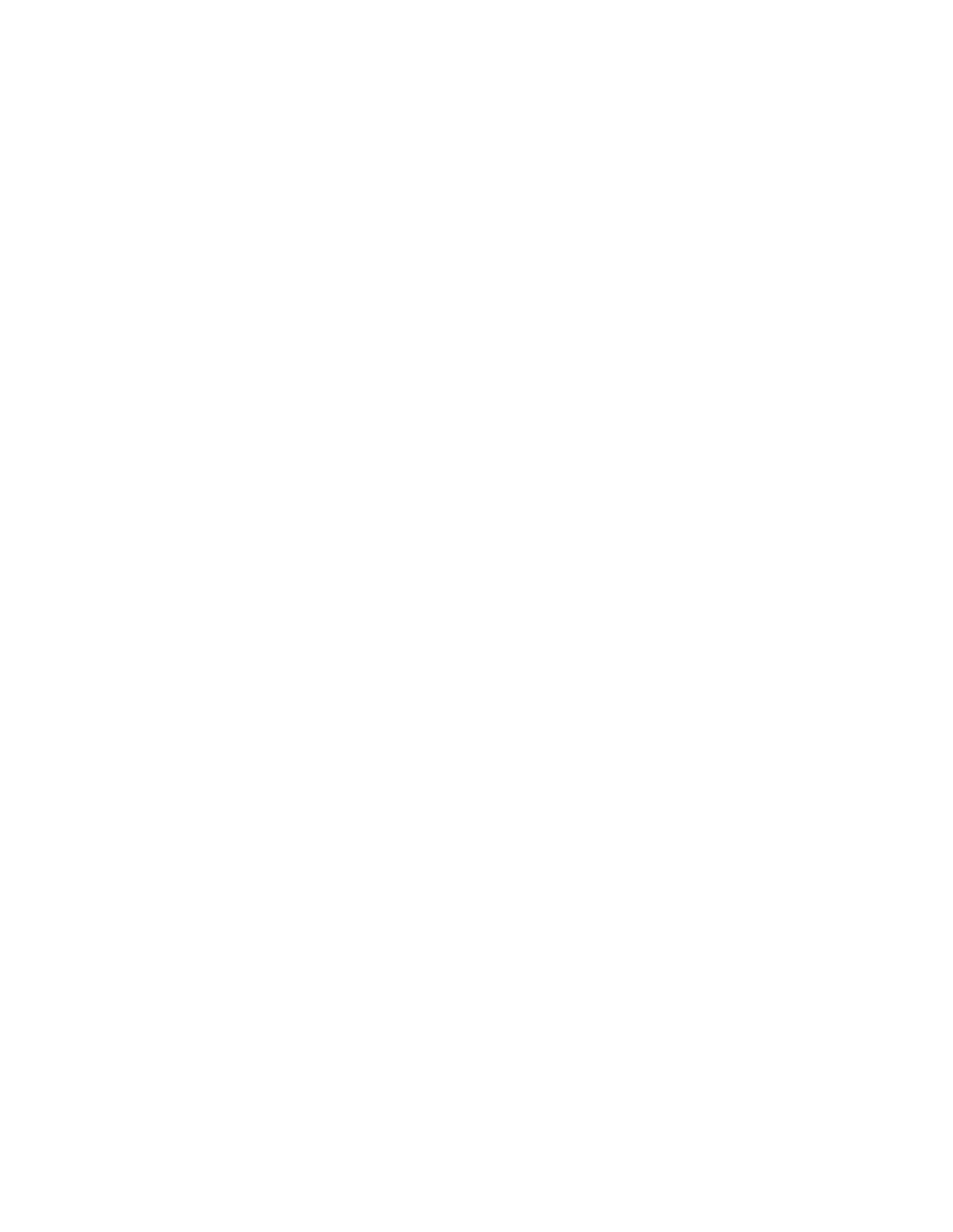## Review Questions

#### True or False

- 1. The harlot of Revelation 17 and 18, while an interesting concept to study, has no real significance to the end-time church.
	- 2. The harlot refers to a future world-wide religious network that will deceive the nations and prepare them to worship the Antichrist.
- 3. Before the bride will be fully ready for Jesus, she will have first separated from the harlot and her seductive ways.
- 4. Jesus' message to Thyatira was that it had overcome Jezebel's works, character, and influence.
- 5. The spirit behind Jezebel is the queen of heaven.
- 6. Isaiah 49 refers directly to the queen of heaven and reveals that she was the power behind the religion of ancient Babylon.
- 7. The queen of heaven is the demonic spirit behind false religion, idolatry, sexual immorality, witchcraft, control, and compromise.
- 8. Although they have similar traits, the harlot and the queen of heaven are not closely connected.
- 9. Jezebel leads believers into rebellion and independence.
- 10. Those who overcome Jezebel must separate from compromising religious beliefs.

#### Fill in the blanks

\_\_\_\_\_\_\_\_\_\_\_\_\_\_\_\_\_\_.

- 11. The queen of heaven wants to stop the bride of Christ from \_\_\_\_\_\_\_\_\_\_\_\_\_\_.
- 12. The queen of heaven has power to the degree that she remains  $\qquad \qquad$
- 13. The demonic spirit behind Jezebel is a world ruler called the \_\_\_\_\_\_\_\_\_\_\_\_\_
- 14. Isaiah chapter \_\_\_\_\_\_\_\_ refers directly to the queen of heaven and reveals that she was the power behind the religion of ancient Babylon, which has influenced most of the world.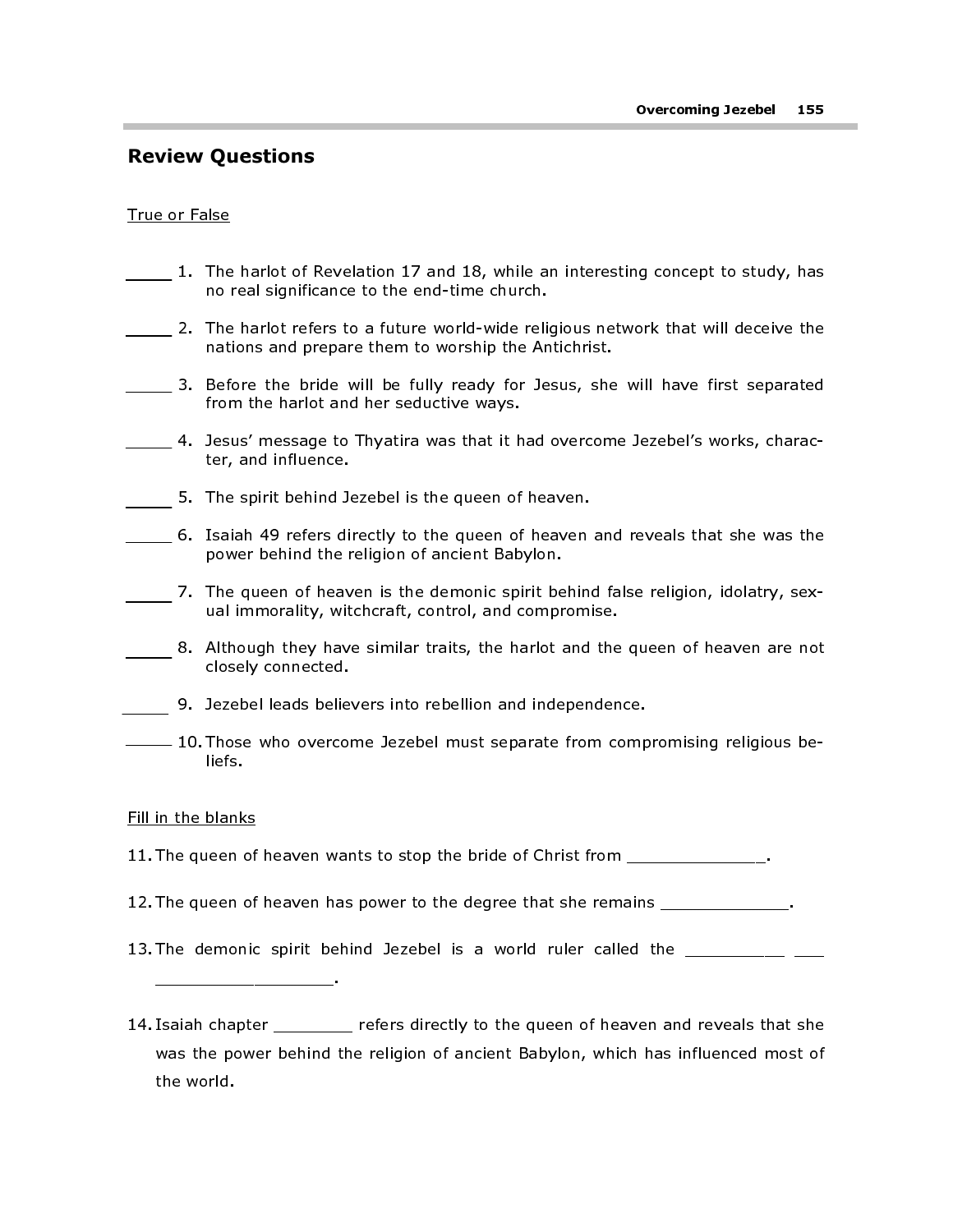15. The queen of heaven is the demonic spirit behind much of the \_\_\_\_\_\_\_\_\_\_\_\_\_ in the earth.

Match the phrase on the left with the appropriate way that we must overcome Jezebel from the right.

- 16. Stand fast in your spells
- 17. Dominate children and spouse
- 18. Manifestations not motivated by the Holy Spirit
- 19. Sensuality, moral impurity, and perversion
- **20. Causes trembling**

#### Possible Matches for 16-20

- a. We must overcome compromising religious beliefs.
- b. We must overcome sexual sin.
- c. We must overcome pride.
- d. We must overcome rebellion and independence.
- e. We must overcome control and manipulation.
- f. We must overcome dead religion and super spirituality.
- g. We must overcome intimidation.
- h. We must overcome witchcraft.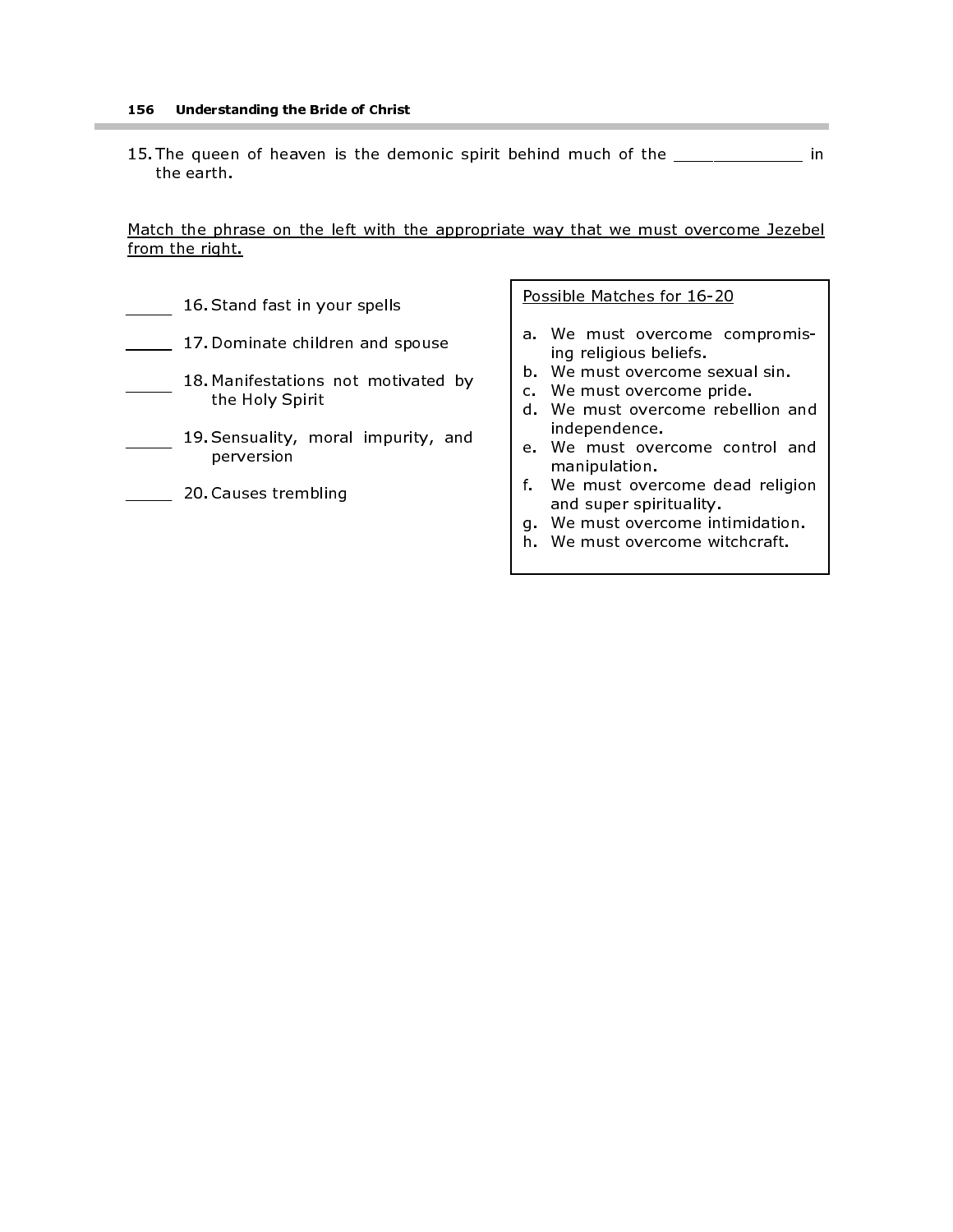Session 12

# So Doing

#### This session covers:

- The need to be found "so doing" when Jesus returns<br>• Seven things that we need to do to make ourselves
- Seven things that we need to do to make ourselves ready as a worthy bride

#### This session corresponds to:

• Session 12 of Understanding the Bride of Christ CDs

# Be Found "So Doing"

- 1. Our new identity as a betrothed bride will transform how we think, feel, and act.
	- Accepting a bridal identify will change our entire perspective on life, including ministry.
	- As we live in our new bridal identity, we will be supernaturally motivated to "be about [our] Father's business" (Luke 2:49, NKJV).
	- Living as the bride of Christ will naturally inspire us to partner with Jesus to do what He's doing.
- 2. Jesus challenged us to be found "so doing" when He returns.
	- Jesus said:

Who then is the faithful and sensible slave whom his master put in charge of his household to give them their food at the proper time? Blessed is that slave whom his master finds so doing when he comes. Truly I say to you, that he will put him in charge of all his possessions (Matt. 24:45-47).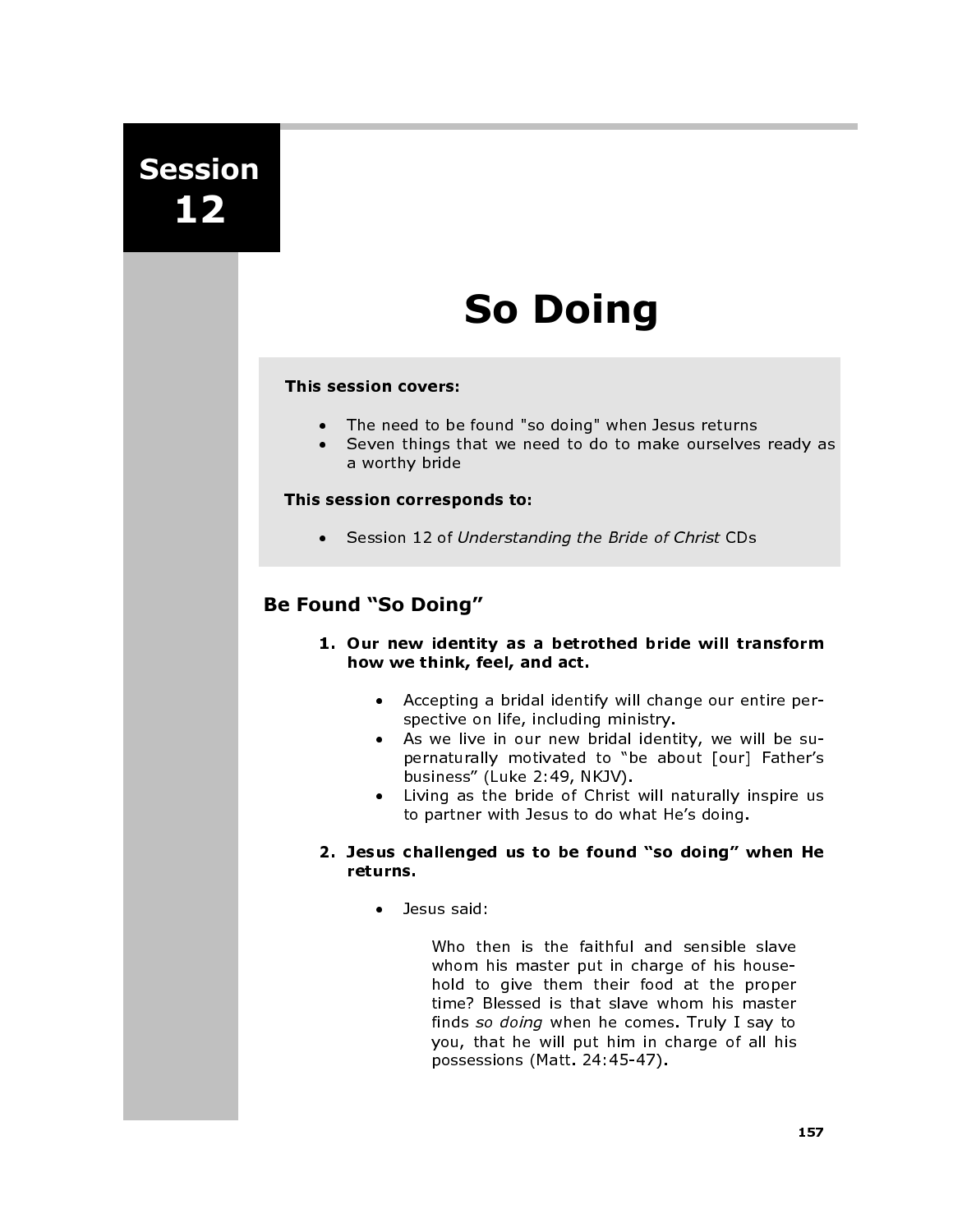- What are we to be found "so doing" when He comes? In this session, we will look at seven things that the Bible says we should be doing when Jesus returns.
- If we incorporate these seven things into our lives, we "will do well" in our journey of making ourselves ready as a worthy bride for Jesus (Acts 15:29).

# 1. Pursue An Overcoming Lifestyle.

#### 1. Those who want to make themselves ready as a worthy bride must overcome what Jesus listed in Revelation 2-3.

- In the last session, drawing from Jesus' message to the church at Thyatira, we saw the need to overcome Jezebel in order to be a worthy bride.
- In addition to this message, Jesus gave six other messages in Revelation 2-3, which also contain crucial information for those who want to make themselves ready.

#### 2. In these six messages, a clear connection emerges between overcoming and inheriting our full reward as Jesus' bride.

- Jesus promised the saints at Pergamum "hidden manna" if they overcame (Rev. 2:17).
	- This reward is deep revelation that comes out of intimacy with Jesus.
	- **DESUS Himself is the hidden manna that will satisfy our souls** and enrich our resurrected bodies as we partake of the marriage supper of the Lamb and feast upon Him for all eternity.
- Jesus also told the believers at Pergamum, "To him who overcomes... I will give him a white stone, and a new name written on the stone which no one knows but he who receives it" (Rev. 2:17).
	- □ In the days of the Roman Empire, white stones were given to honor those who offered valiant service to the community or were victorious in battle or athletic competitions.
	- **BECO** Recipients of the white stones were given privileges like admission to special events, including the games and feasts hosted by the Roman Empire.
	- The white stone in Revelation likely refers to admittance to the marriage supper of the Lamb, where we will dine with Jesus in deep intimacy.
- To Thyatira, He promised the overcomers that they will rule the nations with Him during the Millennial Kingdom (Rev. 2:26).
- To the overcomers at Sardis, Jesus promised that "they [will] walk with Me in white, for they are worthy" (Rev. 3:4). Most likely, walking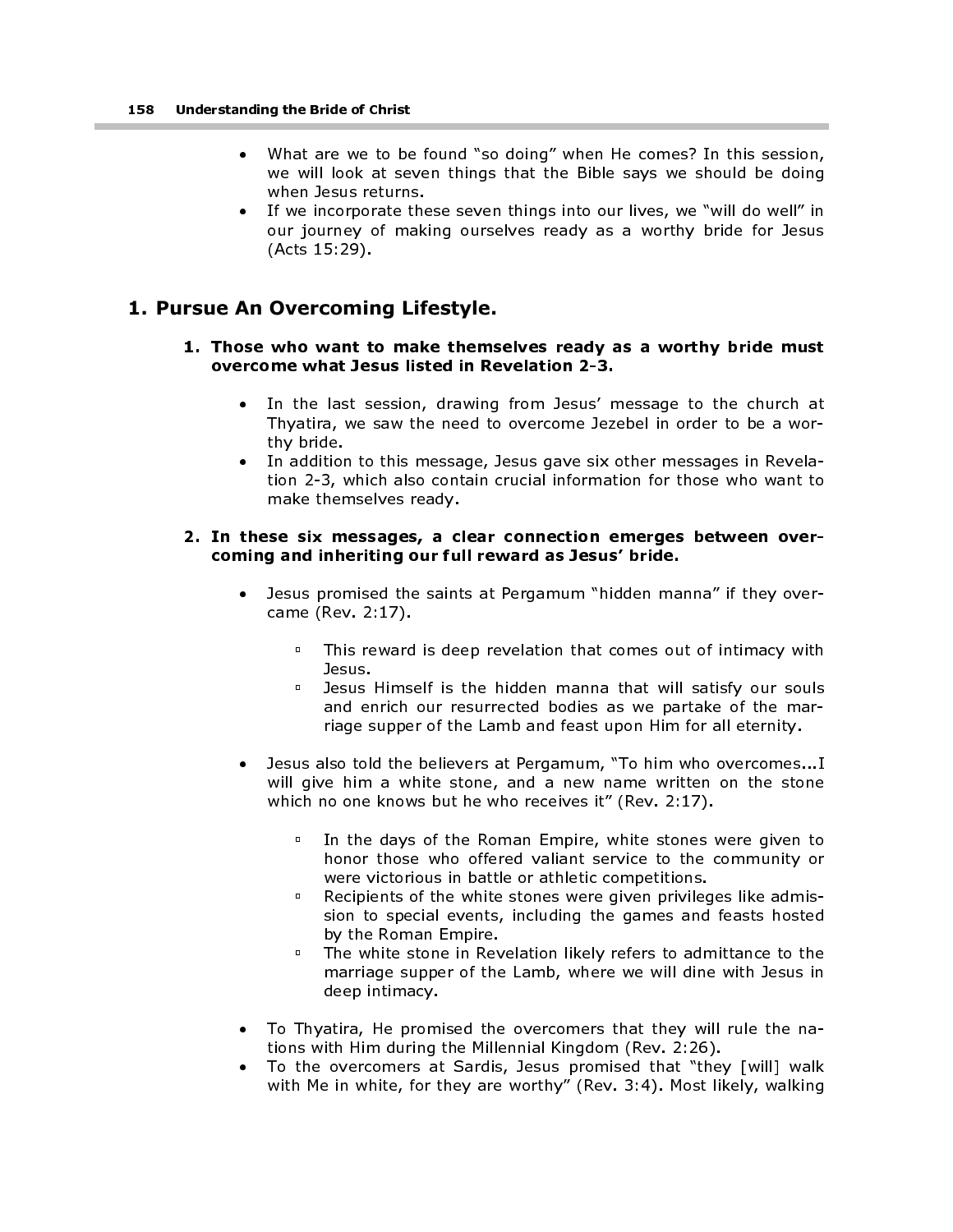with Jesus in white refers to receiving wedding garments and participating in the marriage supper of the Lamb.

- To ancient Philadelphia, Jesus said, "He who overcomes, I will make him a pillar in the temple of My God, and he will not go out from it anymore" (Rev. 3:12).
	- □ To be a "pillar in the temple" is to have a position of honor and authority in God's throne room.
	- All believers are part of God's spiritual temple (Eph. 2:21-22), but some will be pillars who hold a special position of authority and honor in the Millennium and for all eternity.
- Jesus also said to Philadelphia, "I will write on him...the name of the city of My God, the new Jerusalem, which comes down out of heaven from My God" (Rev. 3:12). Later in Revelation, the New Jerusalem is identified as the bride who will come down from heaven (Rev. 21:2, 9- 23).
- Even to lukewarm Laodicea, Jesus offered those who overcame the magnificent reward of sitting with Him on His throne—close to Him in intimacy and participating with Him in authority.
- In summary, Jesus promised the overcomers intimacy, authority in the nations, a privileged position in His temple, the name of the New Jerusalem written on them, and a throne.
- These are all rewards that relate specifically to our role as the bride of Christ.

#### 3. To receive our full reward as Jesus' bride, there are specific issues that we must overcome.

- Jesus commanded the church at Ephesus to overcome losing their first love (Rev. 2:1-7).
	- . While commending them for their service, perseverance, and commitment to doctrinal purity, He pointed out that their love for Him and others had grown cold.
	- **EXT** His message to Ephesus is that overcomers must make love the preeminent attribute of their lives.
- Jesus encouraged the church at Smyrna to overcome fear, afflictions, trials, and tribulations (Rev. 2:8-11).
	- **Because of Smyrna's close ties to Rome, the city was enthusi**astic about emperor worship.
	- **Those who refused to worship the emperor were persecuted** and even killed.
	- <sup>o</sup> In light of this persecution, Jesus exhorted them to remain faithful and stand firm without wavering.
- Jesus called the church at Pergamum to overcome compromise with the world (Rev. 2:12-17).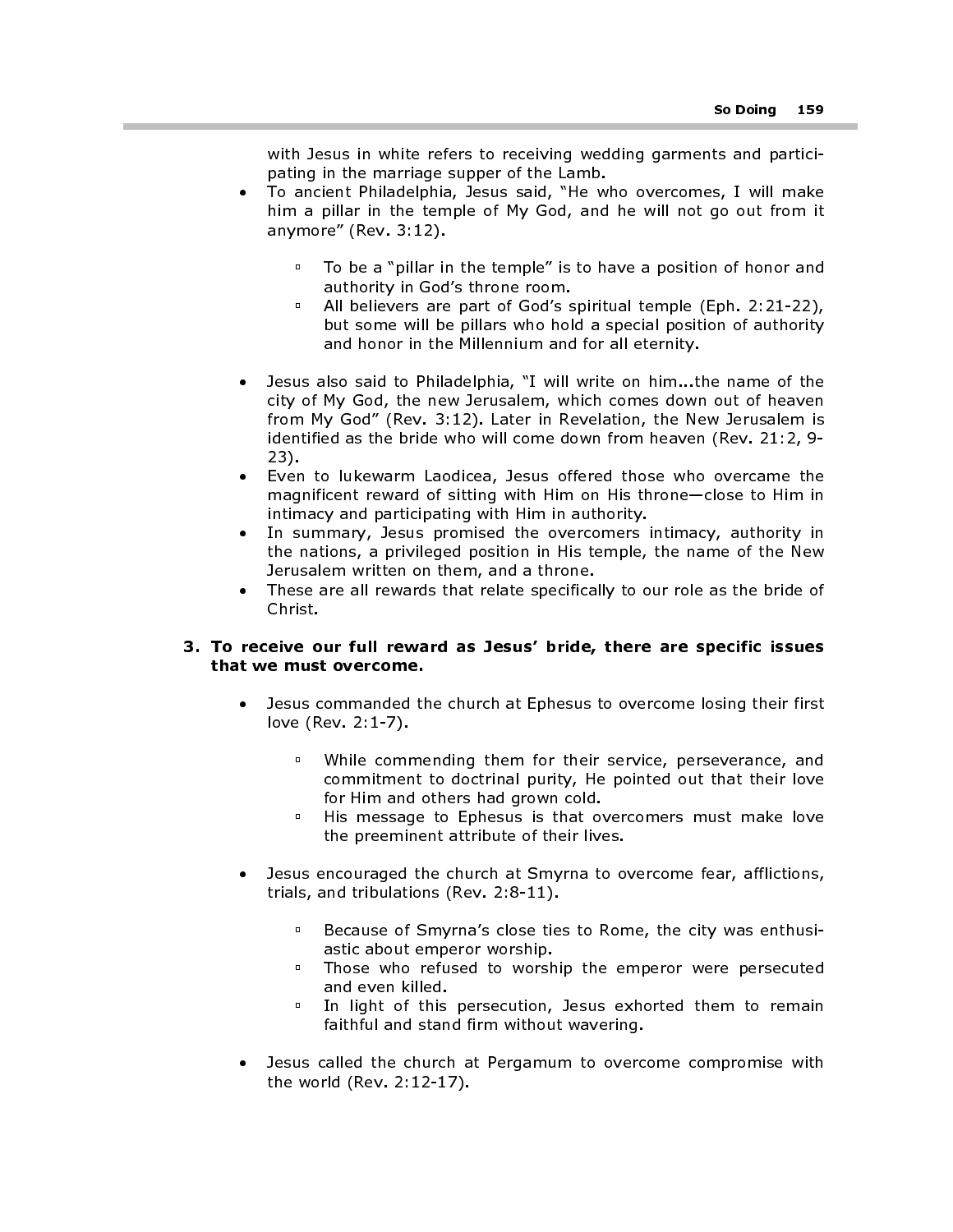- Although this church held fast to the Word in a culture similar to Smyrna, there was false teaching in the church that was leading some into sexual immorality and idolatry.
- **DESUS exhorted them to overcome this defiling influence and** remain true to the faith.
- **In essence, He told Pergamum to resist all forms of seduction** and compromise.
- As we have already seen, Jesus admonished the church at Thyatira to overcome Jezebel and to stop tolerating her influence in their sphere of authority (Rev. 2:18-29).
- Jesus urged the church at Sardis to overcome spiritual slumber and apathy (Rev. 3:2-6).
	- <sup>o</sup> At one time, Sardis had been a wealthy and virtually unconquerable city. As a result, the people of Sardis gloried in their fame. By the time Jesus spoke these words to them, their glory had passed.
	- In this context, Jesus told the church to wake up and overcome their current passivity.
	- In essence, Jesus told Sardis that they must not rely upon their reputation or what they did in the past.
	- **Instead, they must remain spiritually alert and focused.**
- Jesus encouraged the church at Philadelphia to live as overcomers until He returned (Rev. 3:7-13). Though not rebuked in any way, they were admonished to hang on to what they had. That is, they were to live as overcomers until the end.
- Jesus warned the church at Laodicea to overcome lukewarmness, pride, indifference, and self-satisfaction (Rev. 3:14-22).
	- **These believers were not passionate for Jesus. Their fire had** waned, leaving them stagnant.
	- Their biggest problem was self-deception; they couldn't see their true condition.
	- **Blinded by pride, they didn't think they needed anything else in** their relationship with God.
	- **DESUS rebuked them for being self-satisfied and advised them** to buy from Him gold refined by fire, white garments, and eye salve.
	- **D** Jesus' message to Laodicea is that true overcomers remain passionate for Him.

These seven messages are very pertinent to the end-time church. Though the details vary from church to church, the central premise is clear: The bride of Christ makes herself ready by overcoming what Jesus listed in Revelation 2-3.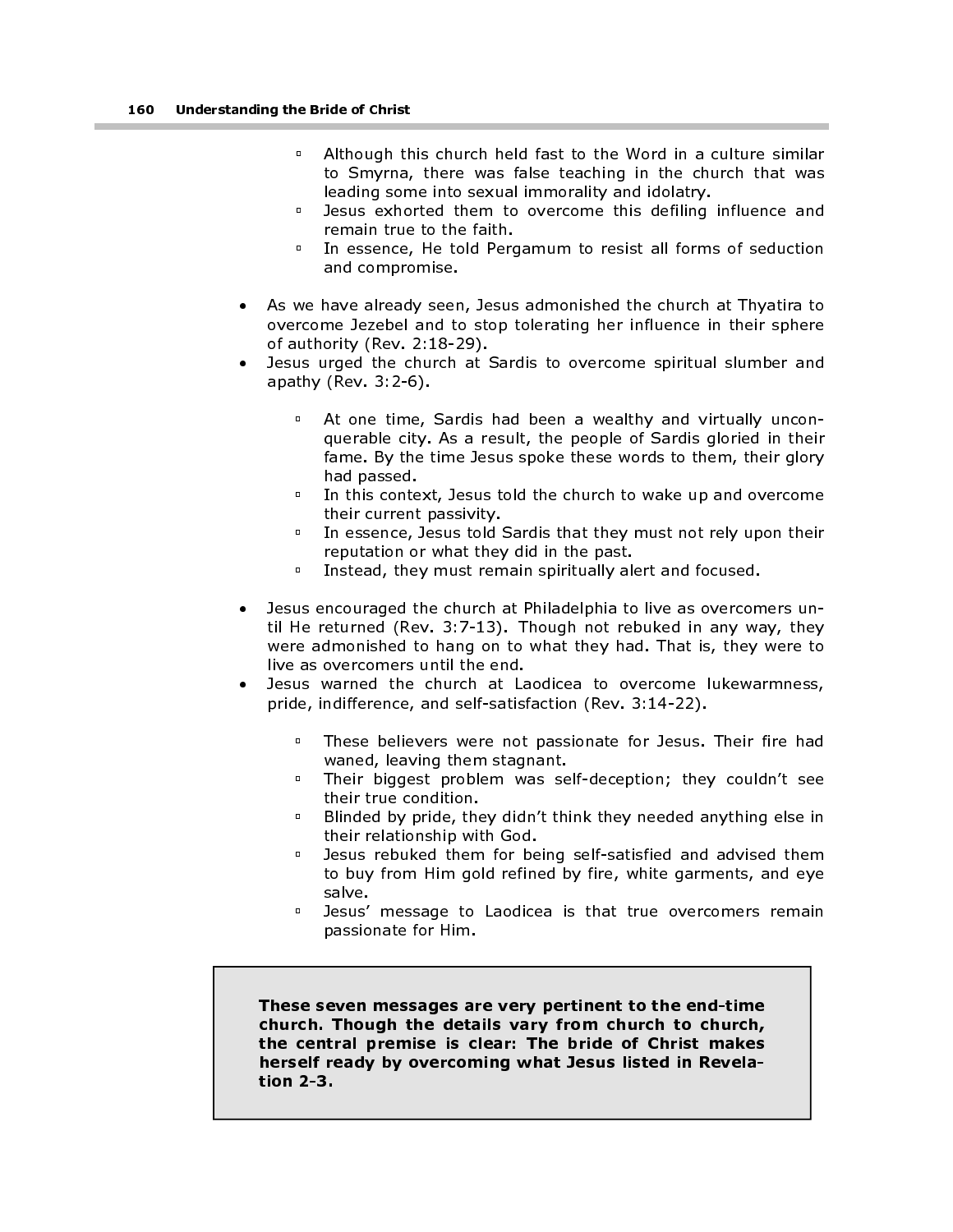## 2. Engage in Kingdom-Focused Prayer.

- 1. Before the end-time judgments are released, the bowls of incense which are the prayers of the saints—will be full.
	- Notice what the book of Revelation tells us about the prayers of the saints:

When He had taken the book, the four living creatures and the twenty-four elders fell down before the Lamb, each one holding a harp and golden bowls full of incense, which are the prayers of the saints (Rev. 5:8).

• A few verses later, we read the following:

Another angel came and stood at the altar, holding a golden censer; and much incense was given to him, so that he might add it to the prayers of all the saints on the golden altar which was before the throne. And the smoke of the incense, with the prayers of the saints, went up before God out of the angel's hand. Then the angel took the censer and filled it with the fire of the altar, and threw it to the earth; and there followed peals of thunder and sounds and flashes of lightning and an earthquake. And the seven angels who had the seven trumpets prepared themselves to sound them (Rev. 8:3-6).

- Think about it for a moment: Before the seal judgments are released (Rev. 6:1-17) and the trumpet judgments are activated (Rev. 8-11), the prayers of the saints will fill heaven's incense bowls.
- The sweet aroma of our intercession will ultimately motivate our heavenly Father to activate the events that will result in our Bridegroom's return.

#### 2. The end-time church will be deeply involved in kingdom-focused prayer prior to the Lord's return.

- Talking about the end times, Jesus said, "Now, will not God bring about justice for His elect who cry to Him day and night, and will He delay long over them? I tell you that He will bring about justice for them quickly. However, when the Son of Man comes, will He find faith on the earth?" (Luke 18:7-8).
- Will He find faith for what? For prayer.
- In other words, will the end-time church be praying when He comes? Definitely it will be praying because as Revelation just stated, Jesus will not return until the prayers of the saints have filled the bowls and activated the events that lead to His coming.
- Just as Esther interceded before the king for the defeat of Haman, we must be found "so doing" by being engaged in kingdom-focused prayer.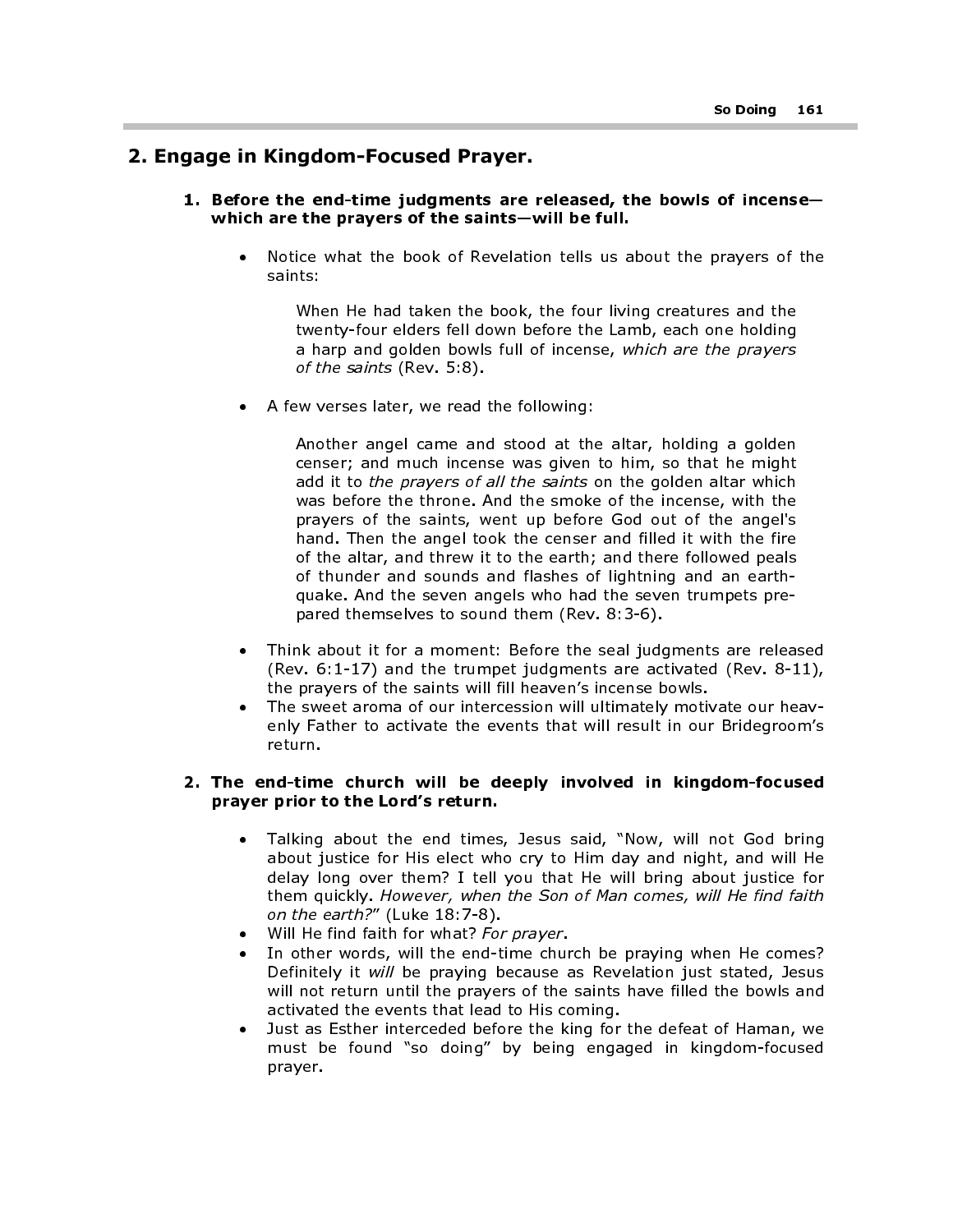- Esther did not just pray for herself; she interceded for her people. In the same way, we are called to pray for Israel, the nations, end-time events, God's righteous judgments, and the Bridegroom's return.
- The specific prayers will be many and varied, but one thing will be the same—the end-time church will be engaged in kingdom-focused prayer that asks for God's kingdom to come and for His will to be done in the earth.

## 3. Fast On a Regular Basis.

#### 1. Those who want to make themselves ready for Jesus must fast.

- The Old Testament saints fasted. Jesus fasted. The early church fasted. And we must fast.
- Jesus said, "The attendants of the bridegroom cannot mourn as long as the bridegroom is with them, can they? But the days will come when the bridegroom is taken away from them, and then they will fast" (Matt. 9:15).
- In this passage, Jesus affirmed that His disciples would fast in the future. While Jesus was on earth, His disciples were to celebrate His presence. But when the Bridegroom was taken away from them, then they would fast because they would be so desperate to be with Him.

#### 2. Fasting enhances our prayers and prepares our hearts for Jesus' return.

- The call to fast is reaffirmed in the book of Joel.
- Joel, an Old Testament prophet who called the end-time church to fervent prayer in light of the coming Day of the Lord, stated with great clarity that fasting is an integral part of prayer. He wrote:

Consecrate a fast, proclaim a solemn assembly; gather the elders and all the inhabitants of the land to the house of the LORD your God, and cry out to the LORD (Joel 1:14).

"Yet even now," declares the LORD, "Return to Me with all your heart, and with fasting, weeping and mourning; and rend your heart and not your garments."...Blow a trumpet in Zion, consecrate a fast, proclaim a solemn assembly (Joel 2:12-15).

- Right now, there is an ever-increasing longing in the heart of Jesus' bride for His return.
- We fast because we are desperate for the Bridegroom's presence.
- As the Spirit and the bride cry, "Come," fasting will enhance this cry and prepare our hearts for the His return (Rev. 22:17).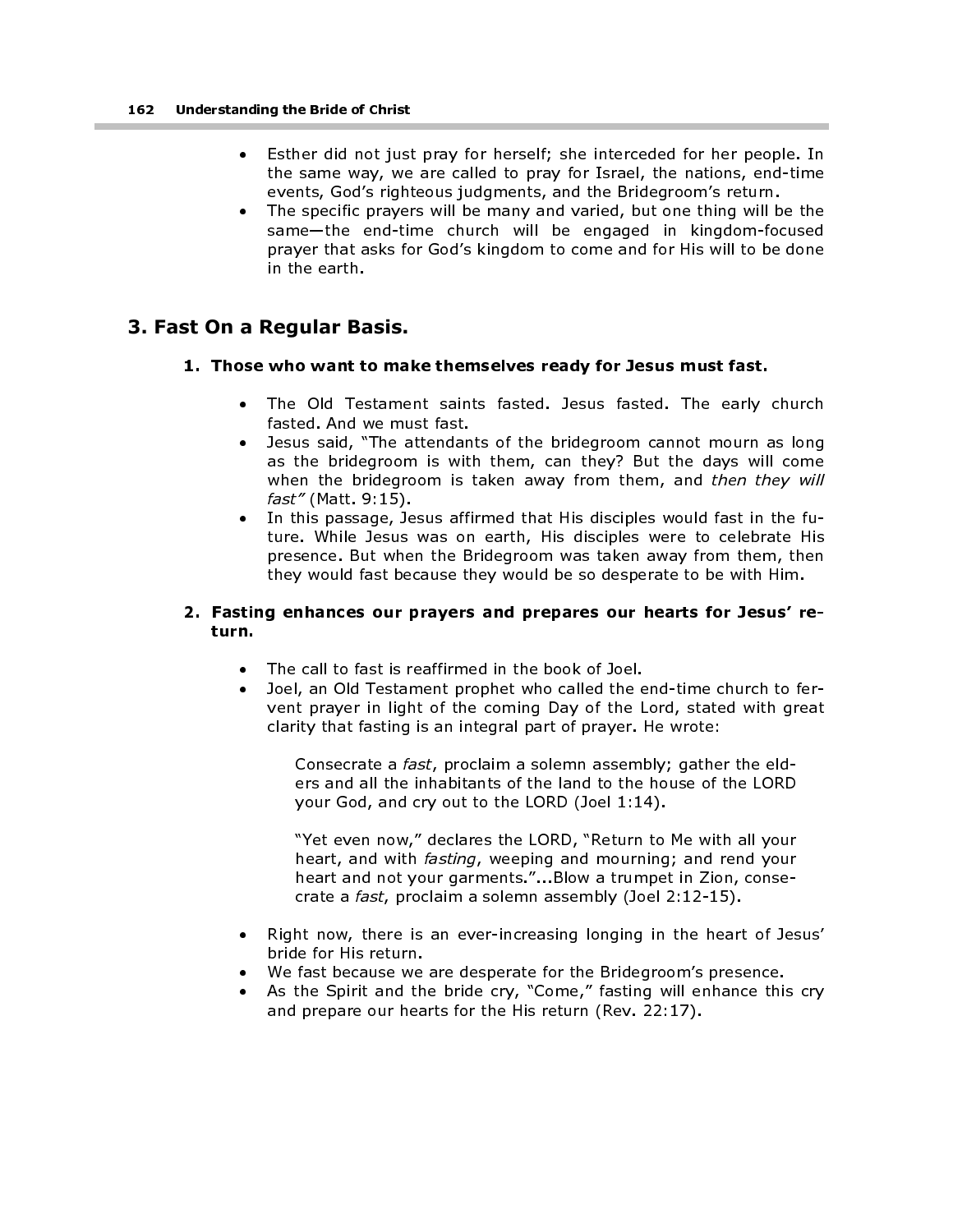## 4. Go Deep in Worship.

#### 1. In the end times, the bride will go deep worship.

• During the last day tribulations, as the earth is shaken like an olive tree, Isaiah said that there will be worshipers who choose to glorify God rather than succumb to chaos, fear, and terror. (Isa. 24:13-16). He prophesied:

They raise their voices, they shout for joy; they cry out from the west concerning the majesty of the LORD. Therefore glorify the LORD in the east, the name of the LORD, the God of Israel, in the coastlands of the sea. From the ends of the earth we hear songs, "Glory to the Righteous One" (Isa. 24:14-16).

In the end times, the bride will be found "so doing" by pressing in to the secret place of God's holy presence in passionate, fervent, and deep worship.

#### 2. Worship is one of the primary ways that we invite Jesus to return.

- Toward the end of the book of Revelation, John wrote that "the Spirit and the bride [will] say 'come'" (Rev. 22:17).
- Worship is one of the primary ways that we invite Jesus to "come."
- Worship is how we express our holy passion for our Bridegroom and let Him know of our desire for more of Him.
- As the bride's praises ascend to heaven and her worship penetrates deep into the heart of the Father, He will send Jesus back for His bride.

## 5. Dine with Jesus.

#### 1. Jesus invites us to dine with Him.

- Jesus told the Laodiceans, "Behold, I stand at the door and knock; if anyone hears My voice and opens the door, I will come in to him and will dine with him, and he with Me" (Rev. 3:20).
- The Greek word for *dine* in this verse is *deipneo*, which is derived from deipnon. In Revelation 19:9, deipnon is used to describe the marriage supper of the Lamb.
- This suggests that there is a strong connection between "dining" with Jesus in this life and participating in the marriage supper of the Lamb.
- In fact, dining with Jesus is one of the primary ways that we make ourselves ready as a worthy bride.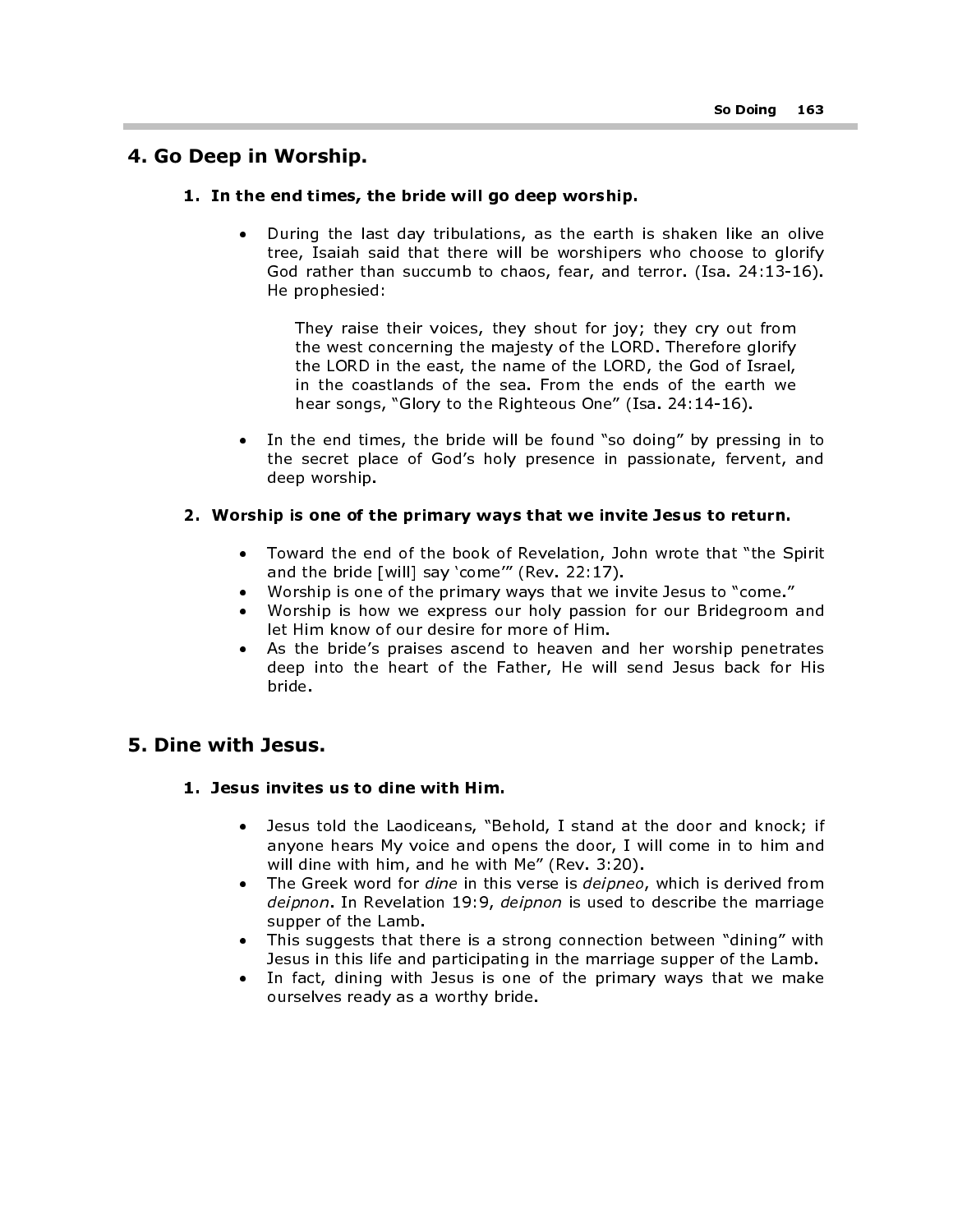#### 2. When Jesus invites us to dine with Him, He is offering us the opportunity to experience deep communion, intimacy, oneness, and friendship with Him.

- In biblical days, table fellowship was a common image for deep communion and strong bonds of affection and companionship. Dining brought people together and gave them an opportunity to share intimate conversations. In biblical times, dining was one of the most enjoyable experiences of life.
- Even in our day, the dining table is the place where we let our guard down and connect with people. When we share a meal with someone, we usually become real and communicate with them on a heart-toheart level.
- Dining with Jesus is similar to having a special meal with our spouse. As we linger together in a relaxing environment over great food and soothing background music, our hearts are connected through intimate conversation.
- Similarly, we dine with Jesus by lingering in His presence, talking to Him, and listening to His voice.
- We don't come with a long list of wants or needs; we come simply to be with Him.
- Dining with Jesus involves setting aside time to listen to His voice with an attitude of expectancy.
- We dine with Jesus by feasting upon His Word, worshiping Him in the secret place, and telling Him we love and desire Him.
- Mark wrote that Jesus "went up on the mountain and summoned those whom He Himself wanted, and they came to Him. And He appointed twelve, so that they would be with Him and that He could send them out to preach, and to have authority to cast out the demons" (Mark 3:13-15).
- Before the disciples went out to minister, Jesus called them to Himself so that they might be with Him.
- In the same way, the bride of Christ will be found "so doing" as she develops a lifestyle of dining with Jesus in the secret place.

# 6. Minister to Jesus' Bride.

#### 1. God is calling many people to minister in a forerunner spirit and prepare the bride of Christ for the end times and eternity.

- John the Baptist referred to himself as a friend of the Bridegroom (John 3:29). As a forerunner in the spirit and power of Elijah, John prepared the hearts of the Jewish people for Jesus' earthly ministry (Luke 1:17).
- That is, he ministered to Jesus' bride, prepared her to expect Jesus' appearance in Israel, and turned the hearts of the Jews back to God.
- This same task has been given to many of God's end-time servants. These forerunners are called to prepare the bride of Christ for the Bridegroom's return.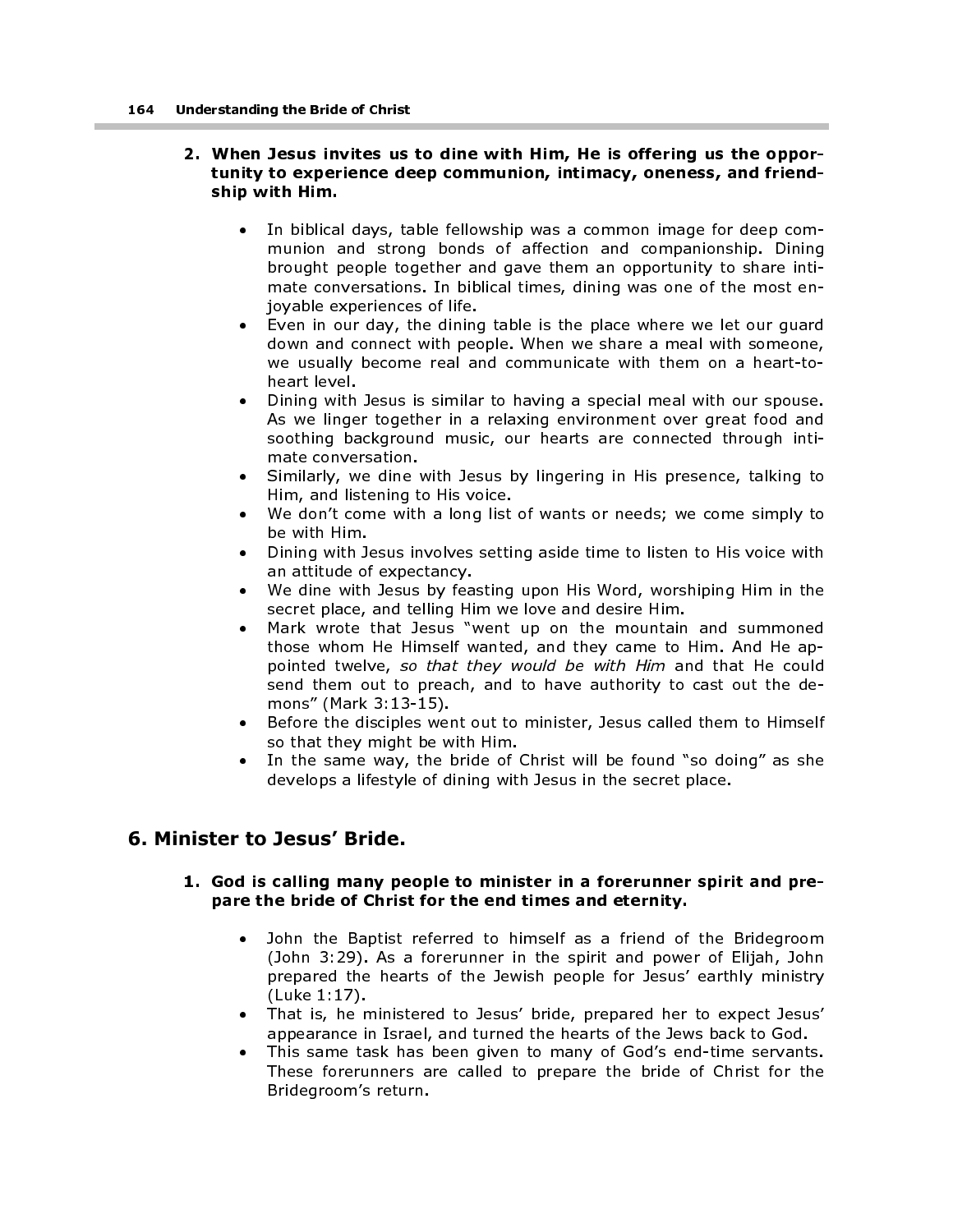- The Holy Spirit is calling friends of the Bridegroom, like John the Baptist, to help awaken the sleeping bride and prepare her for the upcoming wedding.
- As friends of the Bridegroom, these ministers are not doing ministry for their own glory or fame. Nor are they building their own empire or kingdom. They truly desire one thing—to see the Lord's bride made ready for Him. So Doing<br>
So Doing<br>
Usit, to help awaken the sleeping bride and prepare for the Ling<br>
usit, to help awaken the sleeping bride and prepare for the up<br>
In my deding.<br>
As fremds of the Bridegroom, these ministers are not doin
- With such a heart, they can bring healing to emotional wounds. They can also bring freedom and encouragement, nourishment from the Word, and prophetic exhortations.

# 7. Invite Others to the Wedding Feast.

#### 1. We are called to invite people to the wedding feast.

- In the parable of the wedding feast, Jesus said, "The kingdom of heaven may be compared to a king, who gave a wedding feast for his son" (Matt. 22:1-14).
- We discussed earlier that in this powerful story, the father sent out his slaves to invite people to the feast.
- On two different occasions, his slaves called those who had already been invited, and in both instances the people refused. The third time, he sent out his slaves to invite everyone they could find.
- So they went to the main highways and the streets and invited everyone—both the good and the evil.
- Likewise, the Father wants us to go out into the highways and the streets, into the neighborhoods and the businesses, to invite people to the wedding feast. He is sending us into the marketplace to invite others to the soon-coming wedding.
- Whether people are believers who are unfamiliar with the bridal paradigm or unbelievers who don't know Christ, the Holy Spirit is calling us to be found "so doing" by going into the harvest fields and inviting all that we find to the wedding feast.

lifestyle, participate regularly in kingdom-focused prayer and fasting, routinely press in to God's throne room in worship, dine with Jesus in the secret place, frequently minister to Jesus' bride, and invite others to the wedding feast. Let's actively make ourselves ready so that we may be found worthy on that day.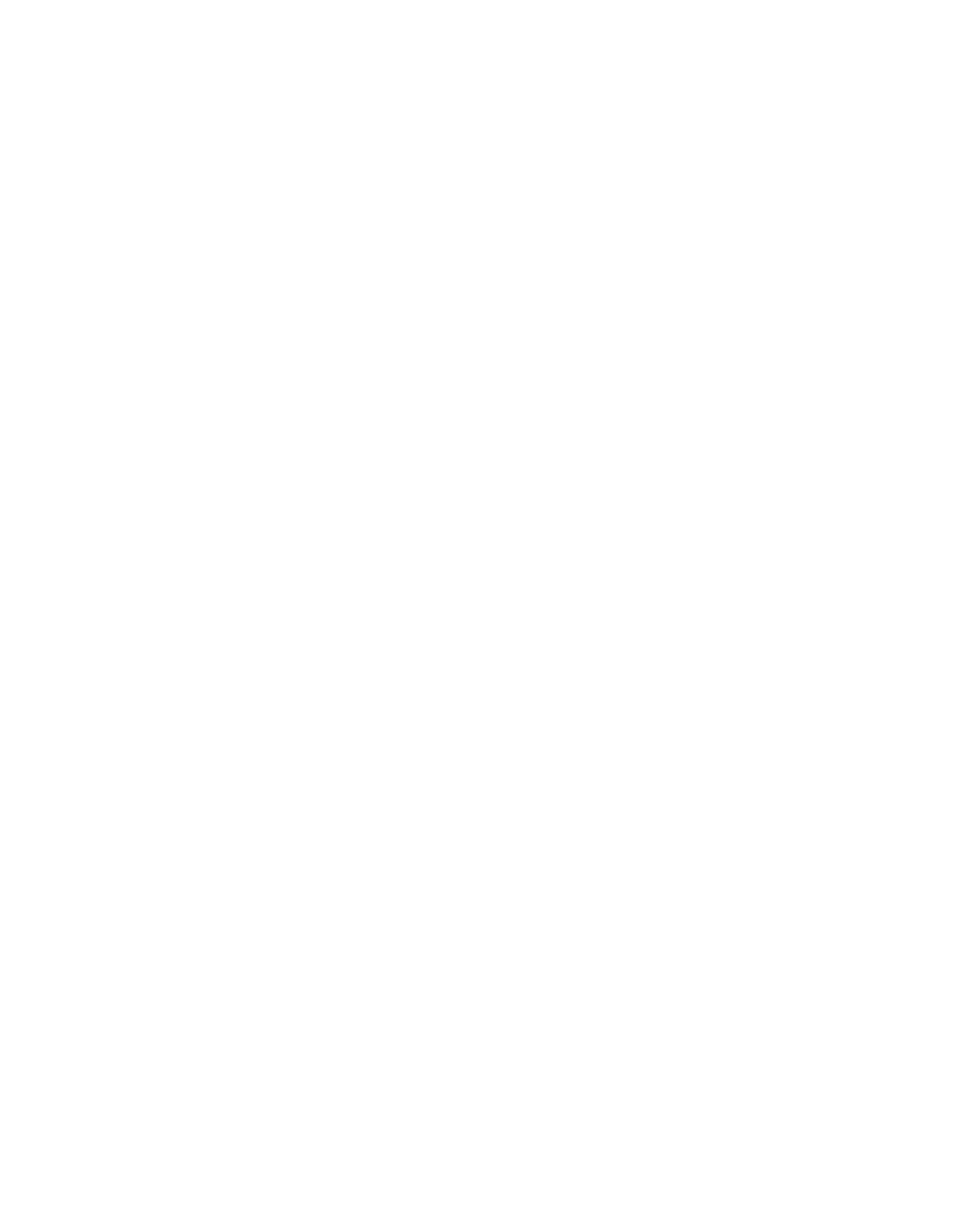## Review Questions

#### True or False

- 1. Jesus is not that concerned about what we will be doing when He returns because we will be raptured before the second coming.
- 2. There are certain things that Jesus wants us to be found "so doing" when He returns.
- 3. The end-time church will be deeply involved in kingdom-focused prayer prior to the Lord's return.
- 4. Those who want to make themselves ready as a worthy bride must overcome what Jesus listed in Revelation 2-3.
- 5. Because of Jesus' love for His bride, He will rapture her from the earth before life gets too difficult; therefore, prayer is not a major issue in God's end-time plan for the church.
- 6. Those with a forerunner spirit will be teaching people about Jesus' first coming as John the Baptist did.
- 7. Our identity as a betrothed bride will transform how we think, feel, and act.
- 8. Jesus' call to be found "so doing" is part of His message about the dynamics of the end times.
- 9. Revelation 2 and 3 make a clear and definite connection between overcoming and being made ready as a worthy bride.
- 10. When Jesus offers the reward to the overcomers at Sardis, He is inviting them to participate in the marriage supper of the Lamb.

#### Fill in the Blanks

11. To be found so doing, the worthy bride will be found engaged in \_\_\_\_\_\_\_\_\_\_\_\_\_

\_\_\_\_\_\_\_\_\_\_\_\_\_\_\_\_\_\_\_\_\_ prayers.

12. Those who want to make themselves ready must deny themselves and \_\_\_\_\_\_\_\_\_\_\_\_\_\_\_\_\_ on a regular basis.

13. To be found so doing, the bride must go deep in \_\_\_\_\_\_\_\_\_\_\_\_\_\_\_.

14. \_\_\_\_\_\_\_\_\_\_\_\_\_\_ with Jesus is how we experience deep communion, intimacy,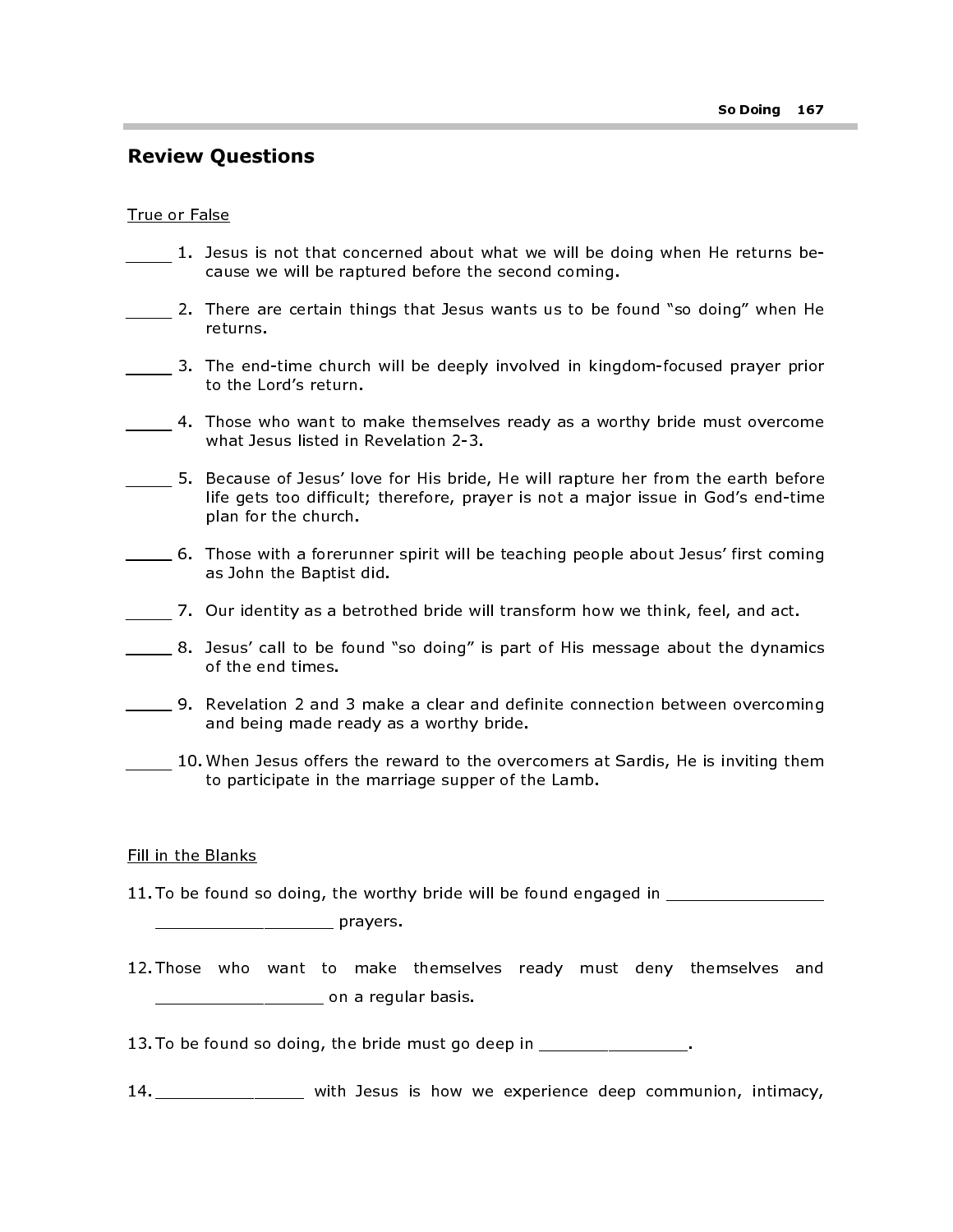oneness, and friendship with Him.

15. We are called to invite others to the \_\_\_\_\_\_\_\_\_\_\_\_\_\_\_\_\_\_\_\_\_\_\_\_\_\_\_\_\_\_.

Match the phrase on the left with the appropriate activity from the right that we should be doing when the Lord returns.

- 16. Prepare the bride for the Bridegroom's return
	- 17. How we experience intimacy, communion, oneness, and friendship with Jesus
	- 18. Jesus' messages to the seven churches in Revelation
- 19. Enhances our prayers and prepares our heart for Jesus' return
- **20. Necessary before end-time events** take place in fullness

Possible Matches for 16-20

- a. Pursue an overcoming lifestyle.
- b. Engage in kingdom focused prayer.
- c. Fast on a regular basis.
- d. Go deep in worship.
- e. Dine with Jesus.
- f. Minister to Jesus' bride.
- g. Invite others to the wedding feast.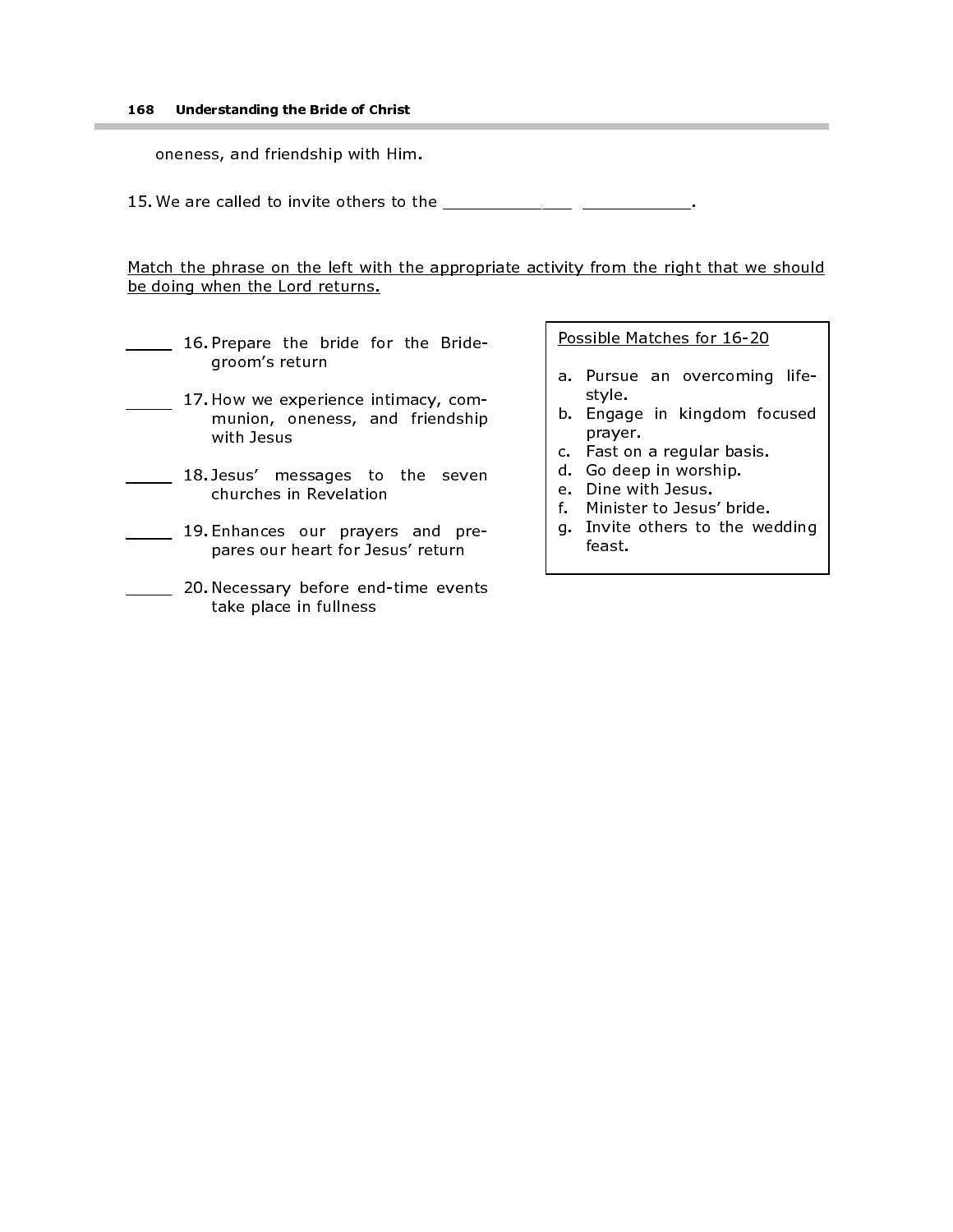e.

# Answer Sheet

| Session 1      |                |  |  |  |
|----------------|----------------|--|--|--|
| 1.             | Τ              |  |  |  |
| 2.             | Τ              |  |  |  |
| 3. F           |                |  |  |  |
| 4 <sub>1</sub> |                |  |  |  |
| 5. F           |                |  |  |  |
| 6. F           |                |  |  |  |
| 7 <sub>7</sub> |                |  |  |  |
| 8 T            |                |  |  |  |
| 9 F            |                |  |  |  |
| 10 T           |                |  |  |  |
|                | 11. love       |  |  |  |
|                | 12. Hosea      |  |  |  |
|                | 13.22,25       |  |  |  |
|                | 14 wedding     |  |  |  |
|                | 15. Bridegroom |  |  |  |
| 16 e           |                |  |  |  |
| 17 b           |                |  |  |  |
| 18 a           |                |  |  |  |
| 19 d           |                |  |  |  |
| 20 с           |                |  |  |  |

Session 4

| Session 2                        | Session 3                   |
|----------------------------------|-----------------------------|
| $1$ .<br>Т<br>2. F<br>3 F<br>4 T | 1.<br>т<br>2T<br>3 T<br>4 F |
| 5. T<br>6 F                      | 5. T<br>6. F                |
| 7 F                              | 7. T                        |
| 8 T                              | 8 F                         |
| 9. F                             | 9 T                         |
| 10 F                             | 10. T                       |
| 11. wedding ceremony             | 11. mature                  |
| 12. born again                   | 12 discipline               |
| 13 preparation                   | 13 worthy bride             |
| 14. huppah                       | 14 loves, same              |
| 15 Holy Spirit                   | 15. unrelenting             |
| 16 d                             | 16 b                        |
| 17 e                             | 17 a                        |
| 18 a                             | 18 b                        |
| 19 с                             | 19 c                        |
| 20 b                             | 20 b                        |

| Session 4      | Session 5                   | Session 6        |
|----------------|-----------------------------|------------------|
| ⊤<br>1.        | F<br>1.                     | 1.<br>ा          |
| 2.<br>$\top$   | 2 F                         | 2 F              |
| -F<br>З.       | 3 <sub>1</sub>              | 3 <sub>1</sub>   |
| Τ<br>4.        | 4 <sup>1</sup><br>Т         | 4.<br>$\top$     |
| 5 F            | 5 F                         | 5 <sub>1</sub>   |
| $\top$<br>6.   | 6. T                        | 6. F             |
| $\top$<br>7.   | 7 <sub>7</sub>              | 7 <sub>7</sub>   |
| F<br>8.        | 8 F                         | $\top$<br>8.     |
| 9.<br>ा        | 9. T                        | 9. T             |
| $10$ T.        | 10T                         | 10. T            |
| 11 end time    | 11 please                   | 11 numphe        |
| 12 Holy Spirit | 12. spectator, participator | 12. gune         |
| 13. Jesus      | 13 partner                  | 13. gune         |
| 14 Vashti      | 14 secret place             | 14 gune          |
| 15 Antichrist  | 15. glory                   | 15. numphe, gune |
| 16 с           | 16 b                        | 16 b             |
| 17e            | 17 a                        | 17 b             |
| 18 a           | 18 b                        | 18 c             |
| 19 b           | 19 с                        | 19 с             |
| 20 d           | 20 d                        | 20 a             |

20. a

#### 19. b 20. d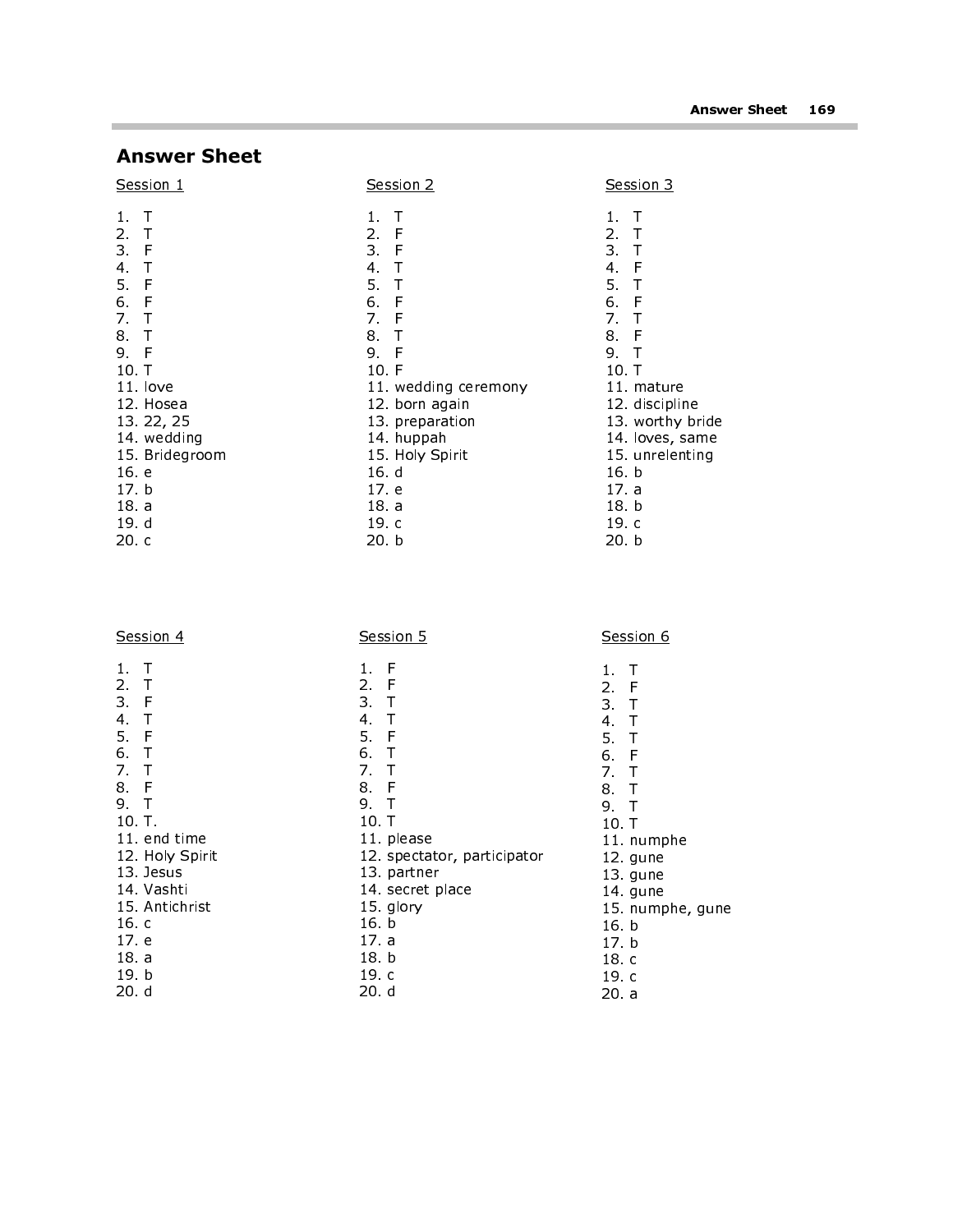# Answer Sheet

Ē.

| Session 7                 | <u>Session 8</u>                 | Session 9                      |
|---------------------------|----------------------------------|--------------------------------|
| Τ                         | -F<br>1.                         | ा<br>1.                        |
| F<br>2.                   | $2 -$<br>$\top$                  | $2 -$<br>-F                    |
| 3.<br>Т                   | 3.<br>ा                          | 3.<br>$\top$                   |
| Т<br>4.                   | 4.<br>- F                        | 4.<br>-F                       |
| F<br>5.                   | 5.<br>$\top$                     | 5.                             |
| Τ<br>6.                   | 6.<br>- F                        | 6.                             |
| 7.<br>-F                  | 7 <sup>1</sup><br>$\top$         | 7.<br>- F                      |
| 8.<br>$\top$              | 8 F                              | 8.<br>$\top$                   |
| 9.<br>Т                   | 9.<br>$\top$                     | 9.                             |
| 10 F                      | 10 F                             | 10 <sub>1</sub>                |
| 11 establish              | 11 inheritance                   | 11 6                           |
| 12. delight, pleasures    | 12. ravishes                     | 12. wash, anoint, clothes,     |
| 13 enjoys                 | 13 testing                       | threshing floor                |
| 14. intimacy, partnership | 14 character                     | 13. church                     |
| 15 draw, run              | 15. seal, seal, love, flame, wa- | 14 word                        |
| 16 <sub>b</sub>           | ters                             | 15. go, go, lodge, lodge, peo- |
| 17 <sub>b</sub>           | 16 d                             | ple, people, God, God, die,    |
| 18a                       | 17a                              | die                            |
| 19 a                      | 18 e                             | 16 b                           |
| 20 a                      | 19 b                             | 17 d                           |
|                           | 20 c                             | 18 e                           |

19. g 20. a

÷

| Session 10               | Session 11          | Session 12          |
|--------------------------|---------------------|---------------------|
| F<br>1.                  | 1 F                 | 1 F                 |
| 2.<br>$\top$             | 2T                  | 2T                  |
| $\top$<br>3.             | 3 <sub>1</sub>      | 3 <sub>1</sub>      |
| F<br>4.                  | 4 F                 | 4<br>$\top$         |
| 5. T                     | 5. T                | 5. F                |
| 6. F                     | 6. F                | 6. F                |
| 7 <sub>7</sub>           | 7 <sub>1</sub>      | 7 <sub>7</sub>      |
| 8 T                      | 8 F                 | 8 T                 |
| 9. F                     | 9 T                 | 9. T                |
| 10T                      | 10 T                | 10T                 |
| $11$ oil                 | 11 maturing         | 11. kingdom focused |
| 12 secret                | 12. hidden          | 12 fast             |
| 13. time, money, friends | 13. queen of heaven | 13 worship          |
| 14 sit, dine             | 14 47               | 14 Dining           |
| 15 worship               | 15 defilement       | 15. wedding feast   |
| 16 a                     | 16 h                | 16 f                |
| 17 b                     | 17 e                | 17 e                |
| 18 b                     | 18 f                | 18 a                |
| 19 b                     | 19 b                | 19 c                |
| 20 a                     | 20. g               | 20 b                |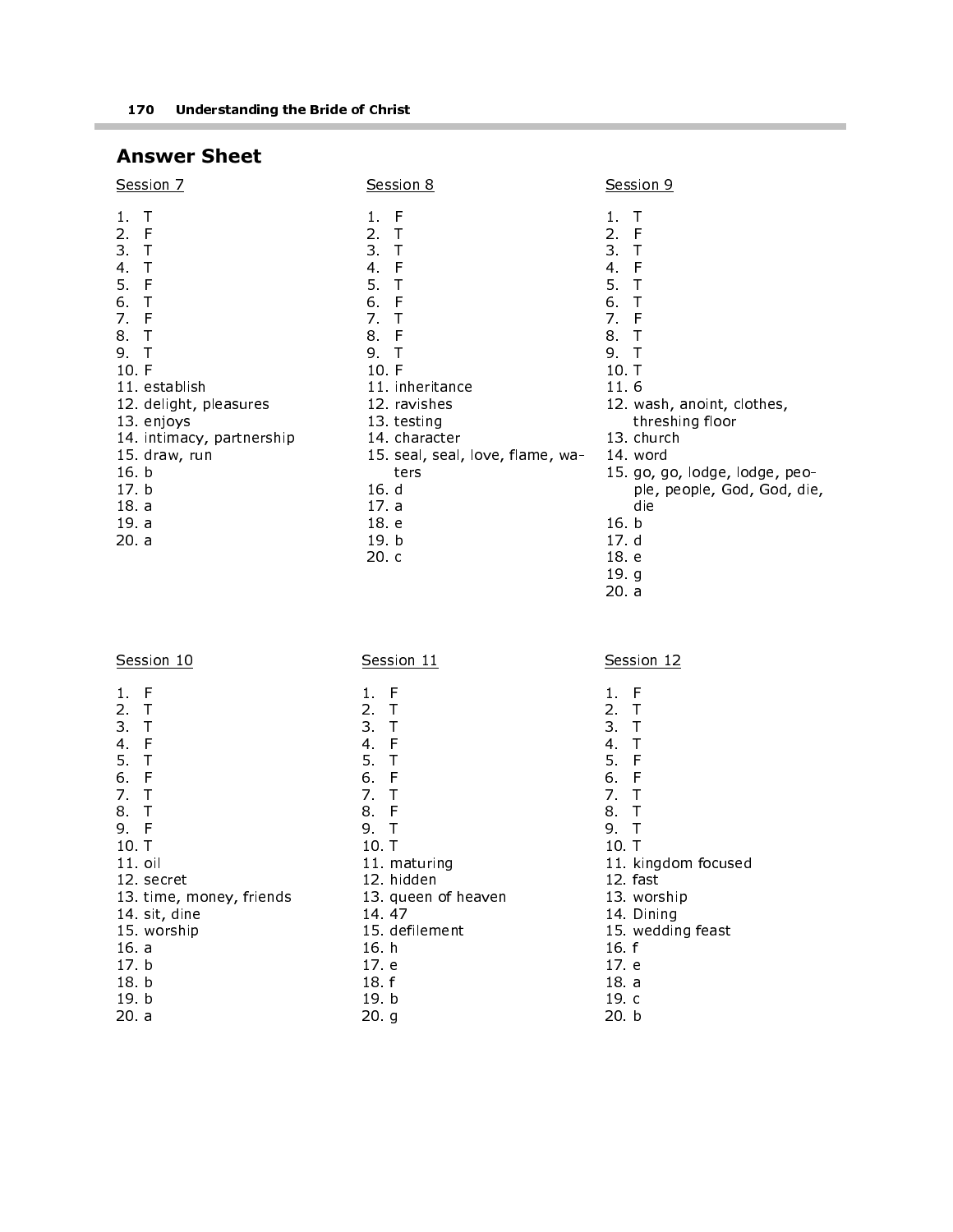# Understanding the Bride of Christ Final Exam

The following questions are true or false. Place a "T" for true or an "F" for false in the space provided (2 points per question).

- 1. Three of the five aspects of the Jewish wedding system closely parallel the activities associated with us becoming a worthy bride for Jesus.
- 2. The Greek word *numphe* is used to describe a bride or a young wife.
- 3. Because the heavenly Father passionately loves the Son, He is determined to give Him a worthy bride.
- 4. The harlot of Revelation 17 and 18 refers to a woman who will arise in the end times and seduce key leaders of the church.
- 5. As important as it is, the bridal paradigm is presented in an obscure way in the Scriptures.
- 6. A believer's basic identity is a betrothed bride being made ready for her Bridegroom.
- 7. Every born-again believer is ready for the Bridegroom.
- 8. The book of Esther is an allegory that describes several important dimensions of the end-time bride of Christ.
	- 9. At the beginning of her journey in the Song of Solomon, the bride is unaware of the darkness in her soul, and as a result, her sin hinders the Bridegroom from loving her fully.
- 10. In the parable of the ten virgins, the oil symbolizes spreading the gospel to a lost and dying world.

#### Fill in the Blanks (2 points per question)

\_\_\_\_\_\_\_\_\_\_\_\_\_\_\_\_\_\_\_.

- 11. According to Song of Solomon, the \_\_\_\_\_\_\_\_\_\_\_\_\_\_\_\_\_\_\_ is where we are prepared to be a worthy bride for Jesus.
- 12. The Greek word for bride (or wife depending on the translation) in Revelation 19:7 is
- 13. Jesus told His followers that when He returns, they should be found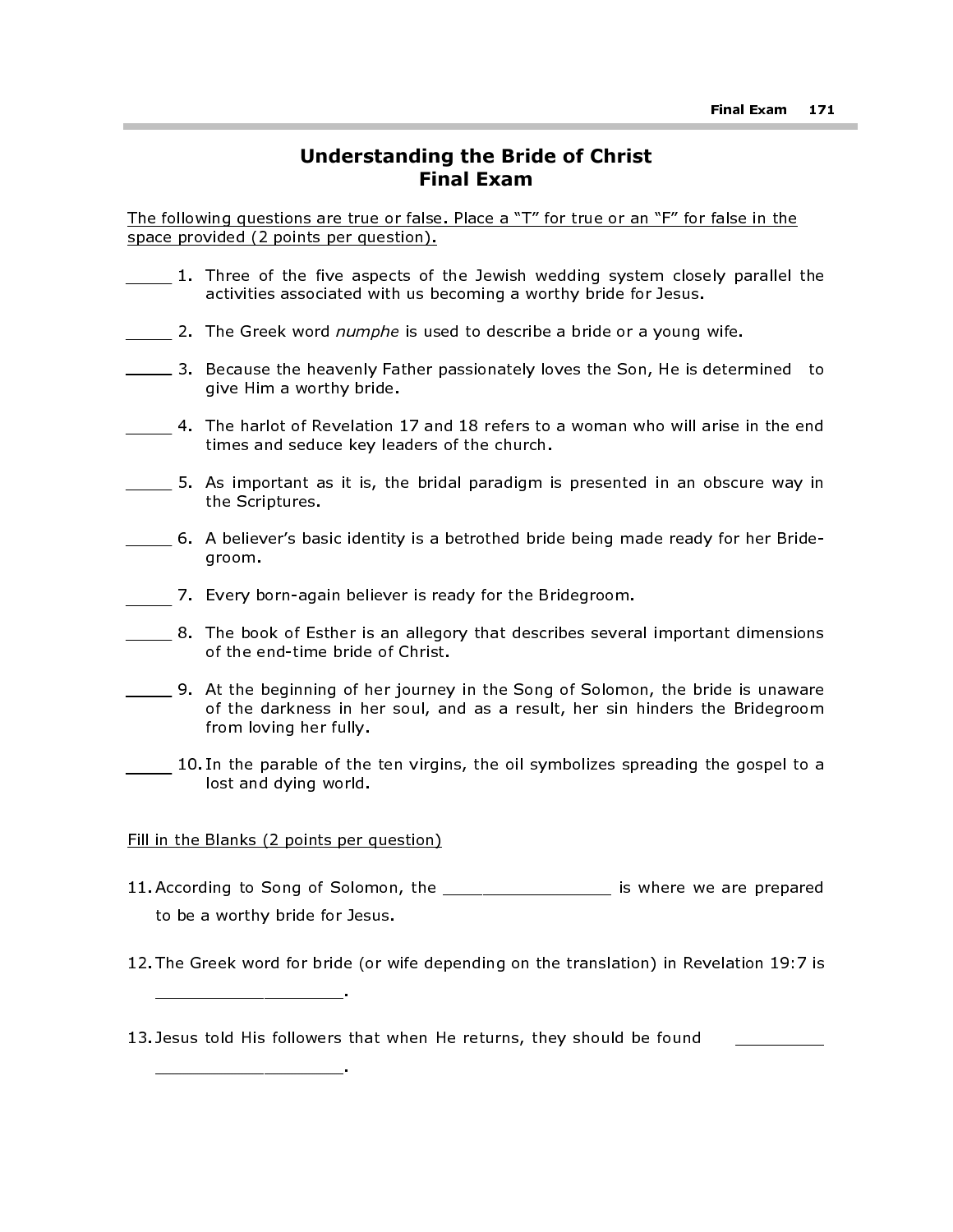- 14. According to Matthew 22, the kingdom of God is like a \_\_\_\_\_\_\_\_\_\_\_\_\_\_\_\_\_\_ arranged by our heavenly Father for His Son.
- 15. The \_\_\_\_\_\_\_\_\_\_\_\_\_\_\_ of Revelation 17 and 18 refers to a future world-wide religious network that will deceive the nations and prepare them to worship the Antichrist.
- 16. The book of Ruth is an excellent picture of how we mature in our \_\_\_\_\_\_\_\_\_\_\_\_\_\_\_\_ to Jesus.

17. The Greek word used for a betrothed bride is \_\_\_\_\_\_\_\_\_\_\_\_\_\_\_\_.

- 18. According to Song of Solomon 4, the bride's obedience \_\_\_\_\_\_\_\_\_\_\_\_\_\_\_\_ the heart of her Bridegroom.
- 19. In the book of Esther, \_\_\_\_\_\_\_\_\_\_\_\_\_\_\_\_ represents that part in all of us that is independent, self-willed, rebellious, and unwilling to submit to authority.
- 20. Getting oil for our lamps refers to the believer developing a lifestyle of with Jesus.
- 21. God's eternal \_\_\_\_\_\_\_\_\_\_\_\_\_\_\_\_\_\_ in creation is to give His Son an equally-yoked bride that will partner with Him for all eternity.
- 22. The demonic spirit behind Jezebel is a world ruler called the \_\_\_\_\_\_\_\_\_\_\_\_\_ of \_\_\_\_\_\_\_\_\_\_\_\_\_\_\_\_\_\_\_.
- 23. To be ready as a worthy bride, according to Revelation 2-3, believers must pursue an \_\_\_\_\_\_\_\_\_\_\_\_\_\_\_\_\_\_\_\_\_ lifestyle.
- 24. The one who desires to be a worthy bride must pursue a lifestyle of \_\_\_\_\_\_\_\_\_ \_\_\_\_\_\_\_\_\_\_\_\_\_\_\_\_\_\_\_ prayer and fasting.
- 25. One of the first steps in maturing as a worthy bride is to develop a true bridal \_\_\_\_\_\_\_\_\_\_\_\_\_\_\_\_\_.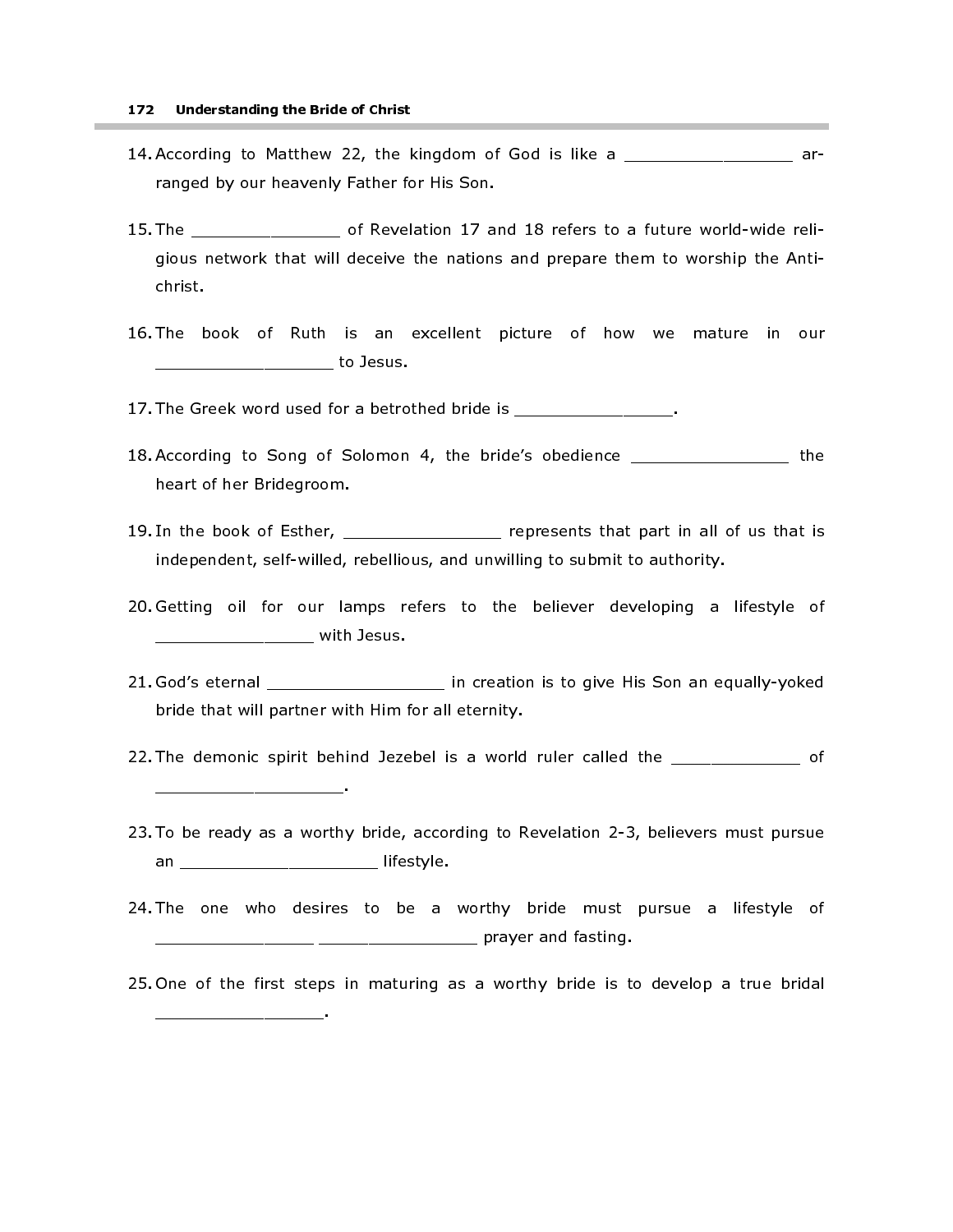Multiple choice: Circle the correct answer (2 points each)

- 26. Which of the following customs of the Jewish wedding system parallels the second coming of Christ?
	- a. The arrangement of marriage
	- b. The betrothal ceremony
	- c. The preparation period between the betrothal and the wedding
	- d. The wedding ceremony
	- e. The wedding feast
- 27. Which of the following characters from the book of Esther most closely pictures those who are called as friends of the Bridegroom to make ready a bride for Jesus?
	- a. Mordecai
	- b. Haman
	- c. Hegai
	- d. Ahasuerus
	- e. Vashti

28. Which of the following is not correct?

- a. The Father loves the Son with great passion.
- b. The Father loves us enough to crush His Son.
- c. The Son loves us with great passion and desire.
- d. The Father loves us almost as much as He loves Jesus.
- 29. According to this class, which of the following is most correct about the foolish virgins?
	- a. The foolish virgins are non-believers.
	- b. The foolish virgins are those who have made a profession of faith but really have not been converted to the faith.
	- c. The foolish virgins are Jews who rejected Christ.
	- d. The foolish virgins are true believers who have not replenished their oil supply by pursing intimacy with Jesus.
- 30. Which of the following best describes the theme of this class?
	- a. The bride of Christ is automatically ready for the Bridegroom.
	- b. Every born-again believer will be married to the Lord and rule with Him forever.
	- c. The worthy bride must make herself ready for the Bridegroom.
	- d. The church as a bride pictures purity and devotion to the Lord Jesus.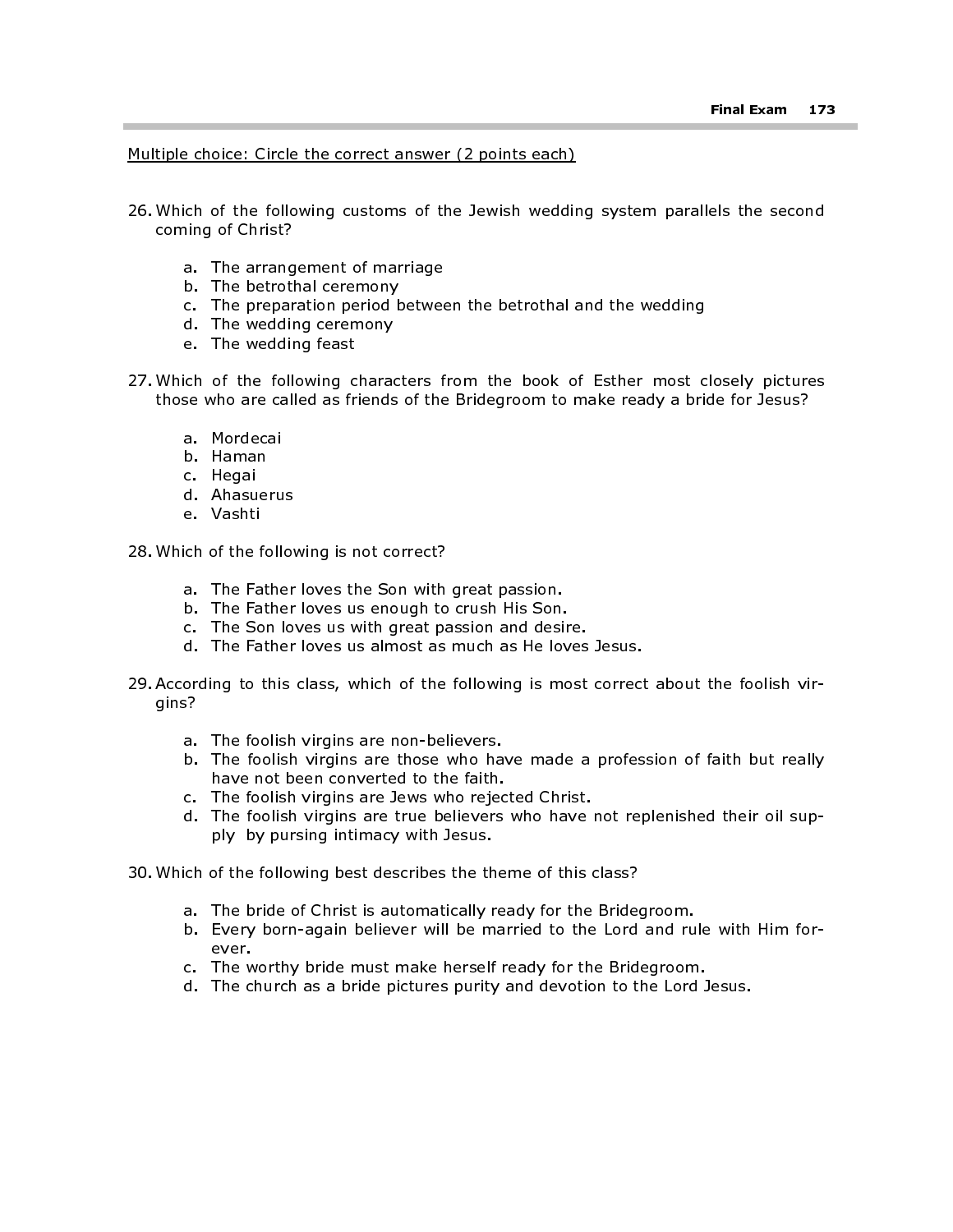- 31. Revelation 18:4 states that the bride must come out of Babylon. Which of the following does this apply to?
	- a. The harlot
	- b. Jezebel
	- c. The queen of heaven
	- d. The counterfeit bride
	- e. The future world-wide religious network that will deceive the nations
	- f. b, d, and e
	- g. All of the above
- 32. Based on Session 12, which of the following is not one of the seven activities that we are to be found "so doing" when Jesus returns.
	- a. Pursue an overcoming lifestyle.
	- b. Be engaged in kingdom-focused prayer.
	- c. Try to predict the timing of Jesus' return.
	- d. Dine with Jesus.
	- e. Invite others to the wedding feast.
- 33. Our foundational identity as a believer is:
	- a. A servant of the Most High God
	- b. A friend of the Bridegroom
	- c. A betrothed bride who is making herself ready for her Bridegroom
	- d. A soldier in God's end-time army
- 34. Based on our study of Song of Solomon, which of the following happens in the wilderness of preparation.
	- a. Love is awakened in our hearts.
	- b. Mature love is established in our hearts.
	- c. We are established in God's love for us.
	- d. We learn to delight in the Lord.
- 35. Which of the following best describes the bridal paradigm?
	- a. God's eternal purpose of creation is to give His Son a worthy bride.
	- b. The kingdom of God is like a wedding.
	- c. Our foundational identity is a betrothed bride who is making ourselves ready for our Bridegroom.
	- d. All of the above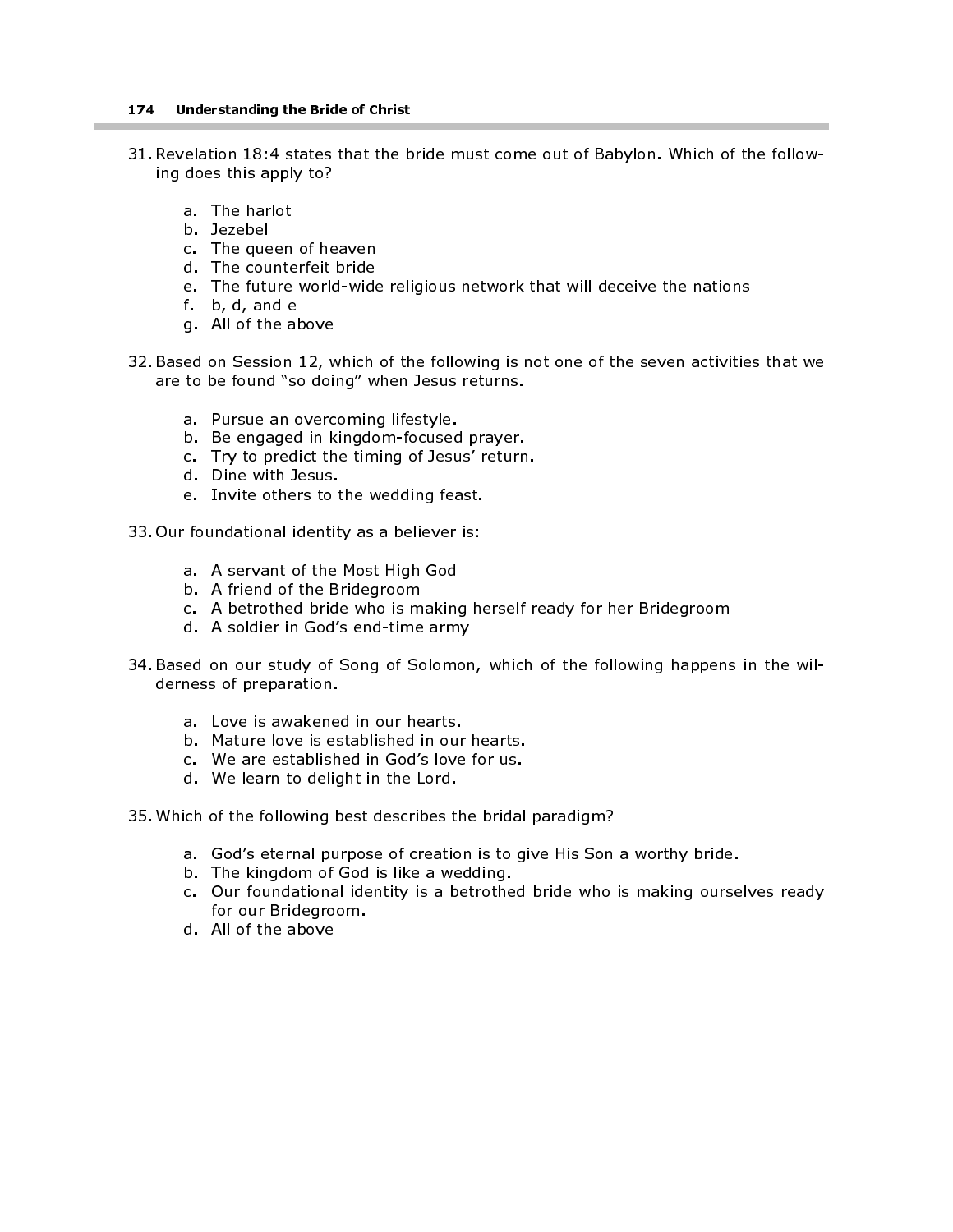Discuss in your own words (10 points each)

36. Based on our study of Esther, describe the five characteristics of the end-time bride of Christ.

37. Explain the need to make ourselves ready as a worthy bride. Be sure to explain the distinction between the betrothed bride and the eternal wife of the Lamb. Also list the ways the bride makes herself ready.